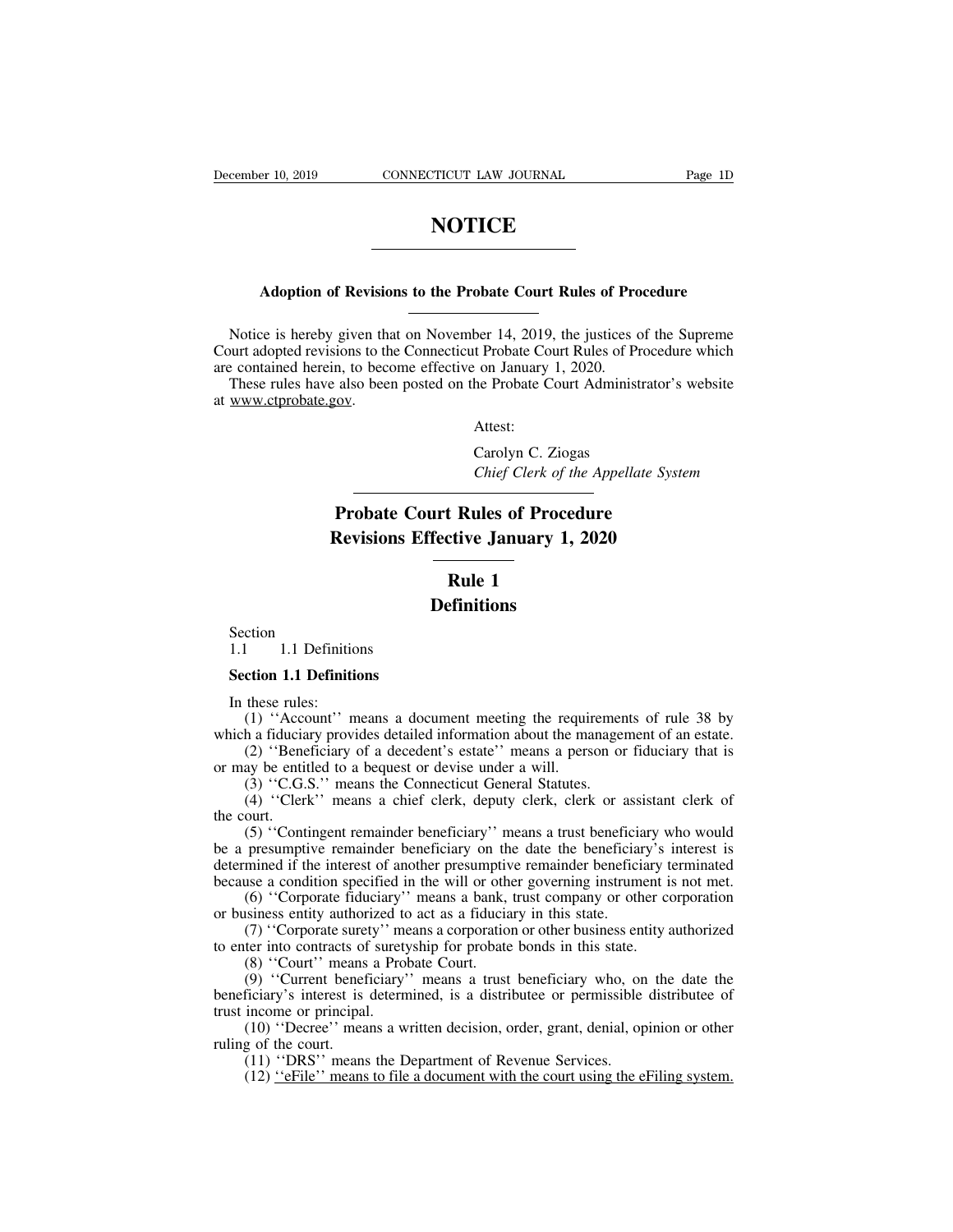(13) "eFiling system" means the system maintained by the probate court<br>nistrator by which a registered filer can use the internet to file, send and receive<br>ments, view court records and pay court fees and expenses. Page 2D CONNECTICUT LAW JOURNAL December 10, 2019<br>
(13) "eFiling system" means the system maintained by the probate court<br>
administrator by which a registered filer can use the internet to file, send and receive<br>
documents Page 2D CONNECTICUT LAW JOURNAL Dece<br>
(13) "eFiling system" means the system maintained by the p<br>
administrator by which a registered filer can use the internet to file, send<br>
documents, view court records and pay court fe (13) "eFiling system" means the system maintained by the probate court<br>
(13) "eFiling system" means the system maintained by the probate court<br>
mistrator by which a registered filer can use the internet to file, send and r (13) "eFiling system" means the system madministrator by which a registered filer can use the idocuments, view court records and pay court fees a  $(14)$  "eService" means use of the eFiling syst decree or other document to (13) "eFiling system" means the system maintained by the probate court<br>nistrator by which a registered filer can use the internet to file, send and receive<br>ments, view court records and pay court fees and expenses.<br>(14) "e (13) "eFiling system" means the system maintained by the administrator by which a registered filer can use the internet to file, solocuments, view court records and pay court fees and expenses.<br>
(14) "eService" means use

(15) Criming system means the system manufamed by the probate contributions in the internet of the end and receive ments, view court records and pay court fees and expenses.<br>(14) "eService" means use of the eFiling system documents, view court records and pay court fees and expenses.<br>
(14) "eService" means use of the eFiling system to transmit a filing, notice,<br>
decree or other document to a registered filer.<br>
(15) "Electronic signature" m (14) "eService" means use of the eFiling system t<br>decree or other document to a registered filer.<br>(15) "Electronic signature" means an electronic sy<br>or adopted by a person with the intent to sign the docur<br>(16) "Estate" m

(14) ESCIVICE means use of the Erimg system to transmit a rimig, notice,<br>e or other document to a registered filer.<br>(15) "Electronic signature" means an electronic symbol or process executed<br>lopted by a person with the in (15) "Electronic signature" means an electronic symbol or process executed<br>or adopted by a person with the intent to sign the document.<br>(16) "Estate" means a decedent's estate, trust, conservatorship estate, estate<br>of a m or adopted by a person with the intent to sign the document.<br>
(16) "Estate" means a decedent's estate, trust, conservatorship estate, estate<br>
of a minor or other legal structure under which a fiduciary has a duty to manag a minor, temporary and a minor determines is fiduciary in a minor of the person with the metal of a minor or other legal structure under which a fiduciary has a duty to manage assets held for the benefit of one or more pe of a minor or other legal structure under which a fiduciary has a duty<br>assets held for the benefit of one or more persons.<br> $(13)(17)$  "Fiduciary" means a person serving as an administrate<br>conservator of the estate, conserv find the benefit of one or more persons.<br>
(13)(17) 'Fiduciary'' means a person serving as an administrator, executor,<br>
ervator of the estate, conservator of the person, guardian of an adult with<br>
ectual disability, guardi dentify in the content of one of more persons.<br>  $(13)(17)$  "Fiduciary" means a person serving as an administrator, executor,<br>
conservator of the estate, conservator of the person, guardian of an adult with<br>
intellectual di conservator of the estate, conservator of<br>intellectual disability, guardian of the estate a minor, temporary custodian of the pers<br>in any other role that the court determine<br> $(44)(18)$  "Financial report" means<br>the requirem Example 1 and disability, guardian of the person, guardian of an adult while<br>ectual disability, guardian of the estate of a minor, guardian of the person of<br>nor, temporary custodian of the person of a minor, trustee or pe

a minor, temporary custodian of the value of a minor, temporary custodian of the p<br>in any other role that the court determ<br> $(44)(18)$  "Financial report" mean<br>the requirements of rule 37 by which<br>about the management of an a minor, temporary custodian of the person of a minor, trustee or person serving<br>in any other role that the court determines is fiduciary in nature.<br>  $(14)(18)$  "Financial report" means a simplified form of accounting meet (14)(18) "Financial report" means a simplified form of accounting meeting<br>equirements of rule 37 by which a fiduciary provides summary information<br>the management of an estate.<br>(15)(19) "Heir" means an individual who would (18)(18) Timancial report means a simple of the of accounting incerning<br>equirements of rule 37 by which a fiduciary provides summary information<br>the management of an estate.<br>(18)(19) "Heir" means an individual who would t

the requirements of full 37 by while<br>about the management of an estate.<br> $(45)(19)$  "Heir" means an ind<br>of a decedent who died intestate.<br> $(46)(20)$  "Intestate" means ha<br> $(47)(21)$  "Minor" has the mea<br> $(48)(22)$  "Motion" means (15)(19) "Heir" means an individual who would take any share of the estate decedent who died intestate.<br>
(16)(20) "Intestate" means having died without a valid will.<br>
(17)(21) "Minor" has the meaning provided in C.G.S. se (1991) Then means an individual who would take any share of the estate<br>of a decedent who died intestate.<br>(16)(20) "Intestate" means having died without a valid will.<br>(17)(21) "Minor" has the meaning provided in C.G.S. sec  $(16)(20)$  "Intestate" means having died with<br> $(17)(21)$  "Minor" has the meaning provided i<br> $(18)(22)$  "Motion" means a written filing seekito<br>to the matter before the court.<br> $(19)(23)$  "News media" means an entity, or<br>is reg (19)(22) "Minor" has the meaning dictributed a valid will.<br>
(19)(22) "Moltion" has the meaning provided in C.G.S. section 45a-604(4).<br>
(19)(22) "Motion" means a written filing seeking court action that is incidental<br>
e ma (19)(22) "Motion" has the meaning provided in e.10.13. see<br>
(18)(22) "Motion" means a written filing seeking court active<br>
to the matter before the court.<br>
(19)(23) "News media" means an entity, or representative<br>
is regu

(19)(22) 'Nonton' means a written ming seeking court action that is incidental<br>e matter before the court.<br>(19)(23) ''News media'' means an entity, or representative of an entity, that<br>gularly engaged in the gathering and that the controlled the controlled the controlled in the gathering and dissemination of news and is approved<br>by the office of the chief court administrator.<br> $(20)(24)$  "News media coverage" means broadcasting, televising, estandary in the same inclusion is regularly engaged in the gathering and di<br>by the office of the chief court administrator<br> $(20)(24)$  "News media coverage" mean<br>or photographing a hearing or conference by<br> $(21)(25)$  "Nonta

(22)(26) "Party" means a person having a legal or financial interest in a person the court administrator.<br>(29)(24) "News media coverage" means broadcasting, televising, recording otographing a hearing or conference by new by the office of the chert court administrator.<br>  $(29)(24)$  "News media coverage" means broadcasting, televising, recording<br>
or photographing a hearing or conference by news media.<br>  $(21)(25)$  "Nontaxable estate" means the or photographing a hearing or conference by news media.<br>
(21)(25) "Nontaxable estate" means the estate of a decedent whose Connecticut<br>
taxable estate is less than or equal to the amount that is exempt from the Connecticu or photographing a not<br>  $\frac{(24)(25)}{2}$ . Nonta:<br>
taxable estate is less the<br>
estate tax under C.G..<br>  $\frac{(22)(26)}{2}$ . Party'<br>
proceeding before the<br>
whom the court dete<br>
interested party.<br>  $\frac{(23)(27)}{2}$ . Person<br>  $\frac{(24)(28)}$ (23)(25) Tooldaxable estate Theats the estate of a deced<br>ble estate is less than or equal to the amount that is exemp<br>e tax under C.G.S. section 12-391.<br>(22)(26) "Party" means a person having a legal or<br>eding before the c (22)(26) ''Person'' means an individual or entity.<br>
(22)(26) ''Party'' means a person having a legal or financial interest in a leeding before the court, a fiduciary under section 4.2 and any other person in the court det  $(22)(26)$  "Party" means a person having a legal or financial interest in a<br>proceeding before the court, a fiduciary under section 4.2 and any other person<br>whom the court determines to be a party. The term has the same mea proceeding before the court,<br>proceeding before the court,<br>whom the court determines<br>interested party.<br> $\frac{(23)(27)}{Person}$  mear<br> $\frac{(24)(28)}{Person}$  mear<br>ander C.G.S. section 45a-646.<br> $\frac{(25)(29)}{Personal}$  suret;<br>to be a corporate su

(25)(27) ''Person'' means an individual or entity.<br>
(23)(27) ''Person'' means an individual or entity.<br>
(24)(28) ''Person'' means an individual or entity.<br>
(24)(28) ''Person under conservatorship'' means a conserved perso interested party.<br>  $(23)(27)$  "Person" mean<br>  $(24)(28)$  "Person under counder C.G.S. section 45a-644<br>
C.G.S. section 45a-646.<br>  $(25)(29)$  "Personal surety<br>
to be a corporate surety.<br>  $(26)(30)$  "Petition" mea<br>
court. The term (23)(27) "Person" means an individual or entity.<br>
(24)(28) "Person under conservatorship" means a conserved person as defined<br>
r C.G.S. section 45a-644(h) or a person under voluntary representation under<br>
S. section 45a-6 (24)(28) "Person under conservatorship" means a consumder C.G.S. section 45a-644(h) or a person under volunta<br>C.G.S. section 45a-644(h) or a person under volunta<br>C.G.S. section 45a-646.<br>(25)(29) "Personal surety" means a

(27)(26) Terson under conservatorship Incans a conserved person as defined<br>
c C.G.S. section 45a-644(h) or a person under voluntary representation under<br>
S. section 45a-646.<br>
(25)(29) "Personal surety" means a surety that C.G.S. section 45a-64+(ii) or a person under volumary representation under<br>C.G.S. section 45a-646.<br>( $\frac{(25)(29)}{2}$  "Personal surety" means a surety that does not meet the requirements<br>to be a corporate surety.<br>( $\frac{(2\Theta)(30$  $(25)(29)$  "Personal surety" means a surety that d<br>to be a corporate surety.<br> $(26)(30)$  "Petition" means a written filing that<br>court. The term has the same meaning as application<br> $(27)(31)$  "Presumptive remainder beneficiary  $\frac{6}{20}$  Terminal succy inclusions a succy that at corporate surety.<br>  $\frac{6}{20}$  "Petition" means a written filing that the term has the same meaning as application.<br>  $\frac{7}{21}$  "Presumptive remainder beneficiary" m<br>
be (B)  $\frac{S(30)}{S(30)}$  "Petition" means a written filing that commences a matter in the line term has the same meaning as application.<br>  $\frac{S(31)}{S(31)}$  "Presumptive remainder beneficiary" means a trust beneficiary who be a contrium in the same mean<br>
court. The term has the same mean<br>
(27)(31) "Presumptive remain<br>
would be a distribute or permissible<br>
date the beneficiary's interest is det<br>
(A) the trust terminated on t<br>
(B) the interests of (27)(31) "Presumptive remainder beneficiary" means a trust beneficiary who d be a distributee or permissible distributee of trust income or principal on the the beneficiary's interest is determined if:<br>
(A) the trust term (29)(33) 'Tresumplaye remainder beneficiary' means a dust beneficiary who d be a distributee or permissible distributee of trust income or principal on the the beneficiary's interest is determined if:<br>
(A) the trust termi

date the beneficiary's interest is determined if:<br>
(A) the trust terminated on the date; or<br>
(B) the interests of the current beneficial<br>
causing the trust to terminate.<br>  $\frac{(28)(32)}{1000}$  "Probate bond" has the meaning<br>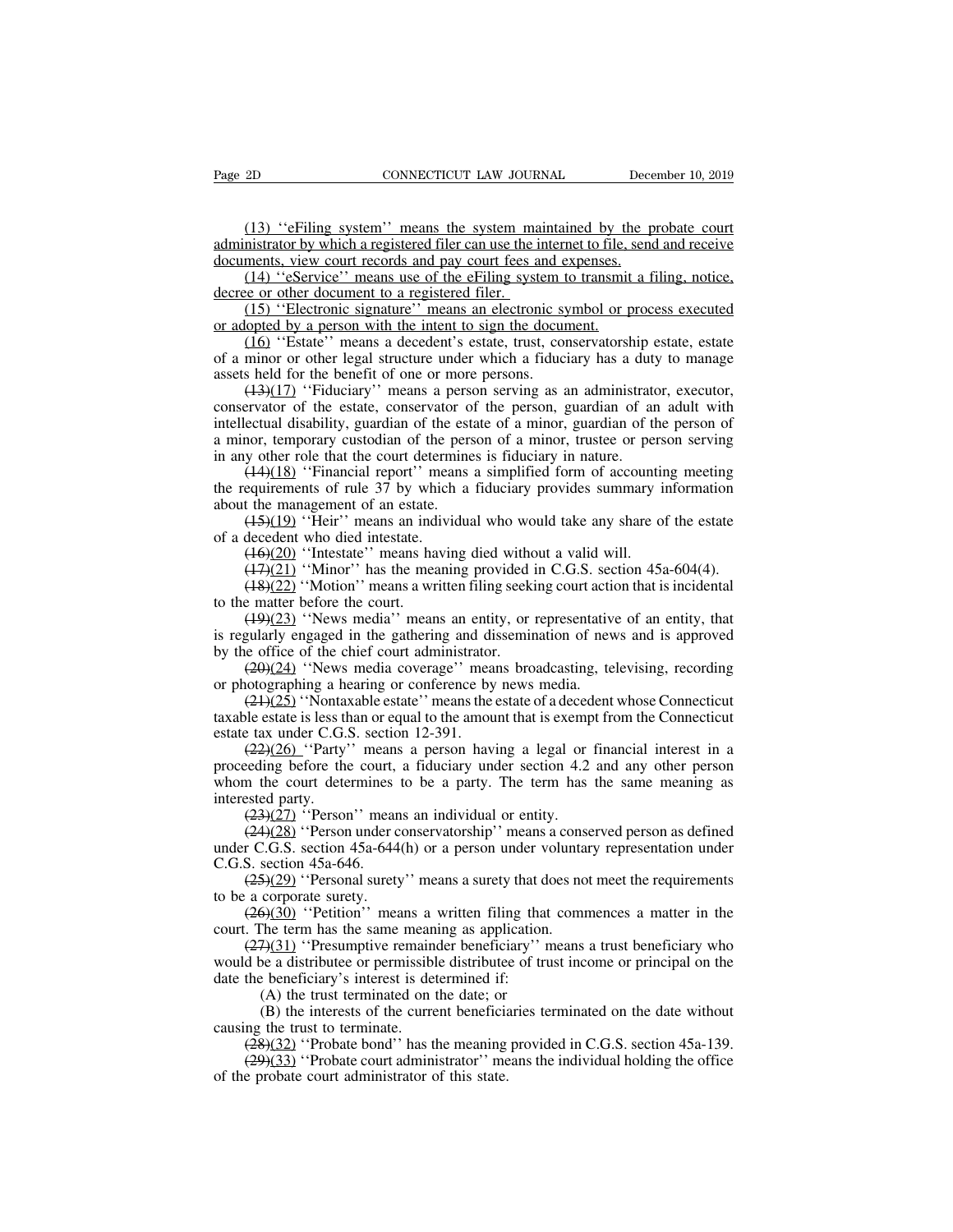mber 10, 2019 CONNECTICUT LAW JOURNAL Page 3D<br>(30)(34) "Probate Court Rules" means the Connecticut Probate Court Rules<br>(31)(35) "Public notice" has the meaning provided in C.G.S. section 45a-126. December 10, 2019<br>(30)(34) "Pro<br>of Procedure.<br>(34)(35) "Pub<br>(32)(36) "Pur mber 10, 2019 CONNECTICUT LAW JOURNAL Page 3D<br>
(30)(34) "Probate Court Rules" means the Connecticut Probate Court Rules<br>
ocedure.<br>
(31)(35) "Public notice" has the meaning provided in C.G.S. section 45a-126.<br>
(32)(36) "Pur mber 10, 2019 CONNECTICUT LAW JOURNAL Page 3D<br>
(30)(34) "Probate Court Rules" means the Connecticut Probate Court Rules<br>
ocedure.<br>
(31)(35) "Public notice" has the meaning provided in C.G.S. section 45a-126.<br>
(32)(36) "Pur (30)(34) "Probate Court Rules" means the Connecticut Probate Court Rules<br>of Procedure.<br>(31)(35) "Public notice" has the meaning provided in C.G.S. section 45a-126.<br>(32)(36) "Purported will" means an instrument purporting (30)(34) "Probate Court Rules" means the Connecticut Probate Court Rules ocedure.<br>  $(3+)(35)$  "Public notice" has the meaning provided in C.G.S. section 45a-126.<br>  $(32)(36)$  "Purported will" means an instrument purporting t

(38) "Public notice" has the meaning provided in C.G.S. section 45a-126.<br>
(34)(35) "Public notice" has the meaning provided in C.G.S. section 45a-126.<br>
(32)(36) "Purported will" means an instrument purporting to be a dece

system.<br>(38) "Send" means transmit by electronic means, United States mail, private

(31)(35) "Public notice" has the meaning provided in C.G.S. section 45a-126.<br>
(32)(36) "Purported will" means an instrument purporting to be a decedent's<br>
last will and testament and any codicil to it that has not been ad (33)(36) "Purported will" means an instrument purporting to be a decedent's will and testament and any codicil to it that has not been admitted to probate.<br>
(37) "Registered filer" means a person who has registered to use accepts deferred payment of some or all of the proceeds of the settlement of a discussion.<br>
(37) "Registered filer" means a person who has registered to use the eFiling system.<br>
(38) "Send" means transmit by electronic me ast win and testanch and an  $(37)$  "Registered filer" is system.<br>  $(38)$  "Send" means transformation (33)(39) "Structured settlend accepts deferred payment of sputed or doubtful claim.<br>  $(34)(40)$  "Taxable estate taxable e

(37) Registered met means a person who has registered to use the erring m.<br>
(38) "Send" means transmit by electronic means, United States mail, private<br>  $(33)(39)$  "Structured settlement" means an arrangement under which a (38) "Send" means transmit by electronic means, United States mail, private<br>carrier, in-hand delivery or other commonly accepted method of communication.<br>(33)(39) "Structured settlement" means an arrangement under which a carrier, in-hand delivery or other c<br>  $(33)(39)$  "Structured settlemer<br>
accepts deferred payment of some<br>
puted or doubtful claim.<br>  $(34)(40)$  "Taxable estate" me<br>
taxable estate exceeds the amount<br>
under C.G.S. section 12-(33)(39) "Structured settlement" means an arrangement under which (33)(39) "Structured settlement" means an arrangement under which to doubtful claim.<br>
(34)(40) "Taxable estate" means the estate of a decedent whose least (33)(32) Sudduct sculch that has an arangement under which a claimant<br>to deferred payment of some or all of the proceeds of the settlement of a dis-<br>(34)(40) "Taxable estate" means the estate of a decedent whose Connectic accepts deterted payment of some of an of the proceeds of the s<br>puted or doubtful claim.<br>(34)(40) "Taxable estate" means the estate of a decedent v<br>taxable estate exceeds the amount that is exempt from the Con<br>under C.G.S

(34)(40) "Taxable estate" means the estate of a decedent whose Connecticut<br>le estate exceeds the amount that is exempt from the Connecticut estate tax<br>r C.G.S. section 12-391.<br>(35)(41) "Testate" means having died leaving (37)(48) Taxaone estate means the estate of a decedent whose connection<br>taxable estate exceeds the amount that is exempt from the Connecticut estate tax<br>under C.G.S. section 12-391.<br>(35)(41) "Testate" means having died le and is identified as a trust protector, trust advisor, or beneficiary and is dentified as a trust, whether vested or contingent.<br>  $(35)(42)$  "Trust beneficiary" means a person that has a present or future beneficial intere  $(35)(41)$  "Testate" means has<br> $(36)(42)$  "Trust beneficiary"<br>beneficial interest in a trust, whet<br> $(37)(43)$  "Trust protector" n<br>erning instrument who is charged and is identified as a trust protector<br>person in an equivalen (38)(42) "Trust beneficiary" means a person that has a present or future<br>  $(37)(43)$  "Trust beneficiary" means a person that has a present or future<br>  $(37)(43)$  "Trust protector" means a person identified in a will or other beneficial interest in a trust, whether vested or co<br>  $(37)(43)$  "Trust protector" means a person is<br>
erning instrument who is charged with protecting t<br>
and is identified as a trust protector, trust advisor<br>
person in an **Rules a** person that if vested or contingent.<br>
In a person identified<br>
the protecting the interest trust advisor, or bene<br> **Rule 3**<br> **Rule 3**<br> **Rule 3** tector'' means a person identified in a will<br>charged with protecting the interests of a tr<br>st protector, trust advisor, or beneficiary su<br>cole.<br>ans an instrument and any codicil to it admi<br>ment of a decedent.<br>**Rule 3**<br>**Cle** 

 $(38)(44)$  "Will" means an instrict<br>the last will and testament of a do<br>**Clerks, F**<br>Section<br>3.1 Duties of clerk<br>3.2 Uniform numbering system<br>3.3 Decrees to be in writing the last will and testament of a decedent.<br> **Rule 3**<br> **Clerks, Files and Recor**<br>
Section<br>
3.1 Duties of clerk<br>
3.2 Uniform numbering system<br>
3.3 Decrees to be in writing<br>
3.4 Safekeeping of record

Section<br>3.1 Duties of clerk

**EXECUTE:**<br> **Section**<br>
3.1 Duties of clerk<br>
3.2 Uniform numbering system<br>
3.3 Decrees to be in writing<br>
3.4 Safekeeping of record<br>
3.5 Lost document

**Clerk**<br>
Section<br>
3.1 Duties of clerk<br>
3.2 Uniform numbering s<br>
3.3 Decrees to be in writ<br>
3.4 Safekeeping of recor<br>
3.5 Lost document<br>
3.6 Electronic signature I

**Clerks, Files and Section**<br>3.1 Duties of clerk<br>3.2 Uniform numbering system<br>3.3 Decrees to be in writing<br>3.4 Safekeeping of record<br>3.5 Lost document<br>3.6 Electronic signature by judge or Section<br>
3.1 Duties of clerk<br>
3.2 Uniform numbering system<br>
3.3 Decrees to be in writing<br>
3.4 Safekeeping of record<br>
3.5 Lost document<br>
3.6 Electronic signature by judge or clerk<br>
Section 3.1 Duties of clerk 3.1 Duties of clerk<br>
3.2 Uniform numbering system<br>
3.3 Decrees to be in writing<br>
3.4 Safekeeping of record<br>
3.5 Lost document<br>
3.6 Electronic signature by judge or<br> **Section 3.1 Duties of clerk**<br>
(a) A clerk shall:<br>
(1) re

3.3 Decrees to be i<br>3.4 Safekeeping of<br>3.5 Lost document<br>3.6 Electronic signa<br>**Section 3.1 Duties of (**a) A clerk shall:<br>(1) receive papers and the courts; (1) Final Safekeeping of record<br>
1) Safekeeping of record<br>
1) Electronic signature by judge or clerk<br>
1) A clerk shall:<br>
1) receive papers and documents filed with the court and transferred from<br>
1) courts;<br>
1) make and ma 3.5 Lost door<br>3.6 Lost door<br>3.6 Electron<br>**Section 3.1 Dut**<br>(a) A clerk shall<br>(1) receive pa<br>other courts;<br>(2) make and<br>(3) have custo Electronic signature by judge or clerk<br> **ction 3.1 Duties of clerk**<br>
A clerk shall:<br>
(1) receive papers and documents filed with the court are<br>
courts;<br>
(2) make and maintain a record of each proceeding;<br>
(3) have custody (4) for all **2)** have custody of each settem of  $\theta$  and the court and transferred from (1) receive papers and documents filed with the court and transferred from courts;<br>(2) make and maintain a record of each proceeding; A clerk shall:<br>
(1) receive papers and documents filed with t<br>
(2) make and maintain a record of each procee<br>
(3) have custody of and maintain the records of<br>
ed into the probate district;<br>
(4) schedule and give notice of (1) receive papers and documents filed with the courts;<br>(2) make and maintain a record of each proceed<br>(3) have custody of and maintain the records of the into the probate district;<br>(4) schedule and give notice of hearing

**Section 3.1 Duties of clerk**<br>
(a) A clerk shall:<br>
(1) receive papers and document<br>
other courts;<br>
(2) make and maintain a record of<br>
(3) have custody of and maintain in<br>
merged into the probate district;<br>
(4) schedule an

(1) ICCCIVE papers and documents filed with the court and transferred from<br>
(2) make and maintain a record of each proceeding;<br>
(3) have custody of and maintain the records of the court and any former court<br>
ed into the pr (2) make and maintain a record of each proceeding;<br>
(3) have custody of and maintain the records of the court and any former court<br>
rrged into the probate district;<br>
(4) schedule and give notice of hearings;<br>
(5) bill and (2) make and maintain a record of each proceeding,<br>
(3) have custody of and maintain the records of the court and any former court<br>
merged into the probate district;<br>
(4) schedule and give notice of hearings;<br>
(5) bill an section 8.10 (c) have easily come<br>merged into the probat<br>(4) schedule and  $(5)$  bill and collec<br>(6) perform all of<br>(b) The clerk shall-<br>record. The clerk shall-<br>section 8.10 (c).<br>Section 3.2 Uniform (4) schedule and give notice of hearings;<br>
(5) bill and collect probate fees; and<br>
(6) perform all other duties as directed by the judge or re<br>
(b) The clerk shall send a copy of each decree to each pa<br>
cord. The clerk sha (6) perform all other duties as directed by the judge or required by law.<br>
(b) The clerk shall send a copy of each decree to each party and attorney of cord. The clerk shall record the date the notice was mailed in accord (b) The clerk shall send a copy of each decree to<br>record. The clerk shall record the date the notice wa<br>section 8.10 (c).<br>Section 3.2 Uniform numbering system<br>The court shall use a uniform numbering system pro<br>administrato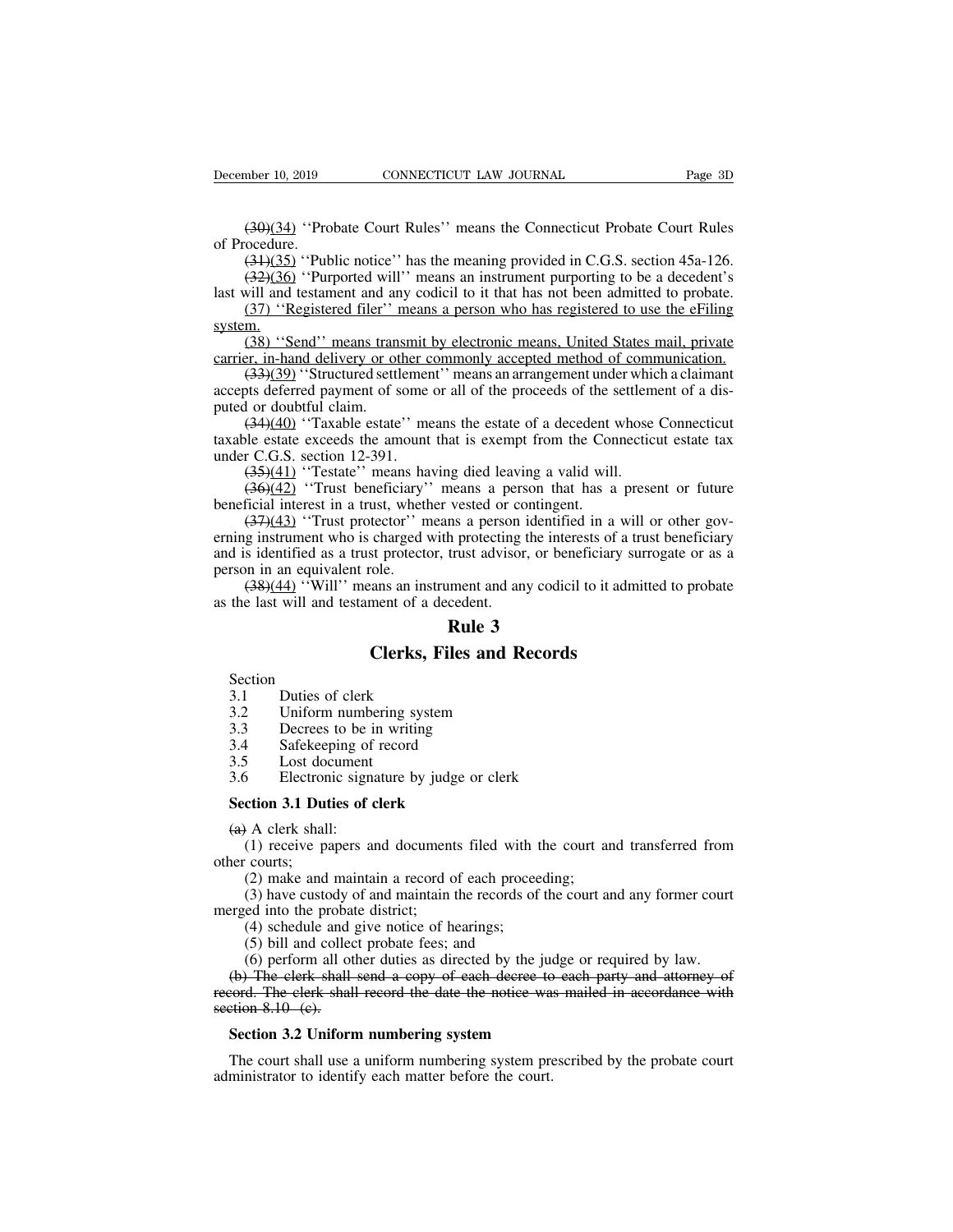**SECULE 128 CONNECTICUT LAW JOUR**<br> **Section 3.3 Decrees to be in writing**<br>
Decrees shall be in writing. The court shall memori Decrees shall be in writing.<br>
Decrees shall be in writing. The court shall memorialize each oral ruling in writing.<br>
Section 3.4 Safekeeping of record

EXEMBLE THE CONNECTICUT LAW JOU<br>
Section 3.3 Decrees to be in writing<br>
Decrees shall be in writing. The court shall memore<br>
Section 3.4 Safekeeping of record<br>
A clerk shall not permit court records to be ta Section 3.3 Decrees to be in writing<br>Decrees shall be in writing. The court shall memorialize each oral ruling in writing.<br>Section 3.4 Safekeeping of record<br>A clerk shall not permit court records to be taken from the court Section 3.3 Decrees to 1<br>Decrees shall be in writing<br>Section 3.4 Safekeeping<br>A clerk shall not permit<br>judge's authorization.<br>Section 3.5 Lost docum Decrees shall be in writing. The cour<br>**Section 3.4 Safekeeping of record**<br>A clerk shall not permit court rece<br>dge's authorization.<br>**Section 3.5 Lost document**<br>Except for a purported will or will,

Section 3.4 Safekeeping of record<br>A clerk shall not permit court records to be taken from the court without the<br>lge's authorization.<br>Section 3.5 Lost document<br>Except for a purported will or will, if a document in the court A clerk shall not permit court records to be taken from the court without the judge's authorization.<br>Section 3.5 Lost document<br>Except for a purported will or will, if a document in the court file is mislaid, lost<br>or destro A clerk shall not permit court records to be taken from the court without the<br>judge's authorization.<br>**Section 3.5 Lost document**<br>Except for a purported will or will, if a document in the court file is mislaid, lost<br>or dest judge's authorization.<br> **Section 3.5 Lost document**<br>
Except for a purported will or will, if a d<br>
or destroyed, a party may substitute a co<br>
accurate and complete copy of the original<br>
substitute document that it is a copy **Section 3.5 Lost document**<br>Except for a purported will or will, if a document in the court file<br>destroyed, a party may substitute a copy if the clerk is satisfie<br>curate and complete copy of the original. The clerk shall m Except for a purported will or will, if a document in the destroyed, a party may substitute a copy if the clerk curate and complete copy of the original. The clerk shabstitute document that it is a copy.<br>Section 3.6 Electr if a document in the carry of the clerk<br>a copy if the clerk<br>iginal. The clerk shall<br>by **judge or clerk**<br>nnuary 1, 2020.<br>**Rule 4**<br>**Parties** 

### **Parties**

Section Section 3.6 is repealed<br>Section<br>4.1 Parties<br>4.2 Fiduciary as pa Expedice of the same<br>
R<br>
R<br>
Section<br>
4.1 Parties<br>
4.2 Fiduciary as party<br>
Section 4.1 Parties Section<br>4.1 Parties<br>4.2 Fiduciary as party<br>**Section 4.1 Parties**<br>(a) Except as otherwise per Section<br>4.1 Parties<br>4.2 Fiduciary as party<br>**Section 4.1 Parties**<br>(a) Except as otherwise permitted<br>a proceeding before the court.<br>(b) The listing of a person on an o

(a) Except as otherwise permitted by the court, only a party may participate in<br>
(a) Except as otherwise permitted by the court, only a party may participate in<br>
(b) The listing of a person on an order of notice does not m 4.1 Parties<br>
4.2 Fiduciary as party<br>
Section 4.1 Parties<br>
(a) Except as otherwise permitted by the court, only a party may participate in<br>
proceeding before the court.<br>
(b) The listing of a person on an order of notice doe **Section 4.1 Parties**<br>(a) Except as otherwise permitted by the corroceeding before the court.<br>(b) The listing of a person on an order of no<br>**Section 4.2 Fiduciary as party**<br>(a) An executor or administrator of a dece (a) Except as otherwise permitted by the court, only a party may partic proceeding before the court.<br>
(b) The listing of a person on an order of notice does not make the person<br> **Section 4.2 Fiduciary as party**<br>
(a) An ex (1) Except as otherwise permitted by the court, only a party may participate in<br>ceeding before the court.<br>The listing of a person on an order of notice does not make the person a party.<br>**ction 4.2 Fiduciary as party**<br>(1) i

a proceeding before the composed to the Control of a person **4.2 Fiduciary**<br> **Section 4.2 Fiduciary**<br>
(a) An executor or adm<br>
(1) in the estate propointed; and<br>
(2) in any other prob<br>
(b) A trustee of a trust (2) The listing of a person on an order of notice does not make the person a party<br> **ction 4.2 Fiduciary as party**<br>
(4) An executor or administrator of a decedent's estate is a party:<br>
(1) in the estate proceeding in which

Section 4.2 Fiduciary as party<br>
(a) An executor or administrator of a de<br>
(1) in the estate proceeding in wh<br>
pointed; and<br>
(2) in any other probate proceeding i<br>
(b) A trustee of a trust is a party:<br>
(1) in the trust pro (1) charge and the trusteeding in which the executor or administrator was inted; and (2) in the estate proceeding in which the executor or administrator was inted; and (2) in any other probate proceeding in which the estat (a) An executor or administrator of a decedent's estate is a party:<br>
(1) in the estate proceeding in which the executor or administrator was<br>
appointed; and<br>
(2) in any other probate proceeding in which the estate has an (1) in the estate proceed<br>appointed; and<br>(2) in any other probate p<br>(b) A trustee of a trust is a p<br>(1) in the trust proceeding<br>was not appointed by the court,<br>the trustee acts; and<br>(2) in any other probate p<br>(c) A conser (1) in the estate proceeding in which the estate has an interest.<br>
(2) in any other probate proceeding in which the estate has an interest.<br>
(1) in the trust proceeding in which the trustee was appointed or, if the trust<br> (2) in any other probate proceed<br>(b) A trustee of a trust is a party:<br>(1) in the trust proceeding in wh<br>is not appointed by the court, in a trustee acts; and<br>(2) in any other probate proceed<br>(c) A conservator is a party:<br> (2) in any other probate proceeding in which the cstate has an interest.<br>
(1) in the trust proceeding in which the trustee was appointed or, if the trustee<br>
not appointed by the court, in a trust proceeding concerning the

and<br>(2) in any other probate proceeding in which the person under conservatorship

(1) in the that proceeding in which the this as appointed of, if the trastection appointed by the court, in a trust proceeding concerning the trust for which ustee acts; and (2) in any other probate proceeding in which th was not appointed by the eodit, in a trust proceeding concerning the trast for which<br>the trustee acts; and<br>(2) in any other probate proceeding in which the conservator was appointed;<br>(1) in the conservatorship proceeding i (2) in any other probate<br>
(c) A conservator is a part<br>
(1) in the conservatorshi<br>
and<br>
(2) in any other probate<br>
has an interest if the subjeconservator's authority.<br>
(d) A guardian of the estat<br>
(1) in the guardianship p (2) in any other probate proceeding in which the trust has an interest.<br>
(c) A conservator is a party:<br>
(1) in the conservatorship proceeding in which the conservator was appointed;<br>
and<br>
(2) in any other probate proceedi (1) in the conservatorship proceeding in which the conservator was appointed;<br>
(2) in any other probate proceeding in which the person under conservatorship<br>
an interest if the subject of the proceeding is within the scop (2) in any other probate proceeding in which the person under conservatorship<br>an interest if the subject of the proceeding is within the scope of the<br>ervator's authority.<br>A guardian of the estate of a minor is a party:<br>(1) (2) in any other probate proceeding in which the person under conservatorship<br>s an interest if the subject of the proceeding is within the scope of the<br>nservator's authority.<br>(d) A guardian of the estate of a minor is a p (2) in any other proceeding in which the person ander conservatoriship<br>an interest if the subject of the proceeding is within the scope of the<br>ervator's authority.<br>(1) in the guardianship proceeding in which the guardian

mas an interest<br>conservator's a<br>(d) A guardi<br>(1) in the<br>(2) in any<br>(e) A tempo<br>(1) in the<br>appointed; and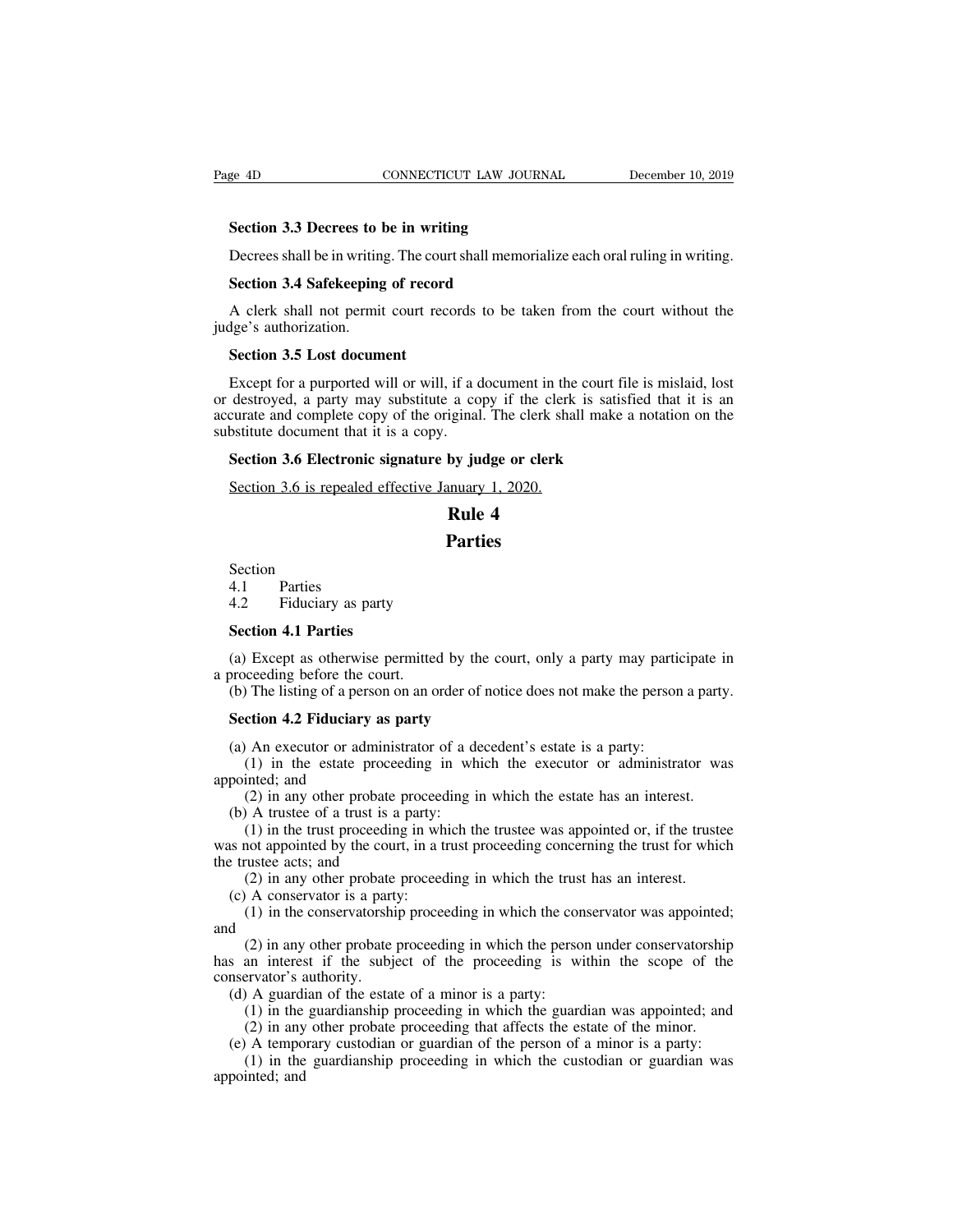(2) in any other probate proceeding in which the minor has an interest if the existence of the proceeding is within the scope of the authority of the custodian or dian. Subsember 10, 2019 CONNECTICUT LAW JOURNAL Page 5D<br>
(2) in any other probate proceeding in which the minor has an interest if the<br>
subject of the proceeding is within the scope of the authority of the custodian or<br>
(f) A g guardian. (a) A guardian of an adult with intellectual disability is a party:<br>
(b) A guardian of an adult with intellectual disability is a party:<br>
(f) A guardian of an adult with intellectual disability is a party:<br>
(d) in the guar (2) in any other probate proceeding in which the minor has an interest if the cost of the proceeding is within the scope of the authority of the custodian or dian.<br>A guardian of an adult with intellectual disability is a

(2) in any other probate proceeding in which the minor has an interest if the cot of the proceeding is within the scope of the authority of the custodian or lian.<br>A guardian of an adult with intellectual disability is a p (2) in any other probate proceeding in which the minor has an interest if the subject of the proceeding is within the scope of the authority of the custodian or guardian.<br>
(f) A guardian of an adult with intellectual disa (2) in any other probate<br>subject of the proceeding is v<br>guardian.<br>(f) A guardian of an adult y<br>(1) in the guardianship p<br>(2) in any other probate<br>guardianship has an interest if<br>the guardian's authority.<br>(g) A guardian ad (f) A guardian of an adult with intellectured (f) A guardian of an adult with intellecture (1) in the guardianship proceeding in (2) in any other probate proceeding ardianship has an interest if the subject c equardian's A guardian of an adult with intellectual disability is a party:<br>
(1) in the guardianship proceeding in which the guardian was appointed; and<br>
(2) in any other probate proceeding in which the protected person under<br>
Hianshi A guardian of an adult with interlectual disability is a party.<br>
(1) in the guardianship proceeding in which the guardian was appointed; and<br>
(2) in any other probate proceeding in which the protected person under<br>
liansh (1) in the guardianship ploceculing in which the guardian was appointed, and<br>
(2) in any other probate proceeding in which the protected person under<br>
guardianship has an interest if the subject of the proceeding is withi

(2) in any other probate proceeding in which is<br>guardianship has an interest if the subject of the procee<br>the guardian's authority.<br>(g) A guardian ad litem is a party:<br>(1) in the proceeding in which the guardian ad litem<br> example that in the subject of the proceeding is which<br>
be guardian's authority.<br>
(g) A guardian ad litem is a party:<br>
(1) in the proceeding in which the guardian ad litem was appoin<br>
(2) in any other probate proceeding in (1) in the proceeding in which the guardian <u>ad litem</u> was appointed; and (2) in any other probate proceeding in which the <del>person</del> individual for whom uardian ad litem acts has an interest if the subject of the proceedin (g) A guardian ad intent is a party.<br>
(1) in the proceeding in which the guardian <u>ad 1</u><br>
(2) in any other probate proceeding in which the<br>
the guardian ad litem acts has an interest if the subject<br>
the scope of the guard

(1) in the proceeding in which the guardian <u>ad inclu</u> was appointed, and (2) in any other probate proceeding in which the <del>person</del> individual for whom uardian ad litem acts has an interest if the subject of the proceedin (2) in any other probate proceeding in which the person marytolaal for whom<br>the guardian ad litem acts has an interest if the subject of the proceeding is within<br>the scope of the guardian ad litem's appointment.<br>(h) The c fiduciary and a method is necessary to protect the interests of the proceeding is while<br>the scope of the guardian ad litem's appointment.<br>(h) The court shall recognize any other fiduciary as a party:<br>(1) in a probate proce (h) The court shall<br>(h) The court shall<br>supervise the action<br>(2) in any othe<br>the proceeding is we<br>fiduciary is necess<br>fiduciary acts. dependence.<br>
Subseted the court has ju<br>  $\frac{1}{1}$ , and<br>  $\frac{1}{1}$  and<br>  $\frac{1}{1}$  and<br>  $\frac{1}{1}$  and<br>  $\frac{1}{1}$  and<br>  $\frac{1}{1}$  and<br>  $\frac{1}{1}$  and<br>  $\frac{1}{1}$  and<br>  $\frac{1}{1}$  and<br>  $\frac{1}{1}$  and<br>  $\frac{1}{1}$  and<br>  $\frac{1}{1}$  and<br> Interpreted the proceeding if the court determines that the subject of the six within the scope of the fiduciary's duties and participation of the necessary to protect the interests of the individual for whom the s.<br> **Rule** 

### **Self-representation;**

# Self-representation;<br>
Self-representation;<br>
Section<br>
5.1 Representation before court<br>
5.2 Out-of-state attorney appearing pro hac vice<br>
5.3 Legal intern<br>
5.4 When appearance required to be filed

Section

Self<br>
Representation b<br>
Section<br>
5.1 Representation before c<br>
5.2 Out-of-state attorney ap<br>
5.3 Legal intern<br>
5.4 When appearance required<br>
5.5 Form of appearance

- **114.1 Rule :**<br> **12.1 Representation by Attorn**<br>
Section<br>
5.1 Representation before court<br>
5.2 Out-of-state attorney appearing pr<br>
5.3 Legal intern **Example 15.3**<br>Section<br>5.1 Representation before court<br>5.2 Out-of-state attorney appearin<br>5.3 Legal intern<br>5.4 When appearance required to<br>5.5 Form of appearance<br>5.6 Effect of appearance on abilit<br>5.7 Withdrawal of appeara 5.1 Representation before court<br>5.2 Out-of-state attorney appearing pro<br>5.3 Legal intern<br>5.4 When appearance required to be file<br>5.5 Form of appearance<br>5.6 Effect of appearance on ability to cl<br>5.7 Withdrawal of appearance
- 
- 
- 
- **Example 19 When all App**<br>Section<br>5.1 Representation before court<br>5.2 Out-of-state attorney appearing pro hac vice<br>5.3 Legal intern<br>5.4 When appearance required to be filed<br>5.5 Form of appearance<br>5.6 Effect of appearance o
- 
- Section<br>
5.1 Representation before court<br>
5.2 Out-of-state attorney appearing pro hac vice<br>
5.3 Legal intern<br>
5.4 When appearance required to be filed<br>
5.5 Form of appearance<br>
5.6 Effect of appearance on ability to challen 5.2 Out-of-state attorney appearing pro hac vice<br>5.3 Legal intern<br>5.4 When appearance required to be filed<br>5.5 Form of appearance<br>5.6 Effect of appearance<br>5.6 Effect of appearance<br>5.7 Withdrawal of appearance<br>5.8 Change of

5.3 Legal intern<br>
5.4 When appearance required to be filed<br>
5.5 Form of appearance<br>
5.6 Effect of appearance on ability to challen<br>
5.7 Withdrawal of appearance<br>
5.8 Change of <del>law firm name or <u>attorney's</u></del> constants the (5.6) Effect of appearance<br>
5.6) Effect of appearance<br>
5.7) Withdrawal of appearance<br>
5.8 Change of <del>law firm name or attorney's</del> contact information<br> **Section 5.1 Representation before court**<br>
(a) A party who is an indivi attorney.

5.7 Withdrawal of appearance<br>
5.8 Change of <del>law firm name or attorney's</del> contact information<br> **Section 5.1 Representation before court**<br>
(a) A party who is an individual may represent himself or herself without an<br>
orney 5.8 Change of law firm name or attorney's contact inform<br> **Section 5.1 Representation before court**<br>
(a) A party who is an individual may represent himself or l<br>
attorney.<br>
(b) Except as provided in section 5.2 or 5.3, on Section 5.1 Representation before court<br>
(a) A party who is an individual may represent himself or herself without an<br>
orney.<br>
(b) Except as provided in section 5.2 or 5.3, only an attorney licensed to practice<br>
w in Conne **Section 5.1 Representation before court**<br>
(a) A party who is an individual may represent himself or herself without<br>
attorney.<br>
(b) Except as provided in section 5.2 or 5.3, only an attorney licensed to provide<br>
law in C (a) A party who is an individual may represent himself or herself vorney.<br>
(b) Except as provided in section 5.2 or 5.3, only an attorney licensed<br> *w* in Connecticut may represent a party before the court.<br>
(c) Nothing in

(b) Except as provided in section 5.2 or 5.3, only an attorney licensed to practice w in Connecticut may represent a party before the court.<br>
(c) Nothing in this rule shall prevent a fiduciary, except a corporate fiduciar atteriancy in Connecticut may represent a party before the court.<br>
(c) Nothing in this rule shall prevent a fiduciary, except a corporate fiduciary,<br>
from representing himself or herself, as fiduciary, without an attorney. (c) Nothing in this rule shall prevent a fiduciary, except a corporate fiduciary,<br>from representing himself or herself, as fiduciary, without an attorney.<br>**Section 5.2 Out-of-state attorney appearing pro hac vice**<br>(a) An from representing l<br> **Section 5.2 Out**<br>
(a) An attorney is<br>
attorney in good stato<br>
appear pro hac<br>
motion with:<br>
(1) an affidavi<br>
(A) certifying (1) an attorney icensed to practice law in Connection 5.2 Out-of-state attorney appearing pro l<br>An attorney licensed to practice law in Connect<br>hey in good standing in another state, the District<br>pear pro hac vice for a pa (A) certifying whether the out-of-state attorney appearing pro hac vice<br>in attorney licensed to practice law in Connecticut may move to permit an<br>y in good standing in another state, the District of Columbia or Puerto Ric (a) An attorney licensed to practice law in Connecticut may move to permit an attorney in good standing in another state, the District of Columbia or Puerto Rico to appear pro hac vice for a party. The moving attorney shal (a) An attorney incensed to practice faw in Connecticut may move to permit and attorney in good standing in another state, the District of Columbia or Puerto Rico to appear pro hac vice for a party. The moving attorney sha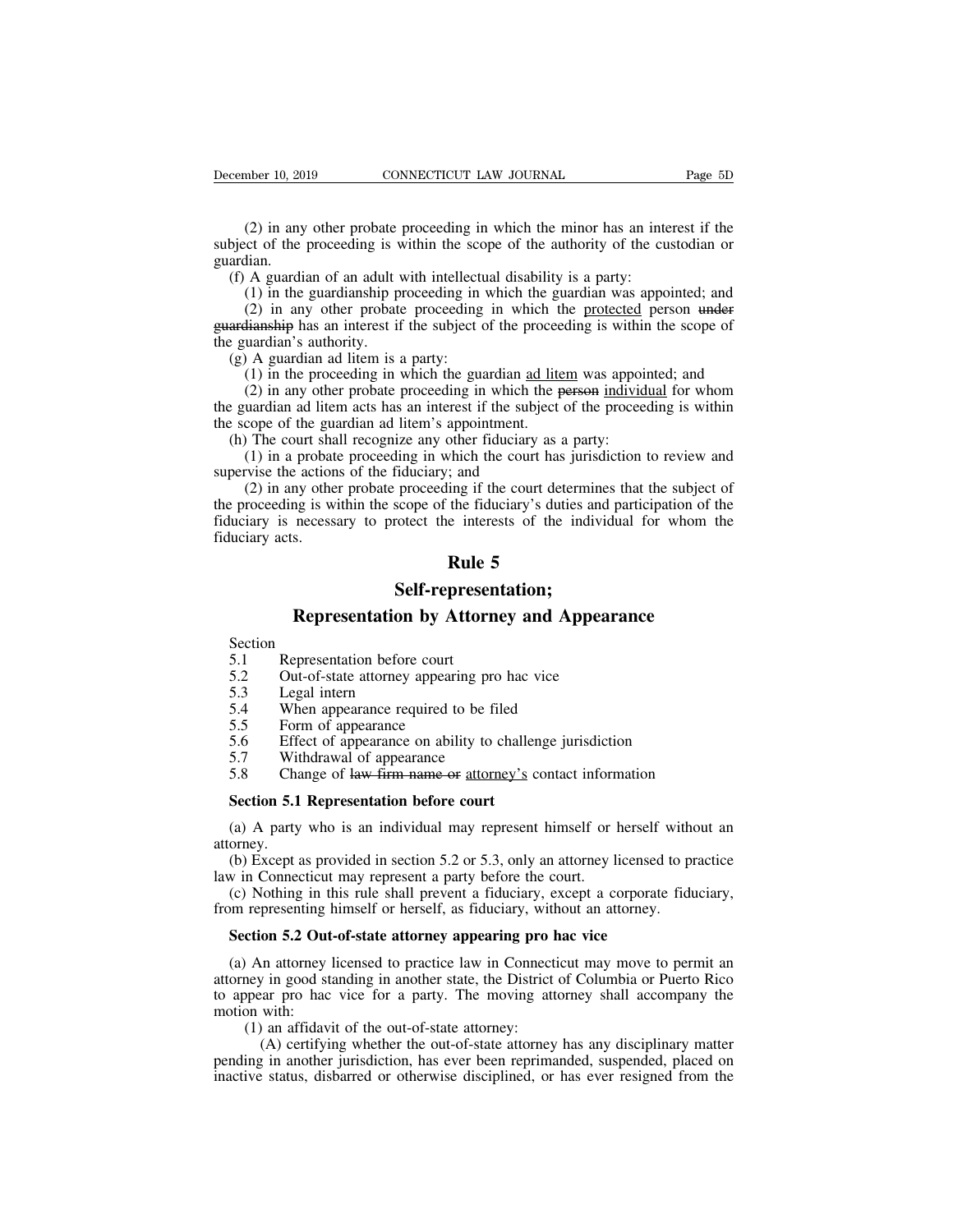Page 6D<br>
CONNECTICUT LAW JOURNAL<br>
practice of law and, if so, setting forth the circumstances concerning the discipline<br>
or resignation; Page 6D<br>practice of law and,<br>or resignation;<br>(B) agreeing t

(B) component to register with the statewide grievance concerning the discipline<br>(B) agreeing to register with the statewide grievance committee in accordance<br>(B) agreeing to register with the statewide grievance committee Prage 6D<br>practice of law and, if so, setting forth the circumstances concerning the discipline<br>or resignation;<br>(B) agreeing to register with the statewide grievance committee in accordance<br>with the Connecticut Practice Boo practice of law and, if so, setting forth the circumstances concerning the discipline<br>or resignation;<br>(B) agreeing to register with the statewide grievance committee in accordance<br>with the Connecticut Practice Book while a practice of law and, if so, setting forth the corresignation;<br>
(B) agreeing to register with the statev<br>
with the Connecticut Practice Book while ap<br>
after completion of the matter and immedia<br>
the expiration of the two-y (B) agreeing to register with the statewide grievance committee in accordance<br>
E Connecticut Practice Book while appearing in the matter and for two years<br>
impletion of the matter and immediately notify the grievance commi (B) agreeing to register with the statewide grievance committee in accordance<br>with the Connecticut Practice Book while appearing in the matter and for two years<br>after completion of the matter and immediately notify the gr (B) agreeing to register with the statew:<br>with the Connecticut Practice Book while app<br>after completion of the matter and immediate<br>the expiration of the two-year period;<br>(C) certifying that the out-of-state att<br>fee set f

mpletion of the matter and immediately notify the grievance committee of<br>iration of the two-year period;<br>(C) certifying that the out-of-state attorney has paid the client security fund<br>forth in section 2-70 of the Connecti the expiration of the two-year period;<br>
(C) certifying that the out-of-state attorney has paid the client security fund<br>
fee set forth in section 2-70 of the Connecticut Practice Book for the calendar year<br>
in which the mo (C) certifying that the out-of-state attorney has paid the client security fund<br>fee set forth in section 2-70 of the Connecticut Practice Book for the calendar year<br>in which the motion is made; and<br>(D) identifying the num (C) certifying that the out-of-state attorney I<br>fee set forth in section 2-70 of the Connecticut Prac-<br>in which the motion is made; and<br>(D) identifying the number of, by name and<br>which the out-of-state attorney has appear (D) identifying the number of, by name and case number, each matter in<br>the out-of-state attorney has appeared pro hac vice in the a Probate Courts<br>t and or any other court the Superior Court of this state and the juris nu (D) identifying the number of, by name and case number, each matter in<br>which the out-of-state attorney has appeared pro hac vice in the a Probate Courts<br>Court and or any other court the Superior Court of this state and th (D) identifying the number of, by name and case number, each m<br>which the out-of-state attorney has appeared pro hac vice in the a Probate<br>Court and or any other court the Superior Court of this state and the juris<br>previou

burt and or any other court the Superior Court of this state and the juris number<br>eviously assigned to the attorney; and<br>(2) a certificate, acknowledged before an officer authorized to take<br>knowledgements of deeds, appoint previously assigned to the attorney; and<br>
(2) a certificate, acknowledged before an officer authorized to take<br>
acknowledgements of deeds, appointing the judge of probate judge and the judge's<br>
successors in office to be t (2) a certificate, acknowledged before an officer authorized to take acknowledgements of deeds, appointing the judge of probate <u>judge</u> and the judge's successors in office to be the attorney's agent for service of process (2) a certificate, acknowledged before an officer authorized to take<br>acknowledgements of deeds, appointing the judge of probate judge and the judge's<br>successors in office to be the attorney's agent for service of process. acknowledgements of dees<br>successors in office to be<br>(b) The court may gran<br>infrequent occasion. The c<br>a motion under subsection<br>affecting the personal or fi<br>which may include:<br>(1) a longstanding at (2) a longstanding attorney-client relationship predating the matter;<br>(1) a longstanding attorney-client relation and the matter facts or circumstanting the personal or financial welfare of the party, not the out-of-state quent occasion. The court may act without notice and hearing. When deciding<br>tion under subsection (a), the court shall consider the facts or circumstances<br>ting the personal or financial welfare of the party, not the out-of a motion under subsect<br>affecting the personal or<br>which may include:<br>(1) a longstanding<br>(2) specialized skil<br>to the matter; or<br>(3) the client's inal

(1) a longstanding attorney-client relationship predating the matter;<br>
(2) specialized skill or knowledge with respect to the party's affairs important<br>
e matter; or<br>
(3) the client's inability to secure the services of a (1) a longstanding attorney-client relationship predating the matter;<br>
(2) specialized skill or knowledge with respect to the party's affairs important<br>
the matter; or<br>
(3) the client's inability to secure the services of (1) a longituality attentive left relationships (2) specialized skill or knowledge with resp to the matter; or (3) the client's inability to secure the service (c) If the court permits an out-of-state attorney licensed to

(2) specialized skill of knowled<br>
e matter; or<br>
(3) the client's inability to see<br>
If the court permits an out-of<br>
seed to practice law in this state<br>
(2) attend all proceedings word by the courty (c) If the court permits and<br>licensed to practice law in t<br>(1) file an appearance;<br>(2) attend all proceeds<br>excused by the court;<br>(3) sign all documents

(3) the client's inability to secure the services of a Connecticut attorney.<br>
If the court permits an out-of-state attorney to appear pro hac vice, an attorney<br>
sed to practice law in this state shall:<br>
(1) file an appear (1) file an appearance;<br>(2) attend all proceedings with the attorney appearing profiled with the attorney appearing profiled by the court;<br>(3) sign all documents filed with the court; and<br>(4) assume full responsibility for (1) file an appearance;<br>
(2) attend all proceedings with the attorney appearing pro hac vice <u>unless</u><br>
sed by the court;<br>
(3) sign all documents filed with the court; and<br>
(4) assume full responsibility for the conduct of

(1) The an appearance,<br>
(2) attend all proceedines<br>
excused by the court;<br>
(3) sign all documents f<br>
(4) assume full responsing<br>
appearing pro hac vice.<br>
(d) If the court permits an (2) attend an proceedings with the attorney appearing pro hac vice almess<br>cused by the court;<br>(3) sign all documents filed with the court; and<br>(4) assume full responsibility for the conduct of the matter and the attorney<br> (3) sign all documents filed with the court; and<br>
(4) assume full responsibility for the conduct of the matter<br>
appearing pro hac vice.<br>
(d) If the court permits an out-of-state attorney to appear pro has<br>
shall immediate

(a) sign an accuracies free with the coart, and<br>
(4) assume full responsibility for the conduct of the matter and the attorney<br>
pearing pro hac vice.<br>
(d) If the court permits an out-of-state attorney to appear pro hac vi (4) assume full responsibility for the conduct of the matter and the attorney appearing pro hac vice.<br>
(d) If the court permits an out-of-state attorney to appear pro hac vice, the court shall immediately notify the state appearing pro hac<br>
(d) If the court p<br>
shall immediately 1<br>
(e) Any out-of-s<br>
pay the client secure<br>
in the matter.<br>
(f) If the clerk is

(d) If the court permits an out-of-state attorney to appear pro hac vice, the court<br>all immediately notify the statewide grievance committee.<br>(e) Any out-of-state attorney permitted to appear pro hac vice in a matter shall shall immediately notify the statewide grievance committee.<br>
(e) Any out-of-state attorney permitted to appear pro hac vice in a matter shall<br>
pay the client security fund fee for each calendar year in which the attorney a (e) Any out-of-state attorney permitted to appear pro hac vice in a matter shall pay the client security fund fee for each calendar year in which the attorney appears in the matter.<br>
(f) If the clerk is notified that an ou (e) Any out-of-state attorney permitted to appear propay the client security fund fee for each calendar year in in the matter.<br>
(f) If the clerk is notified that an out-of-state attorn hac vice has failed to pay the client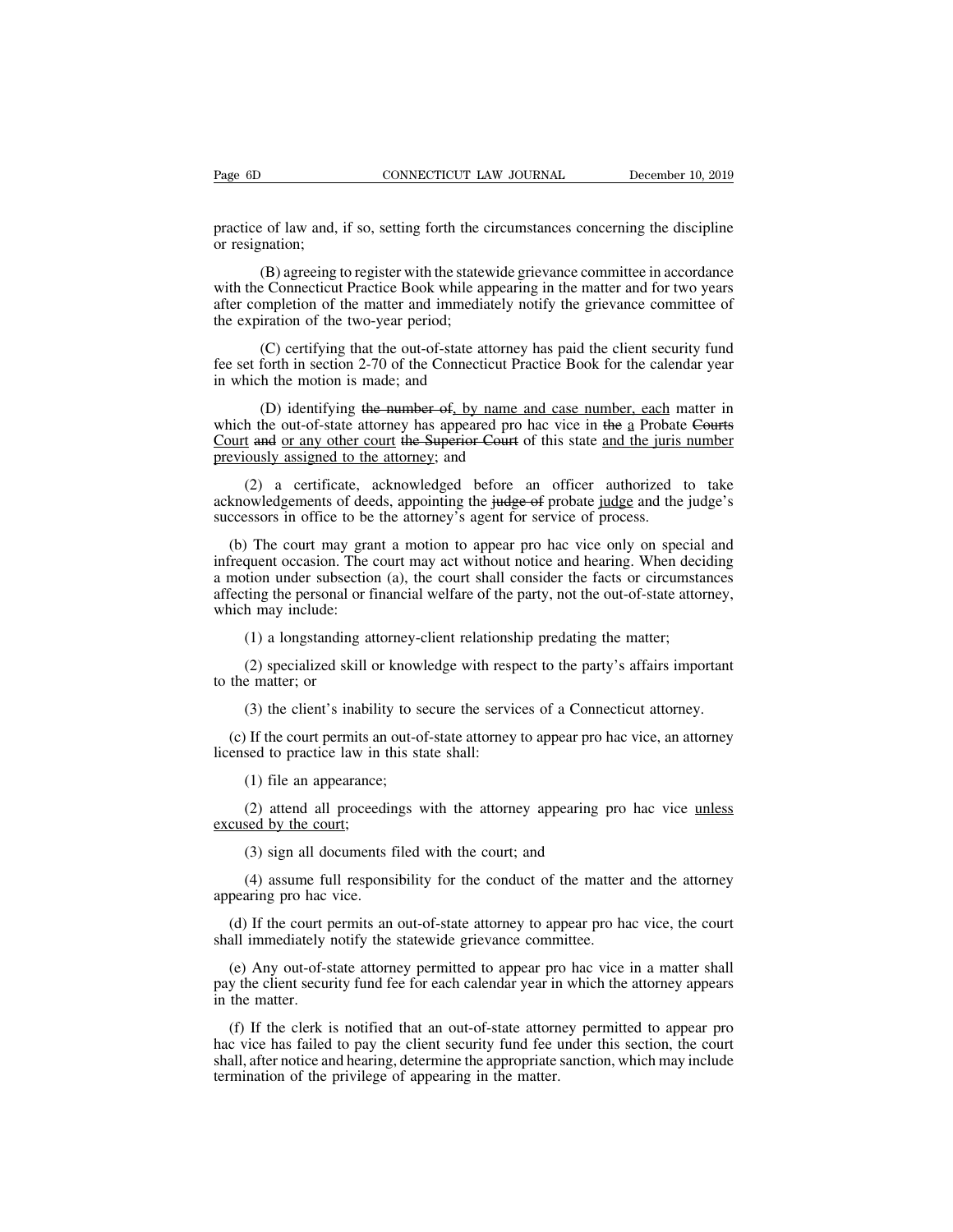**Section 5.3 Legal intern<br>
Section 5.3 Legal intern**<br>
(a) On motion of an attorney for a pa (a) On motion of an attorney for a party, the court may permit a law student to<br>
(a) On motion of an attorney for a party, the court may permit a law student to<br>
tree as a legal intern on behalf of the party if the party c Summer as a legal intern capacity and the court may permit a law student to<br>serve as a legal intern capacity, the court may permit a law student to<br>serve as a legal intern on behalf of the party if the party consents. The Section 5.3 Legal intern<br>
(a) On motion of an attorney for a party, the court may permit a law student to<br>
serve as a legal intern on behalf of the party if the party consents. The petitioner<br>
shall accompany the petition **Section 5.3 Legal intern**<br>(a) On motion of an attorney for a party, the court may permit a law student to serve as a legal intern on behalf of the party if the party consents. The petitioner shall accompany the petition w **Section 5.3 Legal**<br>(a) On motion of<br>serve as a legal inte<br>shall accompany the<br>of the intern's law<br>good standing.<br>(b) If the court pe<br>(1) supervise th Section 5.3 Legal intern<br>
(a) On motion of an attorney for a party, the court may permit a law student to<br>
ve as a legal intern on behalf of the party if the party consents. The petitioner<br>
all accompany the petition with On motion of an attorney for<br>as a legal intern on behalf of<br>accompany the petition with<br>e intern's law school that the<br>standing.<br>If the court permits the legal<br>(1) supervise the intern;<br>(2) attend all proceedings with<br>(3) (2) attend all proceedings with the conduction by<br>
(2) as a legal intern on behalf of the party if the j<br>
accompany the petition with a certification by<br>
e intern's law school that the school is accred<br>
standing.<br>
(1) sup As a legal intern on octain of the party if the party conserved<br>accompany the petition with a certification by an author<br>e intern's law school that the school is accredited and the<br>standing.<br>If the court permits the legal (4) assume full responsibility for the conduct of the matter and the intern.<br>
(4) assume full responsibility for the court; and<br>
(4) assume full responsibility for the court; and<br>
(4) assume full responsibility for the con od standing.<br>
(b) If the court permits the legal intern to appear, the attorney for<br>
(1) supervise the intern;<br>
(2) attend all proceedings with the intern;<br>
(3) sign all documents filed with the court; and<br>
(4) assume full

(1) supervise the intern;<br>
(2) attend all proceedings with the intern;<br>
(3) sign all documents filed with the court; and<br>
(4) assume full responsibility for the conduct of the matter and the intern.<br> **Section 5.4 When app** (2) attend all proceedings with the intern;<br>
(3) sign all documents filed with the court; and<br>
(4) assume full responsibility for the conduct of the matter and the intern.<br> **Section 5.4 When appearance required to be file** (3) sign all documents filed with the court; and<br>
(4) assume full responsibility for the conduct of the matter and the intern.<br> **Section 5.4 When appearance required to be filed**<br>
(a) A party representing himself or herse (4) assume full responsibility for the conduct of the matter and the intern.<br> **Section 5.4 When appearance required to be filed**<br>
(a) A party representing himself or herself is not required to file an appearance.<br>
(b) Unl **Section 5.4 When appearance required to be filed**<br>(a) A party representing himself or herself is not required to fil<br>(b) Unless appointed by the court, an attorney representing a p<br>appearance under section 5.5. If the re Section 5.4 When appearance required to be filed<br>
(a) A party representing himself or herself is not required to file an appearance.<br>
(b) Unless appointed by the court, an attorney representing a party shall file an<br>
pear (a) A party repres<br>(b) Unless appoin<br>appearance under se<br>an attorney in the ap<br>the appearance is fil<br>(c) A fiduciary w<br>an appearance.<br>**Section 5.5 Form** (b) Unless appointed by the court, an attorn<br>pearance under section 5.5. If the requireme<br>attorney in the appearing attorney's law firm<br>e appearance is filed without filing a separa<br>(c) A fiduciary without an attorney unde (attorney in the appearing attorney's law firm<br>
a appearance is filed without filing a separate<br>
(c) A fiduciary without an attorney under se<br>
appearance.<br> **Section 5.5 Form of appearance**<br>
(a) An appearance of an attorne

ppearance is filed without filing a se<br>
(A fiduciary without an attorney ur<br>
ppearance.<br> **ction 5.5 Form of appearance**<br>
(A appearance of an attorney shall<br>
(1) be typed or printed in ink;<br>
(2) list in the heading the name (2) A fiduciary without an attorney under section 5.1(c) is not required to file<br>ppearance.<br>**Comment of appearance**<br>(2) An appearance of an attorney shall:<br>(1) be typed or printed in ink;<br>(2) list in the heading the name

an appearance.<br> **Section 5.5 Form of appearance**<br>
(a) An appearance of an attorney s<br>
(1) be typed or printed in ink;<br>
(2) list in the heading the name<br>
and the date of the appearance;<br>
(3)(2) be signed by the attorney<br>
(

(3)(3) contain a sum of **appearance**<br>(4) An appearance of an attorney shall:<br>(1) be typed or printed in ink;<br>(4) list in the heading the name of the matter, the name of the<br>he date of the appearance;<br>(3)(2) be signed by t (4)(3) contain the attorney shall:<br>
(1) be typed or printed in ink;<br>
(2) list in the heading the name of the matter, the name of the Probate Court<br>
he date of the appearance;<br>
(3)(2) be signed by the attorney making the a (a) An appearance of an attorney shall:<br>
(1) be typed or printed in ink;<br>
(2) list in the heading the name of the matter, the name of the Probate Court<br>
and the date of the appearance;<br>
(3)(2) be signed by the attorney ma (a) An appearance of<br>
(1) be typed or pri<br>
(2) list in the head<br>
and the date of the appe<br>
(3)(2) be signed by<br>
(4)(3) contain the same of the attorney's<br>
number; and<br>
(5)(4) indicate whe<br>
appearance on file. (1) be typed of princed in link,<br>
(2) list in the heading the name of the matter, the name of the Probate Court<br>
he date of the appearance;<br>
(3)(2) be signed by the attorney making the appearance;<br>
(4)(3) contain the <u>att</u> and the date of the appertual<br>and the date of the appertual density  $(4)(3)$  contain the a<br>name of the attorney's<br>number; and<br> $(5)(4)$  indicate whet<br>appearance on file.<br>(b) An attorney shall<br>represented party and ce (b) An attorney shall send a copy of the appearance;<br>(b) An attorney's law firm, mailing address, email address and telephone<br>mber; and (5)(4) indicate whether the appearance is filed in lieu of, or in addition to, an<br>pea (4)(3) contain the attorney's name, and juris number, of the attorney and<br>mame of the attorney's law firm, mailing address, email address and tel<br>number; and<br>(5)(4) indicate whether the appearance is filed in lieu of, or

(e) If the attorney's law firm, mailing address, email address and telephone<br>mber; and (5)(4) indicate whether the appearance is filed in lieu of, or in addition to, an<br>pearance on file.<br>(b) An attorney shall send a copy manne of the attorney's law fifth, manning address, entail address and telephone<br>number; and  $(5)(4)$  indicate whether the appearance is filed in lieu of, or in addition to, an<br>appearance on file.<br>(b) An attorney shall sen (5)(4) indicate whether the appearance is filed in lieu of, or in addition to, an appearance on file.<br>
(b) An attorney shall send a copy of the appearance to each attorney and self-<br>
represented party and certify to the c to the court interest appearance of the appearance on file.<br>
(b) An attorney shall send a copy of the appearance on file.<br>
(c) If the appearance is in lieu of an appearance shall, in addition to the require<br>
of the new ap (b) An attorney shall send a copy of the appearance to each attorney and self-<br>presented party and certify to the court that the copy has been sent.<br>(c) If the appearance is in lieu of an appearance on file, the attorney f (c) If the appearance is in lieu of an appearance on file, the attorney filing the w appearance shall, in addition to the requirements of subsection (b), send a copy the new appearance to the attorney whose appearance is the party appearance shall, in addition to the requirements of subsection (b), send a cop of the new appearance to the attorney whose appearance is to be replaced and certice to the court that the copy has been sent.<br>Secti

the court that the copy has been sent.<br> **Section 5.6 Effect of appearance on ability to choose Section 5.6 Effect of appearance on ability to choose**<br>
The filing of an appearance by an attorney, by itseleparty represented Section 5.6 Effect of appearance on ability to challenge jurisdiction<br>The filing of an appearance by an attorney, by itself, does not waive the right of<br>e party represented by the attorney to challenge jurisdiction of the The filing of an appearance by an attorney, by itself, does not waive the right of the party represented by the attorney to challenge jurisdiction of the court.<br> **Section 5.7 Withdrawal of appearance**<br>
(a) If permitted und (1) filing a notice by an attorney, by itself, does not waive the right of arty represented by the attorney to challenge jurisdiction of the court.<br> **ction 5.7 Withdrawal of appearance**<br>
If permitted under rule 1.16 of the

(2) sending a copy of the withdrawal to each attorney and self-represented and centrality are divided attorney may withdraw the attorney's appearance by:<br>
(1) filing a notice of withdrawal at least three business days befo (a) If permitted under rule 1.16 of the Rules of Professional Conduct, an attorno is not a court-appointed attorney may withdraw the attorney's appearance (1) filing a notice of withdrawal at least three business days befo

the party represented by<br> **Section 5.7 Withdra**<br>
(a) If permitted under<br>
who is not a court-appo<br>
(1) filing a notice c<br>
hearing; and<br>
(2) sending a copy<br>
party and certifying to **Section 5.7 Withdrawal of appearance**<br>(a) If permitted under rule 1.16 of the Rules of Professional Conce<br>who is not a court-appointed attorney may withdraw the attorney's<br>(1) filing a notice of withdrawal at least three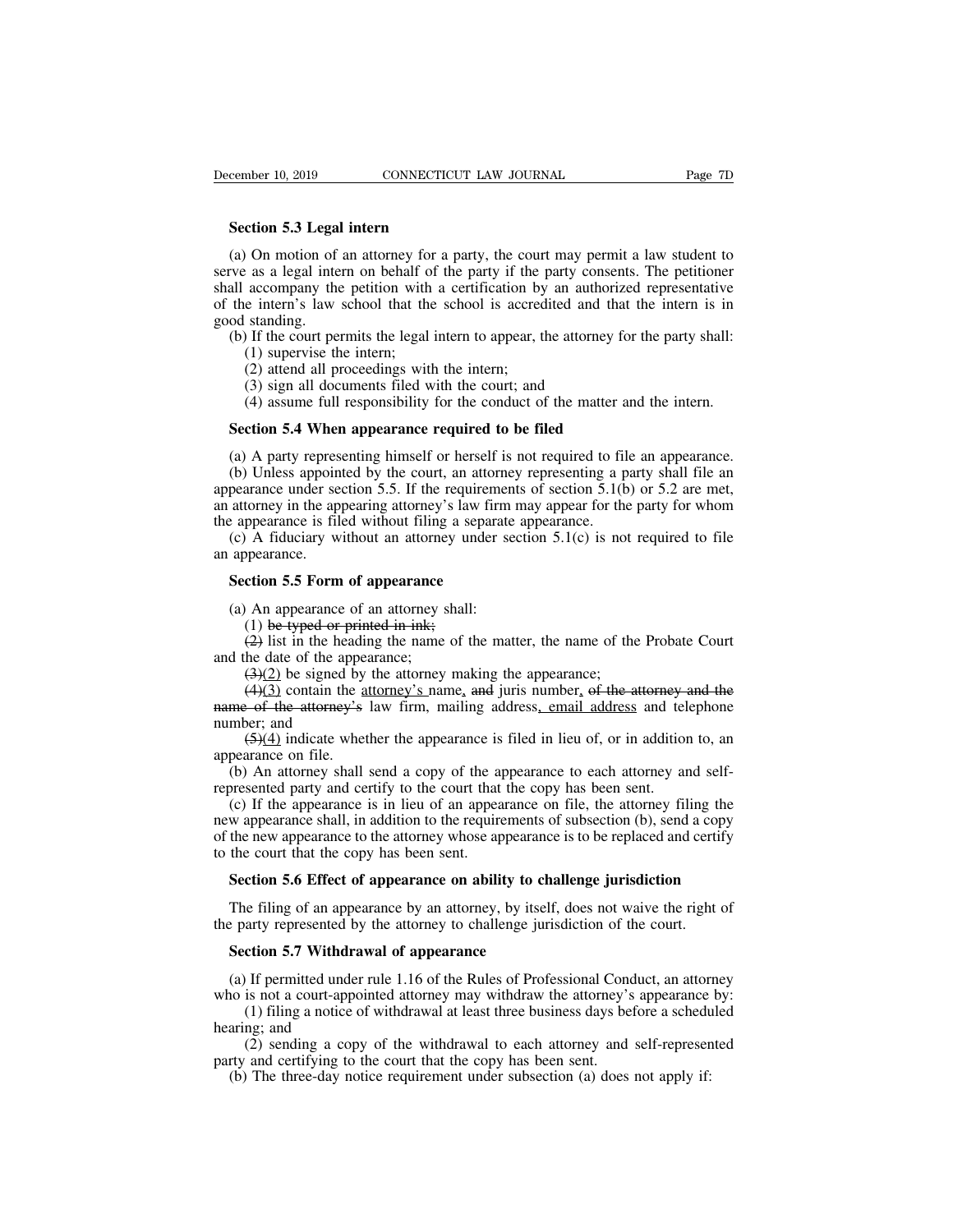(1) an attorney has filed an appearance in lieu of another appearance on file<br>(1) an attorney has filed an appearance in lieu of another appearance on file<br>(2) the represented party has filed a written statement indicating

Page 8D<br>
(1) an attorney has file<br>
under section 5.5; or<br>
(2) the represented part<br>
does not object to the withd SO CONNECTICUT LAW JOURNAL December 10, 2019<br>
(1) an attorney has filed an appearance in lieu of another appearance on file<br>
r section 5.5; or<br>
(2) the represented party has filed a written statement indicating that the pa Page 8D CONNECTICU'<br>
(1) an attorney has filed an appear<br>
under section 5.5; or<br>
(2) the represented party has filed a<br>
does not object to the withdrawal.<br> **Section 5.8 Change of law firm n** (1) an attorney has filed an appearance in lieu of another appearance on file<br>r section 5.5; or<br>(2) the represented party has filed a written statement indicating that the party<br>not object to the withdrawal.<br>**Section 5.8 C** 

(1) an attorney has filed an appearance in lieu of another appearance on file<br>r section 5.5; or<br>(2) the represented party has filed a written statement indicating that the party<br>not object to the withdrawal.<br>**Section 5.8** under section 5.5; or<br>
(2) the represented party has filed a written statement indicating that the party<br>
does not object to the withdrawal.<br> **Section 5.8 Change of <del>law firm name or attorney's</del> contact information**<br>
An a (2) the represented party had does not object to the withdraw.<br> **Section 5.8 Change of law** An attorney who has entered of the attorney's name, law firm, of the attorney's law firm. d a written statement<br> **Rule 6**<br> **Rule 6**<br> **Rule 6**<br> **Rule 6**<br> **Rule 6**<br> **Rule 6 Firm name or attorney's**<br>
d an appearance shall notify<br>
mailing address, email addre<br> **Rule 6**<br> **Probate Fees** of <u>the attorney's</u> hame, <u>tawn</u><br>of the attorney's law firm.<br>6.1 Filing fee<br>6.2 Waiver of probate 1<br>6.3 Withdrawal of petit

Section<br>6.1

- 
- 
- 
- **EXECUTE:**<br> **Rule 6**<br> **Probate Fees**<br>
Section<br>
6.1 Filing fee<br>
6.2 Waiver of probate fees and expenses<br>
6.3 Withdrawal of petition<br>
6.4 Payment of probate fees and expenses require **Probat**<br>
Section<br>
6.1 Filing fee<br>
6.2 Waiver of probate fees and expen<br>
6.3 Withdrawal of petition<br>
6.4 Payment of probate fees and expe<br>
6.5 Copy of decree with court seal
- 
- **Probate Fees**<br>
6.1 Filing fee<br>
6.2 Waiver of probate fees and expenses<br>
6.3 Withdrawal of petition<br>
6.4 Payment of probate fees and expenses required before final decree<br>
6.5 Copy of decree with court seal<br>
6.6 Petitions **Frobate F**<br>
Section<br>
6.1 Filing fee<br>
6.2 Waiver of probate fees and expenses<br>
6.3 Withdrawal of petition<br>
6.4 Payment of probate fees and expense<br>
6.5 Copy of decree with court seal<br>
6.6 Petitions to review conduct of age Section<br>6.1 Filing fee<br>6.2 Waiver of probate fees and expenses<br>6.3 Withdrawal of petition<br>6.4 Payment of probate fees and expenses required before final decree<br>6.5 Copy of decree with court seal<br>6.6 Petitions to review con attorney 6.2 Waiver of probate fees a<br>6.3 Withdrawal of petition<br>6.4 Payment of probate fees<br>6.5 Copy of decree with count<br><u>6.6</u> Petitions to review cond<br>attorney<br>**Section 6.1 Filing fee**<br>(a) Except in a proceeding count Fayment of probate fees and expenses required before final decree<br>
Copy of decree with court seal<br>
<u>Fetitions to review conduct of agent, compel account or construe power of</u><br> **attorney**<br> **ction 6.1 Filing fee**<br>
(a) Except For 6.5 Copy of decree with court seal<br>6.6 Petitions to review conduct of agent, compel account or construe power of<br>4.1 Filing fee<br>5 Section 6.1 Filing fee<br>6.1 Filing fee at the time of filing a petition, unless:<br>6.1 Sect Petitions to review conduct of agent, compel account or construe power of<br>attorney<br>on 6.1 Filing fee<br>Except in a proceeding concerning a decedent's estate or an accounting, a<br>oner shall submit the statutory filing fee at t

attorney<br>
Section 6.1 Filing fee<br>
(a) Except in a proceeding<br>
petitioner shall submit the statt<br>
(1) the court has waived<br>
C.G.S. section 45a-111;<br>
(2) the state of Connectic<br>
(3) the filing fee for a co (1) on 6.1 Filing fee<br>
(1) Except in a proceeding concerning a decedent's estate of the state of the state of Connecticut is the petitioner; or<br>
(2) the state of Connecticut is the petitioner; or<br>
(3) the filing fee for a (3) the filing fee for a proceeding concerning a decedent's estate or an accounting, a oner shall submit the statutory filing fee at the time of filing a petition, unless:<br>
(1) the court has waived or postponed the fee or

(a) Except in a proceeding concerning a decedent s estate of an accounting, a<br>titioner shall submit the statutory filing fee at the time of filing a petition, unless:<br>(1) the court has waived or postponed the fee or the m

paid.

(1) the court has waived or post<br>  $C.G.S.$  section  $45a-111$ ;<br>
(2) the state of Connecticut is the<br>
(3) the filing fee for a competing<br>
paid.<br>
(b) Except as provided under subsecter until the required fee is paid.<br> **Section** G.S. section 45a-111;<br>
(2) the state of Connecticut is the petitioner; or<br>
(3) the filing fee for a competing petition in the same mat<br>
id.<br>
(b) Except as provided under subsection (a), a petition does n<br>
until the require

(3) the filing fee for a competing petition in the same matter has already been<br>id.<br>(b) Except as provided under subsection (a), a petition does not commence a mat-<br>until the required fee is paid.<br>**Section 6.2 Waiver of p** paid.<br>
(b) Except as provided under subsection (a), a petition does not commence a mat-<br>
ter until the required fee is paid.<br> **Section 6.2 Waiver of probate fees and expenses**<br>
(a) A petitioner may request a waiver of prob (b) Except as provided under subsection (a), a petition does not commence a mat-<br>ter until the required fee is paid.<br>**Section 6.2 Waiver of probate fees and expenses**<br>(a) A petitioner may request a waiver of probate fees shall the required fee is paid.<br>Section 6.2 Waiver of probate fees and expenses<br>(a) A petitioner may request a waiver of probate fees and expenses, includin<br>the cost of service of process, at the time of filing the underly Section 6.2 Waiver of probate fees and expenses<br>(a) A petitioner may request a waiver of probate fees and expenses, including<br>e cost of service of process, at the time of filing the underlying petition. The<br>quest shall be Section 6.2 Waiver of probate fees and expenses<br>
(a) A petitioner may request a waiver of probate fees and expenses, including<br>
the cost of service of process, at the time of filing the underlying petition. The<br>
request s (a) A petitioner may request a waiver of probate fees and the cost of service of process, at the time of filing the unde request shall be <u>filed</u> on a form published by the probate coushall include any supporting informati (a) A permoner may request a warver or probate rees and expenses, mentang<br>e cost of service of process, at the time of filing the underlying petition. The<br>quest shall be <u>filed</u> on a form published by the probate court ad

(3) out of service of process, at the time of ring the analying perture. The set shall be <u>filed</u> on a form published by the probate court administrator and include any supporting information required by the court or the f the matter is the matter of the matter of the matter of the matter of the matter of the matter of the matter of the matter is of the matter; and (2) file an updated request for waiver shall include any supporting information required by the court or the form.<br>
(b) The court may waive payment of probate fees and expenses if the court finds<br>
that a petitioner will be deprived of the right to bring a petit

at a petitioner will be deprived of the right to digence or that a petitioner is otherwise unable to (c) If the court waives payment of probate fees an (1) notify the court of a substantial change in  $\epsilon$  pendency of the m

If a petitioner withdraws a petition after notice of hearing has been sent, the petitioner is not entitled to a refund of the filing fee and expenses. The petitioner shall pay any expenses incurred under C.G.S. section 45a (1) notify the court of a substantial change in financial circumstances during<br>the pendency of the matter; and<br>(2) file an updated request for waiver if required by the court.<br>**Section 6.3 Withdrawal of petition**<br>If a pet the pendency of the matter; and<br>
(2) file an updated request for waiver if required by the court.<br> **Section 6.3 Withdrawal of petition**<br>
If a petitioner withdraws a petition after notice of hearing has been sent, the peti filed.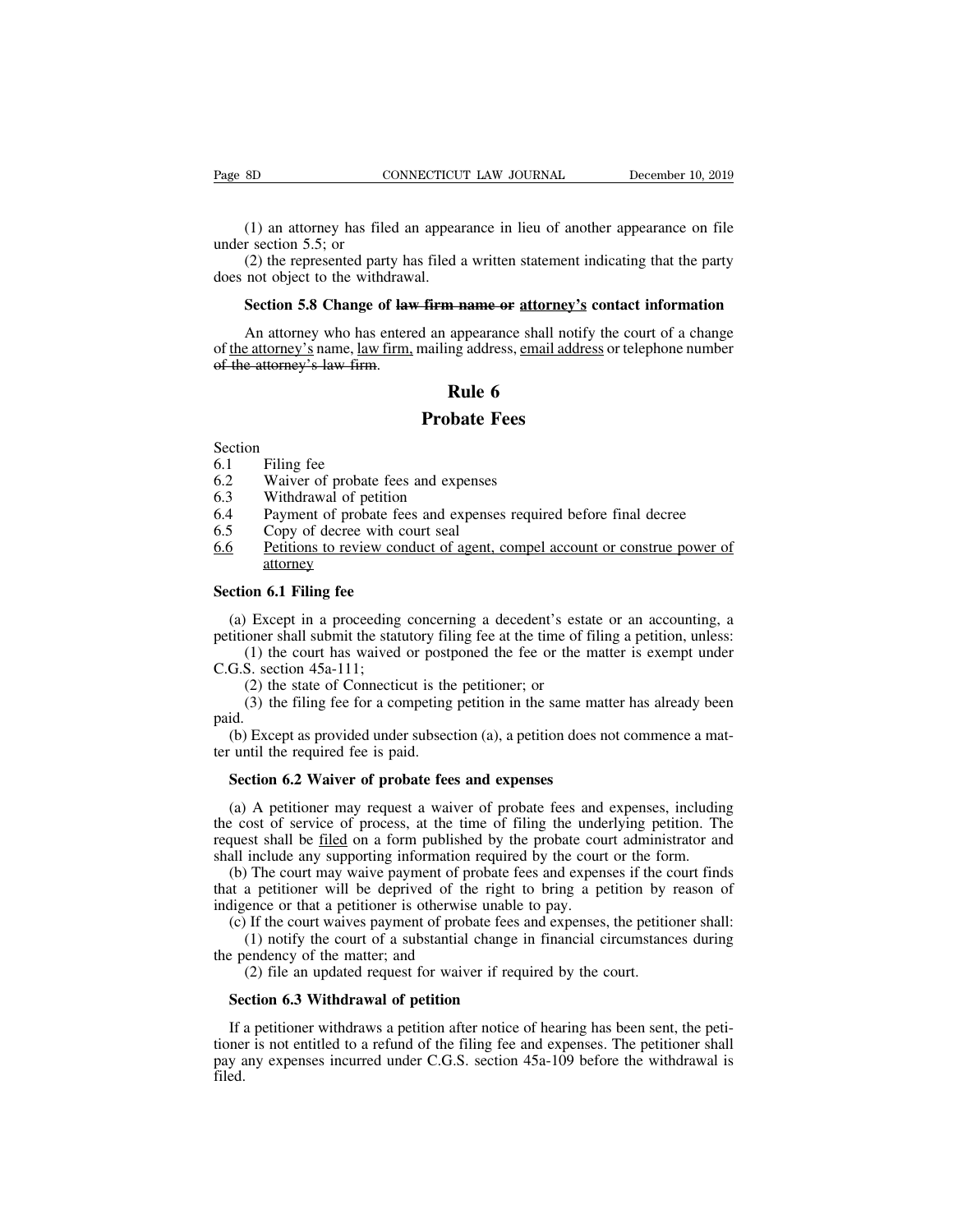Except as otherwise provided by statute, the court may withhold issuance of a Except as otherwise provided by statute, the court may withhold issuance of a<br>Except as otherwise provided by statute, the court may withhold issuance of a<br>cree on a final account in a decedent's estate or an account in an December 10, 2019 CONNECTICUT LAW JOURNAL Page 9D<br>
Section 6.4 Payment of probate fees and expenses required before final decree<br>
Except as otherwise provided by statute, the court may withhold issuance of a<br>
decree on a f December 10, 2019<br>
Section 6.4 Payment of probate fees and expenses req<br>
Except as otherwise provided by statute, the court madecree on a final account in a decedent's estate or an ac<br>
until all probate fees and expenses h **Section 6.4 Payment of probate fees and expenses**<br>Except as otherwise provided by statute, the court<br>cree on a final account in a decedent's estate or an<br>til all probate fees and expenses have been paid.<br>**Section 6.5 Copy** Section 6.4 Fayment of probate fees and expenses required Except as otherwise provided by statute, the court may cree on a final account in a decedent's estate or an account in a decedent's estate or an account in a decede Except as otherwise provided by statute, the court may withhold issuance of a<br>cree on a final account in a decedent's estate or an account in any other matter<br>til all probate fees and expenses have been paid.<br>**Section 6.5** 

# decree on a mai account in a<br>until all probate fees and experiential probate fees and experiential<br>Section 6.5 is repealed efference<br>Section 6.6 Petitions to reverence of attorney<br>(a) If a person simultaneous

Section 6.5 Copy of decree with court seal<br>Section 6.5 is repealed effective January 1, 2020.<br>Section 6.6 Petitions to review conduct of agent, compel account or construe<br>wer of attorney<br>(a) If a person simultaneously file Section 6.5 is repealed effective January 1, 2020.<br>Section 6.6 Petitions to review conduct of agent, compel account or construe<br>power of attorney<br>(a) If a person simultaneously files petitions to review the conduct of an Section 6.5 is repealed effective January 1, 2020.<br>Section 6.6 Petitions to review conduct of agent, compel account or construe<br>power of attorney<br>(a) If a person simultaneously files petitions to review the conduct of an a Section 6.6 Petitions to review conduct of agent, compel account or construe<br>wer of attorney<br>(a) If a person simultaneously files petitions to review the conduct of an agent<br>der a power of attorney, compel an account of th Section 6.6 Petitions to review conduct of agent, compel account or constration-<br>
Section 6.6 Petitions to review the conduct of an age under a power of attorney, compel an account of the agent or construe a power<br>
attorne mduct of agent, compose to the sections to review the agent account of the agent on a sample petition of the agent of the section of the petition of  $\mathbf{Rule}$   $\mathbf{7}$ <br>**Rule 7** busly files petitions to review the compel an account of the agent or compel an account of the agent or competitions as a single petition subjet a separate filing fee for a petitions s<br>it is necessary to hear the petitions

The court may change a separate filing require<br>the court determines that it is necessary to b<br>**Rule 7**<br>Section<br>7.1 General filing requirements<br>7.1 Documents not to be effiled<br>7.2 Commencing a proceeding

- Section<br>7.1 General filing requirements The court determines that it is hecessary to hear<br> **Rule 7**<br> **Rule 7**<br> **Piling Requirem**<br>
Section<br>
7.1 General filing requirements<br>
7.1 Documents not to be eFiled<br>
7.2 Commencing a proceeding<br>
7.3 Forms **Rule 7<br>
Filing Requirem**<br>
Section<br>
7.1 General filing requirements<br>
<u>7.1a Documents not to be eFiled</u><br>
7.2 Commencing a proceeding<br>
7.3 Forms<br>
7.4 Signature required Section<br>
7.1 General filing<br>
7.1 Documents not<br>
7.2 Commencing a<br>
7.3 Forms<br>
7.4 Signature requi<br>
7.5 Account Numb Filing Re<br>
Section<br>
7.1 General filing requirements<br>
7.1 Documents not to be eFiled<br>
7.2 Commencing a proceeding<br>
7.3 Forms<br>
7.4 Signature required<br>
7.5 Account Numbers Section<br>
7.1 General filing requirement<br>
7.1 Documents not to be eFile<br>
7.2 Commencing a proceeding<br>
7.3 Forms<br>
7.4 Signature required<br>
7.5 Account Numbers<br> **Section 7.1 General filing require**
- 
- 
- 
- 
- 

7.1 General filing requirements<br> **Section 7.1 General filing requirements**<br> **Section 7.1 General filing requirements**<br> **Section 7.1 General filing requirements**<br> **Section 7.1 General filing requirements**<br> **(a) Except as pr** (7.3) Forms<br>
T.3 Forms<br>
T.4 Signature required<br>
T.5 Account Numbers<br>
Section 7.1 General filing requirements<br>
(a) Except as provided in section 7.1a, a registered filer who has been granted<br>
iling access to a matter under Forms<br>
7.4 Signature required<br>
7.5 Account Numbers<br> **Section 7.1 General filing requirements**<br>
(a) Except as provided in section 7.1a, a registered filer who has been granted<br>
<u>eFiling access to a matter under section 22.2</u> 7.4 Signature required<br>
7.5 Account Numbers<br>
Section 7.1 General filing requirements<br>
(a) Except as provided in section 7.1a, a registered filer who has been granted<br>
eFiling access to a matter under section 22.2 shall eF 7.5 Account 1<br> **Section 7.1 Gene**<br>
(a) Except as pro<br>
defiling access to a 1<br>
the matter. A person<br>
in paper form.<br>
(b) A document f<br>
(1) be typed or Section 7.1 General filing requirements<br>
(a) Except as provided in section 7.1a, a registe<br>
iling access to a matter under section 22.2 shall<br>
e matter. A person without eFiling access to the<br>
paper form.<br>
(b) A document (1) except as provided in section 7.1a, a registered filer who has been granted and access to a matter under section 22.2 shall effile all documents relating to natter. A person without effiling access to the matter shall Except as provided in section 7.1a, a registered filer who hag access to a matter under section 22.2 shall effile all docum natter. A person without effiling access to the matter shall file per form.<br>
(1) be typed or print Except as provided in section 7.14, a registered lifer who has been granted<br>ag access to a matter under section 22.2 shall eFile all documents relating to<br>natter. A person without eFiling access to the matter shall file a the matter. A person with<br>the matter. A person with<br>in paper form.<br>(b) A document filed w<br>(1) be typed or printed<br>(2) be signed and dat<br>(3) after the matter is<br>the matter; and<br>(4) satisfy the filing 1<br>(b)(c) The court may

- 
- 

(4) satisfy the filing requirements under governing statutes and these rules.<br>(1) be typed or printed in ink and, if submitted on paper, be prepared using ink;<br>(2) be signed and dated in accordance with section 7.4;<br>(3) a (b) A document filed with the court shall:<br>
(l) be typed or printed in ink and, if submitted on paper, be prepared using ink;<br>
(2) be signed and dated in accordance with section 7.4;<br>
(3) after the matter is commenced, re

(a) A document filed with the court share.<br>
(1) be typed or printed in ink and, if submitted (2) be signed and dated in accordance with<br>
(3) after the matter is commenced, refer to<br>
the matter; and<br>
(4) satisfy the filing (1) oc typed of princed in ance, it substituted on paper, to prepared using find,<br>
(2) be signed and dated in accordance with section 7.4;<br>
(3) after the matter is commenced, refer to the name that the court assigned<br>  $e$ 

(2) oc signed and dated in accordance with section 7.4,<br>
(3) after the matter is commenced, refer to the name that the court assigned<br>
the matter; and<br>
(4) satisfy the filing requirements under governing statutes and thes (a) and the matter is commented, refer to the name that the court assigned<br>  $\epsilon$  matter; and<br>
(4) satisfy the filing requirements under governing statutes and these rules.<br>
(b)(c) The court may accept for filing a documen (4) satisfy the filing requirements under governing statutes and these rules.<br>
(b)(c) The court may accept for filing a document that is in substantial compliance<br>
with the requirements of subsection  $\left(\frac{a}{b}\right)$ .<br>
(e)(d (+) satisfy the filling requirements under governing staties and these rules.<br>
(b)(c) The court may accept for filling a document that is in substantial compliance<br>
with the requirements of subsection  $\left(\frac{a}{b}\right)$ .<br>
(e)( (b)(c) The court may accept for filing a document that is in substantial compinance<br>with the requirements of subsection  $\left(\frac{a}{b}\right)$ .<br>(e)(d) The elerk <u>court</u> may require a party to correct a document by substituting<br>a c with the requirements of stosection ( $\frac{df(t)}{dt}$ ).<br>
(e)(d) The elerk court may require a party to correct a document by substituting<br>
a corrected or substituted document or page that complies with subsection (a).<br>
(d)(e) a corrected or substitut  $(d)(e)$  If required by send a copy of the pet<br>certify to the court that<br>filing party to send a c<br>the filing party shall set<br>it, free of charge.<br>**Section 7.1a Docum** (d)(e) If required by these rules, a person filing a petition<br>ond a copy of the petition or document to each party an<br>rtify to the court that the copy has been sent. If these<br>ing party to send a copy of the petition or doc The person may not that the party to send a copy<br>of effiling party shall send a free of charge.<br>Section 7.1a Document:<br>A person may not eFile: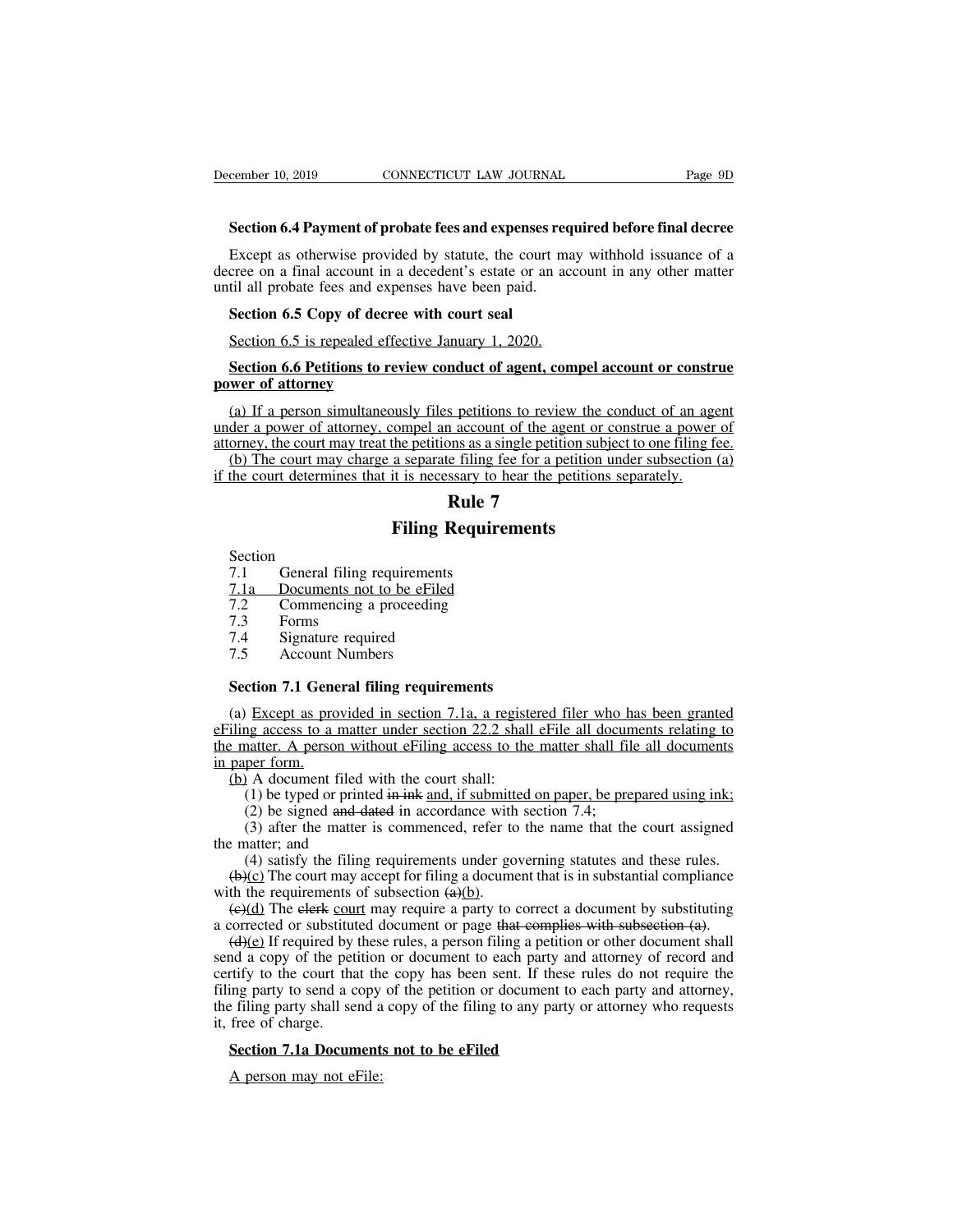(1) 10D CONNECTICUT LAW JOURNAL Decem<br>
(1) an original will, codicil or other testamentary document;<br>
(2) an original probate bond or bond rider;<br>
(3) an original record of adoption on a form published by the co (1) an original will, codicil or other testamentary<br>(2) an original will, codicil or other testamentary<br>(2) an original probate bond or bond rider;<br>(3) an original record of adoption on a form put<br>bilic health; (1) an original will, codicil or other testamentary document;<br>(2) an original record of adoption on a form published by the commissioner<br>(3) an original record of adoption on a form published by the commissioner<br>(4) an ori

Page 10D<br>
(1) an original wi<br>
(2) an original pro<br>
(3) an original re-<br>
of public health;<br>
(4) an original re-<br>
of public health; or (1) an original will, codicil or other testamentary document;<br>(2) an original probate bond or bond rider;<br>(3) an original record of adoption on a form published by the commissioner<br>blic health;<br>(4) an original record of p (1) an original will, c<br>
(2) an original probate<br>
(3) an original record<br>
of public health;<br>
(4) an original record<br>
of public health; or<br>
(5) a document that the<br>  $\frac{6}{5}$ (1) an original will, codicil or other testamentary documen<br>
(2) an original probate bond or bond rider;<br>
(3) an original record of adoption on a form published by<br>
original record of paternity on a form published by<br>
ori (2) an original probate bond or bond rider;<br>
(3) an original record of adoption on a form pub<br>
public health;<br>
(4) an original record of paternity on a form pub<br>
public health; or<br>
(5) a document that the court requires in public health;<br>(4) an original record of paternity on a form published by the commissioner<br>public health; or<br>(5) a document that the court requires in paper form.<br>**Section 7.2 Commencing a proceeding**<br>(a) To commence a pro (4) an original record of paternity on a form published by the comm<br>of public health; or<br>(5) a document that the court requires in paper form.<br>**Section 7.2 Commencing a proceeding**<br>(a) To commence a proceeding, a petition

(5) a document that the court requires in paper form.<br> **ction 7.2 Commencing a proceeding**<br>
To commence a proceeding, a petitioner shall file a petition, together<br>
iling fee required under section 6.1. The petition shall (5) a document that the court requires in pape<br>
ction 7.2 Commencing a proceeding<br>
To commence a proceeding, a petitioner sha<br>
iling fee required under section 6.1. The petit<br>
(1) a description of the action sought and th

(3) the date of the date of the date of the date of the date of the date of thing fee required under section 6.1. The petition shall include:<br>(1) a description of the action sought and the basis for the reques<br>(2) the name (4) the name and proceeding a proceeding<br>
(4) To commence a proceeding, a petitioner shall file a petition, together with<br>
iling fee required under section 6.1. The petition shall include:<br>
(1) a description of the action

(a) To commence a proceeding, a petitioner<br>any filing fee required under section 6.1. The pe<br> $(1)$  a description of the action sought and t<br> $(2)$  the name and address of each party;<br> $(3)$  the date of birth of each party w (b) The petitioner shall use reasonable efforts to determine the name and address each party, (a) the date of birth of each party; (3) the date of birth of each party who is a minor; and (4) the name, address and position (1) a description of the action sought and the basis for the request;<br>
(2) the name and address of each party;<br>
(3) the date of birth of each party who is a minor; and<br>
(4) the name, address and position of trust of the le (2) the name and address of each party;<br>
(3) the date of birth of each party who is a minor; and<br>
(4) the name, address and position of trust of the legal representative of any<br>
party who has been adjudicated incapable.<br> (3) the date of bi<br>
(4) the name, ad<br>
party who has been a<br>
(b) The petitioner s<br>
of each party. If the pe<br>
the petition shall incl<br>
locate the party.<br>
(c) A petitioner shall<br>
indicate whether a party. (a) the date of shall of deal party who is a million, and (4) the name, address and position of trust of the legal representative of any rty who has been adjudicated incapable.<br>(b) The petitioner shall use reasonable effo party who has been adjudicated incapable.<br>
(b) The petitioner shall use reasonable efforts to determine the name and address<br>
of each party. If the petitioner is unable to determine the name or address of a party,<br>
the pe party who has ocen adjudicated meapdote.<br>
(b) The petitioner shall use reasonable effort<br>
of each party. If the petitioner is unable to det<br>
the petition shall include a statement described<br>
locate the party.<br>
(c) A petiti The pentioner shall asset cases<br>
ch party. If the petitioner is un<br>
etition shall include a statem<br>
ethe party.<br>
A petitioner shall, in accord<br>
ate whether a party is in the a<br>
mencing a proceeding concerr<br>
(1) a decedent'

en pary. The per<br>etition shall incl<br>e the party.<br>A petitioner sha<br>ate whether a par<br>mencing a procee<br>(1) a decedent's<br>(2) a trust;<br>(3) a children's 1<br>(4) any other ma (3) a children's matter; a statement<br>
(3) a petitioner shall, in accordance<br>
ate whether a party is in the active<br>
nencing a proceeding concerning<br>
(1) a decedent's estate;<br>
(2) a trust;<br>
(3) a children's matter; or<br>
(4) a (4) A petitioner shall, in accordance with the Servicemembers Civil Relief Act, ate whether a party is in the active military service of the United States when mencing a proceeding concerning:<br>
(1) a decedent's estate;<br>
(2 indicate whether<br>indicate whether<br>commencing a<br>(1) a dece<br>(2) a trust<br>(3) a child<br>(4) any ot<br>is sought.<br>**Section 7.3** 

mmencing a proceeding cor<br>
(1) a decedent's estate;<br>
(2) a trust;<br>
(3) a children's matter; o<br>
(4) any other matter in w<br>
sought.<br> **Section 7.3 Forms**<br>
(a) The court shall accept a (2) a trust;<br>
(3) a children's matter; or<br>
(4) any other matter in which adjudication of a<br>
sought.<br> **Section 7.3 Forms**<br>
(a) The court shall accept a document if it:<br>
(1) is filed on using the latest revision of a form<br> (4) any other matter in v<br>is sought.<br>**Section 7.3 Forms**<br>(a) The court shall accept  $(1)$  is filed  $\Theta n$  using the l<br>administrator; and<br>(2) complies with sectio<br>(b) The court may require

(3) a children's matter; or<br>
(4) any other matter in which adjudication of an interest of a servicemember<br>
ught.<br> **ction 7.3 Forms**<br>
The court shall accept a document if it:<br>
(1) is filed <del>on</del> using the latest revision of (a) The court shall accept a document if it:<br>
(a) The court shall accept a document if it:<br>
(1) is filed  $\Theta$  using the latest revision of a form published by the probate court<br>
administrator; and<br>
(2) complies with secti Section 7.3 Forms<br>
(a) The court shall accept a document if it:<br>
(1) is filed  $\Theta$ n using the latest revision of a form published by the probate court<br>
ministrator; and<br>
(2) complies with sections 7.1 -and <u>through</u> 7.2.<br>

form.

(a) The court shall accept a document if it:<br>
(1) is filed  $\Theta$  using the latest revision of a form published by the probate court<br>
ministrator; and<br>
(2) complies with sections 7.1 - and through 7.2.<br>
(b) The court may re (1) is filed on <u>using</u> the latest revision of a form published by the probate court administrator; and<br>
(2) complies with sections 7.1 -and <u>through</u> 7.2.<br>
(b) The court may require documentation in addition to the infor administrator; and<br>
(2) complies with sections 7.1 -and through 7.2.<br>
(b) The court may require documentation in addition to the information on the<br>
form.<br>
(c) Unless otherwise required by statute or these rules, use of a daministrator, and<br>
(2) complies wit<br>
(b) The court may<br>
form.<br>
(c) Unless otherwi<br>
by the probate court a<br>
by the probate court<br>
and these rules.<br> **Section 7.4 Signat** (b) The court may require documentation in<br>fm.<br>(c) Unless otherwise required by statute or the probate court administrator is not required<br>the probate court administrator shall compl<br>d these rules.<br>**Section 7.4 Signature r** (c) Unless otherwise required by statute or these rules, use of a form published the probate court administrator is not required. A petition not on a form published the probate court administrator shall comply with the re by the probate court administrator is not required. A petition not on a form published<br>by the probate court administrator shall comply with the requirements of statute<br>and these rules.<br>**Section 7.4 Signature required**<br>(a)

by the probate court adi<br>and these rules.<br>**Section 7.4 Signature**<br>(a) Except as provide<br>motion, petition or othe<br>individual filing it.<br>(b) The court may ac<br>original signature when d these rules.<br>
Section 7.4 Signature required<br>
(a) Except as provided in subsection (b), the court shall not act on a request,<br>
stion, petition or other document unless it bears the original signature of the<br>
lividual fil Section 7.4 Signature required<br>
(a) Except as provided in subsection (b),<br>
motion, petition or other document unless individual filing it.<br>
(b) The court may act on a request, motioniginal signature when in receipt of a:<br> (1) ction 7.4 Signature required<br>  $\theta$  Except as provided in subsection (b), the court shall not act on a request,<br>  $\theta$ , petition or other document unless it bears the original signature of the<br>
idual filing it.<br>
The cou (a) Except as provided in subsection (b), the councition, petition or other document unless it bears<br>individual filing it.<br>(b) The court may act on a request, motion, pet<br>original signature when in receipt of a:<br>(1) writt Except as provided in subsection (b), the court shall not det on a reductor, on, petition or other document unless it bears the original signature of the idual filing it.<br>The court may act on a request, motion, petition o

(3) in the court allows the colling it.<br>
(4) The court may act on a request, motion, p<br>
and signature when in receipt of a:<br>
(1) written request for a hearing when the c<br>
mine notice procedure under section 8.6;<br>
(2) docu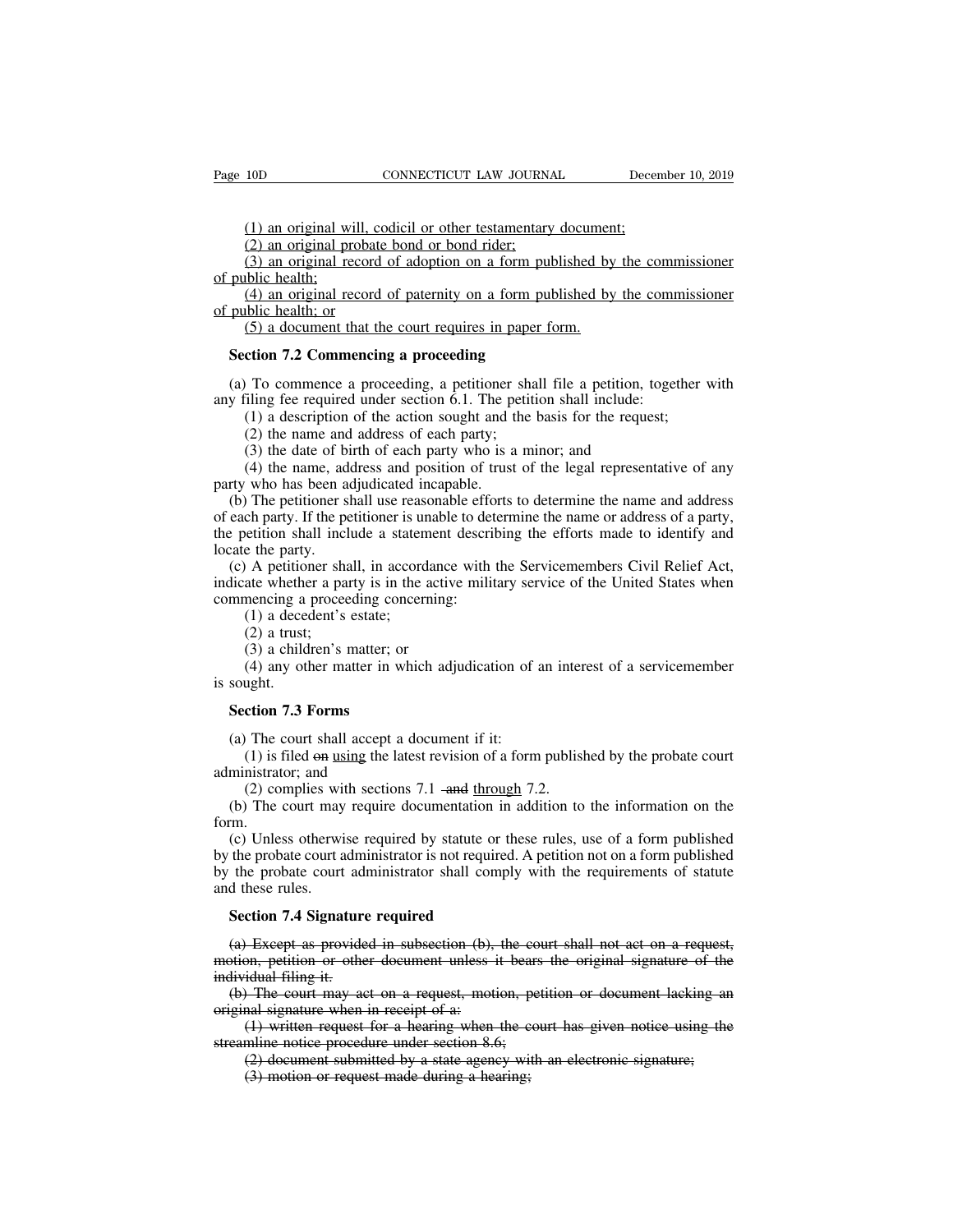mber 10, 2019 CONNECTICUT LAW JOURNAL Page 11D<br>
(4) commitment petition, including a request for a probable cause hearing,<br>
(1) the signed original petition will be delivered to the court on or before the<br>
ng; and December 10, 2019 CONNECTICUT LAW JOURNAL Page 11D<br>
(4) commitment petition, including a request for a probable cause hearing,<br>
when the signed original petition will be delivered to the court on or before the<br>
hearing; an December 10, 2019<br>
(4) commitment p<br>
when the signed origin<br>
hearing; and<br>
(5) request, motion<br>
necessary before the sign mber 10, 2019 CONNECTICUT LAW JOURNAL Page 11D<br>
(4) commitment petition, including a request for a probable cause hearing,<br>
i the signed original petition will be delivered to the court on or before the<br>
ng; and<br>
(5) reque (4) commitment petition, including a requesember of the signed original petition will be delivered.<br>
hearing: and (5) request, motion, petition or document if the recessary before the signed original is filed.<br>
(c) An att (4) commitment petition, including a request for a probable cause hearing,<br>hen the signed original petition will be delivered to the court on or before the<br>aring; and<br>(5) request, motion, petition or document if the court when the signed original petition will be delivered to the court on or before the<br>hearing; and<br>(5) request, motion, petition or document if the court determines that action is<br>necessary before the signed original is filed

aring; and<br>
(5) request, motion, petition or document if the court determines that action is<br>
cessary before the signed original is filed.<br>
(c) An attorney may sign a request, motion, petition or other document on behalf<br> (5) request, motion, petition or document if the court determin<br>necessary before the signed original is filed.<br>(e) An attorney may sign a request, motion, petition or other document<br>of a client unless it is required to be

eessary before the signed original is filed.<br>
(e) An attorney may sign a request, motion, petition or other document on behalf<br>
a client unless it is required to be signed under oath or penalty of false statement.<br>
(d) Exc (e) An attorney may sign a request, motion, petition or other document on behalf<br>of a client unless it is required to be signed under oath or penalty of false statement.<br>(d) Except as provided in subsections (e) and (e), (c) Thi attorney may sign a request, motion, periton of  $\alpha$  of a client unless it is required to be signed under oath or p<br>(d) Except as provided in subsections (c) and (e), each<br>request, motion, petition or other docume

(d) Except as provided in subsections (c) and (e), each cofiduciary shall sign a<br>quest, motion, petition or other document filed in a matter.<br>(e) A cofiduciary may submit a request, motion, petition or other document that motion, petition or other document filed in a matter.<br>
(e) A cofiduciary may submit a request, motion, petition or other document that<br>
is not signed by another cofiduciary if the filing includes a written statement<br>
expl Exercise, motion, perfired<br>
(e) A cofiduciary may<br>
is not signed by another<br>
explaining why the sign<br>
(a) Except as provide<br>
motion, petition or other<br>
seeking the action.<br>
(b) An attorney may s<br>
of a client if the docum (a) Except as provided as a provided as a provided as a client if the doctor<br>(b) An attorney may be a client if the doctor and submitted to the country<br>submitted to the country of submitted to the country

(b) An attorney may sign a request, motion, petition or other document and not signed by another cofiduciary if the filing includes a written statement plaining why the signature could not be obtained.<br>(a) Except as provid of a client if the document is not required to be obtained.<br>
(a) Except as provided in subsection (b), the court shall not act on a request, motion, petition or other document unless the document is signed by the person se (a) Except as provided in subsection (b), the court shall not act on a request,<br>tion, petition or other document unless the document is signed by the person<br>eking the action.<br>(b) An attorney may sign a request, motion, pet submitted to the court shall not act on a request, motion, petition or other document on behalf<br>of a client if the document is not required to be signed under oath or penalty of<br>false statement.<br>(c) The court shall not act (b) An attorney may sign a request, motion, petition<br>of a client if the document is not required to be sign<br>false statement.<br>(c) The court shall not act on a request, motion,<br>submitted to the court by facsimile or email, e

(2) a commitment petition, including a request for a hearing dividend the count shall not act on a request, motion, petition is interesting that the counter of a hearing under statement.<br>(1) a written request for a hearing (2) a commitment period of a request, motion, petition or other document<br>itted to the court by facsimile or email, except that the court may act on the<br>wing documents if submitted by facsimile:<br>(1) a written request for a The court shall not act on a request, motion, petition or other document<br>itted to the court by facsimile or email, except that the court may act on the<br>wing documents if submitted by facsimile:<br>(1) a written request for a submitted to the court by facsimile or email, except that the court may act on the following documents if submitted by facsimile:<br>
(1) a written request for a hearing under section 8.6;<br>
(2) a commitment petition, includin

(d) a written request for a hearing under section 8.6;<br>
(2) a commitment petition, including a request for a probable cause hearing; or<br>
(3) a request, motion, petition or other document if the court determines that<br>
medi (1) a written request for a hearing under section 8.6;<br>
(2) a commitment petition, including a request for a probable c<br>
(3) a request, motion, petition or other document if the court<br>
immediate action is necessary.<br>
(d)

(2) a commitment petition, including a request for a probable cause hearing; or<br>
(3) a request, motion, petition or other document if the court determines that<br>
mediate action is necessary.<br>
(d) Except as provided in subs (3) a request, motion, petition or other document if the court determines that<br>immediate action is necessary.<br>(d) Except as provided in subsections (b) and (e), each cofiduciary shall sign a<br>request, motion, petition or o request, motion, petition or other document filed in a matter.<br>
(e) A cofiduciary may submit a request, motion, petition or other document that<br>
is not signed by another cofiduciary if the filing includes a written stateme (d) Except as provided in subsections (b) and (e), each cofiduciary shall sign a quest, motion, petition or other document filed in a matter.<br>(e) A cofiduciary may submit a request, motion, petition or other document that (e) A cofiduciary may submit a request,<br>not signed by another cofiduciary if plaining why the signature could not be<br>(f) An electronic signature has the same<br>**Section 7.5 Account Numbers**<br>(a) Except as provided in subsecti

(f) An electronic signature could not be obtained.<br>
(f) An electronic signature has the same effect as a handwritten signature.<br> **Section 7.5 Account Numbers**<br>
(a) Except as provided in subsections (b) through (d), when re about an electronic signature has the same effect as a handwritten signature.<br> **Section 7.5 Account Numbers**<br>
(a) Except as provided in subsections (b) through (d), when reporting information<br>
about an account held at a b (1) An electronic signature has the same effect as a handwritten signature.<br>
Section 7.5 Account Numbers<br>
(a) Except as provided in subsections (b) through (d), when reporting information<br>
about an account held at a bank **Section 7.5 Account Numbers**<br>(a) Except as provided in subsections (about an account held at a bank or other<br>the name of the financial institution and<br>in lieu of the full account number.<br>(b) A petitioner filing an affidav (a) Except as provided in subsections (b) through (d), when reporting information<br>out an account held at a bank or other financial institution, the fiduciary may list<br>e name of the financial institution and the last four (a) Except as provided in subsections (b) through (d), when reporting information<br>about an account held at a bank or other financial institution, the fiduciary may list<br>the name of the financial institution and the last fo (a) Except as provided in stassections (b) already (d), when reporting information<br>out an account held at a bank or other financial institution, the fiduciary may list<br>e name of the financial institution and the last four report the name of the financial institution and the last four digits of the account number<br>in lieu of the full account number.<br>(b) A petitioner filing an affidavit in lieu of administration shall list the name of<br>the fina

lieu of the full account number.<br>
(b) A petitioner filing an affidavit in lieu of administration shall list the name of<br>
e financial institution and full account number for each of the decedent's accounts.<br>
(c) A fiduciary (b) A petitioner filing an affidavit in lieu of administration shall list the name of the financial institution and full account number for each of the decedent's accounts.<br>
(c) A fiduciary required to establish a restrict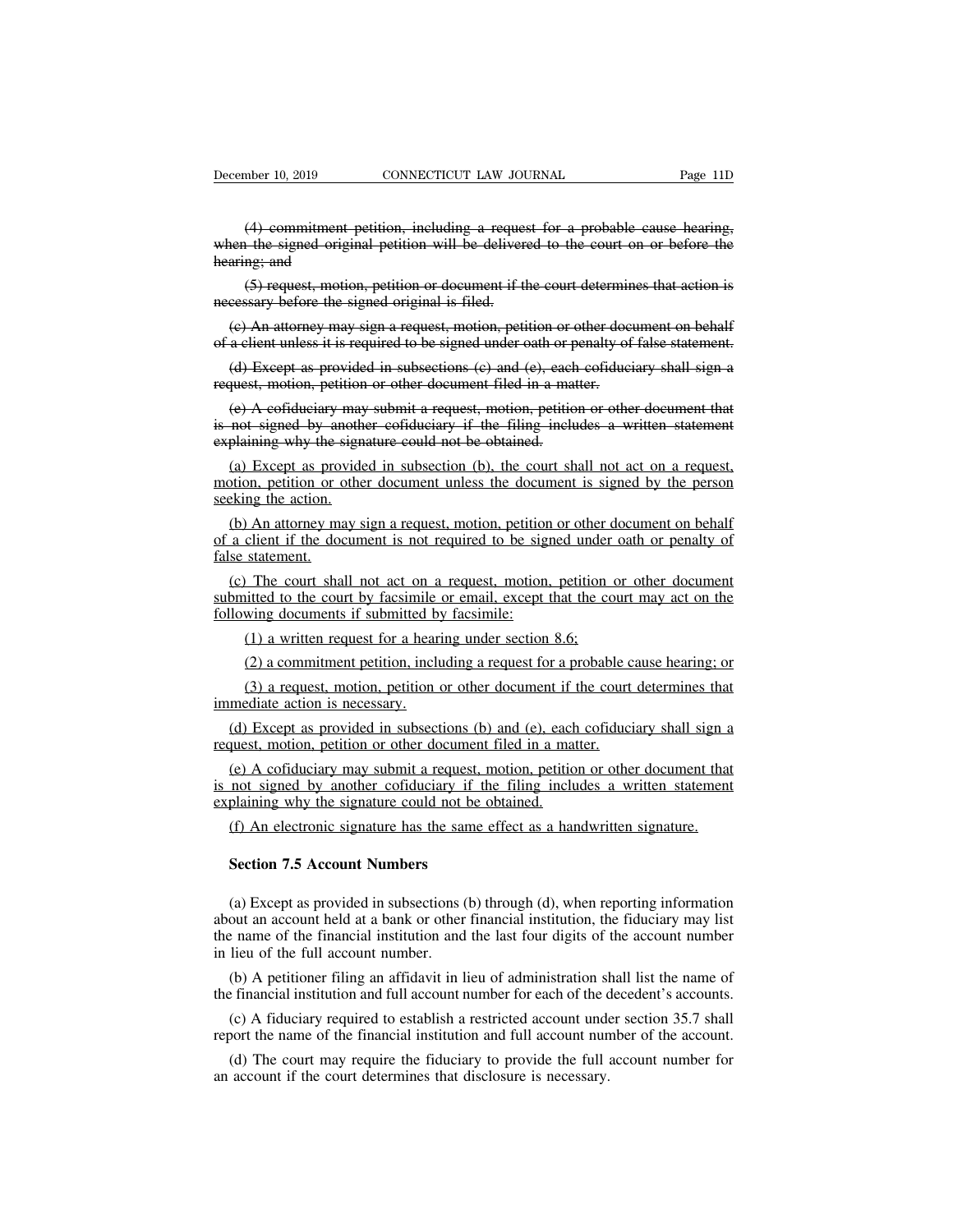### **Notice**

- Section<br>8.1 Notice of hearing and decree
- 
- **2.1 Notice**<br>8.1 Notice of hearing and decree<br>8.2 To whom notice is given<br>8.3 Change of address while matter is pene **2.3 Rule 8**<br>**Rule 8**<br>**Section**<br>**8.1** Notice of hearing and decree<br>**8.2** To whom notice is given<br>**8.3** Change of address while matter is p<br>**8.4** Contents of notice of hearing **Rule 8<br>
Section**<br>
8.1 Notice of hearing and decree<br>
8.2 To whom notice is given<br>
8.3 Change of address while matter is pending<br>
8.4 Contents of notice of hearing<br>
8.5 How notice of hearing given **Notice**<br>
Section<br>
8.1 Notice of hearing and decree<br>
8.2 To whom notice is given<br>
8.3 Change of address while matter is pendi<br>
8.4 Contents of notice of hearing<br>
8.5 How notice of hearing given<br>
8.6 Streamline notice proce **Notice**<br>
Section<br>
8.1 Notice of hearing and decree<br>
8.2 To whom notice is given<br>
8.3 Change of address while matter is pend<br>
8.4 Contents of notice of hearing<br>
8.5 How notice of hearing given<br>
8.6 Streamline notice proced Section<br>
8.1 Notice of hearing and decree<br>
8.2 To whom notice is given<br>
8.3 Change of address while matter is per<br>
8.4 Contents of notice of hearing<br>
8.5 How notice of hearing given<br>
8.6 Streamline notice procedure<br>
8.7 Wa
- 
- 
- 
- 
- 8.2 To whom notice is given<br>8.3 Change of address while matter is pending<br>8.4 Contents of notice of hearing<br>8.5 How notice of hearing given<br>8.6 Streamline notice procedure<br>8.7 Waiver of notice of hearing<br>8.8 Address unknow 8.3 Change of address while matter is pending<br>
8.3 Change of address while matter is pending<br>
8.5 How notice of hearing given<br>
8.6 Streamline notice procedure<br>
8.7 Waiver of notice of hearing<br>
8.8 Address unknown; notice o
- 8.1 Notice of hearing and decree<br>
8.2 To whom notice is given<br>
8.3 Change of address while matter is pene<br>
8.4 Contents of notice of hearing<br>
8.5 How notice of hearing given<br>
8.6 Streamline notice procedure<br>
8.7 Waiver of 8.3 Change of address with matter is<br>
8.4 Contents of notice of hearing<br>
8.5 How notice of hearing given<br>
8.6 Streamline notice procedure<br>
8.7 Waiver of notice of hearing<br>
8.8 Address unknown; notice of hearing<br>
8.9 Notice 8.5 How notice of hearing given<br>
8.6 Streamline notice procedure<br>
8.7 Waiver of notice of hearing<br>
8.8 Address unknown; notice of hearing returned<br>
8.9 Notice of hearing for member of military ser<br>
8.10 Notice of decree <u>D</u>
- 

8.7 Waiver of notice of hearing<br>
8.8 Address unknown; notice of hearing returned undelivered<br>
8.9 Notice of hearing for member of military service<br>
8.10 Notice of decree Decree<br>
Section 8.1 Notice of hearing and decree<br>
Un (1) Schedule a hearing for member of military service<br>
(1) Notice of hearing for member of military service<br>
(1) Schedule a hearing and decree<br>
(1) schedule a hearing or conference, as applicable, on each motion or petitio

8.9 Notice of hearing for member of milita<br>8.10 Notice of decree Decree<br>Section 8.1 Notice of hearing and decree<br>Unless otherwise provided by law or these rule<br>(1) schedule a hearing or conference, as appli<br>including the (2) 10 10 10 10 Notice of decree Decree<br>
(2) contom **8.1** Notice of hearing and decree<br>
iless otherwise provided by law or these rules, the court shall:<br>
(1) schedule a hearing or conference, as applicable, on each motion Section 8.1 Notice of hearin<br>Unless otherwise provided by<br>(1) schedule a hearing or co<br>including the court's own motiic<br>(2) give notice of each hear<br>8.2 through 8.9; and<br>(3) send a copy of each de ction 8.1 Notice of hearing and decree<br>less otherwise provided by law or these rules, the court shall:<br>(1) schedule a hearing or conference, as applicable, on each motion or petition<br>ding the court's own motion; <u>and</u><br>(2) Unless otherwise provided by law or these rules, t<br>
(1) schedule a hearing or conference, as applicab-<br>
Cluding the court's own motion; <u>and</u><br>
(2) give notice of each hearing or conference in the<br>
2 through 8.9; and<br>
(3) s cluding the court's own motion; <u>and</u><br>
(2) give notice of each hearing or conference in the manner pro<br>
2 through 8.9; and<br>
(3) send a copy of each decree in the manner provided in section 8.2 To whom notice is given<br>
(a) (2) give notice c<br>hrough 8.9; and<br>(3) send a copy<br>**ction 8.2 To w**<br>The court shal<br>(1) party;<br>(2) attorney of  $(3)$  fiduciary fo for the 1809; and<br>
(3) send a copy of each decretion 8.2 To whom notice if<br>
the court shall give notice<br>
(1) party;<br>
(2) attorney of record;<br>
(3) fiduciary for a party und<br>
(4) other person required by

- 
- 
- 
- 

(3) send a copy of each decree in the manner provided in<br>ction 8.2 To whom notice is given<br>The court shall give notice under section 8.1 to each:<br>(1) party;<br>(2) attorney of record;<br>(3) fiduciary for a party under section (1) other **11**<br>
(1) other person required by law.<br>
(1) party;<br>
(2) attorney of record;<br>
(3) fiduciary for a party under section<br>
(4) other person required by law.<br>
(1) If a proceeding may affect a charitable<br>
notice to the Section 8.2 To whom notice is given<br>
(a) The court shall give notice under section 8.1 to each:<br>
(1) party;<br>
(2) attorney of record;<br>
(3) fiduciary for a party under section 4.2; and<br>
(4) other person required by law.<br>
(b (a) The court shall give notice under section 8.1 to each:<br>
(1) party;<br>
(2) attorney of record;<br>
(3) fiduciary for a party under section 4.2; and<br>
(4) other person required by law.<br>
(b) If a proceeding may affect a charit (a) The court shart give notice under section 8.1 to each.<br>
(1) party;<br>
(2) attorney of record;<br>
(3) fiduciary for a party under section 4.2; and<br>
(4) other person required by law.<br>
(b) If a proceeding may affect a charit (1) party,<br>
(2) attorney of record;<br>
(3) fiduciary for a party<br>
(4) other person required<br>
(b) If a proceeding may aff<br>
give notice to the Attorney G<br>
(c) Unless otherwise prohil<br>
8.1 to any person who:<br>
(1) requests noti (2) attoring of record,<br>
(3) fiduciary for a party under section 4.2; and<br>
(4) other person required by law.<br>
If a proceeding may affect a charitable interest or beneficiary, the cound<br>
notice to the Attorney General unde

(3) Hulchary for a party under section 4.2, and<br>
(4) other person required by law.<br>
If a proceeding may affect a charitable interest or beneficiary, the court s<br>
notice to the Attorney General under section 8.1.<br>
Unless o (a) once person required by law.<br>
(b) If a proceeding may affect a charitable interest or beneficiary, the court shall<br>
ve notice to the Attorney General under section 8.1.<br>
(c) Unless otherwise prohibited by law, the cou (b) If a proceeding may article a charmon interest of beneficially, the court shall<br>give notice to the Attorney General under section 8.1.<br>(c) Unless otherwise prohibited by law, the court may give notice under section<br>8. (c) Unless otherwise prohibited by law, the court may give notice under section 8.1 (c) Unless otherwise prohibited by law, the court may give notice under section 8.1 to any person who:<br>
(1) requests notice in writing un 8.1 to any person who:<br>
(1) requests notice in writing under C.G.S. section  $45a-127$ ; or<br>
(2) the court determines has a sufficient interest in the proceedings.<br>
(d) On request of a party or on the court's own motion, th (1) requests notice in writing under C.G.S. section 45a-127; or (2) the court determines has a sufficient interest in the proceedings. (d) On request of a party or on the court's own motion, the court may remove a person (1) requests notice in writing under C.O.S. section  $43a-127$ , or<br>
(2) the court determines has a sufficient interest in the proceedings.<br>
(d) On request of a party or on the court's own motion, the court may remove a<br>
pe (2) the court determines<br>(d) On request of a party of<br>person from the list of persoceedings if the court determines<br>ceedings if the court may ac<br>person from the list, the court<br>and inform the person that a<br>C.G.S. section rson from the list of persons to whom the court will give notice of edings if the court determines that the person is not entitled to notice cition (a). The court may act without notice and hearing. If the court rson from (a). The court may act without notice and hearing. If the court removes a<br>rson from the list, the court shall notify the person, in writing, of the removal<br>d inform the person that a written request for special notice may person from the list, the court shall notify the person<br>and inform the person that a written request for spec<br>C.G.S. section 45a-127.<br>**Section 8.3 Change of address while matter is p**<br>(a) A party shall inform the court and

d inform the person that a written request for special notice may be made under<br>G.S. section 45a-127.<br>**Section 8.3 Change of address while matter is pending**<br>(a) A party shall inform the court and the fiduciary, if any, of C.G.S. section  $45a-127$ .<br> **Section 8.3 Change of address while matter is pending**<br>
(a) A party shall inform the court and the fiduciary, if any, of a change in address<br>
of the party during the pendency of the matter.<br>
(b **Section 8.3 Change of**<br>(a) A party shall inform<br>of the party during the pe<br>(b) A fiduciary shall un<br>address of a party to whoi<br>court of the change.<br>(c) If there is no fidu<br>informed of any change i (a) A party shall mornt the court and the court of the party during the pendency of the (b) A fiduciary shall use reasonable  $\epsilon$  address of a party to whom the fiduciary court of the change. (c) If there is no fiduciary,

Section 8.3 Change of address while matter is pending<br>
(a) A party shall inform the court and the fiduciary, if any, of a change in address<br>
the party during the pendency of the matter.<br>
(b) A fiduciary shall use reasonab (a) A party shall inform the court and the fiduciary, if any, of a change in address of the party during the pendency of the matter.<br>
(b) A fiduciary shall use reasonable efforts to keep informed of any change in address o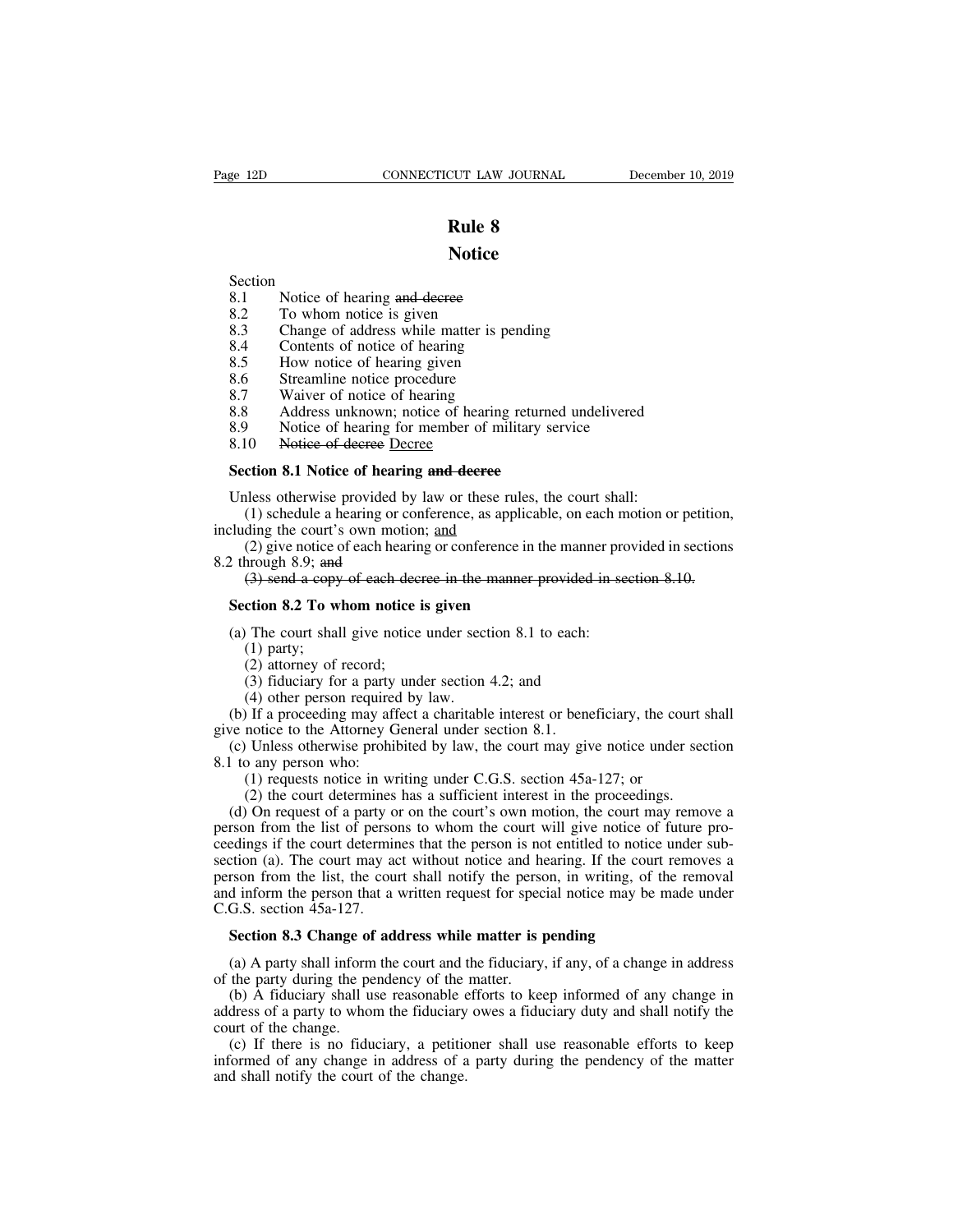**Section 8.4 Contents of notice of hearing**<br> **Section 8.4 Contents of notice of hearing**<br> **A notice of hearing or conference shall include:** 

EXTERT CONNECTICUT LAW JOURNAL<br>
Section 8.4 Contents of notice of hearing<br>
A notice of hearing or conference shall include:<br>
(1) a description of the motion or petition to be heared the conference; (1) a description of the motion of the motion of the motion of the motion of the motion of the motion or petition to be heard or the subject matter of onference;<br>(2) the time and place of the hearing or conference; and **Section 8.4 Conter**<br>A notice of hearing<br>(1) a description<br>the conference;<br>(2) the time and<br>(3) a list of the r (2) the time and place of hearing<br>
(1) a description of the motion or petition to be heard or the subject<br>
(1) a description of the motion or petition to be heard or the subject<br>
onference;<br>
(2) the time and place of the h (3) a contents of notice of hearing<br>
strategies and include:<br>
(1) a description of the motion or petition to be heard or the subject matter of<br>
onference;<br>
(2) the time and place of the hearing or conference; and<br>
(3) a li A notice of hearing or conference shall include:<br>
(1) a description of the motion or petition to be hear<br>
e conference;<br>
(2) the time and place of the hearing or conference;<br>
(3) a list of the names and addresses of partie

Section 8.4 Contents of<br>A notice of hearing or<br>(1) a description of the<br>conference;<br>(2) the time and plac<br>(3) a list of the name<br>notice is being sent.<br>Section 8.5 How notic (2) the time and place of the hearing or conference; and<br>
(3) a list of the names and addresses of parties, attorneys and others to whom<br>
tice is being sent.<br> **Section 8.5 How notice of hearing given**<br>
(a) Unless otherwise (2) the time and place of the hearing or conference; and<br>
(3) a list of the names and addresses of parties, attorneys and other<br>
notice is being sent.<br> **Section 8.5 How notice of hearing given**<br>
(a) Unless otherwise requi (3) a list of the names and addresses of parties, attorneys and others to whom<br>e is being sent.<br>**ction 8.5 How notice of hearing given**<br> $\blacksquare$  Unless otherwise required by law, the court shall give notice of hearing or<br>re

notice is being sent.<br> **Section 8.5 How notice of hearing given**<br>
(a) Unless otherwise required by law, the conference to each person entitled to notice un<br>
(1) regular mail; or <u>eService to each regi</u><br>
person who is not a (2) other method that the court shall give notice of hearing or<br>
Unless otherwise required by law, the court shall give notice of hearing or<br>
rence to each person entitled to notice under section 8.2 by:<br>
(1) regular mail

**Section 8.5 How**<br>
(a) Unless otherw<br>
conference to each  $\frac{1}{1}$ <br>
(1) regular main<br>
person who is not a<br>
(2) other method<br>
of the hearing.<br>
(b) Notice by main transmission. (a) Unless otherwise required by law, the court shall give notice of hearing or inference <u>to each person entitled to notice under section 8.2</u> by:<br>
(1) regular mail; or estruction to each registered filer and regular mai transmission. (a) The court shall exist of the court of the court of the court of the court of the court of the hearing.<br>
(b) Notice by mail is complete on mailing. Notice by eService is complete on assission.<br>
(c) Unless otherwise requ

(1) regular marr, or <u>collective to each registered ther and regular man to each</u><br>person who is not a registered filer; or<br>(2) other method that the court determines necessary to notify a party person<br>of the hearing.<br>(b) N (2) other method that the court determines necessary to notify a party person<br>the hearing.<br>(b) Notice by mail is complete on mailing. Notice by eService is complete on<br>nsmission.<br>(c) Unless otherwise required by law or di

(2) other in<br>of the hearing.<br>(b) Notice by<br>transmission.<br>(c) Unless oth<br>notice of hearing<br>(d) The court<br>was given.<br>(e) If, before<br>hearing or confe (b) Notice by mail is complete on mailing. Notice by eService is complete on nonsinission.<br>
(c) Unless otherwise required by law or directed by the court, the court shall give<br>
tice of hearing or conference at least seven (b) Notice by man is complete on maning. Notice by esserved is complete on<br>transmission.<br>(c) Unless otherwise required by law or directed by the court, the court shall give<br>notice of hearing or conference at least seven d results and give the court, the court shall give notice of hearing or conference at least seven days before the hearing or conference.<br>
(d) The court shall certify on the record the date and manner by which notice was give (c) omess omerwise required by raw or unceled by the court, the court shart give<br>notice of hearing or conference at least seven days before the hearing or conference.<br>(d) The court shall certify on the record the date and the date of meaning of conference at least seven days before the hearing of conference.<br>
(d) The court shall certify on the record the date and manner by which notice<br>
was given.<br>
(e) If, before commencing a hearing or con (a) The court shan ecrity (was given.<br>
(e) If, before commencing<br>
hearing or conference to another<br>
rescheduled hearing or conference<br>
a hearing or conference at which<br>
the date and time when the h<br>
additional written noti hearing or conference to another date and time, the court shall give notice of the rescheduled hearing or conference in accordance with this section. After commencing a hearing or conference at which parties are in attenda (a) Except as provided in subsection (i), the court may announce and time when the hearing or conference will continue without giving e date and time when the hearing or conference will continue without giving ditional wri

a hearing or conference at which parties are in attendance, the court may announce<br>the date and time when the hearing or conference will continue without giving<br>additional written notice.<br>**Section 8.6 Streamline notice pro** the date and time when the hearing or conference will continue without giving<br>additional written notice.<br>Section 8.6 Streamline notice procedure<br>(a) Except as provided in subsection (i), the court may, in lieu of scheduli method of notifying the parties of a pending perturbative matrice of a pending a<br>diditional written notice.<br>(a) Except as provided in subsection (i), the court may, in lieu of scheduling a<br>hearing, use the <u>The</u> streamlin **Section 8.6 Streamline notice procedure**<br>(a) Except as provided in subsection (i), the court may, in lieu of scheduling a<br>hearing, use the The streamline notice procedure for the matters set forth in<br>subsections (g) and Section 8.6 Streamline notice procedure<br>
(a) Except as provided in subsection (i), the court may, in lieu of scheduling a<br>
hearing, use the The streamline notice procedure for the matters set forth in<br>
subsections (g) and (a) Except as provided in subsection (i), the court may, in lieu of scheduling a aring, use the The streamline notice procedure for the matters set forth in bsections (g) and (h). Use described in subsections (b) through (a) Except as provided in subsection (i), the court may, in fiel of scheduring a hearing, use the The streamline notice procedure for the matters set forth in subsections (g) and (h). Use described in subsections (b) thro subsections (g) and (h). Use de<br>method of notifying the parti<br>described in subsections (g) and<br>this section satisfies a requirem<br>(b) When using the streaml<br>the right to request a hearing t<br>notice under section 8.2.<br>(c) A (c) A notice of the right to request a hearing shall include a statement that:<br>
(c) A notice of the streamline notice procedure under<br>
section satisfies a requirement for notice and hearing under statute or these rules.<br>

(1) the court must receive the written request for a hearing on or before the court must allow the court shall give notice of ght to request a hearing to each person that the court shall give notice of ght to request a he described in subsections<br>this section satisfies a req<br>the right to request a hear<br>notice under section 8.2.<br>(c) A notice of the rigi<br>(1) the court will, a<br>motion or petition;<br>(2) the court must r<br>date specified in the noti (2) the court must receive the written request for a hearing on or before the specified in the court will, on written request of a party, schedule a statement that:<br>(1) the court will, on written request of a party, schedu (b) when using the streamler holder provide in the right to request a hearing to each person notice under section 8.2.<br>
(c) A notice of the right to request a hear (1) the court will, on written request motion or petition

(3) the court may approve the motion or performance the date specified in the court may approve the written request for a hearing on or before the specified in the notice; and (3) the court may approve the motion or petiti

request for a hearing is not request a hearing shall include a statement that:<br>
(1) the court will, on written request of a party, schedule a hearing on the<br>
motion or petition;<br>
(2) the court must receive the written req (c) A holice of the right to request a hearing shall include a statement that.<br>
(1) the court will, on written request of a party, schedule a hearing on the<br>
totion or petition;<br>
(2) the court must receive the written req motion or petition;<br>(2) the court must receive the written reduction;<br>(2) the court must receive the written reduction of<br>(3) the court may approve the motion or p<br>request for a hearing is not received on or bet<br>(d) The c (2) the court must receive the written request for a hearing on or before the te specified in the notice; and (3) the court may approve the motion or petition without a hearing if a written quest for a hearing is not rece

(2) the court must receive the written request for<br>date specified in the notice; and<br>(3) the court may approve the motion or petition wi<br>request for a hearing is not received on or before the da<br>(d) The court shall give n (3) the court may approve the motion or petition without a hearing if a written quest for a hearing is not received on or before the date specified in the notice.<br>(d) The court shall give notice of the right to request a h request for a hearing is not received on or before the date specified in the notice.<br>
(d) The court shall give notice of the right to request a hearing at least ten days<br>
before the deadline to request a hearing.<br>
(e) If request for a hearing is not received on or before the date speed (d) The court shall give notice of the right to request a hearing.<br>
(e) If the court receives a timely written request for a hearing.<br>
(f) If the court does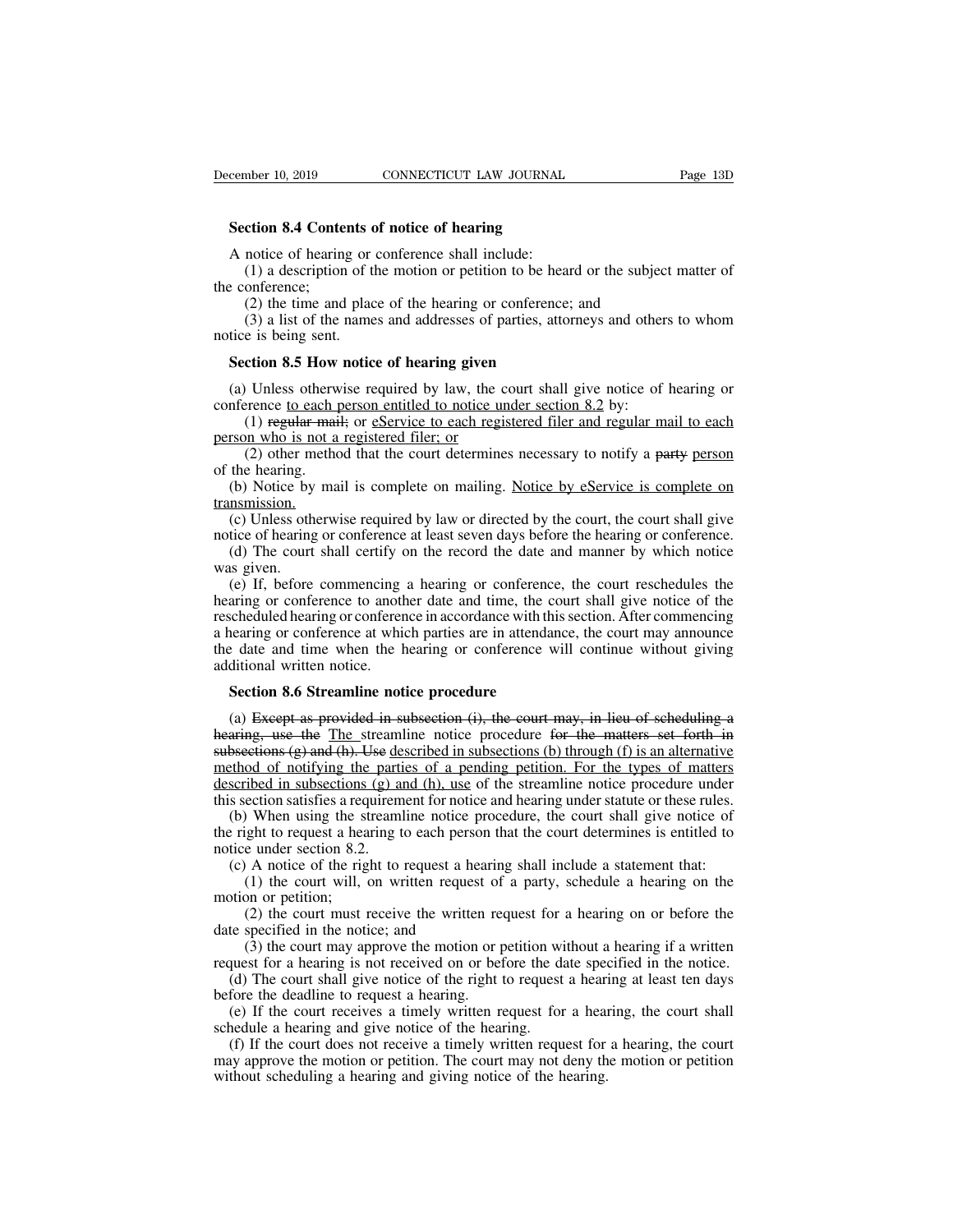(g) Except as provided in subsection (i), the court shall use the streamline notice<br>(g) Except as provided in subsection (i), the court shall use the streamline notice<br>ocedure under this section in the following types of m Page 14D CONNECTICUT LAW JOURNAL Dec<br>
(g) Except as provided in subsection (i), the court shall use the stre<br>
procedure under this section in the following <u>types of</u> matters:<br>
(1) decedents' estates; and<br>
(2) trusts. (1) decept as provided in subsection (i),<br>(1) decedents' estates; and<br>(2) trusts.<br>(2) trusts.<br>(2) trusts.

(14)<br>(2) Except as provedure under this<br>(1) decedents'<br>(2) trusts.<br>(2) Except as provedure under this (g) Except as provided in subsection (i), the court shall use the streamline notice ocedure under this section in the following types of matters:<br>
(1) decedents' estates; and<br>
(2) trusts.<br>
(h) Except as provided in subsec (g) Except as provided in subsection (i), the court shall use the stre<br>procedure under this section in the following <u>types of</u> matters:<br>(1) decedents' estates; and<br>(2) trusts.<br>(h) Except as provided in subsection (i), th (1) Except as provided in subsection (i), the court shall use the edure under this section in the following types of matters:<br>(1) decedents' estates; and (2) trusts.<br>(2) trusts.<br>Except as provided in subsection (i), the c Except as provided in subsection (*i*), the court shall<br>dure under this section in the following types of m<br>(1) decedents' estates; and<br>(2) trusts.<br>Except as provided in subsection (i), the court may<br>dure under this secti (1) decedents' estates; and<br>
(2) trusts.<br>
(2) trusts.<br>
Except as provided in subsection (i), the court may use the streamline no<br>
dure under this section in the following <u>types of</u> matters:<br>
(1) an account of a guardian (2) trusts.<br>
(2) trusts.<br>
(2) trusts.<br>
Except as provided in subsection (i), the court<br>
dure under this section in the following types<br>
(1) an account of a guardian of the estate;<br>
(3) an account of a guardian of an adult (2) dusts.<br>
(2) dusts:<br>
Except as provided in subsection (i), the court may use the streamline notice<br>
dure under this section in the following types of matters:<br>
(1) an account of a guardian of the estate;<br>
(3) <u>an accou</u>

(i) Except as provided in subsection<br>procedure under this section in the form (1) an account of a guardian of<br>(2) an account of a conservator<br>(3) <u>an account of a guardian of</u><br>(4) a motion to modify visitation<br>(4)(5) a mo (1) an account of a guardian of the estate of a minor;<br>
(2) an account of a guardian of the estate;<br>
(3) an account of a guardian of an adult with intellectual disability;<br>
(4) a motion to modify visitation orders;<br>
(4)(5 (1) an account of a guardian of the estate of a minor,<br>
(2) an account of a conservator of the estate;<br>
(3) <u>an account of a guardian of an adult with intellectu</u><br>
(4) a motion to modify visitation orders;<br>
(4)(5) a motio (2) an account of a conservator of the estate,<br>
(3) an account of a guardian of an adult with intellectual disability;<br>
(4) a motion to modify visitation orders;<br>
(4)(5) a motion to transfer a probate file between probate

(3) an account of a guaranter of an active with interlectual distance,<br>
(4) a motion to transfer a probate file between probate courts under C.C<br>
section 45a-599 or 45a-677(h);<br>
(5) (6) a motion to transfer a contested ch (4)(5) a motion to the courts visitation otders,<br>
(4)(5) a motion to transfer a probate file between probate courts under C.G.S.<br>
(5) (6) a motion to transfer a contested children's matter to the Superior Court<br>
der C.G.S procedure for a proceeding specified in subsection (g) or (h) if the court<br>determines that: (4)( $\frac{(5)(0)}{(6)}$  a motion to transfer a contested children's matter to the Superior Court<br>under C.G.S. section 45a-623 or 45a-715  $\frac{(5)(6)}{(6)}$  a motion t<br>under C.G.S. section 4<br> $\frac{(6)(7)}{(6)}$  a petition t<br>a transfer from anothe<br>(i) The court shall<br>procedure for a prode<br>determines that:<br>(1) the matter is (2) public notice (3)  $\frac{1}{100}$  a motion to datised a contested emanter s matter to the superior c <br>
(6)(7) a petition to transfer a conservatorship matter to another state or accosfer from another state under C.G.S. section 45a-667p or (3) public notice is required to protect the interests of a party;<br>(3) the court shall schedule a hearing rather than using the streamlindure for a proceeding specified in subsection (g) or (h) if the mines that:<br>(1) the (3) the circumstances related to the particular petition requires the conduct state of acceptions of the court shall schedule a hearing rather than using the streamline notice edure for a proceeding specified in subsectio a transfer from another state under C.O.S. seen<br>(i) The court shall schedule a hearing rathe<br>procedure for a proceeding specified in sul<br>determines that:<br>(1) the matter is contested or requires testi<br>(2) public notice is r The coard share setted a hearing rather dual asing the steaming holder during during the steaming of the court mines that:<br>
(1) the matter is contested or requires testimony or legal argument;<br>
(2) public notice is requir

determines that:<br>(1) the matter is contested or requires testimony or legal argument;<br>(2) public notice is required to protect the interests of a party;<br>(3) the circumstances related to the particular petition require the (1) the matter is contested or requires testimony o<br>
(2) public notice is required to protect the interest<br>
(3) the circumstances related to the particular peti<br>
nearing with attendance by a party; or<br>
(4) the matter invo (3) the circumstances related to the particular petition require the conduct of nearing with attendance by a party; or (4) the matter involves the doctrine of cy pres or equitable deviation or the nstruction of a document

a hearing with attenda<br>
(4) the matter inv<br>
construction of a docu<br> **Section 8.7 Waiver**<br>
(a) A party may wa<br>
waiver of notice.<br>
(b) A fiduciary iden<br>
of the individual for w (4) the matter involves the doctrine of cy pres or equitable deviation or the nstruction of a document that affects a charitable beneficiary or interest.<br> **Section 8.7 Waiver of notice of hearing**<br>
(a) A party may waive t construction of a document that affects a charitable beneficiary or interest.<br> **Section 8.7 Waiver of notice of hearing**<br>
(a) A party may waive the party's right to notice of hearing by filing a written<br>
waiver of notice.<br> **Section 8.7 Waiver of notice of hearing**<br>
(a) A party may waive the party's right to notice of hearing by filing a written<br>
iver of notice.<br>
(b) A fiduciary identified in section 4.2 may waive notice of hearing on behalf<br>

(a) A party may waive the party's right to notice of hearing by filing a written<br>uiver of notice.<br>(b) A fiduciary identified in section 4.2 may waive notice of hearing on behalf<br>the individual for whom the fiduciary acts waiver of notice.<br>
(b) A fiduciary identified in section 4.2 may waive notice of hearing on behalf<br>
of the individual for whom the fiduciary acts by filing a written waiver of notice.<br> **Section 8.8 Address unknown; notice** (b) A fiduciary identified in section 4.2 may waive notice of hearing of the individual for whom the fiduciary acts by filing a written waiver of **Section 8.8 Address unknown; notice of hearing returned undeliver** (a) Exc

the individual for whom the fiduciary acts by filing a written waiver of notice.<br> **Section 8.8 Address unknown; notice of hearing returned undelivered**<br>
(a) Except as otherwise provided by law, if the name or address of a Section 8.8 Address unknown; notice of hearing returned undelivered<br>
(a) Except as otherwise provided by law, if the name or address of a party is<br>
unknown, the court may give public notice of a hearing, appoint a guardian **Section 8.8 Address unknown; notice of hearing returned undelivered**<br>
(a) Except as otherwise provided by law, if the name or address of a party is<br>
unknown, the court may give public notice of a hearing, appoint a guard (a) Except as otherwise provided by law, if the unknown, the court may give public notice of a heafor the person, dispense with notice or take other (b) If, before a hearing, notice to a person is reprise the court may or (a) Except as otherwise provided by raw, it the hainte of address of a party is<br>known, the court may give public notice of a hearing, appoint a guardian ad litem<br>r the person, dispense with notice or take other appropriat

in the person, dispense with notice of a hearing, appoint a guardian ad hearing for the person, dispense with notice or take other appropriate action.<br>
(b) If, before a hearing, notice to a person is returned to the court (b) If, before a hearing, notice of take other appropriate action.<br>
(b) If, before a hearing, notice to a person is returned to the court undelivered,<br>
the court may order additional mail notice. If additional mail notice (b) If, before a hearing, notice to a person is feturited to the court underly detected, the court may order additional mail notice. If additional mail notice would be futile, the court may, give public notice, appoint a The court may offer additional man notice. The definition interference would be ruttle;<br>the court may, give public notice, appoint a guardian ad litem for the person, dispense<br>with notice or take other appropriate action.<br> the court may, give public indice, appoint a guardiant ad inclinity<br>with notice or take other appropriate action.<br>(c) If, after the hearing but before a decree is issued, the<br>new address for a person who might not have rec (c) If, after the hearing but before a decree is issued, the court is notified of a w address for a person who might not have received notice of the hearing, the urt may delay issuance of the decree for a reasonable perio (c) II, ancel the hearing out octor a decree is issued, the court is hottled of a<br>new address for a person who might not have received notice of the hearing, the<br>court may delay issuance of the decree for a reasonable per the decree to the person who might not have received notice of the hearing, the court may delay issuance of the decree for a reasonable period to allow the person to request another hearing or waive notice of hearing. The

Fraction Controllery<br>of the delay, included<br>court determines<br>(d) If, after a d<br>who might not had<br>the decree to the<br>an attorney.<br>(e) If a person<br>notice, the court is request another hearing of warve hoted of heating. The coard share give hoted the delay, including the period and reason for the delay, to each person that the urt determines is entitled to notice under section 8.2.<br>(d) If of the deray, including the period and reason for the diffeorm court determines is entitled to notice under section 8.2 (d) If, after a decree is issued, the court is notified of who might not have received notice of the h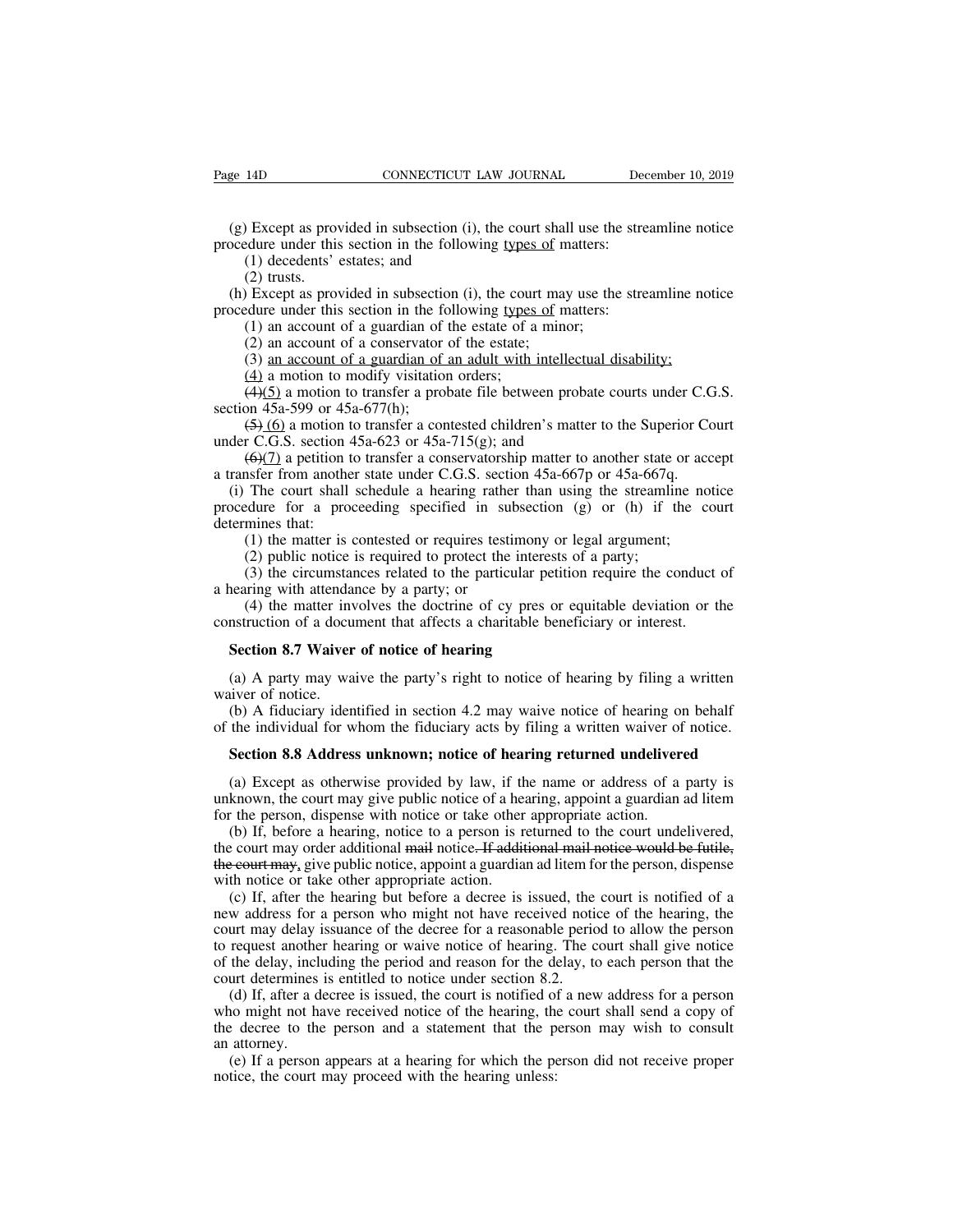(1) the court determines, on objection raised at the hearing, that the person<br>(1) the court determines, on objection raised at the hearing, that the person<br>(2) the matter is a conservatorship proceeding and the respondent December 10, 2019 CONNECTICUT LAW JOURN<br>
(1) the court determines, on objection raised at<br>
would be prejudiced by the lack of notice; or<br>
(2) the matter is a conservatorship proceeding<br>
personally served as required under mber 10, 2019 CONNECTICUT LAW JOURNAL Page 15D<br>
(1) the court determines, on objection raised at the hearing, that the person<br>
d be prejudiced by the lack of notice; or<br>
(2) the matter is a conservatorship proceeding and t December 10, 2019 CONNECTICUT LAW JOURNAL<br>
(1) the court determines, on objection raised at the hearing, that<br>
would be prejudiced by the lack of notice; or<br>
(2) the matter is a conservatorship proceeding and the responde<br> (1) the court determines, on objection raised at the hearing, that the p<br>vuld be prejudiced by the lack of notice; or<br>(2) the matter is a conservatorship proceeding and the respondent was<br>resonally served as required unde

(1) the court determines, on objection raised at the hearing, that the person<br>ould be prejudiced by the lack of notice; or<br>(2) the matter is a conservatorship proceeding and the respondent was not<br>rsonally served as requi would be prejudiced by the lack of notice; or<br>
(2) the matter is a conservatorship proceeding and the respondent was not<br>
personally served as required under C.G.S. section  $45a-649(a)(2)$ .<br> **Section 8.9 Notice of hearing f** (2) the matter is a conservatorship<br>personally served as required under C.G.S<br>**Section 8.9 Notice of hearing for mer**<br>(a) A party to a proceeding identified unilitary service of the United States may<br>address to which notic (b) If the party does not file a special appearance in  $(2)$ .<br> **Section 8.9 Notice of hearing for member of military service**<br>
(a) A party to a proceeding identified under section 7.2(c) who is in the active<br>
litary servi **Section 8.9 Notice of hearing for member of military service**<br>(a) A party to a proceeding identified under section 7.2(c) who is in the active<br>military service of the United States may file a special appearance indicatin **Section 8.9 Notice of hearing ide**<br>(a) A party to a proceeding idee<br>military service of the United Standdress to which notice can be ser<br>(b) If the party does not file a s<br>shall appoint an attorney for the p<br>party and at (a) A party to a proceeding identified under section 7.2(c) who is in the active<br>litary service of the United States may file a special appearance indicating the<br>dress to which notice can be sent.<br>(b) If the party does no

(a) A party to a proceeding definited under section  $7.2(C)$  who is in the acti-<br>military service of the United States may file a special appearance indicating t<br>address to which notice can be sent.<br>(b) If the party does n dress to which notice can be sent.<br>
(b) If the party does not file a special appearance<br>
all appoint an attorney for the party and send no<br>
rty and attorney of record.<br>
(c) The court shall not issue a final decision in<br>
2(

(a) The party according the procedure procedure in the appointment to each rive and attorney of record.<br>
(c) The court shall not issue a final decision in a matter identified in section (c) The court shall not issue a fin of the court shall not issue a final decision in a matter identified in section<br>
(c) The court shall not issue a final decision in a matter identified in section<br>
7.2(c) unless the requirements of subsection (a) or (b) ha (c) The court shall not issue a final decision in a matter i<br>7.2(c) unless the requirements of subsection (a) or (b) have be<br>**Section 8.10** Notice of decree Decree<br>(a) The court shall send<del>, by regular mail,</del> a copy of ea (1) a digital image of the decree to each person who is not a registered filer; and (2) a paper copy of the decree to each registered filer; and (2) a paper copy of the decree to each person who is not a registered filer; The court shall send, by regular mail, a copy of each decree bearing the seal<br>e court shall send, by regular mail, a copy of each decree bearing the seal<br>e court and a copy of the certification under (e) to each person en Section 8.10 Notice of decree Decree<br>
(a) The court shall send, by regular mail, a copy of each decree bearing the seal<br>
the court and a copy of the certification under (e) to each person entitled to<br>
tice under section 8 (a) The court shall send, by regular in of the court and a copy of the certificantice under section 8.2, free of charge.<br>(1) a digital image of the decree to  $(2)$  a paper copy of the decree to  $(b)$  On request, the court

(a) The court shan send, by regular marr, a copy of each decree bearing the sear-<br>the court and a copy of the certification under (e) to each person entitled to<br>tice under section 8.2, free of charge, by transmitting:<br>(1) shall mail the copy of the contribution under (c) to each person entitied to<br>notice under section 8.2, free of charge, by transmitting:<br>(1) a digital image of the decree to each registered filer; and<br>(2) a paper copy of t the decree<br>
(1) a digital<br>
(2) a paper<br>
(b) On requess<br>
seal to a fiducian<br>
(c) Unless a d<br>
shall mail the c<br>
the decree.<br>
(e)(d) The condate the decree n

(1) a digital mlage of the decree to each registered filer, and<br>
(2) a paper copy of the decree to each person who is not a registered filer.<br>
(b) On request, the court shall send a paper copy of the decree bearing the co (b) On request, the court shall send a paper copy of the decree bearing the court<br>seal to a fiduciary free of charge.<br>(c) Unless a different time is required by law or directed by the court, the court<br>shall mail the copy (b) On Equest, the court shall send a paper copy of the<br>seal to a fiduciary free of charge.<br>(c) Unless a different time is required by law or directe<br>shall mail the copy of send the decree not later than te<br>the decree.<br>(e **Rule 12** a papel copy of the set of the set of the decree or on a separation of the decree or on a separation of the decree.<br>**Rule 9 Rule 9 Rule Periods** me is required by law or directed by the<br>
<u>nd</u> the decree not later than ten days a<br>
ertify on the decree or on a separate at<br>
t and the persons to whom the decree was<br>
together with the decree.<br> **Rule 9**<br> **Counting Time P** e the decree mailed <u>sent</u> and the persons<br>
ill send the certification together with t<br> **Rule**<br> **Counting Ti**<br>
Section<br>
9.1 Counting time periods<br>
9.2 Extension of time period<br>
Section 0.1 Counting time periods Ill send the certification together with the de<br> **Rule 9**<br> **Counting Time**<br>
Section<br>
9.1 Counting time periods<br>
9.2 Extension of time period<br>
Section 9.1 Counting time periods

Section<br>9.1 Counting time periods

**Section**<br>
9.1 Counting time periods<br>
9.2 Extension of time periods<br>
Section 9.1 Counting time periods<br>
(a) Unless otherwise required by law, a period<br>
(a) Unless otherwise required by law, a period (a) Unless otherwise required by law, a period of time shall be calculated using<br>
(a) Unless otherwise required by law, a period of time shall be calculated using<br>
endar days. If a statute or rule establishes a period usin Section<br>
9.1 Counting time periods<br>
9.2 Extension of time periods<br>
(a) Unless otherwise required by law, a period of time shall be calculated using<br>
calendar days. If a statute or rule establishes a period using business d 9.1 Counting time periods<br>
9.2 Extension of time periods<br>
(a) Unless otherwise required by law, a period of time shall be calcul<br>
calendar days. If a statute or rule establishes a period using business days,<br>
shall be calc

(b) Unless otherwise required by law, a period of time shall be calculated using<br>
(a) Unless otherwise required by law, a period of time shall be calculated using<br>
endar days. If a statute or rule establishes a period usi **Example 1 Section 9.1 Counting time periods**<br>(a) Unless otherwise required by law, a period of time shall be calculated using<br>calendar days. If a statute or rule establishes a period using business days, the period<br>shall **Section 9.1 Counting time periods**<br>(a) Unless otherwise required by law, a period of time shall be calculated using<br>calendar days. If a statute or rule establishes a period using business days, the period<br>shall be calcul (a) Unless otherwise required by law<br>calendar days. If a statute or rule establis<br>shall be calculated by excluding Saturd<br>(b) Unless otherwise required by lav<br>excluding the day of the act or event v<br>the period is specified (a) Oness otherwise required by law, a period of time shall be calculated using<br>endar days. If a statute or rule establishes a period using business days, the period<br>ill be calculated by excluding Saturdays, Sundays and ho calculated by excluding Saturdays. Sundays and holidays.<br>
(b) Unless otherwise required by law, a period of time shall be calculated by<br>
excluding the day of the act or event with reference to which the period runs. If<br>
th shall be calculated by excluding saturatys, suntays and nondays.<br>
(b) Unless otherwise required by law, a period of time shall be calculated by<br>
excluding the day of the act or event with reference to which the period runs (b) Christian Controllect as provided in subsection (e), a document received by the net of the period in subsection (e). Unless otherwise required by law, a period of time shall be calculated by period runs shall be exclu

the period is specified in hours, the hour of the act or event with reference to which the period runs shall be excluded.<br>
(c) Unless otherwise required by law, a period of time shall be calculated by including the last da the period is specifica in hours,<br>the period runs shall be exclude<br>(c) Unless otherwise require<br>including the last day of the per<br>court is not open, the period shall<br>through the eFiling system after<br>day that the court is o (c) Unless otherwise required by law, a period of time shall be calculated by luding the last day of the period unless the court is not open on that day. If the urt is not open, the period shall extend through the next da (c) Unless otherwise required by law, a period of time shall be calculated by including the last day of the period unless the court is not open on that day. If the court is not open, the period shall extend through the ne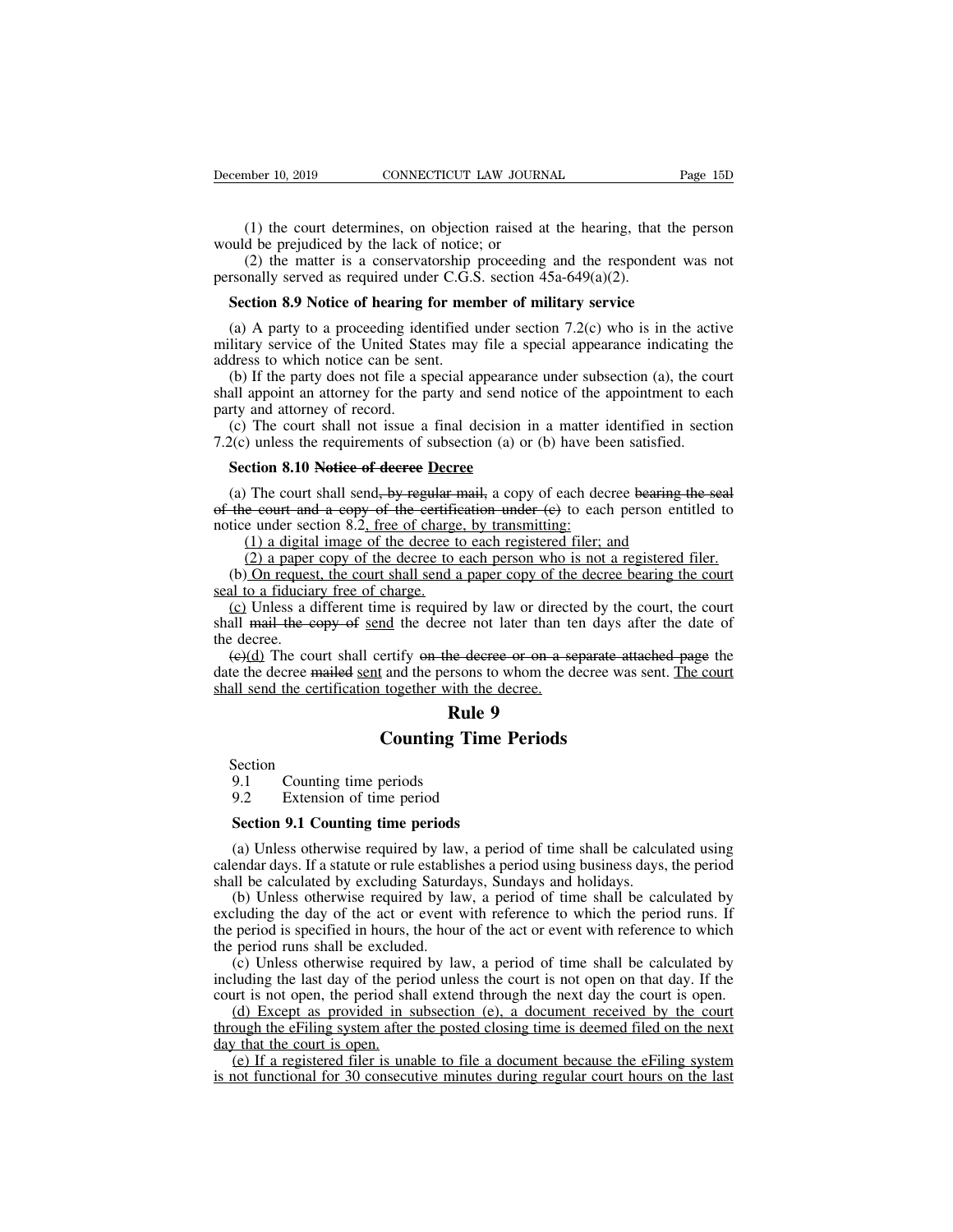Page 16D CONNECTICUT LAW JOURNAL December 10, 2019<br>day for filing the document, the document is deemed timely filed if received by the<br>court on the next business day that the eFiling system is operational. Page 16D CONNECTICUT LAW JOURNAL December<br>day for filing the document, the document is deemed timely filed if received<br>court on the next business day that the eFiling system is operational.<br>Section 9.2 Extension of time pe **SECTICUT LAW JOURNAL CONNECTICUT LAW JOURNAL**<br> **Section 9.2 Extension of time period**<br> **Section 9.2 Extension of time period**<br> **Section 9.2 Extension of time period**<br> **Section 9.2 Extension of time period** (a) A party may (a) A party may request extension of a period imely filed if received by the vert on the next business day that the eFiling system is operational.<br>
Section 9.2 Extension of time period<br>
(a) A party may request extension of

day for filing the document, the document is deemed timely filed if received by<br>court on the next business day that the eFiling system is operational.<br>**Section 9.2 Extension of time period**<br>(a) A party may request extensio (b) Unless otherwise required by the unit on the next business day that the eFiling system is operational.<br>
Section 9.2 Extension of time period<br>
(a) A party may request extension of a period of time established by court **EXECT CONTE AND SECT CONTERN CONTEXT AND SECT ON SECT AND SECT ON A PARTY MAY request extension of a period of time established by court order.**<br>The request shall be in writing and made before expiration of the period.<br>( Section 9.2 Ex<br>
(a) A party ma<br>
The request shall<br>
(b) Unless oth<br>
notice and hearin<br>
its decision. the eFiling system is operiod<br>
of a period of time esta<br>
made before expiration<br>
law, the court may act<br>
notify each party and<br> **Rule 10**<br> **ntinuances** ice and hearing. The court shall notify ead<br>decision.<br>**Rule 10**<br>Continuance<br>Section 10.1 Continuation of hearing<br>10.2 Assessment of expenses if hearing<br>Section 10.1 Continuance of hearing 10.2 decision.<br>
10.1 Continuation of hearing<br>
10.2 Assessment of expenses if hearing continued<br>
10.1 Continuance of hearing<br>
10.1 Continuance of hearing

### **Continuances**

Section<br>10.1 Continuation of hearing

**Section**<br>
Section<br>
10.1 Continuation of hearing<br>
10.2 Assessment of expenses if hearing continuance<br> **Section 10.1 Continuance of hearing**<br>
(a) On request of a party or on the court's own method thereing (a) Ontinual Continual Continual Continual Continual Continuation of hearing<br>
10.2 Assessment of expenses if hearing continued<br> **Section 10.1 Continuance of hearing**<br>
(a) On request of a party or on the court's own motion,

Section<br>10.1 Continuation<br>10.2 Assessment of<br>**Section 10.1 Continua**<br>(a) On request of a par<br>a scheduled hearing.<br>(b) The party seeking a<br>of the scheduled hearing (b) The party seeking a continuance shall file a written request as far in advance<br>
(a) On request of a party or on the court's own motion, the court may continue<br>
cheduled hearing.<br>
(b) The party seeking a continuance sha **Solution 10.1 Continuance of hearing**<br> **Section 10.1 Continuance of hearing**<br>
(a) On request of a party or on the court's own motion, the court may continue<br>
a scheduled hearing.<br>
(b) The party seeking a continuance shall Section 10.1 Continuance of hearing<br>
(a) On request of a party or on the court's own motion, the court may continu<br>
a scheduled hearing.<br>
(b) The party seeking a continuance shall file a written request as far in advance<br>

Section 10.1 Continuance of hearing<br>
(a) On request of a party or on the court's own motion, the court may continue<br>
cheduled hearing.<br>
(b) The party seeking a continuance shall file a written request as far in advance<br>
th (a) On request of a party or on the court's own motion, the court may continue a scheduled hearing.<br>
(b) The party seeking a continuance shall file a written request as far in advance<br>
of the scheduled hearing as possible (a) On request on<br>a scheduled hearing<br>(b) The party see<br>of the scheduled he<br>continuance and inc<br>(c) The party se<br>attorney of record a<br>has been sent.<br>(d) The court m<br>adherence will caus (b) The party seeking a continuance shall file a written request as far in advance<br>the scheduled hearing as possible. The request shall state the reason for the<br>tinuance and indicate whether each party has agreed to the co (b) The party secking a continuant<br>of the scheduled hearing as possib<br>continuance and indicate whether ea<br>(c) The party seeking a continua<br>attorney of record and self-represent<br>has been sent.<br>(d) The court may waive the re the scheduled hearing as possible. The request shall state the reason for the trinuance and indicate whether each party has agreed to the continuance.<br>(c) The party seeking a continuance shall send a copy of the request to (c) The party seeking a continuated with the party seeking a continuation<br>attorney of record and self-repres<br>has been sent.<br>(d) The court may waive the<br>adherence will cause injustice.<br>(e) The court may act on a re<br>without been sent.<br>
Section 10.2 Assessment of subsections (b) and (c) is<br>
interested party and certify to the court that the<br>
(d) The court may waive the requirements of subsections (b) and (c) is<br>
interested will cause injustice

(d) The court may waive the requirements of subsections (b) and (c) if strict<br>nerence will cause injustice.<br>(e) The court may act on a request for continuance or objection to the request<br>hout notice and hearing.<br>**Section** as<br>define the request for continuance or objection to the request<br>without notice and hearing.<br>**Section 10.2 Assessment of expenses if hearing continued**<br>(a) If the court grants the request of a party for a continuance, th (e) The court may act on a request for<br>without notice and hearing.<br>Section 10.2 Assessment of expenses<br>(a) If the court grants the request of<br>assess fees and expenses against the red<br> $\frac{106a(f)}{15a-106a(g)}$  or  $\frac{45a-107(g$ **Section 10.2 Assessment of expenses if hearing continued**<br>(a) If the court grants the request of a party for a continuance, the court may ess fees and expenses against the requesting party under C.G.S. section 45a-<br>5a(f) enses if hearing continuated to the act a party for a continuate equesting party und<br>time because a party or until may assess fees an act and the set of the set of the set of the set of the set of the set of the set of the

**Section 10.2 Assessment of expenses if hearing continued**<br>
(a) If the court grants the request of a party for a continuance, the court may<br>
assess fees and expenses against the requesting party under C.G.S. section 45a-<br> **Section 10.2 Assessment of expenses if hearing continued**<br>
(a) If the court grants the request of a party for a continuance, the assess fees and expenses against the requesting party under C.G.S. section  $45a-107(g)$ .<br>
(b The grants the request of a party for a continuance, the compresses against the requesting party under C.G.S. sect (g) or 45a-107(g).<br>
The court may assess fees and expenses ages.<br>
Section 45<del>a-106a(f)</del> 45a-106a(g) or 45a failed to attend the hearing, the court may assess fees and expenses against the party under C.G.S. section  $45a-106a(f) 45a-106a(g)$  or  $45a-107(g)$ .<br> **Rule 11**<br> **Service of Process on Court as Agent**<br>
Section 11.1 Service

Section<br>11.1

**Service of Process on Court as Age**<br>Section<br>11.1 Service of process on court as agent<br>Section 11.1 Service of process on court as agent<br>(a) If service of process is made on the court as agent for se Section<br>
11.1 Service of process on court as agent<br> **Section 11.1 Service of process on court as agent**<br>
(a) If service of process is made on the court as agent for service of process for<br>
ionresident fiduciary, attorney a Section<br>
11.1 Service of process on court as agent<br> **Section 11.1 Service of process on court as agent**<br>
(a) If service of process is made on the court as agent for service of process for<br>
a nonresident fiduciary, attorney Section<br>
11.1 Service of process on court as agent<br> **Section 11.1 Service of process on court as agent**<br>
(a) If service of process is made on the court as agent for service of process for<br>
a nonresident fiduciary, attorney 11.1 Service of process on<br> **Section 11.1 Service of proce**<br>
(a) If service of process is made<br>
a nonresident fiduciary, attorney<br>
surety on a probate bond, the cou<br>
hour that service was made.<br>
(b) Not later than two busi Section 11.1 Service of process on court as agent<br>
(a) If service of process is made on the court as agent for service of process for<br>
nonresident fiduciary, attorney appearing pro hac vice or nonresident personal<br>
ety on Section 11.1 Service of process on court as agent<br>
(a) If service of process is made on the court as agent for service of process for<br>
a nonresident fiduciary, attorney appearing pro hac vice or nonresident personal<br>
suret (a) If service of process is made on the court as agent for service of process for a nonresident fiduciary, attorney appearing pro hac vice or nonresident personal surety on a probate bond, the court shall record on the se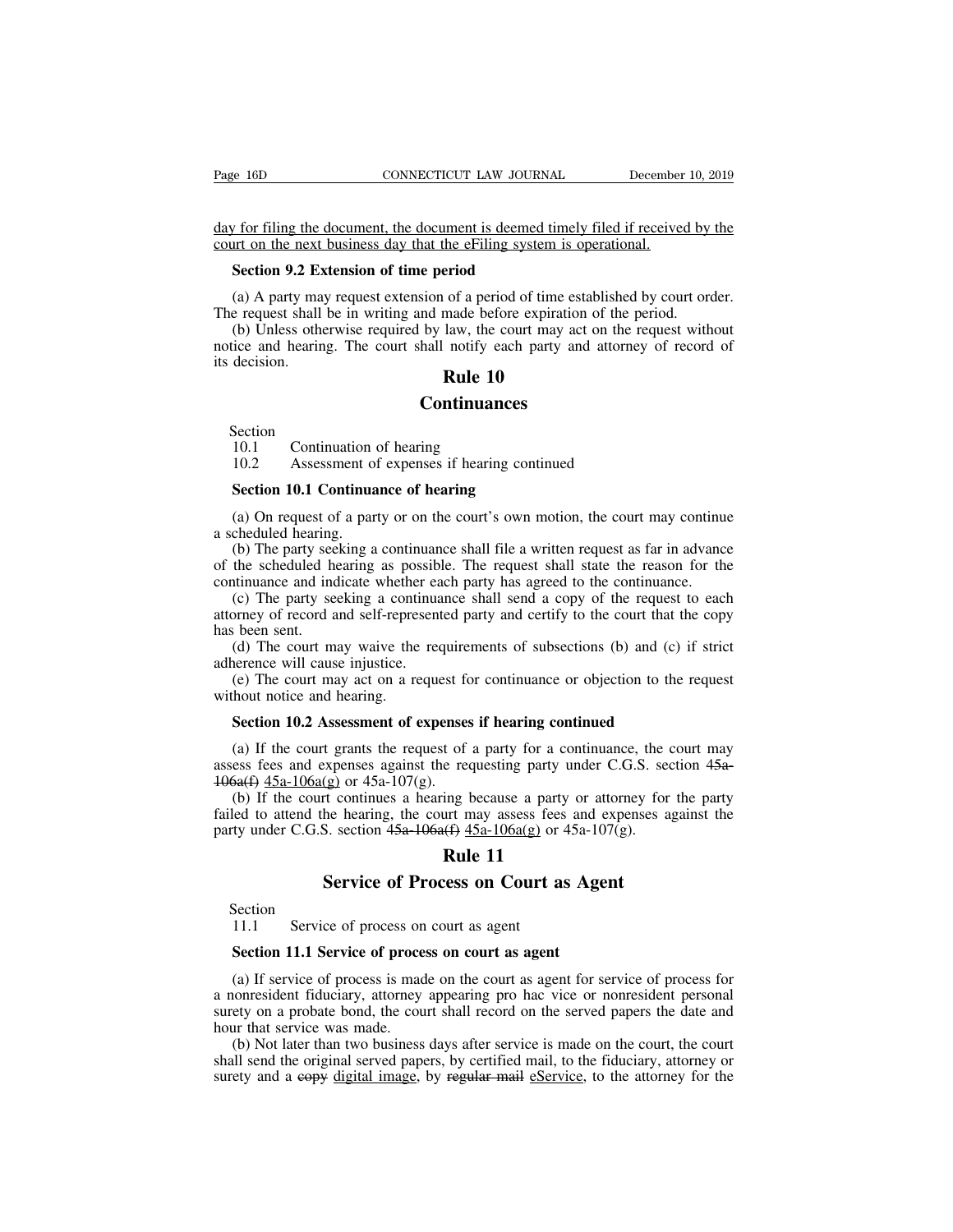December 10, 2019 CONNECTICUT LAW JOURNAL Page 17D<br>fiduciary or the Connecticut attorney appearing with the attorney admitted pro hac<br>vice. If the attorney is not a registered filer in the matter, the court shall send the<br> vice. If the attorney is not a registered filer in the attorney admitted pro had vice. If the attorney is not a registered filer in the matter, the court shall send the copy by regular mail.<br>(c) The court shall retain incl December 10, 2019<br>
fiduciary or the Connecticu<br>
vice. If the attorney is not<br>
copy by regular mail.<br>
(c) The court shall retain<br>
of the date and hour of ser (c) The court shall retain include a copy of the served papers bearing the notation<br>the date and hour of service in the served papers bearing the notation<br>the date and hour of service in the permanent official record.<br>**Pul** fiduciary or the Connecticut attorney appearing with the attorney adm<br>vice. If the attorney is not a registered filer in the matter, the court sl<br>copy by regular mail.<br>(c) The court shall retain include a copy of the serve **Rule 12**<br> **Rule 12**<br> **Rule 12**<br> **Rule 12**<br> **Rule 12**<br> **Rule 12** icut attorney appearing with the attorney admit<br>
ot a registered filer in the matter, the court share<br>
in include a copy of the served papers bearing the<br>
service in the permanent official record.<br> **Rule 12**<br> **Court-appoin** 

Section<br>12.1 When attorney appointed

- (c) The court shall retain include a copy of the<br>the date and hour of service in the permanent<br>**Rule 12**<br>**Court-appointed A**<br>Section<br>12.1 When attorney appointed<br>12.2 Appointment from panel of attorne<br>administrator **12.2 Court-appointed Attorney**<br>**12.1 When attorney appointed Attorney**<br>**12.1 When attorney appointed**<br>**12.2 Appointment from panel of attorneys maintained by probate court administrator**<br>**12.3 Appointment from p** administrator<br>Appointment from panel of attorneys maintained by court **12.3**<br> **12.3** Appointment from panel of attorneys maintained by probate<br>
12.3 Appointment from panel of attorneys maintained by court<br>
12.3 Appointment from panel of attorneys maintained by court<br>
12.4 Court-appointed att **Court-appointed Attorney**<br>
12.1 When attorney appointed<br>
12.2 Appointment from panel of attorneys maintained by probate<br>
12.3 Appointment from panel of attorneys maintained by court<br>
12.4 Court-appointed attorney: Rules o Section<br>
12.1 When attorney appointed<br>
12.2 Appointment from panel of a<br>
administrator<br>
12.3 Appointment from panel of att<br>
12.4 Court-appointed attorney: Rule<br>
12.5 Duration of appointment<br>
12.6 Withdrawal from court appo 12.1 When attorney appointed<br>
12.2 Appointment from panel of attorneys m<br>
administrator<br>
12.3 Appointment from panel of attorneys mail<br>
12.4 Court-appointed attorney: Rules of Profess<br>
12.5 Duration of appointment<br>
12.6 Wi 12.2 Appointment from panel of attorneys mail<br>
administrator<br>
12.3 Appointment from panel of attorneys maint.<br>
12.4 Court-appointed attorney: Rules of Professia<br>
12.5 Duration of appointment<br>
12.6 Withdrawal from court app
- 
- 
- 
- 

(a) The court-appointment from panel of attorneys maintained by court<br>
12.4 Court-appointed attorney: Rules of Professional Conduct<br>
12.5 Duration of appointment<br>
12.6 Withdrawal from court appointment<br> **Section 12.1 When** 

12.4 Court-app<br>12.5 Duration<br>12.6 Withdraw<br>**Section 12.1 When**<br>(a) The court shall<br>required by law.<br>(b) The court shall<br>is authorized by law a 12.5 Duration of appointment<br>
12.5 Duration of appointment<br> **Section 12.1 When attorney appointed**<br>
(a) The court shall appoint an attorney to represent a party when appointment is<br>
uired by law.<br>
(b) The court shall appoi Example 12.6 Withdrawal from court appointment<br> **Section 12.1 When attorney appointed**<br>
(a) The court shall appoint an attorney to represent a party when appointment is<br>
required by law.<br>
(b) The court shall appoint an att 12.6 Withdrawal from court appointment<br> **Section 12.1 When attorney appointed**<br>
(a) The court shall appoint an attorney to represent a party when appointment is<br>
required by law.<br>
(b) The court shall appoint an attorney to Section 12.1 When attorney appointed<br>
(a) The court shall appoint an attorney to represent a party when appointment is<br>
uired by law.<br>
(b) The court shall appoint an attorney to represent a party when appointment<br>
uuthoriz (a) The courrequired by law<br>
(b) The cours<br>
is authorized by<br>
protect the inte<br>
(c) The cour<br>
of record.<br> **Section 12.2** wired by law.<br>
(b) The court shall appoint an attorney to represent a party when appointment<br>
authorized by law and the court determines that the appointment is necessary to<br>
tect the interests of the party.<br>
(c) The court (b) The court shall appoint<br>is authorized by law and the correct the interests of the part<br>(c) The court shall send a c<br>of record.<br>**Section 12.2 Appointment**<br>**court administrator**<br>The court shall appoint an a

The court shall send a copy of the appointment to each party and attorney<br>(c) The court shall send a copy of the appointment to each party and attorney<br>record.<br>**Section 12.2 Appointment from panel of attorneys maintained b** (c) The court shall send a copy of the appointment to each party and attorney<br>of record.<br>**Section 12.2 Appointment from panel of attorneys maintained by probate**<br>**court administrator**<br>The court shall appoint an attorney f of record.<br> **Section 12.2 Appointment from particle of record.**<br> **Section 12.2 Appointment from particle court administrator**<br>
The court shall appoint an attorney for attorneys maintained by the probate court<br>
in the foll (1) commitment from panel of attorneys maintained by probate<br>dministrator<br>court shall appoint an attorney for an unrepresented party from the panel of<br>ys maintained by the probate court administrator when appointment is re **Section 12.2 Appoint**<br> **court administrator**<br>
The court shall appoin<br>
attorneys maintained by the<br>
in the following types of<br>
(1) commitment for<br>
17a-76 or 17a-498;<br>
(2) involuntary pla<br>
section 17a-274; dministrator<br>
court shall appoint an attorney for an unrepresented party from the panel of<br>
ys maintained by the probate court administrator when appointment is required<br>
ollowing <u>types of</u> matters:<br>
(1) commitment for tr The court shall appo<br>attorneys maintained by<br>in the following types<br>(1) commitmen<br>17a-76 or 17a-498;<br>(2) involuntary<br>section 17a-274;<br>(3) appointmer<br>17a-543a; Example 1 and alternative and alternative when appointment is required<br>ollowing types of matters:<br>(1) commitment for treatment of psychiatric disability under C.G.S. section<br>or 17a-498;<br>(2) involuntary placement of a perso

(1) commitment for treatment of psychiatric disability under C.G.S. section<br>or 17a-498;<br>(2) involuntary placement of a person with intellectual disability under C.G.S.<br>17a-274;<br>(3) appointment of a special limited conserv

17a-543a;<br>(4) commitment for treatment of drug and alcohol dependency under C.G.S. (2) involuntary placement of a person with intellectual disability under C.G.S.<br>
17a-274;<br>
(3) appointment of a special limited conservator under C.G.S. section<br>
3a;<br>
(4) commitment for treatment of drug and alcohol depend

17a-76 or 17a-498;<br>
(2) involuntary<br>
section 17a-274;<br>
(3) appointmen<br>
17a-543a;<br>
(4) commitmen<br>
section 17a-685;<br>
(5) order of qu<br>
19a-221;

19a-221; 34,<br>
(4) commitment for treatment of drug and alcohol dependency under C.G.S.<br>
17a-685;<br>
(5) order of quarantine or isolation under C.G.S. sections 19a-131b and<br>
1;<br>
(6) commitment for treatment of tuberculosis under C.G.S (4) commitment for treatment of dug and acconomic dependency<br>17a-685;<br>(5) order of quarantine or isolation under C.G.S. sections 1<br>(6) commitment for treatment of tuberculosis under C.G.S.<br>(7) involuntary appointment of c (5) order of quarantine or isolation under C.G.S. sections 19a-131b and  $(5)$  order of quarantine or isolation under C.G.S. section 19a-<br>(6) commitment for treatment of tuberculosis under C.G.S. section 19a-<br>(7) involunta

section 17a-274;<br>
(3) appointment of a special limited conservator under C.G.S. section<br>
17a-543a;<br>
(4) commitment for treatment of drug and alcohol dependency under C.G.S.<br>
section 17a-685;<br>
(5) order of quarantine or iso  $265(h)$ ; a-221;<br>
(6) commitment for treatment of tuberculosis under C.G.S. section 19a-<br>
5(h);<br>
(7) involuntary appointment of conservator under C.G.S. section 45a-649a;<br>
(8) sterilization under C.G.S. section 45a-694; and<br>
(9) any

5(h);<br>
(7) involuntary appointment of conservator under (8) sterilization under C.G.S. section 45a-694; and (9) any other statute that requires appointment of an **Section 12.3 Appointment from panel of attorneys m** (a) Ea (7) involuntary appointment of conservator under C.G.S. section 45a-649a;<br>
(8) sterilization under C.G.S. section 45a-694; and<br>
(9) any other statute that requires appointment of an attorney from the panel.<br> **Section 12.3** (8) sterilization under C.G.S. section 45a-694; and<br>
(9) any other statute that requires appointment of an attorney from the panel.<br> **Section 12.3 Appointment from panel of attorneys maintained by court**<br>
(a) Each court s (9) any other statute that requires appointment of an a<br>**Section 12.3 Appointment from panel of attorneys ma**<br>(a) Each court shall maintain a panel of attorneys.<br>(b) If the appointment of an attorney for an unrepresente<br>l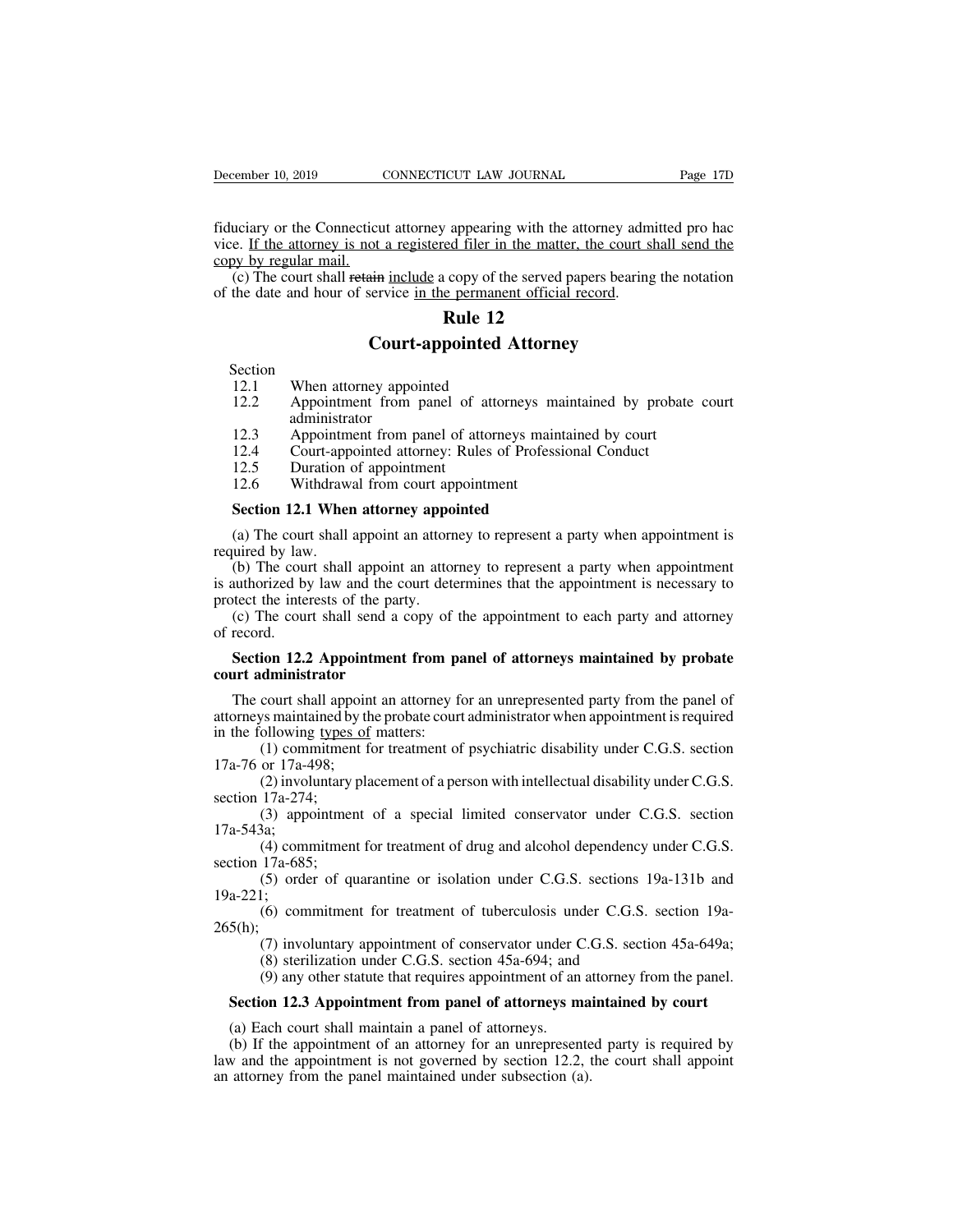EXECTIVE SUBLEMAL EXECTION CONNECTICUT LAW JOURNAL December 10, 2019<br>
(c) Notwithstanding subsection (b), the court may appoint an attorney from the<br>
enel maintained by the probate court administrator for any matter under Page 18D CONNECTICUT LAW JOURNAL December 10, 2019<br>
(c) Notwithstanding subsection (b), the court may appoint an attorney from the<br>
panel maintained by the probate court administrator for any matter under this section.<br> **S** EXECTIVE TREET SECTION COURNAL TREAD TO SEVERITE 19. 2019<br>
Section 12.4 Court-appointed attorney: Rules of Professional Conduct<br>
An attorney appointed to represent a party under rule 12 shall advocate for the<br>
An attorney (c) Notwithstanding subsection (b), the court may appoint an attorney from the<br>nel maintained by the probate court administrator for any matter under this section.<br>**Section 12.4 Court-appointed attorney: Rules of Professio** (c) Notwithstanding subsection (b), the court may appoint an at panel maintained by the probate court administrator for any matter un<br>**Section 12.4 Court-appointed attorney: Rules of Professiona**<br>An attorney appointed to r

(c) Notwithstanding subsection (b), the court m<br>nel maintained by the probate court administrator<br>**Section 12.4 Court-appointed attorney: Rule**<br>An attorney appointed to represent a party und<br>ent in accordance with the Rule

Section 12.4 Court-appointed attorney: Rules of Professional Conduct<br>An attorney appointed to represent a party under rule 12 shall advocate for the<br>ent in accordance with the Rules of Professional Conduct.<br>Section 12.5 Du Section 12.4 Court-appointed attorney: Rules of Professional Conduct<br>An attorney appointed to represent a party under rule 12 shall advocate for the<br>client in accordance with the Rules of Professional Conduct.<br>Section 12.5 An attorney appointe<br>client in accordance wit<br>Section 12.5 Duratio<br>Unless otherwise requested<br>shall continue for the dorder of the court.<br>Section 12.6 Withdr ent in accordance with the Rules of Professional Conduct.<br> **Section 12.5 Duration of appointment**<br>
Unless otherwise required by law, the appointment of an at<br>
all continue for the duration of the matter in the Probate C<br>
d

Section 12.5 Duration of appointment<br>Unless otherwise required by law, the appointment of an attorney by the court<br>all continue for the duration of the matter in the Probate Court or until further<br>der of the court.<br>Section Unless otherwise required by law, the appointment of an attorney by the court<br>shall continue for the duration of the matter in the Probate Court or until further<br>order of the court.<br>**Section 12.6 Withdrawal from court appo** Shall continue for the duration of the matter in the Probate Court or until further order of the court.<br> **Section 12.6 Withdrawal from court appointment**<br>
On written request of a court-appointed attorney, the court may per order of the court.<br> **Section 12.6 Withdrawal from court appointment**<br>
On written request of a court-appointed attorney, the court may permit the attorney<br>
to withdraw from representation of a party. The court may act on t **Example 13**<br> **Rule 13**<br> **Rule 13**<br> **Rule 13**<br> **Rule 13**<br> **Rule 13**<br> **Rule 13** Withdrawal from court appointment<br>the state of a court-appointed attorney, the court may permit the attorney<br>representation of a party. The court may act on the request without<br>g. If the court grants the request, the court 13.1 Mandatory appointment of guardian ad litem<br>
13.2 Discretionary appointment<br>
13.2 Discretionary appointment of guardian ad litem<br>
13.3 Scope of appointment<br>
13.3 Scope of appointment

# They and notify each party and attorney of record of the appointment.<br> **Rule 13**<br> **Court-appointed Guardian Ad Litem**<br>
Section<br>
13.1 Mandatory appointment of guardian ad litem<br>
13.2 Discretionary appointment of guardian ad

Section<br>13.1 Mandatory appointment of guardian ad litem

**Court-appointed Guardian Ad Litem**<br>
Section<br>
13.1 Mandatory appointment of guardian ad litem<br>
13.2 Discretionary appointment of guardian ad litem<br>
13.3 Scope of appointment<br>
13.4 Termination of appointment<br>
13.5 Who may s

**13.3**<br>Court-appointed C<br>13.1 Mandatory appointment of g<br>13.2 Discretionary appointment c<br>13.3 Scope of appointment<br>13.4 Termination of appointment<br>13.5 Who may serve as guardian

**Court-appointed Guar**<br>Section<br>13.1 Mandatory appointment of guardia<br>13.2 Discretionary appointment of guar<br>13.3 Scope of appointment<br>13.5 Who may serve as guardian ad lite<br>13.6 Duties of guardian ad litem

Section<br>
13.1 Mandatory appointment of guardian ad litem<br>
13.2 Discretionary appointment of guardian ad lite<br>
13.3 Scope of appointment<br>
13.4 Termination of appointment<br>
13.5 Who may serve as guardian ad litem<br>
13.6 Duties 13.1 Mandatory appointment of guardian ad<br>
13.2 Discretionary appointment of guardian a<br>
13.3 Scope of appointment<br>
13.4 Termination of appointment<br>
13.5 Who may serve as guardian ad litem<br>
13.6 Duties of guardian ad litem

## 13.1 Manuatoly appointment of guardian ad litem<br>
13.2 Discretionary appointment of guardian ad litem<br>
13.3 Scope of appointment<br>
13.5 Who may serve as guardian ad litem<br>
13.6 Duties of guardian ad litem<br>
13.7 Instruction a 13.3 Scope of appointment<br>
13.4 Termination of appointment<br>
13.5 Who may serve as guardian ad litem<br>
13.6 Duties of guardian ad litem<br>
13.7 Instruction and advice from court<br>
13.8 Guardian ad litem may appeal from court or

13.5 Who may serve as guardian ad litem<br>13.6 Duties of guardian ad litem<br>13.7 Instruction and advice from court<br>13.8 Guardian ad litem may appeal from court order<br>**Section 13.1 Mandatory appointment of guardian ad l**<br>(a) T (1) a parent who is a minor or is incompetent in a proceeding under C.G.S. 13.7 Instruction and advice from court<br>
13.8 Guardian ad litem may appeal from court order<br> **Section 13.1 Mandatory appointment of guardian ad litem**<br>
(a) The court shall appoint a guardian ad litem for:<br>
(1) a parent who

(3) 8.8 Guardian ad litem may appeal from court order<br> **ection 13.1 Mandatory appointment of guardian ad litem**<br>
(1) a parent who is a minor or is incompetent in a proceeding under C<br>
(1) a parent who is a minor or is inc (4) a parent who is a minor or is incompetent in a proceeding under C.G.S.<br>
(1) a parent who is a minor or is incompetent in a proceeding under C.G.S.<br>
ons 45a-603 through 45a-622 or sections 45a-715 through 45a-719;<br>
(2)

**Section 13.1 Manda**<br>(a) The court shall ap<br>(1) a parent who is<br>sections  $45a-603$  throug<br>(2) a minor child in<br>(3) a parent who is<br>section  $46b-172a$ ;<br>(4) a relative in a<br>whose identity is sougle (1) a parent who is a minor or is incompetent in a proceeding under C.G.S.<br>
(1) a parent who is a minor or is incompetent in a proceeding under C.G.S.<br>
ons 45a-603 through 45a-622 or sections 45a-715 through 45a-719;<br>
(2) (a) The court shart appoint a guardiant ad nictin for.<br>
(1) a parent who is a minor or is incompetent in a proceeding under C.G.S.<br>
sections 45a-603 through 45a-622 or sections 45a-715 through 45a-719;<br>
(2) a minor child (1) a parent who is a minor of is incompetent in a proceeding under C.O.s.<br>sections 45a-603 through 45a-622 or sections 45a-715 through 45a-719;<br>(2) a minor child in a proceeding under C.G.S. section 46b-172a;<br>(3) a paren (2) a minor child in a proceeding under C.G.S. section 46b-172a;<br>
(3) a parent who is a minor or is incompetent in a proceeding under C.G.S.<br>
(3) a parent who is a minor or is incompetent in a proceeding under C.G.S.<br>
(4) (2) a filmor clind in a proceeding unity (3) a parent who is a minor or is in section 46b-172a;<br>(4) a relative in a proceeding under whose identity is sought and whose add<br>incompetent but has not been adjudicated<br>(5) a pa (b) a parent who is a minor of is incompetent in a proceeding under C.O.S.<br>
(d) a relative in a proceeding under C.G.S. section 45a-751b or 45a-753(c)<br>
nose identity is sought and whose address is unknown or who appears t (4) a relat<br>
(4) a relat<br>
whose identity<br>
incompetent bu<br>
(5) a part<br>
appointment of<br>
(b) The cour<br>
of record.<br> **Section 13.2** France identity is sought and whose address is unknown or who appears to be competent but has not been adjudicated incompetent by a court; and (5) a party in a proceeding under any other statute or rule that requires point

appointment of a guardian ad litem.<br>
(b) The court shall send a copy<br>
of record.<br> **Section 13.2 Discretionary appointing**<br>
(a) Except as prohibited by C.G<br>
guardian ad litem for a party:<br>
(1) who is a minor;<br>
(2) who is in (1) The court shall send a coord.<br> **ction 13.2 Discretionary**<br>
Except as prohibited by<br>
lian ad litem for a party:<br>
(1) who is a minor;<br>
(2) who is incompetent of<br>
licated incompetent by a c

(5) a party in a proceeding under any other statute or rule that requires<br>pointment of a guardian ad litem.<br>(b) The court shall send a copy of the appointment to each party and attorney<br>record.<br>**Section 13.2 Discretionary** (2) cord.<br>
(2) cord.<br>
(2) who is incompetent or who appears to be incompetent but has not been<br>
(2) who is incompetent or who appears to be incompetent but has not been<br>
(2) who is incompetent or who appears to be incompe **Section 13.2 Discretionary appo**<br>(a) Except as prohibited by C.G guardian ad litem for a party:<br>(1) who is a minor;<br>(2) who is incompetent or who adjudicated incompetent by a court;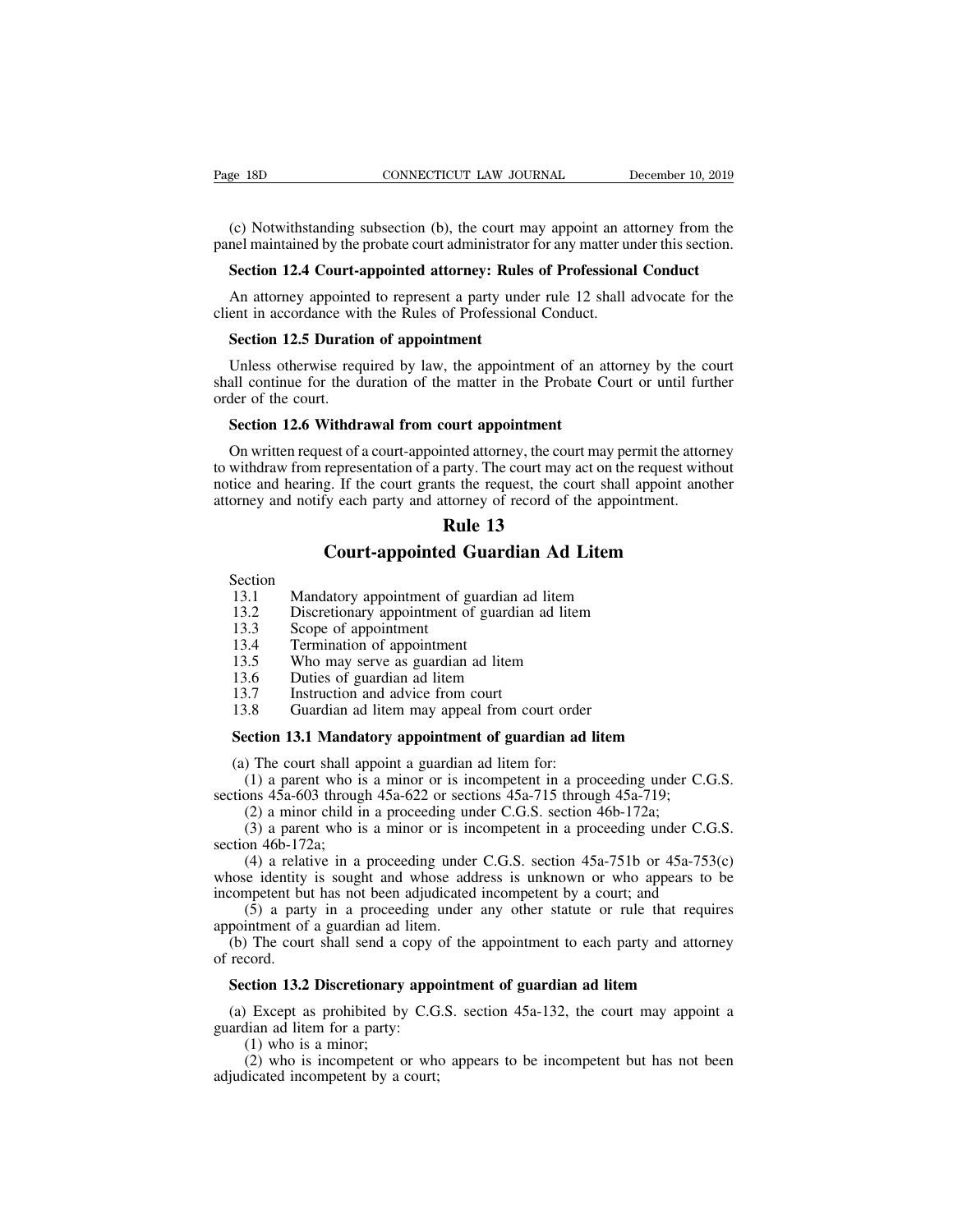mber 10, 2019 CONNECTICUT LAW JOUT<br>(3) who is undetermined or unborn; or<br>(4) whose name or address is unknown.<br>The court may consider the appointment of (4) who is undetermined or unborn; or<br>(4) whose name or address is unknown.<br>(4) whose name or address is unknown.<br>(4) The court may consider the appointment of quest of a party or person interested in the we (3) who is undetermined or unborn; or<br>
(4) whose name or address is unknown.<br>
(b) The court may consider the appointment of a guardian ad litem for a party<br>
request of a party or person interested in the welfare of a party On request of a party or person interested in the welfare of a party or person interested in the welfare of a party or person interested in the welfare of a party or on the court's own motion. The court may act without not (3) who is undetermined or unborn; or<br>
(4) whose name or address is unknown.<br>
(b) The court may consider the appointment of a guardian ad<br>
on request of a party or person interested in the welfare of a party<br>
own motion. T

(3) who is undetermined or unborn; or<br>
(4) whose name or address is unknown.<br>
(b) The court may consider the appointment of a guardian ad litem for a party<br>
request of a party or person interested in the welfare of a part (3) who is undetermined or unborn; or<br>
(4) whose name or address is unknown.<br>
(b) The court may consider the appointment of a guardian ad litem for a party<br>
on request of a party or person interested in the welfare of a p (4) whose name or addres<br>
(4) whose name or addres<br>
(b) The court may consider<br>
on request of a party or person<br>
own motion. The court may ac<br>
(c) The court may appoint<br>
:<br>
court, after considering the lega<br>
appointment i

(b) The court may consider the appointment of a guardian ad litem for a party request of a party or person interested in the welfare of a party or on the court's ran motion. The court may act without notice and hearing.<br>( (b) The court hay consider the appointment of a guardian ad fitem for a party<br>on request of a party or person interested in the welfare of a party or on the court's<br>own motion. The court may act without notice and hearing om reduces of a part<br>
own motion. The c<br>
(c) The court m<br>
court, after conside<br>
appointment is nece<br>
(d) In a proceed<br>
17a-543a or 45a-6<br>
132(a) apply.<br>
(e) The court sh<br>
of record. (c) The court may appoint a guardian ad litem under this section only if the urt, after considering the legal and financial interests at issue, determines that the pointment is necessary.<br>
(d) In a proceeding involving a (c) The court, after com-<br>appointment is<br>(d) In a proce<br>17a-543a or 45<br>132(a) apply.<br>(e) The cour<br>of record.<br>**Section 13.3** pointment is necessary.<br>
(d) In a proceeding involving a conserved p<br>
a-543a or 45a-644 through 45a-663, the pro<br>
2(a) apply.<br>
(e) The court shall send a copy of the appoint<br> **Section 13.3 Scope of appointment**<br>
(a) The co (a) apply.<br>
a-543a or 45a-644 through 45a-663, the procedures under C.G.S. section 45a-2(a) apply.<br>
(e) The court shall send a copy of the appointment to each party and attorney<br>
record.<br> **Section 13.3 Scope of appointmen** 

132(a) apply.<br>
(e) The court shall send a copy of the appointment<br>
of record.<br> **Section 13.3 Scope of appointment**<br>
(a) The court may limit the scope of appointment of<br>
specific purpose or to answer a specific question.<br> (e) The court shall send a copy of the appointment to each party and attorney<br>record.<br>**Section 13.3 Scope of appointment**<br>(a) The court may limit the scope of appointment of a guardian ad litem to a<br>ecific purpose or to a **Section 13.3 Scope of appointment**<br>
(a) The court may limit the scope of appointment of a guardian ad litem to a<br>
specific purpose or to answer a specific question.<br>
(b) In a proceeding involving a conserved person under Section 13.3 Scope of appointment<br>
(a) The court may limit the scope of appointment of a guardian ad lite<br>
specific purpose or to answer a specific question.<br>
(b) In a proceeding involving a conserved person under C.G.S. s (a) The court may limit the scope of appointment<br>ecific purpose or to answer a specific question.<br>(b) In a proceeding involving a conserved person u<br>a-543a or 45a-644 through 45a-663, the court shall li<br>a guardian ad lite ecific purpose or to answer a specific question.<br>
(b) In a proceeding involving a conserved person under C.G.S. section 17a-543,<br>
a-543a or 45a-644 through 45a-663, the court shall limit the scope of appointment<br>
a guardia (b) In a proceeding involving a conserved person under C.G.S. section 17a-543,<br>17a-543a or 45a-644 through 45a-663, the court shall limit the scope of appointment<br>of a guardian ad litem in accordance with C.G.S. section 4

17a-543a or 45a-644 through 45a-663, the court shall limit the scope of appointment<br>of a guardian ad litem in accordance with C.G.S. section 45a-132(a).<br>**Section 13.4 Termination of appointment**<br>(a) On request of a party a guardian ad litem in accordance with C.G.S. section  $45a-132(a)$ .<br> **Section 13.4 Termination of appointment**<br>
(a) On request of a party or on the court's own motion, the court may terminate<br>
a propointment of a guardian **Section 13.4 Termination of appointment**<br>
(a) On request of a party or on the court's own motion, the court may terminate<br>
the appointment of a guardian ad litem at any time if the court determines that a<br>
guardian ad li **Section 13.4 Termination of appointment**<br>(a) On request of a party or on the court's own motion, the court m<br>the appointment of a guardian ad litem at any time if the court deter<br>guardian ad litem is no longer needed. Th (a) On request of a party or on the court's own motion, the court may the appointment of a guardian ad litem at any time if the court determin ardian ad litem is no longer needed. The court may act without notice and (b) I

ardian ad litem is no longer needed. The court may act without notice and hearing.<br>
(b) In a proceeding involving a conserved person under C.G.S. section 17a-543,<br>
a-543a or 45a-644 through 45a-663, the court shall termina (b) In a proceeding involving a conserved person under C.G.S. section 17a-543, 17a-543a or 45a-644 through 45a-663, the court shall terminate the appointment of a guardian ad litem if required under C.G.S. section 45a-132

a-543a or 45a-644 through 45a-663, the court shall terminate the appointmen<br>guardian ad litem if required under C.G.S. section 45a-132(a).<br>**Section 13.5 Who may serve as guardian ad litem**<br>(a) The court shall appoint as gu interiand and litem if required under C.G.S. section 45a-132(a).<br> **ction 13.5 Who may serve as guardian ad litem**<br>
The court shall appoint as guardian ad litem an adult whose interests do not<br>
ict with the interests of the **Section 13.5 Who may serve as guardian ad litem**<br>(a) The court shall appoint as guardian ad litem an adult whos<br>conflict with the interests of the person for whom the guardian a<br>(b) When appointing a guardian ad litem for

(2) give preference to a parent, guardian and litem an adult whose interests do not ict with the interests of the person for whom the guardian ad litem will act. When appointing a guardian ad litem for a person, the court (a) The court shall appoint as guardian ad litem an adult whose interests do not conflict with the interests of the person for whom the guardian ad litem will act.<br>
(b) When appointing a guardian ad litem for a person, th (a) The coart shall appoint as guardian ad litem an adatit whose increases do not conflict with the interests of the person for whom the guardian ad litem will act.<br>
(b) When appointing a guardian ad litem for a person, t (1) onsider whether the interests of the person for whom the guardian ad litem with the.<br>
(1) consider whether the interests of the person, the court shall:<br>
(1) consider whether the interests of the person require the pro (1) consider whether the interests of the person require t<br>ardian ad litem with legal or other professional training;<br>(2) give preference to a parent, guardian or other family me<br>a minor, unless the court finds a conflict (2) give preference to a parent, guardinor, unless the court finds a correlation of the professional training is i<br>(3) match the abilities of the guardian ad **Section 13.6 Duties of guardian ad**<br>(a) A guardian ad litem sh minor, unless the court finds a conflict of interest under subsection (a) or that<br>or other professional training is required under subsection (b) (1); and<br>(3) match the abilities of the guardian ad litem with the needs of

legal or other professi<br>
(3) match the abi<br> **Section 13.6 Duties**<br>
(a) A guardian ad li<br>
(1) advocate for<br>
acting; and<br>
(2) if the person<br>
guardian of the minor (3) match the abilities of the guardian ad litem with the needs of the person.<br> **ction 13.6 Duties of guardian ad litem**<br>
(A guardian ad litem shall:<br>
(1) advocate for the best interests of the person for whom the guardia Section 13.6 Duties of guardian ad litem<br>
(a) A guardian ad litem shall:<br>
(1) advocate for the best interests of the person for whom the guardian is<br>
acting; and<br>
(2) if the person is a minor, make reasonable efforts to ke **Section 13.6 Duties of guardian a**<br>(a) A guardian ad litem shall:<br>(1) advocate for the best interes<br>acting; and<br>(2) if the person is a minor, mal<br>guardian of the minor who is not a pa<br>guardian ad litem and the court.<br>(b)

(a) A guardian ad litem shall:<br>
(1) advocate for the best interests of the person for whom the guardian is<br>
ing; and<br>
(2) if the person is a minor, make reasonable efforts to keep each parent or<br>
ardian of the minor who is (1) advocate for the best interests of the person for whom the guardian is acting; and (2) if the person is a minor, make reasonable efforts to keep each parent or guardian of the minor who is not a party to the matter ad (1) divided for the best interests of the person for whom the guardian is<br>acting; and<br>(2) if the person is a minor, make reasonable efforts to keep each parent or<br>guardian of the minor who is not a party to the matter advi acting; and (2) if the person is a minor, make reasonable efforts to keep each parent or guardian of the minor who is not a party to the matter advised of the actions of the guardian ad litem and the court. (b) A guardian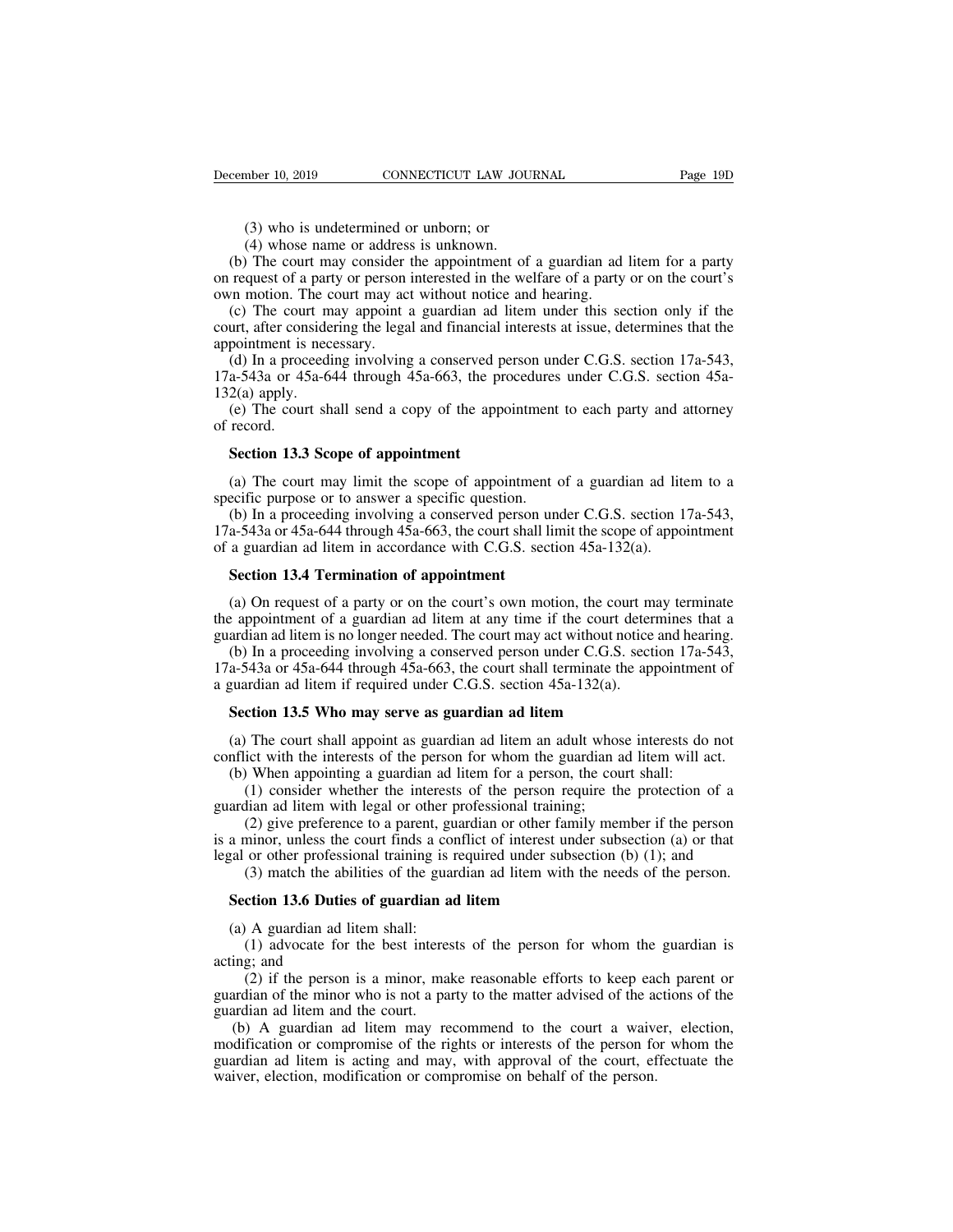(c) A guardian ad litem does not have title to, or custody of, property of the son for whom the guardian ad litem is acting. Page 20D **CONNECTICUT LAW JOURNA**<br>
(c) A guardian ad litem does not have title to, or<br>
person for whom the guardian ad litem is acting.<br> **Section 13.7 Instruction and advice from court** EXECTI CONNECTICUT LAW JOURNAL<br>
(c) A guardian ad litem does not have title to, or custors<br>
from for whom the guardian ad litem is acting.<br> **Section 13.7 Instruction and advice from court**<br>
(a) On request of a guardian ad

(c) A guardian ad litem does not have title to, or custody of, property of the rson for whom the guardian ad litem is acting.<br>Section 13.7 Instruction and advice from court<br>(a) On request of a guardian ad litem or on the (c) A guardian ad litem does not have title to, or custody of, property of the person for whom the guardian ad litem is acting.<br> **Section 13.7 Instruction and advice from court**<br>
(a) On request of a guardian ad litem or o (c) A guardian ad litem<br>person for whom the guard<br>**Section 13.7 Instruction**<br>(a) On request of a guar<br>may give instruction and ad<br>the guardian ad litem.<br>(b) A guardian ad litem and<br>Advice and instruction Instruction Section 13.7 Instruction and advice from court<br>
(a) On request of a guardian ad litem or on the court's own motion, the court<br>
(a) On request of a guardian ad litem or on the court's own motion, the court<br>
by give instruct Section 13.7 Instruction and advice from court<br>
(a) On request of a guardian ad litem or on the court's own motion, the court<br>
may give instruction and advice concerning the duties and scope of appointment of<br>
the guardian Section 13.7 Instruction and adview from court<br>
(a) On request of a guardian ad litem or on the court's own motion, the com<br>
may give instruction and adview concerning the duties and scope of appointment<br>
the guardian ad l

(a) On request of a guardian ad litem or on the court's own motion, the only give instruction and advice concerning the duties and scope of appointme e guardian ad litem.<br>
(b) A guardian ad litem and the court shall not en

Exercise and litem.<br>
(b) A guardian ad litem and the court shall not engage in ex parte communication.<br>
Hyiee and instruction Instruction from the court shall be provided at a hearing or<br>
inference or in writing with a cop (b) A guardian ad litem and the court shall not engage in ex parte communication.<br>
Advice and instruction Instruction from the court shall be provided at a hearing or<br>
conference or in writing with a copy to each party an Advice and instruction Instruction from the court shall be provided at a hearing or conference or in writing with a copy to each party and attorney of record.<br> **Section 13.8 Guardian ad litem may appeal from court order**<br> From the court shall be p<br>is to each party and atto<br>may appeal from cours<br>om a decree affecting the acting. Subject to app<br>ary expenses in connect<br>**Rule 16**<br>**Rule 16 Public Access to Hearings and Records**<br>
Fundamental and litem may appeal from court order<br>
puardian ad litem is acting. Subject to approval of the count<br>
m may incur necessary expenses in connection with the appe<br> **Rule 1** Figure 16.1 Public Access to Hearings and Records and Records and Records 16.1 Public access to hearings and records 16.2 Statutorily confidential matters in general 16.3 Redaction of name or address of party in statute

### **Section**

- 
- 
- **16.2 Rule 16.3**<br>**Rule 16**<br>**Public Access to Hearings and Reservice**<br>16.1 Public access to hearings and records<br>16.2 Statutorily confidential matters in general<br>16.3 Redaction of name or address of party in statuto:<br>16.4 **16.3 Public Access to Hearings and Records**<br>
16.1 Public access to hearings and records<br>
16.2 Statutorily confidential matters in general<br>
16.3 Redaction of name or address of party in statutorily confidential matter<br>
1 **16.4** Public Access to Hearings an<br>
16.1 Public access to hearings and records<br>
16.2 Statutorily confidential matters in genera<br>
16.3 Redaction of name or address of party in<br>
16.4 Confidentiality of judge's notes<br>
16.5 C
- 
- 
- 
- **16.1** Public access to **hearings and Recon**<br>16.1 Public access to hearings and records<br>16.2 Statutorily confidential matters in general<br>16.3 Redaction of name or address of party in statutorily<br>16.4 Confidentiality of jud Section<br>
16.1 Public access to hearings and records<br>
16.2 Statutorily confidential matters in general<br>
16.3 Redaction of name or address of party in statutorily confidential matter<br>
16.4 Confidentiality of judge's notes<br>
1 16.1 Public access to hearings and records<br>
16.1 Statutorily confidential matters in general<br>
16.3 Redaction of name or address of party in statutorily confidential matter<br>
16.4 Confidentiality of judge's notes<br>
16.5 Confi matter<br>Order to close hearing or seal record in nonconfidential matter 16.3 Redaction of name or address of party in statutorily confidential matter<br>
16.4 Confidentiality of judge's notes<br>
16.5 Confidentiality of social security numbers<br>
16.6 Motion to close hearing or seal record in nonconfi 16.4 Confidentiality of judge's notes<br>
16.5 Confidentiality of judge's notes<br>
16.5 Confidentiality of social security numbers<br>
16.6 Motion to close hearing or seal record in nonconfidential matter<br>
16.8 Order to close hear Confidentiality of judge's notes<br>
Confidentiality of social security numbers<br>
Motion to close hearing or seal record in nonconfidential matter<br>
Hearing on motion to close hearing or seal record in nonconfidential<br>
matter<br> 16.6 Motion to close hearing or seal record in nonconfidential<br>16.7 Hearing on motion to close hearing or seal record in nonconfidential<br>16.8 Order to close hearing or seal record in nonconfidential<br>16.9 Public access to m 16.7 Hearing on motion to close hearing or seal record in nonconfi<br>16.3 Order to close hearing or seal record in nonconfi<br>16.9 Public access to motion, hearing and order to c<br>16.10 Vacating order to close hearing or seal r
- 
- From Franchine of the sessentiality of sear record in nonconfidential m<br>16.8 Order to close hearing or seal record in nonconfidential m<br>16.9 Public access to motion, hearing and order to close hear<br>record in nonconfidentia 16.8 Order to close hearing or seal record in nonconfident<br>16.9 Public access to motion, hearing and order to close<br>record in nonconfidential matter<br>16.10 Vacating order to close hearing or seal record<br>16.11 Power to maint
- 
- 
- 

record in nonconfidential matter<br>
16.10 Vacating order to close hearing or seal record<br>
16.11 Power to maintain order during hearings<br>
16.12 Confidentiality of mediation sessions and records<br> **Section 16.1 Public access to** 16.10 Vacating order to close hearing or seal record<br>
16.11 Power to maintain order during hearings<br>
16.12 Confidentiality of mediation sessions and records<br> **Section 16.1 Public access to hearings and records**<br>
(a) Unles 16.11 Power to maintain order during hearings<br>16.12 Confidentiality of mediation sessions and records<br>**Section 16.1 Public access to hearings and records**<br>(a) Unless Except as otherwise provided by law<sub>7</sub> or directed by t 16.12 Confidentiali<br> **Section 16.1 Public a**<br>
(a) Unless Except as<br>
accordance with this rule<br>
ferences and hearing ma<br>
from court records.<br>
(b) No person may as<br>
person is a registered file Section 16.1 Public access to hearings and records<br>(a) Unless Except as otherwise provided by law<sub>7</sub> or directed by the court in<br>ordance with this rule, members of the public may observe hearings, status con-<br>ences and he **Section 16.1 Public access to hearings and records**<br>
(a) Unless Except as otherwise provided by law, or directed by the court in<br>
accordance with this rule, members of the public may observe hearings, status con-<br>
ferenc (a) Unless Exc<br>accordance with the<br>ferences and hear<br>from court records<br>(b) No person<br>person is a register<br>section 22.2.<br>**Section 16.2 St** accordance with this rule, members of the public may observe hearings, status con-<br>ferences and hearing management conferences and may view and obtain copies<br>from court records.<br>(b) No person may access court records throu

(b) No person may access court records through the eFiling system unless the<br>son is a registered filer who has obtained court approval for eFiling access under<br>tion 22.2.<br>**Section 16.2 Statutorily confidential matters in g** (b) No person may access court records through the eFiling system unless the<br>person is a registered filer who has obtained court approval for eFiling access under<br>section 22.2.<br>**Section 16.2 Statutorily confidential matter** person is a registered filer who has obtained court approval for eFiling access under<br>section 22.2.<br>**Section 16.2 Statutorily confidential matters in general**<br>(a) Except as otherwise ordered by the court, a person who is n Section 22.2.<br>
Section 16.2 Statutorily confidential matters in general<br>
(a) Except as otherwise ordered by the court, a person who is not a party is not<br>
entitled to observe a hearing, status conference or hearing managem Section 16.2 Statutorily confidential matters in general<br>
(a) Except as otherwise ordered by the court, a person who is not a party is not<br>
entitled to observe a hearing, status conference or hearing management conference<br> Section 16.2 Statutorily confidential matters in general<br>(a) Except as otherwise ordered by the court, a person who is<br>entitled to observe a hearing, status conference or hearing manag<br>or view or obtain copies from the rec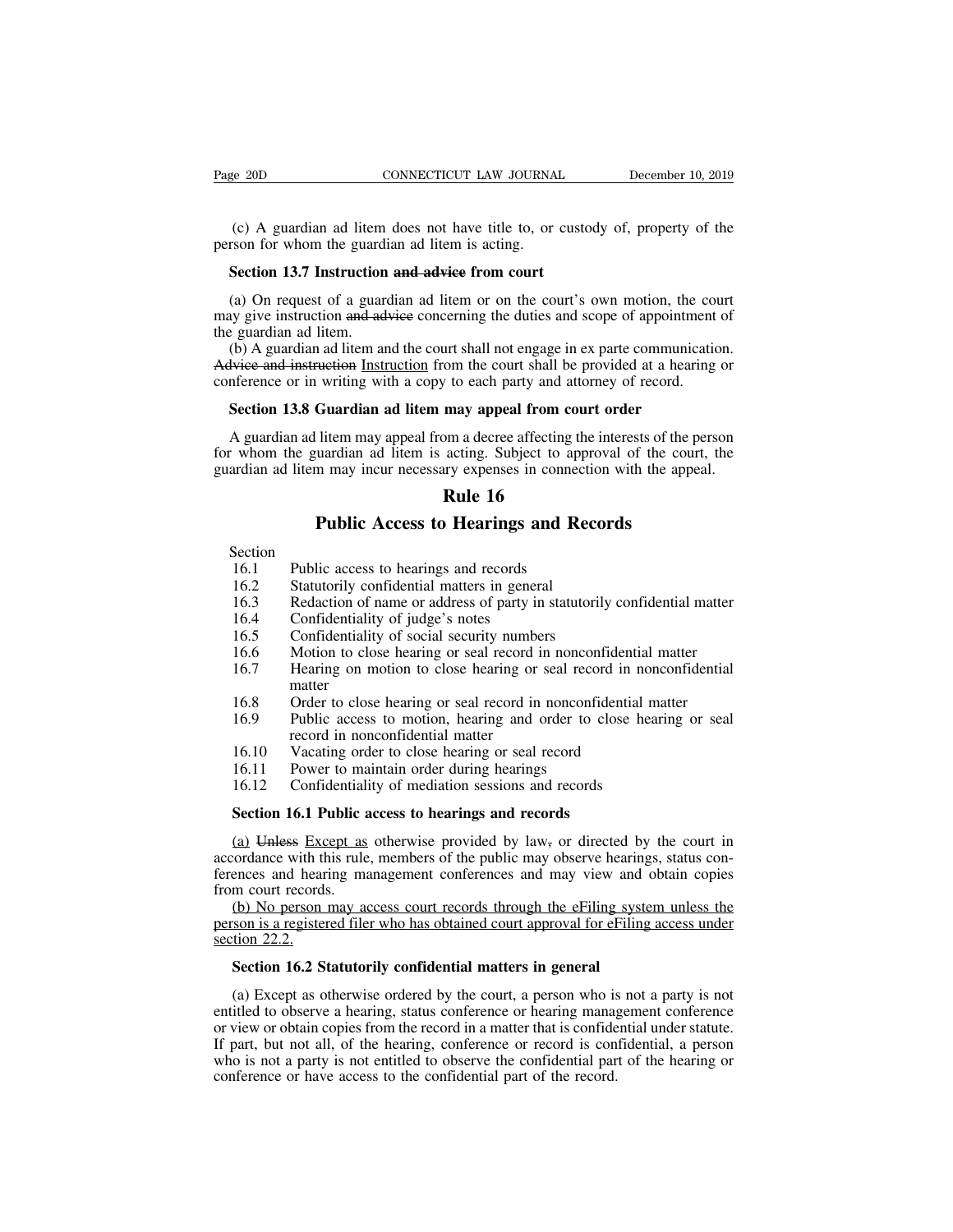(b) Except as provided in section 16.3 or rule 17, a party or attorney for a party<br>
(b) Except as provided in section 16.3 or rule 17, a party or attorney for a party<br>
entitled to participate in the hearing and to view and December 10, 2019 CONNECTICUT LAW JOURNAL Page 21D<br>
(b) Except as provided in section 16.3 or rule 17, a party or attorney for a party<br>
is entitled to participate in the hearing and to view and obtain copies from the<br>
reco December 10, 2019 CONNECTICUT LAW JOURNAL Page 21D<br>
(b) Except as provided in section 16.3 or rule 17, a party or attorney for a party<br>
is entitled to participate in the hearing and to view and obtain copies from the<br>
reco December 10, 2019 CONNECTICUT LAW JOURNAL P<br>
(b) Except as provided in section 16.3 or rule 17, a party or attorney for<br>
is entitled to participate in the hearing and to view and obtain copies fr<br>
record, including an audi (b) Except as provided in section 16.3 or rule 17, a party or attorney for a party entitled to participate in the hearing and to view and obtain copies from the ord, including an audio recording or transcript. The court ma (b) Except as provided in section 16.3 or rule 17, a party or attorney for a party entitled to participate in the hearing and to view and obtain copies from the ord, including an audio recording or transcript. The court m (b) Except as provided in section 16.3 or rule 17, a party or attorn<br>is entitled to participate in the hearing and to view and obtain cor<br>record, including an audio recording or transcript. The court may pro<br>or attorney fr entitled to participate in the hearing and to view and obtain copies from the ord, including an audio recording or transcript. The court may prohibit a party attorney from disclosing a confidential record to any other pers

record, including an audio record, including an audio record attacked to C.C.G.S. sections 45a-743<br>
(c) C.G.S. sections 45a-743<br>
(d) The court may permit attending the confidential matter if permitte<br> **Section 16.3 Redacti** 

(c) C.G.S. sections 45a-743 through 45a-753 govern access to adoption records.<br>(d) The court may permit a person who is not a party to attend a hearing on a fidential matter if permitted by law or if all parties consent.<br> (d) The court may permit a person who is not a party to attend a hearing on a<br>confidential matter if permitted by law or if all parties consent.<br>**Section 16.3 Redaction of name or address of party in statutorily**<br>**confiden** confidential matter if permitted by law or if all parties consent.<br> **Section 16.3 Redaction of name or address of party in statutorily**<br> **Confidential matter**<br>
(a) On motion of a party in a matter that is confidential unde **Section 16.3 Redaction of name or address of party in statutorily confidential matter**<br>(a) On motion of a party in a matter that is confidential under statute, the court may redact the name or address of a party, and inf **Section 16.3 Redaction of name or address of party in stream<br>confidential matter**<br>(a) On motion of a party in a matter that is confidential under statute,<br>may redact the name or address of a party, and information that wo **(a)** On motion of a party in a matter that is confidential under statute, the court y redact the name or address of a party, and information that would reveal the me or address of a party, if the court determines that red (a) On motion of a party in a matter that is confidential under statute, the court may redact the name or address of a party, and information that would reveal the name or address of a party, if the court determines that r (a) On motion of a party in a matter that is connicentral under statuc, the court<br>y redact the name or address of a party, and information that would reveal the<br>me or address of a party, if the court determines that redac may redact the name or<br>name or address of a pa<br>protect the safety of a pa<br>name. The court may ac<br>(b) A party seeking re<br>in support of the request<br>(c) On motion of a pi<br>redaction order if:<br>(1) the grounds<br>(2) the order to The same of a party, if the court determines that redact<br>the safety of a party. The court may use a pseudonym in<br>The court may act on the motion without notice and head<br>party seeking redaction under subsection (a) shall fi

The sately of a party. The court may use a pseudonym in heu of the redaction the court may act on the motion without notice and hearing.<br>
Lead a party seeking redaction under subsection (a) shall file an affidavit of f<br>
or The court may act on the motion without notice and hearing.<br>
(b) A party seeking redaction under subsection (a) shall file an afficity<br>
(c) On motion of a party or on the court's own motion, the court r<br>
laction order if:<br> support of the request before filing a document contain<br>
(c) On motion of a party or on the court's own motion<br>
laction order if:<br>
(1) the grounds for redaction no longer exist; or<br>
(2) the order to redact the information

Except as otherwise required by law or directed by the court, notes taken by the direction order if:<br>
(1) the grounds for redact the information was improvidently issued.<br>
The court may act on the motion without notice and (1) the grounds for redaction no longer exist; or<br>
(2) the order to redact the information was improvidently issued.<br>
The court may act on the motion without notice and hearing.<br> **Section 16.4 Confidentiality of judge's n** (2) the order to redact the information<br>The court may act on the motion withou<br>Section 16.4 Confidentiality of judge's<br>Except as otherwise required by law or d<br>judge in connection with a matter are confi<br>person other than The court may act on the motion without notice and hearing.<br>**Section 16.4 Confidentiality of judge's notes**<br>Except as otherwise required by law or directed by the court, notes<br>dge in connection with a matter are confidenti Section 16.4 Con<br>Except as otherwidge in connection<br>rson other than a<br>Section 16.5 Con<br>See rule 17.<br>Section 16.6 Mot Except as otherwise required by law or directed by the court, notes taken by the<br>dge in connection with a matter are confidential and may not be viewed by any<br>rson other than a clerk of the court.<br>**Section 16.5 Confidentia** 

(a) A party seeking to close a hearing or seal record in nonconfidential matter<br>(a) A party seeking to close hearing or seal record in nonconfidential matter<br>(a) A party seeking to close a hearing to the public shall file

Section 16.5 Confidentiality of social security numbe<br>See rule 17.<br>Section 16.6 Motion to close hearing or seal record in <br>(a) A party seeking to close a hearing to the public sha<br>three business days before the hearing on Section 16.5 Confidentiality of social security numbers<br>See rule 17.<br>Section 16.6 Motion to close hearing or seal record in nonconfidential matter<br>(a) A party seeking to close a hearing to the public shall file a motion at See rule 17.<br> **Section 16.6 Motion to close hearing or seal record in nonconfidential matter**<br>
(a) A party seeking to close a hearing to the public shall file a motion at least<br>
three business days before the hearing on t **Section 16.6 Motion to close hearing or seal record in nonconfidential matter**<br>(a) A party seeking to close a hearing to the public shall file a motion at least<br>three business days before the hearing on the matter.<br>(b) A **Section 16.6 Motion to close hearing or seal record in nonconfidential matter**<br>(a) A party seeking to close a hearing to the public shall file a motion at least<br>ree business days before the hearing on the matter.<br>(b) A p (a) A party seeking to close a hearing to the put<br>three business days before the hearing on the matter (b) A party seeking to seal all or a part of a re<br>filing a document that is the subject of the motion.<br>use of a pseudon (a) A party seeking to close a hearing to the public shall file a motion at least<br>ree business days before the hearing on the matter.<br>(b) A party seeking to seal all or a part of a record shall file a motion before<br>ing a (b) A party see<br>filing a document<br>use of a pseudony<br>(c) A motion to<br>set forth the ground<br>(d) The court m<br>own motion.<br>**Section 16.7** ing a document that is the subject of the motion. The motion to seal may request<br>e of a pseudonym in lieu of the name of a party or redaction of other information.<br>(c) A motion to close a hearing or seal a record under sub

use of a pseudonym in lieu of the r<br>
(c) A motion to close a hearing<br>
set forth the grounds for the prope<br>
(d) The court may initiate a pro<br>
own motion.<br> **Section 16.7 Hearing on m**<br> **nonconfidential matter**<br>
(a) The court

(d) The court may initiate a proceeding to close a hearing or seal a record on its<br>
(d) The court may initiate a proceeding to close a hearing or seal a record on its<br> **Section 16.7 Hearing on motion to close hearing or s** (d) The court may initiate a proceeding to close a hearing or seal a record on its<br>own motion.<br>**Section 16.7 Hearing on motion to close hearing or seal record in**<br>**nonconfidential matter**<br>(a) The court shall give notice of notion.<br>
Section 16.7 Hearing on motion to close hearing or seal record in<br>
nonconfidential matter<br>
(a) The court shall give notice of the hearing on a motion to close a hearing to<br>
the public or seal a record to each part Section 16.7 Hearing on motion to close hearing or seal record in<br>nonconfidential matter<br>(a) The court shall give notice of the hearing on a motion to close a hearing to<br>the public or seal a record to each party and attorn **Section 16.7 Hearing on motion to close hearing or sea<br>nonconfidential matter**<br>(a) The court shall give notice of the hearing on a motion to close<br>the public or seal a record to each party and attorney of record. The co<br>n nconfidential matter<br>(a) The court shall give notice of the hearing on a motion to close a hearing to<br>epublic or seal a record to each party and attorney of record. The court shall post<br>tice of the time, date and place of (a) The court shall give notice of the hearing on a motion to close a hearing to the public or seal a record to each party and attorney of record. The court shall post notice of the time, date and place of the hearing at a (a) It<br>the publ<br>notice of court the<br>another (b) Ai<br>may pre<br>at issue.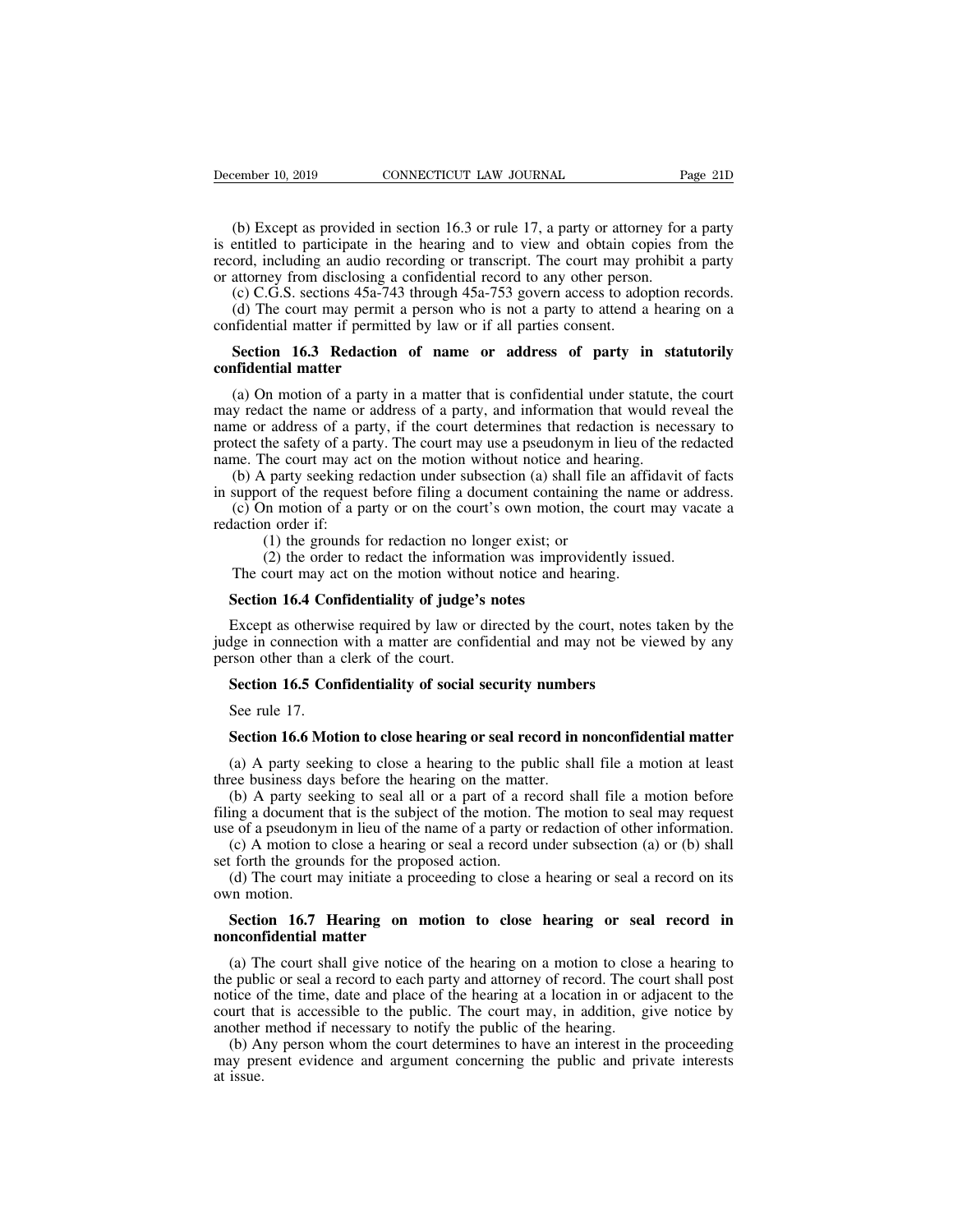**Section 16.8 Order to close hearing or seal record in nonconfidential matter**<br> **Section 16.8 Order to close hearing or seal record in nonconfidential matter**<br> **Section 16.8 Order to close hearing under section 16.7, the c** (a) After conducting a hearing or seal record in nonconfidential matter (a) After conducting a hearing under section 16.7, the court may order that all a part of a hearing be closed to the public or all or a part of a reco Page 22D CONNECTICUT LAW JOURNAL December 10, 2019<br> **Section 16.8 Order to close hearing or seal record in nonconfidential matter**<br>
(a) After conducting a hearing under section 16.7, the court may order that all<br>
or a part Page 22D<br>
Section 16.8 Order to close that:<br>
(a) After conducting a he<br>
or a part of a hearing be close<br>
if the court finds that:<br>
(1) closure or sealing in<br>
public interest in open court (1) closure or sealing or seal record in nonconfidential matter<br>
After conducting a hearing under section 16.7, the court may order that all<br>
part of a hearing be closed to the public or all or a part of a record be sealed **Section 16.8 Order to close hearing or seal record in nonconfidenti** (a) After conducting a hearing under section 16.7, the court may ordor a part of a hearing be closed to the public or all or a part of a record if the c ction 16.8 Order to close hearing or seal record in nonconfidential matter<br>
After conducting a hearing under section 16.7, the court may order that all<br>
part of a hearing be closed to the public or all or a part of a recor (a) After conducting a hearing under section 16.7, the court may order that or a part of a hearing be closed to the public or all or a part of a record be set if the court finds that:<br>
(1) closure or sealing is necessary (a) After conducting a hearing under section 16.7, the court may order that all<br>or a part of a hearing be closed to the public or all or a part of a record be sealed<br>if the court finds that:<br>(1) closure or sealing is neces

a part of a nearing oc closed to the public of all of a part of a record be seated<br>the court finds that:<br>(1) closure or sealing is necessary to preserve an interest that overrides the<br>blic interest in open court proceeding (1) closure or sealing is necessary to prese<br>public interest in open court proceedings and ac<br>(2) there are no reasonable alternatives<br>sequestration of witnesses or redaction or use of<br>(3) the order is no broader than nece

(1) closure of sealing is necessary to preserve an interest that overrides the<br>blic interest in open court proceedings and access to the record;<br>(2) there are no reasonable alternatives to closure or sealing, including<br>que public linest in option<br>
(2) there are<br>
sequestration of wit<br>
(3) the order is<br>
(b) An agreement<br>
sufficient basis to c<br>
(c) If the court is<br>
shall specify:<br>
(1) the interest<br>
proceedings and act

(2) there are no reasonable and natural ves to closure or sealing, including<br>estration of witnesses or redaction or use of pseudonyms; and<br>(3) the order is no broader than necessary to protect the overriding interest.<br>An

sequestiation of whilesses of redaction of u<br>
(3) the order is no broader than necess<br>
(b) An agreement by the parties to clos<br>
sufficient basis to order closure or sealing.<br>
(c) If the court issues an order to close<br>
shal First difficient basis to order closure or sealing.<br>
sufficient basis to order closure or sealing.<br>
(c) If the court issues an order to close a hearing or seal a re<br>
shall specify:<br>
(1) the interest being protected that o (c) if the contributions and other to close a healing of sear a record<br>shall specify:<br>(1) the interest being protected that overrides the public interest in<br>proceedings and access to the record;<br>(2) the alternatives to cl (1) the interest being protected that overrides<br>edings and access to the record;<br>(2) the alternatives to closure or sealing that<br>ms why the alternatives were unavailable or i<br>(3) the basis for the determination that the o

(3) the other is no broader than necessary to protect the overriding interest.<br>
So An agreement by the parties to close a hearing or seal a record is not a<br>
cient basis to order closure or sealing.<br>
If the court issues an (1) If the court issues an order to close a hearing or seal a record, the court specify:<br>
(1) the interest being protected that overrides the public interest in open court eedings and access to the record;<br>
(2) the alterna **Secondings and access to the record;**<br>
(2) the alternatives to closure or sealing that the court considered and the<br>
sasons why the alternatives were unavailable or inadequate;<br>
(3) the basis for the determination that th

(2) the alternatives to closure or sealing the<br>reasons why the alternatives were unavailable or<br>(3) the basis for the determination that the or<br>to protect the interest that overrides the public in<br>(4) the scope and duratio

(3) the basis for the determination that the order is no broader than necessary<br>protect the interest that overrides the public interest; and<br>(4) the scope and duration of the order.<br>**Section 16.9 Public access to motion, h** (3) the basis for the determination that the order is no broader than necessary<br>to protect the interest that overrides the public interest; and<br>(4) the scope and duration of the order.<br>**Section 16.9 Public access to motio** to protect the interest that overrides the public interest; and<br>
(4) the scope and duration of the order.<br> **Section 16.9 Public access to motion, hearing and order to close hearing or**<br> **seal record in nonconfidential matt** (4) the scope and durat<br> **Section 16.9 Public acces**<br> **seal record in nonconfiden**<br>
(a) Except as provided in<br>
obtain copies of a motion to<br>
order granting or denying t<br>
hearing on the motion.<br>
(b) If a motion to close a<br> Section 16.9 Public access to motion, hearing and order to close hearing or<br>al record in nonconfidential matter<br>(a) Except as provided in subsection (b), members of the public may view and<br>tain copies of a motion to close seal record in nonconfidential matter<br>
(a) Except as provided in subsection (b), members of the public may view and<br>
obtain copies of a motion to close a hearing to the public or seal a record and the<br>
order granting or de (a) Except as pobtain copies of<br>order granting of<br>hearing on the m<br>(b) If a motion<br>extraordinary circ<br>the motion.<br>**Section 16.10** tain copies of a motion to close a hearing to the public or seal a record and<br>der granting or denying the motion. Members of the public may observe<br>aring on the motion.<br>(b) If a motion to close a hearing or seal a record i

der granting or denying the motion. Members of the public may observe the aring on the motion.<br>
(b) If a motion to close a hearing or seal a record is granted, the court may, in traordinary circumstances, seal part of the nearing on the motion.<br>
(b) If a motion to close a hearing or seal a record is granted, the court may, in extraordinary circumstances, seal part of the motion and part of the order granting the motion.<br> **Section 16.10 Vaca** If a motion to close a hearing or seal a record is granted, the court may, in ordinary circumstances, seal part of the motion and part of the order granting notion.<br> **ction 16.10 Vacating order to close hearing or seal rec** 

ordinary circumstances, seal part of the motion and<br>
anotion.<br> **ction 16.10 Vacating order to close hearing or**<br>
a motion of a party or on the court's own motion,<br>
i may vacate an order to close a hearing to the pu<br>
(1) th (3) the interest protected by the order during hearing or seal record<br>
(1) motion of a party or on the court's own motion, after notice and hearing, the<br>
(1) the grounds for closing the hearing to the public or seal a reco **Section 16.10 Vacating order to close hearing or set**<br>On motion of a party or on the court's own motion, aft<br>court may vacate an order to close a hearing to the publi<br>(1) the grounds for closing the hearing or sealing th<br> On motion of a party or on the court's own motion, after notice and<br>urt may vacate an order to close a hearing to the public or seal a re<br>(1) the grounds for closing the hearing or sealing the record no l<br>(2) the order was

If a person is disruptive during a hearing to the public or seal a record in:<br>
(1) the grounds for closing the hearing or sealing the record no longer exist;<br>
(2) the order was improvidently issued; or<br>
(3) the interest p (1) the grounds for closing the nearing or sealing the record no longer exist;<br>
(2) the order was improvidently issued; or<br>
(3) the interest protected by the order no longer outweighs the public interest<br>
in open court pr (2) the order was improvidently issued; or<br>
(3) the interest protected by the order no longer outwe<br>
in open court proceedings and access to the record.<br> **Section 16.11 Power to maintain order during hearing**<br>
If a person open court proceedings and access to the record.<br>**Section 16.11 Power to maintain order during hearings**<br>If a person is disruptive during a hearing, the court may take reasonable step<br>initiain order and ensure a fair and e Section 16.11 Power 1<br>If a person is disruptive<br>intain order and ensure<br>a imposition of limitatif<br>Section 16.12 Confide<br>See section 21.7. **Example 18**<br>**Rule 18**<br>**Rule 18**<br>**Rule 18**<br>**Rule 18**<br>**Rule 18**<br>**Rule 18**<br>**Rule 18** is disruptive during a hearing, the court may take reasonable steps<br>er and ensure a fair and expeditious hearing for the parties, includi<br>n of limitations on access to the hearing.<br>**Transfer of Matter between Probate Court** 

# Section 16.12 Confidentiality of mediation sess<br>
See section 21.7.<br> **Rule 18**<br> **Transfer of Matter between P**<br>
Section<br>
18.1 Transfer of guardianship matter<br>
18.2 Transfer of conservatorship matter<br>
18.3 Transfer of initia

# **18.2 Transfer of Matter between Pro**<br> **18.1** Transfer of **Matter between Pro**<br>
18.1 Transfer of guardianship matter<br>
18.2 Transfer of conservatorship matter<br>
18.3 Transfer of initial petition

- Section<br>18.1 Transfer of guardianship matter
- 
- **18.4 Transfer of Matter**<br>
18.1 Transfer of guardianship<br>
18.2 Transfer of conservatorship<br>
18.3 Transfer of initial petition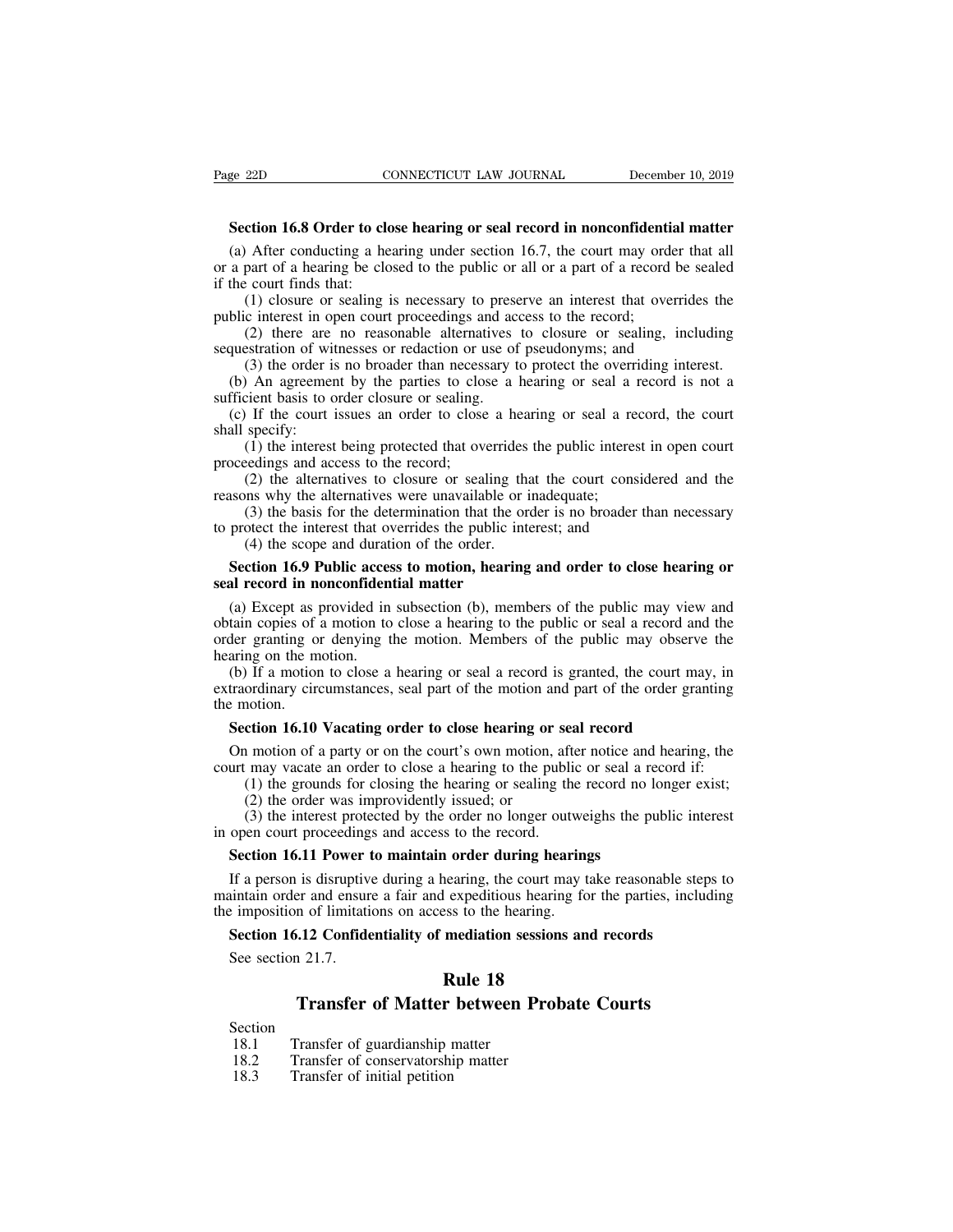External Consolidation of children's matters<br>
18.4 Consolidation of children's matters<br>
18.5 Transfer of children's matter to Regional C Example: 10, 2019 CONNECTICUT LAW JOURNAL Page 23D<br>
18.4 Consolidation of children's matters<br>
18.5 Transfer of children's matter to Regional Children's Probate Court<br>
Section 18.1 Transfer of guardianship matter

Example 10, 2019 CONNECTICUT LAW JOURNAL<br>
18.4 Consolidation of children's matters<br>
18.5 Transfer of children's matter to Regional Childre<br> **Section 18.1 Transfer of guardianship matter**<br>
(a) On motion of a person authoriz 18.4 Consolidation of children's matters<br>
18.5 Transfer of children's matter to Regional Children's Probate Court<br> **Section 18.1 Transfer of guardianship matter**<br>
(a) On motion of a person authorized by C.G.S. section 45a-18.4 Consolidation of children's matters<br>
18.5 Transfer of children's matter to Regional Children's Probate Court<br> **Section 18.1 Transfer of guardianship matter**<br>
(a) On motion of a person authorized by C.G.S. section 45a 18.4 Consolidation of children's matters<br>
18.5 Transfer of children's matter to Regional Children's Probate Court<br> **Section 18.1 Transfer of guardianship matter**<br>
(a) On motion of a person authorized by C.G.S. section 45a 18.5 Transfer of children's matter to Regional Children's Probate Court<br>
Section 18.1 Transfer of guardianship matter<br>
(a) On motion of a person authorized by C.G.S. section 45a-599 or 45a-677, the<br>
court may transfer a g **Section 18.1 Transfer of guardianship matter**<br>(a) On motion of a person authorized by C.G.S. section 45a-599 or 45a-677, the<br>court may transfer a guardianship matter to another Probate Court if it the transferring<br><u>court</u> **Section 18.1 Transfer or guardianship matter**<br>(a) On motion of a person authorized by C.G.S. section 45a-599 or<br>court may transfer a guardianship matter to another Probate Court if it <u>the</u><br>court finds that an adult with (a) On motion of a person authorized by C.G.S. section 45a-599 or 45a-677, the urt may transfer a guardianship matter to another Probate Court if it the transferring unt finds that an adult with intellectual disability or (a) on motion of a person atalomized by C.O.B. section 45d 355 of 45d 677, the court may transfer a guardianship matter to another Probate Court if it the transferring court finds that an adult with intellectual disabilit

court may transfer a guardianship matter to another Frocate Coart in the <u>inclusivening</u><br>court finds that an adult with intellectual disability or a minor has become a resident<br>of the other probate district and that the t **EXAMPLE 1999** or a transferred in the transfer is in the best interests of the adult with intellectual disability or the minor. The court may act on the motion without notice and hearing or may use the streamline notice or the other probate district that the transfer is in the best interests of the addit<br>with intellectual disability or the minor. The court may act on the motion without<br>notice and hearing or may use the streamline notice with interaction disability of the limit<br>of the motice and hearing or may use the streamline no<br>(b) If the court has established a trust under  $\alpha$ <br>and the guardianship for the beneficiary of the<br>18.1(a), the court may, o (b) If the court has established a trust under C.G.S. section 4<br>I the guardianship for the beneficiary of the trust is transfer  $1(a)$ , the court may, on motion of a person authorized by  $C$  or  $45a-677$  to request a trans 1(a), the court may, on motion of a person authorized by C.G.S. section 45a-<br>
a) or 45a-677 to request a transfer of the guardianship, transfer the trust to the bate district to which the guardianship has been transferred

599 or 45a-677 to request a transfer of the guardianship, transfer the trust to the probate district to which the guardianship has been transferred. The court may act on the motion without notice and hearing.<br> **Section 18** probate district t<br>on the motion w<br>**Section 18.2**<br>(a) On motion<br>transfer a conser<br>finds that:<br>(1) a persor<br>district; and (1) a person under conservatorship matter<br>
(1) a person authorized by C.G.S. section 45a-661, the court shall<br>
fer a conservatorship matter to another Probate Court if it the transferring court<br>
that:<br>
(1) a person under c **Section 18.2 Trans**<br>(a) On motion of a p<br>transfer a conservatorsh<br>finds that:<br>(1) a person under<br>district; and<br>(2) the requested to<br>(b) If a transfer is re (2) the requested transfer is the preference of the person under conservatorship matter<br>
(1) a person under conservatorship has become a resident of the other probate<br>
(1) a person under conservatorship has become a resid (a) On motion of a person authorized by C.G.S. section 45a-661, the court shall insfer a conservatorship matter to another Probate Court if it the transferring court ds that:<br>
(1) a person under conservatorship has become transfer a conservatorship matter to another Probate Court if it the transferrine finds that:<br>
(1) a person under conservatorship has become a resident of the other district; and<br>
(2) the requested transfer is the preferen

(d) that:<br>
(1) a person under conservatorship has become a resident of the other probate<br>
strict; and<br>
(2) the requested transfer is the preference of the person under conservatorship.<br>
(b) If a transfer is required under (1) a person under conservatorship has become a resident of the other probate district; and (2) the requested transfer is the preference of the person under conservatorship. (b) If a transfer is required under C.G.S. sect district; and<br>
(2) the requested transfer is the preference of the person under conservatorship.<br>
(b) If a transfer is required under C.G.S. section 45a-661, the court may issue a<br>
decision on a pending petition or motion (2) the requested transfer is the preference of the person under conservatorship.<br>
(b) If a transfer is required under C.G.S. section 45a-661, the court may issue a<br>
decision on a pending petition or motion before orderin (b) If a transfer is required under C.G.S. section 45a-661, the court may issue a decision on a pending petition or motion before ordering the transfer.<br>
(c) If the court has established a trust under C.G.S. section 45a-1 (b) If a dalister is required under C.O.<br>decision on a pending petition or motion<br>(c) If the court has established a trust<br>and the conservatorship for the beneficia<br>18.2(a), the court may, on motion of a<br>661 to request a (c) If the court has established a trust under C.G.S. so<br>d the conservatorship for the beneficiary of the trust is<br>.2(a), the court may, on motion of a person authorize<br>1 to request a transfer of the conservatorship, trans 2(a), the court may, on motion of a person authorized by C.G.S. section 45a-<br>1 to request a transfer of the conservatorship, transfer the trust to the probate<br>strict to which the conservatorship has been transferred. The c

661 to request a transfer of the conservatorship, transfer the trust to the probate district to which the conservatorship has been transferred. The court may act on the motion without notice and hearing.<br> **Section 18.3 Tra** district to which the conservatorship has been transferred. The court may act on the<br>motion without notice and hearing.<br>Section 18.3 Transfer of initial petition<br>If the court finds that it does not have jurisdiction to hea motion without notice and hearing.<br>
Section 18.3 Transfer of initial petition<br>
If the court finds that it does not have jurisdiction to hear a petition seeking to<br>
initiate a matter but that another Probate Court in this s Section 18.3 Transfe<br>If the court finds that<br>initiate a matter but that<br>to hear the matter, the cc<br>C.G.S. section 45a-98d.<br>under this section.<br>Section 18.4 Consoli If the court finds that it does not have jurisdiction to hear tiate a matter but that another Probate Court in this state do hear the matter, the court shall transfer or dismiss the petition G.S. section 45a-98d. The court tiate a matter but that another Probate Court in this state does have jurisdiction<br>hear the matter, the court shall transfer or dismiss the petition in accordance with<br>G.S. section 45a-98d. <del>The court shall conduct a heari</del>

to hear the matter, the court shall transfer or dismiss the petition in accordance with<br>C.G.S. section 45a-98d. The court shall conduct a hearing before making findings<br>under this section.<br>Section 18.4 Consolidation of chi C.G.S. section 45a-98d. The court shall conduct a hearing before making findings<br>under this section.<br>Section 18.4 Consolidation of children's matters<br>(a) On motion of a party or on the court's own motion, a court may trans 911 under this section.<br> **Section 18.4 Consolidation of children's matters**<br>
(a) On motion of a party or on the court's own motion, a court may transfer a<br>
matter concerning guardianship of the person of a minor under C.G. (1) a priori and the same minority of the security of the court's own motion, a court may transfer a per concerning guardianship of the person of a minor under C.G.S. sections 45a-<br>through 45a-625 or termination of parenta **Section 18.4 Consolidation**<br>(a) On motion of a party<br>matter concerning guardian<br>603 through  $45a-625$  or tel<br>715 through  $45a-719$  to an<br>(1) a prior matter concerned the court; and<br>(2) the transfer is in the (b) The cour (2) On motion of a party or on the court's own motion, a<br>er concerning guardianship of the person of a minor under<br>through 45a-625 or termination of parental rights under through 45a-719 to another Probate Court if the tra The converting guardianship of the person of a minor under C.G.S. sections 45a-<br>3 through 45a-625 or termination of parental rights under C.G.S. sections 45a-<br>5 through 45a-719 to another Probate Court if the transferring 603 through  $45a-625$  or termination of pare<br>715 through  $45a-719$  to another Probate Co<br>(1) a prior matter concerning the same<br>other court; and<br>(2) the transfer is in the best interests of<br>(b) The court may act on a moti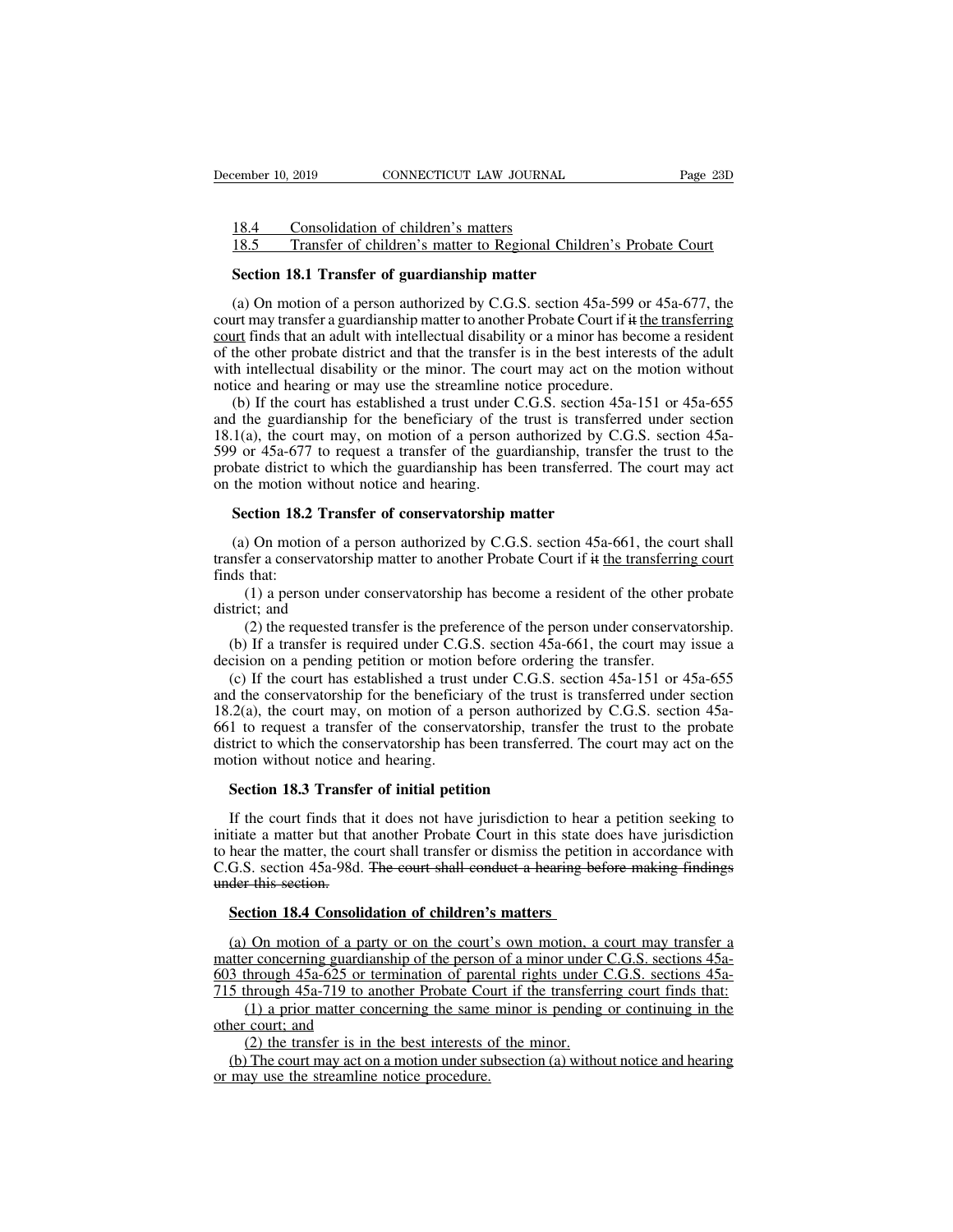### **Section 18.5 Transfer of children's matter to Regional Children's Probate Court**

(a) On motion of a party or on the court's own motion, a court that does not<br>
(a) On motion of a party or on the court's own motion, a court that does not<br>
tricipate in a Regional Children's Probate Court may transfer a ch participate in a Regional Children's matter to Regional Children's Probate Court<br>
(a) On motion of a party or on the court's own motion, a court that does not<br>
participate in a Regional Children's Probate Court may transfe Section 18.5 Transfer<br>Court<br>(a) On motion of a par<br>participate in a Regional C<br>to a children's court.<br>(b) Before deciding a<br>administrative judge of the Section 18.5 Transfer of children's matter to Regional Children's Probate<br>
(a) On motion of a party or on the court's own motion, a court that does not<br>
rticipate in a Regional Children's Probate Court may transfer a child **Court**<br>
(a) On motion of a party or on the court's own motion, a court that does not<br>
participate in a Regional Children's Probate Court may transfer a children's matter<br>
to a children's court.<br>
(b) Before deciding a moti (a) On motion of a party or on the court's own motion, a court that does not participate in a Regional Children's Probate Court may transfer a children's matter to a children's court.<br>(b) Before deciding a motion to transf (a) On motion of a party or on the court's own motion, a court that does not riticipate in a Regional Children's Probate Court may transfer a children's matter a children's court.<br>
(b) Before deciding a motion to transfer

participate in a Regional Children's Probate Court may to a children's court.<br>
(b) Before deciding a motion to transfer, the court<br>
administrative judge of the children's court concerning<br>
the children's court to handle th Probate Court may tran<br>
<u>o transfer</u>, the court :<br>
's court concerning the<br>
atter.<br>
section may be heard b<br>
iildren's court.<br> **Rule 19**<br> **ter in Another Co** Figure 1 amotion to transfer, the court shall consulude of the children's court concerning the resources a<br>
10 handle the matter.<br> **Pending Matter in Another Court**<br> **Rule 19**<br> **Pending Matter in Another Court** 

19.1 a judge who participates in the children's court.<br>
19.1 **Pending Matter in Another Court**<br>
19.1 Duty to notify court of pending matter in another court<br>
19.1 Duty to notify court of pending matter in another court<br>
19

Section

**Pending Matter in Another Court**<br>Section<br>19.1 Duty to notify court of pending matter in another court<br>Section 19.1 Duty to notify court of pending matter in another court<br>Upon becoming aware that matters are pending in mo Friending Matter in Another Court<br>
19.1 Duty to notify court of pending matter in another court<br>
Section 19.1 Duty to notify court of pending matter in another court<br>
Upon becoming aware that matters are pending in more th Section<br>19.1 Duty to notify court of pending matter in another court<br>Section 19.1 Duty to notify court of pending matter in another court<br>Upon becoming aware that matters are pending in more than one court concerning<br>the s 19.1 Duty to notify court of<br>Section 19.1 Duty to notify conting.<br>Upon becoming aware that matter<br>the same person or estate, a party<br>in which a matter is pending. rending matter in another<br>**Rule 3** are pending in more the<br>sall immediately notify.<br>**Rule 22**<br>**Rule 22** which a matter is pending.<br> **Rule 22**<br> **eFiling**<br>
<u>22.1 Registration for eFiling system</u><br>
22.2 eFiling access in a matter<br>
22.3 When eFiling mandatory

### **eFiling**

Section

**22.1**<br>
<u>22.1</u> Registration for eFiling system<br>
22.2 eFiling access in a matter<br>
22.3 When eFiling mandatory

# Examedia<br>
<u>22.1</u> Registration for eFiling system<br>
22.2 eFiling access in a matter<br>
22.3 When eFiling mandatory<br>
Section 22.1 Registration for eFiling system

**Section**<br>
22.1 Registration for eFiling system<br>
22.2 eFiling access in a matter<br>
22.3 When eFiling mandatory<br> **Section 22.1 Registration for eFiling system**<br>
(a) Except as provided in subsection (c), an attorney who appea (a) Except as provided in a matter<br>
(a) Except as provided in subsection (c), an attorney who appears or is appointed<br>
(a) Except as provided in subsection (c), an attorney who appears or is appointed<br>
(a) Except as provid 22.2 eFiling access in a matter<br>
22.2 eFiling access in a matter<br>
22.3 When eFiling mandatory<br>
Section 22.1 Registration for eFiling system.<br>
(a) Except as provided in subsection (c), an attorney who appears or is appoint For the system is a matter  $22.3$  When eFiling mandatory<br>Section 22.1 Registration for eFiling system<br>(a) Except as provided in subsection (c), an attorne<br>by the court in a probate matter shall register for the<br>for the sy Section 22.1 Registration for eFiling system<br>
(a) Except as provided in subsection (c), an attorney who appears or is appointed<br>
the court in a probate matter shall register for the eFiling system. Registration<br>
(b) A reg **Section 22.1 Registration for eFiling syste**<br>(a) Except as provided in subsection (c), an a<br>by the court in a probate matter shall register if<br>for the system is optional for all other persons.<br>(b) A registered filer shall (a) Except as provided in subsection (c), an attorney who appears or is appointed the court in a probate matter shall register for the eFiling system. Registration the system is optional for all other persons.<br>(b) A regist (a) Except as provided in subsection (c), an attorney<br>by the court in a probate matter shall register for the of<br>for the system is optional for all other persons.<br>(b) A registered filer shall comply with the standard<br>cour

the system is optional for all other persons.<br>
(b) A registered filer shall comply with the standar<br>
(c) The administrator for use of the system.<br>
(c) The administrator may excuse an attorney from<br>
tem if the attorney is u

(b) A registered thet shall comptly with the standards established by the probate<br>int administrator for use of the system.<br>(c) The administrator may excuse an attorney from the requirement to use the<br>tem if the attorney i (c) The administrator<br>system if the attorney<br>**Section 22.2 eFi**<br>(a) No person m<br>the person is:<br>(1) a registerey<br>(2) a party or

(1) a registered filer who has requested eFiling access to the matter<br>(1) a registered filer who has requested eFiling access to the matter; and<br>(2) a party or an attorney or guardian ad litem for a party in the matter.<br>(2 (a) No person may access in a matter<br>
(a) No person may access an existing matter through the eFiling system unless<br>
the person is:<br>
(1) a registered filer who has requested eFiling access to the matter; and<br>
(2) a party o

Section 22.2 eFiling access in a matter<br>
(a) No person may access an existing matter through the eFiling system unless<br>
person is:<br>
(1) a registered filer who has requested eFiling access to the matter; and<br>
(2) a party o (a) No person may access an existing matter through the eFiling system unless<br>the person is:<br>(1) a registered filer who has requested eFiling access to the matter; and<br>(2) a party or an attorney or guardian ad litem for a notices, decrees and other documents and to waive any other form of notice specified in statute or rule.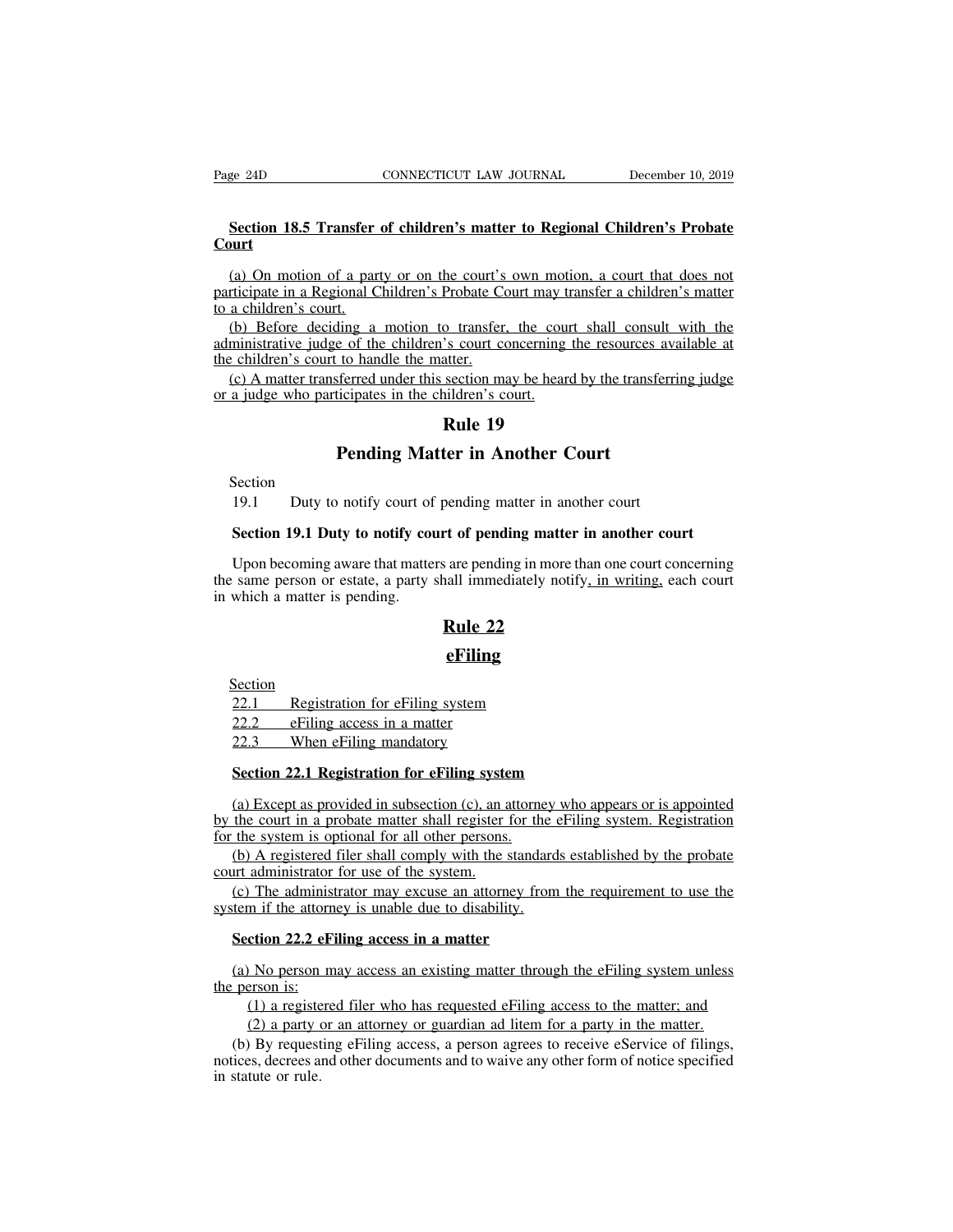(c) The court shall approve a person's request for eFiling access to an existing<br>
(c) The court shall approve a person's request for eFiling access to an existing<br>
(d) The court shall approve an attorney's request for eFil

December 10, 2019 CONNECTICUT LAW JOURNAL<br>
(c) The court shall approve a person's request for eFiling access<br>
matter on verification that the person is a party to the matter.<br>
(d) The court shall approve an attorney's requ (c) The court shall approve a person's request for eFiling access to an existing<br>
(c) The court shall approve a person's request for eFiling access to an existing<br>
(d) The court shall approve an attorney's request for eFil December 10, 2019<br>
(c) The court<br>
matter on verific<br>
(d) The court<br>
matter on:<br>
(1) receipt<br>
(2) appoint (1) The court shall approve a person's request for eFiling access to an existing<br>
t on verification that the person is a party to the matter.<br>
The court shall approve an attorney's request for eFiling access to an existing

The court shall approve a person's request for eFiling access to an existing<br>
r on verification that the person is a party to the matter.<br>
The court shall approve an attorney's request for eFiling access to an existing<br>
r The court shall approve a person's request for eFiling access to an existing r on verification that the person is a party to the matter.<br>The court shall approve an attorney's request for eFiling access to an existing r on: (e) The court shall approve a person s request for elarning access to an existing<br>tter on verification that the person is a party to the matter.<br>(d) The court shall approve an attorney's request for eFiling access to an e for effiling access to an existing matter.<br>
(d) The court shall approve an attorney's rematter on:<br>
(1) receipt of the attorney's appearance<br>
(2) appointment of the attorney to repre<br>
(3) admission of an out-of-state attor (a) The court shall approve an attorney's request for erring access to an existing<br>tter on:<br>
(1) receipt of the attorney's appearance on behalf of a party in the matter;<br>
(2) appointment of the attorney to represent a par (1) receipt of the attorney's appearance on t<br>(2) appointment of the attorney to represent<br>(3) admission of an out-of-state attorney to a<br>(e) The court shall approve the request of a co<br>for eFiling access to an existing ma (2) appointment of the attorney to represent a party in the matter; or<br>
(3) admission of an out-of-state attorney to appear pro hac vice in the matter.<br>
(e) The court shall approve the request of a court-appointed guardian

(e) The court shall approve the request of a court-appointed guardian ad lite<br>  $\epsilon$  refiling access to an existing matter.<br>
(f) Court approval is not required to eFile a petition that commences a new matt<br>
an appearance a (1) Shall excess to an existing matter.<br>
(1) Court approval is not required to eFile a petition that commences a new matter<br>
(1) shall effile as an attorney in a matter.<br>
(1) shall eFile all documents in the matter, except (2) Court approval is not required to eFile a petition that commences a new matter<br>
(appearance as an attorney in a matter.)<br>
(be court grants a registered filer eFiling access to a matter, the filer:<br>
(1) shall eFile all or an appearance as an attor<br> **Section 22.3 When eFili**<br>
If the court grants a regis<br>
(1) shall eFile all docus<br>
(2) shall receive all filin<br>
by eService; and<br>
(3) may view and down<br>
the eFiling system. (1) the court grants a registered filer eFiling access to a matter, the filer:<br>
(1) shall eFile all documents in the matter, except as provided in section 7.1a;<br>
(2) shall receive all filings, notices, decrees and other do Section 22.3 When el<br>
If the court grants a re<br>
(1) shall eFile all do<br>
(2) shall receive all<br>
by eService; and<br>
(3) may view and d<br>
the eFiling system. **EXECUTE:**<br>
<u>Reference 30</u><br>
the matter, except as proces, decrees and other domination<br> **Rule 30**<br> **Rule 30**<br> **Rule 30**<br> **Rule 30** Fred filer eFiling access to a matter<br>ents in the matter, except as providents<br>gs, notices, decrees and other documents<br>oad information and documents in<br>**Rule 30**<br>**Decedents' Estates**<br>notice procedure may be used in

- Section<br>30.1 When streamline notice procedure may be used in decedent's estate 30.1 When streamline notice procedure may be used in decedent's estate<br>30.1 When streamline notice procedure may be used in decedent's estate<br>30.2 Death certificate or other proof of death proceeding<br>Death certificate or other proof of death **EXECUTE: Reference Section**<br>30.1 When streamline notice procedure may be used in<br>30.2 Death certificate or other proof of death<br>30.3 Court may require petitioner to submit family tree<br>30.4 Court to inform petitioner of **130.3**<br> **30.3** Court may require performance proceeding<br>
30.2 Death certificate or other proof of death<br>
30.3 Court may require petitioner to submit family tree<br>
30.4 Court to inform petitioner of purported will in its cu **SECUTE: Decedents' Estates**<br>
30.1 When streamline notice procedure may be used in decedent's estat<br>
proceeding<br>
30.2 Death certificate or other proof of death<br>
30.3 Court may require petitioner to submit family tree<br>
30 Section<br>
30.1 When streamline notice procedure may be used in decedent's estate<br>
proceeding<br>
30.2 Death certificate or other proof of death<br>
30.3 Court may require petitioner to submit family tree<br>
30.4 Court to inform pet 30.1 When streamline notice procedure may be used in de<br>proceeding<br>30.2 Death certificate or other proof of death<br>30.3 Court may require petitioner to submit family tree<br>30.4 Court to inform petitioner of purported will in
- 
- 
- 
- 
- 
- 
- 30.2 Death certificate or other proof of death<br>30.2 Death certificate or other proof of death<br>30.3 Court may require petitioner to submit family tree<br>30.4 Court to inform petitioner of purported will in its custody<br>30.5 No 30.2 Death certificate or other proof of death<br>
30.3 Court may require petitioner to submit family tree<br>
30.4 Court to inform petitioner of purported will in its custody<br>
30.5 Notice in proceeding to grant administration o Death centricate of othe<br>Court may require petitic<br>Court to inform petition<br>Notice in proceeding to<br>Notice in proceeding to<br>Petitioner seeking admis<br>Appointment of guardiar<br>Appointment of guardiar<br>of will Court to Internet<br>
Notice in pre<br>
Notice in pre<br>
Petitioner see<br>
Appointment<br>
will Notice in tes<br>
Notice when 30.5 Notice in proceeding to grant administration of mess<br>30.6 Notice in proceeding to admit will to probate<br>30.7 Petitioner seeking admission of purported will to sen<br>30.8 Appointment of guardian ad litem in proceeding to
- 30.3 Court may require pertioner to submit rainity tree<br>30.4 Court to inform petitioner of purported will in its custody<br>30.5 Notice in proceeding to grant administration of intestate estate<br>30.6 Notice in proceeding to ad
- 
- 
- 30.7 Petitioner seeking admission of purported will to send copy to<br>30.7 Petitioner seeking admission of purported will to send copy to<br>30.8 Appointment of guardian ad litem in proceeding to admit pu<br>will to probate<br>30.9 A 20.12 Executor or administrator to send copy of inventory, status update,<br>30.9 Appointment of guardian ad litem in intestate estate or after admission<br>30.10 Notice in testate estates after admission of will<br>30.11 Notice wh Final report<br>
will to probate<br>
Appointment of guardian ad litem in intestate estate or after admission<br>
of will<br>
Notice in testate estates after admission of will<br>
Notice when heir or beneficiary is a foreign citizen<br>
Exec attorney
- 30.3 Settlement of guardian ad item in incestate estate of arter admission<br>of will<br>30.10 Notice in testate estates after admission of will<br>30.11 Notice when heir or beneficiary is a foreign citizen<br>30.12 Executor or admini Service in testate estates after admission of will<br>Notice when heir or beneficiary is a foreign citizen<br>Executor or administrator to send copy of inventory, status update,<br>financial report, account and affidavit of closing procedure 30.12 Executor or administrator to send copy of inventory, state<br>
financial report, account and affidavit of closing to each<br>
attorney<br>
30.13 Conflicting petitions for appointment of commissioner of adn<br>
services as legal 30.12 Executor of administrator to send copy of inventor<br>
financial report, account and affidavit of closing to<br>
30.13 Conflicting petitions for appointment of commissioner<br>
services as legal representative and settlement mancial report, account and arrivant of closing to each party and<br>attorney<br>30.13 Conflicting petitions for appointment of commissioner of administrative<br>services as legal representative and settlement using small estates<br>3 Conflicting petitions for appointment of commissioner of administrative<br>services as legal representative and settlement using small estates<br>procedure<br>Settlement of claims in favor of decedent's estate<br>Sale of real property 30.13 Confident Controlling performance of a procedure<br>services as legal representative and<br>procedure<br>30.15 Sale of real property from decedent<sup>2</sup><br>30.16 Distribution from estate to minor of<br>managing his or her affairs<br>30.1
- 
- 
- Services as legar representative and settlement<br>procedure<br>30.14 Settlement of claims in favor of decedent's estate<br>30.15 Sale of real property from decedent's estate<br>30.16 Distribution from estate to minor or beneficiary<br>m
- 
- 
- 
- 30.14 Settlement of claims in favor of decedent's estate<br>30.15 Sale of real property from decedent's estate<br>30.16 Distribution from estate to minor or beneficiary who is incapable of<br>managing his or her affairs<br>30.17 Mutua 30.15 Sale of real property from decedent's estate<br>30.15 Sale of real property from decedent's estate<br>30.16 Distribution from estate to minor or beneficiary who is incapable of<br>managing his or her affairs<br>30.17 Mutual dist trator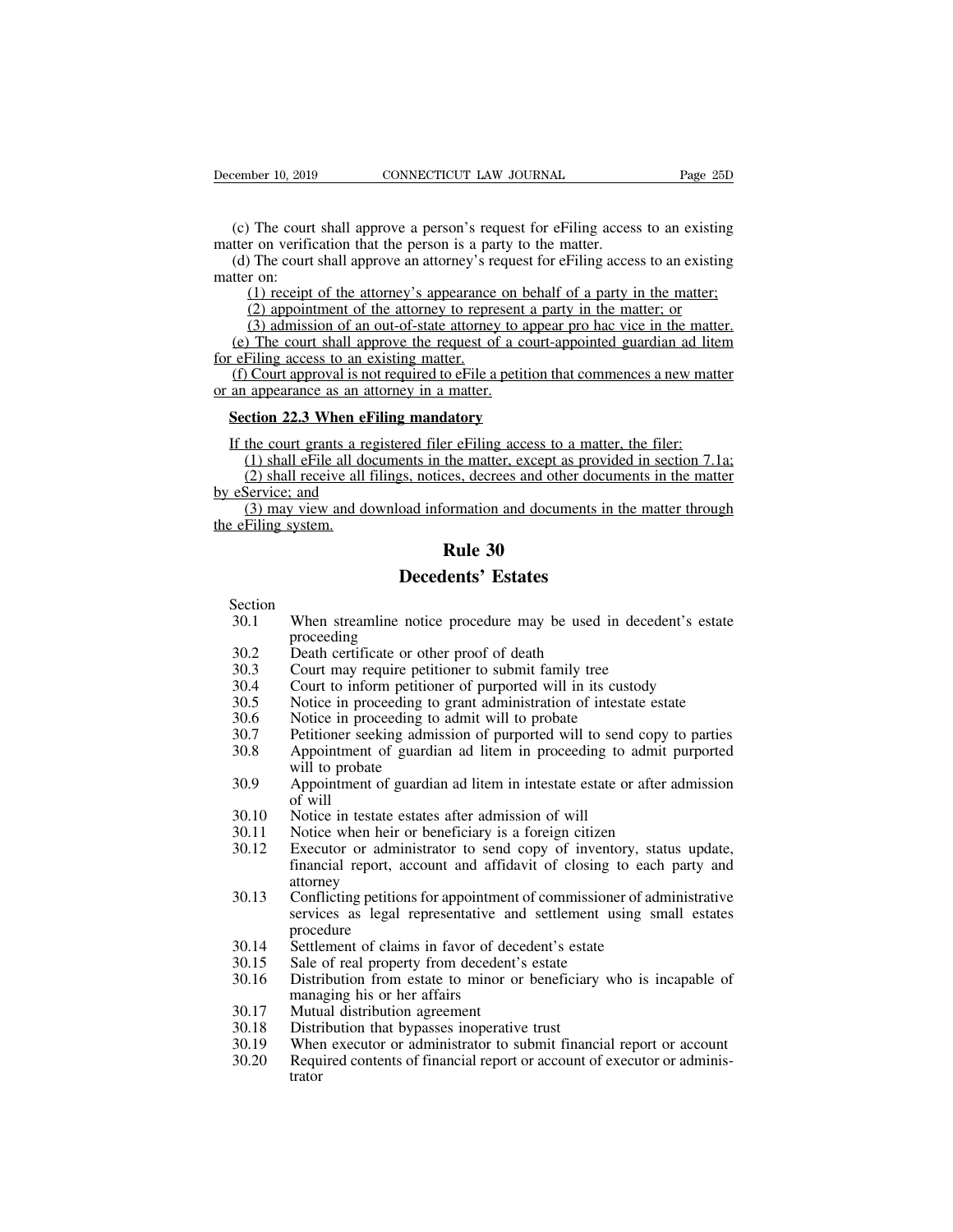- 
- 30.21 When executor or administrator to submit status update<br>30.22 When executor or administrator to submit status update<br>30.22 When inventory and final financial report or account excused<br>30.23 Use of affidavit in lieu of EXECTI SERVICUS CONNECTICUT LAW JOURNAL SERVICE DECEMBENT 10, 2019<br>30.21 When executor or administrator to submit status update<br>30.22 When inventory and final financial report or account excused<br>30.23 Use of affidavit in l 30.21 When executor or administrator to submit status update<br>30.21 When executor or administrator to submit status update<br>30.22 When inventory and final financial report or account excused<br>30.23 Use of affidavit in lieu of CONNECTICUT LAW JOURNAL December<br>
When executor or administrator to submit status update<br>
When inventory and final financial report or account excused<br>
Use of affidavit in lieu of administration when full estate eligit<br>
se 30.21 When executor or administrator to submit status upd<br>30.22 When inventory and final financial report or account<br>30.23 Use of affidavit in lieu of administration when full es<br>settled as a small estate Affidavit to sett 30.21 When executor or administrator to submit status update<br>30.22 When inventory and final financial report or account excused<br>30.23 Use of affidavit in lieu of administration when full estate eligible to be<br>settled as a 30.21 When executor or administrator to submit status update<br>30.22 When inventory and final financial report or account excused<br>30.23 Use of affidavit in lieu of administration when full estate eligible to be<br>settled as a When inventory and fi<br>When inventory and fi<br>Use of affidavit in lieu<br>settled as a small estat<br>Administrative closure<br>Construction, title and<br>Withholding of distril<br>certain crimes<br>80.1 When streamline
	-
- 
- 
- 

### 30.23 Use of affidavit in lieu of administration when full estate eligible to be settled as a small estate Affidavit to settle full estate<br>30.24 Administrative closure of decedent's estate<br>30.25 Construction, title and cy **settled as a small**<br>30.24 Administrative cl<br>30.25 Construction, title<br>30.26 Withholding of<br>certain crimes<br>**Section 30.1 When stream**<br>**estate proceeding**<br>See rule 8.6. So.24<br>
30.25 Construce<br>
30.26 Withhold<br>
certain cr<br>
Section 30.1 Whe<br>
ate proceeding<br>
See rule 8.6.<br>
Section 30.2 Deat **Solution 30.26** Withholding of distribution when heir or beneficiary changed that certain crimes<br> **Section 30.1 When streamline notice procedure may be used in c**<br> **See rule 8.6.**<br> **Section 30.2 Death certificate or other**

Section 30.1 When streamline notice procedure may be used in decedent's<br>ate proceeding<br>See rule 8.6.<br>Section 30.2 Death certificate or other proof of death<br>A petitioner seeking admission of a purported will to probate or t Section 30.1 When streamline notice procedure may be used in decedent's<br>estate proceeding<br>See rule 8.6.<br>Section 30.2 Death certificate or other proof of death<br>A petitioner seeking admission of a purported will to probate o estate proceeding<br>See rule 8.6.<br>Section 30.2 Death certificate or other proof of death<br>A petitioner seeking admission of a purported will to probate or the grant of<br>administration for the estate of an intestate decedent sh See rule 8.6.<br>
Section 30.2 Death certificate or other proof of death<br>
A petitioner seeking admission of a purported will to probate or the grant of<br>
administration for the estate of an intestate decedent shall accompany t Section 30.2 Death certificate or other p<br>A petitioner seeking admission of a purp<br>administration for the estate of an intestate d<br>with a eertified copy of the decedent's death<br>to obtain a death certificate for the decede<br> **Section 30.2 Death certificate or other proof of death**<br>A petitioner seeking admission of a purported will to probate or the grant on<br>ministration for the estate of an intestate decedent shall accompany the petitic<br>h a ee A permoner seeking annission of a purported with to probate of the grant of<br>ministration for the estate of an intestate decedent shall accompany the petition<br>h a eertified copy of the decedent's death certificate. If the p

summistation for the estate of an intestant decedent shall accompany the petition<br>with a eertified copy of the decedent's death certificate. If the petitioner is unable<br>to obtain a death certificate for the decedent, the p to obtain a death certificate for the decedent, the petitioner may present other evidence to prove the decedent's death.<br> **Section 30.3 Court may require petitioner to submit family tree**<br>
If necessary to determine the dec family relationships or other reasonably available information about the identity of the decedent's death.<br> **Section 30.3 Court may require petitioner to submit family tree**<br>
If necessary to determine the decedent's heirs, Section 30.3 Court may require<br>If necessary to determine the deced<br>seeking admission of a purported will<br>the estate of an intestate decedent to sulfamily relationships or other reasonab<br>the decedent's family members.<br>Secti **Section 30.3 Court may require petitioner to submit rainity tree**<br>If necessary to determine the decedent's heirs, the court may require a petitioner<br>king admission of a purported will to probate or the grant of administra In increastly to determine the decedent is hers, the court may require a petitioner<br>king admission of a purported will to probate or the grant of administration of<br>estate of an intestate decedent to submit a family tree th

Secking admission of a purported will to probate of the grant of administration of<br>the estate of an intestate decedent to submit a family tree that illustrates the decedent's<br>family relationships or other reasonably availa Framily relationships or other reasonably available information about the identity of the decedent's family members.<br> **Section 30.4 Court to inform petitioner of purported will in its custody**<br>
(a) If a petitioner seeks ad shall provide the name and address of the executor and the set and the court of the decedent's family members.<br>Section 30.4 Court to inform petitioner of purported will in its custody (a) If a petitioner seeks admission of the decedent's family members.<br>
Section 30.4 Court to inform petitioner of purported will in its custody<br>
(a) If a petitioner seeks admission of a purported will to probate and the court<br>
has another purported will for the **Section 30.4 Court to inform petitioner of purported will in its custody**<br>(a) If a petitioner seeks admission of a purported will to probate and the court<br>s another purported will for the same decedent in its custody, the (a) If a petitioner seeks admission of a purported will to probate and the court has another purported will for the same decedent in its custody, the court shall advise the petitioner of the existence of the other purporte

(a) IT a petitioner seeks admission of a purported will to probate and the court<br>has another purported will for the same decedent in its custody, the court shall<br>advise the petitioner of the existence of the other purporte The name and address of the executor and each beneficiary under the purported will. The petitioner shall provide the name and address of the executor and each beneficiary under the other purported will. (b) If a petitioner advise the pertitioner of the existence of the other purported will. The pertitioner<br>shall provide the name and address of the executor and each beneficiary under the<br>other purported will.<br>(b) If a petitioner seeks the gra shan provide the hank and address of the execution and each ocherriciary under the other purported will.<br>
(b) If a petitioner seeks the grant of intestate administration of an estate and the court has a purported will for (b) If a petitioner seeks the grant of intestate administration of an estate and the court has a purported will for the same decedent in its custody, the court shall notify the petitioner of the existence of the purported (b) It a permonet seeks the grant of intestate administration of an estate and the court has a purported will for the same decedent in its custody, the court shall notify the petitioner of the existence of the purported w admission. I have a name and address of the executor and each beneficiary under the purported will.<br>
Section shall schedule a hearing on the admission of the purported will before<br>
ing on the petition for intestate administration. If (a) The period of the period of the distinction. If no executor or beneficiary<br>der the purported will appears at the hearing to advocate for admission of the<br>ported will, the court shall appoint a temporary administrator t administration. In the example of the purported will appears at the hearing to advocate purported will, the court shall appoint a temporary administration.<br>Section 30.5 Notice in proceeding to grant administration.<br>(a) The The dividend with appears at the head<br>orted will, the court shall appoint a te<br>ssion.<br>**Example 10.5 Notice in proceeding to grammers**<br>(1) The court shall send notice of <u>hear</u><br>instration of the decedent's heirs;<br>(2) the pr

Solid Will, the court shall appoint a sion.<br>
Solid 20.5 Notice in proceeding to g<br>
(1) The court shall send notice of heartistration of the estate of an intestate<br>
(1) each of the decedent's heirs;<br>
(2) the proposed admin **Section 30.5 Notice in proceeding to grant administration of intestate estate**<br>
(a) The court shall send notice of <u>hearing on</u> a petition seeking the grant of<br>
administration of the estate of an intestate decedent to:<br> ection 30.5 Notice in proceeding to grant administration of intestate es<br>
) The court shall send notice of <u>hearing on</u> a petition seeking the gransitration of the estate of an intestate decedent to:<br>
(1) each of the deced (5) The court shall send notice of <u>hearing on</u> a petition seeking the grant of instration of the estate of an intestate decedent to:<br>
(1) each of the decedent's heirs;<br>
(2) the proposed administrator;<br>
(3) the petitioner The control shall school follow in the state of an intestate deced<br>(1) each of the decedent's heirs;<br>(2) the proposed administrator;<br>(3) the petitioner;<br>(4) the executor of each purported will in t<br>(5) the beneficiaries u

- 
- 
- 
- 
- (1) each of the decedent's heirs;<br>(2) the proposed administrator;<br>(3) the persons administrator;<br>(3) the persons as the purported will in<br>(5) the beneficiaries under any purported<br>(6) each attorney of record; and<br>(7) othe
- 
-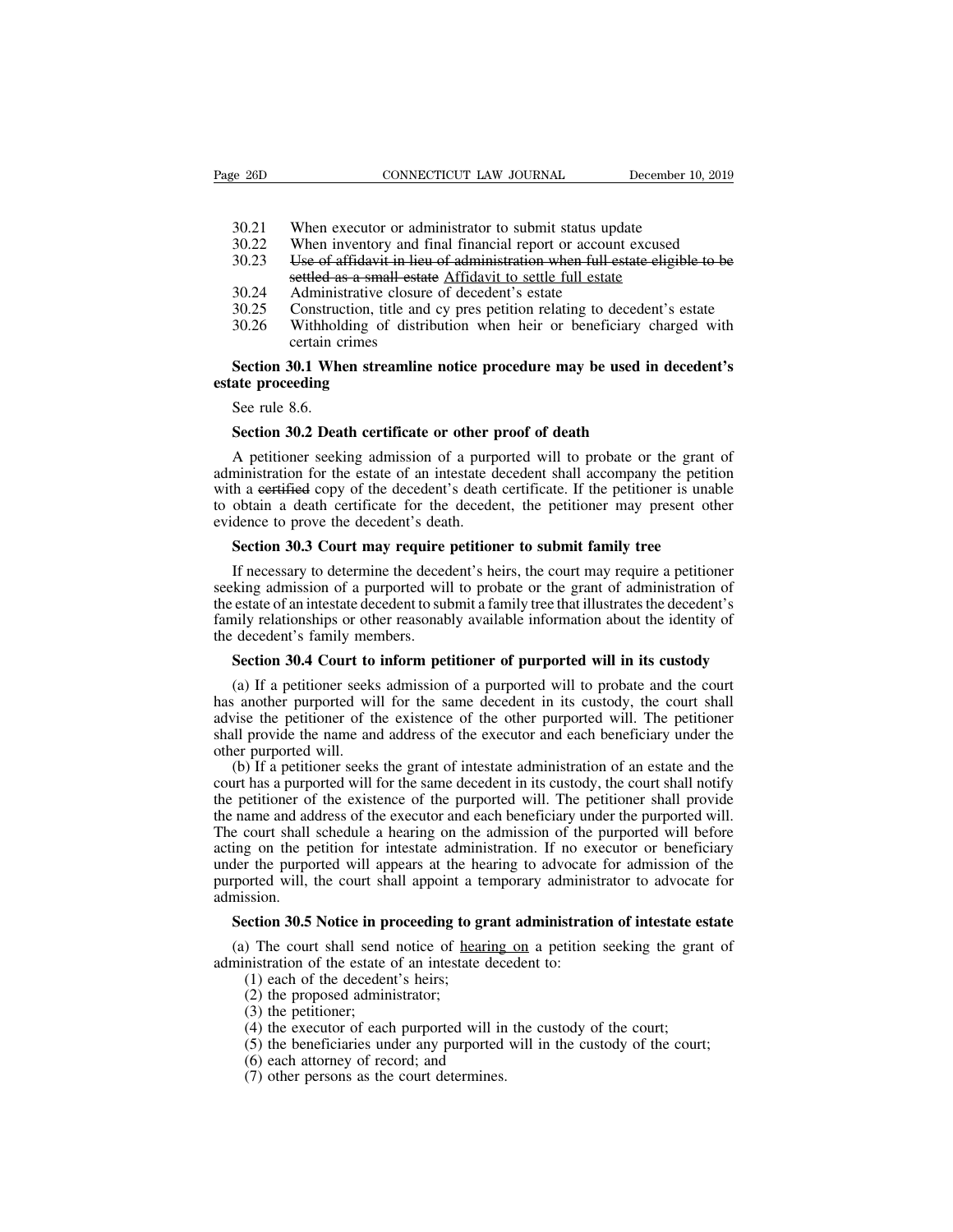(b) The court shall send a copy of the decree to each person listed in subsection<br>(b) The court shall send a copy of the decree to each person listed in subsection<br>of it is court grants the petition, the court shall also s (b) The court shall send a copy of the decree to each person listed in subsection<br>(a). If the court grants the petition, the court shall also send notice of the grant of<br>administration, which shall include:<br>(1) a list of t December 10, 2019 CONNECTICUT 1<br>
(b) The court shall send a copy of the d<br>
(a). If the court grants the petition, the co<br>
administration, which shall include:<br>
(1) a list of the heirs;<br>
(2) the name and address of the adm mber 10, 2019 CONN.<br>
(1) The court shall send a cop<br>
f the court grants the petitic<br>
inistration, which shall inclu<br>
(1) a list of the heirs;<br>
(2) the name and address of<br>
(3) a statement indicating (2) The court shall send a copy of the decree to each perf the court grants the petition, the court shall also se instration, which shall include:<br>(1) a list of the heirs;<br>(2) the name and address of the administrator;<br>(3) (3) The court shall send a copy of the decree to each person listed in subsection<br>f the court grants the petition, the court shall also send notice of the grant of<br>instration, which shall include:<br>(1) a list of the heirs;<br> (b) The court shall send a copy of the decree to each person listed in subsection (a). If the court grants the petition, the court shall also send notice of the grant of administration, which shall include:<br>
(1) a list of The court shart schu a copy of the decree to each person fisted in subsection<br>f the court grants the petition, the court shall also send notice of the grant of<br>instration, which shall include:<br>(1) a list of the heirs;<br>(2)

(a). It the court grains the perition,<br>administration, which shall include:<br>(1) a list of the heirs;<br>(2) the name and address of the<br>(3) a statement indicating whe<br>probate bond and advising the heirs<br>(4) a statement indic (1) a list of the heirs;<br>
(2) the name and address of the administrator;<br>
(3) a statement indicating whether the administrator is required to so<br>
boate bond and advising the heirs of their right to request a bond; and<br>
(4

(3) a statement indicating whether the administrator is required to submit a obate bond and advising the heirs of their right to request a bond; and (4) a statement indicating that the heirs may address any questions rega probate bond and a<br>
(4) a statement<br>
the estate to the adr<br> **Section 30.6 Not**<br>
(a) The court sha<br>
to probate to:<br>
(1) each of the<br>
(2) each benef (4) a statement indicating that the heir<br>state to the administrator.<br>**ction 30.6 Notice in proceeding to ac**<br> $\overline{ }$  The court shall send notice of <u>hearing</u><br>obate to:<br>(1) each of the decedent's heirs;<br>(2) each beneficiar (2) each beneficiary including to admit will to probate<br>
(2) each both beneficiary including the trustee of any inter vivos trust, under the<br>
(2) each beneficiary, including the trustee of any inter vivos trust, under the<br> **Section 30.6 Notice in proceeding to admi**<br>(a) The court shall send notice of <u>hearing on</u><br>to probate to:<br>(1) each of the decedent's heirs;<br>(2) each beneficiary<u>, including the trustee</u><br>purported will being offered for pr (3) each current and proceeding to admit will to probate<br>
(1) each current shall send notice of <u>hearing on</u> a petition to admit a purported will<br>
(1) each of the decedent's heirs;<br>
(2) each beneficiary, including the trus

(a) The court shall send notice of <u>hearing on</u> a petition<br>to probate to:<br>(1) each of the decedent's heirs;<br>(2) each beneficiary<u>, including the trustee of any in</u><br>purported will being offered for probate;<br>(3) each curren (1) the Court shall send hotte of <u>healing</u> on a petition to adility a purported will<br>obate to:<br>(1) each of the decedent's heirs;<br>(2) each beneficiary, including the trustee of any inter vivos trust, under the<br>pred will be (1) each of the decedent's heirs;<br>
(2) each beneficiary<u>, including the trustee of any inter vivos trust</u>, under the<br>
purported will being offered for probate;<br>
(3) each current and presumptive remainder beneficiary of a (1) each of the decomposite (2) each beneficiary<br>purported will being offs (3) each current and<br>under the purported will<br>(4) the Attorney Ge<br>sumptive remainder beneficially interest;<br>(5) the proposed ex (6) the petitioner (2) cach benched by <u>, including the trustee of any</u><br>orted will being offered for probate;<br>(3) each current and presumptive remainder bene<br>r the purported will being offered for probate;<br>(4) the Attorney General, if a ben (3) each current and pre<br>
(3) each current and pre<br>
(4) the Attorney Genera<br>
(4) the Attorney Genera<br>
tive remainder beneficial<br>
(5) the proposed execut<br>
(6) the petitioner;<br>
(7) each beneficiary, incurported will of the (3) each current and presumptive remainder beneficiary of a trust established<br>r the purported will being offered for probate;<br>(4) the Attorney General, if a beneficiary under a will or any current or pre-<br>tive remainder b (4) the Attorney General, if a beneficiary under a will or any cus<br>sumptive remainder beneficiary of a trust established under the will is<br>charitable interest;<br>(5) the proposed executor or administrator;<br>(6) the petitioner (4) the Attorncy General, it a beneficiary under a win of any current of pre-<br>tive remainder beneficiary of a trust established under the will is a charity or<br>table interest;<br>(5) the proposed executor or administrator;<br>(6

under any of a trust established under the will is a charity contritable interest;<br>
(5) the proposed executor or administrator;<br>
(6) the petitioner;<br>
(7) each beneficiary<u>, including the trustee of any inter vivos trust</u>, (5) the proposed executor or administrator;<br>(6) the petitioner;<br>(7) each beneficiary, including the trustee<br>purported will of the decedent in the cust<br>(8) each current and presumptive remainde<br>r any other purported will o

(5) the proposed executor of administrator,<br>
(6) the petitioner;<br>
(7) each beneficiary, including the trustee of any<br>
purported will of the decedent in the custody of<br>
(8) each current and presumptive remainder ben<br>
r any (b) the pethology, including the trustee of any inter vivos trust, under any over purported will of the decedent in the custody of the court;<br>
(8) each current and presumptive remainder beneficiary of a trust established (*i*) cach ochericlary<u>, including the tussee of any intervivos dust</u>, under any<br>other purported will of the decedent in the custody of the court;<br>(8) each current and presumptive remainder beneficiary of a trust establis For particle with of the decedent in the eastedy of the court,<br>
(8) each current and presumptive remainder beneficiary of a<br>
under any other purported will of the decedent in the custody of t<br>
(9) each attorney of record; (6) cach current and presumptive remainder beneficiary of a flust established<br>r any other purported will of the decedent in the custody of the court;<br>(9) each attorney of record; and<br>(10) other persons as the court determ and (10) other parported win of the decedent in the castody of the court,<br>
(9) each attorney of record; and<br>
(10) other persons as the court determines.<br>
(b) The court shall send a copy of the decree to each person listed (3) cach adolney or recold, and<br>(10) other persons as the court determines.<br>The court shall send a copy of the decree to each person listed if<br>the court admits the will to probate, the court shall also send<br>ssion of the w (10) other persons as the contriduct entrincs.<br>
The court shall send a copy of the decree to each person listed in subsection<br>
f the court admits the will to probate, the court shall also send notice of the<br>
ssion of the

(a) The court shall scholar a copy of the decrete to each person instead in stosection<br>(a). If the court admits the will to probate, the court shall also send notice of the<br>admission of the will to probate, which notice s (a). It the court admission of the will<br>admission of the will<br>(1) a list of the<br>and presumptive rem.<br>(2) the name and<br>(3) a statement is<br>bond; and<br>(4) a statement<br>regarding the estate t (1) a list of the beneficiaries named in the will and the names of the current<br>resumptive remainder beneficiaries under any trust established under the will;<br>(2) the name and address of the executor or administrator;<br>(3)

(1) a list of the beneficiaries hanned in the will and<br>and presumptive remainder beneficiaries under any trust es<br>(2) the name and address of the executor or administ<br>(3) a statement indicating whether the executor or adm<br> (2) the name and address of the executor or administrator;<br>
(3) a statement indicating whether the executor or administrator is required to<br>
bmit a probate bond and advising the beneficiaries of their right to request a<br>
n (3) a statemen<br>submit a probate 1<br>bond; and<br>(4) a statement<br>regarding the estate<br>**Section 30.7 Pe<br>to parties**<br>A petitioner see

A petitioner seeking admission of purported will to send copy<br>A petitioner seeking admission of purported will to send copy<br>parties<br>A petitioner seeking admission of a purported will to probate shall send a copy<br>the petit (4) a statement indicating that the beneficiaries may address any questions<br>regarding the estate to the executor or administrator.<br>**Section 30.7 Petitioner seeking admission of purported will to send copy**<br>to **parties**<br>A regarding the estate to the executor or administrator.<br> **Section 30.7 Petitioner seeking admission of purp**<br> **to parties**<br>
A petitioner seeking admission of a purported will to<br>
of the petition and the will to each person **Section 30.7 Petitioner seeking admission of purported will to send copy parties**<br>A petitioner seeking admission of a purported will to probate shall send a copy the petition and the will to each person listed under secti **to parties**<br>A petitioner seeking admission of<br>of the petition and the will to each<br>certify to the court that the copies ha<br>**Section 30.8 Appointment of gradition**<br>**purported will to probate**<br>(a) In a proceeding for the ad A petitioner seeking admission of a purported will to probate shall send a copy<br>the petition and the will to each person listed under section 30.6(a) and shall<br>rtify to the court that the copies have been sent.<br>**Section 3** 

of the petition and the will to each person listed under section 30.6(a) and shall<br>certify to the court that the copies have been sent.<br>**Section 30.8 Appointment of guardian ad litem in proceeding to admit**<br>**purported will** certify to the court that the co<br> **Section 30.8 Appointmen**<br> **purported will to probate**<br>
(a) In a proceeding for the<br>
may appoint a guardian ad lit<br>
as provided in section 13.2 if: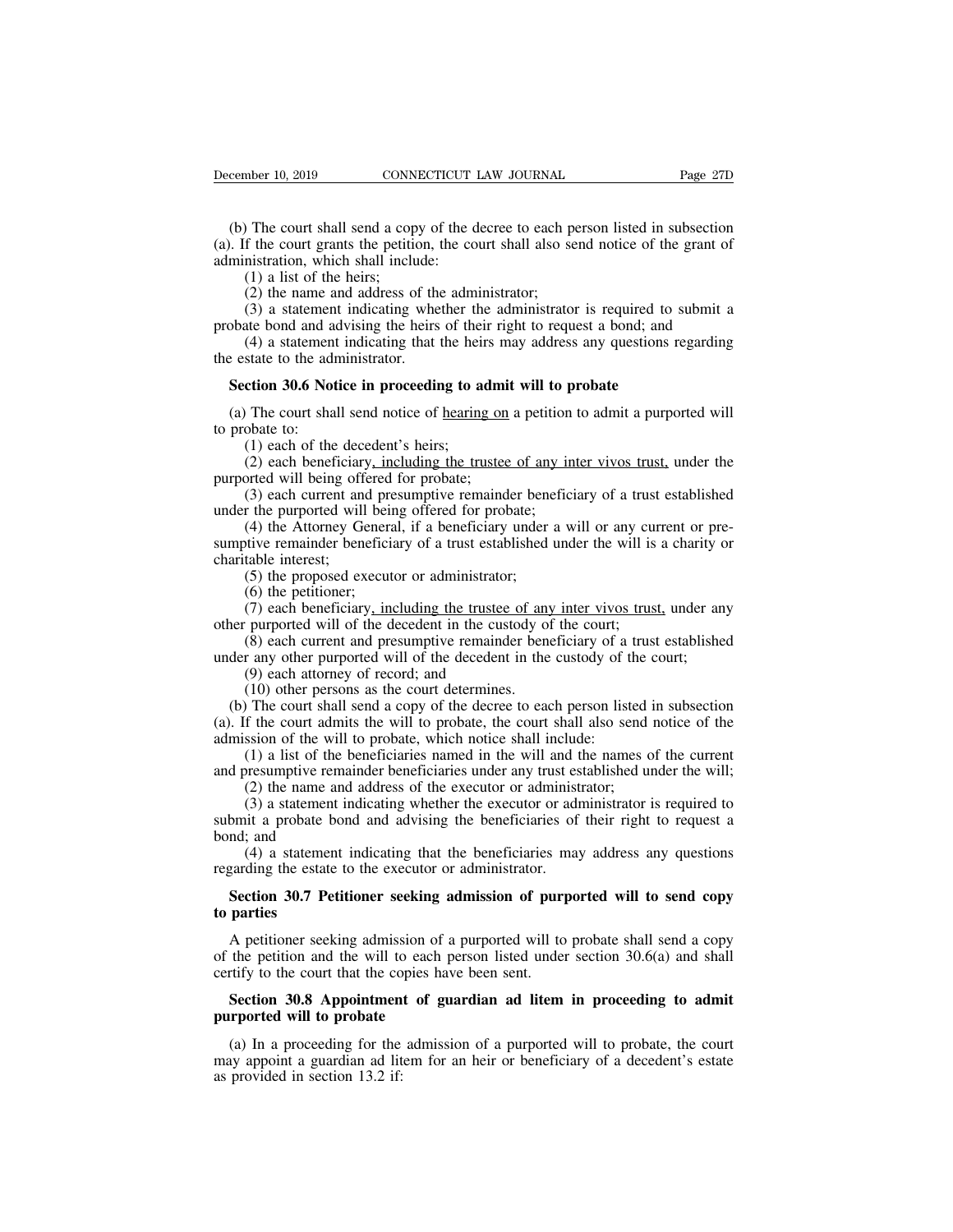(1) in the case of an heir, the court determines that the heir would likely receive ater share of the estate if the decedent died intestate than under the purported that is being offered for probate; Page 28D CONNECTICUT LAW JOURNAL December 10, 2019<br>
(1) in the case of an heir, the court determines that the heir would likely receive<br>
a greater share of the estate if the decedent died intestate than under the purported Page 28D CONNECTICUT LA<br>
(1) in the case of an heir, the court deter<br>
a greater share of the estate if the decedent<br>
will that is being offered for probate;<br>
(2) in the case of a beneficiary under<br>
court that is not being

(1) in the case of an heir, the court determines that the heir would likely receive ater share of the estate if the decedent died intestate than under the purported that is being offered for probate;<br>(2) in the case of a b (1) in the case of an heir, the court determines that the heir would likely receive<br>a greater share of the estate if the decedent died intestate than under the purported<br>will that is being offered for probate;<br>(2) in the (1) in the case of an heir, the court determines that the heir would likely receive<br>a greater share of the estate if the decedent died intestate than under the purported<br>will that is being offered for probate;<br>(2) in the (1) in the case of an heir, the court determines that the heir would likely<br>a greater share of the estate if the decedent died intestate than under the pu<br>will that is being offered for probate;<br>(2) in the case of a benef ater share of the estate if the decedent died intestate than under the purported<br>that is being offered for probate;<br>(2) in the case of a beneficiary under a purported will in the custody of the<br>that is not being offered fo will that is being offered for probate;<br>
(2) in the case of a beneficiary under a purported will in the custody of the<br>
court that is not being offered for probate, the court determines that the beneficiary<br>
would receive (2) in the case of a<br>court that is not being of<br>would receive a greater<br>for probate than under t<br>(3) in the case of a l<br>the court determines that<br>of the beneficiary.<br>(b) Except as otherwis<br>subsection (a) shall mak

It that is not being offered for probate, the court determines that the beneficiary<br>
ould receive a greater share of the estate under the will that is not being offered<br>
r probate than under the will that is being offered would receive a greater share of the estate under the will that is not being offered<br>for probate than under the will that is being offered for probate; or<br>(3) in the case of a beneficiary under a purported will being offer for probate than under the will that is being offered for probate; or<br>
(3) in the case of a beneficiary under a purported will being offered for probate,<br>
the court determines that a guardian ad litem is necessary to prote (3) in the case of a beneficiary under a purported will being offered for probate, the court determines that a guardian ad litem is necessary to protect the interests of the beneficiary.<br>
(b) Except as otherwise directed the court determines that a guardian ad litem is necessary to protect the interests<br>of the beneficiary.<br>(b) Except as otherwise directed by the court, a guardian ad litem appointed under<br>subsection (a) shall make reasonabl of the beneficiary.<br>
(b) Except as otherwise directed by the court, a guardian ad litem appointed under<br>
subsection (a) shall make reasonable efforts to verify that each heir or beneficiary<br>
whose name or address is unknow (b) Except as otherwise directed by the court, a guardian ad litem appointed under subsection (a) shall make reasonable efforts to verify that each heir or beneficiary whose name or address is unknown cannot be located but (b) Except as otherwise directed by the court, a guardian ad interimply and subsection (a) shall make reasonable efforts to verify that each heir or beneficiary whose name or address is unknown cannot be located but is no subsection (a) shart make reasonable enorts to vertry that each fiert of ocherriciary<br>whose name or address is unknown cannot be located but is not required to conduct<br>an exhaustive search for the heir or beneficiary. If t whose hante of address is dinknown cannot oc located out is not required to conduct<br>an exhaustive search for the heir or beneficiary. If the guardian ad litem is unable to<br>locate an heir or beneficiary or if the heir or be an exhausuve search for the heli of ocherriclary. If the guardian ad flictin is unable to<br>locate an heir or beneficiary or if the heir or beneficiary is a minor or is incompetent,<br>undetermined or unborn, the guardian ad li fraction and the official<br>termined or unexecuted and make<br>basis exists to chall<br>the court in writing<br>will. If the guardiar<br>shall request a heal<br>the objection.<br>(c) The appointn<br>the admission of the ecuted and make inquiry of appropriate persons to determine whether a reasonable<br>sis exists to challenge the validity of the will. The guardian ad litem shall advise<br>e court in writing whether the guardian ad litem objects basis exists to challenge the validity of the will. The guardian ad litem shall advise<br>the court in writing whether the guardian ad litem objects to the admission of the<br>will. If the guardian ad litem objects to admission the court in writing whether the guardian ad litem objects to the admission of the will. If the guardian ad litem objects to admission of the will, the guardian ad litem shall request a hearing on the petition and shall pr

will. If the guardian ad li<br>shall request a hearing<br>the objection.<br>(c) The appointment of<br>the admission of the will unle<br>admission of the will unle<br>under section 30.9.<br>Section 30.9 Appoint **Section** 30.9 Appointment of guardian ad litem under this section shall terminate on endmission of the will to probate and the disposition of any appeal from the mission of the will unless the court determines that a guar (c) The appointment of<br>the admission of the wild<br>admission of the will unle<br>under section 30.9.<br>**Section 30.9 Appoin<br>admission of will**<br>(a) In any proceeding

E admission of the will unless the court determines that a guardian ad litem is necessary<br>der section 30.9.<br>**Section 30.9 Appointment of guardian ad litem in intestate estate or after**<br>**mission of will**<br>(a) In any proceed admission of the will these state court determines that a guardian ad litem is necessary<br>under section 30.9.<br>Section 30.9 Appointment of guardian ad litem in intestate estate or after<br>admission of will<br>(a) In any proceedin **Section 30.9 Appointment of guardian ad litem in intestate estate or after admission of will**<br>(a) In any proceeding concerning an intestate estate or concerning a testate estate<br>after the admission of the will, the court **Section 30.9 Appointment of guardian ad litem in intestate estate or admission of will**<br>(a) In any proceeding concerning an intestate estate or concerning a testate<br>after the admission of the will, the court may appoint a (a) In any proceeding concerning an intestate estate or concerning a testate estate er the admission of the will, the court may appoint a guardian ad litem for an ir or beneficiary as provided in section 13.2 if the court

(a) In any proceeding concerning an intestate estate or concerning a testate estate after the admission of the will, the court may appoint a guardian ad litem for an heir or beneficiary as provided in section 13.2 if the c (a) In any proceeding concerning an intestate estate or concerning a testate estate after the admission of the will, the court may appoint a guardian ad litem for an heir or beneficiary as provided in section 13.2 if the c after the admission of the will, the court may appoint a guardian ad litem for an heir or beneficiary as provided in section 13.2 if the court determines that a guardian ad litem is necessary to protect the interests of th the first or beneficiary as provided in section 13.2 if the court determines that a guardian ad litem is necessary to protect the interests of the heir or beneficiary.<br>
(b) Except as otherwise directed by the court, a guar ad litem is necessary to protect the interests of the heir or beneficiary.<br>
(b) Except as otherwise directed by the court, a guardian ad litem appointed under<br>
this section shall take reasonable steps to locate each heir o (b) Except as otherwise directed by the court, a guardian ad litem appointed under this section shall take reasonable steps to locate each heir or beneficiary whose location is unknown. If the guardian ad litem is unable t (b) Except as otherwise directed by the court, a guardian ad internappointed under<br>this section shall take reasonable steps to locate each heir or beneficiary whose<br>location is unknown. If the guardian ad litem is unable t Insis section shall take reasonable steps to locate each hell of ochiencially whose<br>location is unknown. If the guardian ad litem is unable to locate the heir or beneficiary<br>or if the heir or beneficiary is a minor or is i ocation is unknown. It the guardian ad inclinity studior to locate the held of ocherriciary<br>or if the heir or beneficiary is a minor or is incompetent, undetermined or unborn,<br>the guardian ad litem shall review each petiti or it the first of benchedary is a filmot of is incompetent, undetermined or under<br>the guardian ad litem shall review each petition concerning the estate and the over<br>management of the estate. The guardian ad litem shall a management of the estate. The guardian ad litem shall advise the court in writing<br>whether the guardian ad litem objects to any petition and may petition the court for<br>review of any action of the executor or administrator t The weak of any action of the execution of administrator to which the guardian ad intentifiects. If the guardian ad litem objects to a petition or petitions the court for review an action by the executor or administrator,

required under section 30.10 Notice in testate estates after admission of will<br>Section 30.10 Notice in testate estates after admission of will<br>Section 30.10 Notice in testate estates after admission of will<br>After sending a be detail of an action by the executor of administrator, the guardian ad fitem shall request a hearing and shall present evidence in support of the objection or petition.<br>Section 30.10 Notice in testate estates after admis Section 30.10 Notice in testate estates after admission of will<br>After sending a copy of the decree admitting a will to probate<br>required under section 30.6(b), the court is not required to give notice<br>proceedings to the dec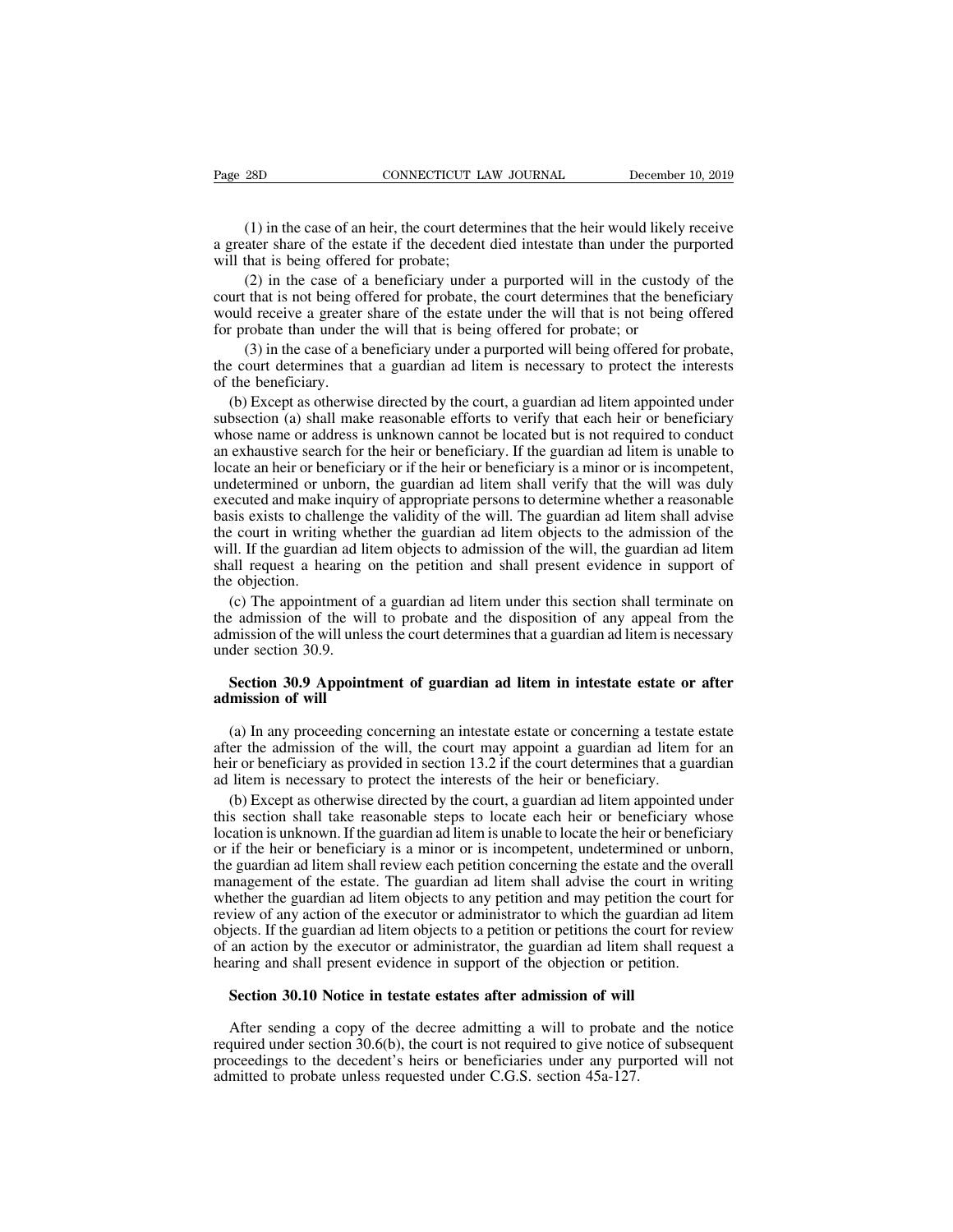**Section 30.11 Notice when heir or beneficiary is a foreign citizen**<br> **Section 30.11 Notice when heir or beneficiary is a foreign citizen**<br>
If the court is aware that an heir or beneficiary is a citizen of a foreign countr If the court is aware that an heir or beneficiary is a foreign citizen<br>If the court is aware that an heir or beneficiary is a foreign citizen<br>If the court is aware that an heir or beneficiary is a citizen of a foreign coun **Example 10, 2019** CONNECTICUT LAW JOURNAL Page 29D<br> **Section 30.11 Notice when heir or beneficiary is a foreign citizen**<br>
If the court is aware that an heir or beneficiary is a citizen of a foreign country<br>
and if require **Section 30.11 Notice when heir or beneficiary is a foreign citizen**<br>If the court is aware that an heir or beneficiary is a citizen of a foreign country<br>and if required by treaty between the United States and the country **Section 30.11 Notice when heir or beneficiary is a foreign citizen**<br>If the court is aware that an heir or beneficiary is a citizen of a foreign country<br>and if required by treaty between the United States and the country Section 30.11 Notice when heir or beneficiary is a foreign citizen<br>If the court is aware that an heir or beneficiary is a citizen of a foreig<br>and if required by treaty between the United States and the country of<br>heir or b If the court is aware that an heir or beneficiary is a citizen of a foreign country<br>d if required by treaty between the United States and the country of which an<br>ir or beneficiary is a citizen, the court shall send a copy If the court is aware that an heir or beneficiary is a citizen of a foreign country<br>and if required by treaty between the United States and the country of which an<br>heir or beneficiary is a citizen, the court shall send  $a$ 

### **attorney**

will to probate or granting administration of the estate of an intestate decedent to<br>e embassy or consulate of the country of the heir or beneficiary.<br>**Section 30.12 Executor or administrator to send copy of inventory, sta** the embassy or consulate of the country of the heir or beneficiary.<br> **Section 30.12 Executor or administrator to send copy of inventory, status**<br> **update, financial report, account and affidavit of closing to each party an** Section 30.12 Executor or administrator to send copy of inventory, status update, financial report, account and affidavit of closing to each party and attorney<br>(a) Except as provided in subsection (c), the executor or admi Section 30.12 Executor or administrator to send copy of inventory, status update, financial report, account and affidavit of closing to each party and attorney<br>
(a) Except as provided in subsection (c), the executor or adm update, financial report, account and affidavit of closing to each party and<br>attorney<br>(a) Except as provided in subsection (c), the executor or administrator of an estate<br>shall send a copy of the inventory, each supplement attorney<br>
(a) Except as provided in subsection (c), the executor or administrator of an estate<br>
shall send a copy of the inventory, each supplemental or substitute inventory, each<br>
status update, each financial report or a (a) Except as provided in subsection (c), the executor or administrator of an esta<br>shall send a copy of the inventory, each supplemental or substitute inventory, ea<br>status update, each financial report or account and the a (a) Except as provided in subsection (e), the exectuor of administrator of an estate all send a copy of the inventory, each supplemental or substitute inventory, each titus update, each financial report or account and the shall send a copy of the inventiony, each supplemental or substitute inventiony, each status update, each financial report or account and the affidavit of closing, at the time of filing, to each party and attorney of recor

status update, each mantelar teport of account and the arrivance of closing, at the time of filing, to each party and attorney of record and shall certify to the court that the copy has been sent. An executor or administra ince of limits, to cach party and attorney of record and shall eerthy to the contribute that the copy has been sent. An executor or administrator who submits an affidavit in lieu of administration as a substitute for an in in lieu of administration as a substitute for an inventory or account under section 30.23 shall send copies of the affidavit in accordance with this subsection.<br>
(b) If a beneficiary under a will or any current or presumpt 30.23 shall send copies of the affidavit in accordance with this subsection.<br>
(b) If a beneficiary under a will or any current or presumptive remainder<br>
beneficiary of a trust established under the will is a charity or cha (b) If a beneficiary under a will or any current or presumptive remainder neficiary of a trust established under the will is a charity or charitable interest, e executor shall send a copy of the inventory, each supplementa (b) If a beneficiary dinact a wiff of any current of presumptive remainder<br>beneficiary of a trust established under the will is a charity or charitable interest,<br>the executor shall send a copy of the inventory, each suppl

behenciary or a trust established under the wir is a charity of charmable interest, the executor shall send a copy of the inventory, each supplemental or substitute inventory, each status update, each financial report or a inventory, each status update, each financial report or account and the affidavit of closing, at the time of filing, to the Attorney General and shall certify to the court that the copy has been sent.<br>
(c) The executor or mychiory, cach status update, cach manieral report of account and the arithawit of<br>closing, at the time of filing, to the Attorney General and shall certify to the court<br>that the copy has been sent.<br>(c) The executor or adm that the copy has been sent.<br>
(c) The executor or administrator is excused from the requirement of sending<br>
copies under subsections (a) and (b) to any beneficiary of a specific bequest who<br>
has acknowledged, in writing, r (c) The executor or administrator is excused from the requirement of sending<br>pies under subsections (a) and (b) to any beneficiary of a specific bequest who<br>s acknowledged, in writing, receipt of the bequest. The executor copies under subsections (a) and (b) to any beneficiary of a specific bequest who<br>has acknowledged, in writing, receipt of the bequest. The executor or administrator<br>shall file a copy of the acknowledgment with the court. has acknowledged, in writing<br>shall file a copy of the acknowledgment, the court is<br>acknowledgment, the court is<br>the beneficiary unless the co<br>**Section 30.13 Confliction**<br>**administrative services as**<br>**estates procedure**<br>If

knowledgment, the court shall not send notice of any subsequent proceeding to<br>
beneficiary unless the court grants special notice under C.G.S. section 45a-127.<br> **Section 30.13 Conflicting petitions for appointment of commi** the beneficiary unless the court grants special notice under C.G.S. section 45a-127.<br>Section 30.13 Conflicting petitions for appointment of commissioner of<br>administrative services as legal representative and settlement usi Section 30.13 Conflicting petitions for appointment of commissioner of administrative services as legal representative and settlement using small estates procedure<br>If the commissioner of administrative services seeks appoi Section 30.13 Conflicting petitions for appointment of commissioner of administrative services as legal representative and settlement using small estates procedure<br>If the commissioner of administrative services seeks appoi administrative services as legal representative and settlement using small<br>estates procedure<br>If the commissioner of administrative services seeks appointment as legal<br>representative of a decedent's estate under C.G.S. sect estates procedure<br>If the commissioner of administrative services seeks appointn<br>representative of a decedent's estate under C.G.S. section 4a-16, the<br>dismiss an affidavit in lieu of administration concerning the same es<br>no If the commissioner of administrative services seeks appointment as learner<br>presentative of a decedent's estate under C.G.S. section 4a-16, the court shares an affidavit in lieu of administration concerning the same estate is an affidavit in lieu of administration concerning the same estate that was<br>t acted on before the court's receipt of the commissioner's application. The court<br>ay act without notice and hearing. The court shall send a cop not acted on before the court's receipt of the commissioner's application. The court<br>may act without notice and hearing. The court shall send a copy of the decree<br>dismissing the affidavit to the petitioner and the commissi

may act without notice and hearing. The court shall s<br>dismissing the affidavit to the petitioner and the commi<br>**Section 30.14 Settlement of claims in favor of dece**<br>(a) An executor or administrator may file a petition so<br>c issing the affidavit to the petitioner and the commissio<br> **ction 30.14 Settlement of claims in favor of deceden**<br>
An executor or administrator may file a petition seeki<br>
1 in favor of the estate. The executor or administra (2) an itemized list of claims in favor of decedent's estate<br>
An executor or administrator may file a petition seeking authority to settle a<br>
in favor of the estate. The executor or administrator shall accompany the<br>
on wi **Section 30.14 Settlement o**<br>(a) An executor or administ<br>claim in favor of the estate.<br>petition with a settlement state<br>(1) the gross amount of ti<br>(2) an itemized list of exproposed attorney's fee;<br>(3) the total amount of (4) An executor or administrator may file a petition seeking<br>
in favor of the estate. The executor or administrator s<br>
on with a settlement statement that includes:<br>
(1) the gross amount of the proposed settlement;<br>
(2) an The second of all amount of liens for the product of administrator<br>
in favor of the estate. The executor or administrator<br>
(1) the gross amount of the proposed settlement;<br>
(2) an itemized list of expenses associated with

(1) the gross amount of the proposed settlement;<br>(2) an itemized list of expenses associated with the settlement, including a<br>seed attorney's fee;<br>(3) the total amount of liens for medical expenses;<br>(4) the total amount of (1) the gross amount of the proposed settlement;<br>(2) an itemized list of expenses associated with the settlement;<br>(2) an itemized list of expenses associated with the settlement<br>osed attorney's fee;<br>(3) the total amount o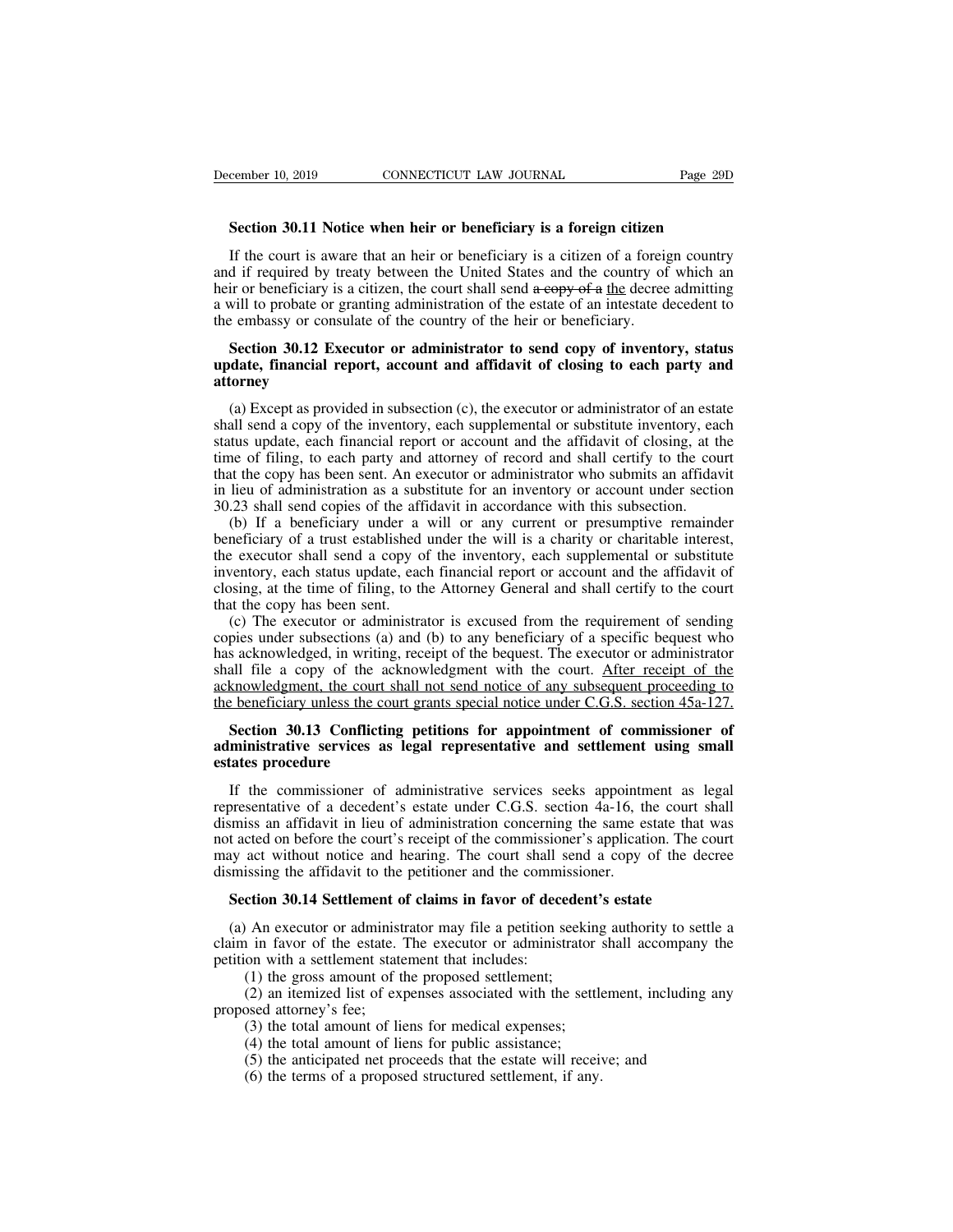(b) The executor or administrator shall present evidence that the proposed thement is in the best interests of the estate. The court may require the executor administrator to submit additional information, including, but n Page 30D CONNECTICUT LAW JOURNAL December 10, 2019<br>(b) The executor or administrator shall present evidence that the proposed<br>settlement is in the best interests of the estate. The court may require the executor<br>or adminis Page 30D CONNECTICUT LAW JOURNAL December 10, 2019<br>
(b) The executor or administrator shall present evidence that the proposed<br>
settlement is in the best interests of the estate. The court may require the executor<br>
or admi (1) policies and the executor or adm<br>
(1) police reports;<br>
(2) police reports;<br>
(2) medical reports;<br>
(3) medical expenses; and the expenses; and the expenses; and the expense of the expense of the expense of the expense o (2) The executor or admin<br>
ment is in the best interes<br>
lministrator to submit addi<br>
(1) police reports;<br>
(2) medical reports;<br>
(3) medical expenses; and<br>
(4) health, liability and ur (3) The executor or administrator shapenent is in the best interests of the es<br>
iministrator to submit additional infor<br>
(1) police reports;<br>
(2) medical reports;<br>
(3) medical expenses; and<br>
(4) health, liability and unins (4) The executor or administrator shall present evidence that the<br>ment is in the best interests of the estate. The court may require the<br>ministrator to submit additional information, including, but not limit<br>(1) police rep (e) The executor of administrator share present evidence that the proposed<br>tlement is in the best interests of the estate. The court may require the executor<br>administrator to submit additional information, including, but n

Sutement is in the best interests of the estate. The court<br>or administrator to submit additional information, include<br>(1) police reports;<br>(2) medical expenses; and<br>(4) health, liability and uninsured motorist insurant<br>(c) (1) police reports;<br>
(2) medical reports;<br>
(3) medical expenses; and<br>
(4) health, liability and uninsured motorist insurance coverage.<br>
(c) The court may approve the proposed settlement if the court determines that<br>
settle (1) police reports,<br>
(2) medical expenses; and<br>
(4) health, liability and uninsured motorist insurance coverage.<br>
(c) The court may approve the proposed settlement if the court determines that<br>
the settlement is in the bes (2) inclined it<br>
(3) medical e<br>
(4) health, lia<br>
(c) The court m<br>
the settlement is in<br>
(d) The execute<br>
substitute inventor<br>
after receipt.<br> **Section 30.15** S (4) health, liability and uninsured motorist insurance coverage.<br>
(c) The court may approve the proposed settlement if the court determ<br>
e settlement is in the best interests of the estate.<br>
(d) The executor or administrat

(c) The coart may approve the proposed settlement in the coart determines that<br>e settlement is in the best interests of the estate.<br>(d) The executor or administrator shall file an inventory or supplemental or<br>bstitute inve (d) The executor or administrator shall file an inventory or supplemental or substitute inventory showing the proceeds of the settlement not later than 30 days after receipt.<br>Section 30.15 Sale of real property from decede whistritute inventory showing the proceeds of the settlement not later than 30 days<br>after receipt.<br>**Section 30.15 Sale of real property from decedent's estate**<br>(a) An executor or administrator may file a petition seeking a substitute inventory showing the proceeds or the settlement not natel than 50 days<br>after receipt.<br>Section 30.15 Sale of real property from decedent's estate<br>(a) An executor or administrator may file a petition seeking auth **Section 30.1**<br>(a) An exect<br>property by pri<br>with a copy of<br>supplemental complemental complemental complemental complemental complemental conditions. Section 30.15 Sale of real property from decedent's estate<br>
(a) An executor or administrator may file a petition seeking authority to sell real<br>
operty by private sale. The executor or administrator shall accompany the pe (a) An executor or administrator may file a petition seeking authority to sell real property by private sale. The executor or administrator shall accompany the petition with a copy of the contract of sale and, if not previ (a) An executor or administrator may file a pethon seeking atthorty to sell real property by private sale. The executor or administrator shall accompany the petition with a copy of the contract of sale and, if not previous

property by private sate. The executor<br>with a copy of the contract of sale<br>supplemental or substitute inventory<br>the deed.<br>(b) The executor or administrator s<br>value of the property. The court may ra<br>a comparative market ana (c) The court may require the executor or administrator seeking authority to seller property and includes a copy of  $e$  deed.<br>
(b) The executor or administrator shall present evidence regarding the fair market lue of the supprementar or substitute inventory that rists the deed.<br>
(b) The executor or administrator shall presen<br>
value of the property. The court may require the<br>
a comparative market analysis, appraisal, munic<br>
about the value (b) The executor or administrator shall present evidence regarding the fair market<br>lue of the property. The court may require the executor or administrator to submit<br>comparative market analysis, appraisal, municipal asses (b) The executor of administrator shall present evidence regarding the ran market value of the property. The court may require the executor or administrator to submit a comparative market analysis, appraisal, municipal as

value of the property. The court<br>a comparative market analysis, a<br>bout the value of the property<br>(c) The court may require the<br>the property to submit a return<br>(d) Notice of hearing on the pe<br>unless the court determines tha

omparative market analysis, appraisar, municipal assessment of outer information<br>out the value of the property.<br>(c) The court may require the executor or administrator seeking authority to sell<br>e property to submit a retur about the value of the property.<br>
(c) The court may require the executor or administrator seeking authority to sell<br>
the property to submit a return of claims.<br>
(d) Notice of hearing on the petition shall not be required t (c) The court may require the exection of administration seeking attitionly to self the property to submit a return of claims.<br>
(d) Notice of hearing on the petition shall not be required to be made by publication unless t the court of the court may approve the sale of the property if the court determines that notification of the public is necessary to protect the interests of the estate.<br>
(e) The court may excuse notice of hearing on the pe (u) Notice of heart<br>unless the court dete<br>the interests of the es<br>(e) The court may<br>notice. If a beneficial<br>beneficiary of a trust<br>the court may excuse<br>waiving notice.<br>(f) The court may<br>the sale is in the bes Figure 2.1 The court determines that notification of the public is inclusion of protect<br>
interests of the estate.<br>
(e) The court may excuse notice of hearing on the petition if all parties waive<br>
tice. If a beneficiary und (e) The court may excuse notice of hearing or<br>notice. If a beneficiary under a will or any cu<br>beneficiary of a trust established under the will i<br>the court may excuse notice only if the Attorney<br>waiving notice.<br>(f) The cou (e) The court may excuse notice of hearing on the petition II an parties wave<br>tice. If a beneficiary under a will or any current or presumptive remainder<br>neficiary of a trust established under the will is a charity or cha

indicates that the prospective purchaser is will be network of presumptive remainder<br>the court may excuse notice only if the Attorney General joins the other parties in<br>waiving notice.<br>(f) The court may approve the sale of behericiary of a trust established under the win is a charity of character interest, the court may excuse notice only if the Attorney General joins the other parties in waiving notice.<br>
(f) The court may approve the sale o order a public sale or take other action as the court determines that<br>the sale is in the best interests of the estate.<br>(g) If a prospective purchaser other than the buyer identified in the petition<br>indicates that the prosp waving nonce.<br>
(f) The court may approve<br>
the sale is in the best intered (g) If a prospective pure<br>
indicates that the prospective<br>
the amount specified in the<br>
order a public sale or take<br>
interests of the estate.<br> **Sec** Example is in the best interests of the estate.<br>
(g) If a prospective purchaser other than the buyer identified in the petition<br>
licates that the prospective purchaser is willing to pay a price that is higher than<br>
Example (g) If a prospective purchaser other than the b<br>indicates that the prospective purchaser is willing to<br>the amount specified in the contract of sale, the co<br>order a public sale or take other action as the cour<br>interests of Fraction and the prospective partitions is whiling to pay a price that is inglier than<br>
E amount specified in the contract of sale, the court may deny the petition and<br>
der a public sale or take other action as the court d

distribution to, or on behalf of, an adult heir or beneficiary who is incapable of managing his or her affairs<br>(a) Except as provided by will, an executor or administrator shall not make distribution to, or on behalf of, a interests of the estate.<br> **Section 30.16 Distribution from estate to minor or beneficiary who is**<br> **incapable of managing his or her affairs**<br>
(a) Except as provided by will, an executor or administrator shall not make<br>
di Section 30.16 Distribution from estate to minor or beneficiary who is<br>incapable of managing his or her affairs<br>(a) Except as provided by will, an executor or administrator shall not make<br>distribution to, or on behalf of, a Section 30.16 Distribution from estate to minor or beneficiary who is<br>incapable of managing his or her affairs<br>(a) Except as provided by will, an executor or administrator shall not make<br>distribution to, or on behalf of, a incapable of managing his or her affairs<br>
(a) Except as provided by will, an executor or administrator shall not make<br>
distribution to, or on behalf of, an adult heir or beneficiary who has been adjudicated<br>
incapable of m (a) Except as provided by will, an executor or administ<br>distribution to, or on behalf of, an adult heir or beneficiary who<br>incapable of managing his or her affairs unless a conservator<br>appointed or a court has determined t (a) Except as provided by win, an executor or administrator shall not make<br>tribution to, or on behalf of, an adult heir or beneficiary who has been adjudicated<br>capable of managing his or her affairs unless a conservator of distribution to, or on behalf of, an addit hen or beneficiary who has been adjudicated<br>incapable of managing his or her affairs unless a conservator of the estate has been<br>appointed or a court has determined that adequate Incapable of managing ins of iterations at conservator of the estate has been appointed or a court has determined that adequate alternative arrangements for the management of the financial affairs of the heir or beneficiar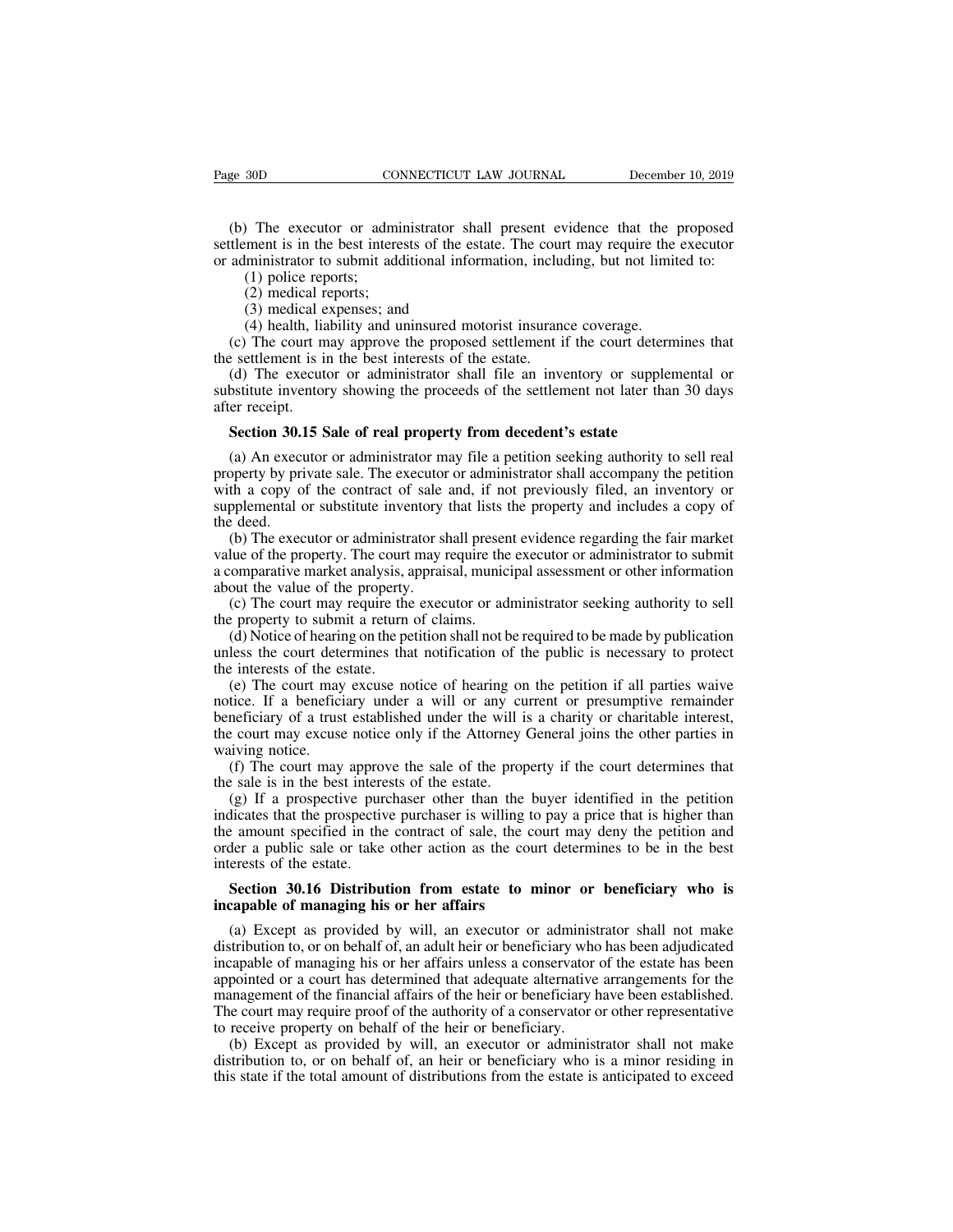December 10, 2019 CONNECTICUT LAW JOURNAL Page 31D<br>the amount under C.G.S. section 45a-631 unless a guardian of the estate has been<br>appointed for the minor. If the minor resides outside this state, the executor or<br>administ December 10, 2019 CONNECTICUT LAW JOURNAL Page 31D<br>the amount under C.G.S. section 45a-631 unless a guardian of the estate has been<br>appointed for the minor. If the minor resides outside this state, the executor or<br>administ December 10, 2019 CONNECTICUT LAW JOURNAL Page 31D<br>the amount under C.G.S. section 45a-631 unless a guardian of the estate has been<br>appointed for the minor. If the minor resides outside this state, the executor or<br>administ December 10, 2019 CONNECTICUT LAW JOURNAL Page 31D<br>the amount under C.G.S. section 45a-631 unless a guardian of the estate has been<br>appointed for the minor. If the minor resides outside this state, the executor or<br>administ the amount under C.G.S. section 45a-631 unless a guardian of the estate has been<br>appointed for the minor. If the minor resides outside this state, the executor or<br>administrator shall not make distribution to, or on behalf the amount under C.G.S. section 45a-631 unless a guardian of the estate has been<br>appointed for the minor. If the minor resides outside this state, the executor or<br>administrator shall not make distribution to, or on behalf the amount under C.G.S. section 45a-631 unless a guardian of the estate has been<br>appointed for the minor. If the minor resides outside this state, the executor or<br>administrator shall not make distribution to, or on behalf incommutative to receive Theorem and appointed for the minor. If the minor resides outside this stand administrator shall not make distribution to, or on behalf of, guardian has been appointed for the minor under C.G.S. se ministrator shall not make distribution to, or on behal<br>ardian has been appointed for the minor under C.G.S.<br>5 or the court has approved distribution in accordance<br>be jurisdiction of residence concerning the management<br>urt (a) In an intestate estate, a mutual distribution agreement is valid if all the heirs (a). A mutual distribution agreement of estates of minors. The urt may require proof of the authority of a guardian of the estate or ot

From the jurisdiction of residence concerning the management of estates of minors. The court may require proof of the authority of a guardian of the estate or other legal representative to receive property on behalf of the the yaristicution of restactive concerning the management of estates of minors. The<br>court may require proof of the authority of a guardian of the estate or other legal<br>representative to receive property on behalf of the mi Frequity in the all than of the distribution of the minor.<br> **Section 30.17 Mutual distribution agreement**<br>
(a) In an intestate estate, a mutual distribution agreement<br>
execute the agreement in accordance with the requireme Section 30.17 Mutual distribution agreement<br>
(a) In an intestate estate, a mutual distribution agreement is valid if all the heirs<br>
ecute the agreement in accordance with the requirements of C.G.S. section 45a-<br>
3(b). A m

**Section 30.17 Mutual distribution agreement**<br>
(a) In an intestate estate, a mutual distribution agreement is valid if all the heirs<br>
execute the agreement in accordance with the requirements of C.G.S. section 45a-<br>
433(b (a) In an intestate estate, a mutual distribution agreement is valid if all the heirs execute the agreement in accordance with the requirements of C.G.S. section 45a-433(b). A mutual distribution agreement under this subs (a) In an increase estate, a middle distribution agreement is valid if an the hensexecute the agreement in accordance with the requirements of C.G.S. section 45a-433(b). A mutual distribution agreement under this subsecti 433(b). A mutual distribution agreement under this subsection may provide for distribution of property to a person other than an heir.<br>
(b) In a testate estate, a mutual distribution agreement is valid if all the benefici  $433(0)$ . A mutual distribution agreement under this subsection may provide for distribution of property to a person other than an heir.<br>
(b) In a testate estate, a mutual distribution agreement is valid if all the benefi under this absection may provide for distribution of property to a person other than an heart.<br>
(b) In a testate estate, a mutual distribution agreement is valid if all the beneficiaries<br>
whose interests are affected by th (b) In a testate estate, a mutual distribution<br>whose interests are affected by the distribution<br>with the requirements of C.G.S. section<br>any current or presumptive remainder<br>will is a charity or charitable interest, a<br>if th th the requirements of C.G.S. section 45a-434. If a beneficiary under<br>y current or presumptive remainder beneficiary of a trust establishe<br>Il is a charity or charitable interest, a mutual distribution agreement i<br>the Attor If is a charity or charitable interest, a mutual distribution agreement is valid only the Attorney General is party to the agreement. A mutual distribution agreement der this subsection may provide for distribution of prop

which a charty of chartable interest, a matdai distribution agreement is valid only<br>if the Attorney General is party to the agreement. A mutual distribution agreement<br>under this subsection may provide for distribution of p motion for authorization for authorization for a person other<br>than a beneficiary under the will.<br>**Section 30.18 Distribution that bypasses inoperative trust**<br>An executor or administrator who proposes distribution from an e may provide for distribution of property to a person official<br>than a beneficiary under the will.<br>Section 30.18 Distribution that bypasses inoperative trust<br>An executor or administrator who proposes distribution from an est **Section 30.18 Distribution that bypasses inoperative trust**<br>An executor or administrator who proposes distribution from an estate directly<br>the beneficiaries of an inoperative trust rather than to the trustee shall file a<br> **Section 50.18 D**<br>An executor or<br>to the beneficiarie<br>motion for authoriz<br>may hear the motion<br>**Section 30.19 V**<br>or account<br>(a) An executor An execution or administrator who proposes distribution from an estate directly<br>the beneficiaries of an inoperative trust rather than to the trustee shall file a<br>otion for authorization to bypass the trust under C.G.S. sec

when the executor or administrator shall submit a final financial report or account.<br> **Section 30.19 When executor or administrator to submit financial report**<br> **Section 30.19 When executor or administrator to submit finan** motion for administration to by by assume that the control executor  $-5a-7b2$ . The court<br>may hear the motion at the same time as the final financial report or account.<br>**Section 30.19 When executor or administrator to submi** Section 30.19 When executor or administrator to submit financial report<br>account<br>(a) An executor or administrator shall submit a final financial report or account<br>en the executor or administrator has completed settlement of **Section 30.19 When executor or administrator to submit financial report**<br>or account<br>(a) An executor or administrator shall submit a final financial report or account<br>when the executor or administrator has completed settl or account<br>
(a) An executor or administrator shall submit a fina<br>
when the executor or administrator has completed settle<br>
or when the executor or administrator seeks to resign<br>
(b) The fiduciary of the estate of an execut (a) An executor or administrator shall submit a final financial report or account<br>en the executor or administrator has completed settlement of a decedent's estate<br>when the executor or administrator seeks to resign or is re

(a) An executor or administrator has completed settlement of a decedent's estate<br>or when the executor or administrator seeks to resign or is removed by the court.<br>(b) The fiduciary of the estate of an executor or administ when the exection of administrator has co<br>or when the exection of administrator see<br>(b) The fiduciary of the estate of an e<br>administering a decedent's estate shall fi<br>behalf of the deceased exection or admin<br>(c) On motion When the executor or administrator seeks to resign or is removed by the court.<br>
(b) The fiduciary of the estate of an executor or administrator who dies while<br>
ministering a decedent's estate shall file a final financial

(c) On motion of a party or on the court's own motion, the court may direct the ecutor or administrator to file an interim financial report or account if necessary protect the interests of the estate.<br>
(d) An executor or a

(b) The Hudelary of the estate of an execution of administrator who dies while<br>administering a decedent's estate shall file a final financial report or account on<br>behalf of the deceased executor or administrator.<br>(c) On m 45a-383. executor or administrator to<br>to protect the interests of th<br>(d) An executor or admin<br>simultaneously with a petitic<br>45a-383.<br>**Section 30.20 Required**<br>or administrator<br>See rules 36 through 38. proced the interests of the est<br>(d) An executor or administrative<br>nultaneously with a petition for<br>a-383.<br>**Section 30.20 Required cont**<br>**administrator**<br>See rules 36 through 38.<br>**Section 30.21 When executor** multaneously with a petition for determination of insolvency under C.G.S. section a-383.<br> **Section 30.20 Required contents of financial report or account of executor administrator**<br>
See rules 36 through 38.<br> **Section 30.21** 

Section 30.20 Required contents of financial report or account of executor<br>administrator<br>See rules 36 through 38.<br>Section 30.21 When executor or administrator to submit status update<br>(a) Not later than three months after t Section 30.20 Required contents of financial report or account of executor<br>or administrator<br>See rules 36 through 38.<br>Section 30.21 When executor or administrator to submit status update<br>(a) Not later than three months afte or administrator<br>See rules 36 through 38.<br>Section 30.21 When executor or administrator to submit status update<br>(a) Not later than three months after the first anniversary of the appointment of<br>an executor or administrator See rules 36 through 38.<br>Section 30.21 When executor or administrator to submit status update<br>(a) Not later than three months after the first anniversary of the appointment of<br>an executor or administrator and on each anniv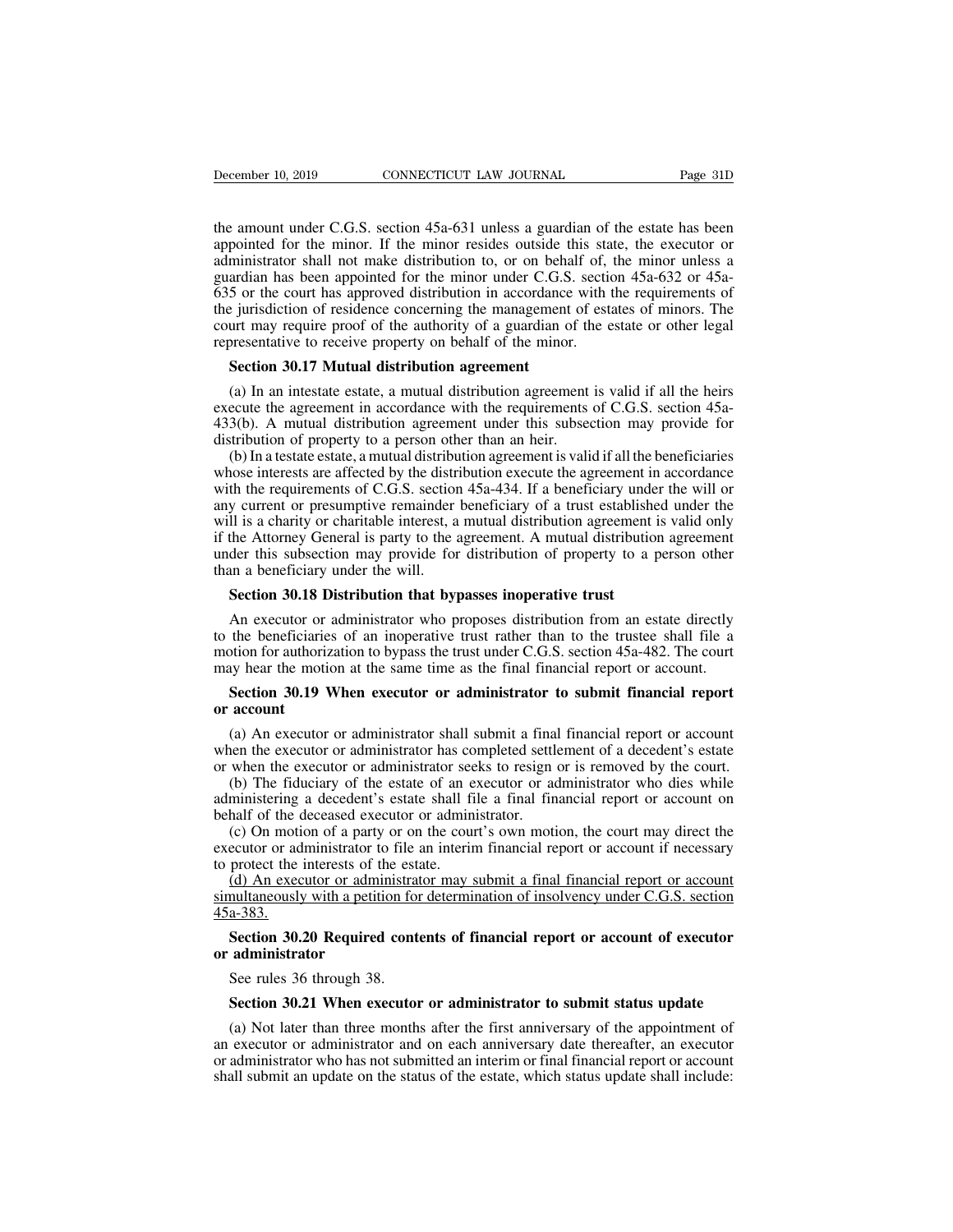(1) the approximate amount of distributions already made to the heirs or ficiaries;<br>(2) the approximate amount of the estate on hand on the date of the status (2) the approximate amount of the estate on hand on the date of beneficiaries;

(1) the approximate amount of distributions already made to the heirs or ficiaries;<br>(2) the approximate amount of the estate on hand on the date of the status te; and (3) the reasons why administration has not been complet Page 32D<br>
(1) the approxim<br>
beneficiaries;<br>
(2) the approxima<br>
update; and<br>
(3) the reasons wl<br>
(b) On motion of a p

(1) the approximate amount of distributions already made to ficiaries;<br>(2) the approximate amount of the estate on hand on the date of<br>te; and<br>(3) the reasons why administration has not been completed.<br>(3) On motion of a p (1) the approximate amount of distributions already made to the heirs or neficiaries;<br>
(2) the approximate amount of the estate on hand on the date of the status date; and<br>
(3) the reasons why administration has not been (1) the approximate amount of distributions already made to the heirs or beneficiaries;<br>
(2) the approximate amount of the estate on hand on the date of the status update; and<br>
(3) the reasons why administration has not b the dependent of the dependence of the approach (2) the approximate (3) the read (b) On motion executor or adress the estate. (2) the approximate amount of the estate on hand on the date of the status date; and<br>
(3) the reasons why administration has not been completed.<br>
(b) On motion of a party or on the court's own motion, the court may order

date; and<br>
(3) the reasons why administration has not been completed.<br>
(b) On motion of a party or on the court's own motion, the court may order the<br>
ecutor or administrator to take specific steps to expedite the administ (3) the reasons why administration has not been completed.<br>
(b) On motion of a party or on the court's own motion, the court may order the executor or administrator to take specific steps to expedite the administration of (b) On motion of a party or on the court's own motion, the court may order the executor or administrator to take specific steps to expedite the administration of the estate.<br>Section 30.22 When inventory and final financial executor or administrator to take specific steps to expedite the administration of<br>the estate.<br>Section 30.22 When inventory and final financial report or account excused<br>(a) The temporary administrator of a decedent's esta section 30.22 When inventory and final financial report or account excused<br>(a) The temporary administrator of a decedent's estate may petition the court to<br>excuse the requirement of an inventory and final financial report **Section 30.22 When inventory and final financial report or acco** (a) The temporary administrator of a decedent's estate may petition excuse the requirement of an inventory and final financial report or submitting a statem (a) The temporary administrator of a decedent's estate may petition the court to cuse the requirement of an inventory and final financial report or account by bmitting a statement signed under penalty of false statement th (a) The temporary administrator or a decedent s estate may pertuon the court to excuse the requirement of an inventory and final financial report or account by submitting a statement signed under penalty of false statemen Excuse the requirement of an inventory and final financial report of accounsubmitting a statement signed under penalty of false statement that the administrator send a copy of the statement, at the time of filing, to each or a decoder is statement of an inventory and final financial report or account by by the statement, at the time of filing, to each party and attorney of cord and shall certify to the court that the copy has been sent.<br>(b)

and a copy of the statement, at the time of filing, to each party and attorney of record and shall certify to the court that the copy has been sent.<br>
(b) The court may excuse the requirement that the temporary administrato schia a copy of the statement, at the time of filing, to cach party and attorney of<br>record and shall certify to the court that the copy has been sent.<br>(b) The court may excuse the requirement that the temporary administrat no and shall certify to the court that the temporary administrator submit<br>an inventory and final financial report or account if the court determines that the<br>administrator did not take control of any assets or income of th (b) The court may excuse the requirement that the temporary administrator stollent an inventory and final financial report or account if the court determines that the administrator did not take control of any assets or inc an inventory and final final report of account if the court determines that the<br>administrator did not take control of any assets or income of the estate.<br>(c) The executor or administrator of a decedent's estate may petitio (c) The executor or administrator of a decedent's estate may petition the court excuse the requirement of an inventory and final financial report or account by bmitting a statement signed under penalty of false statement t (c) The exectuor of administrator of a decedent s estate may pertition the contro-<br>to excuse the requirement of an inventory and final financial report or account by<br>submitting a statement signed under penalty of false sta

co excuse the requirement of an inventory and final final report of account by<br>submitting a statement signed under penalty of false statement that the estate has<br>no assets and, if not previously filed, a return of claims. submitting a statement signed under penalty of raise statement that the estate has<br>no assets and, if not previously filed, a return of claims. The executor or administrator<br>shall send a copy of the statement, at the time final set all the set all the set all the set all the set all the set all the set all send a copy of the statement, at the time of filing, to each party, creditor and attorney of record and shall certify to the court that orney of record and shall certify to the court that the copy has been sent.<br>
(d) When giving notice of the hearing on the acceptance of the statement under<br>
bsection (c), the court shall send notice to each creditor listed (d) When giving notice of the hearing on the acceptance of the states<br>subsection (c), the court shall send notice to each creditor listed on the<br>claims, in addition to notice to each party and attorney of record. The<br>excu bsection (c), the court shall send notice to each creditor listed on the return of<br>uims, in addition to notice to each party and attorney of record. The court may<br>cuse the requirement that the executor or administrator sub

claims, in addition to notice to each party and attorney of record. The court may<br>excuse the requirement that the executor or administrator submit an inventory and<br>final financial report or account if the court determines excuse the requirement that the executor or administrator submit an inventory and<br>final financial report or account if the court determines that the estate has no assets.<br>**Section 30.23 Use of affidavit in lieu of administ** final financial report or account if the court determines that the estate has no assets.<br> **Section 30.23 Use of affidavit in lieu of administration when full estate eligible**<br> **to be settled as a small estate**  $\Delta$ **ffidav** Section 30.23 Use of affidavit in lieu of administration when full estate eligible<br>to be settled as a small estate-Affidavit to settle full estate<br>(a) If a decedent's estate is opened as a full estate but is subsequently d to be settled as a small estate-Affidavit to settle full estate<br>(a) If a decedent's estate is opened as a full estate but is subsequently determined<br>to be eligible for settlement as a small estate under C.G.S. section 45a-(a) If a decedent's estate is opened as a full estate but is subsequently determined<br>to be eligible for settlement as a small estate under C.G.S. section  $45a-273$ , the<br>executor or administrator may submit an affidavit in (a) If a decedent s estate is opened as<br>to be eligible for settlement as a smal<br>executor or administrator may submit<br>request for order of distribution on<br>administrator as a substitute for the inv<br>The fiduciary shall send a be engible for settlement as a sinant estate under C.G.S. section 45a-275, the ecutor or administrator may submit an affidavit in lieu of administration and quest for order of distribution on a form published by the probat exection of administrator may submit an arrivavit in heal or administration and request for order of distribution on a form published by the probate court administrator as a substitute for the inventory, return of claims a For order of distribution are in sufficient of distribution.<br>
The fiduciary shall send a copy of the affidavit and request for order of distribution,<br>
at the time of filing, to each party and attorney of record and shall c

doministrator as<br>The fiduciary shat the time of f<br>court that the co<br>(b) The court<br>order of distribution<br>for order of distribution<br>the estate.<br>Section 30.2 the time of filing, to each party and attorney of record and shall cert<br>urt that the copy has been sent.<br>(b) The court may, after notice and hearing, approve the affidavit and the<br>detrof distribution as a final account if In that the copy has been sent.<br>
(b) The court may, after notice and hearing, approve the affidavit and request for<br>
der of distribution as a final account if it determines that the affidavit and request<br>
corder of distrib (b) The court may, after notice and hearing, approve the attidavit and request for order of distribution are is sufficient to review the fiduciary's management of the estate.<br>Section 30.24 Administrative closure of decede

expected in a strain and account if it determines that the attidavit and request<br>for order of distribution are is sufficient to review the fiduciary's management of<br>the estate.<br>Section 30.24 Administrative closure of deced refer of distribution are is sufficient to review the fiduciary's management of state.<br>
ction 30.24 Administrative closure of decedent's estate<br>
The court may, after notice and hearing, close a decedent's estate<br>
instrativ the estate.<br> **Section 30.24 Administrative closure of decedent's estate**<br>
(a) The court may, after notice and hearing, close a dece<br>
administratively before receipt of a final financial report or accours<br>
expiration of the ction 30.24 Administrative closure of decedent's estate<br>
The court may, after notice and hearing, close a decedent's estate<br>
mistratively before receipt of a final financial report or account and before<br>
ation of the perio

administration;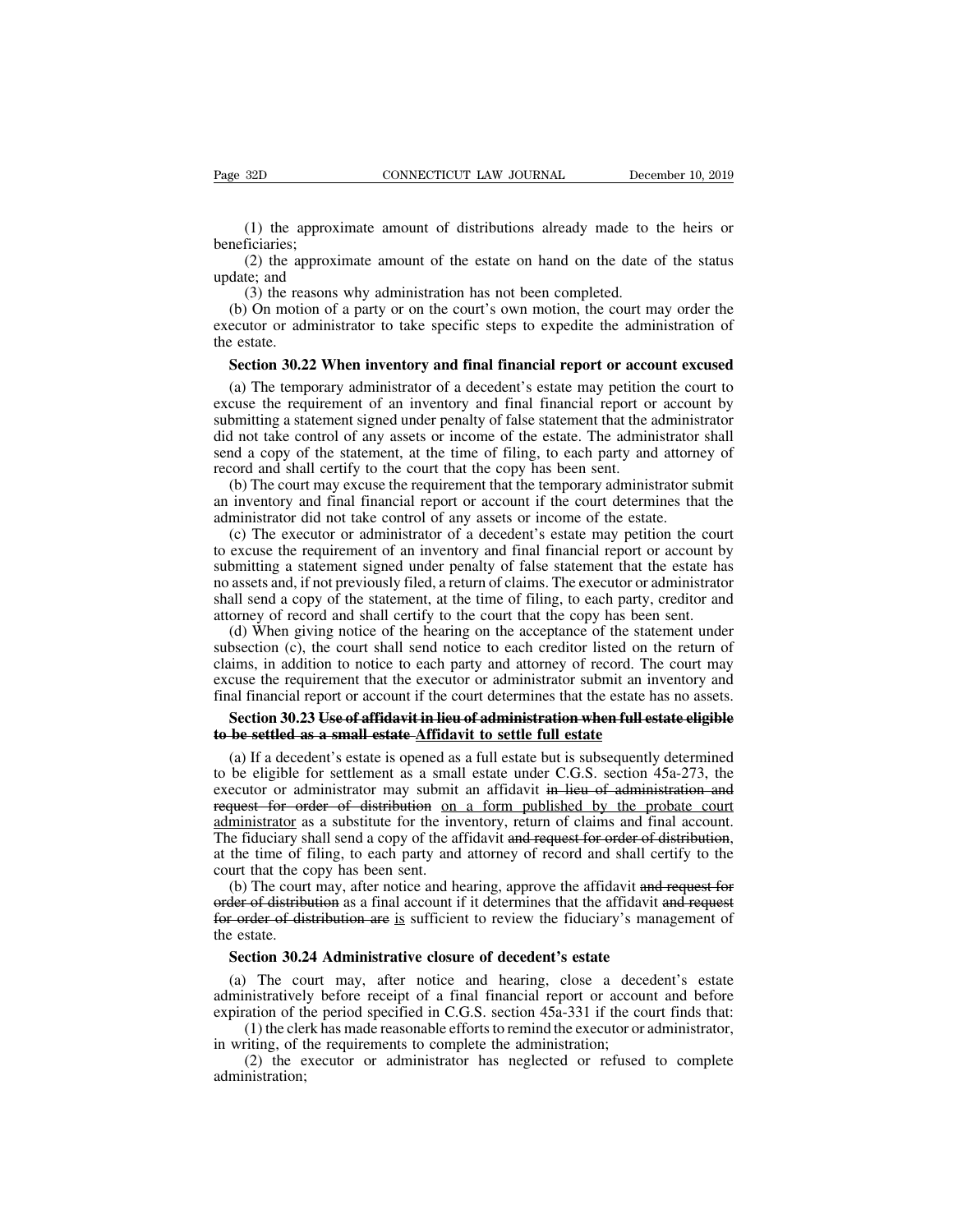December 10, 2019<br>
(3) appointment of<br>
purpose; and<br>
(4) no party object:<br>
(b) The administrative mber 10, 2019 CONNECTICUT LAW JOURNAL<br>(3) appointment of a successor executor or administrator<br>ose; and<br>(4) no party objects to the administrative closure.<br>The administrative closure of an estate shall not re-<br>nistrator fr (3) appointment of a successor executor or administrator would serve no useful<br>rpose; and<br>(4) no party objects to the administrative closure.<br>(b) The administrative closure of an estate shall not relieve the executor or<br>mi (3) appointment of a successor executor or administrator would serve no useful<br>purpose; and<br>(4) no party objects to the administrative closure.<br>(b) The administrative closure of an estate shall not relieve the executor or (3) appointment of a successor executor or administrator would serve no useful<br>purpose; and<br>(4) no party objects to the administrative closure.<br>(b) The administrative closure of an estate shall not relieve the executor or (3) appointment of a successor executor or administrator would serve no useful<br>rpose; and<br>(4) no party objects to the administrative closure.<br>(b) The administrative closure of an estate shall not relieve the executor or<br>m (3) appointment of a successor executo<br>purpose; and<br>(4) no party objects to the administrat<br>(b) The administrative closure of an es<br>administrator from any liability or obligatio<br> $45a-331$ , the court shall not release any (4) no party objects to the administrative closure.<br>
(b) The administrative closure of an estate shall not relieve the executor or<br>
ministrator from any liability or obligation. Except as provided in C.G.S. section<br>
a-331,

### **estate**

missimum and hold and release any existing probate bond or restricted account.<br>(c) The court may, at any time and without notice and hearing, reopen an estate<br>at has been administratively closed.<br>**Section 30.25 Constructi** concerning a decedent's estate under the declination of the and hearing, reopen an estate that has been administratively closed.<br> **Section 30.25 Construction, title and cy pres petition relating to decedent's** estate<br>
(a) (b) The coal that, at any time and while and holice and hearing, respect and that has been administratively closed.<br> **Section 30.25 Construction, title and cy pres petition relating to decestate**<br>
(a) If the court declines Section 30.25 Construction, title and cy pres petition relating to decedent's<br>tate<br>(a) If the court declines jurisdiction to hear a construction, title or cy pres petition<br>necerning a decedent's estate under C.G.S. sectio **Section 30.25 Construction, title and cy pres petition relating to decedent's**<br> **estate**<br>
(a) If the court declines jurisdiction to hear a construction, title or cy pres petition<br>
concerning a decedent's estate under C.G estate<br>
(a) If the court declines jurisdiction to hear a construction, title or cy pres petition<br>
concerning a decedent's estate under C.G.S. section 45a-98a(a), the court shall send<br>
written notice of the declination to e (a) If the court declines jurisdiction to hear a construction, title or cy pres petition nocerning a decedent's estate under C.G.S. section 45a-98a(a), the court shall send itten notice of the declination to each party and

concerning a decedent's estate<br>written notice of the declinat<br>(b) If a beneficiary unde<br>beneficiary of a trust establis<br>the court shall send written n<br>**Section 30.26 Withholdin**<br>with certain crimes<br>On motion of the victim

The victim motion of the victim advocate, state's attorney or record.<br>
(b) If a beneficiary under a will or any current or presumptive remainder<br>
neficiary of a trust established under the will is a charity or charitable i From the beneficiary of a trust established under the will is a charity or charitable interest, the court shall send written notice of the declination to the Attorney General.<br> **Section 30.26 Withholding of distribution wh** beherically or a trast established ander the with is a entary or entantible interest,<br>the court shall send written notice of the declination to the Attorney General.<br>**Section 30.26 Withholding of distribution when heir or** the court shall send whiteh holded or the declination to the ritatincy denoted.<br>
Section 30.26 Withholding of distribution when heir or beneficiary charged<br>
with certain crimes<br>
On motion of the victim advocate, state's at **Section 30.26 Withholding of distribution when heir or beneficiary charged** with certain crimes<br>
On motion of the victim advocate, state's attorney or official having an equivalent<br>
role in another jurisdiction or on mot **unity of** the victim advocate, state's attorney or official having an equivalent<br>role in another jurisdiction or on motion of a party or court-appointed guardian ad<br>litem, the court shall direct the executor or administr On motion of the victim advocate, state's attorney or of<br>role in another jurisdiction or on motion of a party or co<br>litem, the court shall direct the executor or administrator to<br>to an heir or beneficiary if the court find state's attorney or officition of a party or court<br>tor or administrator to w<br>tr finds that the heir o<br>.G.S. section 45a-447.<br>e the eligibility of the<br>ection 45a-447.<br>**Rule 31**<br>**Tax Matters** Frame Transform of a party or court-app<br>
Executor or administrator to withher<br>
the court finds that the heir or be<br>
under C.G.S. section 45a-447. On the<br>
letermine the eligibility of the heir<br>
C.S. section 45a-447.<br> **Rule** Charge, the court shall determine<br>
eive distributions under C.G.S. so<br> **Estate**<br>
Section<br>
31.1 Applicability<br>
31.2 Requirements for estate<br>
31.3 Valuation of property fo

Section<br>31.1

- Extributions under C.G.S. section 45a-447.<br> **Rule 31**<br> **Estate Tax Matters**<br>
Section<br>
31.1 Applicability<br>
31.2 Requirements for estate tax forms for nontaxable estates<u>; extensions</u><br>
31.3 Valuation of property for nontaxab **Estate Tax Matters**<br>
Section<br>
31.1 Applicability<br>
31.2 Requirements for estate tax forms for nontaxable est<br>
31.3 Valuation of property for nontaxable estates<br>
31.4 Amended tax forms for nontaxable estates<br>
31.5 Procedure **Estate Tax Matters**<br>
Section<br>
31.1 Applicability<br>
31.2 Requirements for estate tax forms for nontaxable est<br>
31.3 Valuation of property for nontaxable estates<br>
31.4 Amended tax forms for nontaxable estates<br>
31.5 Procedure
- 
- 
- 
- 
- **Estate Tax Matters**<br>
31.1 Applicability<br>
31.2 Requirements for estate tax forms for nontaxable estates<u>; extensions</u><br>
31.3 Valuation of property for nontaxable estates<br>
31.4 Amended tax forms for nontaxable estates<br>
31.5 Section<br>
31.1 Applicability<br>
31.2 Requirements for estate tax forms for nontaxable est<br>
31.3 Valuation of property for nontaxable estates<br>
31.4 Amended tax forms for nontaxable estates<br>
31.5 Procedure when court unable to 31.1 Applicability<br>
31.2 Requirements for estate tax forms for nontaxable estates<u>; extensions</u><br>
31.3 Valuation of property for nontaxable estates<br>
31.4 Amended tax forms for nontaxable estates<br>
31.5 Procedure when court u Application<br>Requirements for estate tax forms for<br>Valuation of property for nontaxable<br>Amended tax forms for nontaxable<br>Procedure when court unable to dete<br>Domicile declaration for nontaxable<br>Recording attachments to estat 31.2 Requirements for estate tax forms for nontaxable estates, **CALET 31.3** Valuation of property for nontaxable estates<br>31.4 Amended tax forms for nontaxable estates<br>31.5 Procedure when court unable to determine if estate Amerided tax forms for nontaxable<br>Procedure when court unable to d<br>Domicile declaration for nontaxable<br>Recording attachments to estate<br>permanent official record<br>Confidentiality of information on<br>Determination of amount of 31.6 Domicile declaration for nor<br>
31.7 Recording attachments to e<br>
permanent official record<br>
31.8 Confidentiality of informatio<br>
31.9 Determination of amount of<br>
probate fee calculation<br>
Section 31.1 Applicability<br>
Secti
- 
- 31.9 Valuation of property for nontaxable estates<br>
31.4 Amended tax forms for nontaxable estates<br>
31.5 Procedure when court unable to determine if estate is nontaxable<br>
31.6 Domicile declaration for nontaxable estates<br>
31. SECTION IN THE SECTION DETERMINENT SECTION 31.8 Confidentiality of information on filed tax form<br>
31.9 Determination of amount of property passing to surviving spouse for<br>
5 probate fee calculation<br>
Section 31.1 Applicabil 31.8 Confidentiality of information on filed tax 1<br>31.9 Determination of amount of property passim<br>probate fee calculation<br>Section 31.1 Applicability<br>Section 31.2 through 31.6 apply only to nontaxable est<br>31.9 apply both t 31.9 Determination of amount of property passing to surviving spouse for<br> **Section 31.1 Applicability**<br>
Sections 31.2 through 31.6 apply only to nontaxable estates. Sections 31.7 through<br>
9 apply both to taxable and nontax

### **extensions**

Section 31.1 Applicability<br>
Sections 31.2 through 31.6 apply only to nontaxable estates. Sections 31.7 through<br>
9 apply both to taxable and nontaxable estates.<br>
Section 31.2 Requirements for estate tax forms for nontaxable Sections 31.2 through 31.6 apply only to nontaxable estates. Sections 31.7 through 31.9 apply both to taxable and nontaxable estates.<br> **Section 31.2 Requirements for estate tax forms for nontaxable estates:**<br> **Sextensions** because 31.2 and<br>31.9 apply both to<br>**Section 31.2 R<br>extensions**<br>(a) Except as mo<br>related forms for a<br>published by DRS.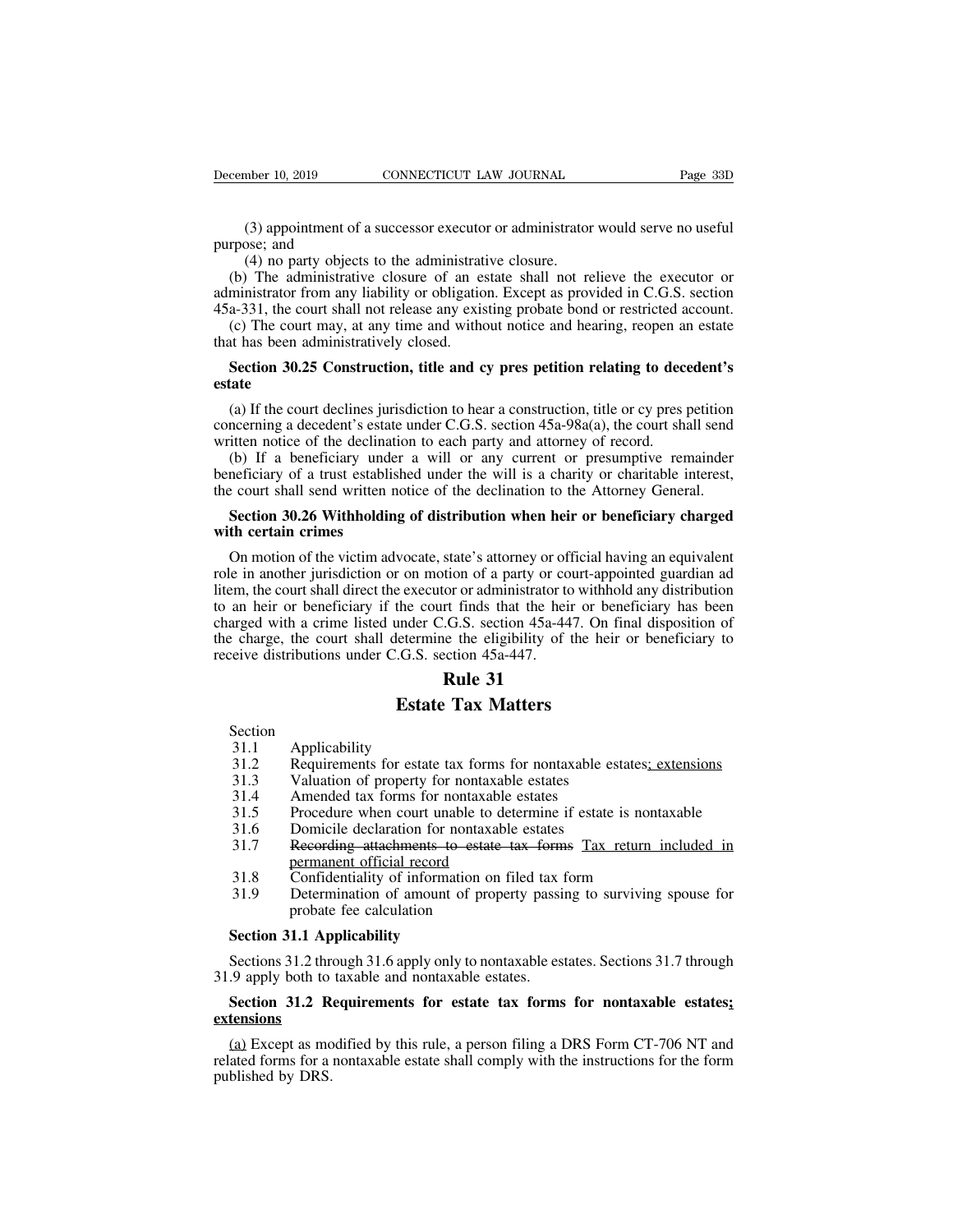EXECT BOOT CONNECTICUT LAW JOURNAL December 10, 2019<br>
(b) If the court grants an extension of time to file a DRS Form CT-706 NT, the<br>
section 21.2 Veluation of property for portaxely extense Page 34D CONNECTICUT LAW JOURNAL Decemb<br>
(b) If the court grants an extension of time to file a DRS Form CT-70<br>
court shall send the extension to each party and attorney of record.<br> **Section 31.3 Valuation of property for SECTE ANDER CONNECTICUT LAW JOURNAL** Decem<br> **SECULE 18 DESCRIPT CONNECTICUT LAW JOURNAL** December 10.<br> **Section 31.3 Valuation of property for nontaxable estates**<br> **Section 31.3 Valuation of property for nontaxable estate** 

(b) If the court grants an extension of time to file a DRS Form CT-706 NT, the urt shall send the extension to each party and attorney of record.<br>Section 31.3 Valuation of property for nontaxable estates<br>(a) Except as prov (b) If the court grants an extension of time to file a DRS Form CT-706 NT, the court shall send the extension to each party and attorney of record.<br> **Section 31.3 Valuation of property for nontaxable estates**<br>
(a) Except a (b) If the court grants an extension of time to file a DRS Form CT-706 NT, the court shall send the extension to each party and attorney of record.<br> **Section 31.3 Valuation of property for nontaxable estates**<br>
(a) Except a (1) shall send the extension to each party and attorney of record.<br>
(1) a comparation of property for nontaxable estates<br>
(1) Except as provided in subsection (c), a person filing a DRS Form CT-706<br>
or a nontaxable estate (2) information of property for nontaxable estates<br>
(2) Except as provided in subsection (c), a person filing a DRS Form CT-706<br>
or a nontaxable estate shall substantiate the fair market value of real property<br>
red to be r **Section 31.3 Valuation of property for nontaxable estates**<br>
(a) Except as provided in subsection (c), a person filing a DRS Form CT-706<br>
NT for a nontaxable estate shall substantiate the fair market value of real propert Except as provided in subsection<br>or a nontaxable estate shall subst<br>red to be reported on the form by<br>(1) a comparative market analysi<br>(2) information from the munici<br>ct 100 percent of the fair market<br>(3) a written apprais

Except as provided in subsection (c), a person film at DKS Form C1-700 or a nontaxable estate shall substantiate the fair market value of real property red to be reported on the form by submitting any one of the following length transaction that is completed not later than six months after the death of the property.<br>
(1) a comparative market analysis prepared by a real estate broker or agent;<br>
(2) information from the municipal assessment decedent.<br>(b) Except as provided in subsection (c), the court may require a person filing a

(b) a comparative market analysis prepared by a reat estate broker of agent,<br>
(2) information from the municipal assessment of the property, adjusted to<br>
dect 100 percent of the fair market value as of the date of the ass (2) information from the maintepar assessment of the property, adjusted to reflect 100 percent of the fair market value as of the date of the assessment;<br>
(3) a written proport of the actual sales price if the property is reflect 100 percent of the fail market value as of the take of the assessment,<br>
(3) a written proof of the actual sales price if the property is sold in an arm's-<br>
length transaction that is completed not later than six mo (3) a written appraisar, (4) written proof of the<br>length transaction that is condecedent.<br>(b) Except as provided in DRS Form CT-706 NT to sub<br>required to be reported on th<br>sonable proof of value.<br>(c) If an Internal Revenue (a) written proof of the actual sates price if the property is sold in an aim s-<br>ight transaction that is completed not later than six months after the death of the<br>cedent.<br>(b) Except as provided in subsection (c), the co decedent.<br>
(b) Except as provided in subsection (c), the court may require a person filing a<br>
DRS Form CT-706 NT to substantiate the fair market value of any personal property<br>
required to be reported on the form by supply (b) Except as provided in subsection (c), the court may require a person filing DRS Form CT-706 NT to substantiate the fair market value of any personal propert required to be reported on the form by supplying a written ap RS Form CT-706 NT to substantiate the fair market value of any persequired to be reported on the form by supplying a written appraisal nable proof of value.<br>
(c) If an Internal Revenue Service Form 706 is required for the

The proof of value.<br>
(c) If an Internal Revenue Service Form 706 is required for the decedent, the<br>
rson filing a DRS Form CT-706 NT shall report each asset on the DRS Form<br>
T-706 NT at the value shown on the Internal Reve (c) If an Internal Revenue Service Form 706 is required for the decedent, the person filing a DRS Form CT-706 NT shall report each asset on the DRS Form CT-706 NT at the value shown on the Internal Revenue Service Form 70 person filing a DRS Form CT-706 NT shall report each asset on the DRS Form<br>CT-706 NT at the value shown on the Internal Revenue Service Form 706.<br>**Section 31.4 Amended tax forms for nontaxable estates**<br>(a) Except as provid CT-706 NT at the value shown on the Internal Revenue Service Form 706.<br> **Section 31.4 Amended tax forms for nontaxable estates**<br>
(a) Except as provided in subsection (b), if property reported on a DRS Form<br>
CT-706 NT for Section 31.4 Amended tax forms for nontaxable estates<br>
(a) Except as provided in subsection (b), if property reported on a DRS Form<br>
CT-706 NT for a nontaxable estate is sold in an arm's-length transaction that is<br>
complet **Section 31.4 Amended tax forms for nontaxable estates**<br>(a) Except as provided in subsection (b), if property reported on a DRS Form<br>CT-706 NT for a nontaxable estate is sold in an arm's-length transaction that is<br>complet (a) Except as provided in subsection (b), if property reported on a DRS Form CT-706 NT for a nontaxable estate is sold in an arm's-length transaction that is completed not later than six months after the death of the deced (a) Except as provided in subsection (b), if property reported on a EKS Form CT-706 NT for a nontaxable estate is sold in an arm's-length transaction that is completed not later than six months after the death of the dece C1-700 N1 for a hontaxable estate is sold in an aim s-length transaction that is<br>completed not later than six months after the death of the decedent, the person filing<br>the original form may amend the form to change the re completed not fater than six months after the death of the decedent, the person rimig<br>the original form may amend the form to change the reported value of the property<br>to the amount of the sales price. The form may be amen incomistant of the sales price. The form to change the reported value of the property to the amount of the sales price. The form may be amended to change the reported value of any property that is not sold within the six-m of the amount of the sates price. The value of any property that is not so filing the form submits substantiate the time of the decedent's death is A change to the reported value for the methods listed in section 31.3 prop (b) If an Internal Revenue Service Form 706 is required for the decedent, the resonance of the decedent's death is different from the amount originally reported. Change to the reported value for real property shall be subs ming the form submits substantiation that the fan market value of the property at<br>the time of the decedent's death is different from the amount originally reported.<br>A change to the reported value for real property shall be the to the decedent secali is underesting through any depoted.<br>A change to the reported value for real property shall be substantiated by one of<br>the methods listed in section 31.3(a). A change to the reported value for per

A change to the<br>the methods list<br>property shall be<br>of value as the of<br>(b) If an Inte<br>person filing the<br>to reflect any ar<br>Form 706.<br>**Section 31.5** l betty shall be substantiated by a written appraisal or such other reasonable proof<br>value as the court directs.<br>(b) If an Internal Revenue Service Form 706 is required for the decedent, the<br>rson filing the DRS Form CT-706 N (b) If an Internal Revenue Service Form 706 is required for the decedent, the rson filing the DRS Form CT-706 NT shall amend the DRS Form CT-706 NT reflect any amendments, changes or corrections to the Internal Revenue Ser

person filing the DRS Form CT-706 NT shall amend the DRS Form CT-706 NT<br>to reflect any amendments, changes or corrections to the Internal Revenue Service<br>Form 706.<br>**Section 31.5 Procedure when court unable to determine if** to reflect any amendments, changes or corrections to the Internal Revenue Service<br>Form 706.<br>Section 31.5 Procedure when court unable to determine if estate is nontaxable<br>If the court is unable to determine from review of a Form 706.<br> **Section 31.5 Procedure when court unable to determine if estate is nontaxable**<br>
If the court is unable to determine from review of a DRS Form CT-706 NT and<br>
accompanying materials whether the Connecticut taxabl **Section 31.5 Procedure when court unable to determine if estate** If the court is unable to determine from review of a DRS Form C1 accompanying materials whether the Connecticut taxable estate is less to the amount that is If the court is unable to determine from review of a DRS Form CT-<br>
Section 31.6 Dominals whether the Connecticut taxable estate is less the<br>
the amount that is exempt from the Connecticut estate tax under C.<br>
1991, the cou companying materials whether the Connecticut taxable estate is less than or equal<br>the amount that is exempt from the Connecticut estate tax under C.G.S. section<br>-391, the court shall require the person filing the form to f

to the amount that is exempt from the Connecticut estate tax under C.G.S. section 12-391, the court shall require the person filing the form to file a DRS Form CT-706/709 with DRS and submit a copy of the form to the court 12-391, the court shall require the person filing the form to file a DRS Form CT-706/709 with DRS and submit a copy of the form to the court.<br> **Section 31.6 Domicile declaration for nontaxable estates**<br>
A person filing a D From 31.6 Domicile declaration for nontaxable estates<br>A person filing a DRS Form CT-706 NT claiming that the decedent was not<br>domiciled in Connecticut shall submit a DRS Form C-3 UGE State of Connecticut<br>Domicile Declarati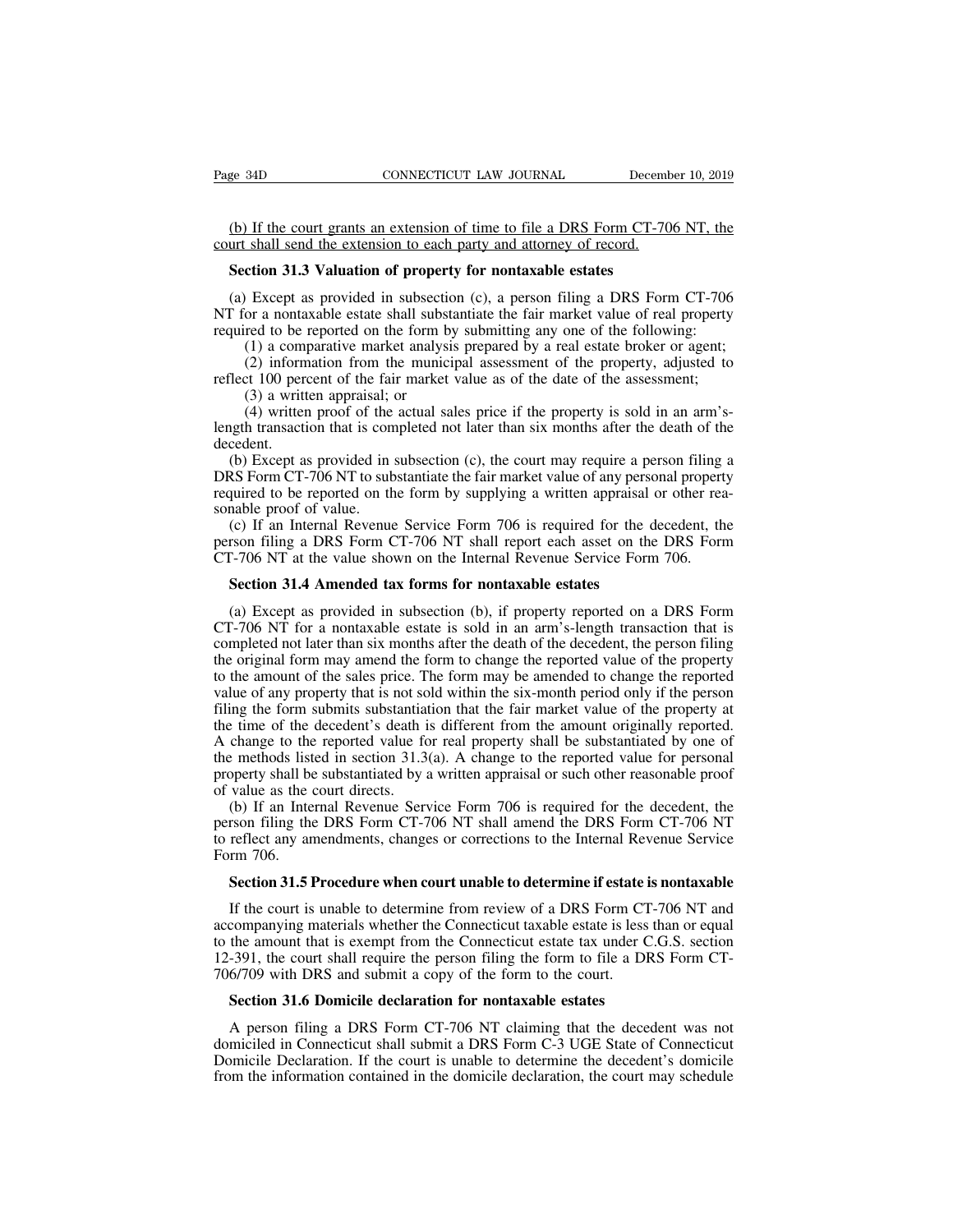December 10, 2019 CONNECTICUT LAW JOURNAL Page 35D<br>a hearing to permit the person filing the domicile declaration to present evidence<br>in support of the domicile declaration. The court shall make a written determination<br>reg December 10, 2019 CONNECTICUT LAW JOURNAL Page 35D<br>a hearing to permit the person filing the domicile declaration to present evidence<br>in support of the domicile declaration. The court shall make a written determination<br>reg December 10, 2019 CONNECTICUT LAW JOURNAL Page 35D<br>a hearing to permit the person filing the domicile declaration to present evidence<br>in support of the domicile declaration. The court shall make a written determination<br>reg December 10, 2019 CONNECTICUT LAW JOURNAL<br>
a hearing to permit the person filing the domicile declarin<br>
in support of the domicile declaration. The court shall make<br>
regarding the decedent's domicile. The clerk shall calcu **Section 31.7 Recording attachments to estate tax forms Tax return included**<br> **Section 31.7 Recording attachments to estate tax forms Tax return included**<br> **Section 31.7 Recording attachments to estate tax forms Tax return** a hearing to permit the person filing the comport of the domicile declaration. The regarding the decedent's domicile. The clearation accordance with the court's deter **Section 31.7 Recording attachments to the permanent of** Example of person image and the court shall make a written determination<br>support of the domicile declaration. The court shall raake a written determination<br>garding the decedent's domicile. The clerk shall calculate the pro

example attachment submitted with the form unless that the attachment need not attachment even in accordance with the court's determination.<br> **Section 31.7 Recording attachments to estate tax forms Tax return included**<br>
in in a correct in accordance with the court's determination.<br>
Section 31.7 Recording attachments to estate tax forms Tax return included<br>
in permanent official record<br>
The court shall record each DRS Form CT-706 NT or CT-706 Section 31.7 Recording attachments to estate tax forms Tax return included<br>in permanent official record<br>The court shall record each DRS Form CT-706 NT or CT-706/709 together with<br>each attachment submitted with the form unl Section 31.7 Recording attachments to estate tax forms Tax return included<br>in permanent official record<br>The court shall record each DRS Form CT-706 NT or CT-706/709 together with<br>each attachment submitted with the form unl permanent official record<br>The court shall record each DRS Form CT-706 NT or CT-706/709 together with<br>ch attachment submitted with the form unless the person filing the form specifies<br>writing that an attachment need not be The court shall record each DRS Form CT-706 NT or CT-706/709 together with<br>each attachment submitted with the form unless the person filing the form specifies<br>in writing that an attachment need not be recorded. The court m The court shall record each DKS Form CT 700 IVT<br>each attachment submitted with the form unless the per<br>in writing that an attachment need not be recorded.<br>attachment even if the person filing the form indicates<br>be recorded

writing that an attachment need not be recorded. The court may record the achment even if the person filing the form indicates that the attachment need not recorded if the court finds that the attachment is needed to under recorded if the court finds that the attachment is needed to understand the return.<br>The court shall include each estate tax return and each attachment to the return<br>the permanent official record, except that the court may, The court shall include each estate tax return and each attachment to the return<br>in the permanent official record, except that the court may, on written request of<br>the filer, exclude an attachment from the record.<br>**Section** 

in the permanent<br>the filer, exclude<br>Section 31.8 (<br>(a) Except as p<br>a DRS Form CT<br>any person.<br>(b) The court<br>estate tax return i Section 31.8 Confiden<br>
(a) Except as provided<br>
a DRS Form CT-706 NT<br>
any person.<br>
(b) The court may disestate tax return information<br>
of revenue services.<br>
(c) On request, the court of the restate tax return

(b) The court may disclose a DRS Form CT-706 NT or CT-706/709 or other tax return information to the probate court shall not disclose DRS Form CT-706 NT or CT-706/709 or other estate tax return information to y person.<br>
(b Section 31.8 Confidentiality of information on filed tax form<br>
(a) Except as provided in subsections (b) through (d), the court shall not disclose<br>
a DRS Form CT-706 NT or CT-706/709 or other estate tax return information (a) Except as provided in subsections (b) through (d), the court shall not disclose<br>DRS Form CT-706 NT or CT-706/709 or other estate tax return information to<br>y person.<br>(b) The court may disclose a DRS Form CT-706 NT or C (a) Except as provided in subsections (b) unough (d), the court shart not<br>a DRS Form CT-706 NT or CT-706/709 or other estate tax return inform<br>any person.<br>(b) The court may disclose a DRS Form CT-706 NT or CT-706/709<br>esta (1) the person who filed the form consents, in writing, to disclosure; or (2) the person seeking disclose a DRS Form CT-706 NT or CT-706/709 or other etax return information to the probate court administrator or the commis (2) The court may disclose a DRS Form C<br>
e tax return information to the probate cour<br>
venue services.<br>
On request, the court may disclose a DRS<br>
her estate tax return information without n<br>
(1) the person who filed the fo The court may disclose a DK3 Ton<br>ax return information to the probate<br>nue services.<br>In request, the court may disclose a<br>restate tax return information with<br>the person seeking disclosure is:<br>(A) a fiduciary of the estate;

has return information to the probate court administrator of the commis-<br>nue services.<br>In request, the court may disclose a DRS Form CT-706 NT or CT-7<br>r estate tax return information without notice and hearing, if:<br>the per

(a) in request, the court may disclose a DRS Form CT-706 NT or CT-706/709 r estate tax return information without notice and hearing, if:<br>
(b) the person who filed the form consents, in writing, to disclosure; or<br>
(c) in t (c) On request, the court may disclose a DKS Form CT-700 NT of CT-700/709<br>other estate tax return information without notice and hearing, if:<br>(1) the person who filed the form consents, in writing, to disclosure; or<br>(2) t (1) the person who filed the form consents, in writing, to disclosure; or<br>
(2) the person seeking disclosure is:<br>
(A) a fiduciary of the estate;<br>
(B) in the case of an intestate estate, an heir of the estate; or<br>
(C) in t (1) die person who fired the form consents, in writing, to disclosure, of<br>
(2) the person seeking disclosure is:<br>
(A) a fiduciary of the estate;<br>
(B) in the case of an intestate estate, an heir of the estate; or<br>
(C) in t (2) the person seeking this distribute is.<br>
(A) a fiduciary of the estate;<br>
(B) in the case of an intestate estate, an heir of the estate; or<br>
(C) in the case of a testate estate, a residuary beneficiary of the estate.<br>
( (A) a nucleary of the<br>
(B) in the case of an<br>
(C) in the case of a te<br>
(d) On motion of a person<br>
ing, the court may disclose a<br>
tax return information under<br>
requesting person has a mate<br>
contained in the return.<br> **Sectio** (C) in the case of a testate estate, a residuary beneficiary of the estate.<br>
(d) On motion of a person not listed in subsection (c) and after notice and hear-<br>
g, the court may disclose a DRS Form CT-706 NT or CT-706/709 (d) On motion of a person not listed in<br>ing, the court may disclose a DRS Form<br>tax return information under C.G.S. sec<br>requesting person has a material interes<br>contained in the return.<br>**Section 31.9 Determination of amoun** The calculate the probate fee for an estate under C.G.S. section 12-398(c) if the court finds that the questing person has a material interest that will be affected by the information intained in the return.<br>Section 31.9

shall be treated as passing to the surviving spouse of the surviving spouse for probate fee calculation<br>To calculate the probate fee for an estate under C.G.S. section 45a-107, property shall be treated as passing to the Example 1.1 and the sponsor and the sponsor contained in the return.<br> **Section 31.9 Determination of amount of property passing to surviving spouse**<br>
for probate fee calculation<br>
To calculate the probate fee for an estate Section 31.9 Determination of<br>for probate fee calculation<br>To calculate the probate fee for<br>shall be treated as passing to the<br>directly to the spouse or the propert<br>estate tax marital deduction. **Rule 32**<br>**Rule 32**<br>**Rule 32**<br>**Rule 32**<br>**Rule 32**<br>**Rule 32** Example 12.1 When streamline notice procedure may be used in trust proceeding<br>32.1 When streamline notice procedure may be used in trust proceeding<br>32.2 Notice in trust proceeding<br>32.3 Virtual representation and appointmen

### **Trusts**

- Section<br>32.1 When streamline notice procedure may be used in trust proceeding
- 
- Example 12<br>
32.1 Trusts<br>
Section<br>
32.1 When streamline notice procedure m<br>
32.2 Notice in trust proceeding<br>
32.3 Virtual representation and appointme<br>
proceeding **32.1**<br>**Section**<br>32.1 When streamline notice procedure may be used in trust proceeding<br>32.2 Notice in trust proceeding<br>32.3 Virtual representation and appointment of guardian ad litem in trust<br>proceeding<br>32.4 Trustee to se proceeding<br>Trustee to send copy of inventory, financial report or account, affidavit
- **Section**<br>32.1 When streamline notice procedure may be used in trust proceeding<br>32.2 Notice in trust proceeding<br>32.3 Virtual representation and appointment of guardian ad litem in trust<br>proceeding<br>32.4 Trustee to send copy When streamline notice procedure may be used in trust proceed<br>Notice in trust proceeding<br>Virtual representation and appointment of guardian ad litem<br>proceeding<br>Trustee to send copy of inventory, financial report or account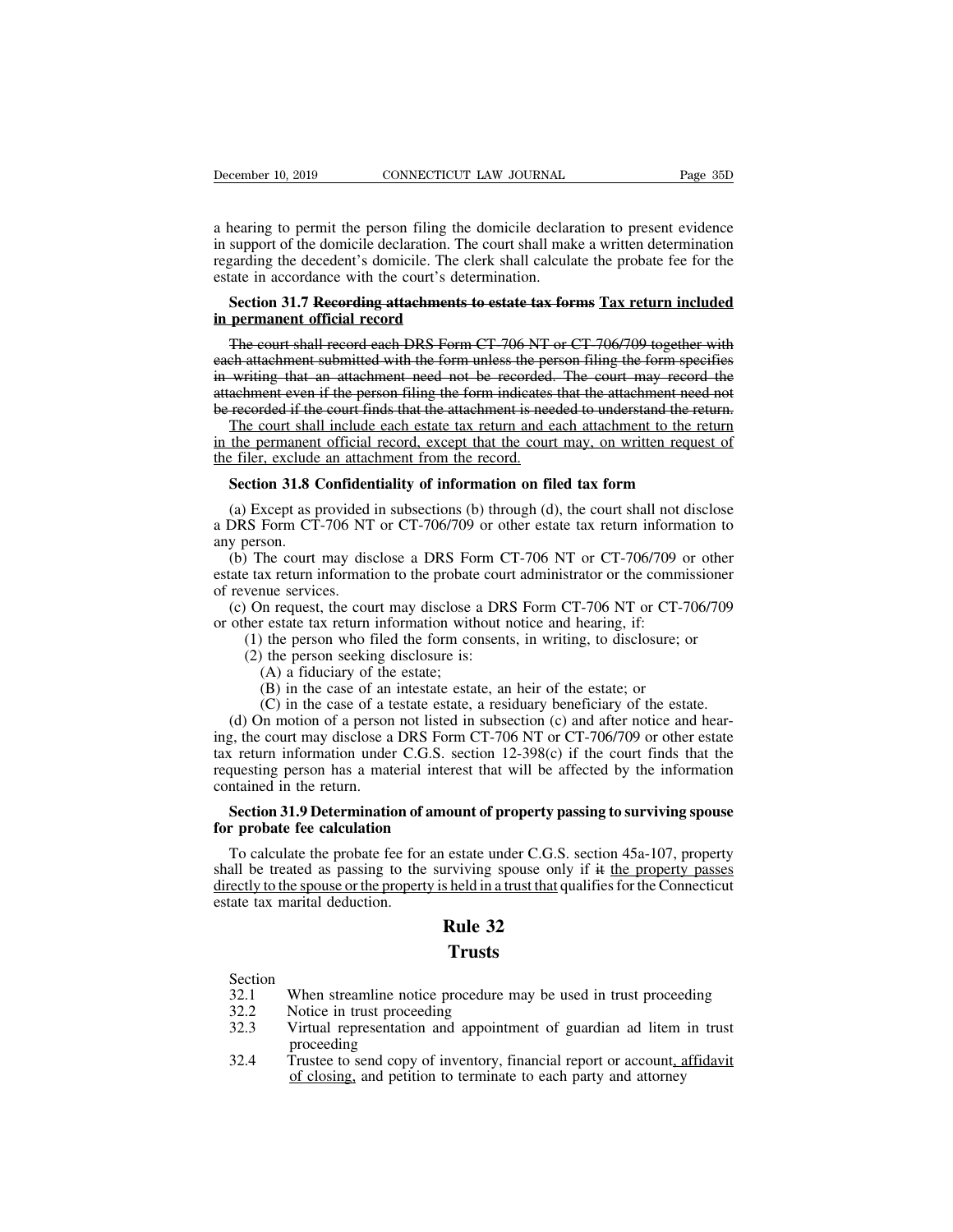- 
- 
- EXECTIVE SERVICE TRANSFER THE SERVICE TO THE SERVICE THE SERVICE SERVICE SERVICE SERVICE SERVICE SERVICE SERVICE SERVICE SERVICE SERVICE SERVICE SERVICE SERVICE SERVICE SERVICE SERVICE SERVICE SERVICE SERVICE SERVICE SERVI
- EXECT SERVICUS: THE CONNECTICUT CONNECTICUT LAW JOURNAL SERVICE DECEMBENT 10, 20<br>32.5 When trustee to submit financial report or account<br>32.6 Required contents of financial report or account of trustee<br>32.7 When final fina EXECUTE SERVICUS: THE USE ON MOVINAL SERVICE TO SERVICE THE SERVICE TO SALE 32.5 When trustee to submit financial report or account of trustee<br>32.7 When final financial report or account of trustee<br>32.7 When final financia SE 36D CONNECTICUT LAW JOURNAL December 10, 2019<br>
32.5 When trustee to submit financial report or account<br>
32.6 Required contents of financial report or account of trustee<br>
32.7 When final financial report or account of tr
- 

### 32.5 When trustee to submit financial report or account<br>32.6 Required contents of financial report or account of trustee<br>32.7 When final financial report or account of trustee excused<br>32.8 Reimbursement of probate fees to **Section 32.5** When trustee to submit financial report or account<br>
Sequired contents of financial report or account of trustee<br>
Section 52.7 When final financial report or account of trustee excused<br>
Reimbursement of proba **proceeding** 32.7 When fir<br>32.8 Reimburs<br>32.9 Construc<br>**Section 32.1 Wh<br>oceeding**<br>See rule 8.6.<br>**Section 32.2 Noti SECT SECTS**<br> **SECTS**<br> **Section 32.1 When streamline notice procedure<br>
<b>Section 32.2 Notice in trust proceeding**<br>
(a) The court shall send notice of a proceeding concerned and in the sensitive of a proceeding concerned and Section 32.1 When streamline notice procedure may be used in t<br>oceeding<br>See rule 8.6.<br>Section 32.2 Notice in trust proceeding<br>(a) The court shall send notice of a proceeding concerning a trust to:<br>(1) the settlor, if livin (1) the settlement<br>
eding<br>
e rule 8.6.<br>
ction 32.2 Notice in trust pr<br>
The court shall send notice c<br>
(1) the settlor, if living;<br>
(2) each current beneficiary;<br>
(3) each presumptive remaind

# e rule 8.6.<br>
ction 32.2 Notice in trust proceed<br>
The court shall send notice of a p<br>
(1) the settlor, if living;<br>
(2) each current beneficiary;<br>
(3) each presumptive remainder be<br>
(4) the Attorney General, if:

e rule 8.6.<br>
ction 32.2 Notice in trust proceeding<br>
The court shall send notice of a proceeding conce<br>
(1) the settlor, if living;<br>
(2) each current beneficiary;<br>
(3) each presumptive remainder beneficiary;<br>
(4) the Attorn ction 32.2 Notice in trust proceed<br>(1) the court shall send notice of a p<br>(1) the settlor, if living;<br>(2) each current beneficiary;<br>(3) each presumptive remainder be<br>(4) the Attorney General, if:<br>(A) a current beneficiary (A) a current beneficiary or presumptive remainder beneficiary or presumptive remainder beneficiary;<br>
(A) a current beneficiary;<br>
(A) a current beneficiary is a charity or presumptive remainder beneficiary is a charity<br>
(

(a) The court shall send notion<br>
(1) the settlor, if living;<br>
(2) each current beneficiar<br>
(3) each presumptive rema<br>
(4) the Attorney General, i<br>
(A) a current beneficiary<br>
or charitable interest; or<br>
(B) the trust is a (B) the settlor, if living;<br>
(B) the settlor, if living;<br>
(B) each current beneficiary;<br>
(B) the Attorney General, if:<br>
(A) a current beneficiary or presumptive remainder beneficiary is a charity<br>
(B) the trust is a specia (2) each current benefic<br>
(3) each current benefic<br>
(3) each presumptive r<br>
(4) the Attorney Gener<br>
(A) a current benefic<br>
or charitable interest; or<br>
(B) the trust is a spe<br>
151(b) or 45a-655(e);<br>
(5) the trustee;<br>
(6) t (3) each presumptive<br>
(4) the Attorney Gen<br>
(A) a current bene<br>
arritable interest; or<br>
(B) the trust is a s<br>
(5) or 45a-655(e);<br>
(5) the truste;<br>
(6) the trust protecto<br>
(7) other persons as (4) the Attorney General, if:<br>
(4) the Attorney General, if:<br>
(A) a current beneficiary or presumptive rearitable interest; or<br>
(B) the trust is a special needs trust estably<br>
(6) or 45a-655(e);<br>
(6) the trustes;<br>
(6) the

(A) a current beneficiary or presumptive rem<br>aritable interest; or<br>(B) the trust is a special needs trust establish<br>(B) or 45a-655(e);<br>(5) the trustee;<br>(6) the trust protector, if any; and<br>(7) other persons as the court d (b) the trust is a special needs trust established under C.G.S. section 45a-<br>
(b) or 45a-655(e);<br>
(6) the trustee;<br>
(6) the trustee;<br>
(6) the trustee;<br>
(6) the trust protector, if any; and<br>
(7) other persons as the court (B) the trust is a special needs trust established under C.G.S. section 45a-<br>151(b) or 45a-655(e);<br>(5) the trustee;<br>(6) the trust protector, if any; and<br>(7) other persons as the court determines.<br>(b) Notice to contingent 151(b) or 45a-655(e);<br>
(5) the trustee;<br>
(6) the trustee;<br>
(6) the trust protector, if any; and<br>
(7) other persons as the court determines.<br>
(b) Notice to contingent remainder beneficiaries is not required<br>
determines tha (5) the trustee;<br>
(6) the trust protector, if any; and<br>
(7) other persons as the court determines.<br>
(b) Notice to contingent remainder beneficiaries is not required unless the court<br>
termines that the interests of the pre (6) the trust protector, if any; and<br>
(7) other persons as the court determines.<br>
(b) Notice to contingent remainder beneficiaries is not required unless the court<br>
determines that the interests of the presumptive remaind

(b) Notice to contingent remainder beneficiaries is not required unless the court<br>termines that the interests of the presumptive remainder beneficiaries conflict<br>th the interests of the contingent remainder beneficiaries. determines that the interests of the presumptive remainder beneficiaries conflict<br>with the interests of the contingent remainder beneficiaries.<br>**Section 32.3 Virtual representation and appointment of guardian ad litem**<br>in with the interests of the contingent remainder beneficiaries.<br> **Section 32.3 Virtual representation and appointment of guardian ad litem**<br>
in trust proceeding<br>
(a) A petitioner in a trust proceeding shall inform the court **Section 32.3 Virtual representation and appointment of guardian ad litem**<br>in trust proceeding<br>(a) A petitioner in a trust proceeding shall inform the court if a trust beneficiary<br>entitled to notice under section 32.2 is **Section 32.3 Virtual representation and appointment of**<br>in trust proceeding<br>(a) A petitioner in a trust proceeding shall inform the court intitled to notice under section 32.2 is a minor or is incompete<br>unborn or if the trust proceeding<br>
(a) A petitioner in a trust proceeding shall inform the court if a trust beneficiary<br>
titled to notice under section 32.2 is a minor or is incompetent, undetermined or<br>
born or if the beneficiary's name (a) A petitioner in a trust proceeding shall inform the court if a trust beneficiary<br>entitled to notice under section 32.2 is a minor or is incompetent, undetermined or<br>unborn or if the beneficiary's name or address is un

(a) A petitioner in a trust proceeding shall mornt incevent if a trust beneficiary<br>entitled to notice under section 32.2 is a minor or is incompetent, undetermined or<br>unborn or if the beneficiary's name or address is unkn that the interests of the beneficiary or class of the beneficiary or class of the beneficiary or class of the beneficiary who is legally capable of acting can virtually represent the beneficiary under C.G.S. section 45a-48 indicate whether an adult beneficiary who is legally capable of acting can virtually represent the beneficiary under C.G.S. section  $45a-487d$ .<br>
(b) On receipt of information under subsection (a) or on the court's own mot mateat whence an addit beneficiary who is tegany capable of acting can virtually<br>represent the beneficiary under C.G.S. section 45a-487d.<br>(b) On receipt of information under subsection (a) or on the court's own motion,<br>the the court shall make a written determination (a) or on the court's own motion,<br>the court shall make a written determination whether a beneficiary or class of<br>beneficiaries will be virtually represented in the proceeding. I Exercise court shall make a written determination whether a beneficiary or class of meficiaries will be virtually represented in the proceeding. If the court determines at the interests of the beneficiary or class of benef beneficiaries will be virtually represented in the proceeding. If the court determines<br>that the interests of the beneficiary or class of beneficiaries are not virtually<br>represented or that the representation might be inade

presented or that the representation might be inadequate, the court shall appoint guardian ad litem to represent the interests of the beneficiary or class of meficiaries. The court may act under this subsection without not a guardian ad litem to represent the interests of the beneficiary or class of beneficiaries. The court may act under this subsection without notice and hearing.<br> **Section 32.4 Trustee to send copy of inventory, financial r** beneficiaries. The court may act under this subsection without notice and hearing.<br> **Section 32.4 Trustee to send copy of inventory, financial report or account,**<br> **affidavit of closing, and petition to terminate to each p Section 32.4 Trustee to send copy of inve**<br>**affidavit of closing, and petition to termina**<br>(a) A trustee of a testamentary trust or other t<br>of the court shall send a copy of the inventory<br>inventory, at the time of filing, Section 32.4 Trustee to send copy of inventory, financial report or account,<br>fidavit of closing, and petition to terminate to each party and attorney<br>(a) A trustee of a testamentary trust or other trust subject to continu attidavit of closing, and petition to terminate to each party and attorney<br>
(a) A trustee of a testamentary trust or other trust subject to continuing jurisdiction<br>
of the court shall send a copy of the inventory and each (a) A trustee of a testamentary trust or other trust subject to continuing jurisdiction of the court shall send a copy of the inventory and each supplemental or substitute inventory, at the time of filing, to each party an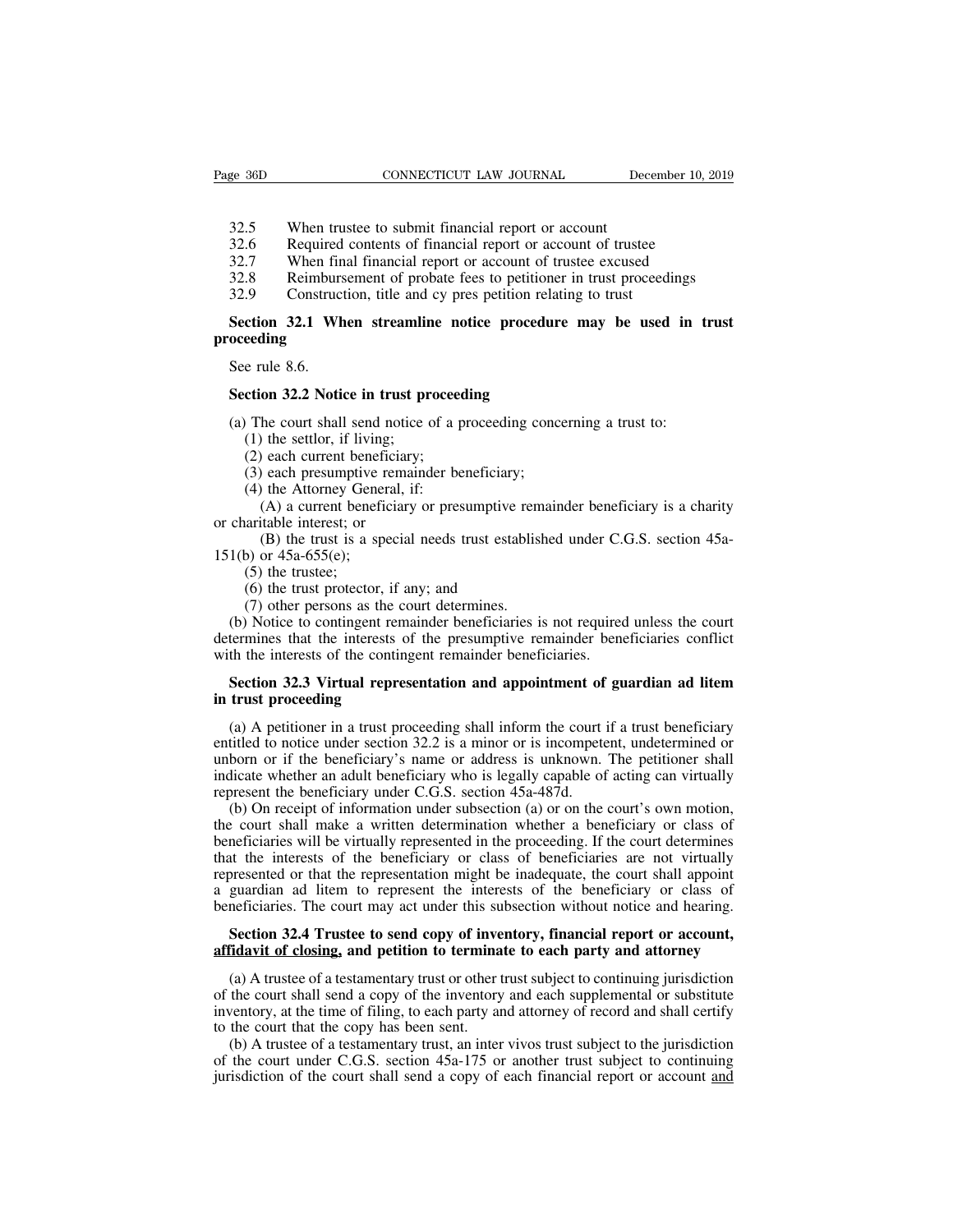the affidavit of closing, at the time of filing, to each party and attorney of record<br>the affidavit of closing, at the time of filing, to each party and attorney of record<br>and shall certify to the court that the copy has b

December 10, 2019 CONNECTICUT LAW JOURNAL<br>
the affidavit of closing, at the time of filing, to each party and<br>
and shall certify to the court that the copy has been sent.<br>
(c) The trustee of a testamentary trust, an inter (c) The trustee of a testamentary trust, an inter vivos trust subject to the jurisdiction<br>(c) The trustee of a testamentary trust, an inter vivos trust subject to the jurisdiction<br>(c) The trustee of a testamentary trust, a December 10, 2019 CONNECTICUT LAW JOURNAL Page 37D<br>the affidavit of closing, at the time of filing, to each party and attorney of record<br>and shall certify to the court that the copy has been sent.<br>(c) The trustee of a test is the affidavit of closing, at the time of filing, to each party and attorney of record and shall certify to the court that the copy has been sent.<br>
(c) The trustee of a testamentary trust, an inter vivos trust subject to the affidavit of closing, at the time of filing, to each party and attorney of record<br>and shall certify to the court that the copy has been sent.<br>(c) The trustee of a testamentary trust, an inter vivos trust subject to the the affidavit of closing, at the time of filing, to each party and attorney<br>and shall certify to the court that the copy has been sent.<br>(c) The trustee of a testamentary trust, an inter vivos trust subject to the ju<br>of the Figure 2.1 and a contribution of the court that the copy has been sent.<br>
(c) The trustee of a testamentary trust, an inter vivos trust subject to the jurisdiction<br>
the court under C.G.S. section 45a-175 or another trust s shall shall certify to the court that the copy has been sent.<br>
(c) The trustee of a testamentary trust, an inter vivos trust subject to the jurisdiction<br>
of the court under C.G.S. section 45a-175 or another trust subject (c) The trastee of a testamentary trust, an inter vivos trust subject to the jurisdiction of the court under C.G.S. section 45a-175 or another trust subject to continuing jurisdiction of the court shall send a copy of a p isdiction of the court shall send a copy of a petition to terminate the trust u<br>G.S. section 45a-484 or 45a-520, at the time of filing, to each party and atto<br>record and shall certify to the court that the copy has been se

(a) A trustee of a testamentary trust or other trust subject to continuing probate ourt jurisdiction 32.5 When trustee to submit financial report or account (a) A trustee of a testamentary trust or other trust subject to (d) If a beneficiary of a trust is a charity or charitable interest, the trustee shall send a copy of each filing under subsection (a), (b) or (c), at the time of filing, to the Attorney General and shall certify to the c (d) If a benefield of a trast is a enarity of enaritable interest, the trastee sharified search a copy of each filing under subsection (a), (b) or (c), at the time of filing, to the Attorney General and shall certify to t Section 32.5 When trustee to submit financial report or account<br>section 32.5 When trustee to submit financial report or account<br>(a) A trustee of a testamentary trust or other trust subject to continuing Probate<br>Court juri Section 32.5 When trustee to submit financial report or a<br>(a) A trustee of a testamentary trust or other trust subject to<br>Court jurisdiction shall submit a periodic financial report or ac<br>during each three-year period unle **Section 32.5 When trustee to submit financial report or account**<br>(a) A trustee of a testamentary trust or other trust subject to continuing Probate<br>urt jurisdiction shall submit a periodic financial report or account at l (a) A trustee of a testamentary trust or other trust subject to continuing Probate<br>Court jurisdiction shall submit a periodic financial report or account at least once<br>during each three-year period unless the court or the

(a) A trustee or a testamentary trust or outer trust subject to continuing Frobate<br>Court jurisdiction shall submit a periodic financial report or account at least once<br>during each three-year period unless the court or the Court jurisdiction shart submit a periodic financial report or account at least once<br>during each three-year period unless the court or the will or other governing<br>instrument directs more frequent accounts. The first accoun during cach tince-year period tiness the court of the win of onter governing<br>instrument directs more frequent accounts. The first accounting period shall<br>commence on the date that the court appoints the trustee.<br>(b) If the instrument different accounts. The first accounting period shall commence on the date that the court appoints the trustee.<br>
(b) If the will excuses periodic accounts, the court shall not require the trustee<br>
of a testament (b) If the will excuses periodic accounts, the court shall not require the trustee of a testamentary trust to submit periodic financial reports or accounts. On motion of a party or on the court's own motion and after noti (b) If the will excluses periodic accounts, the court shall not require the dividend of a testamentary trust to submit periodic financial reports or accounts. On m of a party or on the court's own motion and after notice a cstallichary trust to submit periodic mialical reports of accounts. On motion<br>a party or on the court's own motion and after notice and hearing, the court may<br>quire a financial report or account for a specified period if or a party or on the court s own motion and arter notice and hearing, the court may<br>require a financial report or account for a specified period if necessary to protect<br>the interests of a party. After issuing a decision on bequire a mianciar report of account for a specified period if necessary to protect<br>the interests of a party. After issuing a decision on the financial report or account<br>under this subsection, the court shall not require a

the merests of a party. After issumder this subsection, the court show accounts if the will exeuses p<br>the reports or accounts are neces<br>(c) Except as provided in sect<br>submit a final financial report<br>beneficiary's interest (d) Except as provided in section 32.7, if a trustee dies while administering that the reports or accounts are necessary to protect the interests of a party.<br>
(c) Except as provided in section 32.7, the trustee of a testam the executions in the win excusses performed accounts unless the court determines that<br>the reports or accounts are necessary to protect the interests of a party.<br>(c) Except as provided in section 32.7, the trustee of a tes In the deceased in section 32.7, the trustee of a testamentary trust shall submit a final financial report or account when the trust terminates or any beneficiary's interest in the trust terminates or when the fiduciary se bmit a final financial report or account when the trust terminates or any meficiary's interest in the trust terminates or when the fiduciary seeks to resign is removed by the court.<br>
(d) Except as provided in section 32.7,

See rules 36 through 38. In the transition is removed by the court.<br>
(d) Except as provided in sect<br>
st, the executor or administrat<br>
behalf of the deceased trustee<br> **Section 32.6 Required conter**<br>
See rules 36 through 38. (d) Except as provided in section 32.7, if a trustee dies while administering the stat, the executor or administrator of the estate of the deceased trustee shall file, behalf of the deceased trustee, a final financial rep

(a) The trustee of a testamentary trust may petition the court of trustee share of the trust.<br>Section 32.6 Required contents of financial report or account of trustee<br>See rules 36 through 38.<br>Section 32.7 When final finan **Section 32.6 Required contents of financial report or account of trustee**<br>See rules 36 through 38.<br>**Section 32.7 When final financial report or account of trustee excused**<br>(a) The trustee of a testamentary trust may peti Section 32.6 1<br>See rules 36 t<br>Section 32.7<br>(a) The truste<br>requirement of a<br>32.5(d) if:<br>(1) the will<br>(2) each cu e rules 36 through 38.<br>
ction 32.7 When final financial report or account<br>
The trustee of a testamentary trust may petition<br>
rement of a final financial report or account required<br>
d) if:<br>
(1) the will waives periodic acco

(2) errors 30 different beneficial different current of the court of trustee excused<br>
(2) The trustee of a testamentary trust may petition the court to excuse the<br>
rement of a final financial report or account required un **Section 32.7 When final financial report or account of trustee excused**<br>(a) The trustee of a testamentary trust may petition the court to excuse the<br>requirement of a final financial report or account required under secti (a) The trustee of a testamentary trust may petition the court to excuse the requirement of a final financial report or account required under section 32.5(c) or 32.5(d) if:<br>(1) the will waives periodic accounts; and (2) (a) The urstee of a testamentary trust may pention<br>quirement of a final financial report or account required<br>.5(d) if:<br>(1) the will waives periodic accounts; and<br>(2) each current beneficiary and presumptive rema<br>st has si (1) the will waives periodic accounts; and<br>(2) if:<br>(1) the will waives periodic accounts; and<br>(2) each current beneficiary and presumptive remains signed a written instrument that waives the fir<br>owledges the amount of the (1) the will waives periodic accounts; and<br>
(2) each current beneficiary and presumptive remainder beneficiary of the<br>
has signed a written instrument that waives the final report or account and<br>
owledges the amount of th (1) the win waves periodic accounts, and<br>
(2) each current beneficiary and presumptive remainder beneficiary of<br>
has signed a written instrument that waives the final report or account<br>
owledges the amount of the distribu (2) cach curtent ocncricially and presumptive remainder ocincitally of the<br>has signed a written instrument that waives the final report or account and<br>owledges the amount of the distribution to which the beneficiary is en

by the court or, if none, since the trustee accepted the trusteeship, a summary of:<br>
(a) the method use of assets on hand, shown at current fair market value;<br>
(b) A petition under subsection (a)(2);<br>
(2) an itemized list The method used to determine the compensation of the benchingthalist pertition under subsection (a)(2); an itemized list of assets on hand, shown at current fair market value; an itemized proposed distribution to each ben (B) the signed waiver under subsection (a) shari include.<br>
(b) the signed waiver under subsection (a)(2);<br>
an itemized list of assets on hand, shown at current fair market value;<br>
(a) an itemized proposed distribution to (a) an itemized list of assets on hand, shown<br>an itemized list of assets on hand, shown<br>of the period since the most recent fination to each<br>for the period since the trustee accepte<br>(A) the method used to determine the co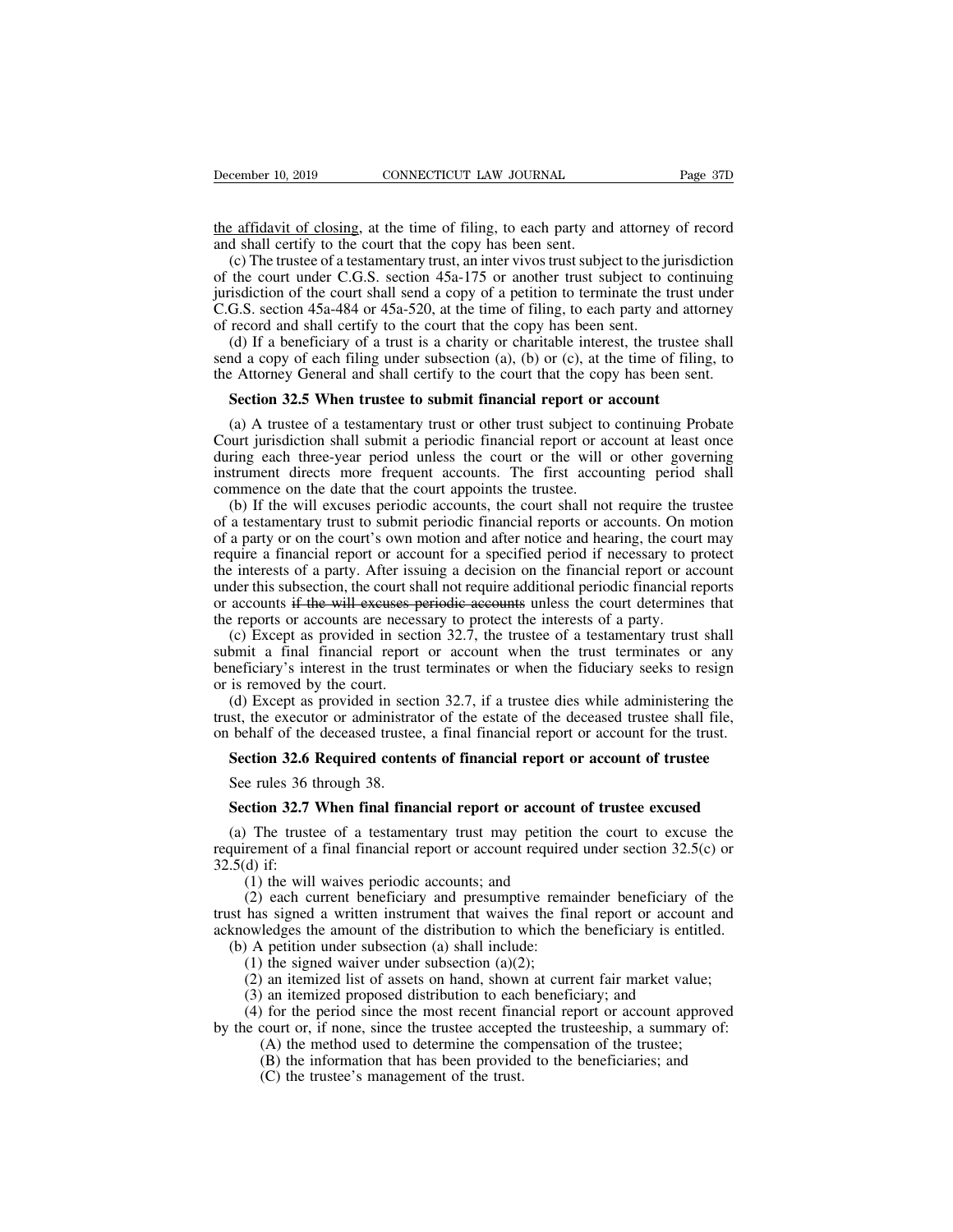(c) The court may excuse the final report or account if the court determines that<br>
would impose an unreasonable burden to require the report or account and that<br>
ch current beneficiary and presumptive remainder beneficiary Fage 38D CONNECTICUT LAW JOURNAL December 10, 2019<br>(c) The court may excuse the final report or account if the court determines that<br>it would impose an unreasonable burden to require the report or account and that<br>each cur Page 38D CONNECTICUT LAW JOURNAL December 10, 2019<br>
(c) The court may excuse the final report or account if the court determines that<br>
it would impose an unreasonable burden to require the report or account and that<br>
each Page 38D CONNECTICUT LAW JOURNAL<br>
(c) The court may excuse the final report or account if the court<br>
it would impose an unreasonable burden to require the report of<br>
each current beneficiary and presumptive remainder benef (c) The court may excuse the final report or account if the court determines that<br>would impose an unreasonable burden to require the report or account and that<br>ch current beneficiary and presumptive remainder beneficiary h (c) The court may excuse the final report or account if the court determines that<br>would impose an unreasonable burden to require the report or account and that<br>ch current beneficiary and presumptive remainder beneficiary h

it would impose an unreasonable burden to require the report or account and that<br>each current beneficiary and presumptive remainder beneficiary has knowingly and<br>voluntarily waived the requirement of a report or account.<br> petition to the requirement of a persumptive remainder beneficiary has knowingly and voluntarily waived the requirement of a report or account.<br> **Section 32.8 Reimbursement of probate fees to petitioner in trust proceeding** voluntarily waived the requirement of a report or account.<br> **Section 32.8 Reimbursement of probate fees to petitioner in trust proceeding**<br>
On motion of a party or on the court's own motion, the court may order the<br>
trust **Section 32.8 Reimbursement of probate fees to petitioner in trust proceeding**<br>On motion of a party or on the court's own motion, the court may order the<br>trustee of a trust to reimburse a party for any probate fees incurr **Section 32.8 Reimbursement of probate fees to petitioner in trust proceeding**<br>On motion of a party or on the court's own motion, the court may order the<br>trustee of a trust to reimburse a party for any probate fees incurr On motion of a party or on the court's own motion, the court may order the trustee of a trust to reimburse a party for any probate fees incurred in making a petition to the court concerning the trust if the court determin On motion of a party of on the court's own motion, the<br>trustee of a trust to reimburse a party for any probate fees<br>petition to the court concerning the trust if the court determine<br>of the fees is equitable. The court may tition to the court concerning the trust if the court determines that reimbursement<br>the fees is equitable. The court may act without notice and hearing. If the court<br>termines that reimbursement of the fees is equitable, b termines that reimbursement of the fees is equitable, but the court previously<br>ived the petitioning party's fees under C.G.S. section 45a-111(c), the trustee shall<br>mit payment to the probate court administration fund. The waived the petitioning party's fees under C.G.S. section 45a-111(c), the trustee shall<br>remit payment to the probate court administration fund. The reimbursed fees shall<br>be paid from trust assets as an administration expen

Framit payment to the probate court administration fund. The reimbordination fund in the probate court administration fund. The reimbording to paid from trust assets as an administration expense.<br>Section 32.9 Construction (b) If a current or presumptive remainder beneficiary of the trust of the court declines jurisdiction to hear a construction, title or cy pres petition neerning a trust under C.G.S. section 45a-98a(a), the court shall send **Section 32.9 Construction, title and cy pres petition relating to trust**<br>(a) If the court declines jurisdiction to hear a construction, title or cy pres petition<br>concerning a trust under C.G.S. section  $45a-98a(a)$ , the c **Section 32.9 C**<br>(a) If the court d<br>concerning a trust<br>notice of the decli<br>(b) If a current<br>charitable interest,<br>ney General. and cy pres petition r<br>
n to hear a construction,<br>
tion 45a-98a(a), the c<br>
ty and attorney of reco<br>
mainder beneficiary of<br>
d written notice of the c<br> **Rule 33**<br> **Rule 33** 

### **Conservators**

- Section<br>33.1 When streamline notice procedure may be used in conservatorship 33.2 article interest, the court shall send written notice of the declination to the Attor-<br>
33.1 **Rule 33**<br>
33.1 When streamline notice procedure may be used in conservatorship<br>
33.2 Petition for voluntary representation proceeding<br>Petition for voluntary representation to be heard before petition for
- **23.2 Conservators**<br>
Section<br>
33.1 When streamline notice procedure may be used in conservatorship<br>
33.2 Petition for voluntary representation to be heard before petition for<br>
involuntary conservatorship<br>
33.3 Appointmen **Conservators**<br>
When streamline notice procedure m<br>
proceeding<br>
Petition for voluntary representation in<br>
involuntary conservatorship<br>
Appointment of temporary conservator<br>
Extension of temporary conservat When streamline notice procedure<br>proceeding<br>Petition for voluntary representation<br>involuntary conservatorship<br>Appointment of temporary conserv<br>Extension of temporary conservatorship<br>Motion to close conservatorship he<br>of me Petition for voluntary represe<br>involuntary conservatorship<br>Appointment of temporary conservatorship<br>Extension of temporary conservatorship petition<br>Motion to close conservatorship<br>of medical evidence<br>Criminal background ch
- 
- **CONSETVATOTS**<br>
Section<br>
33.1 When streamline notice procedure may be used in conservatorship<br>
proceeding<br>
33.2 Petition for voluntary representation to be heard before petition for<br>
involuntary conservatorship<br>
33.3 Appoi Section<br>
33.1 When streamline notice procedure may be used in conservatorship<br>
proceeding<br>
33.2 Petition for voluntary representation to be heard before petition for<br>
involuntary conservatorship<br>
33.3 Appointment of tempor 33.1 When steamme holice procedule may be used in conservatorship<br>proceeding<br>33.2 Petition for voluntary representation to be heard before petition for<br>involuntary conservatorship<br>33.3 Appointment of temporary conservators Francol Technolman Community Professor<br>
involuntary conservatorship<br>
33.3 Appointment of temporary conservator<br>
33.4 Extension of temporary conservators<br>
conservatorship petition<br>
33.5 Motion to close conservatorship heari 33.3 Appointment of temporary conservator without notice and headled as Extension of temporary conservatorship pending decises conservatorship petition<br>33.5 Motion to close conservatorship hearing to public during pressort 33.3<br>
33.4 Extension of temporary conservatorship<br>
conservatorship petition<br>
33.5 Motion to close conservatorship hearing to pul<br>
of medical evidence<br>
33.6 Criminal background check<br>
33.7 Court to review qualifications of
- Extension of temporary conservatorship pending decision on<br>conservatorship petition<br>33.5 Motion to close conservatorship hearing to public during presentation<br>33.6 Criminal background check<br>33.7 Court to review qualificati Motion to close conservatorship hearing to public during presentation<br>of medical evidence<br>Criminal background check<br>Court to review qualifications of proposed conservator<br>Hearing to review duties of conservator<br>Conservator
- 
- 
- 
- 33.5 Motion to close conservatorship nearing to public during presentation<br>of medical evidence<br>33.6 Criminal background check<br>33.7 Court to review qualifications of proposed conservator<br>33.7 Conservator of estate to send c 33.6 Criminal background check<br>33.7 Court to review qualifications of proposed conservator<br>33.7 Exercity to review duties of conservator<br>33.8 Conservator of estate to send copy of inventory, financial report, and<br>account <u></u> 33.7 Court to review qualifications of proposed conservator<br>33.7 Court to review qualifications of proposed conservator<br>33.8 Conservator of estate to send copy of inventory, financial repor<br>account <u>and affidavit of closin</u> 33.7<br>
23.7 Hearing to review duties of conservator<br>
33.7 Hearing to review duties of conservator<br>
33.8 Conservator of estate to send copy of inventory, financial report, and<br>
account <u>and affidavit of closing</u> to each part 33.12 Sale of real multiple parcels of real property<br>
33.8 Conservator of estate to send copy of inventory, financial<br>
account <u>and affidavit of closing</u> to each party and attorney<br>
33.9 <del>Jointly owned</del> <u>Joint</u> assets and 33.3<br>
23.33 Conservator of estate to send copy of inventory, infinited<br>
23.9 Jointly owned Joint assets and joint liabilities <u>and non-prob</u><br>
33.10 Establishment and funding of trust with conservatorship ass<br>
33.11 Settlem
- 33.9 **For Funds and Solution Colombia** and Solution and Solution and Solution and Funds and Funds and non-probate assets 33.10 Establishment and funding of trust with conservatorship assets 33.11 Settlement of claims in fa
- 
- 
- 33.10 Establishment and funding of trust with conservatorship asset<br>33.10 Establishment and funding of trust with conservatorship asset<br>33.11 Settlement of claims in favor of conservatorship estate<br>33.12 Sale of real prope
- 
- 
- 
- 
- 
- 
- 33.11 Settlement of claims in favor of conservatorship assess<br>33.11 Settlement of claims in favor of conservatorship estate<br>33.12 Sale of real property from conservatorship estate<br>33.12 Sale of real property from conservat 33.11 Settlement of claims in favor of conservatorship estate<br>33.11 Petitions to compromise multiple claims associated with same injury<br>33.12 Sale of real property from conservatorship estate<br>33.13 Release of funds from re 33.12 Sale of real property from conservatorship estate<br>33.12 Sale of real property from conservatorship estate<br>33.13 Release of funds from restricted account in conservatorship estate<br>33.14 When conservator to submit fina Bate of teal property from conservation<br>Petitions to sell multiple parcels of<br>Release of funds from restricted acc<br>When conservator to submit financia<br>Required contents of financial report<br>When conservator of estate to ver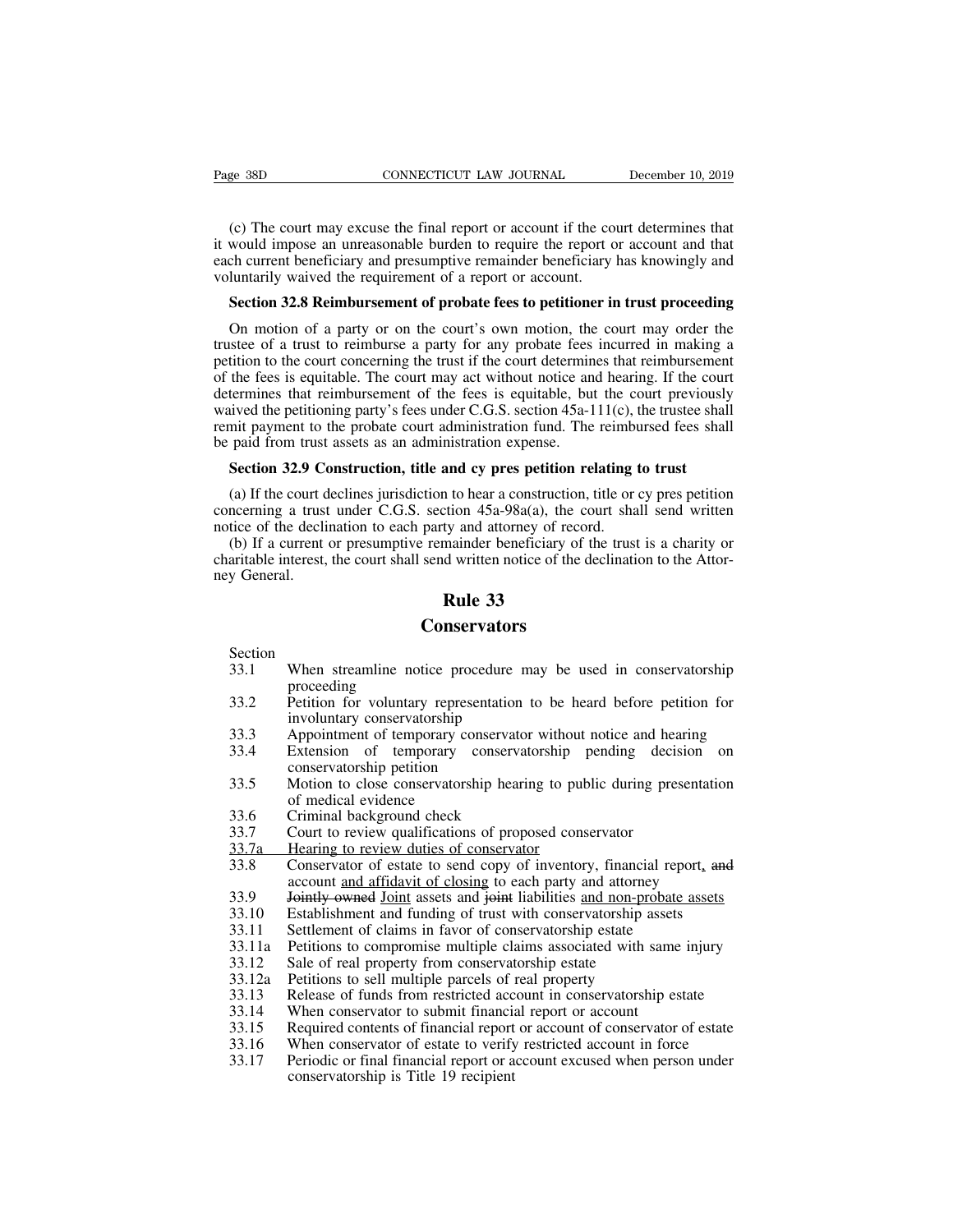- 
- Example 10, 2019<br>
33.18 Sterilization<br>
33.19 Reimbursement of process external proceeding EXEMBED 10, 2019 CONNECTICUT LAW JOURNAL Page 39D<br>
33.18 Sterilization<br>
33.19 Reimbursement of probate fees to petitioner in conservatorship of<br>
33.20 Petition to determine title relating to conservatorship 2019 CONNECTICUT<br>
Sterilization<br>
Reimbursement of probate<br>
estate proceeding<br>
Petition to determine title re<br>
Notice of termination of vol EXECUTE: CONNECTICUT LAW JOURNAL<br>
33.18 Sterilization<br>
33.19 Reimbursement of probate fees to petitioner in conservators<br>
estate proceeding<br>
33.20 Petition to determine title relating to conservatorship<br>
33.21 Notice of te 33.18 Sterilization<br>33.19 Reimbursement of probate fees to petitioner in conservator<br>state proceeding<br>33.20 Petition to determine title relating to conservatorship<br>33.21 Notice of termination of voluntary conservatorship<br>3 33.18 Sterilization<br>33.19 Reimbursement of probate fees to petitioner in conservatorship of<br>estate proceeding<br>33.20 Petition to determine title relating to conservatorship<br>33.21 Notice of termination of voluntary conservat Sterilization<br>Reimbursement of probate fee<br>estate proceeding<br>Petition to determine title relatiin<br>Notice of termination of volunti<br>Petitions to change residence, s<br>or terminate tenancy<br>**33.1 When streamline no**
- 
- 
- 

33.19 Reimbursement of probate fees to petitioner in conservatorship of<br>estate proceeding<br>33.20 Petition to determine title relating to conservatorship<br>33.21 Notice of termination of voluntary conservatorship<br>33.22 Petitio estate proceeding<br>
33.20 Petition to determine title rel<br>
33.21 Notice of termination of volu<br>
33.22 Petitions to change residence<br>
or terminate tenancy<br> **Section 33.1 When streamline**<br> **conservatorship proceeding**<br>
See ru 33.21 Notice of<br>33.22 Notice of<br>33.22 Petitions<br>or termin<br>Section 33.1 W<br>See rule 8.6.<br>Section 33.2 Petit 33.22 Petitions to change residence, sell real property or household contents<br>or terminate tenancy<br>**Section 33.1 When streamline notice procedure may be used in**<br>**Section 33.2 Petition for voluntary representation to be he** or terminate tenancy<br> **Section 33.1 When streamline notice**<br> **for involuntary proceeding**<br>
See rule 8.6.<br> **Section 33.2 Petition for voluntary represe**<br> **for involuntary conservatorship**<br>
(a) A respondent in an involuntary

Section 33.1 When streamline notice procedure may be used in<br>nservatorship proceeding<br>See rule 8.6.<br>Section 33.2 Petition for voluntary representation to be heard before petition<br>r involuntary conservatorship<br>(a) A respon **For value 3.6.**<br>See rule 8.6.<br>**Section 33.2 Petition for voluntary representation to be heard before petition**<br>for involuntary conservatorship<br>(a) A respondent in an involuntary conservatorship proceeding may file a peti See rule 8.6.<br>
Section 33.2 Petition for voluntary representation to be<br>
for involuntary conservatorship<br>
(a) A respondent in an involuntary conservatorship proceed<br>
for voluntary representation under C.G.S. section 45a-64

Section 33.2 Petition for voluntary representation to be heard before petition<br>r involuntary conservatorship<br>(a) A respondent in an involuntary conservatorship proceeding may file a petition<br>r voluntary representation und **Section 33.2 Petition for voluntary representation to be heard before petition**<br>for involuntary conservatorship<br>(a) A respondent in an involuntary conservatorship proceeding may file a petition<br>for voluntary representati for involuntary conservatorship<br>
(a) A respondent in an involuntary conservatorship proceeding may file a petition<br>
for voluntary representation under C.G.S. section 45a-646 at any time before the<br>
court decides the invol (a) A respondent in an involuntary conservatorship proceeding may file a petition<br>for voluntary representation under C.G.S. section  $45a-646$  at any time before the<br>court decides the involuntary conservatorship petition.<br> (a) A respondent in an involuntate<br>for voluntary representation under<br>court decides the involuntary cons<br>(b) The court shall hear and dec<br>under subsection (a) before acting<br>The court may conduct the hearin<br>the same time as old decides the involuntary conservatorship peticles the involuntary conservatorship peticles the involuntary conservatorship petical The court shall hear and decide a petition frequency is presentioned in the same of anot The court shall hear and decide a petition for voluntary representation made<br>
r subsection (a) before acting on a petition for involuntary conservatorship.<br>
court may conduct the hearing on the petition for voluntary repr (b) The court shart heat and decide a petition for voluntary representation made<br>under subsection (a) before acting on a petition for involuntary conservatorshi<br>The court may conduct the hearing on the petition for volunta **Section 33.3 Appointment of temporary conservatorship petition without giving**<br> **Section** 48 a hearing on an involuntary conservatorship petition without giving<br> **Section** 45 a written waiver of notice under C.G.S. sectio

## **hearing** (1) the respondent is present; and<br>
(2) each party entitled to notice under C.G.S. section 45a-646 is present or has<br>
ed a written waiver of notice of the hearing on voluntary representation.<br> **Section 33.3 Appointment of**

(1) the respondent is present; and<br>
(2) each party entitled to notice under C.G.S. section 45a-646 is present or has<br>
filed a written waiver of notice of the hearing on voluntary representation.<br> **Section 33.3 Appointment** (a) The court may act on a petition to appoint a temporary conservator without notice and aring<br>(a) The court may act on a petition to appoint a temporary conservator under<br>G.S. section 45a-654(d) without notice and heari deciding a petition to appoint of temporary conservator without notice and<br>hearing<br>(a) The court may act on a petition to appoint a temporary conservator under<br>C.G.S. section 45a-654(d) without notice and hearing.<br>(b) If t **Section 33.3 Appointment of temporary conservator without notice and hearing**<br>(a) The court may act on a petition to appoint a temporary conservator under C.G.S. section 45a-654(d) without notice and hearing.<br>(b) If the hearing<br>
(a) The court may act on a petition to appoint a temporary conservator under<br>
C.G.S. section 45a-654(d) without notice and hearing.<br>
(b) If the court determines that it is necessary to meet with the petitioner be (a) The court may act on a petition to appoint a temporary conservator under C.G.S. section 45a-654(d) without notice and hearing.<br>
(b) If the court determines that it is necessary to meet with the petitioner before decid (a) The court may act on a petition to appoint a temporary conservation under<br>C.G.S. section 45a-654(d) without notice and hearing.<br>(b) If the court determines that it is necessary to meet with the petitioner before<br>decid c.c.s. section  $45a-0.5+(d)$  with<br>
(b) If the court determines ideciding a petition to appoint<br>
court shall make an audio reco<br>
to the parties. If the court approximation<br>
generalized who met with the petition<br>
conservator ciding a petition to appoint a temporary conservator on an ex parte basis, the<br>urt shall make an audio recording of the meeting. The recording shall be available<br>the parties. If the court appoints a temporary conservator a **court shall make an audio recording of**<br>to the parties. If the court appoints is<br>conservatorship hearing required by C<br>judge who met with the petitioner shall conservatorship hearing.<br>**Section 33.4 Extension of tempore<br>co** mservatorship hearing required by C.G.S. section  $45a-654(d)(1)$  is contested, the dge who met with the petitioner shall be disqualified from conducting the temporary nservatorship hearing.<br>Section 33.4 Extension of tempora

judge who met with the petitioner shall be disqualified from conducting the temporary<br>conservatorship hearing.<br>**Section 33.4 Extension of temporary conservatorship pending decision on**<br>**Conservatorship petition**<br>On writte provided that the extension of temporary conservatorship pending decision on<br>conservatorship petition<br>On written request of a party, the court may extend the appointment of a temporary<br>conservator until disposition of a pe Section 33.4 Extension of temporar<br>conservatorship petition<br>On written request of a party, the court r<br>conservator until disposition of a pend<br>provided that the extension may not ex-<br>request without notice and hearing.<br>Sec **Section 33.4 Extension of demporary conservatorship penamig decision on**<br>**Security inservatorship petition**<br>On written request of a party, the court may extend the appointment of a temporary<br>nservator until disposition of **presentation of the control of the control of the control of a pending**<br>provided that the extension may not exceed<br>request without notice and hearing.<br>**Section 33.5 Motion to close conservals**<br>presentation of medical evid Exercise the servator until divided that the expected that the expect without notice Section 33.5 Mesontation of me<br>See rule 16.<br>See rule 16.<br>Section 33.6 Crin

## boyded that the extension may not exceed 30 days. The<br>
section 33.5 Motion to close conservatorship hea<br>
seentation of medical evidence<br>
See rule 16.<br>
Section 33.6 Criminal background check<br>
At any time during a conservato Section 33.5 Motion to close conservatorship hearing to public during<br>esentation of medical evidence<br>See rule 16.<br>Section 33.6 Criminal background check<br>At any time during a conservatorship proceeding, the court may obtain

**Section 35.5 Mot**<br>presentation of medi<br>See rule 16.<br>**Section 33.6 Crim**<br>At any time during<br>background check of: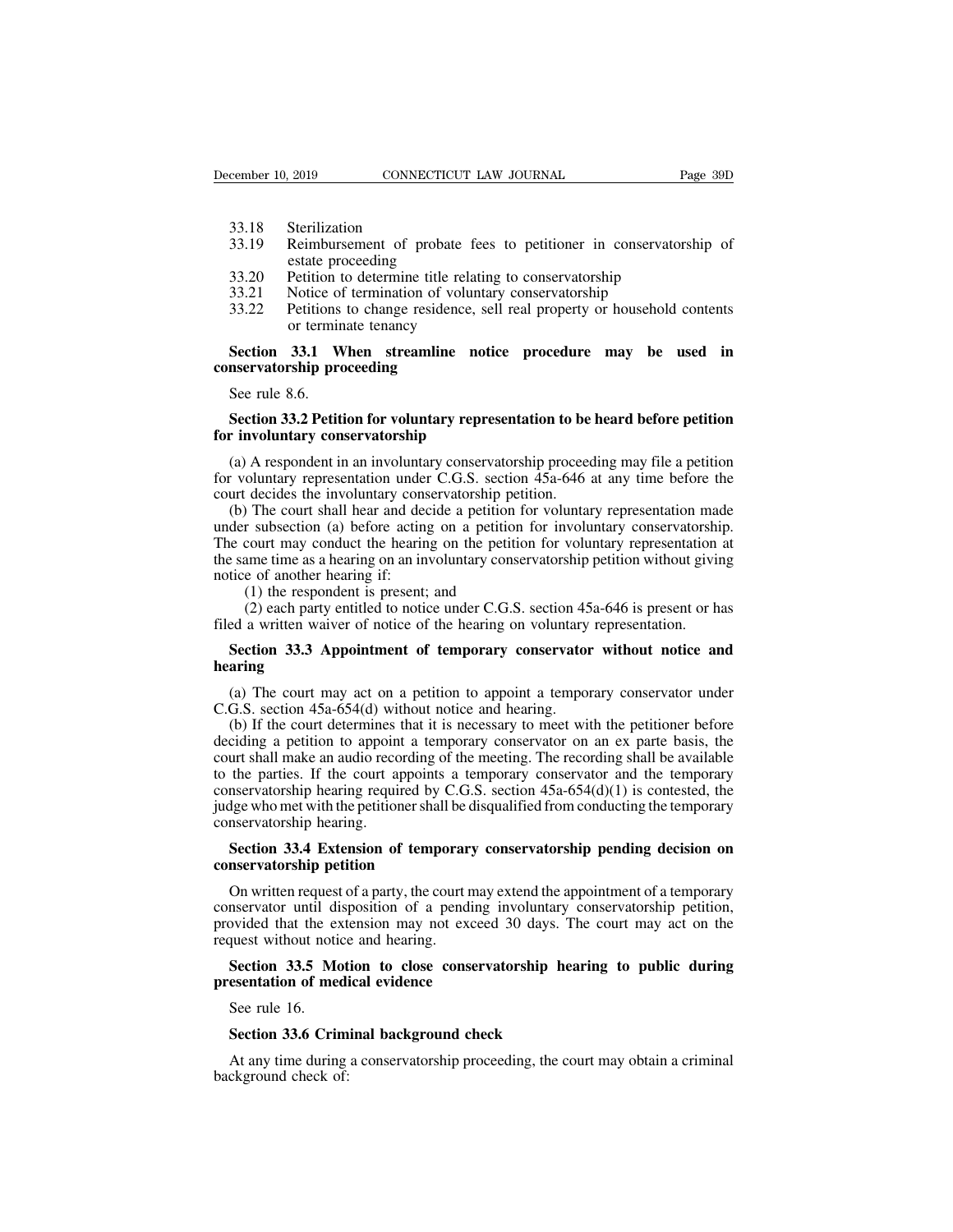(1) the conservator or proposed conservator;<br>(2) an individual providing care to the person under<br>(3) an individual living in the household of the person (1) the conservator or proposed conservator;<br>
(2) an individual providing care to the person under conservatorship;<br>
(3) an individual living in the household of the person under conservatorship;<br>
(4) any other person if n

(3) 40D CONNECTICUT LAW JOURNAL December 10, 2019<br>
(1) the conservator or proposed conservator;<br>
(2) an individual providing care to the person under conservatorship; or<br>
(3) an individual living in the household of the pe (1) the conservator or proposed conservator;<br>
(2) an individual providing care to the person under conservatorship;<br>
(3) an individual living in the household of the person under conservatorship; or<br>
(4) any other person i conservatorship. (1) the conservator or proposed conservator;<br>
(2) an individual providing care to the person under conservatorship;<br>
(3) an individual living in the household of the person under conservatorship; or<br>
(4) any other person i

(1) the conservator of proposed conservator,<br>
(2) an individual providing care to the person under conservatorship;<br>
(3) an individual living in the household of the person under conservatorship; or<br>
(4) any other person (2) an individual providing calc to the person under conservatorship,<br>
(3) an individual living in the household of the person under conservatorship; or<br>
(4) any other person if necessary to protect the interests of the p (3) an individual riving in the household of the person under conservatorship, or (4) any other person if necessary to protect the interests of the person under conservatorship.<br> **Section 33.7 Court to review qualificatio Conservatorship.**<br> **Section 33.7 Court to review qualifications of proposed conservator**<br>
If a person under conservatorship has not designated or nominated a conservator,<br>
the court shall, before making an appointment, g **Section 33.7 Court to review qualifications of proposed conservator**<br>If a person under conservatorship has not designated or nominated a conservator,<br>the court shall, before making an appointment, give the parties an opp Section 33.7 Court to review qualifications of proposed conservator<br>If a person under conservatorship has not designated or nominated a conservator,<br>the court shall, before making an appointment, give the parties an opport If a person under conservatorship has not designated or nominated a<br>
E court shall, before making an appointment, give the parties an o<br>
esent evidence and argument regarding the qualifications of a propose<br>
successor cons before appointing an appointment, give the parties an oppointing to essent evidence and argument regarding the qualifications of a proposed conservator successor conservator. When deciding whether to appoint the proposed n

present evidence and argument regarding the quarmeations of a proposed conservator<br>or successor conservator. When deciding whether to appoint the proposed<br>conservator or successor conservator, the court shall consider the attendance for a conservator, the court shall consider the factors set forth<br>in C.G.S. section 45a-650(h) based on evidence in the record of the proceeding.<br>**Section 33.7a Hearing to review duties of conservator**<br>Before ap in C.G.S. section 45a-650(h) based on evidence in the record of the proceeding.<br> **Section 33.7a Hearing to review duties of conservator**<br> **Before appointing a conservator, the court shall require the conservator to attend<br>** Section 33.7a Hearin<br>
Before appointing a co<br>
a hearing to review the du<br>
attendance for a conserved a form published by the<br>
perform the duties.<br>
Section 33.8 Conserved<br>
and account and affide **Section 33.7 Theating to Teview duties of conservator**<br>
Before appointing a conservator, the court shall require the conservator to attend<br>
earing to review the duties of the conservator, provided that the court may excus Before appointing a conservator, the court shall require the conservator to attain a hearing to review the duties of the conservator, provided that the court may exattendance for a conservator with prior experience. The co dealing to review the duties of the conservator, provided that the court hay excesse endance for a conservator with prior experience. The conservator shall execute form published by the probate court administrator to ackno

Supplemental or substitute inventory and construct included and agree to perform the duties.<br>Section 33.8 Conservator of estate to send copy of inventory, financial report, and account and affidavit of closing to each part a form published by the probate court at<br>all ministration to acknowledge and agree to<br>perform the duties.<br>**Section 33.8 Conservator of estate to send copy of inventory, financial report,**<br>A conservator of the estate shall Section 33.8 Conservator of estate to send copy of inve<br>
and account and affidavit of closing to each party and<br>
A conservator of the estate shall send a copy of the<br>
supplemental or substitute inventory and each financial **Section 33.9 Joints and affidavit of closing to each party and attorney, inancelal report, A** conservator of the estate shall send a copy of the inventory and each pplemental or substitute inventory and each financial r A conservator of the supplemental or substituted assets<br>affidavit of closing, at the shall certify to the courn<br>**probate assets**<br>(a) If a person under<br>or is initially liable w (a) If a person under conservatorship holds an asset jointly with another person is jointly taken assets (a) If a person under conservatorship holds an asset jointly with another person is jointly liable with another perso

Suppenies and substitute inventory and each infinite and report of account and the affidavit of closing, at the time of filing, to each party and attorney of record and shall certify to the court that the copy has been sen **Example 19 Consults** in the time of ming, to each party and attorney of record and shall certify to the court that the copy has been sent.<br> **Section 33.9 Jointly owned Joint assets and joint liabilities and non-probate as Section 33.9 Jointly owned Joint assets and joint liabilities and non-**<br>**probate assets**<br>(a) If a person under conservatorship holds an asset jointly with another person<br>or is jointly liable with another person on a debt, **Section 33.9 Jointly owned Joint assets and joint liabilit probate assets**<br>(a) If a person under conservatorship holds an asset jointly with or is jointly liable with another person on a debt, or if the conservatorship ha **obate assets**<br>(a) If a person under conservatorship holds an asset jointly with another person<br>is jointly liable with another person on a debt, or if the person under<br>nservatorship has a present interest in an asset that (a) If a person under conservatorship holds an asset jointly with another person<br>or is jointly liable with another person on a debt, or if the person under<br>conservatorship has a present interest in an asset that would, on (a) If a person under conservatorship holds an asset jointly with another person<br>or is jointly liable with another person on a debt, or if the person under<br>conservatorship has a present interest in an asset that would, on

or is jointly habit with another person on a debt, or if the person didet<br>conservatorship has a present interest in an asset that would, on his or her death,<br>pass outside his or her probate estate, the conservator of the e Evaluations of any sults are conservators of the estate may petition for actions concerning administration of the asset or liability.<br>The court shall give notice of the hearing on a petition under subsection (a) ch party a pass outside ins of net probate estate, the conservator<br>instructions concerning administration of the asset or<br>(b) The court shall give notice of the hearing on a<br>to each party and attorney of record and to each pe<br>asset o (2) the original source of the hearing on a petical prior of the solution of the solution of the beam or liability described in subsection (a). When decided administer the asset or liability, the court shall consi (1) the The coart shan give notice of the heating on a petition under subsection (a) ch party and attorney of record and to each person having an interest in an or liability described in subsection (a). When deciding how the cons any and adolney of record and to each person haviasset or liability described in subsection (a). When deciding is should administer the asset or liability, the court shall consider to (1) the provisions of any will, trust

(4) the person is subsection (a). When declining now the conservator<br>(d) administer the asset or liability, the court shall consider the following factors:<br>(1) the provisions of any will, trust instrument or other estate collar and any individual whom the person is obligated to support;<br>(1) the provisions of any will, trust instrument or other estate planning document<br>executed by the person under conservatorship;<br>(2) the original source of

(1) the provisions of any win, thust instrument of other estate planning document<br>ted by the person under conservatorship;<br>(2) the original source of the asset or liability;<br>(3) the current and anticipated needs of the per (2) the original solute of the as<br>
(3) the current and anticipated<br>
ndividual whom the person is<br>
(4) the availability of other a<br>
revatorship and any individual<br>
(5) the impact of the manner of<br>
ligibility of the person

Executed by the person under conservatorship,<br>
(2) the original source of the asset or liability;<br>
(3) the current and anticipated needs of the person under conservatorship and<br>
any individual whom the person is obligated **Section 33.10 Establishment and funding of trust with conservatorship and funding of the person is obligated to support;**<br>
(4) the availability of other assets to meet the needs of the person under nservatorship and any i

(a) a conservator of the manner of administration of the joint asset or liability on<br>eligibility of the person under conservatorship for public assistance; and<br>(6) other relevant factors.<br>**Section 33.10 Establishment and** conservatorship and any individual whold the person is obtigated to support,<br>
(5) the impact of the manner of administration of the joint asset or liability on<br>
the eligibility of the person under conservatorship for publ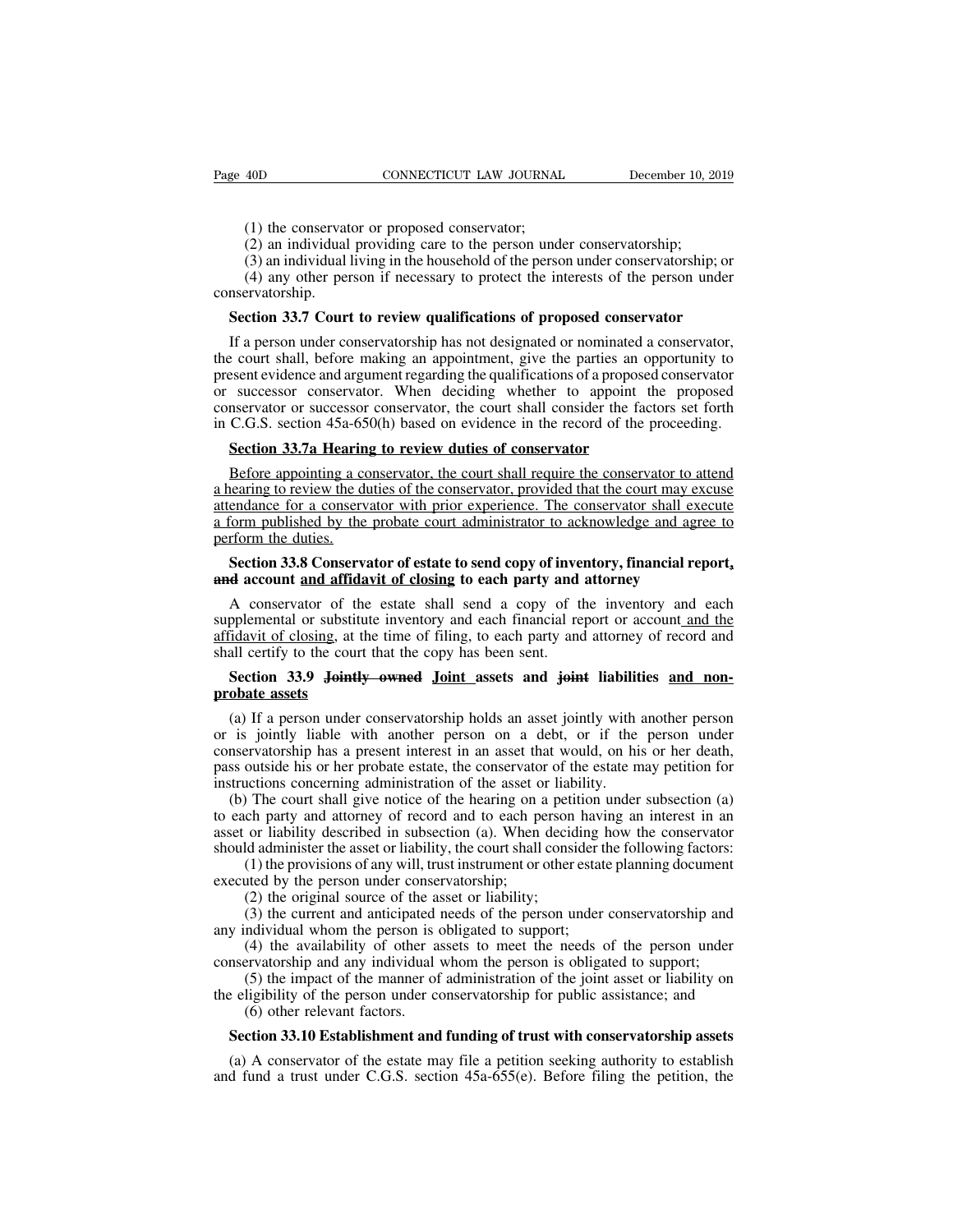December 10, 2019 CONNECTICUT LAW JOURNAL Page 41D<br>
conservator shall make a diligent effort to obtain a copy of each will, trust instrument<br>
or other estate planning document executed by the person under conservatorship<br> December 10, 2019 CONNECTICUT LAW JOURNAL Page 41D<br>
conservator shall make a diligent effort to obtain a copy of each will, trust instrument<br>
or other estate planning document executed by the person under conservatorship<br> December 10, 2019 CONNECTICUT LAW JOURNAL<br>
conservator shall make a diligent effort to obtain a copy of each will, trust if<br>
or other estate planning document executed by the person under conser<br>
that may be affected by th (conservator shall make a diligent effort to obtain a copy of each we other estate planning document executed by the person und the may be affected by the establishment and funding of the tree (b) The conservator shall acc First external make a diligent effort to obtation<br>ther estate planning document executed<br>may be affected by the establishment and<br>the proposed trust instrument;<br>(2) a written explanation of the benefit:<br>r conservatorship: Exercisco shall make a diligent effort to obtain a copy of each will, trust instrument<br>her estate planning document executed by the person under conservatorship<br>may be affected by the establishment and funding of the trust conservator shall make a ding<br>or other estate planning doc<br>that may be affected by the<br>(b) The conservator shall<br>(1) the proposed trust ir<br>(2) a written explanatio<br>under conservatorship;<br>(3) a statement indicatin<br>in the pr

may be affected by the establishment and funding of the trust.<br>
The conservator shall accompany the petition with:<br>
(1) the proposed trust instrument;<br>
(2) a written explanation of the benefits of the proposed trust for th (b) The conservator shall<br>(1) the proposed trust;<br>(2) a written explanation<br>under conservatorship;<br>(3) a statement indicat<br>in the proposed trust;<br>(4) the name and curro<br>vatorship; (1) the proposed trust instrument;<br>
(2) a written explanation of the benefits of the proposed trust for the person<br>
r conservatorship;<br>
(3) a statement indicating whether the conservator has any beneficial interest<br>
e pro

vatorship;

(2) a written explanation of the benefits of the proposed trust for the person<br>r conservatorship;<br>(3) a statement indicating whether the conservator has any beneficial interest<br>e proposed trust;<br>(4) the name and current a (3) a statement indicating whether the conservator has any beneficial interest<br>in the proposed trust;<br>(4) the name and current address of each heir of the person under conser-<br>vatorship;<br>(5) a copy of each will, trust inst (3) a statement indicatir<br>in the proposed trust;<br>(4) the name and curre<br>vatorship;<br>(5) a copy of each will<br>obtained under subsection (a<br>the original document;<br>(6) the name and curren<br>(7) the name and curren e proposed trust;<br>(4) the name and current address of each heir of the person under conse<br>ship;<br>(5) a copy of each will, trust instrument or other estate planning docume<br>ned under subsection (a) together with a statement r (4) the name and current address of each neir of the person under conser-<br>ship;<br>(5) a copy of each will, trust instrument or other estate planning document<br>ned under subsection (a) together with a statement regarding the valorship;<br>
(5) a copy of each will, trust instrument or other estate planning document<br>
obtained under subsection (a) together with a statement regarding the location of<br>
the original document;<br>
(6) the name and current (5) a copy of each wint, trust instrument or other estate planning document<br>ned under subsection (a) together with a statement regarding the location of<br>riginal document;<br>(6) the name and current address of each beneficia

bolained under subsection (a) together with a statement regarding the location of the original document;<br>
(6) the name and current address of each beneficiary under any will;<br>
(7) the name and current address of each curr (6) the name and current address of each beneficiary under any wil<br>
(7) the name and current address of each current and presumptive ineficiary of a trust that is required to be disclosed under subsection (b)<br>
(8) the nam (7) the name and current address of each complete that is required to be disclosed<br>(8) the name and current address of each bing document that is required to be disclosed<br>(8) the name and current address of each bing docu (3) the heirs of the heir and current address of each beneficiary of a trust that is required to be disclosed under s<br>(8) the name and current address of each beneficiary uning document that is required to be disclosed un (8) the name and current address of each<br>hing document that is required to be discle<br>The court shall give notice of the hearing<br>(1) each party and attorney of record;<br>(2) the heirs of the person under conserva<br>(3) each be

(4) in the current that is required to be disclosed under subsection (b)(5).<br>
The court shall give notice of the hearing on the petition to:<br>
(1) each party and attorney of record;<br>
(2) the heirs of the person under conse (c) The court shall give notice o<br>
(1) each party and attorney of<br>
(2) the heirs of the person une<br>
(3) each beneficiary under any<br>
(4) each current and presumpt<br>
fied under subsection (b)(7);<br>
(5) each beneficiary under

(1) each party and attorney of record;<br>
(2) the heirs of the person under conservatorship;<br>
(3) each beneficiary under any will;<br>
(4) each current and presumptive remainder beneficiary under any trust identi-<br>
under subse (2) the heirs of the<br>
(3) each beneficiar<br>
(4) each current and<br>
fied under subsection (b)<br>
(5) each beneficiary<br>
subsection (b)(8);<br>
(6) the commission<br>
(7) the commission (3) each beneficiary under any will;<br>(4) each current and presumptive remainder beneficiary<br>under subsection (b)(7);<br>(5) each beneficiary under any other estate planning dos<br>ection (b)(8);<br>(6) the commissioner of administ (4) each current and presumptive remainder be<br>under subsection (b)(7);<br>(5) each beneficiary under any other estate plar<br>ection (b)(8);<br>(6) the commissioner of administrative service<br>(7) the commissioner of social services under subsection (b)(7);<br>(5) each beneficiary under any other estate existent<br>(b)(8);<br>(6) the commissioner of administrative s<br>(7) the commissioner of social services;<br>(8) the Attorney General; and<br>(9) other persons as th (5) each beneficiary under any other estate plann<br>ection (b)(8);<br>(6) the commissioner of administrative services<br>(7) the commissioner of social services;<br>(8) the Attorney General; and<br>(9) other persons as the court determ

bsection (b)(8);<br>
(6) the commissioner of administrative services;<br>
(7) the commissioner of social services;<br>
(8) the Attorney General; and<br>
(9) other persons as the court determines.<br>
(d) The conservator shall have the b (6) the commissioner of ad<br>
(7) the commissioner of so<br>
(8) the Attorney General; a<br>
(9) other persons as the coud<br>
(d) The conservator shall have<br>
C.G.S. section  $45a-655(e)$ .<br>
(e) If the court approves the eshall have a

(7) the commissioner of social services;<br>
(8) the Attorney General; and<br>
(9) other persons as the court determines.<br>
(d) The conservator shall have the burden of proving the findings required under<br>
G.S. section 45a-655(e (8) the Attorney General; and<br>
(9) other persons as the court determines.<br>
(d) The conservator shall have the burden of proving the findings required under<br>
C.G.S. section 45a-655(e).<br>
(e) If the court approves the establ (a) the Attorney General, and<br>
(9) other persons as the court determines.<br>
(d) The conservator shall have the burden of proving the findings required under<br>
C.G.S. section 45a-655(e).<br>
(e) If the court approves the establ (9) other persons as the court dete<br>
(d) The conservator shall have the bu<br>
C.G.S. section  $45a-655(e)$ .<br>
(e) If the court approves the establish<br>
shall have a continuing duty to report the<br>
other estate planning document G.S. section 45a-655(e).<br>
(e) If the court approves the establishment and funding of a trust, the conservator<br>
all have a continuing duty to report the discovery of any will, trust instrument or<br>
er estate planning documen (a) A conservator of the estate may file a petition seeking authority to settle a<br>that was not eviously submitted to the court.<br>Section 33.11 Settlement of claims in favor of conservatorship estate<br>(a) A conservator of the

other estate planning document of the person under conservatorship that was not<br>previously submitted to the court.<br>**Section 33.11 Settlement of claims in favor of conservatorship estate**<br>(a) A conservator of the estate may previously submitted to the court.<br> **Section 33.11 Settlement of claims in**<br>
(a) A conservator of the estate may f<br>
claim in favor of the estate. The conservate<br>
settlement statement that includes:<br>
(1) the gross amount o (1) the gross amount of claims in favor of conservation 33.11 Settlement of claims in favor of the estate may file a petition seekin in favor of the estate. The conservator shall accompainent statement that includes:<br>(1) t (2) an itemized list of the expenses associated with the settlement, including proposed attorney's fee;<br>
(2) an itemized list of the expenses associated with the settlement, including<br>
orposed attorney's fee; (a) A conservator of the education in favor of the estate.<br>Settlement statement that inc<br>(1) the gross amount of<br>(2) an itemized list of t<br>any proposed attorney's fee;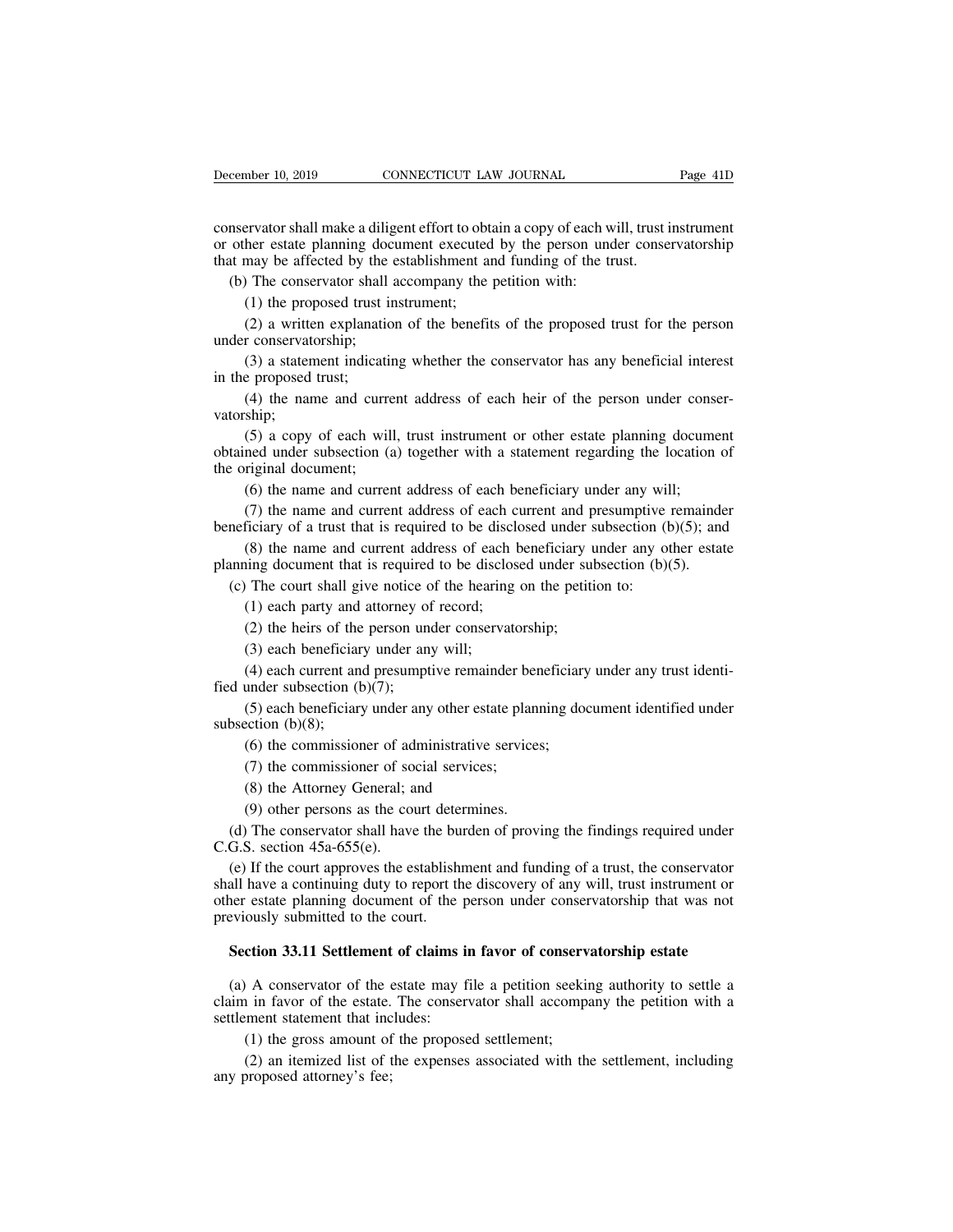- 
- (3) the total amount of liens for medical expenses;<br>(3) the total amount of liens for medical expenses;<br>(4) the total amount of liens for public assistance;<br>(5) the anticipated net proceeds that the estate will receive (3) the total amount of liens for medical expenses;<br>(4) the total amount of liens for medical expenses;<br>(5) the anticipated net proceeds that the estate will recei<br>(6) the terms of a proposed structured settlement, if any
- 

(3) the total amount of liens for medical expenses;<br>
(4) the total amount of liens for medical expenses;<br>
(4) the total amount of liens for public assistance;<br>
(5) the anticipated net proceeds that the estate will receive; (3) the total amount of liens for medical expenses;<br>
(4) the total amount of liens for medical expenses;<br>
(4) the total amount of liens for public assistance;<br>
(5) the anticipated net proceeds that the estate will receive; (3) the total amount of liens for medical expenses;<br>
(4) the total amount of liens for public assistance;<br>
(5) the anticipated net proceeds that the estate will receive; and<br>
(6) the terms of a proposed structured settlem (3) the total amount of liens for medical expenses;<br>
(4) the total amount of liens for public assistance;<br>
(5) the anticipated net proceeds that the estate will receive; and<br>
(6) the terms of a proposed structured settlem (3) the total amount of liens for medical expenses;<br>
(4) the total amount of liens for public assistance;<br>
(5) the anticipated net proceeds that the estate will receive; and<br>
(6) the terms of a proposed structured settlem (4) the total amount of 1<br>(5) the anticipated net p<br>(6) the terms of a propor<br>The conservator shall<br>est interests of the persent interests of the persent<br>ervator to submit addition<br>(1) police reports;<br>(2) medical reports; (5) the anticipated net pro<br>(6) the terms of a propose<br>) The conservator shall p<br>est interests of the persor<br>ervator to submit additions<br>(1) police reports;<br>(2) medical reports;<br>(3) medical expenses; and<br>(4) health, liabi (6) the terms of a proposed structure<br>(6) the terms of a proposed structure<br>est interests of the person under con<br>ervator to submit additional informati<br>(1) police reports;<br>(2) medical reports;<br>(3) medical expenses; and<br>( The conservator shall present evidence that the proposed settlem<br>est interests of the person under conservatorship. The court may re<br>ervator to submit additional information, including, but not limited to<br>(1) police report (e) the settlements of the person under conservatorship. The court may require the mservator to submit additional information, including, but not limited to:<br>
(1) police reports;<br>
(2) medical reports;<br>
(3) medical expenses

- 
- 
- 
- 

(1) police reports;<br>
(2) medical expenses; and<br>
(4) health, liability and uninsured motorist insurance coverage.<br>
(c) The court may approve the proposed settlement if the court determines that<br>
a settlement is in the best (4) health, hability and uninsured motorist insurance coverage.<br>
(c) The court may approve the proposed settlement if the court determines that<br>
a settlement is in the best interests of the person under conservatorship.<br>
(

the settlement is in the settlement is in the settlement interests of the settlement is in the best interests of the person under conservatorship.<br>
(a) The court may approve the proposed settlement if the court determines (2) medical reports;<br>
(3) medical expenses; and<br>
(4) health, liability and uninsured motorist insurance coverage.<br>
(c) The court may approve the proposed settlement if the court determines that<br>
the settlement is in the b (c) The court may ap<br>the settlement is in the<br>(d) The conservator showing the proceeds of<br>**Section 33.11a Peti**<br>**same injury**<br>(a) If a conservator of

(d) The conservator shall file an inventory or supplemental or substitute inventory<br>owing the proceeds of the settlement not later than 30 days after receipt.<br>**Section 33.11a Petitions to compromise multiple claims associ** showing the proceeds of the settlement not later than 30 days after receipt.<br> **Section 33.11a Petitions to compromise multiple claims associated with**<br> **same injury**<br>
(a) If a conservator of the estate simultaneously files **Section 33.11a Petitions to compromise m**<br>**same injury**<br>(a) If a conservator of the estate simultaneous<br>more than one claim associated with the same injury<br>as a single petition subject to one filing fee.<br>(b) The court may Section 33.11a Petitions to compromise multiple claims associated with<br>me injury<br>(a) If a conservator of the estate simultaneously files petitions to compromise<br>ore than one claim associated with the same injury, the court Section 35.11a Petitions to compromise multiple claims associated wis<br>same injury<br>(a) If a conservator of the estate simultaneously files petitions to comprom<br>more than one claim associated with the same injury, the court (a) If a conservator of the estate simultaneously files petitions to comprom<br>ore than one claim associated with the same injury, the court may treat the petitic<br>a single petition subject to one filing fee.<br>(b) The court ma

(b) The court may charge a separate filing fee.<br>
(b) The court may charge a separate filing fee for a petition under subsection (a)<br>
the court determines that it is necessary to hear the petitions separately.<br> **Section 33.** (b) The court may charge a separate filing fee for a petition under subsection (a) if the court determines that it is necessary to hear the petitions separately.<br> **Section 33.12 Sale of real property from conservatorship** if the court determines that it is necessary to hear the petitions separately.<br> **Section 33.12 Sale of real property from conservatorship estate**<br>
(a) A conservator of the estate may file a petition seeking authority to se **Section 33.12 Sale of real property from conservatorship estate**<br>(a) A conservator of the estate may file a petition seeking authority to sell re<br>property by private sale. The conservator shall accompany the petition with Section 33.12 Sale of real property from conservatorship estate<br>(a) A conservator of the estate may file a petition seeking authority to sell real<br>operty by private sale. The conservator shall accompany the petition with a Section 35.12 Sale of real property from conservatorship estate<br>
(a) A conservator of the estate may file a petition seeking authority to sell real<br>
property by private sale. The conservator shall accompany the petition wi (a) A conservator of the estate may file a petition seeking authority to sell real property by private sale. The conservator shall accompany the petition with a copy of the contract of sale and, if not previously filed, an

(a)  $\Lambda$  conservate<br>property by private<br>of the contract of  $\sigma$ :<br>substitute inventor<br>(b) The conserv<br>property. The cou<br>analysis, appraisal<br>the property.<br>(c) Notice of hea (b) The same state. The conservator shall accompany the petition with a copy the contract of sale and, if not previously filed, an inventory or supplemental or bstitute inventory that lists the property and includes a copy substitute inventory that lists the property and includes a copy of the deed.<br>
(b) The conservator shall present evidence regarding the fair market value of the property. The court may require the conservator to submit a c (b) The conservator shall pre<br>property. The court may requin<br>analysis, appraisal, municipal a<br>the property.<br>(c) Notice of hearing on the pe<br>unless the court determines tha<br>the interests of the estate.<br>(d) The court may app (d) The court may require the conservator to submit a comparative market alysis, appraisal, municipal assessment or other information about the value of  $\epsilon$  property.<br>
(c) Notice of hearing on the petition shall not be r

the sale is in the sale interests of the person under the conservator of the property.<br>
(c) Notice of hearing on the petition shall not be required to be made by publication<br>
unless the court determines that notification o The property.<br>
(c) Notice of hearing on the petition shall not be required to be made by publication<br>
unless the court determines that notification of the public is necessary to protect<br>
the interests of the estate.<br>
(d) (c) Notice of hearing on the petition shall not be required to be made by publication<br>unless the court determines that notification of the public is necessary to protect<br>the interests of the estate.<br>(d) The court may appr (c) Notice of healing of the perthon shall not be<br>unless the court determines that notification of<br>the interests of the estate.<br>(d) The court may approve the sale of the pre<br>the sale is in the best interests of the person The purchaser of the state.<br>
(d) The court may approve the sale of the property if the court determines that<br>
e sale is in the best interests of the person under conservatorship, as required by<br>
G.S. section 45a-164 and, (d) The court may approve the sale of the property if the court determines that the sale is in the best interests of the person under conservatorship, as required by C.G.S. section 45a-164 and, if the conservator was appo

(a) The court may approve the sale of the property if the contract determines that the sale is in the best interests of the person under conservatorship, as required by C.G.S. section 45a-164 and, if the conservator was a the sate is in the cest interests of the person under conservatorship, as required by C.G.S. section 45a-164 and, if the conservator was appointed in an involuntary proceeding, that the sale is necessary or the conserved p existed to the sale is a<br>proceeding, that the sale is a<br>as required by C.G.S. sectio<br>(e) If a prospective purc<br>indicates a willingness to p<br>the contract of sale, the co<br>under conservatorship.<br>(f) If the property is spe<br>con (f) If the propertive purchaser of the buyer identified in the petition dicates a willingness to pay a price that is higher than the amount specified in econtract of sale, the court may deny the petition and order a public conservative purchaser other than the buyer identified in the petition<br>indicates a willingness to pay a price that is higher than the amount specified in<br>the contract of sale, the court may deny the petition and order a pu (c) If a p<br>indicates a v<br>the contract<br>take other ac<br>under conservators<br>estate assets.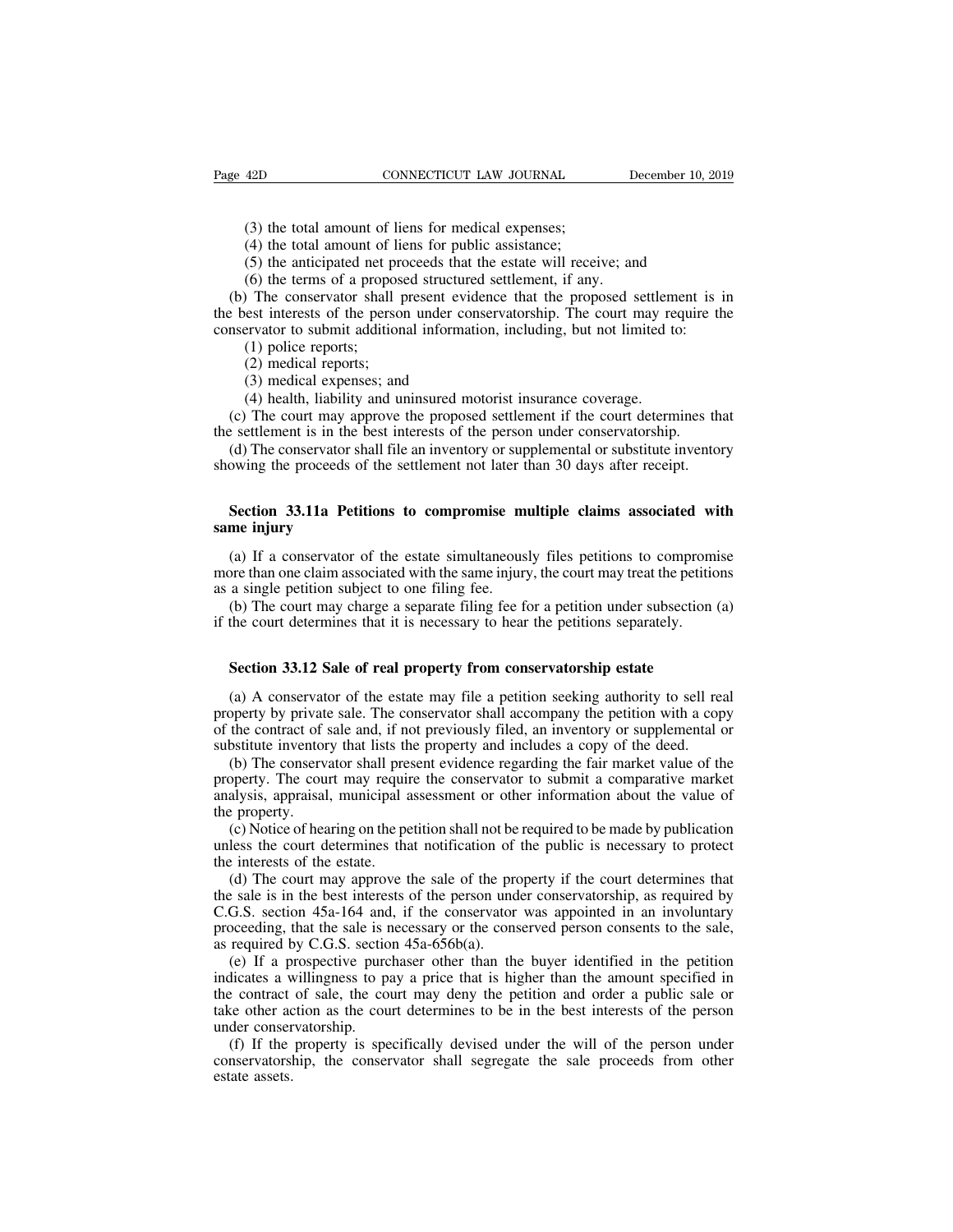**Section 33.12a Petitions to sell multiple parcels of real property**<br> **Section 33.12a Petitions to sell multiple parcels of real property**<br> **Section 33.12a Petitions to sell multiple parcels of real property**<br> **Sections** t (a) If a conservator of the estate simultaneously files petitions to sell multiple percels of real property<br>(a) If a conservator of the estate simultaneously files petitions to sell multiple<br>reels of real property, the cou parcels of real property<br> **parcels of real property**<br>
(a) If a conservator of the estate simultaneously files petitions to sell multiple<br>
parcels of real property, the court may treat the petitions as a single petition sub becember 10, 2019<br>
Section 33.12a Peti<br>
(a) If a conservator<br>
parcels of real property<br>
to one filing fee.<br>
(b) The court may c<br>
if the court determines Section 33.12a Petitions to sell multiple parcels of real property<br>
(a) If a conservator of the estate simultaneously files petitions to sell multiple<br>
rcels of real property, the court may treat the petitions as a single Section 33.12a Petitions to sell multiple parcels of real property<br>
(a) If a conservator of the estate simultaneously files petitions to sell multip<br>
parcels of real property, the court may treat the petitions as a single **SECT ASSET CONCIDENT CONSERVATE CONSERVATE CONSERVATE CONSERVATION** (a) If a conservator of the estate simultaneously files petitions to sell multiple reels of real property, the court may treat the petitions as a single

one filing fee.<br>(b) The court may charge<br>the court determines that<br>**Section 33.13 Release of the See section 35.7(f).**<br>**Section 33.14 When con** 

## **estate** (b) The court may charge a separate film the form a petition under subsection (a) the court determines that it is necessary to hear the petitions separately.<br> **Section 33.13 Release of funds from restricted account in cons**

Section 33.13 Release of funds from restricted account in conservatorship<br>See section 35.7(f).<br>Section 33.14 When conservator to submit financial report or account<br>(a) A conservator of the estate shall submit an annual fi Section 35.15 Release of funds from restricted account in conservatorship<br>estate<br>See section 35.7(f).<br>Section 33.14 When conservator to submit financial report or account<br>(a) A conservator of the estate shall submit an ann See section 35.7(f).<br>
Section 33.14 When conservator to submit financial report or account<br>
(a) A conservator of the estate shall submit an annual financial report or account<br>
for the first year following the conservator's See section 35.7(f).<br> **Section 33.14 When c**<br>
(a) A conservator of the<br>
for the first year follow<br>
approval, for the first ye<br>
behalf of the estate.<br>
(b) After submitting the<br>
(a), the conservator shall Section 33.14 When conservator to submit financial report or account<br>(a) A conservator of the estate shall submit an annual financial report or account<br>r the first year following the conservator's appointment or, with prio **Section 33.14 When conservator to submit financial report or account**<br>(a) A conservator of the estate shall submit an annual financial report or account<br>for the first year following the conservator's appointment or, with (a) A conservator of the estate shall submit an annual financial report or account<br>for the first year following the conservator's appointment or, with prior court<br>approval, for the first year following the conservator's fi

accounts.<br>(c) Except as provided in section 33.17, a conservator shall submit a final financial (a) the mist year following the conservator's appointment of, while proval, for the first year following the conservator's first receipt of funds on half of the estate.<br>
(b) After submitting the first annual financial repo reprioral, to the first year following the conservator's first fecept of funds on<br>behalf of the estate.<br>(b) After submitting the first annual financial report or account under subsection<br>(a), the conservator shall thereaft (b) After submitting the first annual financial report or account under subsection (a), the conservator shall thereafter submit a periodic financial report or account at least once during each three-year period, unless the (b) Arter submitting the first annuar inflancial report of account unter subsection<br>i, the conservator shall thereafter submit a periodic financial report or account at<br>st once during each three-year period, unless the cou

(a), the conservator shall intereality submit a perfodic manieral report of account at least once during each three-year period, unless the court directs more frequent accounts.<br>
(c) Except as provided in section 33.17, a deceased conservator and financial report or accounts.<br>
(c) Except as provided in section 33.17, a conservator shall submit a final financial<br>
report or account when the conservatorship is terminated, the person under<br>
con accounts.<br>
(c) Except as provided in section 33.17, a conservator shall submit a final financial<br>
report or account when the conservatorship is terminated, the person under<br>
conservatorship dies or the conservator seeks to (c) Except as provided in section 35.17, a conservator sitant submit a final financial report or account when the conservatorship is terminated, the person under conservatorship dies or the conservator seeks to resign or conservatorship dies or the conservatorship is terminated, the person under<br>conservatorship dies or the conservator seeks to resign or is removed by the court.<br>(d) If a conservator dies while administering an estate, the e (d) If a conservator dies while administering an estate, the executor or ministrator of the estate of the deceased conservator shall file, on behalf of the ceased conservator, a final financial report or account for the co deministrator of the<br>deceased conserva<br>estate. If an execut<br>deceased conservator<br>conservator, a fina<br>**Section 33.15 R**<br>of estate<br>See rules 36 three Example 2013<br>
See assed conservator, a successed conservator, a successed<br>
Inservator, a final financial rep<br>
Section 33.15 Required contendent<br>
See rules 36 through 38.<br>
Section 33.16 When conserva

## Exeased conservator, a successor conservator may life, on behalf of the deceased mservator, a final financial report or account for the conservatorship estate.<br>**Section 33.15 Required contents of financial report or accoun** Section 33.15 Required c<br>estate<br>See rules 36 through 38.<br>Section 33.16 When cons<br>See section 35.7(e).<br>Section 33.17 Periodic

## **See rules 36 through 38.**<br> **Section 33.16 When conservator of estate to verify restricted account in force**<br>
See section 35.7(e).<br> **Section 33.17 Periodic or final financial report or account excused when**<br> **rson under co** See rules 36 through 38.<br> **Section 33.16 When conservator of estate to verify restri**<br>
See section 35.7(e).<br> **Section 33.17 Periodic or final financial report or ac**<br> **person under conservatorship is Title 19 recipient**<br>
(

Section 33.16 When conservator of estate to verify restricted account in force<br>See section 35.7(e).<br>Section 33.17 Periodic or final financial report or account excused when<br>rson under conservatorship is Title 19 recipient<br> Section 35.10 when conservator of estate to vertry restricted action in force<br>See section 35.7(e).<br>**Section 33.17 Periodic or final financial report or account excused when**<br>**person under conservatorship is Title 19 recip** See section 35.7(e).<br>
Section 33.17 Periodic or final financial report or account excused when<br>
person under conservatorship is Title 19 recipient<br>
(a) A conservator of the estate may petition the court to terminate the<br>
c Section 33.17 Periodic or final financial report or account excused when<br>person under conservatorship is Title 19 recipient<br>(a) A conservator of the estate may petition the court to terminate the<br>conservatorship of the est Section 33.17 Periodic or final financial report or account excused when<br>person under conservatorship is Title 19 recipient<br>(a) A conservator of the estate may petition the court to terminate the<br>conservatorship of the est (1) a conservatorship is Title 19 recipient<br>
(1) A conservator of the estate may petition the court to terminate the<br>
ervatorship of the estate and waive the requirement of a final financial report<br>
ccount if the Departme (a) A conservator of the estate may p conservatorship of the estate and waive the ror account if the Department of Social Servator conservatorship is eligible for Medicaid Act. The conservator's petition shall include: (1) The conservator of the estate may pethon the contribute to defining the errvatorship of the estate and waive the requirement of a final financial report count if the Department of Social Services has determined that the pe conservatorship of the estate and warve the requirement of a final financial report<br>or account if the Department of Social Services has determined that the person<br>under conservatorship is eligible for Medicaid under Title

or account if the<br>
under conservator<br>
Act. The conservator<br>
(1) a copy of<br>
and approved spectrus<br>
(2) the mar<br>
conservator fees,<br>
down plan;<br>
(3) the nam<br>
arranged; and The conservatorship is englote for Medical under The 19 of the Social Security<br>The conservator's petition shall include:<br>(1) a copy of the determination letter from the Department of Social Services<br>pproved spend-down plan Act. The conservation<br>
(1) a cop<br>
and approved<br>
(2) the<br>
conservator f<br>
down plan;<br>
(3) the<br>
arranged; and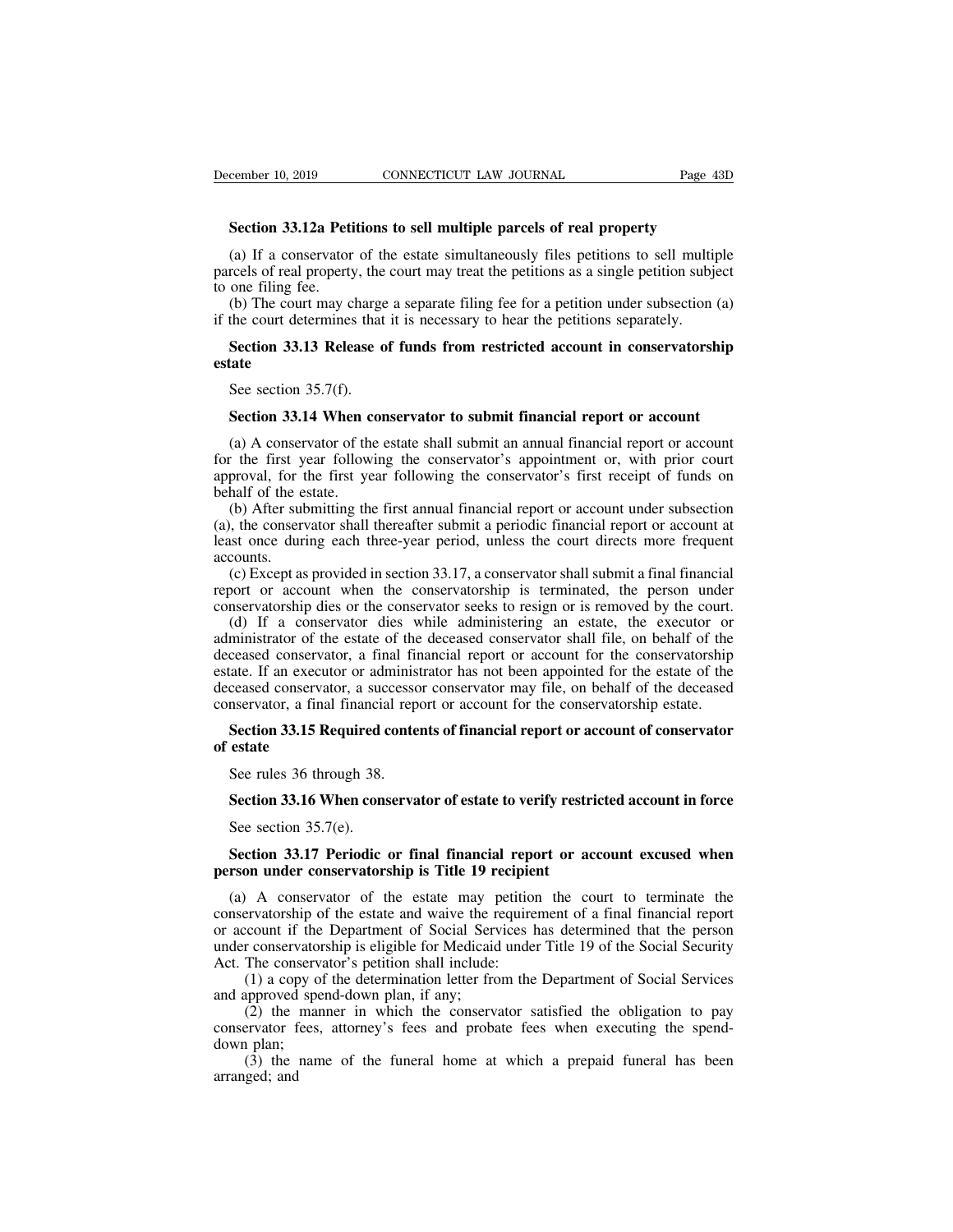(4) the amount of funds transferred to the person under conservatorship or the m's patient account.<br>The court may excuse the requirement that the conservator submit a final<br>The court may excuse the requirement that the con

Page 44D CON<br>
(4) the amount of funds to<br>
person's patient account.<br>
(b) The court may excuse if<br>
inancial report or account if to (4) the amount of funds transferred to the person under conservatorship or the rson's patient account.<br>
(b) The court may excuse the requirement that the conservator submit a final ancial report or account if the court det Fage 44D CONNECTICUT LAW JOURNAL<br>
(4) the amount of funds transferred to the person under c<br>
person's patient account.<br>
(b) The court may excuse the requirement that the conse<br>
financial report or account if the court dete (4) the amount of funds transferred to the person under conservatorship or the m's patient account.<br>
The court may excuse the requirement that the conservator submit a final<br>
cial report or account if the court determines (4) the amount of funds<br>person's patient account.<br>(b) The court may excuse<br>financial report or account if<br>(1) no assets remain in th<br>by a Title 19 recipient;<br>(2) the conservatorship (3)<br>submission of a final (4) the amount of funds transferred to the person under conservatorship or  $n$ 's patient account.<br>
The court may excuse the requirement that the conservator submit a f<br>
cial report or account if the court determines that: ( $\rightarrow$ ) the amount of runds transferred to the person under conservatorship of the<br>n's patient account.<br>The court may excuse the requirement that the conservator submit a final<br>cial report or account if the court determine

purpose.<br>(c) If the court determines that the conservatorship of the estate should continue

(b) The court may excuse the requirement that the conservator submit a final ancial report or account if the court determines that:<br>
(1) no assets remain in the estate other than the amount permitted to be retained<br>
a Tit and the person of account in the contribution that.<br>
(1) no assets remain in the estate other than the amount permitted to be retained<br>
by a Title 19 recipient;<br>
(2) the conservatorship of the estate should be terminated; by a Title 19 recipient;<br>
(2) the conservatorship of the estate should be terminated; and<br>
(3) submission of a final financial report or account would serve no useful<br>
purpose.<br>
(c) If the court determines that the conserv by a Thic 19 technomic,<br>
(2) the conservatorship of the estate should be terminated; and<br>
(3) submission of a final financial report or account would serve no useful<br>
purpose.<br>
(c) If the court determines that the conserva (2) the conservatorship of the estate should be terminated, and<br>
(3) submission of a final financial report or account would serve no useful<br>
purpose.<br>
(c) If the court determines that the conservatorship of the estate sh (3) subfirming that the conservatorship of account would serve not use<br>purpose.<br>(c) If the court determines that the conservatorship of the estate should continuate<br>after the person under conservatorship becomes eligible f (c) If the court determines that the conserver the person under conservatorship becoment<br>the conservator to file, in lieu of a py of the documentation required by the<br>person's continued eligibility for Title<br>nfirming that Figure 1.1 The conservator to file, in lieu of a periodic financial report or account, a<br>py of the documentation required by the Department of Social Services to verify<br>e person's continued eligibility for Title 19 and the

copy of the documentation required by the Department of Social Services to verify<br>the person's continued eligibility for Title 19 and the letter from the department<br>confirming that the person under conservatorship continue the person's continued eligibility for Title 19 and the letter from the department<br>confirming that the person under conservatorship continues to be eligible.<br>**Section 33.18 Sterilization**<br>If a conservator of the person pet confirming that the person under conservatorship continues to be eligible.<br> **Section 33.18 Sterilization**<br>
If a conservator of the person petitions for approval of a sterilization procedure<br>
under C.G.S. section 45a-698, e Section 33.18 Sterilization<br>
If a conservator of the person<br>
under C.G.S. section 45a-698, ead<br>
under C.G.S. section 45a-695 sha<br>
conservatorship is able to give in<br>
best interests of the person.<br>
Section 33.19 Reimburseme **Section 33.19 Reimbursement of probate fees to petitioner in conservatorship**<br>**Section 45a-698**, each member of the interdisciplinary team appointed<br>der C.G.S. section 45a-695 shall file a report indicating whether the pe If a conservator of the person<br>under C.G.S. section 45a-698, ea<br>under C.G.S. section 45a-695 sha<br>conservatorship is able to give in<br>best interests of the person.<br>**Section 33.19 Reimbursemen**<br>of estate proceeding<br>On motion der C.G.S. section 45a-695 shall file a report indicating whether the person under<br>nservatorship is able to give informed consent and whether sterilization is in the<br>st interests of the person.<br>**Section 33.19 Reimbursement** 

conservatorship is able to give informed consent and whether sterilization is in the best interests of the person.<br> **Section 33.19 Reimbursement of probate fees to petitioner in conservatorship**<br> **Section 33.19 Reimburseme** best interests of the person.<br> **Section 33.19 Reimbursement of probate fees to petitioner in conservatorship**<br> **of estate proceeding**<br>
On motion of a party or on the court's own motion, the court may order a<br>
conservator o **Section 33.19 Reimbursement of probate fees to petitioner in conservatorship**<br>of **estate proceeding**<br>On motion of a party or on the court's own motion, the court may order a<br>conservator of the estate to reimburse a party **Section 33.19 Reimbursement of probate fees to petitioner in conservatorship**<br>of estate proceeding<br>On motion of a party or on the court's own motion, the court may order a<br>conservator of the estate to reimburse a party f of estate proceeding<br>On motion of a party or on the court's own motion, the court may order a<br>conservator of the estate to reimburse a party for any probate fees incurred in making<br>a petition to the court concerning the co On motion of a party or on the court's own motion, the court may order a conservator of the estate to reimburse a party for any probate fees incurred in making a petition to the court concerning the conservatorship if the On motion of a party or on the court's own motion, the court may order a conservator of the estate to reimburse a party for any probate fees incurred in making a petition to the court concerning the conservatorship if the betition to the court concerning the conservatorship if the court determines that<br>mbursement of the fees is equitable. The court may act without notice and hearing.<br>the court determines that reimbursement of the fees is e the court determines that reimbursement of the fees is equitable, but the court<br>eviously waived the petitioning party's fees under C.G.S. section 45a-111(c),<br>e conservator shall remit payment to the probate court administr previously waived the petitioning party's fees under C.G.S. section 45a-111(c),<br>the conservator shall remit payment to the probate court administration fund. The<br>reimbursed fees shall be paid from the estate as an administ

the conservator shall remit payment to the probate court administration fund. The reimbursed fees shall be paid from the estate as an administration expense.<br>Section 33.20 Petition to determine title relating to conservato mbursed fees shall be paid from the estate as an administration expense.<br> **Section 33.20 Petition to determine title relating to conservatorship**<br>
If the court declines jurisdiction to hear a petition concerning title to p Section 35.20 Petition to determine the relating to conservatorship<br>If the court declines jurisdiction to hear a petition concerning title to property<br>ating to a conservatorship of the estate under C.G.S. section 45a-98a(a If the court declines jurisdiction to hear a petition concerning title to property<br>relating to a conservatorship of the estate under C.G.S. section 45a-98a(a), the court<br>shall send written notice of the declination to each

relating to a conservatorship of the estate under C.G.S. section 45a-98a(a), the court<br>shall send written notice of the declination to each party and attorney of record.<br>**Section 33.21 Notice of termination of voluntary co** all send written notice of the declination to each party and attorney of record.<br>**Section 33.21 Notice of termination of voluntary conservatorship**<br>On receipt of a notice to terminate a voluntary conservatorship under C.G. **contents 33.21 Notice of termination of**<br>On receipt of a notice to terminate a v<br>section 45a-647, the court shall notify eac<br>notice has been received and the date on w<br>**Section 33.22 Petitions to change resid<br>contents or** 

On receipt of a notice to terminate a voluntary conservatorship under C.G.S.<br>ction 45a-647, the court shall notify each party and attorney of record that the<br>tice has been received and the date on which the conservatorship section 45a-647, the court shall notify each party and attorney of record that the notice has been received and the date on which the conservatorship will terminate.<br> **Section 33.22 Petitions to change residence, sell real** the person's real property or household goods or terminate the person's real property or household contents or terminate tenancy<br>(a) If a conservator simultaneously files petitions to change the residence of a person under Section 33.22 Petitions to change residence, sell real property or household<br>contents or terminate tenancy<br>(a) If a conservator simultaneously files petitions to change the residence of a<br>person under conservatorship, plac Section 33.22 Petitions to change residence, sell real property or household<br>ntents or terminate tenancy<br>(a) If a conservator simultaneously files petitions to change the residence of a<br>rson under conservatorship, place t contents or terminate tenancy<br>
(a) If a conservator simultaneously files petitions to change the residence<br>
person under conservatorship, place the person in a facility for long-term<br>
of the person's real property or house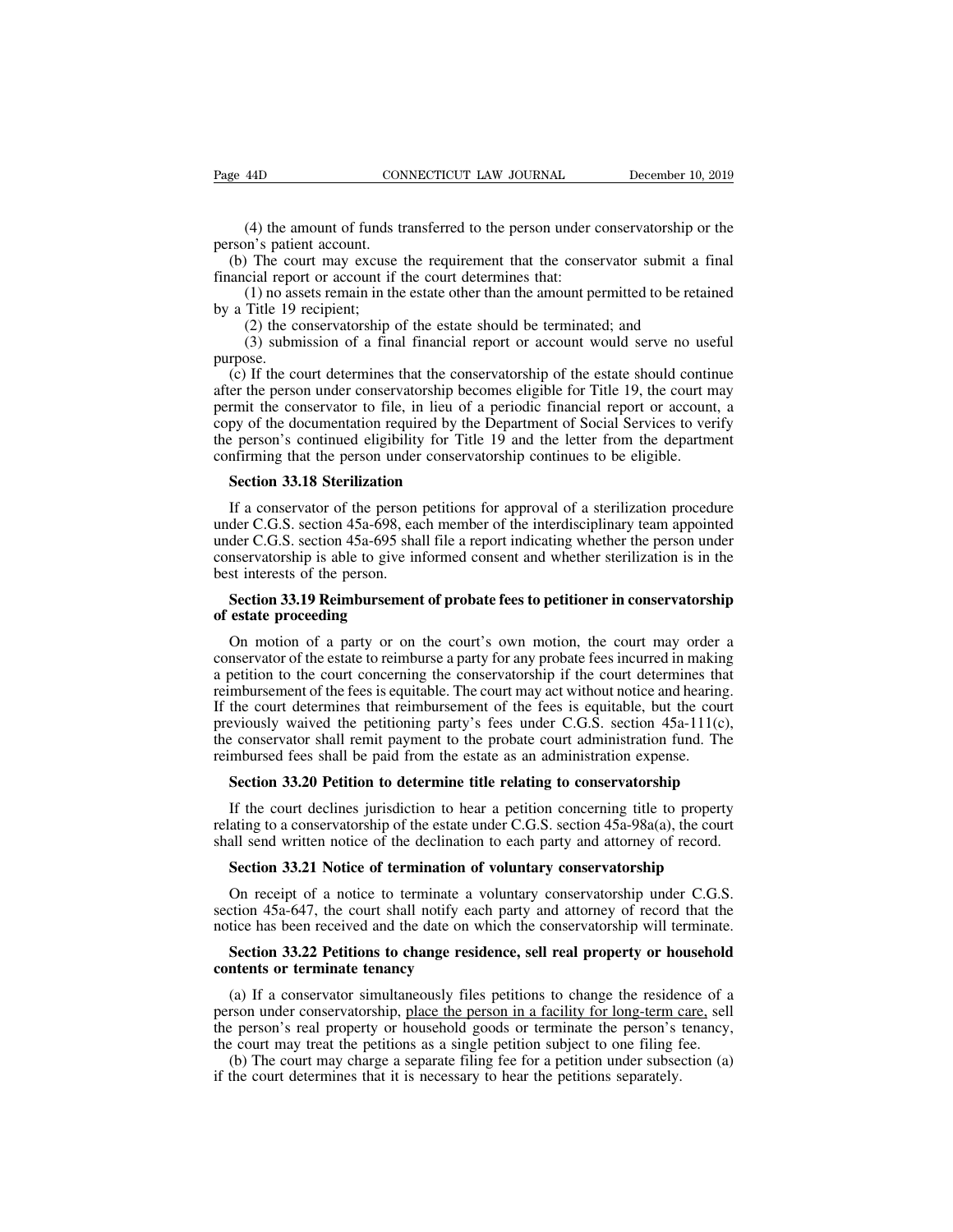# **Rule 34<br>Rule 34<br>of Estates of Mino**

| December 10, 2019 | CONNECTICUT LAW JOURNAL                                                                                                                 | Page 45D |
|-------------------|-----------------------------------------------------------------------------------------------------------------------------------------|----------|
|                   |                                                                                                                                         |          |
|                   | Rule 34                                                                                                                                 |          |
|                   | <b>Guardians of Estates of Minors</b>                                                                                                   |          |
| Section           |                                                                                                                                         |          |
| 34.1              | When streamline notice procedure may be used in estate of minor<br>proceeding                                                           |          |
| 34.2              | Hearing to review duties of guardian of estate                                                                                          |          |
| 34.3              | Guardian of estate to send copy of inventory, financial report, and<br>account and affidavit of closing to each party and attorney      |          |
| 34.4              | Restriction on use of estate of minor for support obligations                                                                           |          |
| 34.5              | Settlement of claims in favor of estate of minor                                                                                        |          |
| 34.5a             | Petitions to compromise multiple claims associated with same injury                                                                     |          |
| 34.6              | Sale of real property from estate of minor                                                                                              |          |
| 34.6a             | Petitions to sell multiple parcels of real property                                                                                     |          |
| 34.7              | Release of funds from restricted account in estate of minor                                                                             |          |
| 34.8              | When guardian of estate to submit financial report or account                                                                           |          |
| 34.9<br>34.10     | Required contents of financial report or account of guardian of estate<br>When guardian of estate to verify restricted account in force |          |
| 34.11             | When estate assets fall below statutory threshold for guardianship                                                                      |          |
| 34.12             | Reimbursement of probate fees to petitioner in estate of minor proceeding                                                               |          |
| 34.13             | Petition to determine title relating to estate of minor                                                                                 |          |
| 34.14             | Criminal background check                                                                                                               |          |
|                   | Section 34.1 When streamline notice procedure may be used in estate of                                                                  |          |
| minor proceeding  |                                                                                                                                         |          |
| See rule 8.6.     |                                                                                                                                         |          |
|                   | Section 34.2 Hearing to review duties of guardian of estate                                                                             |          |
|                   | Before authorizing the guardian of the estate of a minor to take control of the                                                         |          |

Section 34.1 When streamline notice procedure may be used in estate of<br>inor proceeding<br>See rule 8.6.<br>Section 34.2 Hearing to review duties of guardian of estate<br>Before authorizing the guardian of the estate of a minor to See rule 8.6.<br>
See rule 8.6.<br>
Section 34.2 Hearing to review duties of guardian of estate<br>
Before authorizing the guardian of the estate of a minor to take control of the<br>
assets of the estate, the court shall require the See rule 8.6.<br>Section 34.2 Hearing to review duties of guardian of estate<br>Before authorizing the guardian of the estate of a minor to take control of the<br>assets of the estate, the court shall require the guardian to attend See rule 8.6.<br>
Section 34.2 Hearing to review duties of guardian of estate<br>
Before authorizing the guardian of the estate of a minor to take control of the<br>
assets of the estate, the court shall require the guardian to at Section 34.2 Hearing to review duties of guardian of estate<br>Before authorizing the guardian of the estate of a minor to take control of<br>assets of the estate, the court shall require the guardian to attend a hearing to revi Before authorizing the guardian of the estate of a minor to take control of the sets of the estate, the court shall require the guardian to attend a hearing to review e duties of the guardian. If the guardian has executed Before authorizing the guardian of the estate of a minor to take control of assets of the estate, the court shall require the guardian to attend a hearing to reverthe duties of the guardian. If the guardian has executed a

Executed a form published by the boate court administrator to acknowledge and agree to perform the duties of a ardian, the court may excuse attendance of the guardian at the hearing.<br> **Section 34.3 Guardian of estate to se** probate court administrator to acknowledge and agree to perform the duties of a guardian, the court may excuse attendance of the guardian at the hearing.<br> **Section 34.3 Guardian of estate to send copy of inventory, financi** guardian, the court may excuse attendance of the guardian at the hearing.<br> **Section 34.3 Guardian of estate to send copy of inventory, financial report,**<br> **A guardian of the estate of a minor shall send a copy of the inven** Section 34.3 Guardian of estate to send copy of inver<br>and account and affidavit of closing to each party and<br>A guardian of the estate of a minor shall send a copy of<br>supplemental or substitute inventory and each financial **Section 34.4 Restriction on use of estate of minor shall send a copy of the inventory and each pplemental or substitute inventory and each financial report or account <u>and the</u> ridavit of closing, at the time of filing, t** A guardian of the estate of a minor shall send a copy of the inventory and each<br>pplemental or substitute inventory and each financial report or account <u>and the</u><br>idavit of closing, at the time of filing, to each party and supplemental or substitute inventory and each financial report or affidavit of closing, at the time of filing, to each party and attorn shall certify to the court that the copy has been sent.<br> **Section 34.4 Restriction on** 

Fidavit of closing, at the time of filing, to each party and attorney of record and<br>all certify to the court that the copy has been sent.<br>**Section 34.4 Restriction on use of estate of minor for support obligations**<br>(a) A g shall certify to the court that the copy has been sent.<br> **Section 34.4 Restriction on use of estate of minor for support obligations**<br>
(a) A guardian of the estate of a minor shall not use the assets of the estate for<br>
sup **Section 34.4 Restri**<br>(a) A guardian of the<br>support expenses of the<br>(b) On petition of the<br>state for reasonable<br>determines that:<br>(1) no person is 1<br>(2) the minor ha (1) a set of the estate of minor for support of A guardian of the estate of a minor shall not use the assets of the minor without prior court approval.<br>On petition of the guardian, the court may authorize use of the asset (2) A guardian of the estate of a minor shall not use the assets of the estate for ort expenses of the minor without prior court approval.<br>
(2) On petition of the guardian, the court may authorize use of the assets of the (a) A guardian of the estate of a minor shall not use the assets of the estate for support expenses of the minor without prior court approval.<br>
(b) On petition of the guardian, the court may authorize use of the assets of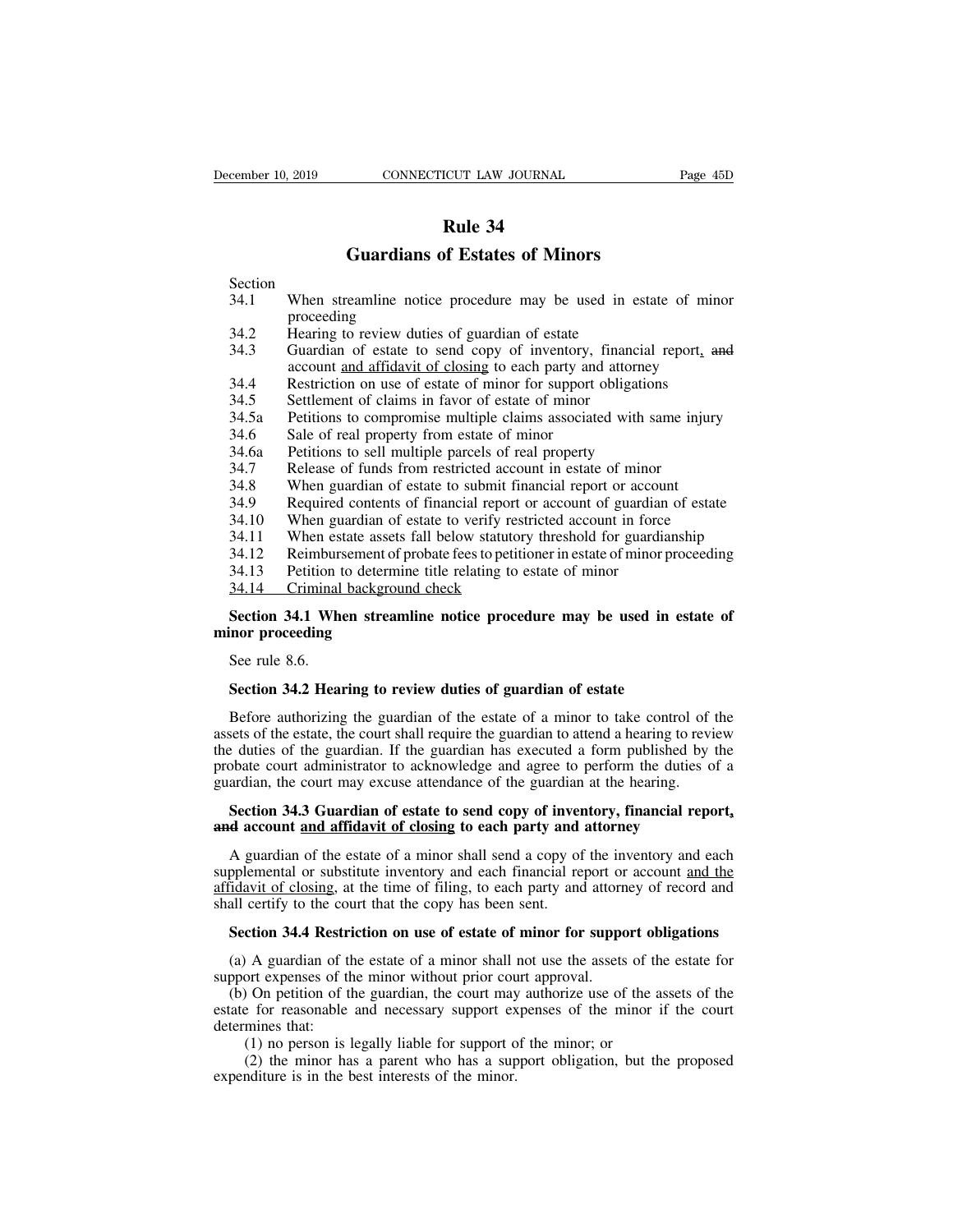**SECTICUS** CONNECTICUT LAW JOURNAL December 1<br> **Section 34.5 Settlement of claims in favor of estate of minor**<br>
(a) If a petitioner simultaneously files petitions seeking appointment as gu (a) If a petitioner simultaneously files petitions seeking appointment as guardian the estate of a minor and authority to settle a disputed or doubtful claim in favor the estate, the court may treat the petitions as a sing **Example 46D** CONNECTICUT LAW JOURNAL December 10, 2019<br> **Section 34.5 Settlement of claims in favor of estate of minor**<br>
(a) If a petitioner simultaneously files petitions seeking appointment as guardian<br>
of the estate of **Section 34.5 Settlement of claims in favor of estate of minor**<br>(a) If a petitioner simultaneously files petitions seeking appointment as guardian<br>of the estate of a minor and authority to settle a disputed or doubtful cla **Section 34.5**<br>(a) If a petitiof<br>the estate of<br>the estate, the<br>filing fee.<br>(b) The petition<br>statement that i **Section 34.5 Settlement of claims in favor of estate of minor**<br>
(a) If a petitioner simultaneously files petitions seeking appointment as guardian<br>
the estate of a minor and authority to settle a disputed or doubtful cla Section 34.5 Settlement of<br>
(a) If a petitioner simultane<br>
of the estate of a minor and at<br>
of the estate, the court may t<br>
filing fee.<br>
(b) The petitioner shall acco<br>
statement that includes:<br>
(1) the gross amount of t<br>
( If a petitioner simultaneously files petitions seeking a<br>re estate of a minor and authority to settle a disputed or  $\alpha$ <br>e estate, the court may treat the petitions as a single  $\beta$ <br>fee.<br>The petitioner shall accompany the For a pentioner simulationary ries pentions seeking appointment as guardian<br>e estate of a minor and authority to settle a disputed or doubtful claim in favor<br>e estate, the court may treat the petitions as a single petition or the estate of a minor and addition<br>of the estate, the court may treat<br>filing fee.<br>(b) The petitioner shall accompar<br>statement that includes:<br>(1) the gross amount of the p<br>(2) an itemized list of the exp<br>any proposed att

Example perfect the total amount of the proposed settlement;<br>(1) the gross amount of the proposed settlement;<br>(2) an itemized list of the expenses associated with the s<br>proposed attorney's fee;<br>(3) the total amount of lien (4) The petitioner shall accompany the petition to settle the claim with a settlement that includes:<br>
(1) the gross amount of the proposed settlement;<br>
(2) an itemized list of the expenses associated with the settlement, i

(1) the gross amount of the proposed settlement;<br>(2) an itemized list of the expenses associated with the settler<br>proposed attorney's fee;<br>(3) the total amount of liens for medical expenses;<br>(4) the anticipated net proceed (1) the gross amount of the proposed settlement;<br>
(2) an itemized list of the expenses associated with the settlement, including<br>
y proposed attorney's fee;<br>
(3) the total amount of liens for medical expenses;<br>
(4) the an (2) an itemized list of the expenses associated with the settlement, including<br>any proposed attorney's fee;<br>(3) the total amount of liens for medical expenses;<br>(4) the anticipated net proceeds that the estate will receive (2) an including of the expenses associated any proposed attorney's fee;<br>(3) the total amount of liens for medical ex<br>(4) the anticipated net proceeds that the est<br>(5) the terms of a proposed structured settli<br>(c) The pet (3) the total amount of 1<br>(4) the total amount of 1<br>(4) the anticipated net p<br>(5) the terms of a propor<br>The petitioner shall printerests of the minor. Th<br>mation, including, but n<br>(1) police reports;<br>(2) medical reports;<br>( (4) the anticipated net pro<br>
(5) the terms of a propose<br>
(5) the terms of a propose<br>
The petitioner shall pres<br>
interests of the minor. The<br>
mation, including, but not<br>
(1) police reports;<br>
(2) medical reports;<br>
(3) medic (5) the terms of a proposed structure<br>
(5) the terms of a proposed structure<br>
The petitioner shall present evidence<br>
interests of the minor. The court may if<br>
mation, including, but not limited to:<br>
(1) police reports;<br>
( (b) the petitioner shall present evidence that the proposed settlement<br>interests of the minor. The court may require the petitioner to submit a<br>mation, including, but not limited to:<br>(1) police reports;<br>(2) medical expense (d) The performant present evidence that the proposed settlement is in the set interests of the minor. The court may require the petitioner to submit additional formation, including, but not limited to:<br>
(1) police reports

the settlement is in the best interests of the minor. The best interpretation, including, but not limited to:<br>
(1) police reports;<br>
(2) medical expenses; and<br>
(4) health, liability and uninsured motorist insurance<br>
(d) The (1) police reports;<br>
(2) medical reports;<br>
(3) medical expenses; and<br>
(4) health, liability and uninsured motorist insurance coverage.<br>
(d) The court may approve the proposed settlement if the court determines that<br>
is es (2) policial reports;<br>
(3) medical expenses; and<br>
(4) health, liability and uninsured motorist insurance coverage.<br>
(d) The court may approve the proposed settlement if the court determines the<br>
the settlement is in the be (3) medical expenses; and<br>
(4) health, liability and uninsured motorist insurance coverage.<br>
(d) The court may approve the proposed settlement if the court determines that<br>  $\epsilon$  esttlement is in the best interests of the (4) health, liability<br>
(d) The court may ap<br>
the settlement is in the<br>
(e) The guardian shal<br>
showing the proceeds of<br> **Section 34.5a Petiti**<br> **same injury**<br>
(a) If a guardian of

Execution is in the best interests of the minor.<br>
(e) The guardian shall file an inventory or supplemental or substitute inventory<br>
owing the proceeds of the settlement not later than 30 days after receipt.<br> **Section 34.5a** (e) The guardian shall file an inventory or supplemental or substitute inventory<br>showing the proceeds of the settlement not later than 30 days after receipt.<br>**Section 34.5a Petitions to compromise multiple claims associat** showing the proceeds of the settlement not later than 30 days after<br> **Section 34.5a Petitions to compromise multiple claims ass**<br> **same injury**<br>
(a) If a guardian of the estate of a minor simultaneously file<br>
compromise mo Section 34.5a Petitions to compromise multiple claims associated with<br>me injury<br>(a) If a guardian of the estate of a minor simultaneously files petitions to<br>mpromise more than one claim associated with the same injury, th Section 34.5a Petitions to compromise multiple claims associated wiselds same in the court of the estate of a minor simultaneously files petitions compromise more than one claim associated with the same injury, the court m (a) If a guardian of the estate of a minor simultaneously files mpromise more than one claim associated with the same injury, the at the petitions as a single petition subject to one filing fee.<br>(b) The court may charge a

mpromise more than one claim associated with the same injury, the court may<br>at the petitions as a single petition subject to one filing fee.<br>(b) The court may charge a separate filing fee for a petition under subsection (a treat the petitions as a single petition subject to one filing fee.<br>
(b) The court may charge a separate filing fee for a petition under subsection (a)<br>
if the court determines that it is necessary to hear the petitions se (b) The court may charge a separate filing fee for a petition under subsection (a) if the court determines that it is necessary to hear the petitions separately.<br> **Section 34.6 Sale of real property from estate of minor**<br> if the court determines that it is necessary to hear the petitions separately.<br> **Section 34.6 Sale of real property from estate of minor**<br>
(a) A guardian of the estate of a minor may file a petition seeking authority to<br>
s Section 34.6 Sale of real property from estate of minor<br>(a) A guardian of the estate of a minor may file a petition seeking authority to<br>Il real property by private sale. The guardian shall accompany the petition with<br>opy

**Section 34.6 Sale of real property from estate of minor**<br>(a) A guardian of the estate of a minor may file a petition seeking authority to<br>sell real property by private sale. The guardian shall accompany the petition with (a) A guardian of the estate of a minor may file a petition seeking authority to sell real property by private sale. The guardian shall accompany the petition with a copy of the contract of sale and, if not previously file (a) A guardian sell real property a copy of the contra<br>or substitute inven<br>(b) The guardia<br>property. The counalysis, appraisal<br>the property.<br>(c) Notice of hea (c) Notice of hearing on the petition shall not be required to be made by publication with the guardian shall present evidence regarding the fair market value of the petition shall present evidence regarding the fair marke a copy of the contract of state and, it not previously fried, an inventory of supprenentation or substitute inventory that lists the property and includes a copy of the deed.<br>
(b) The guardian shall present evidence regard (b) The guardian shall prese<br>property. The court may requinally<br>analysis, appraisal, municipal a<br>the property.<br>(c) Notice of hearing on the pe<br>unless the court determines tha<br>the interests of the minor.<br>(d) The court may a (d) The guaranan sharp pessent evidence regarding the ran market variator of the operty. The court may require the guardian to submit a comparative market alysis, appraisal, municipal assessment or other information about

property. The coald may require the guardiant analysis, appraisal, municipal assessment or other<br>the property.<br>(c) Notice of hearing on the petition shall not be runless the court determines that notification of the<br>the in

(c) Notice of hearing on the petition shall not be required to be made by publication less the court determines that notification of the public is necessary to protect e interests of the minor.<br>(d) The court may approve th (c) Notice of hearing on the petition shall not be required to be made by publication unless the court determines that notification of the public is necessary to protect the interests of the minor.<br>
(d) The court may appr (c) Notice of healing of the petition shall not be required to be made by publication<br>unless the court determines that notification of the public is necessary to protect<br>the interests of the minor.<br>(d) The court may approv d) The interests of the minor.<br>
(d) The court may approve the sale of the property if the court determin<br>
the sale is in the best interests of the minor.<br>
(e) If a prospective purchaser other than the buyer identified in t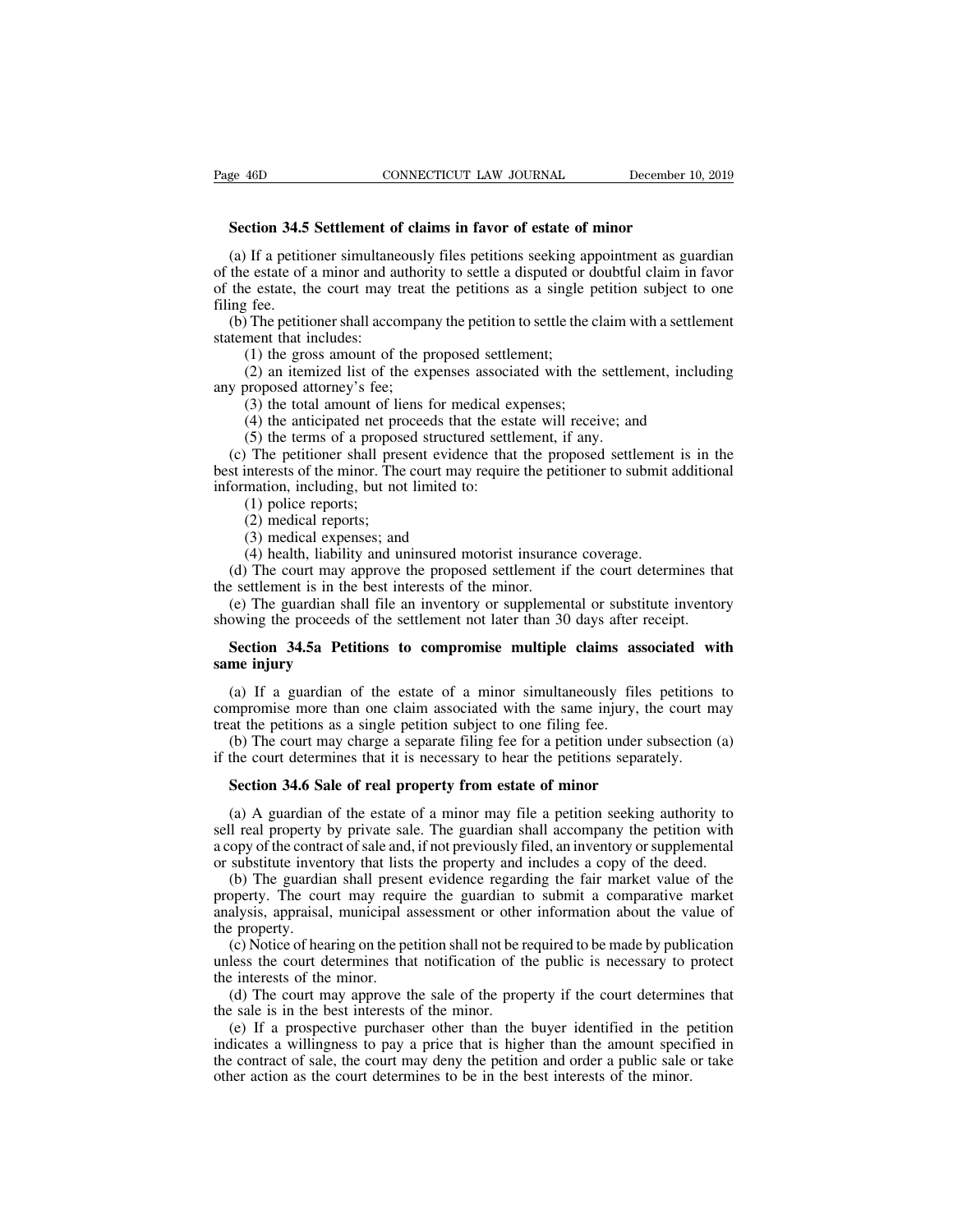**Section 34.6a Petitions to sell multiple parcels of real property**<br>
(a) If a guardian of the estate of a minor simultaneously files petitions to sell (a) If a guardian of the estate of a minor simultaneously files petitions to sell **numerical** Section 34.6a Petitions to sell multiple parcels of real property<br>(a) If a guardian of the estate of a minor simultaneously file multiple parcels of real property<br> **Section 34.6a Petitions to sell multiple parcels of real property**<br>
(a) If a guardian of the estate of a minor simultaneously files petitions to sell<br>
multiple parcels of real property, Section 34.6a Petitions to<br>Section 34.6a Petitions to<br>(a) If a guardian of the est<br>multiple parcels of real propert<br>subject to one filing fee.<br>(b) The court may charge a<br>if the court determines that it Section 34.6a Petitions to sell multiple parcels of real property<br>
(a) If a guardian of the estate of a minor simultaneously files petitions to sell<br>
ultiple parcels of real property, the court may treat the petitions as Section 34.6a Petitions to sell multiple parcels of real property<br>
(a) If a guardian of the estate of a minor simultaneously files petitions to s<br>
multiple parcels of real property, the court may treat the petitions as a s (a) If a guardian of the estate of a minor simultaneously files petitions to sell altiple parcels of real property, the court may treat the petitions as a single petition bject to one filing fee.<br>(b) The court may charge ditiple parcels of real prop<br>bject to one filing fee.<br>(b) The court may charge<br>the court determines that<br>**Section 34.7 Release of**<br>See section 35.7(f).<br>**Section 34.8 When guar** 

(b) The court may charge a separate filing fee for a petition under subsection (a) the court determines that it is necessary to hear the petitions separately.<br> **Section 34.7 Release of funds from restricted account in esta** (b) The court may enarge a separate riming ice for a pertition under subsection (a) the court determines that it is necessary to hear the petitions separately.<br>Section 34.7 Release of funds from restricted account in esta Section 34.7 Release of funds from restricted account in estate of minor<br>See section 35.7(f).<br>Section 34.8 When guardian of estate to submit financial report or account<br>(a) A guardian of the estate of a minor shall submit **Section 34.7 Release of funds from restricted account in estate of minor**<br>See section 35.7(f).<br>**Section 34.8 When guardian of estate to submit financial report or account**<br>(a) A guardian of the estate of a minor shall su See section 35.7(f).<br> **Section 34.8 When gu**<br>
(a) A guardian of the or<br>
or account for the first y<br>
court approval, for the fin<br>
behalf of the estate.<br>
(b) After submitting the<br>
(a), the guardian shall then See section 35.7(f).<br>
Section 34.8 When guardian of estate to submit financial report or account<br>
(a) A guardian of the estate of a minor shall submit an annual financial report<br>
account for the first year following the gu Section 34.8 When guardian of estate to submit financial report or account (a) A guardian of the estate of a minor shall submit an annual financial report or account for the first year following the guardian's appointment orcelation 34.8 When guardian or estate to submit mantchar report or account (a) A guardian of the estate of a minor shall submit an annual financial report or account for the first year following the guardian's first rece (a) A guardian of the estate of a filled into shall submit an annual final final report account for the first year following the guardian's appointment or, with prior urt approval, for the first year following the guardia

or account for the first year following the guardian's appointment or, while procedure approval, for the first year following the guardian's first receipt of funds on behalf of the estate.<br>
(b) After submitting the first a Intrapproval, for the first year following the guardian's first receipt of runds on<br>half of the estate.<br>(b) After submitting the first annual financial report or account under subsection<br>, the guardian shall thereafter sub (b) After submitting the first annual financial report or account under subsection (a), the guardian shall thereafter submit a periodic financial report or account at least once during each three-year period, unless the c

(b) Arter submitting the first annuar finalities (a), the guardian shall thereafter submit a periodic financial report or once during each three-year period, unless the court directs more fre (c) The guardian shall submit ce during each three-year period, unless the court directs more frequent accounts.<br>
(c) The guardian shall submit a final financial report or account when the minor<br>
aches age 18 or when the guardian seeks to resign or is (c) The guardian<br>reaches age 18 or<br>(d) If the guardia<br>of the estate of the<br>a final financial re<br>**Section 34.9 Re**<br>**of estate**<br>See rules 36 three (d) If the guardian dies while ad the estate of the deceased guardinal financial report or account Section 34.9 Required contents estate<br>See rules 36 through 38.<br>Section 34.10 When guardia

## In the estate of the deceased guardian shall file, on behalf of the deceased guardian,<br>
Section 34.9 Required contents of financial report or account of guardian<br>
state<br>
See rules 36 through 38.<br>
Section 34.10 When guardia Section 34.9 Required c<br>estate<br>See rules 36 through 38.<br>Section 34.10 When gua<br>See section 35.7(e).<br>Section 34.11 When

## **See rules 36 through 38.**<br> **Section 34.10 When guardian of estate to verify restricted account in force**<br>
See section 35.7(e).<br> **Section 34.11 When estate assets fall below statutory threshold for**<br> **Section 34.11 When es guardianship**

Section 34.10 When guardian of estate to verify restricted account in force<br>See section 35.7(e).<br>Section 34.11 When estate assets fall below statutory threshold for<br>ardianship<br>(a) Except as provided in subsection (b), the See section 35.7(e).<br>See section 35.7(e).<br>Section 34.11 When estate assets fall below statutory threshold for<br>guardianship<br>(a) Except as provided in subsection (b), the court shall retain jurisdiction over<br>the estate of a See section 35.7(e).<br>
Section 34.11 When estate assets fall below statutory threshold for<br>
guardianship<br>
(a) Except as provided in subsection (b), the court shall retain jurisdiction over<br>
the estate of a minor for which **Section 34.11 When estate assets fall below statutory threshold for guardianship**<br>(a) Except as provided in subsection (b), the court shall retain jurisdiction over<br>the estate of a minor for which a guardian of the estate Section 34.11 When estate assets fall below statutory threshold for ardianship<br>
(a) Except as provided in subsection (b), the court shall retain jurisdiction over<br>
e estate of a minor for which a guardian of the estate ha guardianship<br>
(a) Except as provided in subsection (b), the court shall retain jurisdiction over<br>
the estate of a minor for which a guardian of the estate has been appointed even if<br>
the value of the estate falls below th (a) Except as provided in subsection (b), the court shall retain jurisdiction over<br>the estate of a minor for which a guardian of the estate has been appointed even if<br>the value of the estate falls below the maximum amount

**Section 34.12 Reimbursement of probate fees to petitioner in estate of** and procedure of the estate falls below the maximum amount that a parent or guardian the person may hold without a guardianship under C.G.S. section the value of the estate falls be<br>of the person may hold witho<br>(b) On petition of the guard<br>funds from the estate to a cu<br>Minors Act if the court finds the<br>**Section 34.12 Reimburse**<br>**minor proceeding**<br>(a) On motion of a par

(b) On petition of the guardian, the court may authorize the guardian to transfer ands from the estate to a custodian under the Connecticut Uniform Transfers to inors Act if the court finds that the requirements of C.G.S. funds from the estate to a custodian under the Connecticut Uniform Transfers to<br>Minors Act if the court finds that the requirements of C.G.S. section 45a-558c are met.<br>**Section 34.12 Reimbursement of probate fees to petiti** Minors Act if the court finds that the requirements of C.G.S. section 45a-558c are met.<br> **Section 34.12 Reimbursement of probate fees to petitioner in estate of**<br>
minor proceeding<br>
(a) On motion of a party or on the court' Section 34.12 Reimbursement of probate fees to petitioner in estate of<br>minor proceeding<br>(a) On motion of a party or on the court's own motion, the court may order a<br>guardian of the estate of a minor to reimburse a party f **Section 34.12 Reimbursement of probate fees to petitioner in estate of minor proceeding**<br>(a) On motion of a party or on the court's own motion, the court may order a guardian of the estate of a minor to reimburse a party minor proceeding<br>(a) On motion of a party or on the court's own motion, the court may order a<br>guardian of the estate of a minor to reimburse a party for any probate fees incurred<br>in making a petition to the court concernin (a) On motion of a party or on the court's own motion, the court may order a guardian of the estate of a minor to reimburse a party for any probate fees incurred in making a petition to the court concerning the guardianshi (a) On motion of a party or on the court's own motion, the court may order a guardian of the estate of a minor to reimburse a party for any probate fees incurred in making a petition to the court concerning the guardiansh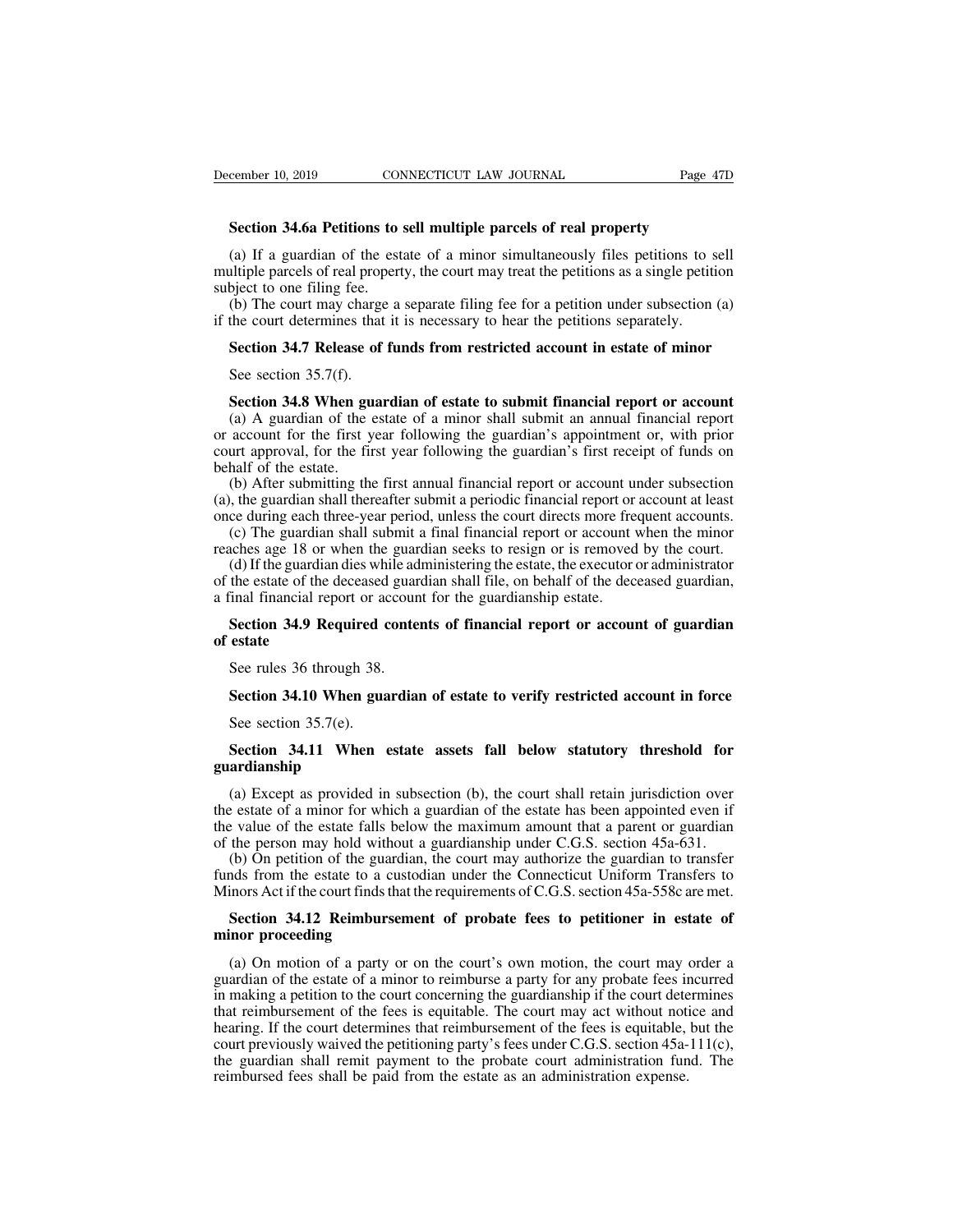(b) If the court determines that expenditures from the estate must be restricted maintain the minor's eligibility for public assistance, the court may deny a motion der subsection (a). to make the minority contract the minority of the minority of the court determines that expenditures from the estate must be restricted to maintain the minor's eligibility for public assistance, the court may deny a motion Page 48D<br>
(b) If the court determine<br>
to maintain the minor's elige<br>
under subsection (a).<br> **Section 34.13 Petition SECTIFY CONNECTICUT LAW JOURNAL SECONDED DECEMBER 10, 2019**<br> **SECONDED IDENTIFY:** CONNECTICUT LAW JOURNAL DECEMBER 10, 2019<br> **SECONDED** TO DET SUBSECTION (a).<br> **SECTION 34.13 Petition to determine title relating to esta** (b) If the court determines that expenditures from the estate must be restricted maintain the minor's eligibility for public assistance, the court may deny a motion der subsection (a).<br>Section 34.13 Petition to determine (b) If the court determines that expenditures from the estate must be restricted to maintain the minor's eligibility for public assistance, the court may deny a motion under subsection (a).<br> **Section 34.13 Petition to det** 

to maintain the minor's eligibility for public assistance, the court may deny a motic<br>under subsection (a).<br>**Section 34.13 Petition to determine title relating to estate of minor**<br>If the court declines jurisdiction to hear **Section 34.13 Petition to determine title relating to es**<br>If the court declines jurisdiction to hear a petition concerting to the estate of a minor under C.G.S. section 45a<br>and written notice of the declination to each pa If the court declines jurisdiction to hear a petition concerning title to property<br>ating to the estate of a minor under C.G.S. section 45a-98a(a), the court shall<br>nd written notice of the declination to each party and att If the court declines jurisdiction to hear a petition concerning title to property<br>relating to the estate of a minor under C.G.S. section 45a-98a(a), the court shall<br>send written notice of the declination to each party and to hear a petition conce<br>der C.G.S. section 45a<br>n to each party and atte<br>und check<br>elating to guardianship<br>round check of a guardia<br>**Rule 35**<br>bate Bonds

From the each party and attorney and attorney and attorney and attorney all alternative and ackground check of a guardian **Rule 35**<br>**Probate Bonds** required From the same state of the court may obtain a criminal background check of a<br> **Rule 35**<br> **Probate Bonds**<br>
Section<br>
35.1 When probate bond required<br>
35.2 Probate bond to be filed before appoint<br>
35.3 Corporate surety requir

Section

- 35.1 When probate bond requ<br>
35.1 Probate bond to be filed<br>
35.3 Corporate surety require<br>
35.4 Form of probate bond<br>
35.5 Probate bond to secure p<br>
35.6 Amount of probate bond<br>
35.7 Restricted account<br>
35.8 Fiduciary to r
- **EXECUTE:**<br> **Rule 35**<br> **Probate Bonds**<br>
Section<br>
35.1 When probate bond required<br>
35.2 Probate bond to be filed before appointment<br>
35.3 Corporate surety required<br>
35.4 Form of probate bond **EXECUTE:**<br> **Rule 35**<br> **Probate Bond**<br>
35.1 When probate bond required<br>
35.2 Probate bond to be filed before apporance<br>
35.3 Corporate surety required<br>
35.4 Form of probate bond<br>
35.5 Probate bond to secure performance **Probate B**<br>
Section<br>
35.1 When probate bond required<br>
35.2 Probate bond to be filed before a<br>
35.3 Corporate surety required<br>
35.4 Form of probate bond<br>
35.5 Probate bond to secure performal<br>
35.6 Amount of probate bond Section<br>
35.1 When probate bond required<br>
35.2 Probate bond to be filed before app<br>
35.3 Corporate surety required<br>
35.4 Form of probate bond<br>
35.5 Probate bond to secure performance<br>
35.6 Amount of probate bond<br>
35.7 Rest
- 
- 
- Frobate Bonds<br>
35.1 When probate bond required<br>
35.2 Probate bond to be filed before appointment<br>
35.3 Corporate surety required<br>
35.4 Form of probate bond<br>
35.5 Probate bond to secure performance of all cofiduciaries<br>
35. 35.2 Frobate bond to be filed before appointment<br>35.3 Corporate surety required<br>35.4 Form of probate bond<br>35.5 Probate bond to secure performance of all cofiduciaries<br>35.6 Amount of probate bond<br>35.7 Restricted account<br>35. 35.3 Corporate surety required<br>
35.3 Corporate surety required<br>
35.4 Form of probate bond<br>
35.5 Probate bond to secure performance of all cofiduci<br>
35.6 Amount of probate bond<br>
35.7 Restricted account<br>
35.8 Fiduciary to re 35.4 Form of probate bond<br>35.5 Probate bond to secure performance of all co<br>35.6 Amount of probate bond<br>35.7 Restricted account<br>35.8 Fiduciary to report increase in value of estate<br>35.9 Adjustments to amount of probate bon 35.5 Probate bond to secure performance<br>35.5 Amount of probate bond<br>35.7 Restricted account<br>35.8 Fiduciary to report increase in valu<br>35.9 Adjustments to amount of probate l<br>35.10 Surety on additional probate bond<br>35.11 Re
- 
- 
- 35.6 Amount of probate bond<br>35.7 Restricted account<br>35.8 Fiduciary to report increase in value<br>35.9 Adjustments to amount of probate<br>35.10 Surety on additional probate bond<br>35.11 Release of probate bond<br>35.12 Action on pro
- 
- 
- 
- 

35.7 **Restricted account**<br>
35.8 Fiduciary to report increase in value of estate<br>
35.9 Adjustments to amount of probate bond<br>
35.10 Surety on additional probate bond<br>
35.11 Release of probate bond<br>
35.12 Action on probate b (35.9) Adjustments to amount of probate bond<br>
35.10 Surety on additional probate bond<br>
35.11 Release of probate bond<br>
35.12 Action on probate bond<br> **Section 35.1 When probate bond required**<br>
(a) Except as otherwise provide 15.10 Surety on additional probate bond<br>
15.11 Release of probate bond<br>
15.12 Action on probate bond<br> **Section 35.1 When probate bond required**<br>
(a) Except as otherwise provided in this rule, the court shall require a fid 35.11 Release of probate bond<br>35.12 Action on probate bond<br>**Section 35.1 When probate bond re**<br>(a) Except as otherwise provided in th<br>to submit a probate bond whenever requ<br>will or other governing instrument.<br>(b) The cour 35.12 Action on probate bond<br>
Section 35.1 When probate bond required<br>
(a) Except as otherwise provided in this rule, the court shall if<br>
submit a probate bond whenever required by statute or by the<br>
Il or other governing (1) the value of the probate bond required<br>
(1) Except as otherwise provided in this rule, the court shall require a fiduciary<br>
bmit a probate bond whenever required by statute or by the provisions of a<br>
or other governin **Section 35.1 When probate bond required**<br>
(a) Except as otherwise provided in this rule, the court shall require a fiduciary<br>
to submit a probate bond whenever required by statute or by the provisions of a<br>
will or other Except as otherwise provided in this rule, the<br>bmit a probate bond whenever required by sta<br>or other governing instrument.<br>The court may excuse the requirement of a bo<br>(1) the value of the assets of the estate or the a<br>in

Except as our most province in<br>bmit a probate bond whenever<br>or other governing instrument.<br>The court may excuse the requency<br>(1) the value of the assets of the<br>in a restricted account is less than<br>(2) the fiduciary is a co other governing instrument.<br>
The court may excuse the requirement of a bond if:<br>
the value of the assets of the estate or the amount of the estate tha<br>
a restricted account is less than the amount under C.G.S. section 45a The court may excuse the requirement of a bond if:<br>
the court may excuse the requirement of a bond if:<br>
the value of the assets of the estate or the amount of the estate that is not<br>
a restricted account is less than the a (1) the value<br>
(1) the value<br>
(2) the fidum<br>
(3) in a dec<br>
(4) the v<br>
(8) each l<br>
(4) in a trus<br>
(5) in a volue

(4) in a trust, the will or other governing instrument excuses bond;<br>
(3) in a decedent's estate:<br>
(4) the will or other governing instrument excuses bond; or<br>
(8) each heir or beneficiary of a decedent's the estate waive (2) the fiduciary is a corporate fiduciary;<br>
(3) in a decedent's estate:<br>
(A) the will or other governing instrument excuses bond; or<br>
(B) each heir or beneficiary of a decedent's the estate waives the requirement<br>
bond;<br>

(3) in a dea<br>
(3) in a dea<br>
(6) the v<br>
(8) each<br>
of a bond;<br>
(4) in a tru<br>
(5) in a void;<br>
(6) in an inexcused bond in (A) the will or other governing instrument excuses bond; or<br>
(B) each heir or beneficiary of a decedent's the estate waives the requirement<br>
bond;<br>
(4) in a trust, the will or other governing instrument excuses bond;<br>
(5)

(1) the wind of conservation of a decedent's the estate waives the requirement<br>of a bond;<br>(4) in a trust, the will or other governing instrument excuses bond;<br>(5) in a voluntary conservatorship, the petitioner waives the (4) in a trust, the will or other governing instrument excuses bond;<br>
(4) in a trust, the will or other governing instrument excuses bond;<br>
(5) in a voluntary conservatorship, the petitioner waives the requirement of a<br>
n (4) in a trust, the will or other governing instrument excuses bond;<br>
(5) in a voluntary conservatorship, the petitioner waives the requirement of a<br>
bond; or<br>
(6) in an involuntary conservatorship, the respondent or cons (i) in a dast, the win of other governing instantion exeases some;<br>
(5) in a voluntary conservatorship, the petitioner waives the requirement of a<br>
bond; or<br>
(6) in an involuntary conservatorship, the respondent or conser bond; or<br>
(6) in an involuntary conservation,<br>
excused bond in a written designa<br>
(c) Notwithstanding subsection<br>
motion, the court may require a f<br>
that a bond is necessary to protec<br>
taxes or administration expenses.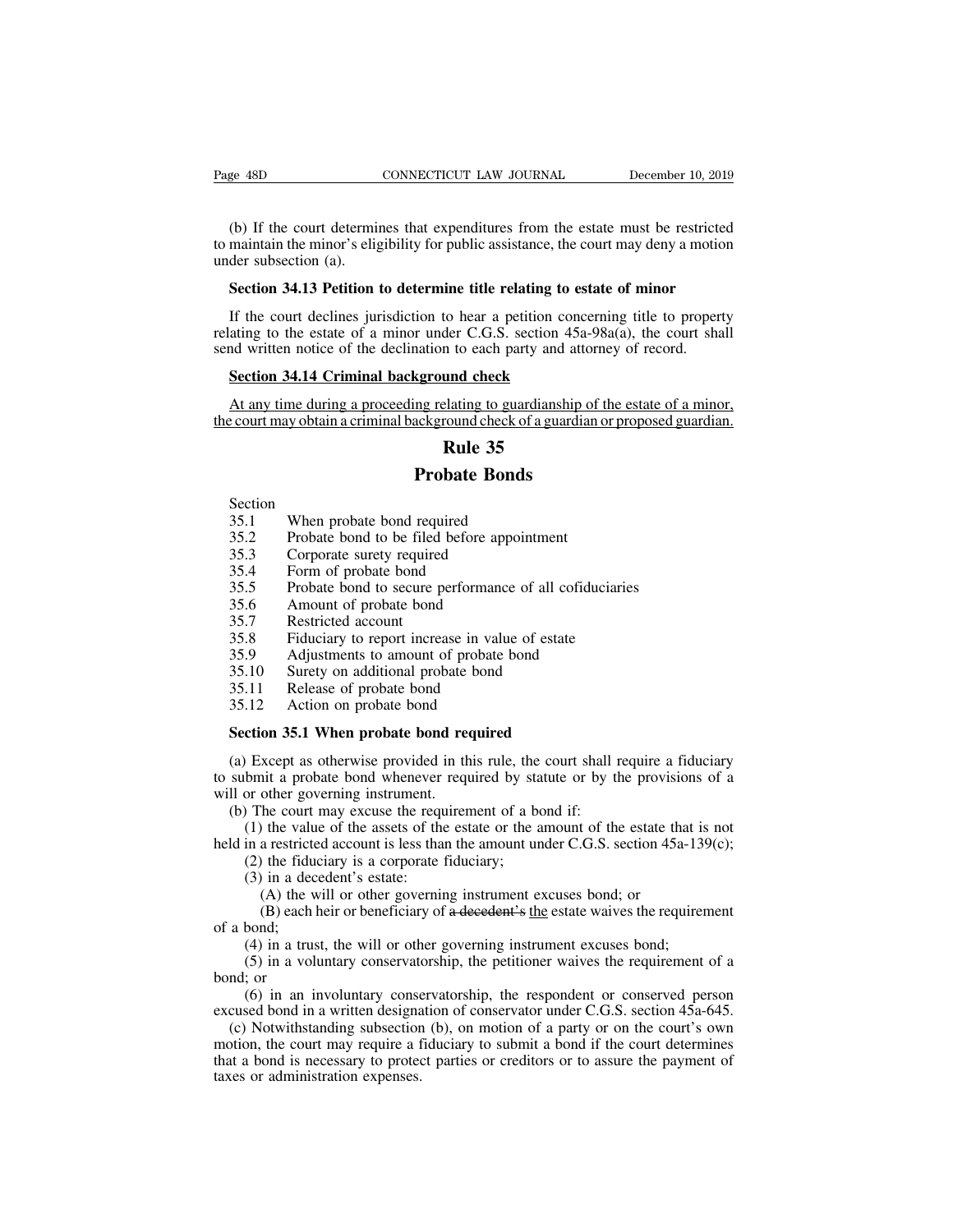**Section 35.2 Probate bond to be filed before appointment**<br>**Section 35.2 Probate bond to be filed before appointment**<br>If the court requires a probate bond from a fiduciary, the court shall If the court requires a probate bond for the filed before appointment<br>If the court requires a probate bond from a fiduciary, the court shall not issue a<br>cree appointing the fiduciary or issue a probate certificate evidenci December 10, 2019 CONNECTICUT LAW JOURNAL Page 49D<br> **Section 35.2 Probate bond to be filed before appointment**<br>
If the court requires a probate bond from a fiduciary, the court shall not issue a<br>
decree appointing the fidu **EXECUTE DEATEL SET THE FIGURE THE FIGURE THE FIGURE THE FIGURE THE SECTION 35.2 Probate bond to be filed before appointment**<br>If the court requires a probate bond from a fiduciary, the court shall not issue a decree appoi Section 35.2 Probate bond to be filed before appointment<br>If the court requires a probate bond from a fiduciary, the court shall not issue a<br>decree appointing the fiduciary or issue a probate certificate evidencing the appo **Section 35.2 Probat**<br>If the court requires<br>decree appointing the fi<br>ment until the fiduciary<br>the court may issue a content in authority.<br>**Section 35.3 Corpo** If the court requires a probate bond from a fiduciary,<br>cree appointing the fiduciary or issue a probate certificate<br>ent until the fiduciary has filed the bond. If necessary t<br>e court may issue a decree or fiduciary certifi cree appointing the fiduciary or issue a probate certificate evidencing the appoint-<br>ent until the fiduciary has filed the bond. If necessary to obtain the probate bond,<br>e court may issue a decree or fiduciary certificate ment until the fiduciary has filed the<br>the court may issue a decree or fiduciterim authority.<br>**Section 35.3 Corporate surety 1**<br>(a) A probate bond filed on and<br>secured by a corporate surety.<br>(b) An individual signing a bon Execut may issue a decree or fiduciary certificate granting the fiduciary limited<br>erim authority.<br>**Section 35.3 Corporate surety required**<br>(a) A probate bond filed on and after the effective date of this rule shall be<br>cure

Section 35.3 Corporate surety required<br>
(a) A probate bond filed on and after the effective date of this rule shall be<br>
secured by a corporate surety.<br>
(b) An individual signing a bond on behalf of a corporate surety shall **Section 35.3 Corporate surety required**<br>(a) A probate bond filed on and after the effective date of this rule shall be<br>cured by a corporate surety.<br>(b) An individual signing a bond on behalf of a corporate surety shall p **Section 35.3 Corporate surety required**<br>(a) A probate bond filed on and after the effective date of this rule shall be<br>secured by a corporate surety.<br>(b) An individual signing a bond on behalf of a corporate surety shall (a) A probate bond filed on and after the effective date of this rule shall be secured by a corporate surety.<br>
(b) An individual signing a bond on behalf of a corporate surety shall provide written evidence of the individ (a) A probate bond fired on and arter the encetive date of this fute shall provide<br>secured by a corporate surety.<br>(b) An individual signing a bond on behalf of a corporate surety shall provide<br>written evidence of the indiv (b) An individual signing a bond on behalf of a corporate surety shall provide<br>itten evidence of the individual's authority to sign on behalf of the surety.<br>(c) A bond filed before the effective date of this rule that is s

(b) All individual signing a bond of behall of a corporate sufery shall provide written evidence of the individual's authority to sign on behalf of the surety.<br>
(c) A bond filed before the effective date of this rule that whiten evidence of the individual s adultofly to sign of behall of the suffer.<br>
(c) A bond filed before the effective date of this rule that is secured by a personal<br>
surety is deemed to meet the requirements of this rule (c) A bond included to the criterive date of surety is deemed to meet the requirements of require that a corporate surety be substituted determines that the personal surety does not pro(d) A personal surety under subsecti quire that a corporate surety be substituted for a<br>termines that the personal surety does not provide<br>(d) A personal surety under subsection (c) who is is<br>e a certificate, acknowledged before an officer author<br>deeds, appoi (d) A personal surety under subsection (c) who is not a resident of this state shall<br>e a certificate, acknowledged before an officer authorized to take acknowledgments<br>deeds, appointing the judge of probate and the judge' file a certificate, acknowledged before an<br>of deeds, appointing the judge of probat<br>the surety's agent for service of process<br>**Section 35.4 Form of probate bond**<br>A probate bond shall be on a form por<br>on a substantially sim

deeds, appointing the judge or probate and the judge's successors in ortice to be<br>
Section 35.4 Form of probate bond<br>
A probate bond shall be on a form published by the probate court administrator<br>
on a substantially simil Section 35.4 Form of probate bond<br>A probate bond shall be on a form published by the probate court administrator<br>on a substantially similar form.<br>Section 35.5 Probate bond to secure performance of all cofiduciaries<br>If an e A probate bond shall be on a form published by the probate cor on a substantially similar form.<br>Section 35.5 Probate bond to secure performance of all cofiduciaries shall be faithful performance of all cofiduciaries shall

A probate bond shall be on a form published by the<br>on a substantially similar form.<br>**Section 35.5 Probate bond to secure performance**<br>If an estate has more than one fiduciary, the cofiduc<br>and securing the faithful performa

Section 35.5 Probate bond to secure performance of all cofiduciaries<br>If an estate has more than one fiduciary, the cofiduciaries shall submit a single<br>nd securing the faithful performance of all cofiduciaries.<br>Section 35.6 SECTION 35.5 FTODATE DONU TO SECTIVE PERTORIBATE:<br>If an estate has more than one fiduciary, the cofiduciaries shall submit a single<br>bond securing the faithful performance of all cofiduciaries.<br>Section 35.6 Amount of probat If an estate has more than one fiduciary, the cofiduciaries shall submit a single<br>bond securing the faithful performance of all cofiduciaries.<br>**Section 35.6 Amount of probate bond**<br>(a) Except as otherwise directed by the bond securing the faithful performance of all cofiduciaries.<br> **Section 35.6 Amount of probate bond**<br>
(a) Except as otherwise directed by the terms of a will or other governing<br>
instrument or provided by statute or this sec Section 35.6 Amount of probate bond<br>
(a) Except as otherwise directed by the terms of a will or other governing<br>
strument or provided by statute or this section, the amount of a probate bond shall<br>
equal to the value of t **COMET ALTERT EXECTS CONDUCT:** Except as otherwise directed by the terms of a will or other governing unnent or provided by statute or this section, the amount of a probate bond shall pual to the value of the assets under (a) Except as otherwise directed by the terms of a will or other governing instrument or provided by statute or this section, the amount of a probate bond shall be equal to the value of the assets under the control of the Except as oncerwise directed by the terms of a wifit of onler governing<br>innent or provided by statute or this section, the amount of a probate bond shall<br>qual to the value of the assets under the control of the fiduciary instrument or provided by statute or this section, the amount of a probate bond shall<br>be equal to the value of the assets under the control of the fiduciary and anticipated<br>additional receipts of income or assets during th

(a) The amount of the bond by the value of the system of the inductary and anticipated ional receipts of income or assets during the applicable accounting period.<br>
(1) if the fiduciary does not have the power to sell or mo additional receipts of meome of assets during the applicable accounting period.<br>
(b) The amount of the bond may be less than provided in subsection (a) as follows:<br>
(1) if the fiduciary does not have the power to sell or m (1) if the fiduciary does not have the power to sell or mortgage real property, ourt may reduce the amount of the bond by the value of the real property; (2) if the fiduciary deposits assets in a restricted account, the c

(1) It the fiductary does not have the power to sell of indicating the court may reduce the amount of the bond by the value of the real property:<br>
(2) if the fiduciary deposits assets in a restricted account, the court ma out may reduce the amount of the bond by the value of the real property,<br>(2) if the fiduciary deposits assets in a restricted account, the court may reduce<br>mount of the bond by the value of the assets that are restricted;<br> (2) if the funds to the value of the assets that are restricted;<br>the amount of the bond by the value of the assets that are restricted;<br>(3) if all heirs or all beneficiaries of a decedent's estate request bond in a smalle the amount of the bond by the value of the assess that<br>
(3) if all heirs or all beneficiaries of a decedent's es<br>
amount, the court may order bond in an amount equ<br>
(4) if a fiduciary is an heir or beneficiary of a dec<br>
re nount, the court may order bond in an a<br>
(4) if a fiduciary is an heir or beneficial<br>
duce the amount of the bond by the fiduce<br>
(5) if the court has approved a structur<br>
an amount equal to the funds that are an<br>
mtrol dur the amount of the bond by the fiduciary's share of the estate; or<br>
(5) if the court has approved a structured settlement, the court may order bond<br>
an amount equal to the funds that are anticipated to come under the fiduci (5) if the court has approved a structured settlement, the court may order bond<br>in an amount equal to the funds that are anticipated to come under the fiduciary's<br>control during the applicable accounting period.<br>**Section 3** 

in an amount equal to the funds that are anticipated to come under the fiduciary's control during the applicable accounting period.<br> **Section 35.7 Restricted account**<br>
(a) The court may authorize a fiduciary to establish a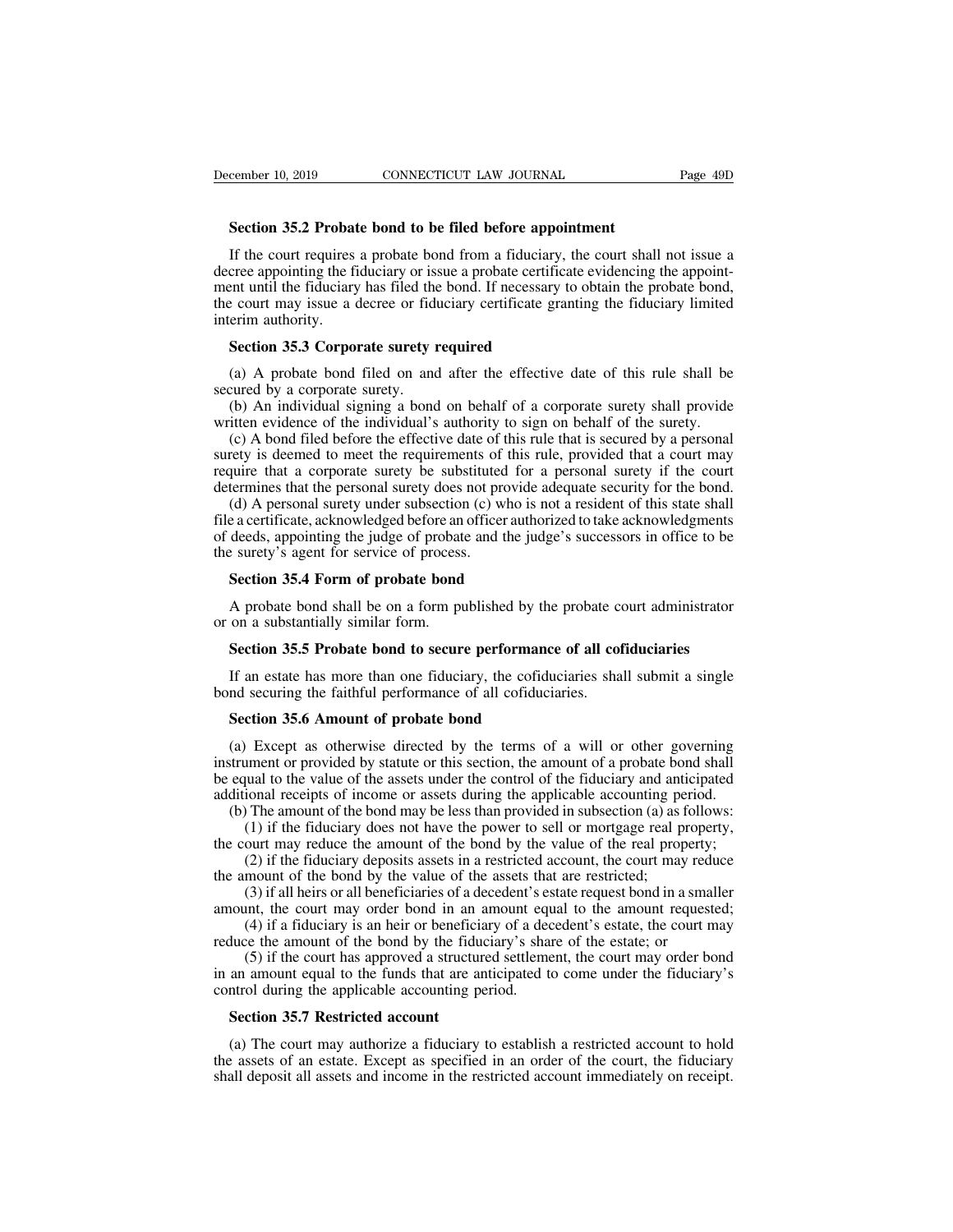(b) A restricted account may be established only by execution of an agreement the exact form published by the probate court administrator under which the luciary and a financial institution approved by the court agree that Example 50D CONNECTICUT LAW JOURNAL December 10, 2019<br>(b) A restricted account may be established only by execution of an agreement<br>in the exact form published by the probate court administrator under which the<br>fiduciary a Fage 50D CONNECTICUT LAW JOURNAL December 10, 2019<br>(b) A restricted account may be established only by execution of an agreement<br>in the exact form published by the probate court administrator under which the<br>fiduciary and Page 50D CONNECTICUT LAW JOURNAL<br>
(b) A restricted account may be established only by exec<br>
in the exact form published by the probate court administ<br>
fiduciary and a financial institution approved by the court agre<br>
may b (b) A restricted account may be established only by execution of an agreement the exact form published by the probate court administrator under which the luciary and a financial institution approved by the court agree that

(b) A restricted account may be established only by execution of an agreement<br>in the exact form published by the probate court administrator under which the<br>fiduciary and a financial institution approved by the court agree (b) A restricted account may be established only by execution of an agreement<br>in the exact form published by the probate court administrator under which the<br>fiduciary and a financial institution approved by the court agree (b) A restricted account hray be established only by execution of an agreement<br>in the exact form published by the probate court administrator under which the<br>fiduciary and a financial institution approved by the court agr in the exact form published by the probate contradinimistator under which the fiduciary and a financial institution approval of the court agree that no disbursements may be made except on written approval of the court.<br>
(c (d) If the court required in statution approved by the court agree that no disbutes intensity be made except on written approval of the court.<br>
(c) If the court requires the fiduciary to establish a restricted account, the (c) If the court requires the fiduciary to establish a restricte<br>shall not issue a decree appointing a fiduciary or issue a probate of<br>the appointment until the fiduciary has filed the fully executed ag<br>the restricted acco (e) It in court requires the fiduciary to establish a festicate account, the coard<br>all not issue a decree appointing a fiduciary or issue a <del>probate</del> certificate evidencing<br>e restricted account. If necessary to obtain the

Shall not issue a decree appointing a nuderally of issue a probate ecriticate evidenting<br>the appointment until the fiduciary has filed the fully executed agreement establishing<br>the restricted account. If necessary to obtai the appointment until the inductary has filed the ruly executed agreement establishing<br>the restricted account. If necessary to obtain the restricted account, the court may<br>issue a decree or <del>fiduciary</del> certificate granting the restricted account. It increased y to obtain the restricted account, the court may<br>issue a decree or <del>fiduciary</del> certificate granting the fiduciary limited interim authority.<br>(d) Not later than ten days after receipt o issue a decree or <del>fiduciary</del> certificate granting the fiduciary limited interim authority.<br>
(d) Not later than ten days after receipt of any income or assets, the fiduciary<br>
shall submit proof of deposit into the restrict (d) Not fact than ich days ance recept of any income of assets, the noticiary<br>all submit proof of deposit into the restricted account.<br>(e) Whenever the fiduciary is required to submit a financial report or account,<br>fiducia from the restricted account.<br>
(e) Whenever the fiduciary is required to submit a financial report or account,<br>
the fiduciary shall submit verification that the restricted account remains in force<br>
and the most recent state

(c) whenever the holderlay is reduncted to submit a finalmean report of account, the fiduciary shall submit verification that the restricted account remains in force and the most recent statement for the restricted account In the most recent statement for the restricted account remains in force<br>and the most recent statement for the restricted account. The verification shall<br>be on a form published by the probate court administrator or on a su and the most recent statement for the restricted account. The vertical<br>be on a form published by the probate court administrator or on a sul<br>similar form.<br>(f) On request of the fiduciary, the court may authorize disburseme milar form.<br>
(f) On request of the fiduciary, the court may authorize disbursement of<br>
om the restricted account. The court may act on the request without not<br>
aring. If the court authorizes funds to be disbursed without a Im the restricted account. The court may act on the request without notice and aring. If the court authorizes funds to be disbursed without a hearing, the solursement is subject to review in connection with the fiduciary's

hearing. If the court authorizes funds to be disbursed without a hearing, the disbursement is subject to review in connection with the fiduciary's financial report or account covering the period in which the disbursement i disbursement is subject to review in connection with the fiduciary's financial report<br>or account covering the period in which the disbursement is made.<br>**Section 35.8 Fiduciary to report increase in value of estate**<br>A fiduc or account covering the period in which the disbursement is made.<br> **Section 35.8 Fiduciary to report increase in value of estate**<br>
A fiduciary from whom a probate bond is required shall file a report listing the<br>
receipt o **Section 35.8 Fiduciary to report increase in value of estate**<br>A fiduciary from whom a probate bond is required shall file a report listing the<br>receipt of additional assets or income or the recognition of capital gain fro **Section 35.8 Fiduciary to report increase in value of estate**<br>A fiduciary from whom a probate bond is required shall file a report listing the<br>receipt of additional assets or income or the recognition of capital gain fro A fiduciary from whom a probate bond is required shall file a report listing the receipt of additional assets or income or the recognition of capital gain from the sale of an asset if the aggregate amount of the additional A nuctury nont whom a probate bond is required<br>receipt of additional assets or income or the recogn<br>sale of an asset if the aggregate amount of the additio<br>gain exceeds ten percent of the amount of the bond or<br>The fiduciar le of an asset if the aggregate amount of the additional assets, income<br>in exceeds ten percent of the amount of the bond or \$50,000, whicheve<br>e fiduciary shall file the report not later than 30 days after the rec<br>curs. The is extending the may require the report not later than 30 days after the receipt or sale<br>curs. The court may require the fiduciary to increase the amount of the bond in<br>cordance with section 35.6 or deposit the additional

occurs. The court may require the fiduciary to increase the amount of the bond in accordance with section 35.6 or deposit the additional assets, income and capital gain in a restricted account under section 35.7.<br>**Section** accordance with section 35.6 or deposit the additional assets, income and capital<br>gain in a restricted account under section 35.7.<br>**Section 35.9 Adjustments to amount of probate bond**<br>The court may adjust the amount of the gain in a restricted account under secticulated Section 35.9 Adjustments to amount of value of the estate in connection with supplemental inventory, account or firsection 35.8 or at any other time.<br>Section 35.10 Surety on **Section 35.9 Adjustments to amount of probate bond**<br>The court may adjust the amount of the probate bond to reflect<br>lue of the estate in connection with the review of an inventor<br>pplemental inventory, account or financial The court may adjust the amount of the probate bond to reflect a change in the<br>lue of the estate in connection with the review of an inventory, substitute or<br>pplemental inventory, account or financial report, on receipt of

value of the estate in connection with the review of an inventory, substitute or supplemental inventory, account or financial report, on receipt of a report under section 35.8 or at any other time.<br> **Section 35.8 or at any** supplemental inventory, account or financial report, on receipt of a report under<br>section 35.8 or at any other time.<br>**Section 35.10 Surety on additional probate bond**<br>If the court orders a fiduciary to increase the amount Section 35.8 or at any other time.<br>
Section 35.10 Surety on additional probate bond<br>
If the court orders a fiduciary to increase the amount of a probate bond, the<br>
additional amount shall be secured by the same surety as t **Section 35.10 Surety on a**<br>If the court orders a fiduc<br>additional amount shall be see<br>that the court may permit a coriginal surety and different su<br>and additional amounts.<br>**Section 35.11 Release of p** If the court orders a fiduciary to increase the amoditional amount shall be secured by the same surety at the court may permit a different surety for the addiginal surety and different surety agree to joint and several dif ditional amount shall be secured by the same surety as the original bond, except<br>at the court may permit a different surety for the additional amount if both the<br>iginal surety and different surety agree to joint and severa

that the court may permit a different surety for the additional amount if both the original surety and different surety agree to joint and several liability for the original and additional amounts.<br> **Section 35.11 Release** original surety and different surety agree to joint and several liability for the original<br>and additional amounts.<br>**Section 35.11 Release of probate bond**<br>(a) Except as provided under subsection (b) or under C.G.S. section and additional amounts.<br> **Section 35.11 Release of probate b**<br>
(a) Except as provided under subse<br>
and 45a-331(b), the court shall not issue<br>
the court has approved the fiduciary<br>
required, the affidavit of closing.<br>
(b) T Section 35.11 Release of probate bond<br>(a) Except as provided under subsection (b) or under C.G.S. sections 45a-245<br>d 45a-331(b), the court shall not issue a certificate releasing a probate bond until<br>e court has approved t **Section 35.11 Release of probate bond**<br>(a) Except as provided under subsection (b) or under C.G.S. sections 45a-<br>and 45a-331(b), the court shall not issue a certificate releasing a probate bond i<br>the court has approved t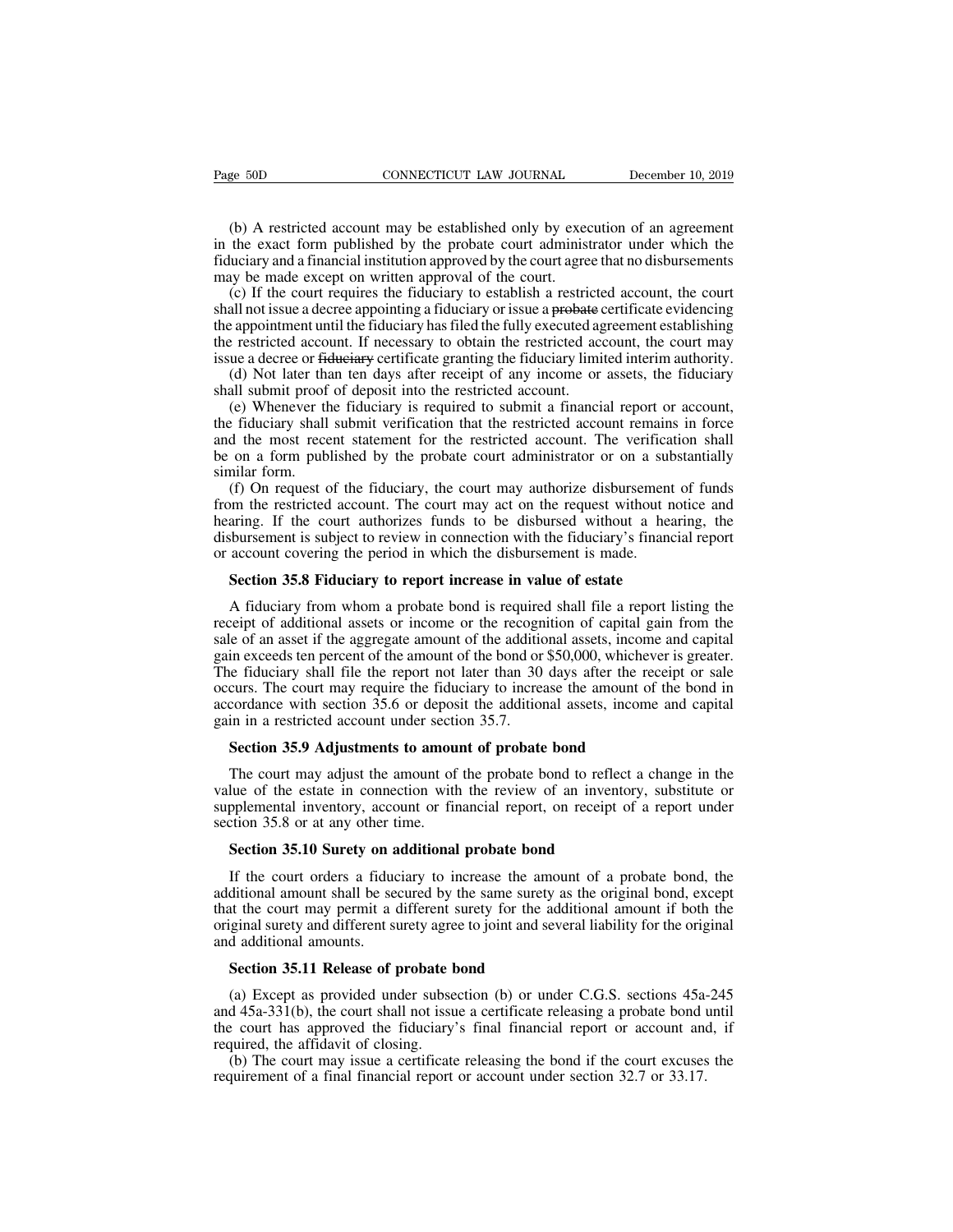**Section 35.12 Action on probate bond**<br>**Section 35.12 Action on probate bond**<br>The court shall give notice of a hearing on an appli-The court shall give notice of a hearing on an application a petition to recover<br>a probate bond The court shall give notice of a hearing on an application a petition to recover<br>a probate bond to each party and attorney of **December 10, 2019** CONNECTICUT LAW JOURNAL Page 51D<br> **Section 35.12 Action on probate bond**<br>
The court shall give notice of a hearing on an application a petition to recover<br>
on a probate bond to each party and attorney o Section 35.12 Action on probate<br>The court shall give notice of a h<br>on a probate bond to each party and<br>to the surety by certified mail. **EXAMPLE 36**<br>**Rule 36**<br>**Rule 36**<br>**Rule 36**<br>**Rule 36**<br>**Rule 36 Fiduciary Accounting:** General Provisions<br>
Fiduciary Accounting: General Provisions<br>
Fiduciary Accounting: General Provisions<br>
Ethods of accounting The surety by certified mail.<br> **Rule 36.1**<br> **Rule 36.1**<br> **Section**<br>
36.1 Methods of accounting<br>
36.2 Financial reports distinguished fro<br>
36.3 When account is required instead

- Section<br>36.1 Methods of accounting
- 
- 
- **26.2 Financial reports distinguished from accounting:**<br>36.1 Methods of accounting<br>36.2 Financial reports distinguished from accounts<br>36.3 When account is required instead of financial report<br>36.4 Financial reports and acc **36.1 Fiduciary Accounting: General Provisions**<br>36.1 Methods of accounting<br>36.2 Financial reports distinguished from accounts<br>36.3 When account is required instead of financial report<br>36.4 Financial reports and accounts to Fiduciary Accounting: General Provisions<br>
36.1 Methods of accounting<br>
36.2 Financial reports distinguished from accounts<br>
36.3 When account is required instead of financial report<br>
36.4 Financial reports and accounts to pr **FIGUCIATY ACCOUNTING: General Provision**<br>Methods of accounting<br>Financial reports distinguished from accounts<br>When account is required instead of financial report<br>Financial reports and accounts to present information<br>and b Financial reports distinguished from accounts<br>36.3 When account is required instead of financial report<br>36.4 Financial reports and accounts to present information in<br>and be signed under penalty of false statement<br>36.5 Fidu 36.3 When account is required instead of miancial report<br>36.4 Financial reports and accounts to present information in clear mann<br>36.5 Fiduciary to send copy of financial report or account and affidavit<br>closing to each par
- Section<br>
36.1 Methods of accounting<br>
36.2 Financial reports distinguished from accounts<br>
36.3 When account is required instead of financial report<br>
36.4 Financial reports and accounts to present information in clear manner Financial reports distinguished from accounts<br>When account is required instead of financial report<br>Financial reports and accounts to present information in clear manner<br>and be signed under penalty of false statement<br>Fiduci 36.2 Financial reports distinguished from accounts<br>36.2 Financial reports distinguished from accounts<br>36.3 When account is required instead of financial report<br>36.4 Financial reports and accounts to present information in Financial reports and accounts to present information in etca<br>
and be signed under penalty of false statement<br>
36.5 Fiduciary to send copy of financial report or account and aff<br>
closing to each party and attorney<br>
36.6 Wh 36.5 Fiduciary to send copy of financial report or account and affidavit of closing to each party and attorney<br>36.6 When executor or administrator to submit financial report or account<br>36.7 When trustee to submit financial
- 
- 
- 
- 
- Fluidary to send copy of final<br>closing to each party and attorney<br>When executor or administrator to submit<br>When trustee to submit financial report or<br>When final financial report or account of<br>Periodic or final financial re 36.6 When executor or administrator to submit financial report or account<br>36.7 When trustee to submit financial report or account<br>36.8 When final financial report or account of trustee excused<br>36.9 When conservator to subm 36.3<br>
36.7 When trustee to submit financial report or account<br>
36.8 When final financial report or account<br>
36.8 When conservator to submit financial report or account<br>
36.10 Periodic or final financial report or account e When trasect to submit<br>When final financial re<br>When conservator to su<br>Periodic or final financi<br>conservatorship is Title<br>When guardian of estat<br>When guardian of adul<br>Teport or account<br>When periodic or final<br>with intellectu 36.9 When conservator to submit financial report or account<br>36.9 When conservator to submit financial report or account<br>36.10 Periodic or final financial report or account excused when person under<br>36.11 When guardian of e When conservator to submit miancial report of<br>Periodic or final financial report or account exconservatorship is Title 19 recipient<br>When guardian of estate to submit financial report<br>When guardian of adult with intellectua
- 
- 36.10 Tenoate of thial infinite and the conservatorship is Title 19 rec<br>36.11 When guardian of estate to sub-<br>36.11 When guardian of adult with in<br>teport or account<br>36.11 When periodic or final financia<br>36.12 Affidavit of 36.11 When guardian of estate to submit financial report<br>36.11 When guardian of estate to submit financial report<br>36.11 When guardian of adult with intellectual disability<br>report or account<br>with intellectual disability exc 36.11 When guardian of estate to submit miancial report<br>36.11a When guardian of adult with intellectual disability<br>report or account<br>with intellectual disability excused<br>36.12 Affidavit of closing<br>36.13 Records to be maint
- **Section 36.11b** When periodic or final financial report<br>
with intellectual disability excused<br>
36.12 Affidavit of closing<br>
36.13 Records to be maintained by fiduciary<br>
36.14 Definition of fiduciary acquisition value<br> **Sec**
- 
- 
- 

with intellectual disability excused<br>
36.12 Affidavit of closing<br>
36.13 Records to be maintained by fiduciary<br>
36.14 Definition of fiduciary acquisition value<br> **Section 36.1 Methods of accounting**<br>
Except as provided in se 16.12 Affidavit of closing<br>
36.13 Records to be maintained by fiduciary<br>
36.14 Definition of fiduciary acquisition value<br> **Section 36.1 Methods of accounting**<br>
Except as provided in section 36.3, a fiduciary required or pe 36.13 Records to be maintained by fiduciary<br>36.14 Definition of fiduciary acquisition value<br>**Section 36.1 Methods of accounting**<br>Except as provided in section 36.3, a fiduciary required or permitted to account<br>to the court 36.14 Definition of fiduciary acquisition value<br> **Section 36.1 Methods of accounting**<br>
Except as provided in section 36.3, a fiduciary required or permitted to account<br>
to the court for the management of an estate may sati **Section 36.1 Methods of accounting**<br>Except as provided in section 36.3, a fiduciary required or permitted to account<br>to the court for the management of an estate may satisfy the legal requirements of<br>an account by submitt Section 36.1 Methods of accounting<br>Except as provided in section 36.3, a fiduciary required or p<br>to the court for the management of an estate may satisfy the lean<br>an account by submitting a financial report meeting the req Except as provided in section 36.3, a fiduciary required or permitted to the court for the management of an estate may satisfy the legal require account by submitting a financial report meeting the requirements of ri accou account by submitting a financial report meeting the requirements of rule 37. If<br>account is required instead of a financial report, the fiduciary shall submit an<br>count meeting the requirements of rule 38. Nothing in this r an account is required instead of a financial report, the fiduciary shall submit an account meeting the requirements of rule 38. Nothing in this rule prevents a fiduciary from submitting an account instead of a financial r

account meeting the requirements of rule 38. Not<br>from submitting an account instead of a finan<br>**Section 36.2 Financial reports distinguish**<br>A financial report is a simplified form of acco<br>summary information about the mana submitting an account instead of a financial report.<br> **ction 36.2 Financial reports distinguished from accounts**<br>
financial report is a simplified form of accounting by which a fidu-<br>
nary information about the management (2) assets may be reported at current fair market value rather than fiduciary provides thangularly information about the management of an estate. A financial report differs an account in the following ways:<br>
(1) principal **Section 36.2 Financial report**<br>A financial report is a simplified<br>summary information about the n<br>from an account in the following<br>(1) principal and income nee<br>(2) assets may be reported<br>acquisition value; and<br>(3) a fina financial report is a simplified form of accounting by which a fiduciary provides<br>mary information about the management of an estate. A financial report differs<br>an account in the following ways:<br>(1) principal and income ne

mmary information about the management of an estate. A financial report diff<br>
om an account in the following ways:<br>
(1) principal and income need not be reported separately;<br>
(2) assets may be reported at current fair mark

(1) principal and income need not be reported separately;<br>
(2) assets may be reported at current fair market value rather than fiduciary<br>
quisition value; and<br>
(3) a financial report need not balance in the manner require (2) assets may be reported at current fair market value rather than fiducacquisition value; and (3) a financial report need not balance in the manner required for an account **Section 36.3 When account is required instead**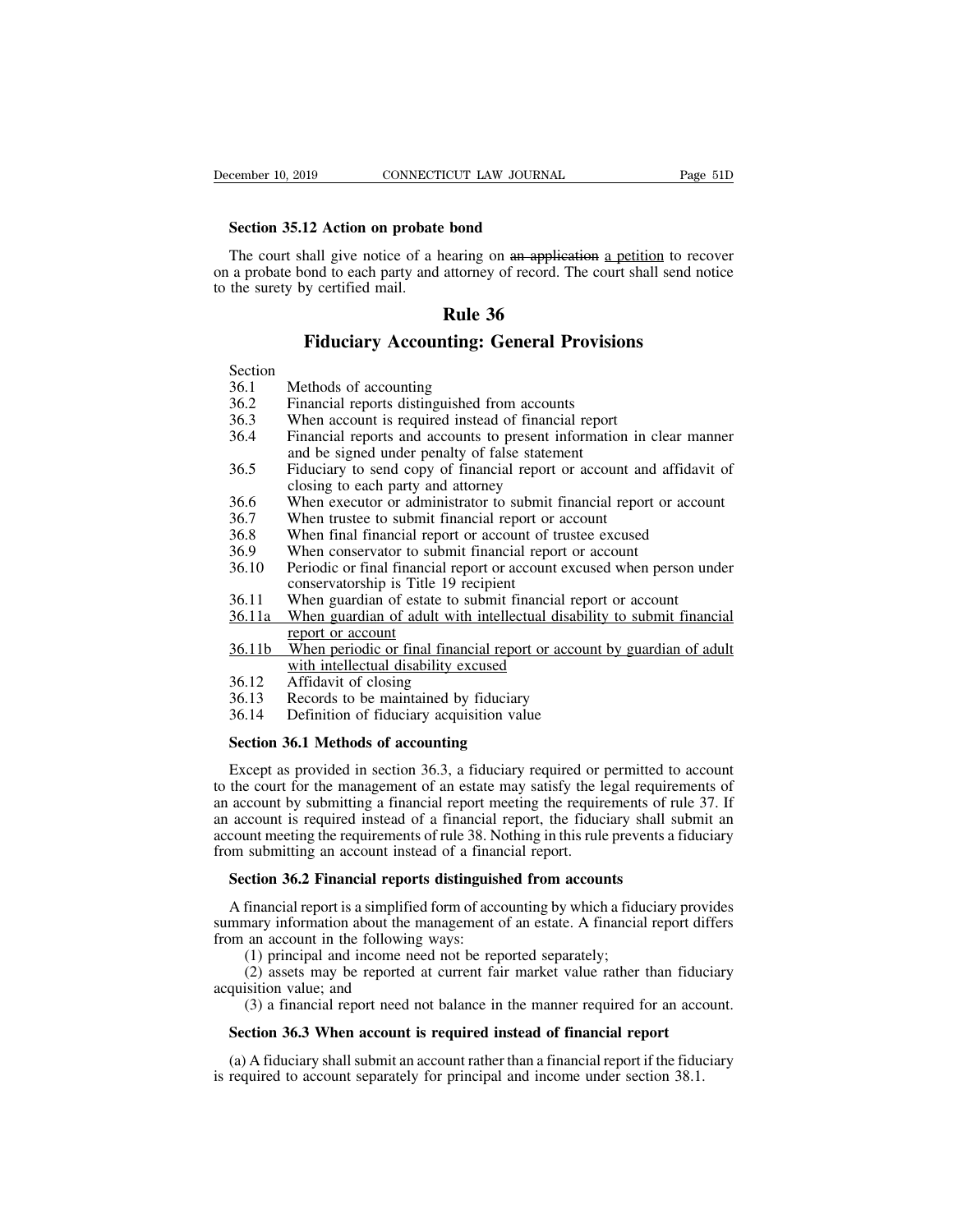EXEMBLE THE CONNECTICUT LAW JOURNAL December 10, 2019<br>
(b) On motion of a party or on the court's own motion made before approval of<br>
inancial report, the court may require the fiduciary to submit an account instead<br>
a fin Page 52D CONNECTICUT LAW JOURNAL December 10, 2019<br>
(b) On motion of a party or on the court's own motion made before approval of<br>
a financial report, the court may require the fiduciary to submit an account instead<br>
of a Page 52D CONNECTICUT LAW JOURNAL December 10, 2019<br>
(b) On motion of a party or on the court's own motion made before approval of<br>
a financial report, the court may require the fiduciary to submit an account instead<br>
of a Page 52D CONNECTICUT LAW.<br>
(b) On motion of a party or on the court's over<br>
a financial report, the court may require the fid<br>
of a financial report if the court determines that<br>
the fiduciary's management of the estate.<br> (b) On motion of a party or on the court's own motion made before approval of inancial report, the court may require the fiduciary to submit an account instead a financial report if the court determines that an account is (b) On motion of a party or on the court's own motion made be a financial report, the court may require the fiduciary to submit an of a financial report if the court determines that an account is necessite fiduciary's mana (a) A fiduciary submitting either a financial report or an account instead a financial report, the court may require the fiduciary to submit an account instead a financial report if the court determines that an account is

is a miancial report, the court may require the riductary to submit an account instead<br>of a financial report if the court determines that an account is necessary to review<br>the fiduciary's management of the estate.<br>**Section** and in sufficient detail solid determines and an account is necessary to leview<br>the fiduciary's management of the estate.<br>**Section 36.4 Financial reports and accounts to present information in clear**<br>**manner and be signed Section 36.4 Financial report<br>manner and be signed under<br>(a) A fiduciary submitting ei<br>shall present all required informand in sufficient detail so that t<br>management of the estate.<br>(b) A fiduciary shall sign a<br>statement.** Section 36.4 Financial reports and accounts to present information in clear<br>anner and be signed under penalty of false statement<br>(a) A fiduciary submitting either a financial report or an account to the court<br>all present a (a) A fiduciary submitting either a financial report or an account to the court<br>all present all required information in a concise, clear and understandable manner<br>d in sufficient detail so that the court and the parties ca (a) A hudday submitting ether a mialicial report or an account to the court<br>shall present all required information in a concise, clear and understandable manner<br>and in sufficient detail so that the court and the parties ca

statement.

shan piesent an required in<br>and in sufficient detail so<br>management of the estate.<br>(b) A fiduciary shall si<br>statement.<br>(c) A fiduciary may sub<br>the probate court adminis<br>rules 36 through 38.<br>**Section 36.5 Fiduciar** in an<br>
Section 36.5 Fiduciary shall sign a financial report or account under penalty of false<br>
tement.<br>
(c) A fiduciary may submit a financial report or account on a form published by<br>
e probate court administrator or in a (b) A fiduciary shall sign a financial report or account is<br>statement.<br>(c) A fiduciary may submit a financial report or account of<br>the probate court administrator or in any format that satisfie<br>rules 36 through 38.<br>**Sectio** 

(c) A fiduciary may submit a financial report or account on a form published by<br>e probate court administrator or in any format that satisfies the requirements of<br>les 36 through 38.<br>**Section 36.5 Fiduciary to send copy of f** (c) A nationally may submit a miancian report of account on a form published by<br>the probate court administrator or in any format that satisfies the requirements of<br>rules 36 through 38.<br>**Section 36.5 Fiduciary to send copy** rules 36 through 38.<br> **Section 36.5 Fiduciary to send copy of financel set of the court of closing to each party and attorney**<br>
(a) A fiduciary submitting a financial report, accouse and a copy, at the time of filing, to e Section 36.5 Fiduciary to send copy of financial report or account and<br>fidavit of closing to each party and attorney<br>(a) A fiduciary submitting a financial report, account or affidavit of closing shall<br>nd a copy, at the ti **Section 36.5 Fiduciary to send copy of financial report or account and affidavit of closing to each party and attorney**<br>
(a) A fiduciary submitting a financial report, account or affidavit of closing shall send a copy, a affidavit of closing to each party and attorney<br>
(a) A fiduciary submitting a financial report, account or affidavit of closing shall<br>
send a copy, at the time of filing, to each party and attorney of record and shall<br>
cer (a) A fiduciary submitting a financial report, account or affidavit of closing shall<br>nd a copy, at the time of filing, to each party and attorney of record and shall<br>rtify to the court that the copy has been sent.<br>(b) If a

send a copy, at the time of filing, to each party and attorney of record and shall certify to the court that the copy has been sent.<br>
(b) If a beneficiary is a charity or charitable interest, the fiduciary shall send a cop (b) If a beneficiary is a<br>py of each financial rep<br>the Attorney General an<br>**Section 36.6 When ex**<br>**account**<br>See section 30.19.<br>**Section 36.7 When tru** py of each financial report, account or affidavit of closing, at the time of fit the Attorney General and shall certify to the court that the copy has been s<br>**Section 36.6 When executor or administrator to submit financi** 

Section 36.6 When executive Section 36.6 When executive See section 30.19.<br>Section 36.7 When trust See section 32.5.<br>Section 36.8 When fil **Section 36.8** When executor or administrator to submit imancial report account<br>See section 36.7 When trustee to submit financial report or account<br>See section 32.5.<br>**Section 36.8** When final financial report or account of

See section 30.19.<br>
Section 36.7 When tr<br>
See section 32.5.<br>
Section 36.8 When film<br>
See section 32.7.<br>
Section 36.9 When co Section 36.7 When trustee to submit financial report or account<br>See section 32.5.<br>Section 36.8 When final financial report or account of trustee excused<br>See section 32.7.<br>Section 36.9 When conservator to submit financial r See section 32.5.<br>Section 36.8 When final<br>See section 32.7.<br>Section 36.9 When cor<br>See section 33.14.<br>Section 36.10 Periodic **Section 36.8 When final financial report or account of**<br>See section 32.7.<br>**Section 36.9 When conservator to submit financial rep**<br>See section 33.14.<br>**Section 36.10 Periodic or final financial report or ac**<br>**person under c** See section 32.7.<br>Section 36.9 When cor<br>See section 33.14.<br>Section 36.10 Periodic<br>rson under conservato<br>See section 33.17.<br>Section 36.11 When gu

Section 36.8 When final financial report or account of trustee excused<br>See section 32.7.<br>Section 36.9 When conservator to submit financial report or account<br>See section 33.14.<br>Section 36.10 Periodic or final financial repo Section 36.9 When conservator to submit financial report or account<br>See section 33.14.<br>Section 36.10 Periodic or final financial report or account excused when<br>rson under conservatorship is Title 19 recipient<br>See section 3 Section 36.10 Periodination<br>Section 36.10 Periodination<br>See section 33.17.<br>Section 36.11 When g<br>See section 34.8.<br>Section 36.11a When

**Section 36.10 Terroute of linear infinite and terrorism** exclusive with<br> **See section 36.11** When guardian of estate to submit financial report or account<br>
See section 34.8.<br> **Section 36.11a When guardian of adult with in Financial report of See section 33.17.**<br>**Section 36.11 When guardian of**<br>See section 34.8.<br>**Section 36.11a When guardian of mancial report or account**<br>See section 43.6. Section 36.11 When g<br>See section 34.8.<br>Section 36.11a When<br>ancial report or acco<br>See section 43.6.<br>Section 36.11b When **Section 36.11 When guardian or estate to submit infinitelal report or account**<br>See section 34.8.<br>**Section 36.11a When guardian of adult with intellectual disability to submit**<br>See section 43.6.<br>**Section 36.11b When period** See section 34.8.<br> **Section 36.11a When guardian of adult with intellect**<br> **financial report or account**<br>
See section 43.6.<br> **Section 36.11b When periodic or final financial report**<br>
of adult with intellectual disability e Section 36.11a When guardian of adult with intellectual disability to submit<br>financial report or account<br>See section 43.6.<br>Section 36.11b When periodic or final financial report or account by guardian<br>of adult with intelle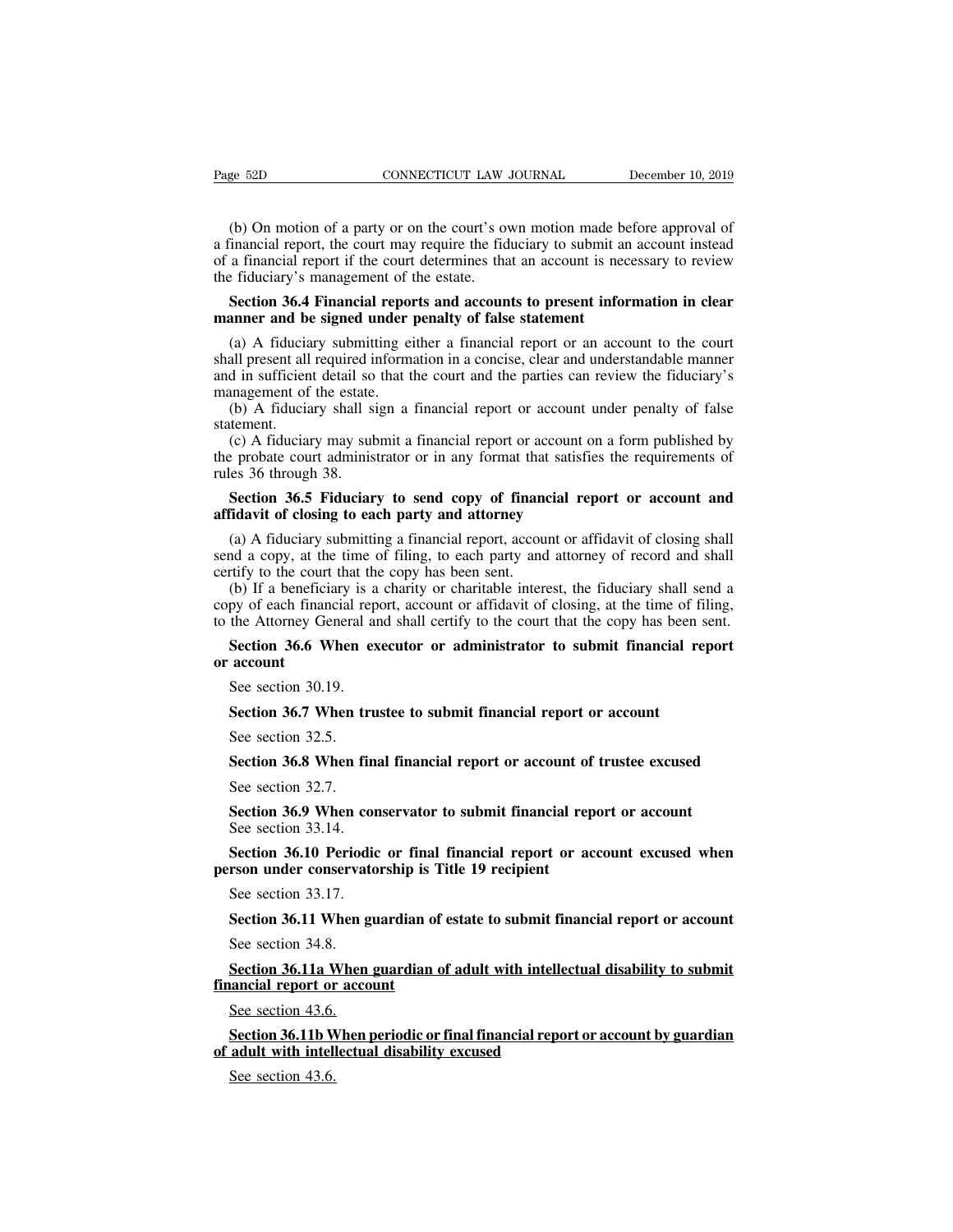**Section 36.12 Affidavit of closing**<br> **Section 36.12 Affidavit of closing**<br> **Section 36.12 Affidavit of closing**<br> **Section 36.12 Affidavit of closing**<br> **Section 36.12 Affidavit of closing** (a) If the court directs the fiduciary to file an affidavit of closing, the fiduciary<br>
(a) If the court directs the fiduciary to file an affidavit of closing, the fiduciary<br>
all file the affidavit in accordance with this s Summer 10, 2019 CONNECTICUT LAW JOURNAL Page 53D<br>
Section 36.12 Affidavit of closing<br>
(a) If the court directs the fiduciary to file an affidavit of closing, the fiduciary<br>
shall file the affidavit in accordance with this **EXECUTE TRANSORT CONNECTIC LAW 300.**<br> **Section 36.12 Affidavit of closing**<br>
(a) If the court directs the fiduciary to file an at<br>
shall file the affidavit in accordance with this sect<br>
completing distribution of all asset Section 36.12 Affidavit of closing<br>
(a) If the court directs the fiduciary to file an affidavit of closing, the fiduciary<br>
all file the affidavit in accordance with this section not later than 30 days after<br>
mpleting distr **Section 36.12 Affidavit of closing**<br>(a) If the court directs the fiduciary to file an affidavit of closing, the fiduciary<br>shall file the affidavit in accordance with this section not later than 30 days after<br>completing di (1) If the court directs the fiduciary to file an affidavit of closing, the file the affidavit in accordance with this section not later than 30 obting distribution of all assets on hand.<br>The affidavit of closing shall ite If the court directs the fiduciary to file an a<br>file the affidavit in accordance with this seci-<br>pleting distribution of all assets on hand.<br>The affidavit of closing shall itemize each<br>unting period of the fiduciary's fina file the affidavit in accordance with this section not later than 30 days after<br>bleting distribution of all assets on hand.<br>The affidavit of closing shall itemize each transaction since the end of the<br>inting period of the

mpleting distribution of all assets on hand.<br>
(b) The affidavit of closing shall itemize each transaction since the end of the<br>
counting period of the fiduciary's final financial report or account;<br>
(1) the reserve shown o (b) The affidavit of closing shall itemize each transaction since the end of the accounting period of the fiduciary's final financial report or account and shall include:<br>
(1) the reserve shown on the final financial repor accounting period of the fiduciary's i<br>
(1) the reserve shown on the f<br>
(2) income or assets received;<br>
(3) amounts disbursed from th<br>
(c) The affidavit shall include a<br>
have been distributed in accordanc<br>
that the estate

(1) the reserve shown on the final financial report or account;<br>
(2) income or assets received; and<br>
(3) amounts disbursed from the reserve and additional income and assets.<br>
(c) The affidavit shall include a statement tha (2) income or assets received; and<br>
(3) amounts disbursed from the reserve and additional income and assets.<br>
(c) The affidavit shall include a statement that assets in the fiduciary's control<br>
have been distributed in ac (3) amounts disbursed from the reserve and additional income and assets.<br>
(c) The affidavit shall include a statement that assets in the fiduciary's control<br>
have been distributed in accordance with the final financial rep (3) amounts disbursed from the reserve and additional income and assets.<br>
(c) The affidavit shall include a statement that assets in the fiduciary's control<br>
have been distributed in accordance with the final financial rep (e) the distributed in accordance with the final financial report or accept the estate is fully settled.<br>
(d) Except for amounts shown as reserve on the financial report or acceptional income or assets received after the e is the estate is fully settled.<br>
(d) Except for amounts shown as reserve on the financial report or acceptional income or assets received after the end of the accounting peridavit shall not modify any item that would alter (a) Except for amounts shown as reserve on the financial report of ditional income or assets received after the end of the accounting davit shall not modify any item that would alter a beneficial interegudicated in the all

Main and the allowance of a financial report or account.<br>
(e) The affidavit shall be signed under penalty of false statement.<br>
(f) The court may accept the affidavit without notice and hearing.<br> **Section 36.13 Records to b** 

adjudicated in the allowance of a financial report or account.<br>
(e) The affidavit shall be signed under penalty of false statement.<br>
(f) The court may accept the affidavit without notice and hearing.<br> **Section 36.13 Record** The attidavit shall be signed under penalty of talse statement.<br>
The court may accept the affidavit without notice and hearing.<br> **ction 36.13 Records to be maintained by fiduciary**<br>
A fiduciary shall maintain complete rec (f) The court may accept the affidavit without notice and hearing.<br> **Section 36.13 Records to be maintained by fiduciary**<br>
(a) A fiduciary shall maintain complete records of the fiduciary's management<br>
of the estate inclu software; (2) each statement and passbook for each bank account, if provided by each canceled by the state including, but not limited to, the paper copy or electronic equivalent of: (1) each accounting, report, journal or ledger use (a) A fiduciary shall maintain complete records of the fiduciary's management<br>of the estate including, but not limited to, the paper copy or electronic equivalent of:<br>(1) each accounting, report, journal or ledger used in Exercise including, but not limited to, the paper copy or electronic equivalent of:<br>
(1) each accounting, report, journal or ledger used in managing the estate and<br>
electronic equivalent thereof, including all data recorde (1) each aces<br>
software;<br>  $(2)$  each s<br>
checking, mone<br>  $(3)$  each cannot<br>
the bank;<br>  $(4)$  each st<br>  $(5)$  a recei electronic equivalent thereof, including all data recare;<br>
(2) each statement and passbook for each bank account;<br>
(3) each canceled check or check image for each bank<br>
(3) each canceled check or check image for each bank<br>

(2) each statement and passbook for each ban checking, money market, certificates of deposit and (3) each canceled check or check image for each bank;<br>(4) each statement for each investment account (5) a receipt for each

vare;<br>(2) each statement and passbook for each bank account, including savings,<br>king, money market, certificates of deposit and other types of accounts;<br>(3) each canceled check or check image for each bank account, if prov king, money market, certificates of deposit and other types of accounts;<br>(3) each canceled check or check image for each bank account, if provided by<br>ank;<br>(4) each statement for each investment account;<br>(5) a receipt for e (3) each canceled check or check image for each bank account, if provided by<br>the bank;<br>(4) each statement for each investment account;<br>(5) a receipt for each deposit made into each bank or investment account and<br>supportin

ank;<br>(4) each statement for each investment account;<br>(5) a receipt for each deposit made into each bank or<br>orting information relating to the deposit;<br>(6) supporting information relating to each disburseme<br>vestment account

(4) each statement for each investment account;<br>(5) a receipt for each deposit made into each bank or<br>orting information relating to the deposit;<br>(6) supporting information relating to each disburseme<br>vestment account, in (5) a receipt for each deposit made into each bank or investment account and<br>orting information relating to the deposit;<br>(6) supporting information relating to each disbursement made from each bank<br>westment account, includ supporting information relating to the deposit;<br>
(6) supporting information relating to each disbursement made from each bank<br>
or investment account, including original supporting vendor invoices and receipts;<br>
(7) each st (6) supportin<br>or investment acc<br>(7) each stat<br>(8) each stat<br>(9) supportin<br>store card or del<br>or receipts;<br>(10) support<br>or trust to any he vestment account, including original supporting vendor invoices and receipts;<br>(7) each statement for each credit card account;<br>(8) each statement for each store card account;<br>(9) supporting information relating to each cha (7) each statement for each credit card account;<br>
(8) each statement for each store card account;<br>
(9) supporting information relating to each charge made on each credit card<br>
store card or debit card, including supporting

(8) each statement for each store card account;<br>(9) supporting information relating to each charge made on each credit card,<br>card or debit card, including supporting vendor invoices and charge slips<br>ceipts;<br>(10) supporting (9) supporting information relating to each charge made on each credit card, store card or debit card, including supporting vendor invoices and charge slips or receipts;<br>  $(10)$  supporting information relating to each dis store card or debit card, including supporting vendor invoices and charge slips<br>or receipts;<br>(10) supporting information relating to each distribution made from the estate<br>or trust to any heir, beneficiary, conserved perso or receipts;<br>
(10) supporting information relating to each distribution made from the estate<br>
or trust to any heir, beneficiary, conserved person or minor, as applicable;<br>
(11) with respect to a conservatorship of the est (10) supporting information<br>or trust to any heir, beneficiary,<br>(11) with respect to a cons<br>relating to each gift or other transestate to a party other than the<br>conservator may make gifts and<br>C.G.S. section 45a-655(e);<br>(12 (11) with respect to a conservatorship of the estate, supporting information is to any heir, beneficiary, conserved person or minor, as applicable;<br>(11) with respect to a conservatorship of the estate, supporting informati (11) with respect to a conservatorship of the estate, supporting information relating to each gift or other transfer for less than full consideration made from the estate to a party other than the conserved person, provid relating to each gift or other transfer for less than full consideration made from the estate to a party other than the conserved person, provided, however, that a conservator may make gifts and transfers only with prior relating to each gift or other transfer for less than full consideration made from the estate to a party other than the conserved person, provided, however, that a conservator may make gifts and transfers only with prior c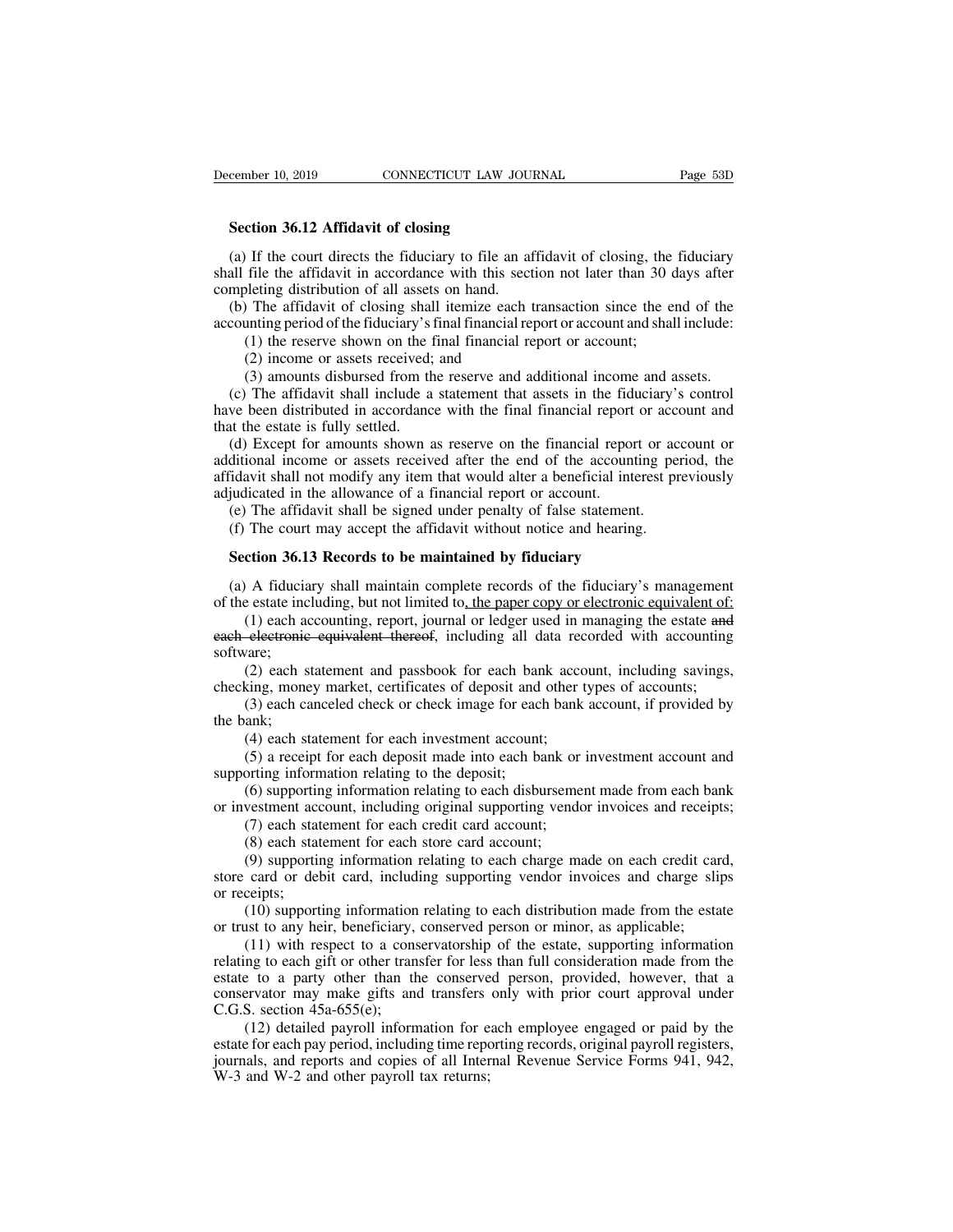(13) details of each contracted service provider engaged or paid by the estate<br>(13) details of each contracted service provider engaged or paid by the estate<br>ach calendar year, including original invoices from contractors Fage 54D CONNECTICUT LAW JOURNAL December 10, 2019<br>
(13) details of each contracted service provider engaged or paid by the estate<br>
for each calendar year, including original invoices from contractors and copies of<br>
all In Page 54D CONNECTICUT LAW JOURNAL December 10, 1<br>
(13) details of each contracted service provider engaged or paid by the es<br>
for each calendar year, including original invoices from contractors and copie<br>
all Internal Reve (13) details of each contracted service provider engaged or paid by the estate<br>(13) details of each contracted service provider engaged or paid by the estate<br>ach calendar year, including original invoices from contractors (13) details of each co<br>for each calendar year, incl<br>all Internal Revenue Servic<br>(14) a detailed journa<br>paid to the fiduciary;<br>(15) with respect to a d<br>fiduciary income tax return (13) details of each contracted service provider engaged or paid by the estate<br>ach calendar year, including original invoices from contractors and copies of<br>ternal Revenue Service Forms 1096 and 1099 and other tax forms;<br>( (13) details of each contracted service provider engaged or paid by the for each calendar year, including original invoices from contractors and cop all Internal Revenue Service Forms 1096 and 1099 and other tax forms; (1

(15) details of each contracted service provider engaged of paid by the estate<br>ach calendar year, including original invoices from contractors and copies of<br>ternal Revenue Service Forms 1096 and 1099 and other tax forms;<br>( of cach calculate year, including original invoices from contractors and copies of all Internal Revenue Service Forms 1096 and 1099 and other tax forms;<br>
(14) a detailed journal describing the fiduciary's services and comp an internal Revente Service Forms 1090 and 1099 and other tax forms,<br>
(14) a detailed journal describing the fiduciary's services and compensation<br>
paid to the fiduciary;<br>
(15) with respect to a decedent's estate or trust, (14) a detailed journal describing the Hudelary s services and compensation<br>paid to the fiduciary;<br>(15) with respect to a decedent's estate or trust, a copy of each state and federal<br>fiduciary income tax return filed by o (15) with respect to a decedent's estate or trust, a copy of each state and federal<br>iary income tax return filed by or on behalf of the estate or trust;<br>(16) with respect to a conservatorship of the estate or guardianship (15) with respect to a decedent s estate of trust, a copy of each state and rederal fiduciary income tax return filed by or on behalf of the estate or trust; (16) with respect to a conservatorship of the estate or guardia (16) with respect to a conservatorship of the estate of usit, (16) with respect to a conservatorship of the estate or guardianship of the estate minor, a copy of each state and federal personal income tax return filed by o (10) what respect to a conservatorship of the estate<br>of a minor, a copy of each state and federal personal i<br>on behalf of the person under conservatorship or min<br>information received for each tax year used in the cor<br>(17)

a minor, a copy or each state and rederal personal mcome tax return med by or<br>behalf of the person under conservatorship or minor, including each form and<br>formation received for each tax year used in the completion of each approves the fiduciary's final financial report or account, the completion of each return;<br>approximation received for each tax year used in the completion of each return;<br>(17) with respect to a conservatorship of the estat momation received for each tax year used in the completion or each return,<br>
(17) with respect to a conservatorship of the estate, a copy of each state and<br>
federal gift tax return filed by or on behalf of the person under From the spectrum filed by or on behalf of the (18) any other record not specified in this actions in the management of the trust or estat (b) The fiduciary shall not destroy any estate approves the fiduciary's final fina (18) any other record not specified in this section documentin<br>tions in the management of the trust or estate.<br>(b) The fiduciary shall not destroy any estate financial record<br>proves the fiduciary's <del>final</del> financial repor (b) The fiduciary shall not destroy any estate financia<br>proves the fiduciary's final financial report or account<br>peal on the report or account, or the termination of any<br>ention requirement, whichever is later.<br>**Sec. 36.14** (1) for a fiduciary's final financial report or account, the conclusion of any<br>al <u>on the report or account</u>, or the termination of any other applicable record<br>tion requirement, whichever is later.<br>**c. 36.14 Definition o** 

(2) for a trust, whichever is later.<br> **c. 36.14 Definition of fiduciary acquisition value**<br> **c. 36.14 Definition of fiduciary acquisition value**<br>
The fiduciary acquisition value of an asset is:<br>
(1) for a decedent's es Fremention requirement, whichever is later.<br> **Sec. 36.14 Definition of fiduciary acquisition value**<br>
(a) The fiduciary acquisition value of an asset is:<br>
(1) for a decedent's estate, the fair market value of the asset on t Sec. 36.14 Definition of fiduciary acquisition value<br>
(a) The fiduciary acquisition value of an asset is:<br>
(1) for a decedent's estate, the fair market value of the asset on the date of de<br>
(2) for a trust, the fair marke (a) The Hudelary<br>
(1) for a decede<br>
(2) for a trust,<br>
testator or settlor or of<br>
the nature of the tru<br>
(3) for a conse<br>
this section, the fail<br>
first fiduciary.<br>
(b) The fiduciary<br>
the course of admi

**c. 36.14 Definition of fiduciary acquisition value**<br>
The fiduciary acquisition value of an asset is:<br>
(1) for a decedent's estate, the fair market value of the asset on the date of death;<br>
(2) for a trust, the fair marke (a) The fiduciary acquisition value of an asset is:<br>
(1) for a decedent's estate, the fair market value of the asset on the date of death;<br>
(2) for a trust, the fair market value of the asset on the date of death of the<br>

(b) To a decedent s estate, the fair market value of the asset on the date of death, (2) for a trust, the fair market value of the asset on the date of death of the tattor or settlor or on any other basis for value that t (2) for a trust, the ran market vante of the asset of the taat of death of the testator or settlor or on any other basis for value that the court directs after considering the nature of the trust and the manner in which i relation of scaling of the trust and the manner in which<br>
(3) for a conservatorship, guardianship c<br>
this section, the fair market value of the asset<br>
first fiduciary.<br>
(b) The fiduciary acquisition value of an ass<br>
the co (3) for a conservatorship, guardianship or any other estate not specified in<br>s section, the fair market value of the asset on the date of appointment of the<br>st fiduciary.<br>(b) The fiduciary acquisition value of an asset tha (3) for a conservatorship, guardianship or any other estate in<br>this section, the fair market value of the asset on the date of apport<br>first fiduciary.<br>(b) The fiduciary acquisition value of an asset that a fiduciary pu<br>th Solution, the failmarket value of the asset of the tate of appointment of the<br>st fiduciary.<br>(b) The fiduciary acquisition value of an asset that a fiduciary purchases during<br>e course of administration is the sum of the pur (b) The fiduciary acquisit<br>the course of administration<br>expenses directly related to<br>(c) The fiduciary acquisit<br>unrealized gain or loss owin<br>(d) The fiduciary acquisit<br>transactions in which:<br>(1) additional investme<br>made in The inductary acquisition value of an asset that a huddrary purchases during<br>course of administration is the sum of the purchase price of the asset and<br>ness directly related to the purchase.<br>The fiduciary acquisition valu

the couse of administration is<br>expenses directly related to the p<br>(c) The fiduciary acquisition<br>unrealized gain or loss owing to<br>(d) The fiduciary acquisition<br>transactions in which:<br>(1) additional investments, s<br>made in an The fiduciary acquisition value of an asset shall not be changed based on alized gain or loss owing to fluctuations in market value.<br>The fiduciary acquisition value of an asset shall be adjusted to reflect actions in which (c) The Hudelary acquisition value of an asset shall not be enanged based on<br>unrealized gain or loss owing to fluctuations in market value.<br>(d) The fiduciary acquisition value of an asset shall be adjusted to reflect<br>tran (d) The fiduciary<br>
(d) The fiduciary<br>
transactions in which:<br>
(1) additional inv<br>
made in an asset; and<br>
(2) some of the osale of a partial inter<br>
promissory note. In make that<br>
lue of an asset shall<br>
lue of an asset shall<br>
lue as capital improvement<br>
ment is returned to the<br>
ret or the receipt of pr<br> **Rule 40**<br> **Rule 40**<br> **Rule 40**<br> **Rule 10**<br> **Rule 10**<br> **Rule 10** The state of the scapital improvements<br>
I investment is returned to the fidel<br>
an asset or the receipt of princi<br> **Children's Matters:**<br> **Ceneral Provisions** ts, such as capital improvements to<br>l investment is returned to the fid<br>an asset or the receipt of princip<br>**Rule 40**<br>**Children's Matters:**<br>**General Provisions**<br>notice procedure may be used in c

# **Children's Matters:**<br> **General Provisions**<br>
Section<br>
40.1 When streamline notice procedure may be used<br>
40.2 Appointment of attorney and guardian ad litem 1<br>
40.3 Immediate temporary custody of a minor<br>
40.4 Order for imm

Section<br>40.1 When streamline notice procedure may be used in children's matter **20.1 When streamline notice procedure may be used in children's matter**<br>40.1 When streamline notice procedure may be used in children's matter<br>40.2 Appointment of attorney and guardian ad litem for minor<br>40.3 Immediate te **Children's Matters:**<br> **Ceneral Provisions**<br>
40.1 When streamline notice procedure may be used in children's matter<br>
40.2 Appointment of attorney and guardian ad litem for minor<br>
40.3 Immediate temporary custody of a minor

**EXECUTE:**<br> **EXECUTE:**<br> **Children's Matters:**<br> **Ceneral Provisions**<br>
Section<br>
40.1 When streamline notice procedure may be used in children's mai<br>
40.2 Appointment of attorney and guardian ad litem for minor<br>
40.3 Immediat **General Provisions**<br>
Section<br>
40.1 When streamline notice procedure may be used in chil<br>
40.2 Appointment of attorney and guardian ad litem for mi<br>
40.3 Immediate temporary custody of a minor<br>
40.4 Order for immediate tem Section<br>
40.1 When streamline notice procedure may be used in<br>
40.2 Appointment of attorney and guardian ad litem fo<br>
40.3 Immediate temporary custody of a minor<br>
40.4 Order for immediate temporary custody without n<br>
40.5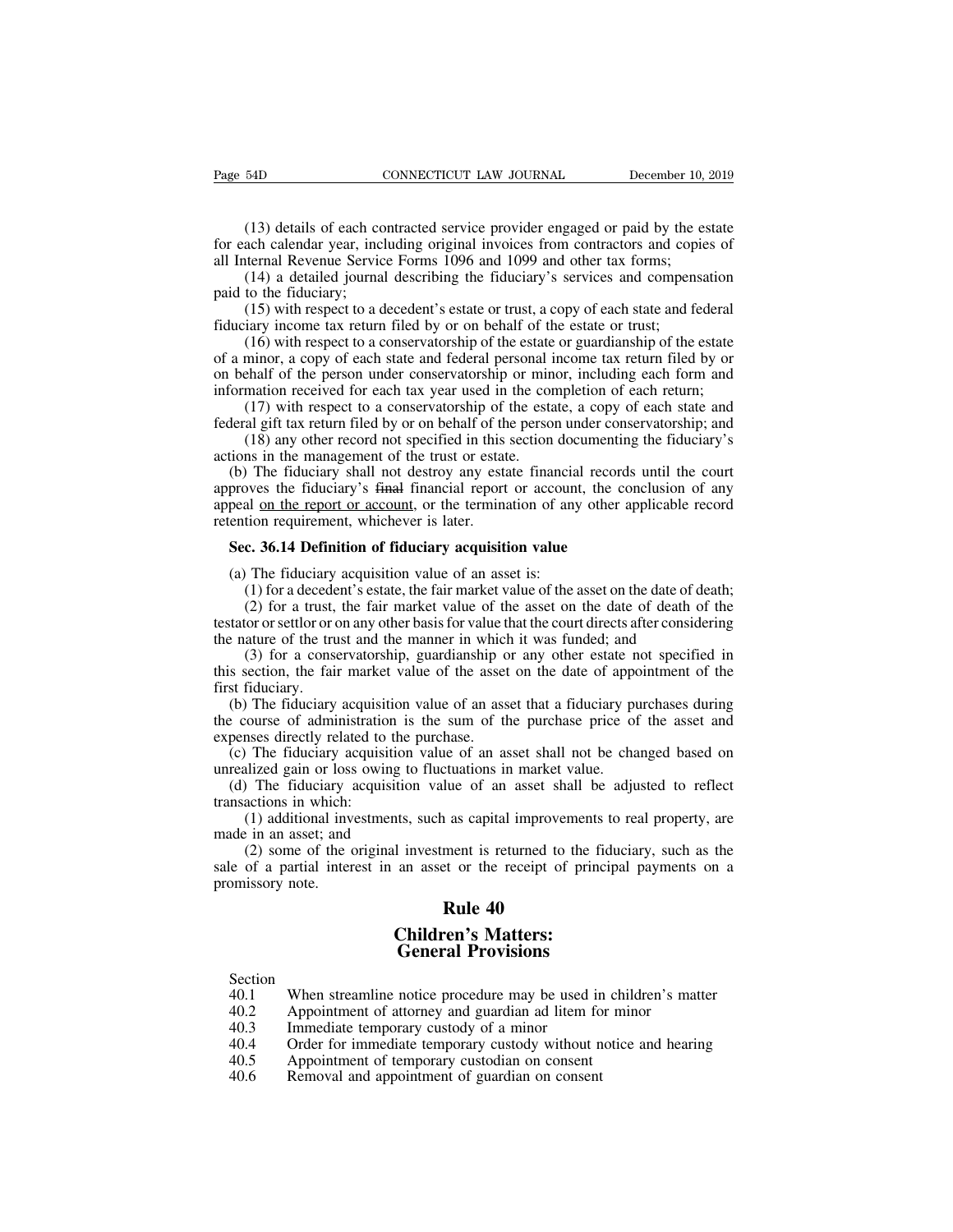- eember 10, 2019 CONNECTICUT LAW JOURNAL<br>40.6a Notice of hearing on competing removal petition<br>40.7 Reinstatement as guardian<br>40.8 Temporary guardianship
- 
- 
- EXECTI CONNECTICUT LAW JO<br>
40.6a Notice of hearing on competing remo<br>
40.7 Reinstatement as guardian<br>
40.8 Temporary guardianship<br>
40.9 Public notice in termination procee EXEMBRE 10, 2019<br>
CONNECTICUT LAW .<br>
40.6 Notice of hearing on competing rer<br>
40.7 Reinstatement as guardian<br>
40.8 Temporary guardianship<br>
40.9 Public notice in termination proce<br>
parent unknown ember 10, 2019 CONNECTICUT LAW JOURNAL Page 55D<br>
40.6a Notice of hearing on competing removal petition<br>
40.7 Reinstatement as guardian<br>
40.8 Temporary guardianship<br>
40.9 Public notice in termination proceeding when name or Notice of hearing on comp<br>Reinstatement as guardian<br>Temporary guardianship<br>Public notice in terminatio<br>parent unknown<br>Pre-adoption hearing<br>Appointment of out-of-state 40.6a Notice of hearing on competing<br>40.7 Reinstatement as guardian<br>40.8 Temporary guardianship<br>40.9 Public notice in termination p<br>parent unknown<br>40.10 Pre-adoption hearing<br>40.11 Appointment of out-of-state chil<br>give chil 40.6a Notice of hearing on competing removal petition<br>
40.7 Reinstatement as guardian<br>
40.8 Temporary guardianship<br>
40.9 Public notice in termination proceeding when name or location of<br>
parent unknown<br>
40.10 Pre-adoption Reinstatement as guardian<br>Reinstatement as guardian<br>Temporary guardianship<br>Public notice in termination pro<br>parent unknown<br>Pre-adoption hearing<br>Appointment of out-of-state child<br>give child in adoption<br>Adoption by same sex 40.8 Temporary guardianship<br>40.9 Public notice in termination proceeding when<br>parent unknown<br>40.10 Pre-adoption hearing<br>40.11 Appointment of out-of-state child-placing agenc<br>give child in adoption<br>40.12 Adoption by same se Figure 1.13 Public notice in termination proceeding whe<br>
parent unknown<br>
40.10 Pre-adoption hearing<br>
40.11 Appointment of out-of-state child-placing agene<br>
give child in adoption<br>
40.12 Adoption by same sex married couple<br>
- 
- Fraction Controllery<br>
10.10 Pre-adoption hearing<br>
10.11 Appointment of out-of-state child-placing agency as statu<br>
give child in adoption<br>
10.12 Adoption by same sex married couple<br>
10.13 Notice in adult adoption proceedin 40.10 Pre-adoption hearing<br>40.11 Appointment of out-of-state child-placi<br>give child in adoption<br>40.12 Adoption by same sex married couple<br>40.13 Notice in adult adoption proceeding<br>40.14 In-court review for possible modific 40.11 Appointment of out-of-state child-placing agency as statutory parent to<br>give child in adoption<br>40.12 Adoption by same sex married couple<br>40.13 Notice in adult adoption proceeding<br>40.14 In-court review for possible mo
- 
- 
- 
- 
- 
- give child in adoption<br>
40.12 Adoption by same sex married couple<br>
40.13 Notice in adult adoption proceeding<br>
40.14 In-court review for possible modification of order<br>
40.15 Criminal background check<br>
40.16 Transfer of con Adoption by same sex married c<br>Adoption by same sex married c<br>Motice in adult adoption proceed<br>In-court review for possible mod<br>Criminal background check<br>Transfer of contested removal or<br>Appointment of commissioner c<br>custo Th-court review for poss.<br>Th-court review for poss.<br>Criminal background cheffers are appointment of commis<br>custodian or guardian<br>Single petition for spec<br>children's matter<br>Single petition to termin<br>Single petition for chil Appointment of commissioner of children and families as temporary<br>custodian or guardian<br>Single petition for special immigrant juvenile findings and related<br>children's matter<br>Single petition to terminate parental rights and
- 40.13 Notice in adult adoption proceeding<br>
40.14 In-court review for possible modification of order<br>
40.15 Criminal background check<br>
40.16 Transfer of contested removal or termination petition to Superior Court<br>
40.17 App 40.15 Criminal background check<br>40.15 Criminal background check<br>40.16 Transfer of contested removal or termination petition to Superior Court<br>40.17 Appointment of commissioner of children and families as temporary<br>custodia 40.16 Transfer of contested removal or termination petition<br>40.17 Appointment of commissioner of children and fam<br>custodian or guardian<br>40.18 Single petition for special immigrant juvenile fin<br>children's matter<br>40.19 Singl 40.17 Appointment of commissioner of children and families as temporary<br>custodian or guardian<br>40.18 Single petition for special immigrant juvenile findings and related<br>children's matter<br>40.19 Single petition to terminate p 40.18 Single petition for special imm<br>
children's matter<br>
40.19 Single petition to terminate pare<br>
40.19 Single petition for children of sa<br>
40.20 Court to advise respondent pare<br>
parental rights or appoint perma<br>
40.21 D
- 
- 
- children's matter<br>children's matter<br>40.19 Single petition to terminate parental rights<br>40.20 Court to advise respondent parent of rights<br>parental rights or appoint permanent guard<br>40.21 Duties of family specialist<br>40.22 Fi
- 
- 

## 40.19 Single petition to terminate parental rights and approve adoption<br>
40.19a Single petition for children of same parents<br>
40.20 Court to advise respondent parent of rights in proceeding to terminate<br>
parental rights or **matter** parental<br>
40.21 Duties of<br>
40.22 Files and<br>
Section 40.1 When<br>
ster rule 8.6.<br>
Section 40.2 App **SECT APPLARE ACT APPLARE ACT APPLARE SECTION 40.2 Appointment of attorney and guardian ad litem for minor**<br>See rule 8.6.<br>**Section 40.2 Appointment of attorney and guardian ad litem for minor**<br>(a) The court may appoint an

Section 40.1 When streamline notice procedure may be used in children's<br>stater<br>See rule 8.6.<br>Section 40.2 Appointment of attorney and guardian ad litem for minor<br>(a) The court may appoint an attorney for a minor under C.G. (b) If the court may appoint the attorney and guardian ad litem for minor<br>(a) The court may appoint an attorney and guardian ad litem for minor<br>(a) The court may appoint an attorney for a minor under C.G.S. section 45a-620 See rule 8.6.<br>
Section 40.2 Appointment of attorney and guardian ad litem for minor<br>
(a) The court may appoint an attorney for a minor under C.G.S. section 45a-620.<br>
(b) If the court determines that the minor is unable to See rule 8.6.<br>Section 40.2 Appoin<br>(a) The court may app<br>(b) If the court deterr<br>to the attorney, the cou<br>guardian ad litem.<br>(c) If the court deter<br>substantial physical, fina

Section 40.2 Appointment of attorney and guardian ad litem for minor<br>
(a) The court may appoint an attorney for a minor under C.G.S. section 45a-620.<br>
(b) If the court determines that the minor is unable to express his or **Section 40.2 Appointment or attorney and guardian ad litem for minor**<br>(a) The court may appoint an attorney for a minor under C.G.S. section 45a-620.<br>(b) If the court determines that the minor is unable to express his or (a) The court may appoint an attorney for a minor under C.G.S. section 45a-620.<br>
(b) If the court determines that the minor is unable to express his or her wishes<br>
to the attorney, the court may appoint the attorney to se (a) The count<br>
(b) If the count<br>
to the attorney,<br>
guardian ad lite<br>
(c) If the cous<br>
substantial phys<br>
individual as att<br>
the minor.<br> **Section 40.3** the attorney, the court may appoint the attorney to serve as both a<br>ardian ad litem.<br>(c) If the court determines that the minor's wishes, if followed, c<br>bstantial physical, financial or other harm to the minor, the court m (c) If the court determines that the minor's wishes, if followed, could lead to bstantial physical, financial or other harm to the minor, the court may appoint an dividual as attorney for the minor and another individual

substantial physical, financial or other harm to the minor, the court may appoint an<br>individual as attorney for the minor and another individual as guardian ad litem for<br>the minor.<br>**Section 40.3 Immediate temporary custody** individual as attorney for the minor and another individual as guardian ad litem for<br>the minor.<br>**Section 40.3 Immediate temporary custody of a minor**<br>(a) A petitioner seeking to remove a parent or other guardian under C.G the minor.<br> **Section 40.3 Immediate tem**<br>
(a) A petitioner seeking to rem<br>  $45a-613$  or  $45a-614$  or to termin<br>
may petition for immediate tem<br>
petition under this section.<br>
(b) In subsections (c), (d) and<br>
other guardian Section 40.3 Immediate temporary custody of a minor<br>
(a) A petitioner seeking to remove a parent or other guardian under C.G.S. section<br>
a-613 or 45a-614 or to terminate parental rights under C.G.S. section 45a-715(a)<br>
ay

Section 40.3 Immediate temporary custody of a minor<br>
(a) A petitioner seeking to remove a parent or other guardian under C.G.S. section<br>  $45a-613$  or  $45a-614$  or to terminate parental rights under C.G.S. section  $45a-715$ (a) A petitioner seeking to remove a parent or other guardian under C.G.S. section  $45a-613$  or  $45a-614$  or to terminate parental rights under C.G.S. section  $45a-715(a)$  may petition for immediate temporary custody of th (a) A pethod is seeking to tenove a parent of other guardian under C.G.S. section 45a-613 or 45a-614 or to terminate parental rights under C.G.S. section 45a-715(a) may petition for immediate temporary custody of the mino  $\frac{4}{3}$  a-013 of  $\frac{4}{3}$  a-014 of to term<br>may petition for immediate tem<br>petition under this section.<br>(b) In subsections (c), (d) and<br>other guardian," when used in<br>physical care of the minor at the<br>is filed, not the l (b) In subsections (c), (d) and (e), the phrase "in the custody of the parent ror er guardian," when used in C.G.S. section 45a-607(b), refers to the current ysical care of the minor at the time a petition for immediate t (b) In subsections (c), (d) and (e), the phrase "in the custody of the parent or other guardian," when used in C.G.S. section 45a-607(b), refers to the current physical care of the minor at the time a petition for immedia (b) In subsections (c), (d) and (e), the phrase "in the custody of the parent or other guardian," when used in C.G.S. section 45a-607(b), refers to the current physical care of the minor at the time a petition for immedia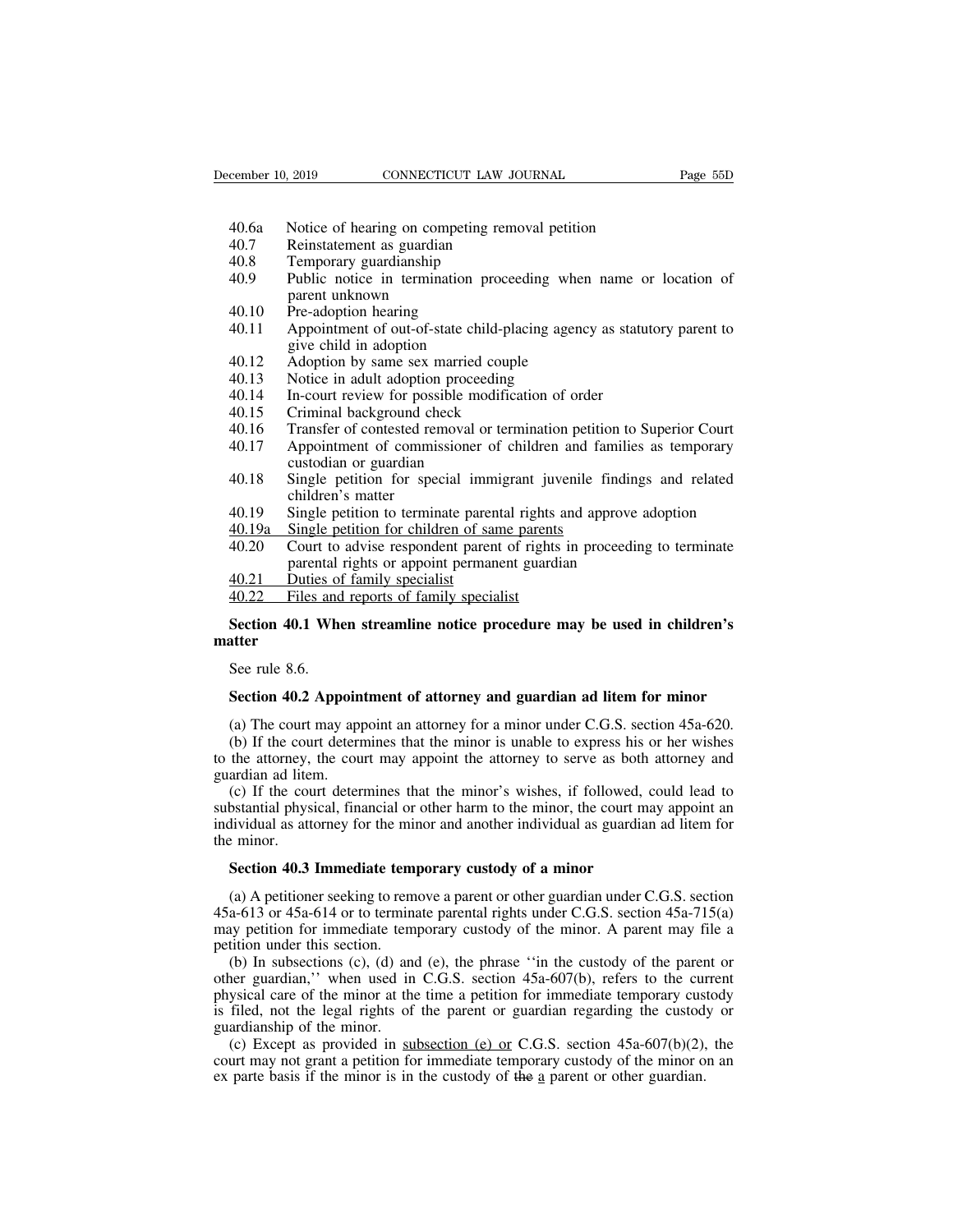e 56D CONNECTICUT LAW JOURNAL December 10, 2019<br>(d) If the minor is not in the custody of a parent or other guardian, the court may<br>ant a petition for immediate temporary custody of the minor on an ex parte basis<br>provided Page 56D CONNECTICUT LAW JOURNAL December 10, 2019<br>
(d) If the minor is not in the custody of a parent or other guardian, the court may<br>
grant a petition for immediate temporary custody of the minor on an ex parte basis<br> Page 56D CONNECTICUT LAW JOURNAL December<br>
(d) If the minor is not in the custody of a parent or other guardian, the correction for immediate temporary custody of the minor on an ex particle in C.G.S. sections 45a-607(b)(1

(d) If the minor is not in the custody of a parent or other guardian, the court may ant a petition for immediate temporary custody of the minor on an ex parte basis provided in C.G.S. sections  $45a-607(b)(1)$  through  $45a-6$ (d) If the minor is not in the custody of a parent or other guardian, the court may grant a petition for immediate temporary custody of the minor on an ex parte basis as provided in C.G.S. sections  $45a-607(b)(1)$  through (d) If the minor is not in the custody of a parent or other guardian, the court may grant a petition for immediate temporary custody of the minor on an ex parte basis as provided in C.G.S. sections 45a-607(b)(1) through 4 (d) If the minor is not in the custody of a parent or other guardian, the court may<br>ant a petition for immediate temporary custody of the minor on an ex parte basis<br>provided in C.G.S. sections  $45a-607(b)(1)$  through  $45a-6$ (e) If the minor is in the custody of a parent or guardian who is the petitioner, e court may grant a petition for immediate temporary custody of the minor on an parte basis as provided in C.G.S. sections  $45a-607(b)(1)$  th the court may grant a petition for immediate temporative and the court basis as provided in C.G.S. sections 45a-607<br> **Section 40.4 Order for immediate temporary**<br> **hearing**<br>
(a) The court may act on a petition for immediat

### **hearing**

parte basis as provided in C.G.S. sections  $45a-607(b)(1)$  through  $45a-607(b)(3)$ .<br>**Section 40.4 Order for immediate temporary custody without notice and aring**<br>(a) The court may act on a petition for immediate temporary cus **Section 40.4 Order for immediate temporary custody without notice and hearing**<br>(a) The court may act on a petition for immediate temporary custody under C.G.S.<br>section 45a-607(b) without notice and hearing.<br>(b) If the co Section 40.4 Order for immediate temporary custody without notice and<br>hearing<br>(a) The court may act on a petition for immediate temporary custody under C.G.S.<br>section 45a-607(b) without notice and hearing.<br>(b) If the cour **the court may** act on a petition for immediate temporary custody under C.G.S. section 45a-607(b) without notice and hearing.<br>
(b) If the court determines that it is necessary to meet with the petitioner before deciding a (a) The court may act on a petition for immediate temporary custody under C.G.S. section 45a-607(b) without notice and hearing.<br>
(b) If the court determines that it is necessary to meet with the petitioner before deciding (a) The coart may act on a petition for immediate temporary elastody under C.O.S.<br>section 45a-607(b) without notice and hearing.<br>(b) If the court determines that it is necessary to meet with the petitioner before<br>deciding (b) If the court dete<br>deciding a petition for<br>shall make an audio r<br>the parties. If the courts<br>custody hearing requi<br>who met with the pet<br>custody hearing.<br>(c) In a proceeding<br>background check req (c) In the coard determines that it is necessary to meet with the pertrioner octore ciding a petition for immediate temporary custody on an ex parte basis, the court all make an audio recording of the meeting. The recordi declaing a pethod for infiniculate tempolary clastody of an ex-parte basis, the contributed shall make an audio recording of the meeting. The recording shall be available to the parties. If the court grants immediate tempo shan make an addo recolong of the incerng. The recolong shan be avalable to<br>the parties. If the court grants immediate temporary custody and the temporary<br>custody hearing required by C.G.S. section 45a-607(b)(3) is contes

in the court grants immediate temporary<br>custody hearing required by C.G.S. section 45a-6<br>who met with the petitioner shall be disqualified<br>custody hearing.<br>(c) In a proceeding under this section, the court<br>background check (a) a proposed temporary custom 45<br>
met with the petitioner shall be disqualifiedy hearing.<br>
In a proceeding under this section, the control of the proposed temporary custodian;<br>
(1) a proposed temporary custodian;<br>
(2) a (d) an individual living in the household of the proposed temporary custodian; the negative of the proposed temporary of the following individuals:<br>(1) a proposed temporary custodian; (2) an individual living in the househ In a proceeding under this section, the court may, in addition to the crimin ground check required under section 40.15, obtain a search of the registry exition orders to determine whether there have been any orders protect External check required under section 40.15, obtain a search of the regorder or determine whether there have been any orders protec straining any of the following individuals:<br>
(1) a proposed temporary custodian;<br>
(2) an i

training any of the following individuals:<br>
(1) a proposed temporary custodian;<br>
(2) an individual living in the household of the proposed temporary custodian; or<br>
(3) any other person if necessary to protect the interests (1) a proposed temporary custodian;<br>
(2) an individual living in the household of the proposed temporary custodian; or<br>
(3) any other person if necessary to protect the interests of the minor.<br> **Section 40.5 Appointment o** (2) an individual living in the household of the proposed tem (3) any other person if necessary to protect the interests of **Section 40.5 Appointment of temporary custodian on co** (a) If a parent or guardian of a minor co (3) any other person if necessary to protect the interests of the minor.<br> **ction 40.5 Appointment of temporary custodian on consent**<br>
If a parent or guardian of a minor consents to the grant of temporary custody<br>
nection **ction 40.5 Appointment of temporary custodian on consent**<br>If a parent or guardian of a minor consents to the grant of temporary custody<br>mection with a petition that names a proposed temporary custodian, the court<br>not app **Section 40.5 Appointment of temporary custodian on consent**<br>(a) If a parent or guardian of a minor consents to the grant of temporary custody<br>in connection with a petition that names a proposed temporary custodian, the c (a) If a parent or guardian of a<br>in connection with a petition that<br>shall not appoint another individual<br>(1) the parent or guardian cc<br>(2) the original petition all<br>consent of the parent or guardian<br>C.G.S. section 45a-607

The mection with a petition that names a proposed temporary custodian, the court<br>not appoint another individual as custodian unless:<br>(1) the parent or guardian consents to the appointment of the other individual;<br>(2) the shall not appoint another individual as custodian unless:<br>
(1) the parent or guardian consents to the appointment of the other individual;<br>
(2) the original petition alleges grounds for temporary custody other than<br>
conse (1) the parent or guardian conservation (1) the parent or guardian conservation (2) the original petition alleges consent of the parent or guardian, and C.G.S. section 45a-607(d); (3) a person authorized under timmediate

(2) the parent of galactian consens to the uppointment of the other intervalsary, (2) the original petition alleges grounds for temporary custody other than ent of the parent or guardian, and the court makes the findings consent of the parent or guardian, and the court makes the findings required under C.G.S. section 45a-607(d);<br>
(3) a person authorized under C.G.S. section 45a-614 files a petition for<br>
immediate temporary custody, and th C.G.S. section 45a-607(d);<br>
(3) a person authorized under C.G.S. section 45a-614 files a petition for<br>
immediate temporary custody, and the court makes the findings required under<br>
C.G.S. section 45a-607(b); or<br>
(4) a per (3) a person authorized under C<br>immediate temporary custody, and th<br>C.G.S. section 45a-607(b); or<br>(4) a person authorized under C.C<br>petition alleging grounds for tempora<br>hearing in accordance with C.G.S. sect<br>under C.G.S. (b) a person admitriced and the court makes the findings required under G.S. section 45a-607(b); or (4) a person authorized under C.G.S. section 45a-614 files a new or amended tition alleging grounds for temporary custody C.G.S. section 45a-607(b); or<br>
(4) a person authorized under C.G.S. section 45a-614 files a new or amended<br>
petition alleging grounds for temporary custody, and the court, after notice and<br>
hearing in accordance with C.G. (4) a person authorized under<br>petition alleging grounds for temp<br>hearing in accordance with C.G.S.<br>under C.G.S. section 45a-607(d).<br>(b) If the court grants immediate<br>court shall give notice and conduct<br>C.G.S. section 45a-

tition alleging grounds for temporary custody, and the court, after notic<br>aring in accordance with C.G.S. section 45a-607(c), makes the findings red<br>der C.G.S. section 45a-607(d).<br>(b) If the court grants immediate temporar der C.G.S. section 45a-607(d).<br>
(b) If the court grants immediate temporary custody under subsection (a)(3), the<br>
urt shall give notice and conduct a temporary custody hearing in accordance with<br>
G.S. section 45a-607(b)(3 (b) If the court grants immediate temporary custody under subsection (a)(3), the court shall give notice and conduct a temporary custody hearing in accordance with C.G.S. section 45a-607(b)(3).<br> **Section 40.6 Removal and** 

court shall give notice and<br>C.G.S. section 45a-607(b<br>**Section 40.6 Removal**<br>If a parent or guardian<br>petition that names a prope<br>as guardian unless:<br>(1) the parent or guas<br>as guardian; S. section 45a-607(b)(3).<br> **ction 40.6 Removal and appointment of guardian on consent**<br>
a parent or guardian consents to removal as guardian in connection with a<br>
on that names a proposed guardian, the court shall not app **Section 4**<br>If a parer<br>petition that<br>as guardian;<br>as guardian;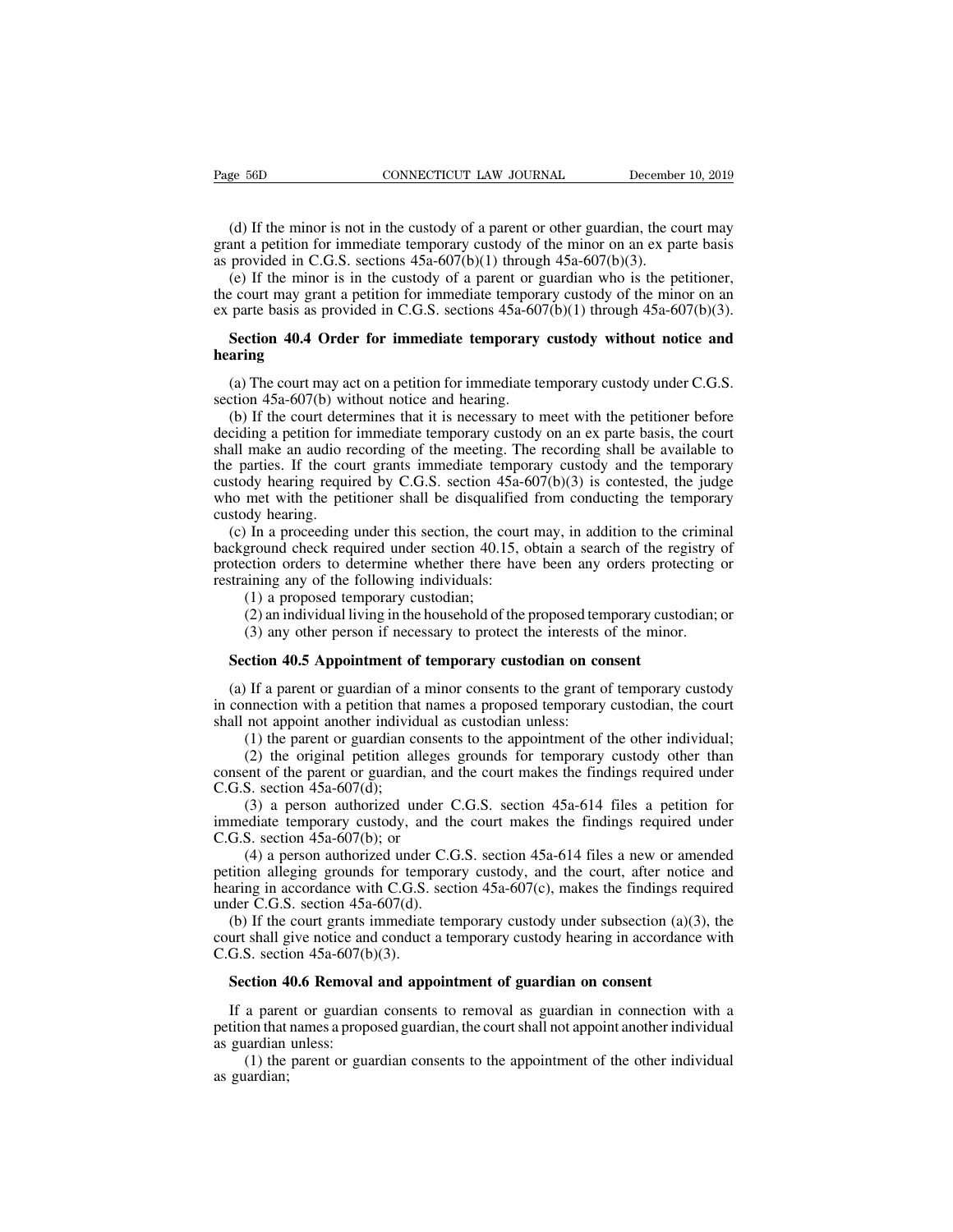(2) the original petition alleges grounds for removal other than consent of the tor guardian, and the court makes the findings required under C.G.S. section (510); or parent or guardian, and the court makes the findings required under C.G.S. section<br>
(2) the original petition alleges grounds for removal other than consent of the<br>
parent or guardian, and the court makes the findings requ December 10, 2019<br>
(2) the origina<br>
parent or guardian,<br>
45a-610; or<br>
(3) a person a<br>
petition alleging gr

mber 10, 2019 CONNECTICUT LAW JOURNAL Page 57D<br>
(2) the original petition alleges grounds for removal other than consent of the<br>
tor guardian, and the court makes the findings required under C.G.S. section<br>
510; or<br>
(3) a (2) the original petition alleges grounds for removal other than consent of the parent or guardian, and the court makes the findings required under C.G.S. section  $45a-610$ ; or (3) a person authorized under C.G.S. section (2) the original petition alleges grounds for removal other than consent of the parent or guardian, and the court makes the findings required under C.G.S. section  $45a-610$ ; or (3) a person authorized under C.G.S. section (2) the original p<br>parent or guardian, an<br> $45a-610$ ; or<br>(3) a person auth<br>petition alleging grou<br>accordance with C.G.'s<br>section  $45a-610$ .<br>**Section 40.6a Notic** rent or guardian, and the court makes the findings required under C.G.S. sectio a-610; or (3) a person authorized under C.G.S. section 45a-614 files a new or amende tition alleging grounds for removal, and the court, after (3) a person authorized under C.G.S. section  $45a-614$  files a new or amended<br>tition alleging grounds for removal, and the court, after notice and hearing in<br>cordance with C.G.S. section  $45a-609$ , makes the findings requ

petition alleging grounds for removal, and the court, after notice and hearing in accordance with C.G.S. section 45a-609, makes the findings required under C.G.S. section 45a-610.<br>Section 45a-610.<br>If the court has previous accordance with C.G.S. section 45a-609, makes the findings required under C.G.S.<br>section 45a-610.<br>**Section 40.6a Notice of hearing on competing removal petition**<br>If the court has previously given notice of hearing on a pe section 45a-610.<br> **Section 40.6a Notice of hearing on competing removal petition**<br>
If the court has previously given notice of hearing on a petition to remove a<br>
parent or other guardian, the court shall give notice of hea Section 40.6a Notice of hearing on competing removal petition<br>If the court has previously given notice of hearing on a petition to remove a<br>parent or other guardian, the court shall give notice of hearing on any subsequent If the court has previously given notice of hearing crent or other guardian, the court shall give notice of h<br>mpeting removal petition by regular mail to each paradeled and deach other person listed in C.G.S. section 45a-6 rent or other guardian, the court shall give notice of hearing on any subsequent<br>mpeting removal petition by regular mail to each party and attorney of record<br>d each other person listed in C.G.S. section 45a-609(b). Delive

competing removal petition by regular mail to each party and attorney of record<br>and each other person listed in C.G.S. section 45a-609(b). Delivery of the notice of<br>the competing removal petition by personal service on the and each other person listed in C.G.S. section 45a-609(b). Delivery of the notice of<br>the competing removal petition by personal service on the respondent is not required.<br>**Section 40.7 Reinstatement as guardian**<br>Except as the competing removal petition by personal service on the respondent is not required.<br> **Section 40.7 Reinstatement as guardian**<br>
Except as provided under C.G.S. section 45a-611, a parent or guardian who was<br>
removed as gua Section 40.7 Reinstatement as guardian<br>Except as provided under C.G.S. section 45a-611, a parent or guardian who was<br>removed as guardian of a minor may file a petition seeking reinstatement as guardian.<br>The petitioner shal **Section 40.7 Reinstatement as guardian**<br>Except as provided under C.G.S. section 45a-611, a parent or guardian who was<br>removed as guardian of a minor may file a petition seeking reinstatement as guardian.<br>The petitioner s Except as provided under C.G.S. section 45a-611, a parent or guardian who was<br>removed as guardian of a minor may file a petition seeking reinstatement as guardian.<br>The petitioner shall have the burden of proving that the f Except as provided<br>removed as guardian c<br>The petitioner shall 1<br>removal have been res<br>guardian has met the b<br>of the parent or form<br>standard for the findin<br>of the evidence.<br>**Section 40.8 Temp** is performance in the burden of proving that<br>moval have been resolved satisfactorily. If the court fin<br>ardian has met the burden of proof, the court shall deter<br>the parent or former guardian is in the minor's bes<br>mdard for ardian has met the burden of proof, the court shall determine whether reinstatement<br>the parent or former guardian is in the minor's best interests. The evidentiary<br>index of the findings in this section and C.G.S. section 4

of the parent or former guardian is in the minor's best interests. The evidentiary<br>standard for the findings in this section and C.G.S. section 45a-611 is preponderance<br>of the evidence.<br>**Section 40.8 Temporary guardianship** standard for the findings in this section and C.G.S. section 45a-611 is preponderance<br>of the evidence.<br>**Section 40.8 Temporary guardianship**<br>(a) A parent or guardian may petition to appoint a temporary guardian for a minor of the evidence<br> **Section 40.8**<br>
(a) A parent without another<br>
motice to each p<br>
of record.<br>
(b) If the approachable arif Section 40.8 Temporary guardianship<br>
(a) A parent or guardian may petition to appoint a temporary guardian for a minor<br>
thout another parent or guardian joining as copetitioner. The court shall give<br>
tice to each party, i

(a) A parent or guardian may petition to appoint a temporary guardian for a minor without another parent or guardian joining as copetitioner. The court shall give notice to each party, including a nonpetitioning parent or (a) A parent or guardian may petition to appoint a temporary guardian for a minor without another parent or guardian joining as copetitioner. The court shall give notice to each party, including a nonpetitioning parent or without another parent or guardian joining as copetitioner. The court shall give<br>notice to each party, including a nonpetitioning parent or guardian, and each attorney<br>of record.<br>(b) If the appointing parent or guardian te notice to each party, including a non<br>of record.<br>(b) If the appointing parent or g<br>accordance with C.G.S. section 4<br>attorney of record that the guardian<br>give notice if the temporary guardia<br>establishing the guardianship.<br> (b) If the appointing parent or guardian terminates a temporary guardianship in cordance with C.G.S. section 45a-622, the court shall notify each party and orney of record that the guardianship is terminated. The court is (b) If the appointing parent or<br>accordance with C.G.S. section<br>attorney of record that the guard<br>give notice if the temporary guar<br>establishing the guardianship.<br>**Section 40.9 Public notice in**<br>of parent unknown<br>(a) A peti orney of record that the guardianship is terminated. The court is not required to<br>ve notice if the temporary guardianship expires on the date specified in the order<br>tablishing the guardianship.<br>**Section 40.9 Public notice** 

give notice if the temporary guardianship expires on the date specified in the order<br>establishing the guardianship.<br>**Section 40.9 Public notice in termination proceeding when name or location**<br>of parent unknown<br>(a) A petit establishing the guardianship.<br>
Section 40.9 Public notice in termination proceeding when name or location<br>
of parent unknown<br>
(a) A petitioner seeking to terminate the parental rights of a parent shall make<br>
diligent effo Section 40.9 Public notice in termination proceeding<br>of parent unknown<br>(a) A petitioner seeking to terminate the parental righ<br>diligent effort to determine the name and current add<br>petitioner cannot determine the name or a (1) that the petitioner cannot determine the parent and the parent shall make<br>that effort to determine the name and current address of the parent. If the<br>oner cannot determine the name and current address of the parent. If (a) A petitioner seeking to terminate the parental rights of a parent shall make<br>diligent effort to determine the name and current address of the parent. If the<br>petitioner cannot determine the name or address, the petitio (3) A petitioner seeking to terminate the parental rights of a parent effort to determine the name and current address of the parent coner cannot determine the name or address, the petition shall include d under penalty of (4) other is example to commate the parent and rights of a parent share matter effort to determine the name and current address of the parent. If the oner cannot determine the name or address, the petition shall include a dependence of the determine<br>petitioner cannot determine<br>signed under penalty of fal<br>(1) that the petitioner<br>(2) the last known add<br>(3) the search efforts t<br>(4) other relevant infor<br>address of the parent.<br>(b) If the name or

(b) If the name or address of a parent is unknown, the court shall publish notice as sacchieved under penalty of false statement indicating:<br>
(1) that the petitioner cannot determine the name or address of the parent;<br>
(3) of the hearing of task statement indicating.<br>
(1) that the petitioner cannot determine the name or address of the parent;<br>
(2) the last known address, if any, of the parent;<br>
(3) the search efforts that the petitioner has (1) that the pethonic calmot determine the hanne or address of the parent,<br>
(2) the last known address, if any, of the parent;<br>
(3) the search efforts that the petitioner has made; and<br>
(4) other relevant information that (2) the last known address, it any, of the patent,<br>
(3) the search efforts that the petitioner has made; and<br>
(4) other relevant information that might assist in determining the name or<br>
address of the parent.<br>
(b) If the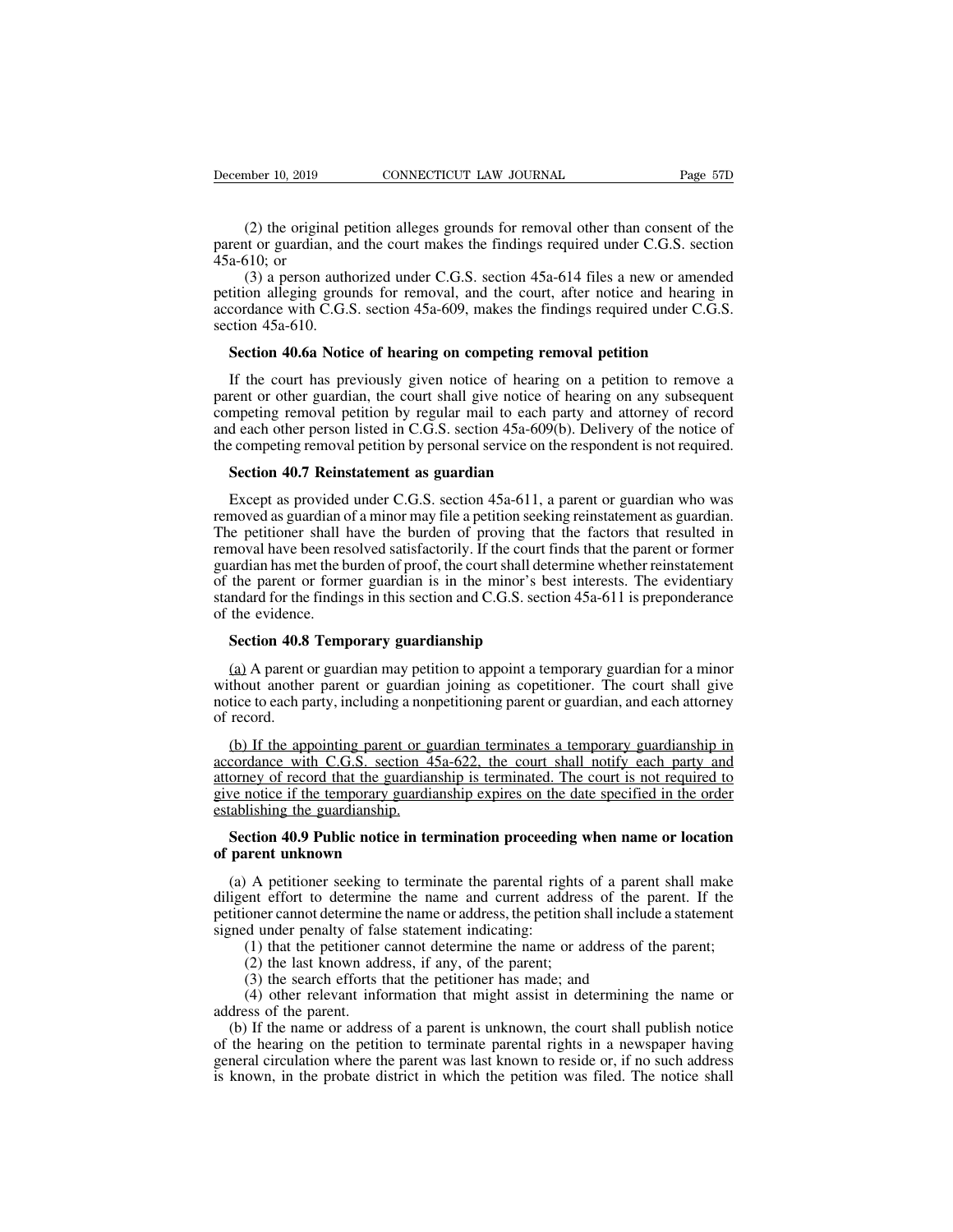Page 58D<br>
CONNECTICUT LAW JOURNAL<br>
include the full name of any known parent, the first name and first initial of the<br>
last name of the minor and the minor's date and place of birth.<br>
Section 40.10 Pre edention beguing Page 58D CONNECTICUT LAW JOURNAL Decinculate the full name of any known parent, the first name and first last name of the minor and the minor's date and place of birth.<br>Section 40.10 Pre-adoption hearing **SED** CONNECTICUT LAW JOUNCHICUT CONNECTICUT CONNECTICUT CONSERVENT UNIT CONNECTICUT CONNECTICUT CONSERVENT OF SECTION 40.10 Pre-adoption hearing The court may conduct a pre-adoption hearing the the numerous defendence The

Example the full name of any known parent, the first name and first initial of the trame of the minor and the minor's date and place of birth.<br> **Section 40.10 Pre-adoption hearing**<br>
The court may conduct a pre-adoption hea include the full name of any known parent, the first name and first initial of the<br>last name of the minor and the minor's date and place of birth.<br>**Section 40.10 Pre-adoption hearing**<br>The court may conduct a pre-adoption h include the full name of any known parent, the first<br>last name of the minor and the minor's date and place<br>**Section 40.10 Pre-adoption hearing**<br>The court may conduct a pre-adoption hearing to a<br>with the proposed adoption. It name of the minor and the minor's date and place of birth.<br> **Section 40.10 Pre-adoption hearing**<br>
The court may conduct a pre-adoption hearing to address any issues associated<br>
th the proposed adoption. The notice of he **Section 40.10 Pre-adoption hearing**<br>The court may conduct a pre-adoption hear<br>with the proposed adoption. The notice of hea<br>will not be finalized at the pre-adoption hearin<br>**Section 40.11 Appointment of out-of-state**<br>pare

The court may conduct a pre-adoption hearing to address any issues associated<br>th the proposed adoption. The notice of hearing shall indicate that the adoption<br>Il not be finalized at the pre-adoption hearing.<br>**Section 40.11** with the proposed adoption. The notice of hearing shall indicate that the adoption<br>will not be finalized at the pre-adoption hearing.<br>**Section 40.11 Appointment of out-of-state child-placing agency as statutory**<br>**parent to** will not be finalized at the pre-adoption hearing shall mated that the deepton<br>will not be finalized at the pre-adoption hearing.<br>**Section 40.11 Appointment of out-of-state child-placing agency as statutory**<br>parent to give Section 40.11 Appointment of out-of-state<br>parent to give child in adoption<br>An out-of-state child-placing agency may pe<br>parent of a minor whom the agency has placed<br>Interstate Compact on the Placement of Childrer<br>as statuto ction 40.11 Appointment of out-of-stat<br>int to give child in adoption<br>in out-of-state child-placing agency may<br>it of a minor whom the agency has place<br>state Compact on the Placement of Childr<br>atutory parent if the court fin no statutory and in adoption<br>
in out-of-state child-placing agency may petition to be appointed as statutory<br>
in to f a minor whom the agency has placed for adoption in this state under the<br>
state Compact on the Placement (3) the agency may petition to be appointed as statutory<br>to the a minor whom the agency has placed for adoption in this state under the<br>state Compact on the Placement of Children. The court may appoint the agency<br>tuttory p Interstate Compact on the Placement of Children. The court may appoint the agency<br>as statutory parent if the court finds that:<br>(1) the minor is free for adoption;<br>(2) no statutory parent has been appointed for the minor in

Families.

(1) the minor is free for adoption;<br>
(2) no statutory parent has been appointed for the minor in this state; and<br>
(3) the agency is licensed or approved by the Department of Children and<br>
milies.<br> **Sec. 40.12 Adoption by** (2) no statutory parent has been appointed for the minor in this state; and<br>
(3) the agency is licensed or approved by the Department of Children and<br>
Families.<br> **Sec. 40.12 Adoption by same sex married couple**<br>
(a) Even (3) the agency is licensed or approved by the Department of Children and Families.<br> **Sec. 40.12 Adoption by same sex married couple**<br>
(a) Even if both spouses of a same sex married couple are considered parents of<br>
a mino Families.<br>Sec. 40.12 Adoption by same sex married couple<br>(a) Even if both spouses of a same sex married couple are considered parents of<br>a minor under the law of this state, a spouse may petition under C.G.S. section 45a-Sec. 40.12 Adoption by same sex married couple<br>(a) Even if both spouses of a same sex married couple are considered parents of<br>ninor under the law of this state, a spouse may petition under C.G.S. section 45a-<br>4(a)(2) for

Sec. 40.12 Adoption by same sex married couple<br>
(a) Even if both spouses of a same sex married couple are considered parents of<br>
a minor under the law of this state, a spouse may petition under C.G.S. section 45a-<br>
724(a) (a) Even if both spouses of a same sex married couple are considered parents of a minor under the law of this state, a spouse may petition under C.G.S. section 45a-724(a)(2) for a stepparent adoption of the minor by the o (a) Even if bour spouses or a same sex mannor under the law of this state, a spouse  $724(a)(2)$  for a stepparent adoption of the min section  $45a-724(a)(3)$  for a co-parent adoption (b) In a proceeding under subsection (a com  $4(a)(2)$  for a stepparent adoption of the minor by the other spouse<br>ction  $45a-724(a)(3)$  for a co-parent adoption of the minor by the<br>(b) In a proceeding under subsection (a), the court may waiv<br>mmissioner of children and f (b) In a proceeding under subsection (a), the court may waive notice to the mmissioner of children and families and shall waive, unless cause is shown, all quirements for an investigation and report by the Department of C

commissioner of children and families and shall waive, unless cause is shown, all<br>requirements for an investigation and report by the Department of Children and<br>Families or by a child-placing agency.<br>**Section 40.13 Notice** in the welfare of the welfare of the partner.<br> **Equirements** for an investigation and report by the Department of Children and<br>
Families or by a child-placing agency.<br> **Section 40.13** Notice in adult adoption proceeding<br>
I Families or by a child-placing age<br>Families or by a child-placing age<br>Section 40.13 Notice in adult<br>In a proceeding to approve an<br>party and attorney of record. The<br>in the welfare of the parties, inclu<br>parent and adopted pe **Section 40.13 Notice in adult adoption proceeding**<br>In a proceeding to approve an adult adoption, the court shall give notice to earty and attorney of record. The court may give notice to other persons interest<br>the welfare In a proceeding to approve an adult adoption, the court shall give notice to each<br>rty and attorney of record. The court may give notice to other persons interested<br>the welfare of the parties, including relatives and friend

party and attorney of record. The court may give notice to other persons interested<br>in the welfare of the parties, including relatives and friends of the proposed adoptive<br>parent and adopted person.<br>**Section 40.14 In-court** Figure 1.14 The welfare of the parties, including relatives and friends of the proposed adoptive<br>parent and adopted person.<br>**Section 40.14 In-court review for possible modification of order**<br>On motion of a party or on the shall specify the order that is the court is the modificat<br>parent and adopted person.<br>On motion of a party or on the court's own motion, t<br>in-court review to consider possible modification of an or<br>custody, guardianship or **Section 40.14 In-court review for possible modificatio**<br>On motion of a party or on the court's own motion, the<br>court review to consider possible modification of an orde<br>stody, guardianship or visitation. The notice of hea (a) Unless an immediate appointment is necessary to ensure the person<br>stody, guardianship or visitation. The notice of hearing for the in-court regarding<br>stody, guardianship or visitation. The notice of hearing for the in-

in-court review to consider possible modification of an order of the court regarding<br>custody, guardianship or visitation. The notice of hearing for the in-court review<br>shall specify the order that is the subject of review. custody, guardianship or visitation. The notice of hearing for the in-court review<br>custody, guardianship or visitation. The notice of hearing for the in-court review<br>shall specify the order that is the subject of review.<br> shall specify the order that is the subject of review.<br>Section 40.15 Criminal background check<br>(a) Unless an immediate appointment is necessar<br>minor, the court shall obtain a criminal background ch<br>custodian, guardian of t Section 40.15 Criminal background check<br>
(a) Unless an immediate appointment is necessary to ensure the safety of a<br>
nor, the court shall obtain a criminal background check of a proposed temporary<br>
stodian, guardian of the **Section 40.15 Criminal background check**<br>(a) Unless an immediate appointment is necessary to ensure the safety of a<br>minor, the court shall obtain a criminal background check of a proposed temporary<br>custodian, guardian of (a) Unless an immediate appointment is necessary to ensure the safety of a minor, the court shall obtain a criminal background check of a proposed temporary custodian, guardian of the person, temporary guardian or coguardi (a) Oness an immediate appointment is inceeding to ensure the safety of a<br>nor, the court shall obtain a criminal background check of a proposed temporary<br>stodian, guardian of the person, temporary guardian or coguardian of

minor, the court shan obtain a crimin<br>custodian, guardian of the person, ter-<br>before issuing a decree appointing the<br>(b) If the requirement of a crimina<br>appointment under subsection (a), t<br>check as soon as reasonably possi (1) an individual providing care to the minor;<br>
If the requirement of a criminal background<br>
intment under subsection (a), the court shall<br>
stas soon as reasonably possible after issuing the<br>
At any time during a proceedin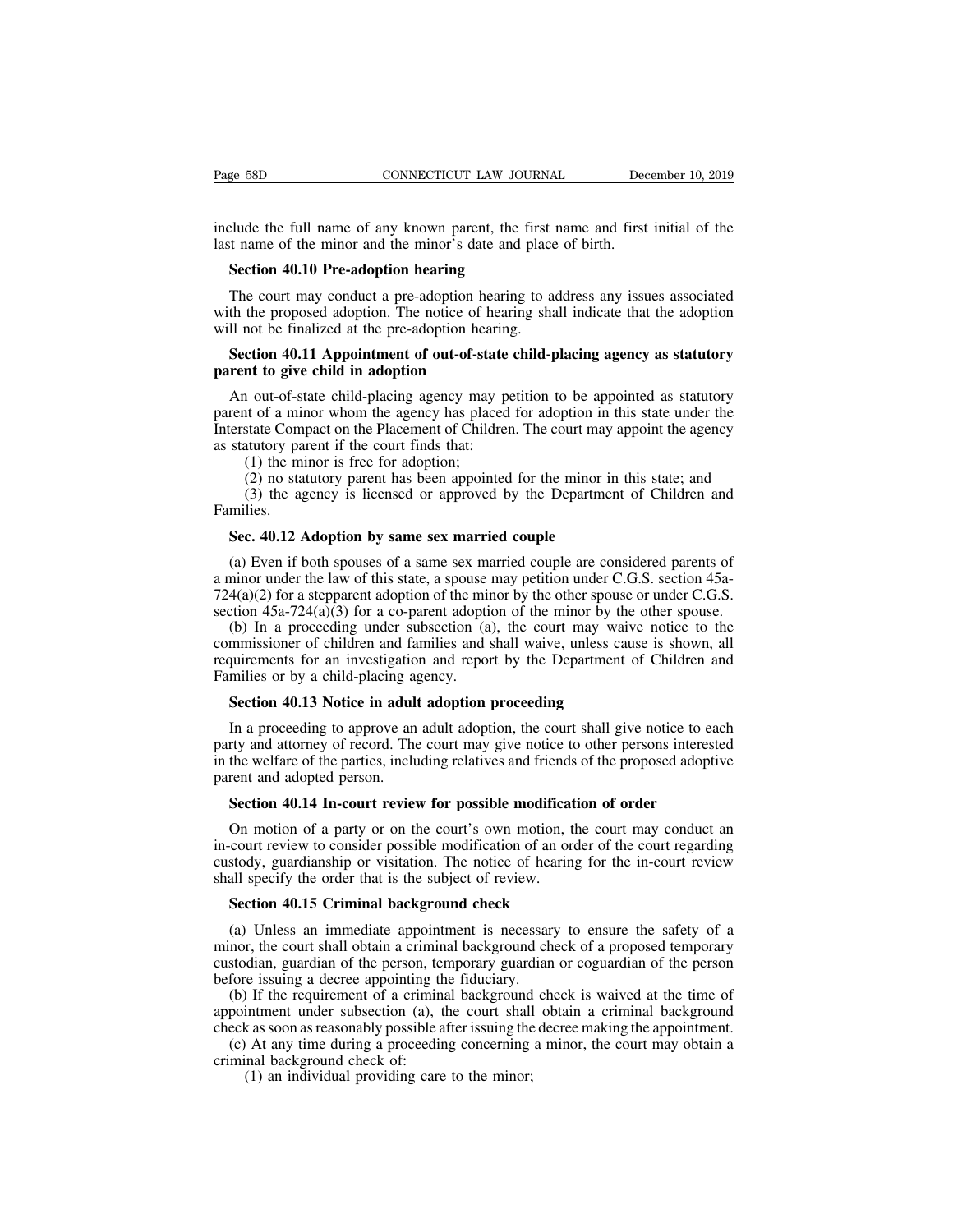## (2) an individual living in the household in which the minor resides or will<br>side; or<br>(3) any other person if necessary to protect the interests of the minor.<br>**Section 40.16 Transfer of contested removal or termination pet** (2) an individual 1<br>reside; or<br>(3) any other perso<br>**Section 40.16 Tran<br>Superior Court**<br>(a) A party may file a

(2) an individual living in the household in which the minor resides or will<br>side; or<br>(3) any other person if necessary to protect the interests of the minor.<br>**Section 40.16 Transfer of contested removal or termination pe** reside; or<br>
(3) any other person if necessary to protect the interests of the minor.<br> **Section 40.16 Transfer of contested removal or termination petition to**<br> **Superior Court**<br>
(a) A party may file a motion in the Probate (3) any other person if necessary to protect the interests of the minor.<br> **Section 40.16 Transfer of contested removal or termination petition to**<br> **Superior Court**<br>
(a) A party may file a motion in the Probate Court to t Section 40.16 Transfer of contested removal or termination petition to<br>Superior Court<br>(a) A party may file a motion in the Probate Court to transfer a contested petition<br>to remove a parent or other guardian or terminate pa Section 40.16 Transfer of contested re<br>Superior Court<br>(a) A party may file a motion in the Probatto<br>to remove a parent or other guardian or term<br>Court for Juvenile Matters. Unless the Probato<br>file, the party shall file the (a) A party may file a motion in the Probate Court to transfer a contested petition remove a parent or other guardian or terminate parental rights to the Superior ourt for Juvenile Matters. Unless the Probate Court grants (a) A party may file a motion in the Probate Court to transfer a contested petition<br>to remove a parent or other guardian or terminate parental rights to the Superior<br>Court for Juvenile Matters. Unless the Probate Court gra (a) A party may the a r<br>to remove a parent or ot<br>Court for Juvenile Matte<br>to file, the party shall file<br>the petition for removal (b) The party moving<br>motion to each party and<br>copy has been sent.<br>(c) If the motion to trar<br>f of the motion of the motion at least three days before the first hearing on<br>the file, the party shall file the motion at least three days before the first hearing on<br>e petition for removal or termination.<br>(b) The party mov

for removal or termination, the court shall, without notice and hearty who performed the pertion for removal or termination.<br>
(b) The party moving for transfer under subsection (a) shall send a copy of the motion to each p the petition for removal or termination.<br>
(b) The party moving for transfer under subsection (a) shall so<br>
motion to each party and attorney of record and shall certify to<br>
copy has been sent.<br>
(c) If the motion to transfe (b) The party moving for transfer under subsection (a) shall send a copy of the otion to each party and attorney of record and shall certify to the court that the py has been sent.<br>(c) If the motion to transfer is filed by motion to each party and attorney of record and shall certify to the court that the copy has been sent.<br>
(c) If the motion to transfer is filed by a party other than the party who petitioned<br>
for removal or termination, t copy has been sent.<br>
(c) If the motion to transfer is<br>
for removal or termination, the<br>
transfer not later than five days<br>
(d) If the motion to transfer is<br>
termination, the court shall hear a<br>
on removal or termination.<br> (c) If the motion to transfer is filed by a party other than the party who petitioned r removal or termination, the court shall, without notice and hearing, grant the nsfer not later than five days after receipt of the mo

for removal or termination, the court shall, without notice and hearing,<br>transfer not later than five days after receipt of the motion.<br>(d) If the motion to transfer is filed by the party who petitioned for re<br>termination, Inster not later than live days after recept of the motion.<br>
(d) If the motion to transfer is filed by the party who petitioned for removal or<br>
mination, the court shall hear and decide the motion before conducting the hea (d) If the motion to transfer is filed by the partermination, the court shall hear and decide the m<br>on removal or termination.<br>(e) On the court's own motion and without<br>transfer a petition for removal or termination to<br>**Se** 

removal or termination.<br>
(e) On the court's own motion and without notice and hearing, the court may<br>
nsfer a petition for removal or termination to the Superior Court.<br> **Section 40.17 Appointment of commissioner of childr** (e) On the court's own motion and without notice and hearing, the court may<br>transfer a petition for removal or termination to the Superior Court.<br>**Section 40.17 Appointment of commissioner of children and families as<br>tempo** transfer a petition for removal or termination to the Superior Court.<br> **Section 40.17 Appointment of commissioner of children and families as<br>
temporary custodian or guardian<br>
If the court appoints the commissioner of chil** Section 40.17 Appointment of commissioner of children and families as<br>temporary custodian or guardian<br>If the court appoints the commissioner of children and families as temporary<br>custodian or guardian of the person of a m Section 40.17 *A*<br>temporary custod<br>If the court app<br>custodian or guardito<br>indicate whether<br>in the home and w<br>Section 40.18 Section 40.18 If the court appoints the commissioner of children and families as temporary stodian or guardian of the person of a minor, the court shall make written findings indicate whether the commissioner made reasonable efforts to If the court appoints the commis<br>custodian or guardian of the person of<br>to indicate whether the commissioner<br>in the home and whether continuation<br>of the minor.<br>**Section 40.18 Single petition for<br>related children's matter**<br>

maticate whether the commissioner made reasonable efforts to maintain the minor<br>the home and whether continuation in the home is contrary to the best interests<br>the minor.<br>Section 40.18 Single petition for special immigrant in the home and whether continuation in the home is contrary to the best interests<br>of the minor.<br>Section 40.18 Single petition for special immigrant juvenile findings and<br>related children's matter<br>(a) If a petitioner simul of the minor.<br> **Section 40.18 Single petition for special imm**<br> **related children's matter**<br>
(a) If a petitioner simultaneously files a petition<br>
findings with any one of the following petitions, t<br>
as a single petition su **ction 40.18 Single petition for**<br>**ed children's matter**<br>(1) If a petitioner simultaneously t<br>ngs with any one of the followir<br>single petition subject to one fili<br>(1) removal of a guardian;<br>(2) appointment of a guardian or (2) approval of a guardian or special immigrated children's matter<br>(2) If a petitioner simultaneously files a petition for sags with any one of the following petitions, the cosingle petition subject to one filing fee:<br>(1) (3) If a petitioner simultaneously files a petitings with any one of the following petitions<br>single petition subject to one filing fee:<br>(1) removal of a guardian;<br>(2) appointment of a guardian or coguardian<br>(3) termination (a) If a petitioner simultaneously films with any one of the following<br>single petition subject to one filin<br>(1) removal of a guardian;<br>(2) appointment of a guardian or<br>(3) termination of parental rights;<br>(4) approval of a dings with any one of the following petitions, the court may treat the petitions<br>a single petition subject to one filing fee:<br>(1) removal of a guardian;<br>(2) appointment of a guardian or coguardian;<br>(3) termination of paren

- 
- 
- 
- 

if a single petition subject to one filing fee:<br>
(1) removal of a guardian;<br>
(2) appointment of a guardian or coguardian;<br>
(3) termination of parental rights; or<br>
(4) approval of an adoption.<br>
(b) The court may charge a se (1) Ichioval of a guardian,<br>
(2) appointment of a guardian or coguardian;<br>
(3) termination of parental rights; or<br>
(4) approval of an adoption.<br>
(b) The court may charge a separate filing fee for a petition under subsectio

### **adoption**

(4) approval of an adoption.<br>
(b) The court may charge a separate filing fee for a petition under subsection (a)<br>
the court determines that it is necessary to hear the petitions separately.<br> **Section 40.19 Single petition** (b) The court may charge a separate filing fee for a petition under subsection (a) if the court determines that it is necessary to hear the petitions separately.<br> **Section 40.19 Single petition to terminate parental right** if the court determines that it is necessary to hear the petitions separately.<br> **Section 40.19 Single petition to terminate parental rights and appr**<br> **a a simple in terminate parental rights**<br>
(a) If a petitioner simultan Section 40.19 Single petition to terminate parental rights and approve<br>option<br>(a) If a petitioner simultaneously files a petition to terminate parental rights and<br>betition to approve an adoption of the child under C.G.S. **Section 40.19 Single petition to terminate parental rights and approve adoption**<br>(a) If a petitioner simultaneously files a petition to terminate parental rights and a petition to approve an adoption of the child under C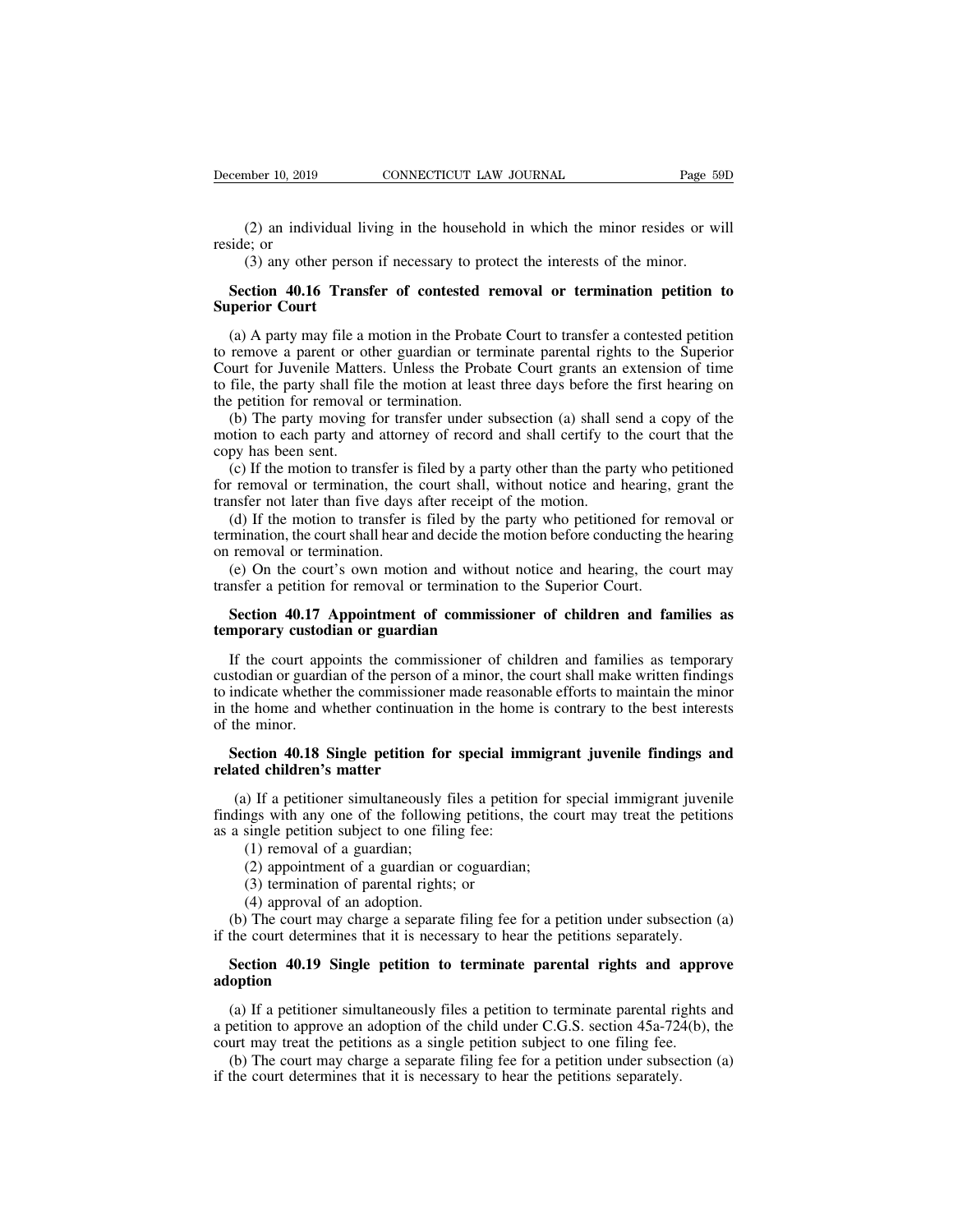**Section 40.19a Single petition for children of same parents** (a) If a petitioner simultaneously files petitions seeking the same relief for two<br>
(a) If a petitioner simultaneously files petitions seeking the same relief for two<br>
more minors having the same parents in any of the foll Page 60D CONNECTICUT LAW JOURNAL December 10, 2019<br> **Section 40.19a Single petition for children of same parents**<br>
(a) If a petitioner simultaneously files petitions seeking the same relief for two<br>
or more minors having t Section 40.19a Single petition for children of same parents<br>
(a) If a petitioner simultaneously files petitions seeking the same relief for two<br>
or more minors having the same parents in any of the following types of matte **Crion 40.19a Single petition**<br>
If a petitioner simultaneous<br>
ore minors having the same<br>
pourt may treat the petitions a<br>
(1) temporary custody;<br>
(2) removal of a guardian;<br>
(3) appointment of a guardian **ction 40.19a Single petition for**<br>
If a petitioner simultaneously for<br>
ore minors having the same pare<br>
ourt may treat the petitions as a<br>
(1) temporary custody;<br>
(2) removal of a guardian;<br>
(3) appointment of a guardian If a petitioner simultaneously files petitions seekincore minors having the same parents in any of the fourt may treat the petitions as a single petition subjection subjection subjection of a guardian;<br>(2) removal of a gua (4) If a petitioner simultaneously files petitions se<br>ore minors having the same parents in any of th<br>ourt may treat the petitions as a single petition<br>(1) temporary custody;<br>(2) removal of a guardian;<br>(3) appointment of a (1) denotes may be a said partitle in any of the point may treat the petitions as a single petition of (1) temporary custody;<br>(2) removal of a guardian;<br>(3) appointment of a guardian or coguardian;<br>(4) appointment of a tem

(1) temporary custody;<br>(2) removal of a guardian;<br>(3) appointment of a guardian or coguardian;<br>(4) appointment of a temporary guardian;<br>(5) appointment of a parent or guardian;<br>(7) termination of parental rights;<br>(8) appoi (2) removal of a guardian;<br>
(3) appointment of a guardian or cogua<br>
(4) appointment of a temporary guardia<br>
(5) appointment of a permanent guardia<br>
(6) reinstatement of a parent or guardia<br>
(7) termination of parental rig (3) appointment of a guardian or coguardian<br>(4) appointment of a temporary guardian;<br>(5) appointment of a permanent guardian;<br>(6) reinstatement of a parent or guardian;<br>(7) termination of parental rights;<br>(8) appointment o

(4) appointment of a temporary guardian;<br>(5) appointment of a permanent guardian;<br>(6) reinstatement of a parent or guardian;<br>(7) termination of parental rights;<br>(8) appointment of a statutory parent;<br>(9) approval of an ad

(5) appointment of a permane<br>
(6) einstatement of a parent<br>
(7) termination of parental ri<br>
(8) appointment of a statutor<br>
(9) approval of an adoption;<br>
(10) emancipation; or<br>
(11) paternity.

(6) reinstatement of<br>(6) reinstatement of<br>(7) termination of p<br>(8) appointment of an a<br>(10) emancipation;<br>(11) paternity.<br>The court may change of court determines the court determines (7) termination of parental rights;<br>
(8) appointment of a statutory parent;<br>
(9) approval of an adoption;<br>
(10) emancipation; or<br>
(11) paternity.<br>
(b) The court may charge a separate filing fee for a petition under subsec (8) appointment of a statutory parent;<br>
(9) approval of an adoption;<br>
(10) emancipation; or<br>
(11) paternity.<br>
(b) The court may charge a separate filing fee for a petition under subsection if the court determines that it (10) emancipation; or (11) paternity.<br>
(b) The court may charge a separate filing fee for a petition of the court determines that it is necessary to hear the petitions<br> **Section 40.20 Court to advise parent of rights in pr** 

# **Solution 40.20** Court in adoption;<br> **Section 40.20** Court may charge a separate filing fee for a petition under subsection (a) the court may charge a separate filing fee for a petition under subsection (a) the court deter

(b) The court may charge a separate filing fee for a petition under subsection (a) the court determines that it is necessary to hear the petitions separately.<br>Section 40.20 Court to advise parent of rights in proceeding t (b) The court may charge a separate film is even of a perform under subsection (a) if the court determines that it is necessary to hear the petitions separately.<br> **Section 40.20 Court to advise parent of rights in proceed Section 40.20 Co**<br> **Section 40.20 Co**<br> **parental rights or a**<br>
(a) In a proceeding<br>
of a minor, the co<br>
subsection (b):<br>
(1) on the first (2) at the heging (1) on the first occasion, if any, that the parent space and parameters of the parent attends a hearing in a proceeding to terminate parental rights or appoint a permanent guardian minor, the court shall canvass a respond (1) at the beginning of the parent attends a hearing; and (2) at the beginning of the hearing on the merits, if the parent is present.<br>
(1) on the first occasion, if any, that the parent attends a hearing; and (2) at the b (a) In a proceeding to terminate parental rights or appoint a permanent guardian a minor, the court shall canvass a respondent parent in accordance with bsection (b):<br>
(1) on the first occasion, if any, that the parent at (1) of the nature of the proceeding and the legal effect of a decree terminating incordance with eition (b):<br>
(1) on the first occasion, if any, that the parent attends a hearing; and<br>
(2) at the beginning of the hearing

or a minor, the court shall canvass a respondent pare<br>subsection (b):<br>(1) on the first occasion, if any, that the parent atten<br>(2) at the beginning of the hearing on the merits, if (b) In conducting a canvass under this s (1) on the first occasion, if any, t<br>
(2) at the beginning of the hearin<br>
(2) at the beginning of the hearin<br>
(1) of the nature of the proceeding<br>
(1) of the nature of the proceeding<br>
(a) of the parent's right to:<br>
(A) de (A) defend against the allegations in the petition;<br>(A) defend a canvass under this section, the court shall of the nature of the proceeding and the legal effect of a<br>l rights or appointing a permanent guardian;<br>(A) defen (C) object to the admission of example and the legal efficient and conducting a canvass under this section, the conference of the proceeding and the legal efficient is right to:<br>(A) defend against the allegations in the pe (C) object to the admission of the proceeding and the legal<br>
1 rights or appointing a permanent guardian;<br>
(C) of the parent's right to:<br>
(A) defend against the allegations in the petit<br>
(B) confront and cross-examine witn (D) of the haddre of the proceculing and the legative characteristic rights or appointing a permanent guardian;<br>(A) defend against the allegations in the petition;<br>(B) confront and cross-examine witnesses;<br>(C) object to t parental rights or appointing a permanent guardian;<br>
(2) of the parent's right to:<br>
(A) defend against the allegations in the petition;<br>
(B) confront and cross-examine witnesses;<br>
(C) object to the admission of exhibits;<br>

(A) defend against the allegations in the peti(B) confront and cross-examine witnesses;<br>(C) object to the admission of exhibits;<br>(D) present evidence opposing the allegation<br>(E) be represented by an attorney;<br>(F) testify (B) confront and cross-examine witnesses;<br>
(C) object to the admission of exhibits;<br>
(D) present evidence opposing the allegations;<br>
(E) be represented by an attorney;<br>
(F) testify on the parent's own behalf;<br>
(3) that, i (C) object to the admission of exhibits;<br>
(C) object to the admission of exhibits;<br>
(D) present evidence opposing the allegations;<br>
(E) be represented by an attorney;<br>
(F) testify on the parent's own behalf;<br>
(3) that, if

(5) object to the attentions,<br>
(b) present evidence opposing the allegations;<br>
(E) be represented by an attorney;<br>
(F) testify on the parent's own behalf;<br>
(3) that, if the parent does not testify, the court may conclude t (D) present evidence opposing the allegations;<br>
(E) be represented by an attorney;<br>
(F) testify on the parent's own behalf;<br>
(3) that, if the parent does not testify, the court may conclude that the testimony<br>
would not ha would not have been helpful to the parent's case; and<br>
(4) that, if the parent does not testify, present witnesses on the parent's behalf,<br>
object to exhibits or cross-examine witnesses, the court will decide the matter ba (3) that, if the parent does not testify, the court m<br>uuld not have been helpful to the parent's case; an<br>(4) that, if the parent does not testify, present w<br>ject to exhibits or cross-examine witnesses, the court<br>the other (4) that, if the parent does not testify, present witnesses on the parent's behalf,<br>ject to exhibits or cross-examine witnesses, the court will decide the matter based<br>the other evidence presented at the hearing.<br>Section 4 (1) diat, if the parent does not testify, present with the parties of the parties of the parties of the parties and their discrete energy.<br> **Conduct conferences with the parties and their attorneys**, representatives of<br>
(1

The court may assign a family specialist to perform any of the following duties:<br>(1) conduct conferences with the parties and their attorneys, representatives of<br>the Department of Children and Families and social service p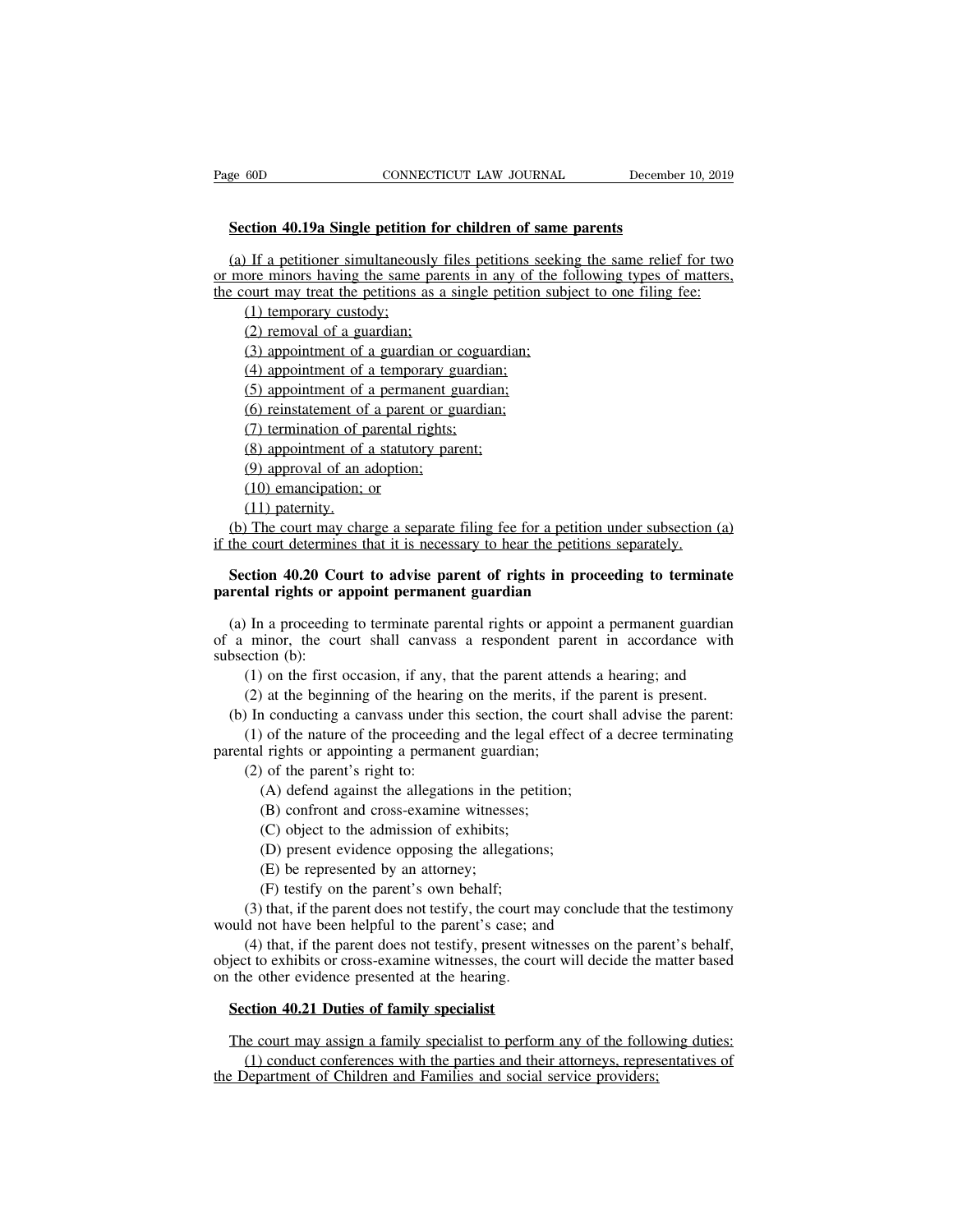(2) facilitate development of the family's plan for the care of the minor;<br>(2) facilitate development of the family's plan for the care of the minor;<br>(3) facilitate development of a visitation plan;<br>(4) coordinate with the mber 10, 2019 CONNECTICUT LAW JOURNAL<br>(2) facilitate development of the family's plan for the<br>(3) facilitate development of a visitation plan;<br>(4) coordinate with the Department of Children an<br>ugh review of the matter; mber 10, 2019 CONNECTICUT LAW JOURNAL Page 61D<br>
(2) facilitate development of the family's plan for the care of the minor;<br>
(3) facilitate development of a visitation plan;<br>
(4) coordinate with the Department of Children a December 10, 2019 CONNECTI<br>
(2) facilitate development of the<br>
(3) facilitate development of a v<br>
(4) coordinate with the Departr<br>
thorough review of the matter;<br>
(5) assess whether the family's p<br>
best interests; (2) facilitate development of the family's plan for the care of the minor;<br>(3) facilitate development of a visitation plan;<br>(4) coordinate with the Department of Children and Families to facilitate a<br>ugh review of the mat (2) facilitate de<br>
(3) facilitate de<br>
(4) coordinate<br>
thorough review of<br>
(5) assess whet<br>
best interests;<br>
(6) assist the fa<br>
(7) testify at he (2) facilitate development of the family's plan for the care (3) facilitate development of a visitation plan;<br>(4) coordinate with the Department of Children and Familugh review of the matter;<br>(5) assess whether the family (2) facilitate development of the family's plan for the care of the minor;<br>
(3) facilitate development of a visitation plan;<br>
(4) coordinate with the Department of Children and Families to facilitate a<br>
thorough review of (3) Tachilac development of a visitation plant,<br>(4) coordinate with the Department of Children and Far<br>ugh review of the matter;<br>(5) assess whether the family's plan for the care of the min<br>interests;<br>(6) assist the famil

**Section** For the matter:<br>
(5) assess whether the family's plan for the care of the min<br>
st interests:<br>
(6) assist the family in engaging community services;<br>
(7) testify at hearings; and<br>
(8) conduct follow-up regarding o

(b) assist the family in engaging community services;<br>
(b) assist the family in engaging community services;<br>
(7) testify at hearings; and<br>
(8) conduct follow-up regarding orders of the court.<br> **Section 40.22 Files and rep** materials gathered or created in the scope of the court.<br>
(6) assist the family in engaging orders of the court.<br> **Section 40.22 Files and reports of family specialist**<br>
(a) A family specialist shall maintain all notes, c (7) testify at hearings; and<br>
(8) conduct follow-up regarding orders of the court.<br> **Section 40.22 Files and reports of family specialist**<br>
(a) A family specialist shall maintain all notes, correspondence, reports and oth (8) conduct follow-up regarding orders of the court.<br> **Section 40.22 Files and reports of family specialist**<br>
(a) A family specialist shall maintain all notes, correspondence, re<br>
materials gathered or created in the scop (a) Except as **and reports of family specialist**<br>(a) A family specialist shall maintain all notes, correspondence, reports and other<br>derials gathered or created in the scope of the family specialist's duties in a file<br>para **Section 40.22 Files and reports of family specialist**<br>
(a) A family specialist shall maintain all notes, correspondence, reports and other materials gathered or created in the scope of the family specialist's duties in a

(a) A family specialist shall maintain all notes, correspondence, reports and other materials gathered or created in the scope of the family specialist's duties in a file separate from the court file. Except as provided i (a) A ranny specialist sinal manufal an hotes, correspondence, reports and other<br>materials gathered or created in the scope of the family specialist's duties in a file<br>separate from the court file. Except as provided in s materials gathered or created in the scope of the family specialist's duties in a file<br>separate from the court file. Except as provided in subsection (c), the court shall<br>not review materials in the file unless admitted in (b) Except any scheduled into evidence.<br>
(b) Except as provided in C.G.S. section 45a-754, all materials in the family<br>
ecialist's file in a proceeding for removal of parent as guardian, termination of<br>
rental rights, app the court a copy of each report prepared by the family specialist.<br>
(b) Except as provided in C.G.S. section 45a-754, all materials in<br>
specialist's file in a proceeding for removal of parent as guardian, ter<br>
parental rig **Example 21**<br>
<u>Rection 45a-754, all internal of parent as g</u><br>
tory parent, adoption, the<br>
dential and not open to<br>
<br>
and by the family spectral of the family<br>
ared by the family spectral<br> **Rule 41**<br> **Condition**<br> **Rule 41** ing for removal of parent as guars<br>of statutory parent, adoption, tem<br>are confidential and not open to pi<br>person.<br>hearing on a matter, the family special:<br>**Rule 41**<br>**Children's Matters:**<br>**Children's Probate Court**<br>ed effec monitment of statutory parent, adoption, temporary guards a minor are confidential and not open to public inspect<br>sed to any person.<br>
Children's matter, the family specialist shall to<br> **Rule 41**<br> **Rule 41**<br> **Children's Mat** 

## a minor are confidential and not open to public inspeed to any person.<br>
Abeduled hearing on a matter, the family specialist shandled hearing on a matter, the family specialist.<br> **Rule 41**<br> **Children's Matters:**<br> **Repealed** Children's Matters:<br>
Regional Children's Probate Court<br>
[Repealed effective January 1, 2020]<br>
Section<br>
41.1 Transfer of children's matter to Regional Child<br>
[Repealed]<br>
41.2 Duties of probate court officer [Repealed]<br>
41.3

- Section<br>41.1 Transfer of children's matter to Regional Children's Probate Court **21.1 Transfer of children's Matters:**<br> **2020]**<br> **2020]**<br> **2020]**<br> **2020]**<br> **2020]**<br> **2020]**<br> **2020]**<br> **2020]**<br> **2020]**<br> **2020]**<br> **2020]**<br> **2020]**<br> **2020]**<br> **2020]**<br> **2020]**<br> **2020]**<br> **2020]**<br> **2020]**<br> **2021]**<br> **2021]**<br> **2** [Repealed]<br>Duties of probate court officer [Repealed] Regional Children's Probate Courts<br>
[Repealed effective January 1, 2020]<br>
Section<br>
41.1 Transfer of children's matter to Regional Children's Pro<br>
[Repealed]<br>
41.2 Duties of probate court officer [Repealed]<br>
5ection 41.1 Tr
- 
- 

### Section<br>
41.1 Transfer of children's matter to Regional Children's Probate Court<br>
[Repealed]<br>
41.2 Duties of probate court officer [Repealed]<br>
41.3 Files and reports of probate court officer [Repealed]<br> **Section 41.1 Trans Court** Repealed]<br>
(Repealed)<br>
41.2 Duties of probate court officer [Repealed]<br>
5 Section 41.1 Transfer of children's matter to Regional Children's Probate<br>
2020. (Transferred to section 18.5)<br>
5 Section 41.2 Duties of probate cou 41.2 Duties of probate court officer [Repealed]<br>41.3 Files and reports of probate court officer [Rep<br>**Section 41.1 Transfer of children's matter to Region<br>Section 41.1 is repealed effective January 1, 2020. (Tran<br><b>Section** Section 41.1 Transfer of children's matter to Regional Children's Probate<br>Section 41.1 is repealed effective January 1, 2020. (Transferred to section 18.5)<br>Section 41.2 Duties of probate court officer<br>Section 41.2 is repea **Section 41.1 is repealed effective January 1, 2020. (Transferred to s**<br>**Section 41.2 Duties of probate court officer**<br>**Section 41.2 is repealed effective January 1, 2020. (Transferred to solution 41.3 Files and reports of**

Section 41.1 is repealed effective January 1, 2020. (Transferred to section 18.5)<br>Section 41.2 Duties of probate court officer<br>Section 41.2 is repealed effective January 1, 2020. (Transferred to section 40.21)<br>Section 41.3

## **January 1, 2020. (Tran<br>
ourt officer<br>
January 1, 2020. (Trans<br>
<b>f** probate court officer<br>
January 1, 2020. (Trans<br> **Rule 42<br>
cen's Matters:<br>
ng Jurisdiction in** Fective January 1, 2020. (Transferm<br>
Fective January 1, 2020. (Transferm<br>
ports of probate court officer<br>
Fective January 1, 2020. (Transferm<br> **Rule 42<br>
Children's Matters:<br>
rlapping Jurisdiction in<br>
<b>Ruperior Court for Ju Coverlapping Jurisdiction 41.3 is repealed effective January 1, 2020. (Transferred to section 40.22)**<br> **Court 41.3 is repealed effective January 1, 2020. (Transferred to section 40.22)**<br> **Rule 42**<br> **Court 41.3 is repealed EXAMPLE 19 AT AN INTERT STATES SET CONTROVEREND PROBATE COURT AT PROBATE SECTION**<br> **Probate Court and Superior Court for Juvenile Matters**<br>
Section<br>
42.1 Prior pending matter in Superior Court <u>for Juvenile Matters</u><br>
42.2 42.2 **Children's Matters:**<br> **Children's Matters:**<br> **Court and Superior Court for Juvenile Matters**<br>
Section<br>
42.1 Prior pending matter in Superior Court <u>for Juvenile Matters</u><br>
42.2 Petition in Superior Court when prior ma **Solution Superior Solution In**<br> **Probate Court and Superior Court for Juvenile Matters**<br>
Court Prior pending matter in Superior Court <u>for Juvenile Matters</u><br>
Court 2.2 Petition in Superior Court when prior matter Prior pe

- Section<br>42.1 Prior pending matter in Superior Court for Juvenile Matters
	-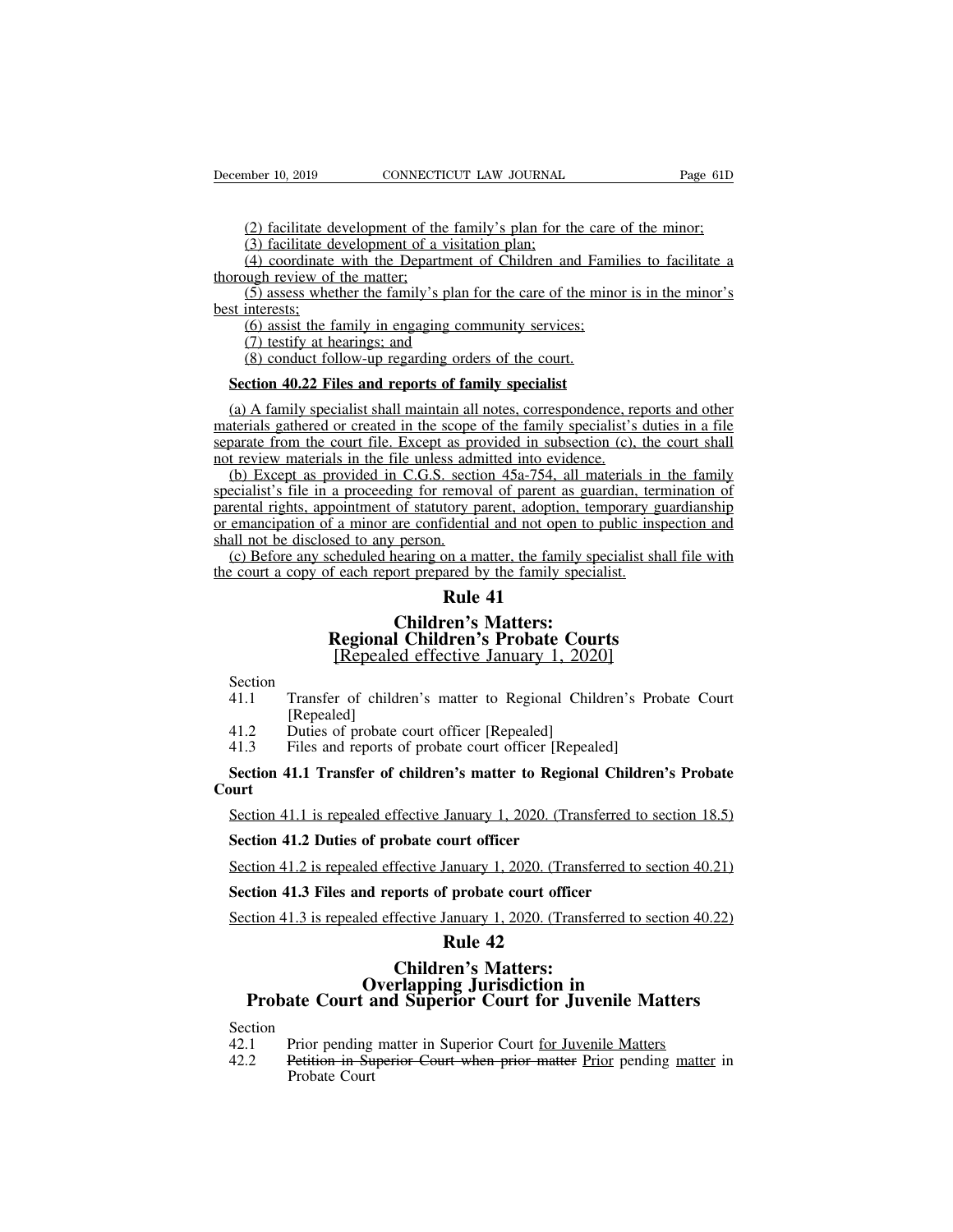- EXEMBLE EXECUTE: THE CONNECTICUT LAW JOURNAL<br>42.3 Petition in Superior Court when When Probate Court grants custody or<br>42.4 Emergency action by the commissioner of children and families when
- CONNECTICUT LAW JOURNAL December<br>Petition in Superior Court when When Probate Court grants cus<br>guardianship to commissioner of children and families<br>Emergency action by the commissioner of children and familie<br>prior <del>matte</del> EXECTIVE SOFTIGHT CONNECTICUT LAW JOURNAL SEVERTHER DECEMBENT 10. 2019<br>
42.3 Petition in Superior Court when When Probate Court grants custody or<br>
42.4 Emergency action by the commissioner of children and families when<br>
pr CONNECTICUT LAW JOURNAL<br>
Petition in Superior Court when When Probate Court<br>
guardianship to commissioner of children and family<br>
Emergency action by the commissioner of children<br>
prior <del>matter</del> pending <u>matter</u> in Probate 42.3 Petition in Superior Court when When and Superior Superior of change and the agreement that the service agreement<br>42.5 Safety and service agreement<br>Section 42.1 Prior pending matter in Supe **SECTE 42.3**<br> **Petition in Superior Court when When Probate Court grants custody or**<br> **Superior pending matter in Probate Court**<br> **Safety and service agreement**<br> **Section 42.1 Prior pending matter in Superior Court for Juv**
- 

guardianship to commissioner of children and families<br>
42.4 Emergency action by the commissioner of children and families when<br>
prior matter pending <u>matter</u> in Probate Court<br>
42.5 Safety and service agreement<br> **Section 42** 42.4 Emergency action by the commissioner of children and families when<br>prior matter pending matter in Probate Court<br>42.5 Safety and service agreement<br>**Section 42.1 Prior pending matter in Superior Court for Juvenile Matt** prior matter pending matter in Pro<br>42.5 Safety and service agreement<br>Section 42.1 Prior pending matter in Sup<br>If a matter concerning a minor is pending<br>Matters before a petition is filed in a Probate (<br>Probate Court shall **Section 42.1 Prior pending matter in Superior Court for Juvenile Matters**<br>If a matter concerning a minor is pending in the Superior Court for Juvenile<br>atters before a petition is filed in a Probate Court concerning the sa **Section 42.1 Prior pending m**<br>If a matter concerning a mino<br>Matters before a petition is filed in<br>Probate Court shall dismiss the p<br>**Section 42.2 Petition in Supe**<br>**matter in Probate Court**<br>(a) If a matter concerning a mi

If a matter concerning a minor is pending in the Superior Court for Juvenile<br>atters before a petition is filed in a Probate Court concerning the same minor, the<br>obate Court shall dismiss the petition.<br>**Section 42.2 Petitio** Matters before a petition is filed in a Probate Court concerning the same minor, the<br>Probate Court shall dismiss the petition.<br>Section 42.2 Petition in Superior Court when prior matter Prior pending<br>matter in Probate Court Probate Court shall dismiss the petition.<br>
Section 42.2 Petition in Superior Court when prior matter Prior pending<br>
matter in Probate Court<br>
(a) If a matter concerning a minor is pending in a Probate Court before the filin **Section 42.2 Petition in Superior Court when prior matter Prior pending matter in Probate Court**<br>
(a) If a matter concerning a minor is pending in a Probate Court before the filing<br>
of a petition in the Superior Court for Section 42.2 Petition in Superior Court when prior matter Prior pending matter in Probate Court<br>
(a) If a matter concerning a minor is pending in a Probate Court before the filing<br>
of a petition in the Superior Court for (a) If a matter concerning a minor is pending in a Probate Court before the filing a petition in the Superior Court for Juvenile Matters concerning the same minor, e commissioner of children and families and any party havi (a) If a matter concerning a minor is pending in a Probate Court before the filing<br>of a petition in the Superior Court for Juvenile Matters concerning the same minor,<br>the commissioner of children and families and any party

(a) It a matter concerning a minor is pentuing in a Trocate Court cerote the ring<br>of a petition in the Superior Court for Juvenile Matters concerning the same minor,<br>the commissioner of children and families and any party or a pethon in the superior Court for suverine matters concerning the same minor, the commissioner of children and families and any party having knowledge of the pending matters shall immediately notify the Superior Court and whether the dismissal should be without prejudice. The courts and when the probate Court<br>give written notice to each court that the matter is matters are pending in both courts.<br>(b) On notification that the Superior Co pending matters shall immediately notify the Superior Court and the Probate Court<br>give written notice to each court that the matter is matters are pending in both courts.<br>(b) On notification that the Superior Court has a p (b) On notification that the Superior Court has a pending matter concerning a idel minor for whom there was a prior pending matter in a Probate Court, the lges of the Superior Court and Probate Court two courts shall commu (b) On homication that the superior Court has a pending matter concerning a<br>ehild minor for whom there was a prior pending matter in a Probate Court, the<br>judges of the Superior Court and Probate Court <u>two</u> courts shall c

emme minds for whom there was a phot pending matter in a Frobate Court, the judges of the Superior Court and Probate Court two courts shall communicate to determine which court should proceed, and which court should dismis diately of the communication and granted access to the audio recording or transcript of the communication.<br>
Communication and whether the dismissal should be without prejudice. The courts may allow the parties to participa and whether the dismissal should be without prejudice. The courts may allow the parties to participate in the communication.<br>
(c) The Superior Court and the Probate Court courts shall make arrange for an audio recording or and whether the distinssal s<br>parties to participate in the (c) The Superior Court and<br>audio recording or arrange 4<br>communication made under<br>of the communication and gon payment of applicable chine<br>of the communication.<br>(d) (c) The Superior Court and the Probate Court courts shall make arrange for an dio recording or arrange for a court reporter to make a stenographic record of a mmunication made under subsection (b). The parties shall be pro (c) The superior Coart and the Froode Coart <u>Coart</u> shall make <u>arrange for</u> an addio recording or arrange for a court reporter to make a stenographic record of a communication made under subsection (b). The parties shall addo recording of antalge for a co<br>communication made under subsect<br>of the communication and granted and<br>payment of applicable charges, of<br>the communication.<br>(d) The courts may communicat<br>other administrative issues withou

the communication and <del>granted access to the audio recording or transcript</del> may, payment of applicable charges, obtain a copy of the audio recording or transcript the communication.<br>
(d) The courts may communicate on sched on payment of applicable charges, obtain a copy of the audio recording or transcof the communication.<br>
(d) The courts may communicate on scheduling, calendars, court records<br>
other administrative issues without making a re

(d) The courts may communicate on scheduling, calendars, court records and<br>ner administrative issues without making a record and without informing the<br>rties of the communication.<br>**Section 42.3 Petition in Superior Court wh** other administrative issues without making a record and without informing the<br>parties of the communication.<br>**Section 42.3 Petition in Superior Court when When Probate Court grants**<br>custody or guardianship to commissioner o parties of the communication.<br> **Section 42.3 Petition in Superior Court when When Probate Court grants**<br> **custody or guardianship to commissioner of children and families**<br>
If a Probate Court appoints the commissioner of c Section 42.3 Petition in Superior Court when When Probate Court grants<br>custody or guardianship to commissioner of children and families<br>If a Probate Court appoints the commissioner of children and families as temporary<br>cus Section 42.3 Petition in Superior Court when When Probate Court grants<br>custody or guardianship to commissioner of children and families<br>If a Probate Court appoints the commissioner of children and families as temporary<br>cu custody or guardianship to commissioner of children and families<br>If a Probate Court appoints the commissioner of children and families as t<br>custodian or guardian of the person of a minor, the commissioner shall im<br>file a p If a Probate Court appoints the commissioner of children and families as temporary stodian or guardian of the person of a minor, the commissioner shall immediately e a petition under C.G.S. section 46b-129 in the Superior custodian or guardian of the person of a minor, the commissione<br>file a petition under C.G.S. section 46b-129 in the Superior<br>Matters and notify the Probate Court of the filing. The Superior<br>jurisdiction. The Probate Court

atters and notify the Probate Court of the filing. The Superior Court shall assume is<br>diction. The Probate Court shall defer further action and dismiss the matter on<br>uance of a Superior Court order regarding custody of the jurisdiction. The Probate Court shall defer further action and dismiss the matter on<br>issuance of a Superior Court order regarding custody of the minor.<br>**Section 42.4 Emergency action by the commissioner of children and fam** issuance of a Superior Court order regarding custody of the minor.<br> **Section 42.4 Emergency action by the commissioner of children and families**<br>
when prior matter pending <u>matter</u> in Probate Court<br>
(a) If the commissioner Section 42.4 Emergency action by the commissioner of children and families<br>when prior matter pending matter in Probate Court<br>(a) If the commissioner of children and families determines that exigent<br>circumstances necessitat Section 42.4 Emergency action by the commissioner of children and families<br>when prior matter pending <u>matter</u> in Probate Court<br>(a) If the commissioner of children and families determines that exigent<br>circumstances necessi when prior matter pending matter in Probate Court<br>
(a) If the commissioner of children and families determines that exigent<br>
circumstances necessitate a 96-hour hold or a motion for an order of temporary<br>
custody in the Su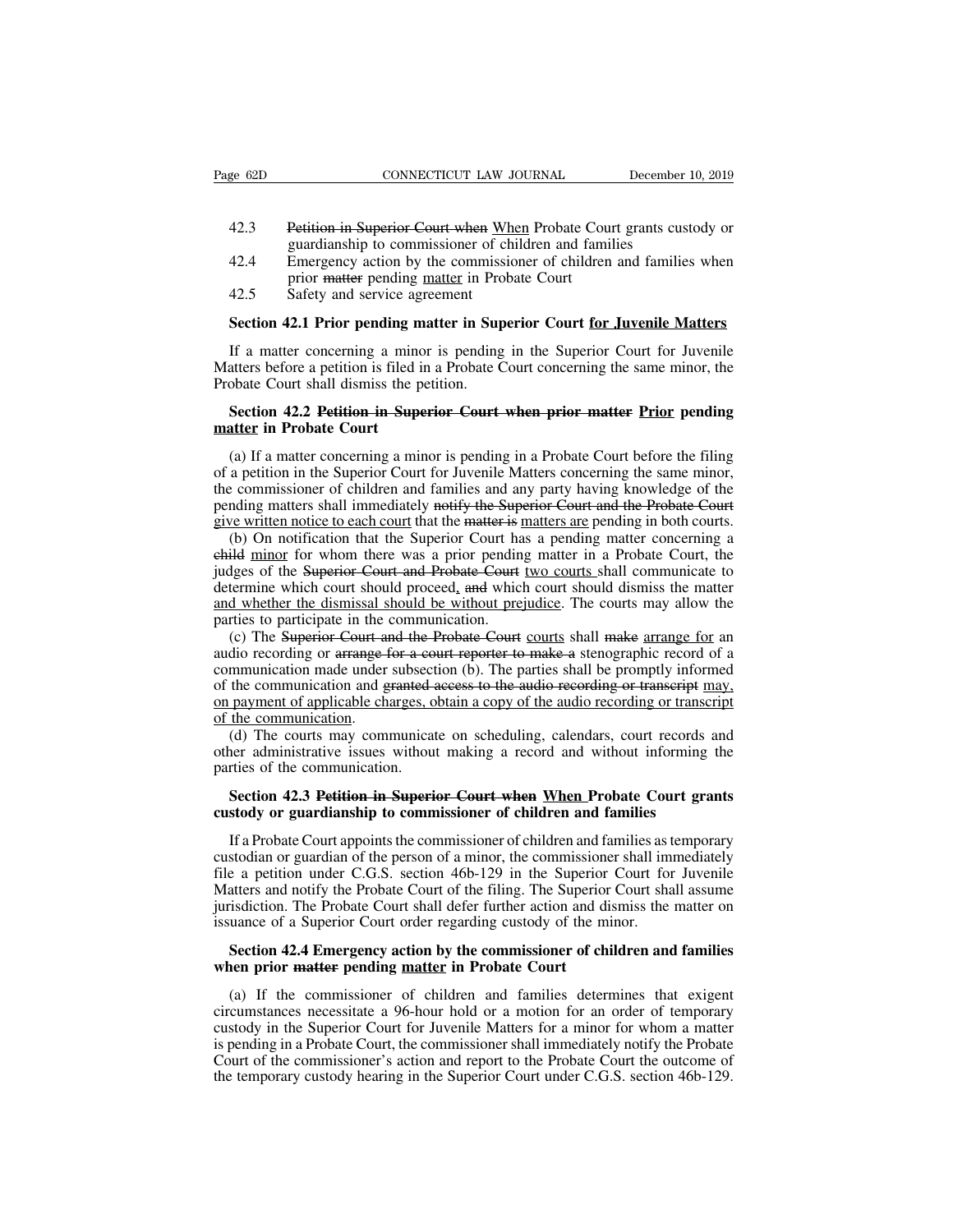(b) If the Superior Court grants the motion for an order of temporary custody<br>
(b) If the Superior Court grants the motion for an order of temporary custody<br>
der subsection (a), the Probate Court shall dismiss the matter. December 10, 2019 CONNECTICUT LAW JOURNAL<br>
(b) If the Superior Court grants the motion for an order of tempo<br>
under subsection (a), the Probate Court shall dismiss the matter.<br> **Section 42.5 Safety and service agreement SECTE CONNECTICUT LAW JOURNA**<br>
(b) If the Superior Court grants the motion for an<br>
der subsection (a), the Probate Court shall dismiss t<br> **Section 42.5 Safety and service agreement**<br>
(a) If the Probate Court becomes aware

(b) If the Superior Court grants the motion for an order of temporary custody<br>der subsection (a), the Probate Court shall dismiss the matter.<br>**Section 42.5 Safety and service agreement**<br>(a) If the Probate Court becomes awa (b) If the Superior Court grants the motion for an order of temporary custody under subsection (a), the Probate Court shall dismiss the matter.<br> **Section 42.5 Safety and service agreement**<br>
(a) If the Probate Court becomes (b) If the Superior Court grants the motion for an order of temporary custody<br>under subsection (a), the Probate Court shall dismiss the matter.<br>Section 42.5 Safety and service agreement<br>(a) If the Probate Court becomes awa under subsection (a), the Probate Court shall dismiss the matter.<br> **Section 42.5 Safety and service agreement**<br>
(a) If the Probate Court becomes aware that a family member has entered into a<br>
safety and service agreement w Section 42.5 Safety and service agreement<br>
(a) If the Probate Court becomes aware that a family member has entered into a<br>
safety and service agreement with the commissioner of children and families for a<br>
minor for whom t Section 42.5 Safety and service agree<br>(a) If the Probate Court becomes aware<br>safety and service agreement with the con<br>minor for whom the court has a pending<br>worker or supervisor in the Department<br>whether the commissioner (a) If the Probate Court becomes aware that a family member has entered into a<br>fety and service agreement with the commissioner of children and families for a<br>nor for whom the court has a pending matter, the court shall co (a) If the Frobate Court becomes aware that a family inember has entered into a<br>safety and service agreement with the commissioner of children and families for a<br>minor for whom the court has a pending matter, the court sha sarely and service agreement whin t<br>minor for whom the court has a p<br>worker or supervisor in the Depar<br>whether the commissioner intends<br>Superior Court for Juvenile Matters<br>(b) If the commissioner indicates<br>petition regardi (a) The commissioner intends to file a petition and Families to determine ether the commissioner intends to file a petition regarding the minor in the perior Court for Juvenile Matters.<br>
(b) If the commissioner indicates t

worker of supervisor in the Expansion of Cinduci and Tamines to determine<br>whether the commissioner intends to file a petition regarding the minor in the<br>Superior Court for Juvenile Matters.<br>(b) If the commissioner indicate Superior Court for Juvenile Matters.<br>
(b) If the commissioner indicates that the commissioner does not plan to file a<br>
petition regarding the minor in the Superior Court, the Probate Court shall proceed<br>
to hear and decide Superior Court for Javeline Matters.<br>
(b) If the commissioner indicates that the commissioner does not plan to file a<br>
petition regarding the minor in the Superior Court, the Probate Court shall proceed<br>
to hear and decide (b) If the commissioner mateates that the commissioner does not plan to the a<br>petition regarding the minor in the Superior Court, the Probate Court shall proceed<br>to hear and decide the matter.<br>(c) If the commissioner indic from the Superior Court. The Superior Court, the Frobate Court shan proceed<br>to hear and decide the matter.<br>(c) If the commissioner indicates that the commissioner plans to file a petition<br>in the Superior Court, the commiss (c) If the commissioner indicates that the commissioner plans to file a petition<br>in the Superior Court, the commissioner shall file the petition not later than eight<br>days after informing the Probate Court of the intended a (c) If the Commissioner interacts that the commissioner plans to fite a p<br>in the Superior Court, the commissioner shall file the petition not later than<br>days after informing the Probate Court of the intended action and not the superior Court, the commissioner shart the the petition not fater than eight<br>ys after informing the Probate Court of the intended action and notify the Probate<br>ourt of the filing. The Probate Court may hear and decide days after morning the Frobate Court of the intention data non and nonly the Frobate<br>Court of the filing. The Probate Court may hear and decide a pending petition for<br>temporary custody before receipt of notification that t Court of the Hing. The<br>temporary custody before<br>the Superior Court, the Pro<br>Superior Court, the Pro<br>on issuance of a Superi<br>(d) If the commissior<br>Probate Court of the in<br>decide the matter. Fund that the petition has interested a performation that the petition has inhall defer further action and dister regarding custody of the mile a petition within eight days of the mile a petition within eight days of the P

pt or notification that the petition is<br>Court shall defer further action and<br>ourt order regarding custody of the<br>ils to file a petition within eight day<br>on to file, the Probate Court shall<br>**Rule 42A**<br>**Children's Matters:**<br> **Court, the Probate Court shall deter further action and dismiss the matter**<br>nce of a Superior Court order regarding custody of the minor.<br>the commissioner fails to file a petition within eight days of informing the<br>Court

## **Example 18 Alliers**<br> **Children's**<br> **Children's**<br> **Coverlapping 1<br>
<u>Section</u><br>
<u>42A.1 Duty to notify courts</u><br>
<u>42A.2 Guardianship or termination of</u><br>
<u>42A.3 Visitation matter in Probate C</u> 424.1 Conserved Court and Superior Court-Family Division**<br>Section<br>42A.1 Duty to notify courts<br>42A.2 Guardianship or termination of parental rights matter in Probate Court<br>42A.3 Visitation matter in Probate Court<br>42A.4 Whe **Children's Matter:**<br> **Coverlapping Jurisdicti**<br> **Probate Court and Superior Cours**<br>
<u>42A.1</u> Duty to notify courts<br>
42A.2 Guardianship or termination of parental<br>
42A.3 Visitation matter in Probate Court<br>
42A.4 When Probat

Section

**Probate Court and Superior Court-Famil**<br>Section<br>42A.1 Duty to notify courts<br>42A.2 Guardianship or termination of parental rights may<br>42A.3 Visitation matter in Probate Court<br>42A.4 When Probate Court may defer action<br>42A.5 **Probate Court and Superior Court-Family Division**<br>Section<br>42A.1 Duty to notify courts<br>42A.2 Guardianship or termination of parental rights matter in Probate Court<br>42A.3 Visitation matter in Probate Court<br>42A.4 When Probat Division **ARTICALLA SECTION 42A.1 Duty to notify courts**<br> **ARTICALLA SECTION 42A.3** Visitation matter in Probate Court<br> **AZA.4** When Probate Court may defer action<br> **AZA.5** Communication between Probate C<br>
Division<br> **Section 42A.1** 

124.3 Visitation matter in Probate Court<br>
124.4 When Probate Court may defer action<br>
124.5 Communication between Probate Court and Superior Court-Family<br>
Division<br>
124.1 Duty to notify courts<br>
124.1 Duty to notify courts<br> 42A.4 When Probate Court may defer action<br>42A.5 Communication between Probate Court and Superior Court-Family<br>Division<br>Section 42A.1 Duty to notify courts<br>Upon becoming aware of existing orders or pending matters concernin **EXECUTE:** 12A.5 Communication between Probate Court and Superior Court-Family<br>Division<br>Section 42A.1 Duty to notify courts<br>Upon becoming aware of existing orders or pending matters concerning the same<br>minor in both the Pr **Section 42A.1 Duty to notify courts**<br>
Upon becoming aware of existing orders or pending matters concerning the same<br>
nor in both the Probate Court and the Superior Court-Family Division, a party<br>
all immediately notify, i **Probation 42A.1 Duty**<br>
Upon becoming awa<br>
minor in both the Probatelli<br> **Probate Court**<br>
Probate Court<br>
Except as provided in

Upon becoming aware of existing orders or pending matters concerning the same<br>nor in both the Probate Court and the Superior Court-Family Division, a party<br>all immediately notify, in writing, each court in which a matter i minor in both the Probate Court and the Superior Court-Family Division, a party shall immediately notify, in writing, each court in which a matter is pending.<br> **Section 42A.2 Guardianship or termination of parental rights** shall immediately notify, in writing, each court in which a matter is pending.<br> **Section 42A.2 Guardianship or termination of parental rights matter in**<br> **Probate Court**<br>
Except as provided in section 42A.4, the Probate Co Section 42A.2<br>Probate Court<br>Except as provid<br>of the petitions se<br>order or pending<br>same minor:<br>(1) removal o<br>(2) appointme **Constitution 42A.2 Guardianship or**<br> **Court**<br>
cept as provided in section 42A.4<br>
e petitions set forth below concerns<br>
or pending matter in the Superninor:<br>
(1) removal of a guardian;<br>
(2) appointment of a guardian, c<br>
( ate Court<br>
cept as provided in section 42A.4, the Probate Court may hear and decide any<br>
e petitions set forth below concerning a minor notwithstanding an existing<br>
or pending matter in the Superior Court-Family Division c (3) the petitions set forth below conce<br>  $\frac{1}{2}$  or pending matter in the Supe<br>  $\frac{1}{2}$  or pending matter in the Supe<br>  $\frac{1}{2}$  removal of a guardian;<br>
(2) appointment of a guardian, co<br>
(3) termination of parental ri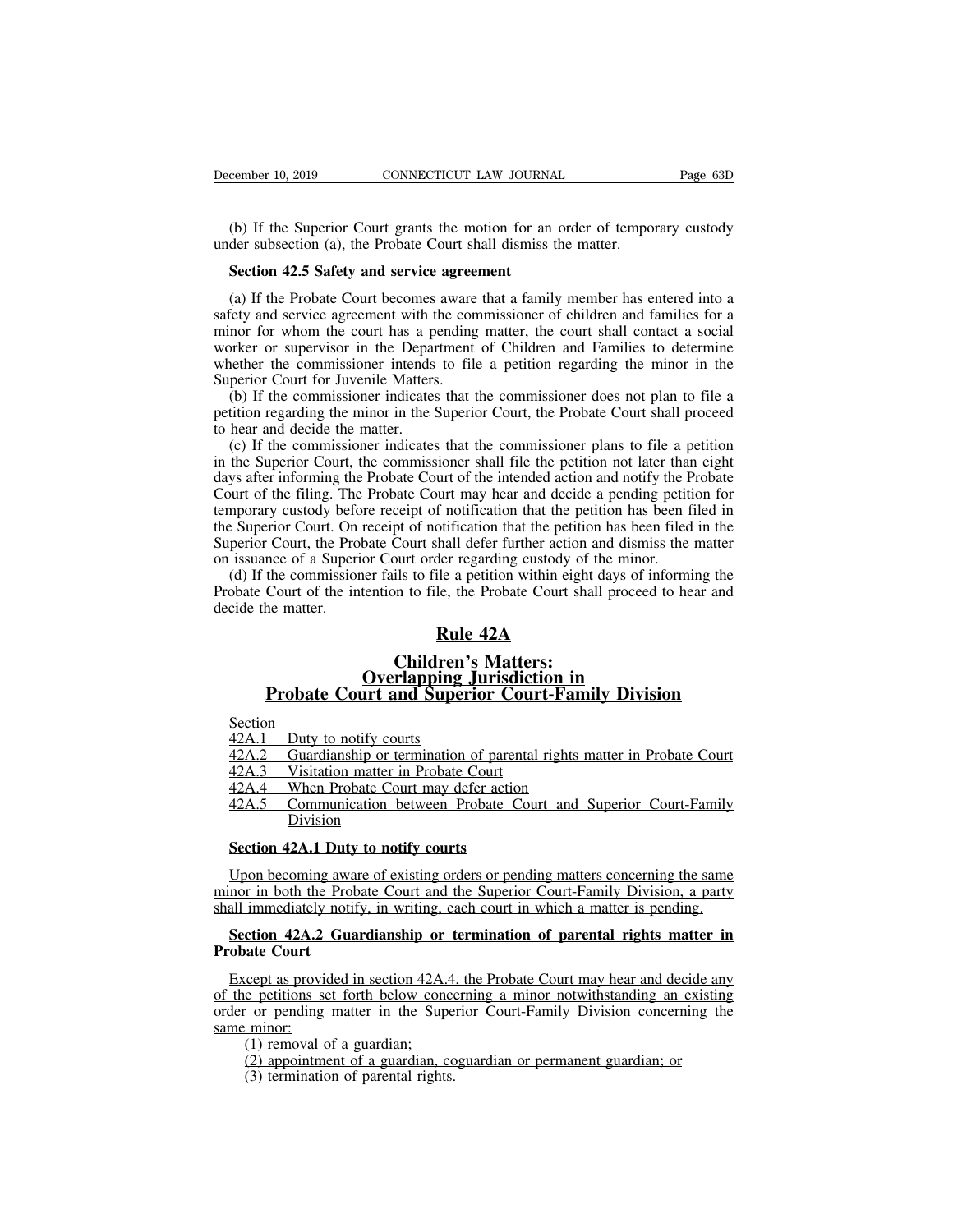**Section 42A.3 Visitation matter in Probate Court**<br> **Section 42A.3 Visitation matter in Probate Court**<br> **Section 42A.3 Visitation matter in Probate Court**<br> **Section** (a) Except as provided in subsections (b) and (c) and in Section 42A.3 Visitation matter in Probate Court<br>(a) Except as provided in subsections (b) and (c) and in section 42A.4, the Probate<br>(a) Except as provided in subsections (b) and (c) and in section 42A.4, the Probate<br>(b) a Page 64D CONNECTICUT LAW JOURNAL December 10, 2019<br> **Section 42A.3 Visitation matter in Probate Court**<br>
(a) Except as provided in subsections (b) and (c) and in section 42A.4, the Probate<br>
Court may hear and decide a petit Fage 64D<br>
Section 42A.3 Visitation matter in Probate Court<br>
(a) Except as provided in subsections (b) and (c) and in section 42A.4, the Probate<br>
Court may hear and decide a petition under C.G.S. section 45a-612 for visitat Section 42A.3 Visitation matter in Probate Court<br>(a) Except as provided in subsections (b) and (c) and in<br>Court may hear and decide a petition under C.G.S. sect<br>of a minor notwithstanding an existing order or pendir<br>Court-Section 42A.3 Visitation matter in Probate Court<br>
(a) Except as provided in subsections (b) and (c) and in section 42A.4, the Probate<br>
uurt may hear and decide a petition under C.G.S. section 45a-612 for visitation<br>
a min Section 42A.3 Visitation matter in Proba<br>
(a) Except as provided in subsections (b) and<br>
Court may hear and decide a petition under<br>
of a minor notwithstanding an existing orde<br>
Court-Family Division concerning the same<br>
( Except as provided in subsections (b) and (c) and in section 42A.4, the Probate<br>t may hear and decide a petition under C.G.S. section 45a-612 for visitation<br>minor notwithstanding an existing order or pending matter in the Transportant in subsections (b) and (c) and in section 4<br>
t may hear and decide a petition under C.G.S. section 45a-<br>
minor notwithstanding an existing order or pending matter<br>
t-Family Division concerning the same minor.<br> The may hear and decide a perform under C.O.S. section 45a-012 for visitation<br>minor notwithstanding an existing order or pending matter in the Superior<br>t-Family Division concerning the same minor.<br>The Probate Court shall d

or a minor notwins<br>Court-Family Divisi<br>(b) The Probate C<br>visitation matter in<br>(1) concerns an<br>(2) was comme<br>(3) was comme<br>Probate Court.<br>(c) The Probate C<br>with a Superior Cou (b) The Probate Court shall dismiss a person's petition for visitation if a pending<br>itation matter in the Superior Court:<br>(1) concerns an existing Superior Court order for visitation by the same person;<br>(2) was commenced wisitation matter in the Superior Court:<br>
(1) concerns an existing Superior Court order for visitation by th<br>
(2) was commenced under C.G.S. section 46b-59; or<br>
(3) was commenced by a person who lacks standing to seek v<br>
P (1) concerns an existing Superior Court order for visitation by the sa<br>
(2) was commenced under C.G.S. section 46b-59; or<br>
(3) was commenced by a person who lacks standing to seek visita<br>
obate Court.<br>
(c) The Probate Cour

(3) was commenced by a person who lacks standing to seek visitation in the obate Court.<br>
(c) The Probate Court shall not issue an order concerning visitation that conflicts th a Superior Court order for visitation by the Frobate Court.<br>
(c) The Probate Court shall not issue an order concerning visitation that conflicts<br>
with a Superior Court order for visitation by the same person.<br> **Section 42A.4 When Probate Court may defer action**<br>
The (c) The Probate Court shall not issue an order concerning visitation that conf<br>with a Superior Court order for visitation by the same person.<br>**Section 42A.4 When Probate Court may defer action**<br>The Probate Court may defer (1) a perior Court order for visitation by the same person.<br> **Court 42A.4 When Probate Court may defer action**<br>
(1) a pending co-guardian or permanent guardian, or termination of<br>
that rights concerning a minor if the Prob Section 42A.4 When Probate Court may defer action<br>The Probate Court may defer action on a petition for removary<br>appointment of a guardian, co-guardian or permanent guardian, or<br>parental rights concerning a minor if the Pro (2) consider the Probate Court may defer action<br>
intment of a guardian, co-guardian or permanent guardian, or termination of<br>
intment of a guardian, co-guardian or permanent guardian, or termination of<br>
intal rights concer The Probate Court may defer action on a petitial<br>appointment of a guardian, co-guardian or permane<br>parental rights concerning a minor if the Probate C<br>(1) a pending petition in the Superior Court-F<br>same minor seeks relief (3) the Superior Court may deter action on a petition for felloval of a guardian, in<br>timent of a guardian, co-guardian or permanent guardian, or termination of<br>tal rights concerning a minor if the Probate Court determines

readily available to the Probate<br>
marental rights concerning a minor if the Probate<br>
(1) a pending petition in the Superior Court<br>
same minor seeks relief not available in the Prob<br>
(2) pending petitions in the Probate Cou (1) a pending petition in the Probate Court determines that.<br>
(1) a pending petition in the Superior Court-Family Division concerning the<br>
minor seeks relief not available in the Probate Court;<br>
(2) pending relief concerni

same minor seeks relief not available in the Probate Countarianty<br>
same minor seeks relief not available in the Probate Count<br>
(2) pending petitions in the Probate Court and<br>
conflicting relief concerning the same minor;<br> (2) pending petitions in the Probate Court and the Superior Court seek inflicting relief concerning the same minor;<br>
(3) the Superior Court has relevant information or evidence at its disposal not<br>
ddily available to the P

# conflicting relief concerning<br>
(3) the Superior Court h<br>
readily available to the Proba<br>
(4) the petition in the Proba<br>
of forum shopping or delayir<br> **Section 42A.5 Communic<br>
Family Division**<br>
(a) On notification of exis

(4) the petition in the Probate Court; or<br>
(4) the petition in the Probate Court is frivolous or was filed for the purpose<br>
forum shopping or delaying another proceeding.<br>
Section 42A.5 Communication between Probate Court (4) the petition in the Probate Court is frivolous or was filed for the purpose<br>of forum shopping or delaying another proceeding.<br>**Section 42A.5 Communication between Probate Court and Superior Court-**<br>**Family Division**<br>(a of forum shopping or delaying another proceeding.<br> **Section 42A.5 Communication between Probate Court and Superior Court-**<br> **Family Division**<br>
(a) On notification of existing orders or pending matters concerning a minor in **Section 42A.5 Communication between Probate Court and Superior Court-**<br>Family Division<br>(a) On notification of existing orders or pending matters concerning a minor in<br>both the Probate Court and the Superior Court-Family D Section 42A.5 Communication between Probate Court and Superior Court-<br>Family Division<br>(a) On notification of existing orders or pending matters concerning a minor in<br>both the Probate Court and the Superior Court-Family Div Family Division<br>(a) On notification of existing orders or pending matters concerning a minor in<br>both the Probate Court and the Superior Court-Family Division, the judges of the<br>two courts may communicate to determine how e (a) On notification of existing orders or pending matters concerning a minor in<br>both the Probate Court and the Superior Court-Family Division, the judges of the<br>two courts may communicate to determine how each court will p (a) On nonneation of existing orders of pentuing<br>both the Probate Court and the Superior Court-Fan<br>two courts may communicate to determine how eac<br>provided in subsection (b), the courts shall arrar<br>stenographic record. Sub (b) The courts may communicate to determine how each court will proceed. Except as<br>ovided in subsection (b), the courts shall arrange for an audio recording or<br>mographic record. Subject to the law governing confidentiality Frow Courts may communicate to determine now each court win proceed. Except as<br>provided in subsection (b), the courts shall arrange for an audio recording or<br>stenographic record. Subject to the law governing confidentialit provided in subsection (b), the contrast<br>stenographic record. Subject to the<br>the Probate Courts, the courts r<br>communication and, on payment of i<br>recording or transcript of the communicat<br>other administrative issues withour How governing online<br>
law governing confider<br>
ay allow the parties<br>
pplicable charges, to ob<br>
inication.<br>
2 on scheduling, calend<br>
making a record and<br> **Rule 43**<br>
8 with Intellectual Eve Courts, the courts may allow the parties to participate in the attion and, on payment of applicable charges, to obtain a copy of the audio or transcript of the communication.<br>
courts may communicate on scheduling, cale

Fraministance issues whilout making a recepties of the communication.<br> **Rule 43**<br> **Guardians of Adults with Intel**<br>
Section<br>
43.1 Criminal background check<br>
43.2 Sterilization<br>
43.3 When streamline notice procedure may

## **Guardians of Adults with Intellectual Disability**<br>Criminal background check<br>Sterilization

|                                                         | пись от ию сопшиницион.                                               |  |
|---------------------------------------------------------|-----------------------------------------------------------------------|--|
|                                                         | Rule 43                                                               |  |
| <b>Guardians of Adults with Intellectual Disability</b> |                                                                       |  |
| Section                                                 |                                                                       |  |
| 43.1                                                    | Criminal background check                                             |  |
| 43.2                                                    | <b>Sterilization</b>                                                  |  |
| 43.3                                                    | When streamline notice procedure may be used in guardianship of adult |  |
|                                                         | with intellectual disability proceeding                               |  |
| 43.4                                                    | Guardian with authority to manage finances to send copy of inventory, |  |

|         | <b>Guardians of Adults with Intellectual Disability</b>               |
|---------|-----------------------------------------------------------------------|
| Section |                                                                       |
| 43.1    | Criminal background check                                             |
| 43.2    | Sterilization                                                         |
| 43.3    | When streamline notice procedure may be used in guardianship of adult |
|         | with intellectual disability proceeding                               |
| 43.4    | Guardian with authority to manage finances to send copy of inventory, |
|         | financial report, account and affidavit of closing to each party and  |
|         | attorney                                                              |
|         |                                                                       |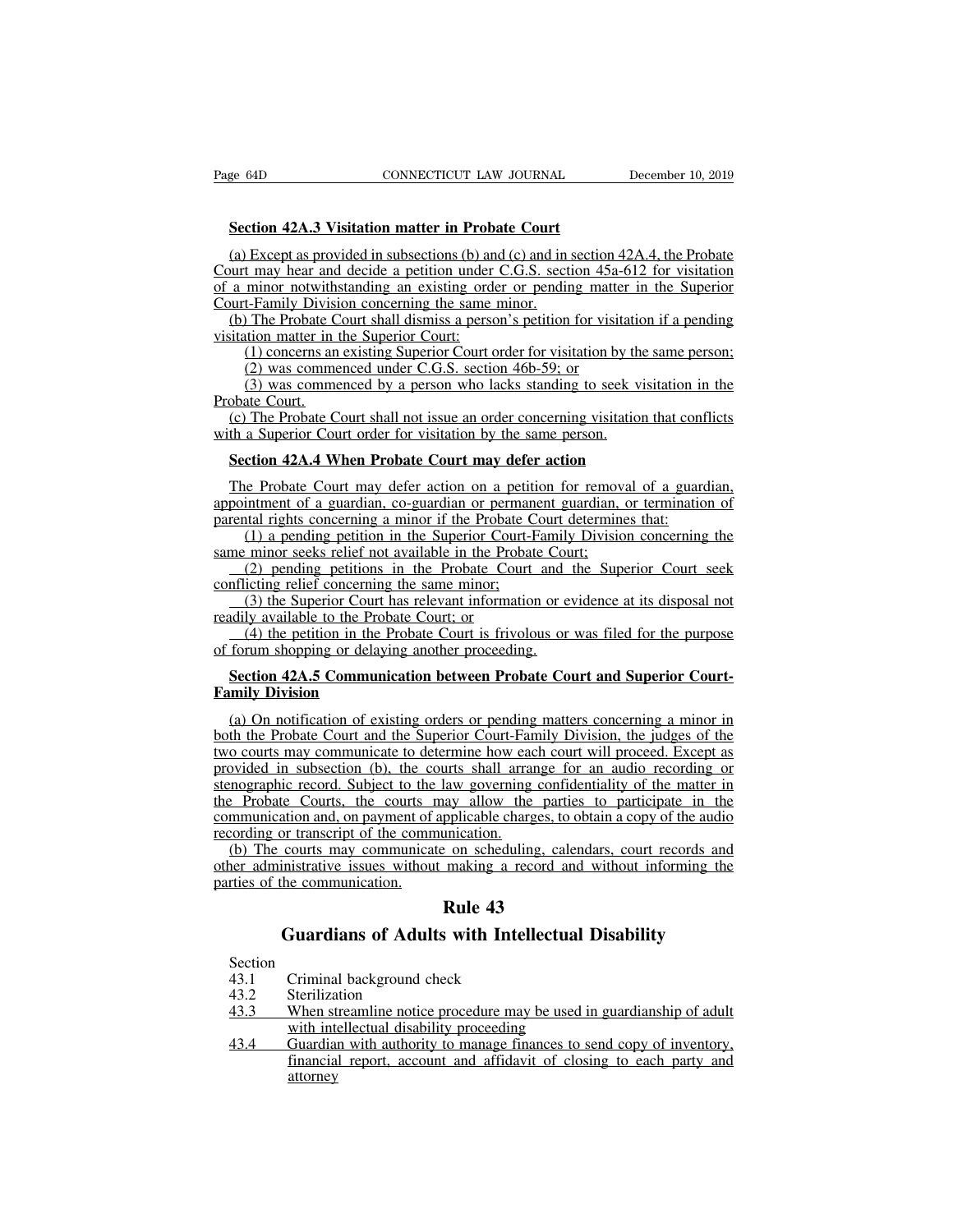- eember 10, 2019 CONNECTICUT LAW JOURNAL<br>
43.5 Release of funds from restricted account in guardianship with authority<br>
43.6 When guardian to submit financial report or account 2019 CONNECTICU<br>
Release of funds from restrict<br>
to manage finances<br>
When guardian to submit finances<br>
Required contents of finances eember 10, 2019 CONNECTICUT LAW JOURNAL<br>
43.5 Release of funds from restricted account in guardianship with<br>
43.6 When guardian to submit financial report or account<br>
43.7 Required contents of financial report or account o ember 10, 2019 CONNECTICUT LAW JOURNAL Page 65D<br>
43.5 Release of funds from restricted account in guardianship with authority<br>
to manage finances<br>
43.6 When guardian to submit financial report or account<br>
43.7 Required con Release of funds from restricted accourtion<br>to manage finances<br>When guardian to submit financial repo<br>Required contents of financial repo<br>authority to manage finances<br>When guardian with authority to manaccount in force Release of funds from restricted account in guardianship with authority<br>to manage finances<br>43.6 When guardian to submit financial report or account<br>43.7 Required contents of financial report or account of guardian with<br>aut Release of funds from rest<br>to manage finances<br>When guardian to submit<br>Required contents of fin<br>authority to manage finan<br>When guardian with author<br>account in force<br>13.1 Criminal backgroun
- 
- 
- 13.6 When guardian to submit financial report or a<br>
143.7 Required contents of financial report or acceptancy<br>
143.8 When guardian with authority to manage finances<br>
143.8 When guardian with authority to manage finances<br>
1

At any time during a proceeding concerning the guardian sites.<br>At a when guardian with authority to manage finances to verify restricted<br>account in force<br>Section 43.1 Criminal background check<br>At any time during a proceedi intellectual disability, the court may obtain a criminal background check<br>Section 43.1 Criminal background check<br>At any time during a proceeding concerning the guardianship of an adult with<br>intellectual disability, the cou (1) When guardian with authority to manase or proposed in force<br>
(1) the guardian with authority to manase account in force<br>
(1) the during a proceeding concerning the ectual disability, the court may obtain a crim<br>
(1) th (2) an individual background check<br>(2) and 43.1 Criminal background check<br>any time during a proceeding concerning the guardianship of<br>ectual disability, the court may obtain a criminal background<br>(1) the guardian or propos (3) an individual background check<br>
any time during a proceeding concerning the guardianship of an adult wi<br>
ectual disability, the court may obtain a criminal background check of:<br>
(1) the guardian or proposed guardian;<br> (4) any time during a proceeding concerning the guardianship of an adult with ectual disability, the court may obtain a criminal background check of:<br>(1) the guardian or proposed guardian;<br>(2) an individual providing care At any time during a proceeding concellectual disability, the court may obta (1) the guardian or proposed guardia (2) an individual providing care to t (3) an individual living in the house (4) any other person if necessar

- 
- 
- 
- 

(1) the guardian or proposed guardian;<br>
(2) an individual providing care to the protected person;<br>
(3) an individual living in the household of the protected person; or<br>
(4) any other person if necessary to protect the in (2) an individual providing care to the protected person;<br>
(3) an individual living in the household of the protected person; or<br>
(4) any other person if necessary to protect the interests of the protected person.<br> **Secti** (3) an individual living in the household of the protected person; or<br>
(4) any other person if necessary to protect the interests of the protected person.<br> **Section 43.2 Sterilization**<br>
If a guardian of an adult with inte (4) any other person if necessary to protect the interests of the protected person.<br> **Section 43.2 Sterilization**<br>
If a guardian of an adult with intellectual disability petitions for approval of a<br>
sterilization procedur Section 43.2 Sterilization<br>
If a guardian of an adult with intellectual disability<br>
sterilization procedure under C.G.S. section 45a-6<br>
interdisciplinary team appointed under C.G.S. section<br>
indicating whether the protect If a guardian of an adult with intellectual disability petitions for approval of a crilization procedure under C.G.S. section 45a-698, each member of the erdisciplinary team appointed under C.G.S. section 45a-695 shall fil If a guardian of an adult with intellectual disability petit<br>sterilization procedure under C.G.S. section 45a-698, enterdisciplinary team appointed under C.G.S. section 45a-<br>indicating whether the protected person is able France erdisciplinary team<br>erdisciplinary team<br>dicating whether the<br>section 43.3 Whe<br>adult with intelle<br>See rule 8.6.<br>Section 43.4 Gua

## dicating whether the protected person is able to give informed consent and whether<br>rilization is in the best interests of the person.<br>**Section 43.3 When streamline notice procedure may be used in guardianship<br>adult with in increase is a set interest in the best interests of the person.**<br> **Section 43.3 When streamline notice procedure may be used in guardianship**<br>
of adult with intellectual disability proceeding<br>
See rule 8.6.<br> **Section 43.4 Section 43.3 When strain<br>of adult with intellectual<br>Section 43.4 Guardia<br>inventory, financial regnal attorney<br>A guardian with authority<br>direction bell condenses**

See rule 8.6.<br>Section 43.4 Guardian with authority to manage finances to send copy of<br>ventory, financial report, account and affidavit of closing to each party<br>d attorney<br>A guardian with authority to manage the finances of See rule 8.6.<br>Section 43.4 Guardian with authority to manage finances to send copy of<br>inventory, financial report, account and affidavit of closing to each party<br>and attorney<br>A guardian with authority to manage the finance **Section 43.4 Guardian with authority to manage finances to send copy of inventory, financial report, account and affidavit of closing to each party and attorney**<br>A guardian with authority to manage the finances of an adul Section 43.4 Guardian with authority to manage finances to send copy of<br>inventory, financial report, account and affidavit of closing to each party<br>and attorney<br>A guardian with authority to manage the finances of an adult inventory, financial rep<br>and attorney<br>A guardian with author<br>disability shall send a co<br>inventory, each financial<br>of filing, to each party an<br>copy has been sent.<br>Section 43.5 Release **Section 43.5 Release of funds from restricted account in guardianship with sability shall send a copy of the inventory and each supplemental or substitute ventory, each financial report or account and the affidavit of clo** A guardian with authority to manage<br>disability shall send a copy of the inve-<br>inventory, each financial report or accord filing, to each party and attorney of r<br>copy has been sent.<br>**Section 43.5 Release of funds from**<br>**aut** inventory, each financial report or account and the affidavit of closing, at the time<br>of filing, to each party and attorney of record and shall certify to the court that the<br>copy has been sent.<br>Section 43.5 Release of fund

filing, to each party and attorney of record and shall certify to the court that the py has been sent.<br> **Section 43.5 Release of funds from restricted account in guardianship withority to manage finances**<br>
See section 35.7

Section 43.5 Release of funds from restricted account in guardianship with<br>thority to manage finances<br>See section 35.7(f).<br>Section 43.6 When guardian to submit financial report or account<br>(a) A guardian with authority to Section 43.5 Release of funds from restricted account in guardianship with<br>authority to manage finances<br>See section 35.7(f).<br>Section 43.6 When guardian to submit financial report or account<br>(a) A guardian with authority t See section 35.7(f).<br>See section 35.7(f).<br>Section 43.6 When guardian to submit financial report<br>(a) A guardian with authority to manage the finances of an<br>disability shall submit an annual financial report or account for<br> See section 35.7(f).<br>
Section 43.6 When guardian to submit financial report or account<br>
(a) A guardian with authority to manage the finances of an adult with intellectual<br>
sability shall submit an annual financial report o Section 43.6 When guardian to submit financial report or account<br>
(a) A guardian with authority to manage the finances of an adult with intellectual<br>
disability shall submit an annual financial report or account for the f Section 43.6 When guardian to submit financial report or account<br>
(a) A guardian with authority to manage the finances of an adult with intellectual<br>
disability shall submit an annual financial report or account for the fi

(a) A guardian with authority to manage the finances of an adult with intellectual<br>sability shall submit an annual financial report or account for the first year following<br>e date on which the guardian is given the authori (a) A guardian with authority to manage the miances of an addit with increasing disability shall submit an annual financial report or account for the first year following the date on which the guardian is given the author dies or the guardian seeks to resign or is removed by the count of the first y the date on which the guardian is given the authority.<br>
(b) After submitting the first annual financial report or account und (a), the guardian (b) After submitting the first annual financial report or account under subsection<br>t, the guardian shall thereafter submit a periodic financial report or account at least<br>ce during each three-year period, unless the court (a) Anci submining the rist annual mancial report of account under subsection<br>(a), the guardian shall thereafter submit a periodic financial report or account at least<br>once during each three-year period, unless the court d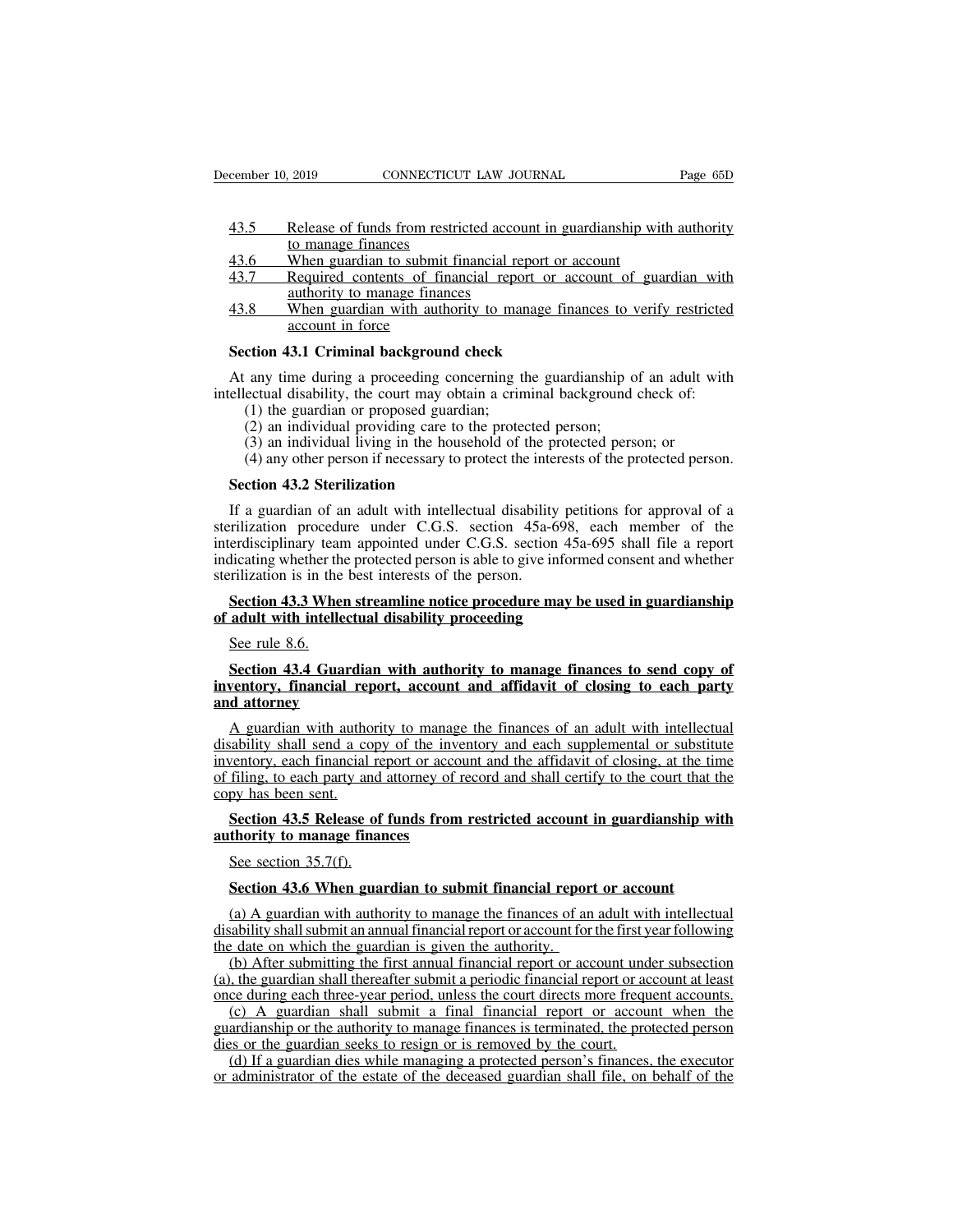Page 66D<br>
CONNECTICUT LAW JOURNAL<br>
deceased guardian, a final financial report or account. If an executor or administrator<br>
has not been appointed for the estate of the deceased guardian, a successor guardian<br>
may file, on Page 66D CONNECTICUT LAW JOURNAL December 10, 2019<br>deceased guardian, a final financial report or account. If an executor or administrator<br>has not been appointed for the estate of the deceased guardian, a successor guardia Page 66D CONNECTICUT LAW JOURNAL December 10, 2019<br>deceased guardian, a final financial report or account. If an executor or administrator<br>has not been appointed for the estate of the deceased guardian, a successor guardia (e) The court may excuse any financial report or account. If an executor or administrator<br>consected guardian, a final financial report or account. If an executor or administrator<br>s not been appointed for the estate of the reased guardian, a final financial report or account. If an executor or administrator<br>s not been appointed for the estate of the deceased guardian, a successor guardian<br>ay file, on behalf of the deceased guardian, a final deceased guardian, a final financial report or a<br>has not been appointed for the estate of the de<br>may file, on behalf of the deceased guardian.<br>(e) The court may excuse any financial repo<br>**Section 43.7 Required contents of** 

## See rules 36 through 38.<br>Section 43.7 Required contraction 43.7 Required contract through 38.<br>See rules 36 through 38.<br>Section 43.8 When guardian (e) The court may excuse any financial report or account required by this section.<br> **Section 43.7 Required contents of financial report or account of guardian**<br>
th authority to manage finances<br>
See rules 36 through 38.<br> **S Section 43.7 Required contents o**<br>with authority to manage finances<br>See rules 36 through 38.<br>Section 43.8 When guardian wit<br>restricted account in force<br>See section 35.7(e).

## Section 45.7 Required C<br>th authority to manage<br>See rules 36 through 38.<br>Section 43.8 When gua<br>stricted account in force<br>See section 35.7(e). **Example 12**<br>
ith authority to mana<br>
Rule 44<br>
tment of Psychiatr The 36 through 38.<br> **Commitment for Commitment for Treatment of Psychiatric Disability**<br>
Commitment for Treatment of Psychiatric Disability<br>
Confidentiality of psychiatric commitment proceeding

## See section 35.7(e).<br> **Rule 44**<br> **Commitment for Treatment of Psychiatric Disability**<br>
Section<br>
44.1 Confidentiality of psychiatric commitment proceeding<br>
44.2 Audio recording of psychiatric commitment proceeding<br>
44.3 Not **EXECUTE:**<br> **Rule 44**<br> **Commitment for Treatment of Psychiatric Disability**<br>
Section<br>
44.1 Confidentiality of psychiatric commitment proceeding<br>
44.2 Audio recording of psychiatric commitment proceeding<br>
44.3 Notice and pr

- Section<br>44.1 Confidentiality of psychiatric commitment proceeding
- 
- 
- 
- **EXECUTE:**<br> **Rule 44**<br> **Commitment for Treatment of Psychiatric Disabil**<br>
Section<br>
44.1 Confidentiality of psychiatric commitment proceeding<br>
44.2 Audio recording of psychiatric commitment proceeding<br>
44.4 Notice of hearin **Commitment for Treatment of Psychiatric 1**<br>Section<br>44.1 Confidentiality of psychiatric commitment proceedi<br>44.2 Audio recording of psychiatric commitment proceed<br>44.3 Notice and procedures in probable cause hearing<br>44.4 N **Commitment for Treatment of Psychiatric Disability**<br>Section<br>44.1 Confidentiality of psychiatric commitment proceeding<br>44.2 Audio recording of psychiatric commitment proceeding<br>44.3 Notice and procedures in probable cause hospital 44.1 Confidentiality of psychiatric commitment proceeding<br>44.2 Audio recording of psychiatric commitment proceeding<br>44.3 Notice and procedures in probable cause hearing<br>44.4 Notice of hearing on psychiatric commitment<br>44.5 44.2 Audio recording of psychiatric communicant proceding<br>44.2 Audio recording of psychiatric commitment proceeding<br>44.4 Notice of hearing on psychiatric commitment<br>44.5 Warrant for examination of individual 16 years or ol 44.2 Addio recolong of psychiaaric commitment proceeding<br>44.3 Notice and procedures in probable cause hearing<br>44.4 Notice of hearing on psychiatric commitment<br>44.5 Warrant for examination of individual 16 years or older at A<br> **Section** 44.5 Warrant for examination of individual 16 years or older at general<br>
hospital<br> **Section** 44.7 Warrant for court to examine individual 16 years or older<br> **Section 44.1 Confidentiality of psychiatric commitm**
- 
- 
- 

The court shall exclude a person who is not a party or an attorney for a party<br>The court shall exclude a person under conservatorship<br>Section 44.1 Confidentiality of psychiatric commitment proceeding<br>The court shall exclud 44.6 Warrant for examination of child at general hospital<br>44.7 Warrant for court to examine individual 16 years or older<br>44.8 Voluntary admission of person under conservatorship<br>**Section 44.1 Confidentiality of psychiatric** 44.7 Warrant for court to examine individual 16 years or older<br>44.8 Voluntary admission of person under conservatorship<br>**Section 44.1 Confidentiality of psychiatric commitment proceeding**<br>The court shall exclude a person w 44.8 Voluntary admission of person u<br> **Section 44.1 Confidentiality of psychiat**<br>
The court shall exclude a person who is<br>
from attending or participating in any hearing<br>
of psychiatric disability under C.G.S. sectio<br>
17ae court shall exclude a person who is not a party or an attorney for a party<br>attending or participating in any hearing relating to commitment for treatment<br>sychiatric disability under C.G.S. sections 17a-75 through 17a-83 **Section 44.1 Confide**<br>The court shall exclus<br>from attending or partic<br>of psychiatric disability<br>17a-495 through 17a-52<br>(1) a parent of a re<br>hearing; and<br>(2) the court may:<br>(A) on request of e court shall exclude a<br>attending or participatin<br>ychiatric disability unde<br>495 through 17a-528, ex<br>(1) a parent of a respond<br>ng; and<br>(2) the court may:<br>(A) on request of the re<br>(B) after considering (A) on request of the respondent, permit a person to participating to commitment for treatment hiatric disability under C.G.S. sections 17a-75 through 17a-83 or sections 5 through 17a-528, except that:<br>
a parent of a respo

(B) after considering any included any objections 17a-75 through 17a-83 or sections 5 through 17a-528, except that:<br>
a parent of a respondent who is under the age of 16 may participate in the respondent who is under the ag friend who is interested in the welfare of the respondent to participate in the hearing; and (2) the court may:<br>
(A) on request of the respondent, permit a person to participate in the hearing; (B) after considering any o  $\begin{array}{c}\n(1) \text{ a parent of} \\
(2) \text{ the court n} \\
(3) \text{ after } 3 \text{ or } 4 \text{ or } 5 \text{ or } 6 \text{ or } 6 \text{ or } 6 \text{ or } 6 \text{ or } 6 \text{ or } 6 \text{ or } 6 \text{ or } 6 \text{ or } 6 \text{ or } 6 \text{ or } 6 \text{ or } 6 \text{ or } 6 \text{ or } 6 \text{ or } 6 \text{ or } 6 \text{ or } 6 \text{ or } 6 \text{ or } 6 \text{ or } 6 \text{ or } 6 \text{ or } 6 \text{ or } 6 \text{ or }$ (A) a patent of a respondent who is under the age of 10 may part and the court may:<br>
(A) on request of the respondent, permit a person to participate<br>
(B) after considering any objection of the respondent, perm<br>
who is int (2) the court may:<br>
(A) on request of the respondent, permit a person to participate in the hearing;<br>
(B) after considering any objection of the respondent, permit a relative or<br>
end who is interested in the welfare of th

(B) after considering any objection of the respondent, permit a relative or end who is interested in the welfare of the respondent to participate in the hear-<br>g; and (C) permit a witness to attend any part of the hearing. friend who is interested in the welfare of the respondent to participate in the hear-<br>ing; and<br>(C) permit a witness to attend any part of the hearing.<br>**Section 44.2 Audio recording of psychiatric commitment proceeding**<br>Th ing; and<br>
(C) permit a witness to attend any p<br> **Section 44.2 Audio recording of psych**<br>
The court shall make an audio recording<br>
for treatment of psychiatric disability under<br>
or sections 17a-495 through 17a-528.<br> **Sectio Section 44.2 Audio recording of psychiatric commitment proceeding**<br>
The court shall make an audio recording of each hearing relating to commitment<br>
retatment of psychiatric disability under C.G.S. sections 17a-75 through

Section 44.2 Audio recording of psychiatric commitment proceeding<br>The court shall make an audio recording of each hearing relating to commitment<br>t treatment of psychiatric disability under C.G.S. sections 17a-75 through 1 The court shall make an audio recording of each hearing relating to commitment<br>for treatment of psychiatric disability under C.G.S. sections 17a-75 through 17a-83<br>or sections 17a-495 through 17a-528.<br>**Section 44.3 Notice a** for treatment of psychiatric disability under C.G.S. sections 17a-75 through 17a-83<br>or sections 17a-495 through 17a-528.<br>**Section 44.3 Notice and procedures in probable cause hearing**<br>(a) The court shall give notice of a p for treatment of psychiatric disability under C.G.S. sections 17a-75 through 17a-83<br>or sections 17a-495 through 17a-528.<br>**Section 44.3 Notice and procedures in probable cause hearing**<br>(a) The court shall give notice of a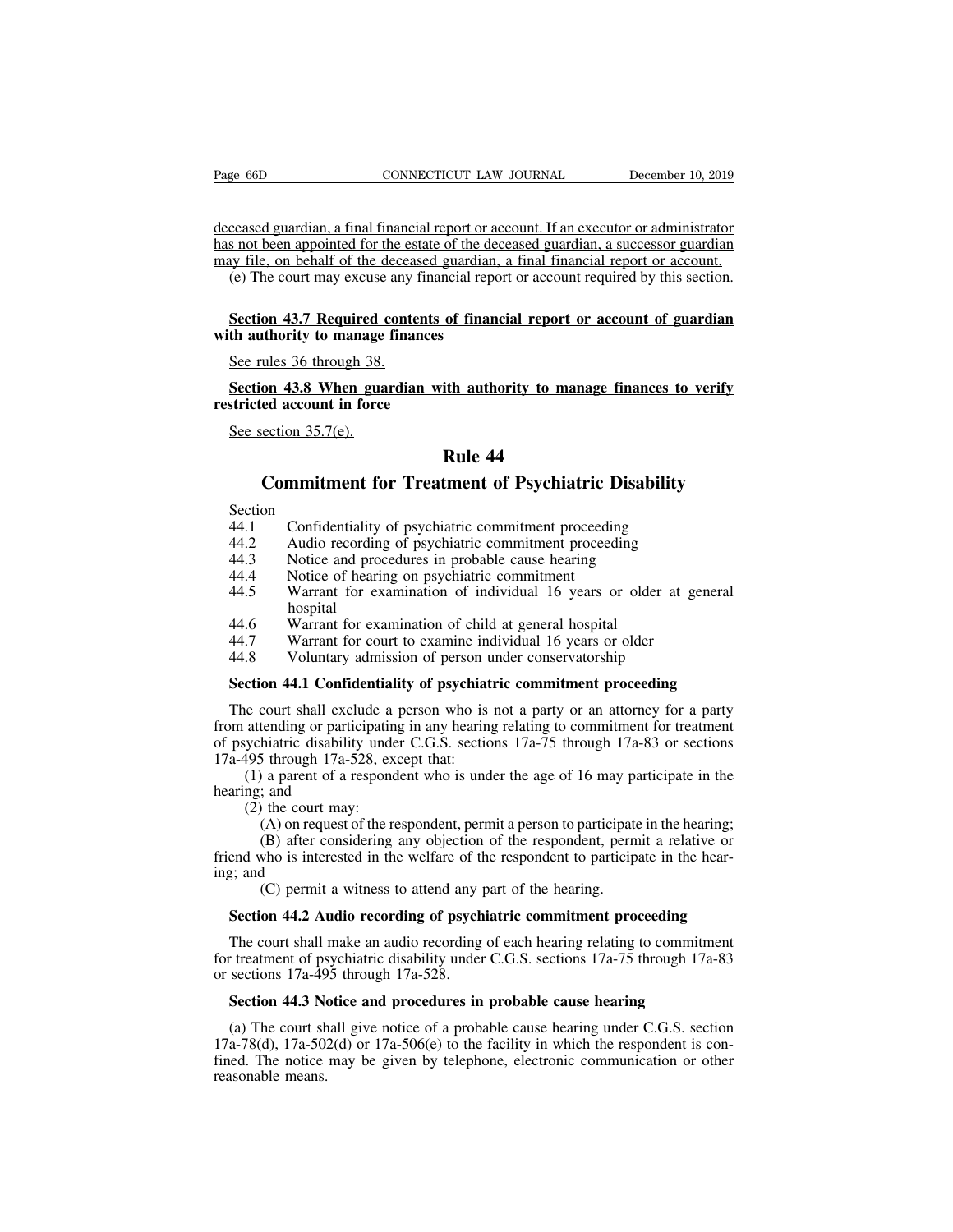(b) If the respondent wishes to attend the probable cause hearing, the facility at inch the respondent is confined shall arrange for the respondent's presence at the aring. December 10, 2019 CONNECTICUT LAW JOURNAL Page 67D<br>
(b) If the respondent wishes to attend the probable cause hearing, the facility at<br>
which the respondent is confined shall arrange for the respondent's presence at the<br>
h hearing.

(b) If the respondent wishes to attend the probable cause hearing, the facility at (b) If the respondent wishes to attend the probable cause hearing, the facility at inch the respondent is confined shall arrange for the re (b) If the respondent wishes to attend the probable cause hearing, the facility at which the respondent is confined shall arrange for the respondent's presence at the hearing.<br>
(c) The facility shall have the burden of pro (b) If the respondent wishes to attend the probable cause hearing, the facility at which the respondent is confined shall arrange for the respondent's presence at the hearing.<br>
(c) The facility shall have the burden of pro (b) If the respondent wishes to attend the probable cause hearing, the facility at which the respondent is confined shall arrange for the respondent's presence at the hearing.<br>
(c) The facility shall have the burden of pr (b) If the respondent is<br>which the respondent is<br>hearing.<br>(c) The facility shall<br>continue the confineme<br>concerning the condition<br>time of the hearing, the<br>tinuing treatment.<br>**Section 44.4 Notice** aring.<br>
(c) The facility shall have the burden of proving that there is probab<br>
Intinue the confinement. The facility shall present medical evidence at<br>
incerning the condition of the respondent at the time of the admissio ntinue the confinement. The facility shall present medical evidence at the hearing<br>necerning the condition of the respondent at the time of the admission and at the<br>ne of the hearing, the effects of medication, if any, and

concerning the condition of the respondent at the time of the admission and at the<br>time of the hearing, the effects of medication, if any, and the advisability of con-<br>tinuing treatment.<br>**Section 44.4 Notice of hearing on** time of the hearing, the effects of medication, if any, and the advisability of continuing treatment.<br> **Section 44.4 Notice of hearing on psychiatric commitment**<br>
(a) The court shall give notice of a hearing on the commitm **Section 44.4 Notice of hearing on psychiatric commitment**<br>
(a) The court shall give notice of a hearing on the commitment of an individual<br>
16 years of age or older under C.G.S. section 17a-498 to the respondent by person **Section 44.4 Notice of hearing on psychiatric commitment**<br>(a) The court shall give notice of a hearing on the commitment of an individual<br>16 years of age or older under C.G.S. section  $17a-498$  to the respondent by perso Section 44.4 Notice of hearing on psychiatric commitment<br>
(a) The court shall give notice of a hearing on the commitment of an individual<br>
16 years of age or older under C.G.S. section 17a-498 to the respondent by persona (a) The court shall give notice of a hearing on the commitment of an individual 16 years of age or older under C.G.S. section 17a-498 to the respondent by personal service. The court shall give notice of the hearing to th (a) The court shall give holde of a healing on the communient of all hid intervidual<br>16 years of age or older under C.G.S. section 17a-498 to the respondent by personal<br>service. The court shall give notice of the hearing Fo years of age of order under C.O.S. section 17a-498 to the respondent by personal service. The court shall give notice of the hearing to the facility in which the respondent is confined by certified mail, except that th service. The court shall give houce of the heating to the factify in which<br>respondent is confined by certified mail, except that the court may give no<br>the facility by regular mail if the facility is the petitioner. The cou Example of a hearting mail if the facility is the petitioner. The court had give notice the hearing and to other persons as the court directs under section 44.1 by regular and to other reasonable means. The court shall gi the hearing by regular man in the racinty is the perturbate. The court shall give hotce of the hearing and to other persons as the court shall give notice of a review hearing under C.G.S. section 17a-498(g) or 17a-510 to

or the respondent child give notices under section 44.1 by regular mail or other reasonable means. The court shall give notice of a review hearing under C.G.S. section 17a-498(g) or 17a-510 to the respondent and the facil man of outer reasonable means. The court shall give holied of a fevrew meaning under C.G.S. section 17a-498(g) or 17a-510 to the respondent and the facility in which the respondent is confined by certified mail and to othe under C.O.S. section 17a-496(g) of 17a-510 to the respondent and the facility in<br>which the respondent is confined by certified mail and to other persons as the court<br>directs under section 44.1 by regular mail or other rea which the respondent is commed by critica man and to other persons as the court<br>directs under section 44.1 by regular mail or other reasonable means.<br>(b) The court shall give notice of a hearing on the commitment of a chi (b) The court shall give notice of a hearing on the commitment of a child under<br>the age of 16 under C.G.S. section 17a-77 to the respondent child and to the parents<br>or guardians of the respondent child by personal service. (b) The court shall give notice of a realing on the commitment of a clind under<br>the age of 16 under C.G.S. section 17a-77 to the respondent child and to the parents<br>or guardians of the respondent child by personal service the age of 10 under C.O.S. section 17a-77 to the respondent child and to the parents or guardians of the respondent child by personal service. The court shall give notice of the hearing to the facility in which the respond or guardians of the respondent child by personal service. The court shall give notice<br>of the hearing to the facility in which the respondent is confined by certified mail,<br>except that the court may give notice to the facil or the hearing to the ractiny in which the respondent is comined by ecritica man,<br>except that the court may give notice to the facility by regular mail if the facility<br>is the petitioner. The court shall give notice of the the petitioner. The court shall give notice of the hearing and to other persons as<br>e court directs under section 44.1 by regular mail or other reasonable means. The<br>urt shall give notice of a review hearing under C.G.S. se the court directs under<br>court shall give notice<br>respondent child, the p<br>in which the responden<br>the court directs under<br>**Section 44.5 Warra**<br>**general hospital**<br>(a) If an individual 1 spondent child, the parents or guardians of the respondent child and the facility<br>which the respondent child is confined by certified mail and to other persons as<br>e court directs under section 44.1 by regular mail or other

in which the respondent child is confined by certified mail and to other persons as<br>the court directs under section 44.1 by regular mail or other reasonable means.<br>**Section 44.5 Warrant for examination of individual 16 yea** the court directs under section 44.1 by regular mail or other reasonable means.<br> **Section 44.5 Warrant for examination of individual 16 years or older at**<br> **general hospital**<br>
(a) If an individual 16 years of age or older **Section 44.5 Warrant for examination of individual 16 years or older at general hospital**<br>(a) If an individual 16 years of age or older in a commitment proceeding under<br>C.G.S. section 17a-498 refuses to be examined by the **Section 44.5 Warrant for examination of independent dependent of the general hospital**<br>(a) If an individual 16 years of age or older in a<br>C.G.S. section 17a-498 refuses to be examined by<br>a party may petition the court to **neral hospital**<br>(a) If an individual 16 years of age or older in a commitment proceeding under<br>G.S. section 17a-498 refuses to be examined by the court-appointed physicians,<br>party may petition the court to issue a warran (a) If an individual 16 years of age or older in a commitment proceeding under C.G.S. section 17a-498 refuses to be examined by the court-appointed physicians, a party may petition the court to issue a warrant for a polic (a) If an individual To y<br>C.G.S. section 17a-498 ref<br>a party may petition the co<br>and transport the responder<br>issue the warrant without r<br>(b) If, after examination<br>certificate under C.G.S.<br>commitment petition.<br>(c) If, afte (c).5. section 17a-426 relates to be examined by the court-appointed physicians, barty may petition the court to issue a warrant for a police officer to apprehend d transport the respondent to a general hospital for exami

a party may pention the court to issue a warrant for a police officer to appreciant<br>and transport the respondent to a general hospital for examination. The court may<br>issue the warrant without notice and hearing.<br>(b) If, a and transport the responsion<br>issue the warrant with<br>(b) If, after examin<br>certificate under C.C<br>commitment petition.<br>(c) If, after examina<br>shall send their reports<br>mitment petition.<br>**Section 44.6 Warra** 

(b) If, after examination, the respondent is hospitalized under an emerge trificate under C.G.S. section 17a-502(a), the court shall dismiss mmitment petition.<br>
(c) If, after examination, the respondent is released, the ex

mmitment petition.<br>
(c) If, after examination, the respondent is released, the examining physicians<br>
all send their reports to the court, and the court shall hear and decide the com-<br>
tment petition.<br> **Section 44.6 Warrant** (c) If, after examination, the respondent is released, the examining physicians shall send their reports to the court, and the court shall hear and decide the commitment petition.<br>Section 44.6 Warrant for examination of c shall send their reports to the court, and the court shall hear and decide the com-<br>mitment petition.<br>Section 44.6 Warrant for examination of child at general hospital<br>(a) If a child under the age of 16 in a commitment pro mitment petition.<br> **Section 44.6 Warrant for examination of child at general hospital**<br>
(a) If a child under the age of 16 in a commitment proceeding under C.G.S.<br>
section 17a-77 refuses to be examined by the court-appoint **Section 44.6 Warrant for examination of** (a) If a child under the age of 16 in a cosection  $17a-77$  refuses to be examined by the may petition the court to issue a warrant for transport the respondent child to a general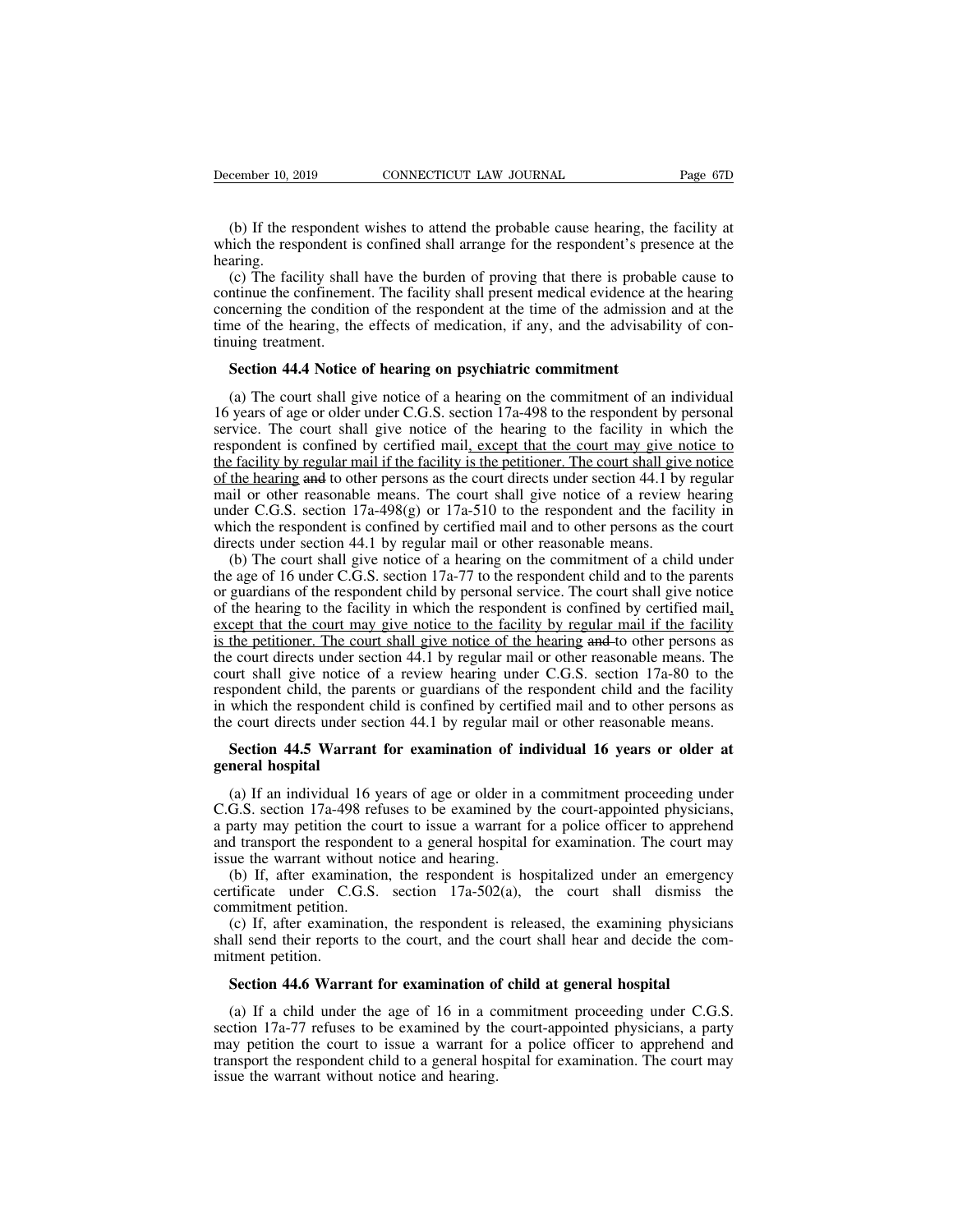e 68D CONNECTICUT LAW JOURNAL December 10, 2019<br>
(b) If, after examination, the respondent child is hospitalized under an emergency<br>
diagnostic certificate under C.G.S. section 17a-78(a), the court shall dismiss the<br>
mmitm Page 68D CONNECTICUT LAW JOURNAL December 10, 2019<br>
(b) If, after examination, the respondent child is hospitalized under an emergency<br>
or diagnostic certificate under C.G.S. section 17a-78(a), the court shall dismiss the<br> Page 68D<br>
(b) If, after examination,<br>
or diagnostic certificate une<br>
commitment petition.<br>
(c) If, after examination, thall send their reports to (b) If, after examination,<br>or diagnostic certificate une<br>commitment petition.<br>(c) If, after examination,<br>shall send their reports to<br>commitment petition.<br>**Section 44.7 Warrant f** 

(b) If, after examination, the respondent child is hospitalized under an emergency diagnostic certificate under C.G.S. section 17a-78(a), the court shall dismiss the mmitment petition.<br>(c) If, after examination, the respon (b) If, after examination, the respondent child is hospitalized under an emergency<br>or diagnostic certificate under C.G.S. section 17a-78(a), the court shall dismiss the<br>commitment petition.<br>(c) If, after examination, the (b) If, after examination, the respondent child is hospitalized under an emergency diagnostic certificate under C.G.S. section 17a-78(a), the court shall dismiss the mmitment petition.<br>
(c) If, after examination, the respo

mmitment petition.<br>(c) If, after examination, the respondent child is released, the examining physicians<br>all send their reports to the court, and the court shall hear and decide the<br>mmitment petition.<br>**Section 44.7 Warrant** (c) If, after examination, the respondent child is released, the examining physicians shall send their reports to the court, and the court shall hear and decide the commitment petition.<br> **Section 44.7 Warrant for court to** shall send their reports to the court, and the court shall hear and decide the commitment petition.<br> **Section 44.7 Warrant for court to examine individual 16 years or older**<br>
(a) On petition of a person alleging that an in commitment petition.<br>
Section 44.7 Warrant for court to examine individual 16 years or older<br>
(a) On petition of a person alleging that an individual 16 years of age or older<br>
has a psychiatric disability and is dangerous **Section 44.7 Warrant for court to examine individual 16 years or older**<br>(a) On petition of a person alleging that an individual 16 years of age or older<br>has a psychiatric disability and is dangerous to himself or herself **Section 44.7 Warrant for court to examine individually** (a) On petition of a person alleging that an individual has a psychiatric disability and is dangerous to himself or disabled, the court may issue a warrant under C. (a) On petition of a person alleging that an individual 16 years of age or older s a psychiatric disability and is dangerous to himself or herself or others or gravely ashed, the court may issue a warrant under C.G.S. sec (a) On pethom of a person angging that all his<br>has a psychiatric disability and is dangerous to hin<br>disabled, the court may issue a warrant under C.G<br>officer to apprehend and bring the respondent befor<br>the respondent shoul abled, the court may issue a warrant under C.G.S. section 17a-503(b) for a police<br>ficer to apprehend and bring the respondent before the court to determine whether<br>respondent should be brought to a general hospital for exa

disabled, the court may issue a warrant under C.O.3. section 17a-505(b) for a ponce<br>officer to apprehend and bring the respondent before the court to determine whether<br>the respondent should be brought to a general hospita officer to applement and offing the respondent offorce the court to determine whether<br>the respondent should be brought to a general hospital for examination. The court<br>may issue the warrant without notice and hearing.<br>(b) 17a-502(a). (b) The court may conduct the hearing under this section at any location suitable facilitate participation of the respondent.<br>
(c) If the court orders that the respondent be taken to a general hospital for amination, the (c) If the court orders that the respondent be taken to a general hospital for amination, the examining physicians shall determine whether to confine the spondent under an emergency certificate in accordance with C.G.S. s

examination, the examining physicians shall determine whether to confine the<br>respondent under an emergency certificate in accordance with C.G.S. section<br>17a-502(a).<br>**Section 44.8 Voluntary admission of person under conserv** respondent under an emergency certificate in accordance with C.G.S. section 17a-502(a).<br> **Section 44.8 Voluntary admission of person under conservatorship**<br>
On receipt of the report of a psychiatrist under C.G.S. section 1 17a-502(a).<br> **Section 44.8 Voluntary admission of person under conservatorship**<br>
On receipt of the report of a psychiatrist under C.G.S. section 17a-506(c), the<br>
court shall determine whether a person under conservatorshi **Section 44.8 Voluntary admission of person under conservatorship**<br>On receipt of the report of a psychiatrist under C.G.S. section  $17a-506(c)$ , the<br>court shall determine whether a person under conservatorship gave informe **n of person under co**<br>chiatrist under C.G.S.<br>in under conservatorship<br>for psychiatric disabiliti<br>ig. The court shall send<br>ney of record in the cons<br>**Rule 45**<br>**for Medication ar**<br>**Psychiatric Disabi** required a paychiatrist under C.G.S. section 17a-506(c<br> **Proceeding for American** and the paychiatric disabilities. The court may<br>
t notice and hearing. The court shall send a copy of the dec<br>
ach party and attorney of rec

- Section<br>45.1 Confidentiality of proceeding for shock therapy or medication to treat Fractiny and to each party and attoricy of record in the conservatorship proceeding.<br> **Rule 45**<br> **Proceedings for Medication and<br>
Treatment of Psychiatric Disability**<br>
As.1 Confidentiality of proceeding for shock therapy o **Rule 4<br>
Proceedings for M<br>
Treatment of Psych<br>
Confidentiality of proceeding for<br>
psychiatric disability<br>
Audio recording of proceeding for<br>
psychiatric disability** 45.1 Confidentiality of proceeding for show psychiatric disability<br>45.2 Audio recording of proceeding for show psychiatric disability<br>45.3 Where to file petition for medication<br>45.4 Notice of hearing on petition for media<br>
- **Exercise Section**<br> **Proceedings for Medication and<br>
Treatment of Psychiatric Disability**<br>
45.1 Confidentiality of proceeding for shock therapy or medication to treat<br>
psychiatric disability<br>
45.3 Where to file petition fo **Proceedings for Medication and<br>Treatment of Psychiatric Disability**<br>Confidentiality of proceeding for shock therapy or medication to treat<br>psychiatric disability<br>Audio recording of proceeding for shock therapy or medicati Freatment of Psychiatric Disability<br>
45.1 Confidentiality of proceeding for shock therapy or medication to treat<br>
psychiatric disability<br>
45.2 Audio recording of proceeding for shock therapy or medication to treat<br>
psychia Section<br>
45.1 Confidentiality of proceeding for shock therapy or medication to treat<br>
psychiatric disability<br>
45.2 Audio recording of proceeding for shock therapy or medication to treat<br>
psychiatric disability<br>
45.3 Where psychiatric disability<br>45.2 Audio recording of proceeding for shock therapy or medication to treat<br>psychiatric disability<br>45.3 Where to file petition for medication to treat psychiatric disability<br>45.5 Petition for shock t
- 
- 
- 

# 45.2 Audio recording of proceeding<br>psychiatric disability<br>45.3 Where to file petition for med<br>45.4 Notice of hearing on petition for<br>45.5 Petition for shock therapy<br>**Section 45.1 Confidentiality of proces**<br>**to treat psychi**

45.3 Where to file petition for medication to treat psychiatric disability<br>45.4 Notice of hearing on petition for medication to treat psychiatric disability<br>45.5 Petition for shock therapy<br>**Section 45.1 Confidentiality of** 45.4 Notice of hearing on petition for medication to treat psychiatric disability<br>45.5 Petition for shock therapy<br>**Section 45.1 Confidentiality of proceeding for shock therapy or medication**<br>**to treat psychiatric disabili** 45.5 Petition for shock therapy<br> **Section 45.1 Confidentiality of proceeding for shock therapy or medication**<br> **to treat psychiatric disability**<br>
The court shall exclude a person who is not a party or attorney for a party **17**<br>**17 Confidentiality of proceeding for shock therapy or medication**<br>**to treat psychiatric disability**<br>The court shall exclude a person who is not a party or attorney for a party from<br>attending or participating in a **Section 45.1 Confidentiality of procto treat psychiatric disability**<br>The court shall exclude a person who attending or participating in a hearing or a psychiatric disability under C.G.S. sec  $17a-543a$  or a hearing on a eat psychiatric disability<br>
e court shall exclude a person who is not a party or attorney for a party from<br>
ding or participating in a hearing on a petition for medication for treatment of<br>
chiatric disability under C.G.S e court shall exclude a person who is not a party or attorney for a party from<br>ding or participating in a hearing on a petition for medication for treatment of<br>chiatric disability under C.G.S. section 17a-543(e), 17a-543(f The court shall exclude a person who is not a party of adolney for a party from<br>attending or participating in a hearing on a petition for medication for treatment of<br>a psychiatric disability under C.G.S. section 17a-543(e different and a meaning of a perture of the chiatric disability under C.G.S. section 17a-543(e), 17<br>543a or a hearing on a petition for shock therapy une;<br>c), except that the court may:<br>(1) on request of the patient, permi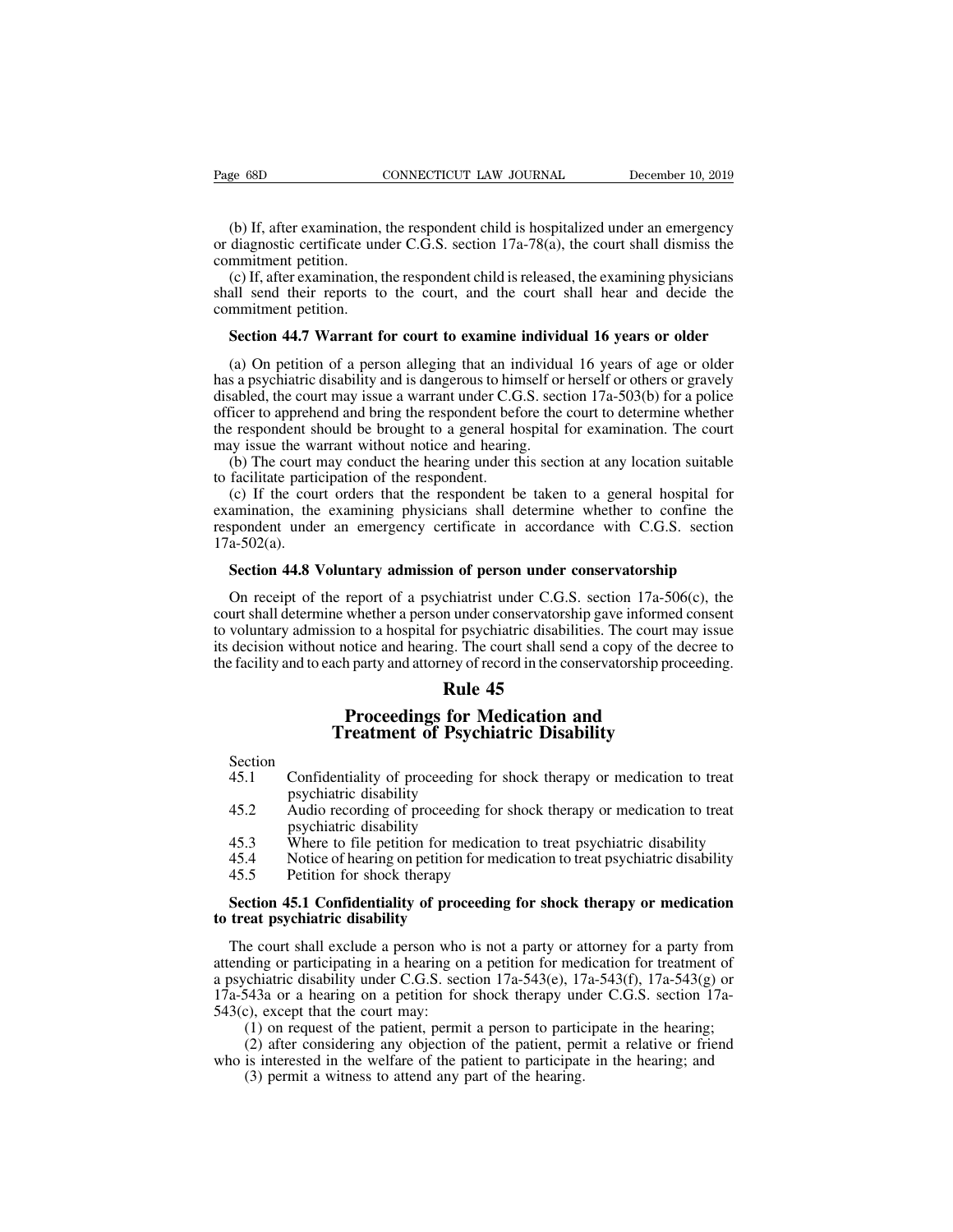## **Section 45.2 Audio recording of proceeding for shock therapy or medication**<br> **Section 45.2 Audio recording of proceeding for shock therapy or medication**<br> **Section 45.2 Audio recording of proceeding for shock therapy or m Example 10, 2019 CONNECTICUT**<br> **Section 45.2 Audio recording of process to treat psychiatric disability**<br>
The court shall make an audio recording

Exercise 10, 2019 CONNECTICUT LAW JOURNAL Page 69D<br> **Section 45.2 Audio recording of proceeding for shock therapy or medication**<br> **treat psychiatric disability**<br>
The court shall make an audio recording of each hearing on a **Example 10, 2019** CONNECTICUT LAW JOURNAL Page 69D<br> **Section 45.2 Audio recording of proceeding for shock therapy or medication**<br> **to treat psychiatric disability**<br>
The court shall make an audio recording of each hearing **Section 45.2 Audio recording of proceeding for shock therapy or medication to treat psychiatric disability**<br>The court shall make an audio recording of each hearing on a petition for medication for treatment of a psychiat **Section 45.2 Audio recording of proces**<br>to treat psychiatric disability<br>The court shall make an audio recording<br>cation for treatment of a psychiatric disab<br>17a-543(f), 17a-543(g) and 17a-543a and e<br>apy under C.G.S. secti **Section 45.3 Where to file petition for medication to treat psychiatric disability**<br>Section for treatment of a psychiatric disability under C.G.S. sections 17a-543(e), a-543(f), 17a-543(g) and 17a-543a and each hearing on (a) A petition under C.G.S. section 17a-543(e) alleging that a patient in a facility inder C.G.S. sections 17a-543(e), a-543(f), 17a-543(g) and 17a-543a and each hearing on a petition for shock ther-<br>y under C.G.S. sectio

### **disability**

17a-543(f), 17a-543(g) and 17a-543a and each hearing on a petition for shock ther-<br>apy under C.G.S. section 17a-543(c).<br>**Section 45.3 Where to file petition for medication to treat psychiatric**<br>disability<br>(a) A petition u apy under C.G.S. section 17a-543(c).<br> **Section 45.3 Where to file petition for medication to treat psychiatric**<br>
disability<br>
(a) A petition under C.G.S. section 17a-543(e) alleging that a patient in a facility<br>
is incapab **Example 18.3** Where to file petition for medication to treat psychiatric disability<br>(a) A petition under C.G.S. section 17a-543(e) alleging that a patient in a facility<br>is incapable of giving informed consent to medicati Section 45.3 Where to file petit<br>disability<br>(a) A petition under C.G.S. section 1<br>is incapable of giving informed consen<br>disability and seeking appointment of a<br>a court having jurisdiction of an involu<br>under C.G.S. section (a) A petition under C.G.S. section 17a-543(e) alleging that a patient in a facility incapable of giving informed consent to medication for treatment of a psychiatric ability and seeking appointment of a conservator for t (a) A petition under C.G.S. section 17a-543(e) alleging that a patient in a facility<br>is incapable of giving informed consent to medication for treatment of a psychiatric<br>disability and seeking appointment of a conservator (a) A petition under C.O.S. section 17a-543(e) alreging that a patient in a racinty<br>is incapable of giving informed consent to medication for treatment of a psychiatric<br>disability and seeking appointment of a conservator

is incapable of giving informed consent to included<br>disability and seeking appointment of a conservator for<br>a court having jurisdiction of an involuntary conservator<br>under C.G.S. section  $45a-648(a)$ .<br>(b) A petition under Inty and seeking appointment of a conservator for the<br>intriving jurisdiction of an involuntary conservatorship<br>r C.G.S. section 45a-648(a).<br>A petition under C.G.S. section 17a-543(e) alleging the<br>apable of giving informed It having jurisdiction of an involuntary conservatorsinp pertition<br>
r C.G.S. section 45a-648(a).<br>
A petition under C.G.S. section 17a-543(e) alleging that a patie<br>
apable of giving informed consent to medication for treatm (b) A petition under C.G.S. section 17a-543(e) alleging that a patient in a facility<br>incapable of giving informed consent to medication for treatment of a psychiatric<br>ability and requesting that a previously appointed con

(b) A petition under C.G.S. section 17a-545(c) anonging that a patient in a raciny<br>is incapable of giving informed consent to medication for treatment of a psychiatric<br>disability and requesting that a previously appointed is incapable of giving informed consent to included in the detailed of a psychiatic disability and requesting that a previously appointed conservator be authorized to consent to medication shall be filed in the court:<br>
(1 disability and reducting that a previous<br>consent to medication shall be filed<br>(1) having jurisdiction over the<br>(2) for the probate district in w<br>(c) A petition under C.G.S. section<br>is capable of giving informed consent<br>dis (1) having jurisdiction over the conservator; or<br>
(2) for the probate district in which the facility is located.<br>
(c) A petition under C.G.S. section 17a-543(f) alleging that a patient in a facility<br>
capable of giving inf (1) having jurisdiction over the conservator, or<br>
(2) for the probate district in which the facility is located.<br>
(c) A petition under C.G.S. section 17a-543(f) alleging that a patient in a facility<br>
is capable of giving (2) for the probate district in which the facility is locate<br>(c) A petition under C.G.S. section 17a-543(f) alleging that<br>is capable of giving informed consent to medication for tread<br>disability but refuses to consent sha capable of giving informed consent to medication for treatment of a psychiatric sability but refuses to consent shall be filed in the court for the probate district which the facility is located.<br>
(d) A patient seeking a h

disability but refuses to consent<br>in which the facility is located.<br>(d) A patient seeking a heari<br>medication for treatment of a psycharch<br>for the probate district in which is<br>**Section 45.4 Notice of her psychiatric disabil** 

(d) A patient seeking a hearing under C.G.S. section  $17a-543(g)$  concerning edication for treatment of a psychiatric disability shall file the petition in the court the probate district in which the facility is located.<br> medication for treatment of a psychiatric disability shall file the petition in the court<br>for the probate district in which the facility is located.<br>**Section 45.4 Notice of hearing on petition for medication to treat**<br>**psy** for the probate district in which the facility is located.<br> **Section 45.4 Notice of hearing on petition for medication to treat**<br> **psychiatric disability**<br>
The court shall give notice of hearing on a petition for medicati **Example 14.4** Notice of hearing on petition for medication to treat psychiatric disability<br>The court shall give notice of hearing on a petition for medication for treatment<br>of a psychiatric disability under C.G.S. sectio **Section 45.4 Notice of hearing on petition for medication to treat psychiatric disability**<br>The court shall give notice of hearing on a petition for medication for treatment<br>of a psychiatric disability under C.G.S. sectio **psychiatric disability**<br>The court shall give notice of hearing on a petition for medication for treatment<br>of a psychiatric disability under C.G.S. section 17a-543(e), 17a-543(f) or 17a-543(g)<br>to the patient and the facil The court shall give notice of hearing on a petition for medication for tres<br>of a psychiatric disability under C.G.S. section 17a-543(e), 17a-543(f) or 17a-<br>to the patient and the facility in which the patient is being tre a psychiatric disability under C.G.S. section 17a-543(<br>the patient and the facility in which the patient is bed<br>d to other persons as the court directs under section 4<br>asonable means, except that, <u>the court may give notic</u> d to other persons as the court directs under section 45.1 by regular mail or other<br>assonable means, except that, <u>the court may give notice to the facility by regular mail<br>the facility is the petitioner. if If the petiti</u> reasonable means, except that, the court may give notice to the facility by regula<br>if the facility is the petitioner. if If the petition seeks appointment of a conser<br>the court shall give notice in accordance with C.G.S. s

(a) A petition for shock therapy under C.G.S. section 45a-649.<br>Section 45.5 Petition for shock therapy<br>(a) A petition for shock therapy under C.G.S. section  $17a-543(c)$  shall be filed<br>the court for the probate district in Section 45.5 Petition for shock therapy<br>
(a) A petition for shock therapy<br>
(a) A petition for shock therapy under C.G.S. section 17a-543(c) shall be filed<br>
in the court for the probate district in which the patient is hos **Example 19 and the court directs under the court of the court of shock therapy**<br>
(a) A petition for shock therapy under C.G.S. section 17a-543(c) shall be filed<br>
in the court for the probate district in which the patient **Example 4**<br> **Runder C.G.S.** section 17<br> **Rule 7**<br> **Rule 47**<br> **Rule 47**<br> **Rule 47**<br> **Rule 47 Change 12**<br> **Change of Name 12**<br> **Change of hearing on the patient is hospice of hearing on the petition to the ice of the hearing to the petitioner at<br>
<b>Change 47**<br> **Change of Name**<br> **Change of Name** Figure 1.1 The court shall give notice of the head<br>the court directs under section 45.1 by i<br>**Rule**<br>Change of<br>Section<br>47.1 Change of name of adult<br>47.2 Change of name of minor<br>47.3 Single petition for change of na

Section<br>47.1 Change of name of adult

The court directs under section 45.1 by regard and the court directs under section 47.1<br> **Change of 1**<br>
Section 47.1 Change of name of adult<br>
47.2 Change of name of minor 47.3 Single petition for change of name **211 Startup Perrol. Rule 47**<br>**21.1 Shange of name of adult**<br>47.2 Change of name of minor<br>47.3 Single petition for change of name for family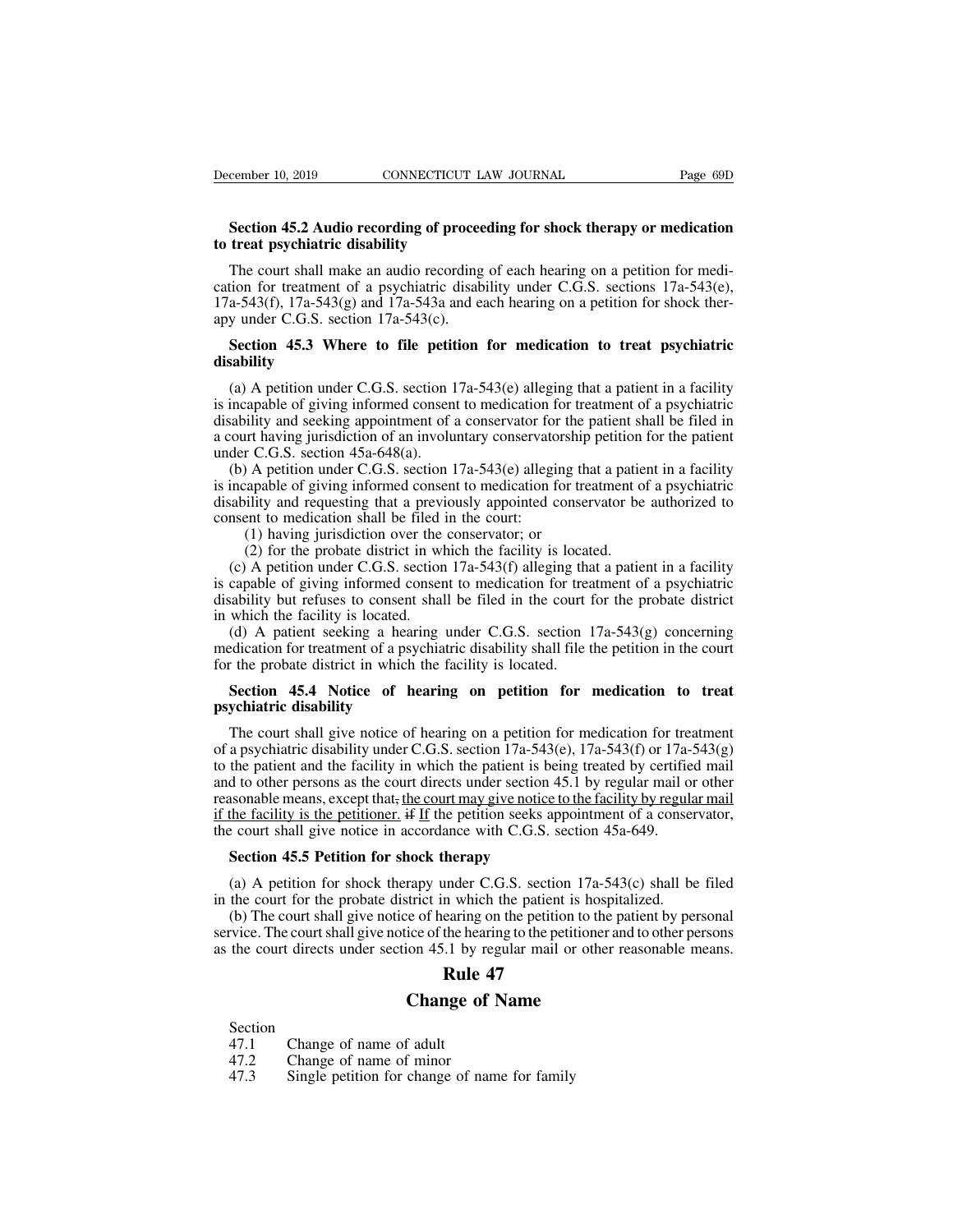EXECT CONSECTICUT LAW JOURNAL December 10, 2019<br>
47.4 Criminal background and sex offender and deadly weapon offender<br>
registry checks; notification to Department of Emergency Services and<br>
Public Protection CONNECTICUT LAW JOURNAL December 10, 2019<br>Criminal background and sex offender and deadly weapon offender<br>registry checks; notification to Department of Emergency Services and<br>Public Protection CONNECTICUT<br>
Criminal background and s<br>
registry checks; notification<br>
Public Protection<br>
17.1 Change of name of adu 47.4 Criminal background and sex offend<br>registry checks; notification to Depart<br>Public Protection<br>**Section 47.1 Change of name of adult**<br>(a) An individual 18 years of age or older see (47.4 Criminal background and sex offender and deadly weapon offender<br>registry checks; notification to Department of Emergency Services and<br>Public Protection<br>Section 47.1 Change of name of adult<br>(a) An individual 18 years shall file a petition in the court of the probate district in which the individual resident and public Protection<br>Section 47.1 Change of name of adult<br>(a) An individual 18 years of age or older seeking to change his or her

Public Protection<br>
Section 47.1 Change of name of adult<br>
(a) An individual 18 years of age or older seek<br>
all file a petition in the court for the probate distric<br>
(b) The petition shall be accompanied by:<br>
(1) an affidav (1) an affidavit on a form published by the probate court administrator;<br>
(1) an affidavit on a form published by the probate court administrator;<br>
(2) a eertified copy of the petitioner's long-form birth certificate, unle (2) An individual 18 years of age or older seeking to change his or her name file a petition in the court for the probate district in which the individual resides.<br>The petition shall be accompanied by:<br>(1) an affidavit on (a) An individual 18 years of age or older seeking to change his or her na shall file a petition in the court for the probate district in which the individual resid (b) The petition shall be accompanied by:<br>
(1) an affida

file a petition in the court for the probate district in w<br>
1) The petition shall be accompanied by:<br>
(1) an affidavit on a form published by the probate<br>
(2) a eertified copy of the petitioner's long-form b<br>
accepts other

(b) The petition shall be accompanied by:<br>
(1) an affidavit on a form published by the probate court administrator;<br>
(2) a eertified copy of the petitioner's long-form birth certificate, unless the<br>
urt accepts other evid (1) an affidavit on a form published by the probate court administrator;<br>
(2) a eertified copy of the petitioner's long-form birth certificate, unless the<br>
court accepts other evidence of the birth name of the petitioner; (1) an antidavit on a form published by the probate court administ<br>
(2) a certified copy of the petitioner's long-form birth certificate.<br>
court accepts other evidence of the birth name of the petitioner; and<br>
(3) other in

( $\angle$ ) a certified copy of the petitioner's long-form britt certificate, thress the urt accepts other evidence of the birth name of the petitioner; and (3) other information if required by the court.<br>
(c) The court shall count accepts other evidence of the britin halle of the petritoner, and<br>
(3) other information if required by the court.<br>
(c) The court shall send notice of the hearing on the petition to the petitioner and<br>
the petitioner (3) other information if required by the court.<br>
(c) The court shall send notice of the hearing on the petition to the petitioner and<br>
the petitioner's spouse, except that the court may excuse notice to the spouse if<br>
not (c) The court shall send notice of the hearing on the p<br>the petitioner's spouse, except that the court may exe<br>notice to the spouse might jeopardize the safety of the<br>(d) Unless otherwise directed by the court, the petit<br> tice to the spouse might jeopardize the safety of the (d) Unless otherwise directed by the court, the ped present two forms of identification, including at lentification. The judge or clerk shall administer a titioner and (a) A persent two forms of identification, including at least one form of photographic entification. The judge or clerk shall administer an oath or affirmation to the titioner and each other person who will testify.<br>Sectio

friend as petitioner. A parent or guardian of the minor or affirmation to the petitioner and each other person who will testify.<br> **Section 47.2 Change of name of minor**<br>
(a) A petition to change the name of a minor may be identification. The judge or clerk shall administer an oath or affirmation to the petitioner and each other person who will testify.<br> **Section 47.2 Change of name of minor**<br>
(a) A petition to change the name of a minor may Section 47.2 Change of name of minor<br>
(a) A petition to change the name of a minor may be initiated only by a next<br>
end as petitioner. A parent or guardian of the minor or other person permitted<br>
the court may act as next **Section 47.2 Change of na**<br>(a) A petition to change the<br>friend as petitioner. A parent<br>by the court may act as next f<br>(b) The petitioner shall file<br>which the minor resides.<br>(c) The petition shall be acc<br>(b) on offiderit (a) A petition to change the name of a minor in end as petitioner. A parent or guardian of the r the court may act as next friend.<br>
(b) The petitioner shall file the petition in the inch the minor resides.<br>
(c) The petiti The petition of change the name of a fill into thay be initiated only by a flext<br>d as petitioner. A parent or guardian of the minor or other person permitted<br>is court may act as next friend.<br>The petitioner shall file the p

(2) a certified copy of the minor's long-form birth certified court administrator;<br>
(1) an affidavit on a form published by the probate court administrator;<br>
(2) a certified copy of the minor's long-form birth certificate, (b) The petitioner shall file the petition in the court for the probat<br>which the minor resides.<br>(c) The petition shall be accompanied by:<br>(1) an affidavit on a form published by the probate court adminis<br>(2) a eertified c

The petition shall be accompanied by:<br>
(1) an affidavit on a form published by the probate<br>
(2) a eertified copy of the minor's long-form birth costs other evidence of the birth name of the minor; a<br>
(3) other information (c) The petition shall be accompanied by:<br>
(1) an affidavit on a form published by the probate court administrator;<br>
(2) a certified copy of the minor's long-form birth certificate, unless the<br>
cepts other evidence of the (1) an affidavit on a<br>
(2) a eertified copy<br>
(3) other evidence of<br>
(3) other informatio<br>
(1) petitioner;<br>
(2) parents of the m<br>
(3) weading of the m (2) a eertified copy of the minor's long-form birth costs other evidence of the birth name of the minor; a<br>
(3) other information if required by the court.<br>
(1) petitioner;<br>
(2) parents of the minor, if not the petitioner

the other evidence of the birth name of the minor; and<br>
(3) other information if required by the court.<br>
(1) petitioner;<br>
(2) parents of the minor, if not the petitioner;<br>
(3) guardian of the minor, if not the petitioner;

(3) other information if required by the court Shall send notice of the hearing (1) petitioner;<br>
(2) parents of the minor, if not the petitione<br>
(3) guardian of the minor, if not the petition<br>
(4) minor, if 12 years of ag (1) petitioner;<br>
(2) parents of the minor, if not the petitioner;<br>
(3) guardian of the minor, if not the petitioner;<br>
(3) guardian of the minor, if not the petitioner; and<br>
(4) minor, if 12 years of age or older.<br>
(e) The (1) petitioner;<br>
(2) parents of the minor, if not the petitioner;<br>
(3) guardian of the minor, if not the petitioner; and<br>
(4) minor, if 12 years of age or older.<br>
(e) The petitioner shall appear in court. The judge or cle (2) patchs of the minor, if not the petitioner;<br>
(3) guardian of the minor, if not the petitioner; and<br>
(4) minor, if 12 years of age or older.<br>
(e) The petitioner shall appear in court. The judge or clerk shall admin<br>
th

(4) minor, if 12 years of age or older.<br>
(e) The petitioner shall appear in court. The judge or clerk shall administer an<br>
th or affirmation to the petitioner and each other person who will testify.<br> **Section 47.3 Single** (e) The petitioner shall appear in court. The judge or clerk shall administer an oath or affirmation to the petitioner and each other person who will testify.<br>Section 47.3 Single petition for change of name for family<br>(a) oath or affirmation to the petitioner and each other person who will testify.<br> **Section 47.3 Single petition for change of name for family**<br>
(a) If petitions for change of name of spouses, parents or minor children of the<br> Section 47.3 Single petition for change of na<br>(a) If petitions for change of name of spouses,<br>same family living at the same residence are file<br>treat the petitions as a single petition subject to or<br>a separate decree for e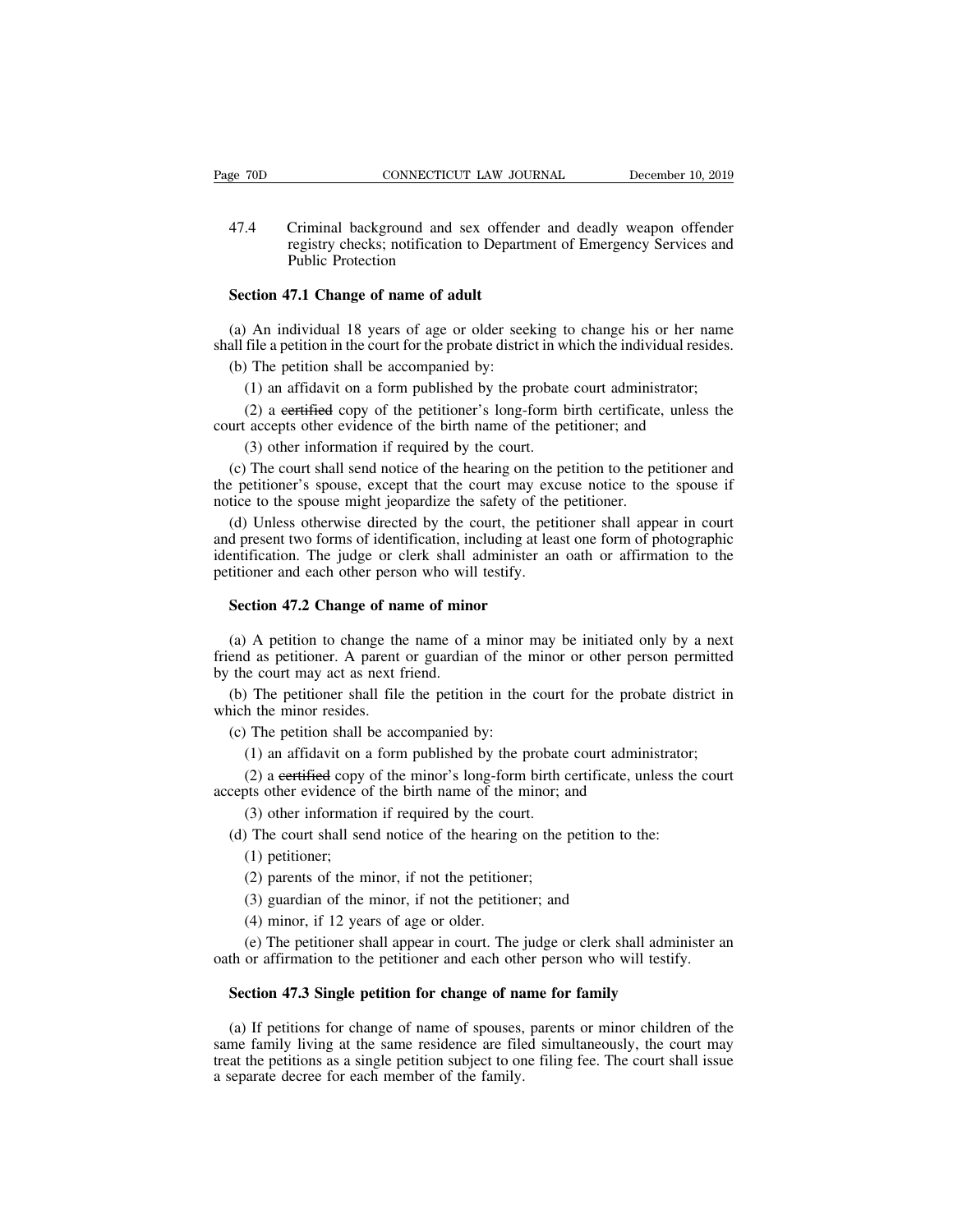(b) The court may charge a separate filing fee for a petition under subsection (a)<br>
(b) The court may charge a separate filing fee for a petition under subsection (a)<br>
the court determines that it is necessary to hear the December 10, 2019 CONNECTICUT LAW JOURNAL Page 7<br>
(b) The court may charge a separate filing fee for a petition under subsection<br>
if the court determines that it is necessary to hear the petitions separately.<br> **Section 47.** 

## **SECTE CONNECTICUT LAW JOURNAL** Page 71D<br>
(b) The court may charge a separate filing fee for a petition under subsection (a)<br>
the court determines that it is necessary to hear the petitions separately.<br> **Section 47.4 Crimi December 10, 2019 CONNECTICUT LAW JOURNAL** Page 71D<br>
(b) The court may charge a separate filing fee for a petition under subsection (a)<br>
if the court determines that it is necessary to hear the petitions separately.<br> **S** (b) The court may charge a separe<br>if the court determines that it is new<br>**Section 47.4 Criminal backgroffender registry checks; notifica<br>and Public Protection**<br>(a) If the court has reason to beli

(b) The court may charge a separate filing fee for a petition under subsection (a) the court determines that it is necessary to hear the petitions separately.<br>Section 47.4 Criminal background and sex offender and deadly we if the court determines that it is necessary to hear the petitions separately.<br> **Section 47.4 Criminal background and sex offender and deadly weapon**<br> **offender registry checks; notification to Department of Emergency Serv** obtained a criminal background and sex offender and deadly weapon<br>offender registry checks; notification to Department of Emergency Services<br>and Public Protection<br>(a) If the court has reason to believe that an individual s Section 47.4 Criminal background and sex offender and deadly wea<br>offender registry checks; notification to Department of Emergency Serv<br>and Public Protection<br>(a) If the court has reason to believe that an individual seekin fender registry checks; notification to Department of Emergency Services<br>d Public Protection<br>(a) If the court has reason to believe that an individual seeking to change his or<br>r name has a pending charge, conviction or oth

and Public Protection<br>
(a) If the court has reason to believe that an individual seeking to change his or<br>
her name has a pending charge, conviction or other criminal record, the court shall<br>
obtain a criminal background c (a) If the court has reason to believe that an individual seeking to change his or<br>her name has a pending charge, conviction or other criminal record, the court shall<br>obtain a criminal background check of the individual. T (a) If the court has reason to beneve that an intuvidual seeking to change ins of<br>her name has a pending charge, conviction or other criminal record, the court shall<br>obtain a criminal background check of the individual. T in a criminal background check of the incriminal background check of the incriminal background check of any individual se (b) If an individual 18 years of age or older secourt shall search the registries of sexual offener dant a chinnial background check of the marviolal. The court may obtain a<br>minal background check of any individual seeking a change of name.<br>(b) If an individual 18 years of age or older seeks to change his or her name, th criminal background click of any marvidual secking a change of name.<br>
(b) If an individual 18 years of age or older seeks to change his or her name, the<br>
court shall search the registries of sexual offenders and of offende

(b) If all individual 16 years of age of offer secks to enalge ins of increasing, the court shall search the registries of sexual offenders and of offenders convicted of crimes with a deadly weapon. If the individual is a to the Beat of the Department of Emergency Services and Public Protection and the convicted of<br>times with a deadly weapon. If the individual is a registered sex offender or reg-<br>istered offender convicted of a crime with department for the town where the offense occurred.<br>
The material of a crime with a deadly weapon,<br>
in accordance with C.G.S. section 45a-99.<br>
(c) If the court grants a change of name to a registered set<br>
offender convicte Individual is a register<br>
vith a deadly weapon,<br>
5a-99.<br>
name to a registered se<br>
deadly weapon, or any<br>
lecord, the court shall se<br>
ervices and Public Pro<br>
offense occurred.<br> **Rule 60**<br> **s before the Cour** G.S. section 45a-99.<br>
ts a change of name to a registered sex offende<br>
a crime with a deadly weapon, or any other ind<br>
re a criminal record, the court shall send a copy<br>
Emergency Services and Public Protection as<br>
wun whe the Department of Emergency Server<br>partyment for the town where the of<br>**R1**<br>**Conferences**<br>Section<br>60.1 Status conference<br>60.2 Hearing management confe partyment for the town where the offense occurred.<br> **Rule 60**<br> **Conferences before the C**<br>
Section<br>
60.1 Status conference<br>
60.2 Hearing management conference<br>
Section 60.1 Status conference

Section<br>60.1 Status conference

**Section**<br>
Section<br>
60.1 Status conference<br>
60.2 Hearing management conference<br>
Section 60.1 Status conference<br>
(a) On request of a party or on the court<br>
the conference of fosilitate the approace of **Conferences before the Court**<br>
Section<br>
60.1 Status conference<br>
Section 60.1 Status conference<br>
(a) On request of a party or on the court's own motion, the court may order a<br>
tus conference to facilitate the progress of a Section<br>
60.1 Status conference<br>
60.2 Hearing management conference<br> **Section 60.1 Status conference**<br>
(a) On request of a party or on the court's own motion, the court may order<br>
status conference to facilitate the progr **60.1** Status conference<br> **Section 60.1** Status conference<br> **Section 60.1** Status conference<br>
(a) On request of a party or on the court's own motion, the court may order a<br>
tus conference to facilitate the progress of a m (2) Hearing management conference<br>
(1) establish a deadline for complement of a party or on the court's own motion,<br>
s conference to facilitate the progress of a matter that is<br>
(1) establish a deadline for completion of a 60.2 Hearing management conference<br> **Section 60.1 Status conference**<br>
(a) On request of a party or on the court's own motion, the court may order a<br>
status conference to facilitate the progress of a matter that is not con **common 60.1 Status conference**<br>(3) On request of a party or on the court's own motion,<br>s conference to facilitate the progress of a matter that if<br>(4) At the conclusion of a status conference, the court ma<br>(1) establish (4) address any of the court's own motion, the court may orde s conference to facilitate the progress of a matter that is not contested. (4) At the conclusion of a status conference, the court may issue an order to (1) est

(a) On request of a party of on the court s own motion, the court may ofter a<br>tus conference to facilitate the progress of a matter that is not contested.<br>(b) At the conclusion of a status conference, the court may issue datas coincrence to<br>
(b) At the conclu-<br>
(1) establish a<br>
(2) provide gui<br>
(3) memorializ<br>
(4) address any<br>
(c) Except as period fact or law.<br> **Section 60.2 Hea** (1) establish a deadline for completion of a task;<br>
(2) provide guidance to a fiduciary;<br>
(3) memorialize an agreement of the parties; or<br>
(4) address any other topic that facilitates the progress (c) Except as permitted

(3) memorialize an agreement of the parties; or<br>
(4) address any other topic that facilitates the progress of the matter.<br>
(c) Except as permitted under section 69.1, the court shall not decide any issue<br>
fact or law.<br> **S** (4) address any other topic that facilitates the progress of the matter.<br>
(c) Except as permitted under section 69.1, the court shall not decide any issue<br>
of fact or law.<br> **Section 60.2 Hearing management conference**<br>
(a (1) dentited under section 69.1, the court<br>of facept as permitted under section 69.1, the court<br>of or law.<br>**Constant is an analytication of factual and legal issues**;<br>(2) whether the court will authorize discovery und<br>(3) (2) controllar and the court will authorize discovery in the court may, and order a hearing management conference<br>
(2) On request of a party or on the court's own motion, the court may, a<br>
order a hearing management confer (3) access to maximum content of a party or on the conder a hearing management conferent (1) identification of factual and legal (2) whether the court will authorize (3) access to medical records;<br>(4) deadlines for deposi (4) deadlines for depositions and other discovery, the court may, at any order a hearing management conference to address any of the following:<br>
(1) identification of factual and legal issues;<br>
(2) whether the court will a On request of a party or on the court's own motion, the court may, at any<br>order a hearing management conference to address any of the following:<br>(1) identification of factual and legal issues;<br>(2) whether the court will a (6) referral to a party of order to a dividend to a party of order a hearing management conference to address any of the following:<br>
(1) identification of factual and legal issues;<br>
(2) whether the court will authorize di

(1) identification of factual and legal issues;<br>(2) whether the court will authorize discovery under section 61.1;<br>(3) access to medical records;<br>(4) deadlines for depositions and other discovery, disclosures and<br>(5) refe

(2) whether the court will authorize discovery under section 61.1;<br>
(3) access to medical records;<br>
(4) deadlines for depositions and other discovery, disclosures and motions;<br>
(5) referral for mediation under rule 21 or

(1) disclosure of actual and legal issues,<br>
(2) whether the court will authorize discovery under sec<br>
(3) access to medical records;<br>
(4) deadlines for depositions and other discovery, discloses<br>
(5) referral to a probate (4) deadlines for depositions and other discovery, discl<br>
(5) referral for mediation under rule 21 or other alternat<br>
(6) referral to a probate magistrate or attorney probate<br>
(7) distribution of filings to parties and at

(9) disclosure of expert witnesses;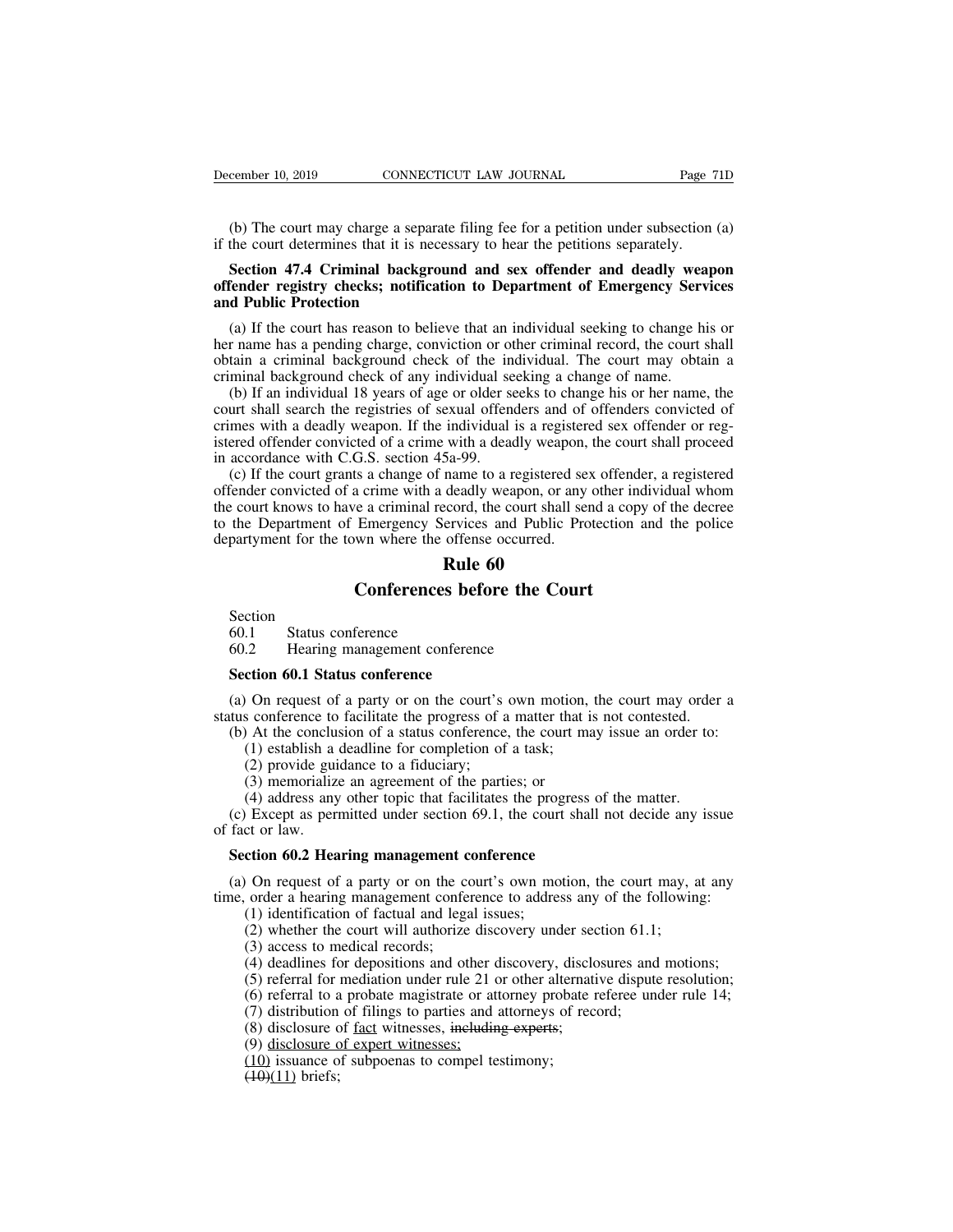(11)(12) stipulation of facts;<br>(11)(12) stipulation of facts;<br>(12)(13) exchange and marking of<br>(13)(14) admissibility of sworn sta

(14)(12) stipulation of facts;<br>(42)(13) exchange and marking of exhibits;<br>(43)(14) admissibility of sworn statements or dep<br>(44)(15) appointment of a stenographer to make a (14)(12) stipulation of facts;<br>(14)(12) stipulation of facts;<br>(14)(13) exchange and marking of exhibits;<br>(13)(14) admissibility of sworn statements or depositions;<br>(14)(15) appointment of a stenographer to make a record o (14)(12) stipulation of facts;<br>(14)(12) stipulation of facts;<br>(12)(13) exchange and marking of exhibits;<br>(13)(14) admissibility of sworn statements or depositions;<br>(14)(15) appointment of a stenographer to make a record o ( $\frac{(11)(12)}{(12)(13)}$  stipulation of facts;<br>( $\frac{(12)(13)}{(13)(14)}$  achieved and marking of<br>( $\frac{(13)(14)}{(15)}$  appointment of a stenogra<br>C.G.S. sections 51-72 and 51-73;<br>( $\frac{(15)(16)}{(17)}$  hearing schedule; and (14)(12) stipulation of facts;<br>(12)(13) exchange and marking of exhibits;<br>(13)(14) admissibility of sworn statements or depositions;<br>(14)(15) appointment of a stenographer to make a record of the<br>S. sections 51-72 and 51-(14)(12) stipulation of facts;<br>(12)(13) exchange and marking of exhibit<br>(13)(14) admissibility of sworn statements<br>(14)(15) appointment of a stenographer to<br>S. sections 51-72 and 51-73;<br>(15)(16) anticipated duration of te

(17)(12) exchange and marking of exhibits;<br>(12)(13) exchange and marking of exhibits;<br>(14)(15) appointment of a stenographer to make a record of the hearing.<br>S. sections 51-72 and 51-73;<br>(15)(16) anticipated duration of t (12)(13) exchange and marking of existions,<br>
(43)(14) admissibility of sworn statements or depositions;<br>
(44)(15) appointment of a stenographer to make a record of the hearing under<br>
G.S. sections 51-72 and 51-73;<br>
(45)(1 (19)(14) annissionly of sworn statements of depositions,<br>  $(14)(15)$  appointment of a stenographer to make a record of<br>
C.G.S. sections 51-72 and 51-73;<br>  $(15)(16)$  anticipated duration of testimony and argument;<br>  $(16)(17)$ (1-9)(1-9) appointment of a secographer to make a record of the hearing under<br>
G.S. sections 51-72 and 51-73;<br>
(1-9)(17) hearing schedule; and<br>
(1-9)(17) hearing schedule; and<br>
(1-9)(18) any other topic related to managem **and SET 1997** and S1-72,  $(15)$ ,  $(15)(16)$  anticipated duration of tes  $(16)(17)$  hearing schedule; and  $(17)(18)$  any other topic related to (b) At the conclusion of a hearing man order concerning any of the topics u (c) Example 1 as a set in the set in the set in the set in the set in the set of the set of the set of the set of the set of the set of the set of the set of the set of the set of the set of the set of the set of the set of th

(e) on request of a party of on the coart is own motion,<br>order issued under this section.<br>**Rule 61**<br>Section<br>61.1 When permission of court is required<br>61.2 When interrogatories, request for production and<br>permitted

### **Discovery**

Section<br>61.1

- 
- **EXECUTE:**<br> **EXECUTE:**<br> **EXECUTE:**<br> **EXECUTE:**<br> **EXECUTE:**<br> **EXECUTE:**<br> **EXECUTE:**<br> **EXECUTE:**<br> **EXECUTE:**<br> **EXECUTE:**<br> **EXECUTE:**<br> **EXECUTE:**<br> **EXECUTE:**<br> **EXECUTE:**<br> **EXECUTE:**<br> **EXECUTE:**<br> **EXECUTE:**<br> **EXECUTE:**<br> **EXECU Disc**<br> **Section**<br>
61.1 When permission of court is<br>
61.2 When interrogatories, request<br>
permitted<br>
61.3 Taking deposition<br>
61.4 Interrogatories<br>
61.5 Request for production, inspe Section<br>61.1 When permission of cc<br>61.2 When interrogatories, r<br>permitted<br>61.3 Taking deposition<br>61.4 Interrogatories<br>61.5 Request for production<br>61.6 Request for admission 61.1 When permission of court is request<br>61.2 When interrogatories, request for<br>61.3 Taking deposition<br>61.4 Interrogatories<br>61.5 Request for production, inspectio<br>61.6 Request for admission<br>61.7 Answer to discovery request 61.2 When interrogatories, request for p<br>formal of the interrogatories, request for p<br>formal discovery request<br>formal discovery request<br>formal discovery request<br>formal discovery request<br>formal discovery request<br>formal disc Figure 1.2<br>
Formative during deposition<br>
61.3 Taking deposition<br>
61.5 Request for production, inspection an<br>
61.6 Request for admission<br>
61.7 Answer to discovery request<br>
61.8 Continuing duty to disclose<br>
61.9 Objection to
- permitted<br>Taking deposition
- 
- Section<br>61.1 When permission of court is required<br>61.2 When interrogatories, request for production and request for ad<br>61.3 Taking deposition<br>61.4 Interrogatories<br>61.5 Request for production, inspection and examination<br>61. 61.3 Taking deposition<br>61.4 Interrogatories<br>61.5 Request for production, inspection an<br>61.6 Request for admission<br>61.7 Answer to discovery request<br>61.8 Continuing duty to disclose<br>61.9 Objection to discovery request<br>61.10 61.3 Taking deposition<br>61.4 Interrogatories<br>61.5 Request for production, inspect<br>61.6 Request for admission<br>61.7 Answer to discovery request<br>61.8 Continuing duty to discovery request<br>61.10 Order for compliance<br>61.11 Summon 61.5 Request for production, inspected and the Request of Request for admission<br>61.7 Answer to discovery request<br>61.8 Continuing duty to disclose<br>61.9 Objection to discovery request<br>61.10 Order for compliance<br>61.11 Summons
- 
- 
- 
- 
- 
- 
- 

# 61.5 Request for production, inspection and e<br>61.6 Request for admission<br>61.7 Answer to discovery request<br>61.8 Continuing duty to disclose<br>61.9 Objection to discovery request<br>61.10 Order for compliance<br>61.11 Summons to tes

61.7 Answer to discovery request<br>
61.8 Continuing duty to disclose<br>
61.9 Objection to discovery request<br>
61.10 Order for compliance<br>
61.11 Summons to testify<br>
61.12 Order to obtain medical records<br> **Section 61.1 When permi** (b) 61.9 Objection to discovery request<br>
(b) 61.10 Order for compliance<br>
(a) 1.12 Order to obtain medical records<br>
(a) Except as provided in subsection (b), a party shall obtain permission from<br>
(a) Except as provided in s 1.10 Order for compliance<br>
61.11 Summons to testify<br>
61.12 Order to obtain medical records<br> **Section 61.1 When permission of court is required**<br>
(a) Except as provided in subsection (b), a party shall obtain permission fr 61.11 Summons t<br>61.12 Order to ob<br>**Section 61.1 When**<br>(a) Except as provide<br>the court before seekin<br>lowing methods:<br>(1) interrogatories<br>(2) request for pro (12) Order to obtain medical records<br> **ction 61.1 When permission of court is re**<br>
Except as provided in subsection (b), a pa<br>
ourt before seeking discovery of informatic<br>
(1) interrogatories under section 61.4;<br>
(2) requ (2) required<br>
(2) Except as provided in subsection (b), a party shall obtain permission from<br>
ourt before seeking discovery of information from another party by the fol-<br>
(1) interrogatories under section 61.4;<br>
(2) reque (3) required in subsection of court is required<br>(4) Except as provided in subsection (b), a party sh<br>ourt before seeking discovery of information from<br>g methods:<br>(1) interrogatories under section 61.4;<br>(2) request for pro

(a) Except as provided in subsection (b), a party shall obtain permission from<br>e court before seeking discovery of information from another party by the fol-<br>wing methods:<br>(1) interrogatories under section 61.4;<br>(2) reque (a) Except as provided in stosection (b), a party share botain permission rion<br>the court before seeking discovery of information from another party by the fol-<br>lowing methods:<br>(1) interrogatories under section 61.4;<br>(2) r the coal behove seeking discovery of information from another party<br>lowing methods:<br>(1) interrogatories under section 61.4;<br>(2) request for production, inspection and examination under sectio<br>(3) request for admission unde (1) interrogatories under section 61.4;<br>
(2) request for production, inspection and examination under section 61.5; and<br>
(3) request for admission under section 61.6.<br>
(b) Without obtaining permission of the court, a part (2) request for production, ins<br>
(3) request for admission uno<br>
(b) Without obtaining permissic<br>
any person by deposition and ma<br>
tangible things at the deposition in<br> **Section 61.2 When interrogat<br>
admission permitted**<br>
(

(b) Without obtaining permission of the court, a party may take the testimony of y person by deposition and may request the person to produce documents and ngible things at the deposition in accordance with section 61.3. any person by deposition and may request the person to produce documents and<br>tangible things at the deposition in accordance with section 61.3.<br>**Section 61.2 When interrogatories, request for production and request for<br>adm** tangible things at the deposition in accordance with section 61.3.<br> **Section 61.2 When interrogatories, request for production and request for**<br> **admission permitted**<br>
(a) A party may request permission to conduct discove Section 61.2 When interrogatories, request for production and request for admission permitted<br>
(a) A party may request permission to conduct discovery using a method under<br>
61.1(a) by submitting a summary describing the in conference.<br>(b) The court may grant a request for discovery under subsection (a), in whole mission permitted<br>
(a) A party may request permission to conduct discovery using a method under<br>  $.1(a)$  by submitting a summary describing the information sought. Unless other-<br>
se directed by the court, the requesting pa (a) A party may request permission to conduct discovery using a method under  $61.1(a)$  by submitting a summary describing the information sought. Unless otherwise directed by the court, the requesting party shall not file (a) A party may request permission to conduct discovery using a method dind 61.1(a) by submitting a summary describing the information sought. Unless othe wise directed by the court, the requesting party shall not file in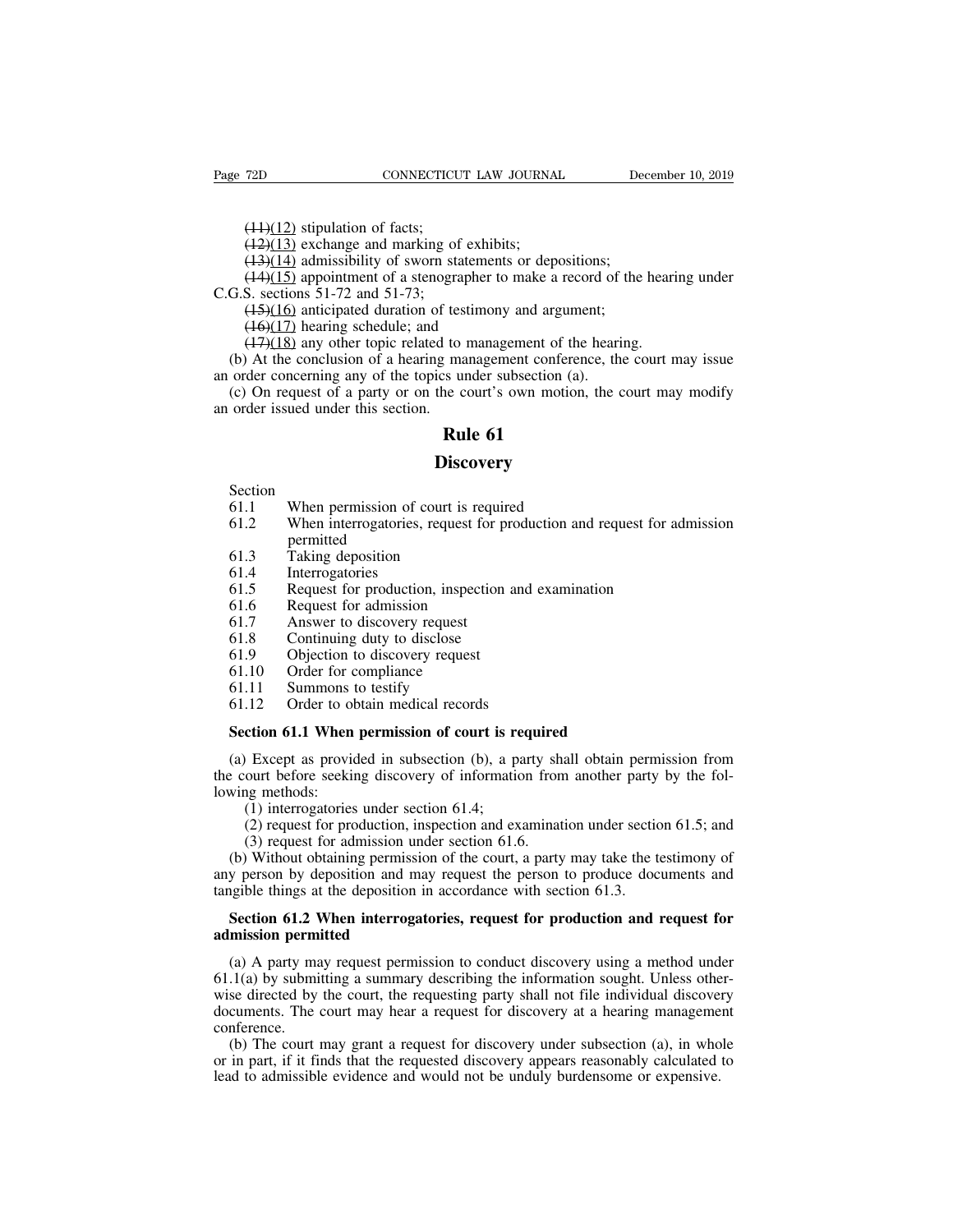**Section 61.3 Taking deposition**<br> **Section 61.3 Taking deposition**<br>
(a) A party may take the testimony of any phonon for a state of  $\frac{120}{150}$ (a) A party may take the testimony of any person by deposition in accordance<br>
(a) A party may take the testimony of any person by deposition in accordance<br>
(b) A party may compel another party to testify at a deposition by

December 10, 2019 CONNECTICUT LAW JOUR<br>
Section 61.3 Taking deposition<br>
(a) A party may take the testimony of any perso<br>
with C.G.S. sections 52-148a through 52-159.<br>
(b) A party may compel another party to testify a<br>
of t (a) A party may take the testimony of any person by deposition in accordance<br>
(a) A party may take the testimony of any person by deposition in accordance<br>
th C.G.S. sections 52-148a through 52-159.<br>
(b) A party may compe Section 61.3 Taking deposition<br>
(a) A party may take the testimony of any person by deposition in accordance<br>
with C.G.S. sections 52-148a through 52-159.<br>
(b) A party may compel another party to testify at a deposition by **Section 61.3 Taking deposition**<br>
(a) A party may take the testimony of any person by deposition in accordance<br>
with C.G.S. sections 52-148a through 52-159.<br>
(b) A party may compel another party to testify at a deposition sition. (a) A party may take the testimony of any person by deposition in accordance th C.G.S. sections 52-148a through 52-159.<br>
(b) A party may compel another party to testify at a deposition by giving notice the deposition in a (a) A party may take the testhology of any person by deposition in accordance with C.G.S. sections 52-148a through 52-159.<br>
(b) A party may compel another party to testify at a deposition by giving notice of the depositio whit C.O.S. sections 32-148a differently to testify at a deposition by giving notice<br>of the deposition in accordance with C.G.S. section 52-148b. The notice may include<br>a request for the other party to produce documents a (b) A party may comper another party to testify at a deposition by giving notice the deposition in accordance with C.G.S. section 52-148b. The notice may include equest for the other party to produce documents and tangibl

of the deposition in accordance with C.O.S. section 52-1460. The hottee may include<br>a request for the other party to produce documents and tangible things at the depo-<br>sition.<br>(c) An attorney for a party may compel any per a request for the other party to produce<br>sition.<br>(c) An attorney for a party may comp<br>issuing a subpoena under C.G.S. section<br>request for the person to produce docure<br>(d) On motion of a self-represented p<br>testify at a depo (c) An attorney for a party may compel any person to testify at a deposition by uing a subpoena under C.G.S. section 52-148e. The subpoena may include a quest for the person to produce documents and tangible things at the (c) An attorney for a party may<br>issuing a subpoena under C.G.S.<br>request for the person to produce (d) On motion of a self-represe<br>testify at a deposition by issuing a be<br>paid by the party requesting it.<br>(e) A party or att (d) A person to produce documents and tangible things at the deposition.<br>
(d) On motion of a self-represented party, the court may compel any person to tify at a deposition by issuing a subpoena. The cost of serving the s request for the person to produce documents and tanget<br>
(d) On motion of a self-represented party, the court<br>
testify at a deposition by issuing a subpoena. The cost of<br>
be paid by the party requesting it.<br>
(e) A party or

(g) On motion of a scri-represented party, the court may comper any person to trify at a deposition by issuing a subpoena. The cost of serving the subpoena shall paid by the party requesting it.<br>(e) A party or attorney fo bestiny at a deposition by issuing a subpoent. The cost of serving the subpoenta shall<br>be paid by the party requesting it.<br>(e) A party or attorney for the party shall send notice of a deposition to each<br>party and attorney be paid by the party requesting it.<br>
(e) A party or attorney for the party shall send no<br>
party and attorney of record.<br>
(f) A person whose deposition is sought under su<br>
move to quash or modify the notice or subpoena.<br>
(g (e) A party or attorney for the party shall send holtee or a deposition to each<br>rty and attorney of record.<br>(f) A person whose deposition is sought under subsection (b), (c) or (d) may<br>we to quash or modify the notice or s (f) A person whose deposition is sought under subsection (b), (c) or (d) move to quash or modify the notice or subpoena.<br>
(g) C.G.S. section 52-148e and section 13-30 of the Connecticut Practice I shall govern the conduct by to quash or modify the notice or s<br>(g) C.G.S. section 52-148e and section<br>all govern the conduct of a deposition<br>solution of a dispute related to the dep<br>(h) A party or attorney for the party m<br>numer provided under sect (a) With permission of the court under section 61.2 and within the scope of the conduct of a dispute related to the deposition.<br>(h) A party or attorney for the party may use a deposition in a proceeding in the same provide

resolution of a dispute related to the deposition.<br>
(h) A party or attorney for the party may use a deposition in a proceeding is<br>
manner provided under section 13-31 of the Connecticut Practice Book.<br> **Section 61.4 Interr** (h) A party or attorney for the party may use a deposition in a proceeding in the nnner provided under section 13-31 of the Connecticut Practice Book.<br> **Section 61.4 Interrogatories**<br>
(a) With permission of the court unde manner provided under section 13-31 of the Connecticut Practice Book.<br> **Section 61.4 Interrogatories**<br>
(a) With permission of the court under section 61.2 and within the scope of the<br>
court's order, a party may issue writ **Section 61.4 Interrogatories**<br>(a) With permission of the court under section 61.2 and within the scope of<br>court's order, a party may issue written interrogatories to another party.<br>(b) Unless otherwise permitted by the co **Section 61.4 Interrogatories**<br>(a) With permission of the court under section 61.2 and within the scope of the<br>urt's order, a party may issue written interrogatories to another party.<br>(b) Unless otherwise permitted by the (a) With permission of the court under section  $61.2$  and within the scope of the court's order, a party may issue written interrogatories to another party.<br>
(b) Unless otherwise permitted by the court, a party may not is urt's order, a party may issue written interrogatories to another party.<br>
(b) Unless otherwise permitted by the court, a party may not issue more than 25 errogatories, including each discrete subpart. The court may hear a errogatories, including each discrete subpart. The court may hear a request to the additional interrogatories at a ease <u>hearing</u> management conference.<br>(c) Answers to interrogatories may be used in a proceeding to the ext

designed and interrogatories at a ease hearing management conference.<br>
(c) Answers to interrogatories any be used in a proceeding to the extent per<br>
by the rules of evidence.<br> **Section 61.5 Request for production, inspecti** (Answers to interrogatories may be used in a proceeding to the extent permitted<br>e rules of evidence.<br>**ction 61.5 Request for production, inspection and examination**<br>ith permission of the court under section 61.2 and within by the rules of evidence.<br> **Section 61.5 Request for production, inspection and examination**<br>
With permission of the court under section 61.2 and within the scope of the<br>
court's order, a party may make a written request t **Section 61.5 Reques**<br>With permission of<br>court's order, a party m<br>(1) inspect, copy,<br>but not limited to, writ<br>and photographs;<br>(2) inspect and cc<br>control of the party to (2) inspection of the court under section of 1.2 and within the scope of the correlation of the court under section 61.2 and within the scope of the correlation of the court are a written request to another party to:<br>
(1) With permission of the court under section 61.2 and within court's order, a party may make a written request to another part (1) inspect, copy, photograph or otherwise reproduce documbut not limited to, writings, drawings, (3) permission of the contributer section 01.2 and within the scope of the<br>
dependence of the party may make a written request to another party to:<br>
(1) inspect, copy, photograph or otherwise reproduce documents, including Figure 3 of the party may make a written is<br>
(1) inspect, copy, photograph or other<br>
but not limited to, writings, drawings, grap<br>
and photographs;<br>
(2) inspect and copy or test a tangib.<br>
control of the party to whom the t not limited to, writings, drawings, graphs, chard photographs;<br>
(2) inspect and copy or test a tangible thing<br>
ntrol of the party to whom the request is made; a<br>
(3) permit entry on property for the purpose of ins<br>
otogr

(2) inspect and copy or test a tangible thing in the possession, custody or through of the party to whom the request is made; and (3) permit entry on property for the purpose of inspecting, measuring, surveying, otographi control of the party to whom the request is made; and<br>
(3) permit entry on property for the purpose of inspecting, measuring, surveying,<br>
photographing or testing the property.<br> **Section 61.6 Request for admission**<br>
(a) W (3) permit entry on property for the purpose of inspecting, measuring, surveying,<br>photographing or testing the property.<br>**Section 61.6 Request for admission**<br>(a) With permission of the court under section 61.2 and within photographing or testing the property.<br> **Section 61.6 Request for admission**<br>
(a) With permission of the court under section 61.2 and within the scope of the<br>
court's order, a party may issue to another party a written req **Section 61.6 Request for admission**<br>(a) With permission of the court under section 61.2 and within the scope of the<br>court's order, a party may issue to another party a written request for the admission<br>of the truth of a **Section 61.6 F**<br>(a) With permi<br>court's order, a p<br>of the truth of a<br>the application of<br>party shall provid<br>other party.<br>(b) Except as p<br>conclusively esta (a) With permission of the court under section 61.2 and within the scope of the urt's order, a party may issue to another party a written request for the admission the truth of a matter. The request shall relate to a stat (a) With permission of the contributed secount's order, a party may issue to another pa<br>of the truth of a matter. The request shall re<br>the application of law to fact. If the request<br>party shall provide a copy of the docume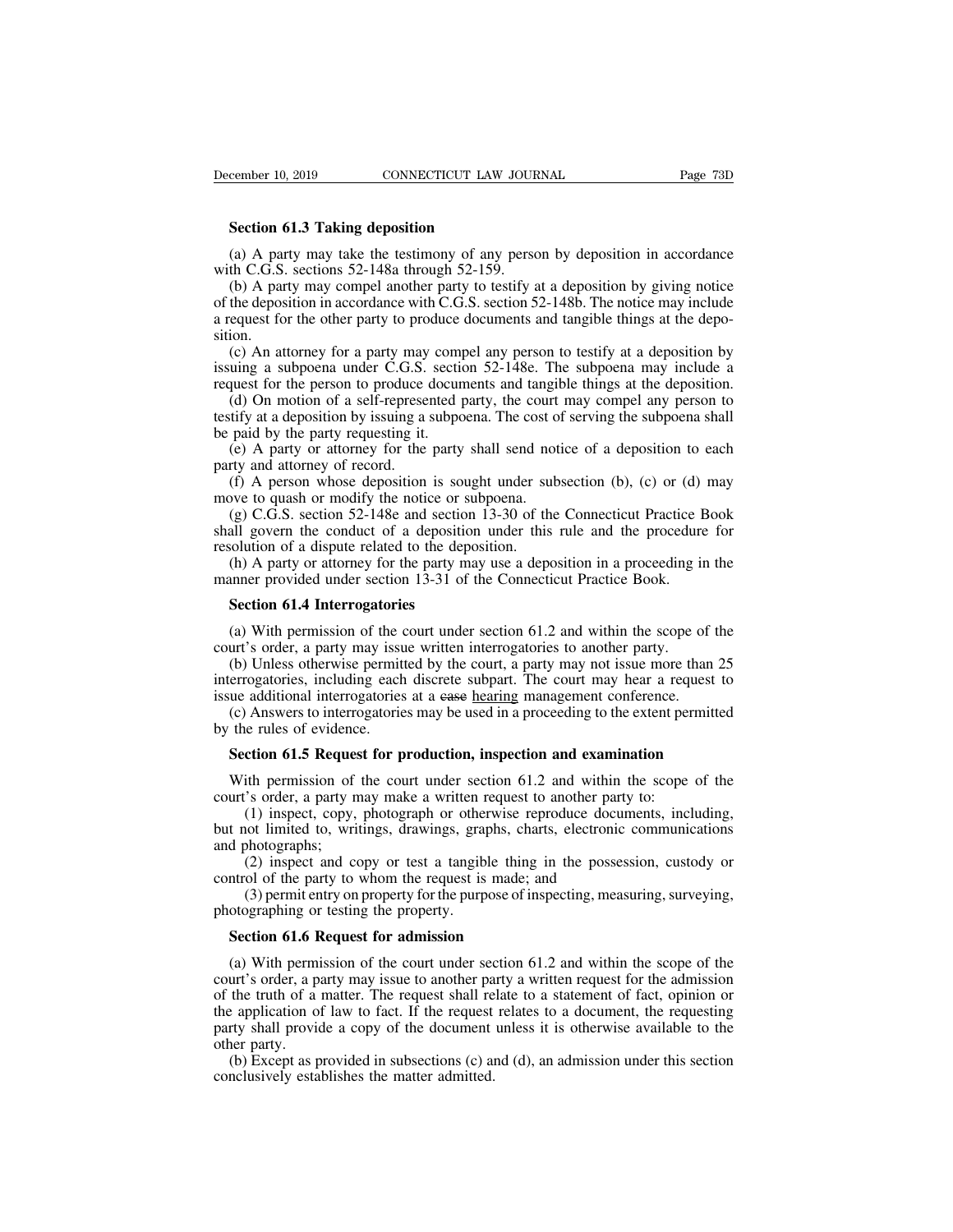(c) On motion of a party who made an admission, the court may permit the mitting party to withdraw or amend the admission if:<br>
(d) the withdrawal or amendment will facilitate the presentation of the merits

Page 74D CONNECTICUT LAW JOURNAL<br>
(c) On motion of a party who made an admission, the condmitting party to withdraw or amend the admission if:<br>
(1) the withdrawal or amendment will facilitate the prese<br>
of the matter; and (1) the withdrawal or amendment will facilitate the presentation of the merits of the withdrawal or amendment will facilitate the presentation of the merits (1) the withdrawal or amendment will facilitate the presentation Page 74D CC<br>
(c) On motion of a party<br>
admitting party to withdraw<br>
(1) the withdrawal or an<br>
of the matter; and<br>
(2) the party who reques<br>
or amendment will cause pre (2) On motion of a party who made an admission, the court may permit the titing party to withdraw or amend the admission if:<br>
(1) the withdrawal or amendment will facilitate the presentation of the merits e matter; and<br>
(2 (c) On motion of a party who made<br>admitting party to withdraw or amend the<br>(1) the withdrawal or amendment wi<br>of the matter; and<br>(2) the party who requested the admi<br>or amendment will cause prejudice.<br>(d) An admission of a (c) On motion of a party who made an admission, the court may permit the mitting party to withdraw or amend the admission if:<br>
(1) the withdrawal or amendment will facilitate the presentation of the merits the matter; and

(c) On motion of a party who made an admission, the court may permit the admitting party to withdraw or amendment will facilitate the presentation of the merits of the matter; and (2) the party who requested the admission (1) the withdrawal or amendment will facilitate the presentation of the merits<br>the matter; and<br>(2) the party who requested the admission fails to establish that the withdrawal<br>amendment will cause prejudice.<br>(d) An admiss of the matter; and<br>
(2) the party who req<br>
or amendment will cause<br>
(d) An admission of a<br>
party to object to the adm<br>
(e) An admission of<br>
pending proceeding.<br> **Section 61.7 Answer t** (2) the party who requested the admission fails to amendment will cause prejudice.<br>
(d) An admission of a party under this section do<br>
(e) An admission of a party under this section<br>
(e) An admission of a party under this

(d) An admission of a party under this section does not waive the right of the<br>rty to object to the admission on the grounds of competency or relevancy.<br>(e) An admission of a party under this section may be used only in t

party to object to the admission on the grounds of con<br>
(e) An admission of a party under this section<br>
pending proceeding.<br> **Section 61.7 Answer to discovery request**<br>
(a) Unless otherwise directed by the court, a persor<br> (e) An admission of a party under this section may be used only in the mding proceeding.<br> **Section 61.7 Answer to discovery request**<br>
(a) Unless otherwise directed by the court, a person responding to a discovery quest sh shall respond in writing and under oath. The party shall responding to a discovery<br>tequest shall not file the response with the court.<br>(b) The party to whom a request for discovery under section 61.1(a) is made<br>shall resp **Section 61.7 Answer to discovery request**<br>(a) Unless otherwise directed by the court, a<br>request shall not file the response with the cour<br>(b) The party to whom a request for discov<br>shall respond in writing and under oath (1) on motion by the court, a person responding to a discovery of Unless otherwise directed by the court, a person responding to a discovery st shall not file the response with the court.<br>The party to whom a request for d Unless otherwise directed by the court, a person responding to a dest shall not file the response with the court.<br>
The party to whom a request for discovery under section 61.1(a) respond in writing and under oath. The part (a) Omess onlet wise unected by the court, a person responding to a discovery quest shall not file the response with the court.<br>
(b) The party to whom a request for discovery under section 61.1(a) is made<br>
all respond in request shall not the the response with the coalt.<br>
(b) The party to whom a request for discovery under shall respond in writing and under oath. The party shall res<br>
days after issuance of the request unless:<br>
(1) on moti all respond in writing and under oath. The party shapport and the request unless:<br>
(1) on motion by the party, the court directs a shapport (2) the party files an objection in accordance with<br>
(c) If a party files an objec

(2) the party files an objection in accordance with<br>
(c) If a party files an objection under section 61.9, the<br>
part of the request to which an objection is not made.<br> **Section 61.8 Continuing duty to disclose**<br>
Until a m

(1) on motion by the party, the court directs a shorter or longer time; or<br>
(2) the party files an objection in accordance with section 61.9.<br>
(c) If a party files an objection under section 61.9, the party shall respond If a party files an objection under section 61.9, the party shall respond to the of the request to which an objection is not made.<br> **ction 61.8 Continuing duty to disclose**<br>
til a matter is concluded, a party to whom a di (2) of the request to which an objection is not made.<br>
(2) that in 61.8 Continuing duty to disclose<br>
til a matter is concluded, a party to whom a discovery request is made under<br>
ule shall have a continuing duty to disclos **Section 61.8 Continuing duty to disclose**<br>
Until a matter is concluded, a party to whom a discovers rule shall have a continuing duty to disclose:<br>
(1) new or additional information within the scope<br>
(2) that information

Until a matter is concluded, a party to whom a discovery request is made under<br>s rule shall have a continuing duty to disclose:<br>(1) new or additional information within the scope of the request; and<br>(2) that information p this rule shall have a continuing duty to disclose:<br>
(1) new or additional information within the scope of the request; and<br>
(2) that information previously disclosed is not true or is no longer true.<br> **Section 61.9 Objec** (1) new or additional information within the scope of the request; and<br>
(2) that information previously disclosed is not true or is no longer true.<br> **Section 61.9 Objection to discovery request**<br>
(a) A party who objects t (2) that information previously dis<br>**Section 61.9 Objection to discover**<br>(a) A party who objects to a request f<br>a written objection setting forth the g<br>remedy and describing the efforts made to<br>concerning the discovery re Section 61.9 Objection to discovery request<br>
(a) A party who objects to a request for discovery under section 61.1(a) shall file<br>
written objection setting forth the grounds for the objection and the proposed<br>
medy and des Section 61.9 Objecti<br>(a) A party who object<br>a written objection sett<br>remedy and describing the<br>concerning the discover<br>(b) The party shall fi<br>discovery request.<br>(c) The party shall section and certify to the (a) A party who objects to a request for discovery under section 61.1(a) shall file written objection setting forth the grounds for the objection and the proposed medy and describing the efforts made to resolve the differ (a) A party who objects to a request for discovery under section<br>a written objection setting forth the grounds for the objection<br>remedy and describing the efforts made to resolve the differences b<br>concerning the discovery (d) The party shall send a copy of the objection and the proposed medy and describing the efforts made to resolve the differences between the parties norering the discovery request.<br>
(b) The party shall file the objection

Thing the discovery request.<br>
The party shall file the objection not later than 30 days after issuance of the<br>
very request.<br>
The party shall send a copy of the objection to each party and attorney of<br>
d and certify to the

The party shan scholar dopy of the objection to each part of and certify to the court that the copy has been sent.<br>
(1) The court may issue an order under subsection (e) steed discovery:<br>
(1) seeks information that is pri

reflued and describing the concerning the discovery r<br>
(b) The party shall file t<br>
discovery request.<br>
(c) The party shall send<br>
record and certify to the co<br>
(d) The court may issued discovery:<br>
(1) seeks information<br>
dis discovery;<br>(2) does not appear to be reasonably calculated to lead to admissible evidence; (2) does not appear to be reasonably calculated to lead to admissible evidence;<br>
(3) does not appear to be reasonably calculated to lead to admissible evidence;<br>
(3) does not appear to be reasonably calculated to lead to a

(4) will cause an order that the copy has been sent.<br>
(1) The court may issue an order under subsection (e) if it<br>
steed discovery:<br>
(1) seeks information that is privileged or otherwise protect<br>
(2) does not appear to be (a) The court finds issue an order under subsection (e) It it finds that the quested discovery:<br>
(1) seeks information that is privileged or otherwise protected by law from<br>
scovery;<br>
(2) does not appear to be reasonably requested uscovery.<br>
(1) seeks information that is privileged or otherwise protected by law from<br>
discovery;<br>
(2) does not appear to be reasonably calculated to lead to admissible evidence;<br>
(3) would be unduly burdensome (1) seeks mormation that<br>
very;<br>
(2) does not appear to be rea<br>
(3) would be unduly burder<br>
(4) will cause annoyance, e<br>
(1) limited or denied;<br>
(2) conducted on specified<br>
(3) conducted by an alterna (2) does not appear to be reasonably calculated to lead to ad (3) would be unduly burdensome or expensive; or (4) will cause annoyance, embarrassment or oppression. If the court finds one or more of the grounds under subs (3) would be unduly burdensome or expensiv<br>(3) would be unduly burdensome or expensiv<br>(4) will cause annoyance, embarrassment or of<br>If the court finds one or more of the grounds<br>order such relief as justice requires, incl

(4) would be undury buttertsome of expensive, or<br>
(4) will cause annoyance, embarrassment or oppression.<br>
(e) If the court finds one or more of the grounds under subsection (d), the court<br>
xy order such relief as justice (\*) with class almoyance, embalassment of oppression.<br>
(e) If the court finds one or more of the grounds under subsection (d), the court<br>
may order such relief as justice requires, including that the requested discovery be (c) If the court finds one of more of the grounds under such may order such relief as justice requires, including that the respond (1) limited or denied;<br>(2) conducted on specified terms and conditions; or<br>(3) conducted by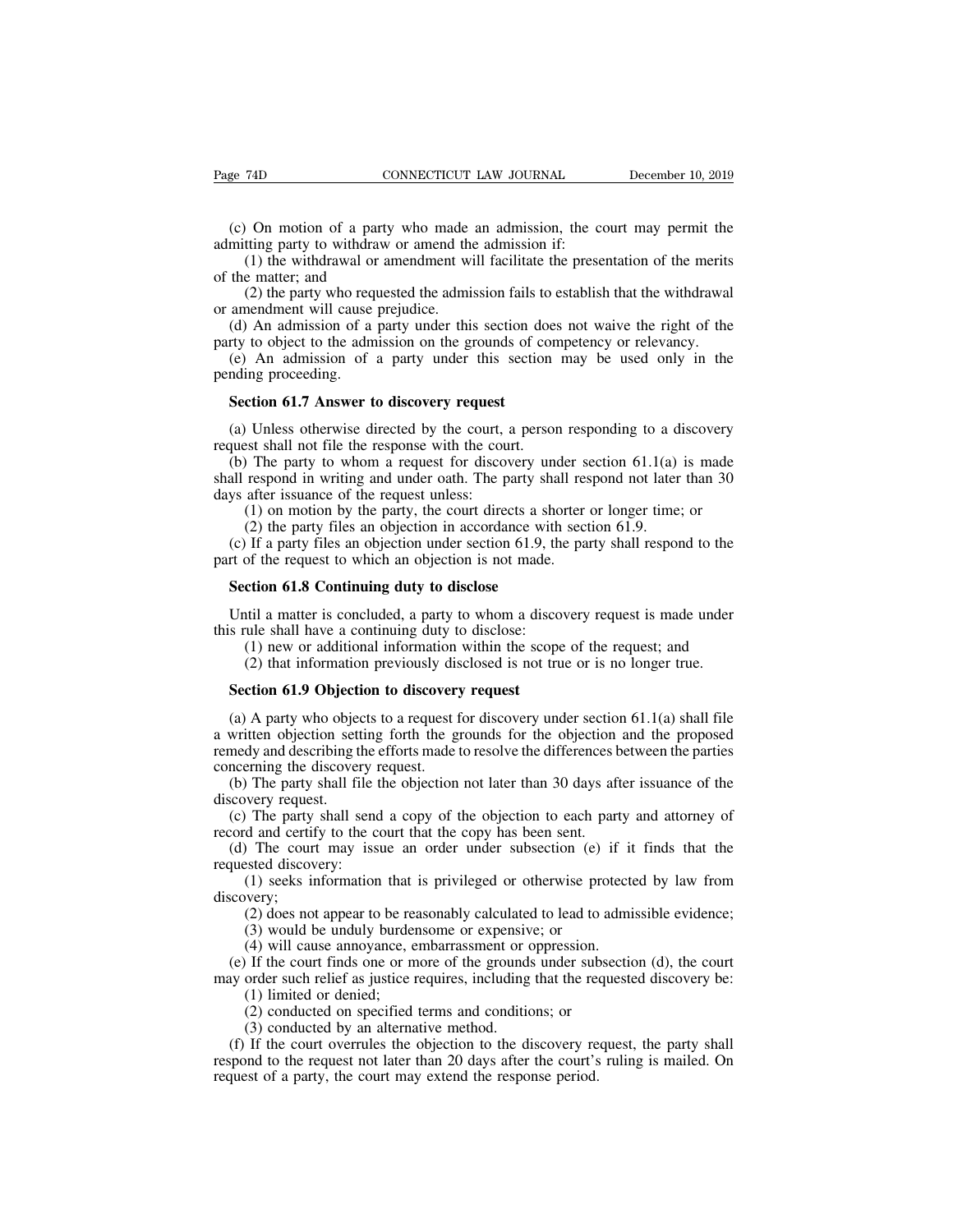**Section 61.10 Order for compliance**<br> **Section 61.10 Order for compliance**<br> **Section 61.10 Order for comply with a request for Section Section and the compliance** (a) If a person fails to complique the metal of the metal of the requesting party<br>
(a) If a person fails to comply with a request for discovery, the requesting party<br>
(a) If a person fails to comply with a request for disc may file a motion seeking an order for compliance of a motion seeking party and if a person fails to comply with a request for discovery, the requesting party may file a motion seeking an order for compliance. The motion s discovery request that is the subject of the motion and the requesting party<br>discovery field a person fails to comply with a request for discovery, the requesting party<br>may file a motion seeking an order for compliance. Th **Section 61.10 Order for**<br>(a) If a person fails to con<br>may file a motion seeking an<br>discovery request that is the :<br>if any, fails to comply.<br>(b) If the court finds that<br>discovery and that the discov Section 61.10 Order for compliance<br>(a) If a person fails to comply with a request for discovery, the requesting party<br>ay file a motion seeking an order for compliance. The motion shall set forth the<br>scovery request that is **Section 61.10 Order for compliance**<br>(a) If a person fails to comply with a request for discovery, the requesting party<br>may file a motion seeking an order for compliance. The motion shall set forth the<br>discovery request t (a) If a person<br>may file a motion<br>discovery request<br>if any, fails to cc<br>(b) If the cour<br>discovery and tha<br>court may:<br>(1) award the<br>45a-109 and a re In a person rans to comply with a request for discovery, the requesting party<br>file a motion seeking an order for compliance. The motion shall set forth the<br>wery request that is the subject of the motion and the reason why

may the a motion seeking an order to compinate discovery request that is the subject of the motiin any, fails to comply.<br>
(b) If the court finds that the person has fadiscovery and that the discovery is permitted u<br>
court (2) order that the subject of the motion and the reason wiry the response, by, fails to comply.<br>
If the court finds that the person has failed to comply with the request for<br>
very and that the discovery is permitted under many, rans to compty.<br>
(b) If the court finds that the p<br>
discovery and that the discovery is<br>
court may:<br>
(1) award the discovering part<br>
45a-109 and a reasonable attorney<br>
(2) order that the subject mat<br>
purposes of the (1) a multimum introducing mass and the comply what the request for wery and that the discovery is permitted under sections 61.3 through 61.6, the may:<br>
(1) award the discovering party the expenses of the motion under C.G

discovery and that the discover<br>court may:<br>(1) award the discoveriand<br>45a-109 and a reasonable a<br>(2) order that the subje<br>purposes of the proceeding;<br>(3) prohibit a party wh<br>in evidence; and<br>(4) make any other ord (c) Unle

(1) award the discovering party the expenses of the m (09 and a reasonable attorney's fee;<br>
(2) order that the subject matter of the discovery rec<br>
(2) order that the subject matter of the discovery rec<br>
sees of the proce (1) award the discovering party the expenses of the inotion under C.O.S. section a-109 and a reasonable attorney's fee;<br>
(2) order that the subject matter of the discovery request is established for the rposes of the proc 45a-109 and a reasonable attorney s ree,<br>
(2) order that the subject matter of the discovery request is established for the<br>
purposes of the proceeding;<br>
(3) prohibit a party who failed to comply from introducing designat (2) offer that the stopect matter of the discovery reques<br>purposes of the proceeding;<br>(3) prohibit a party who failed to comply from introduc<br>in evidence; and<br>(4) make any other order that justice requires.<br>(c) Unless a t (3) prohibit a party who failed to comply fre evidence; and<br>
(4) make any other order that justice require<br>
(c) Unless a timely written objection has been<br>
ay not excuse a failure to comply with a discover<br>
urt would have (4) make any other order that justice requires.<br>
(c) Unless a timely written objection has been filed under section 61.9, the court<br>
vary not excuse a failure to comply with a discovery request on the ground that the<br>
urt (c) Unless a timely written objection has been filed<br>may not excuse a failure to comply with a discovery<br>court would have granted relief under section 61.9(e<br>**Section 61.11 Summons to testify**<br>(a) An attorney for a party

(b) on excuse a failure to comply with a discovery request on the ground that the urt would have granted relief under section 61.9(e).<br> **Section 61.11 Summons to testify**<br>
(a) An attorney for a party may issue a subpoena C.G.S. section 61.11 Summons to testify<br>
(a) An attorney for a party may issue a subpoena under C.G.S. section 52-143<br>
to summon a person to testify before the court.<br>
(b) On motion of a self-represented party, the court **Section 61.11 Summons to testify**<br>
(a) An attorney for a party may issue a subpoena under C.G.S. section 52-<br>
to summon a person to testify before the court.<br>
(b) On motion of a self-represented party, the court may issu (a) An attorney for a party may issue a subpoena under (summon a person to testify before the court.<br>
(b) On motion of a self-represented party, the court may is G.S. sections 45a-129 and 52-143 to summon a person to to th Summon a person to testify before<br>summon a person to testify before<br>(b) On motion of a self-represente<br>G.S. sections  $45a-129$  and  $52-143$ <br>ae cost of serving the subpoena sh<br>**Section 61.12 Order to obtain n**<br>See C.G.S. s Example the court.<br>
Rule of party, the court may<br>
to summon a person to<br>
all be paid by the party<br> **Rule 64**<br> **Rule 64**<br> **Rule 64** 

## **Exhibits**

Section

See C.G.S. section 45a-98b.<br> **Rule 6**<br> **Exhibit**<br>
Section<br>
64.1 Exhibits to be marked<br>
64.2 Retention of exhibits Permanent 64.3 Exhibits in matter appealed to Su See C.G.S. section 45a-98b.<br> **Rule 64**<br> **Exhibits**<br>
Section<br>
64.1 Exhibits to be marked<br>
64.2 Retention of exhibits Permanent official record<br>
64.3 Exhibits in matter appealed to Superior Court<br>
64.4 Disposition of exhibit **Exhibits**<br>
Section<br>
64.1 Exhibits to be marked<br>
64.2 Retention of exhibits Permanent official record<br>
64.3 Exhibits in matter appealed to Superior Court<br>
64.4 Disposition of exhibits<br>
Section 64.1 Exhibits to be marked Exhib<br>
Section<br>
64.1 Exhibits to be marked<br>
64.2 Retention of exhibits Permanen<br>
64.3 Exhibits in matter appealed to 3<br>
64.4 Disposition of exhibits<br>
Section 64.1 Exhibits to be marked

**Section**<br>
64.1 Exhibits to be marked<br>
64.2 Retention of exhibits Permanent official<br>
64.3 Exhibits in matter appealed to Superior<br>
64.4 Disposition of exhibits<br> **Section 64.1 Exhibits to be marked**<br>
The court shall mark e Exhibits to be marked<br>
64.1 Exhibits in matter appealed to Superior Court<br>
64.3 Exhibits in matter appealed to Superior Court<br>
64.4 Disposition of exhibits<br> **Section 64.1 Exhibits to be marked**<br>
The court shall mark each e Exhibits in matter appealed to Superior Court<br>64.2 Retention of exhibits permanent official record<br>64.4 Disposition of exhibits<br>**Section 64.1 Exhibits to be marked**<br>The court shall mark each exhibit not marked in advance o list of exhibits in matter appealed to Superior Court<br>64.3 Exhibits in matter appealed to Superior Court<br>64.4 Disposition of exhibits<br>Section 64.1 Exhibits to be marked<br>The court shall mark each exhibit not marked in advan 64.4 Disposition of the Section 64.1 Exhibits to<br>The court shall mark est<br>marking shall identify the list of exhibits marked for<br>be part of the record.<br>Section 64.2 Retention **Section 64.1 Exhibits to be marked**<br>The court shall mark each exhibit not man<br>arking shall identify the exhibit and the part<br>t of exhibits marked for identification or ad<br>part of the record.<br>**Section 64.2 Retention of exh** The court shall mark each exhibit not marked in advance of a hearing. The arking shall identify the exhibit and the party offering it. The court shall keep a t of exhibits marked for identification or admitted into evidenc marking shall identify the exhibit and the party offering it. The court shall keep a<br>list of exhibits marked for identification or admitted into evidence. The list shall<br>be part of the record.<br>**Section 64.2 Retention of ex** 

maring share<br>list of exhibits m<br>be part of the rec<br>**Section 64.2 I**<br>Except as pro-<br>offered or admitt<br>any appeal.<br>**Section 64.2 I Fraction 64.2 Retention of exhibits<br>
Section 64.2 Retention of exhibits**<br>
Except as provided in section 64.3, the court shall-<br>
fered or admitted into evidence until the decision is is<br> **Section 64.2 Permanent official re** Section 64.2 Retention of exhibits<br>Except as provided in section 64.3, the court shall retain each exhibit that is<br>fered or admitted into evidence until the decision is issued and the conclusion of<br>y appeal.<br>Section 64.2 P Except as p<br>offered or adm<br>any appeal.<br>Section 64.2<br>(a) The cour<br>official record.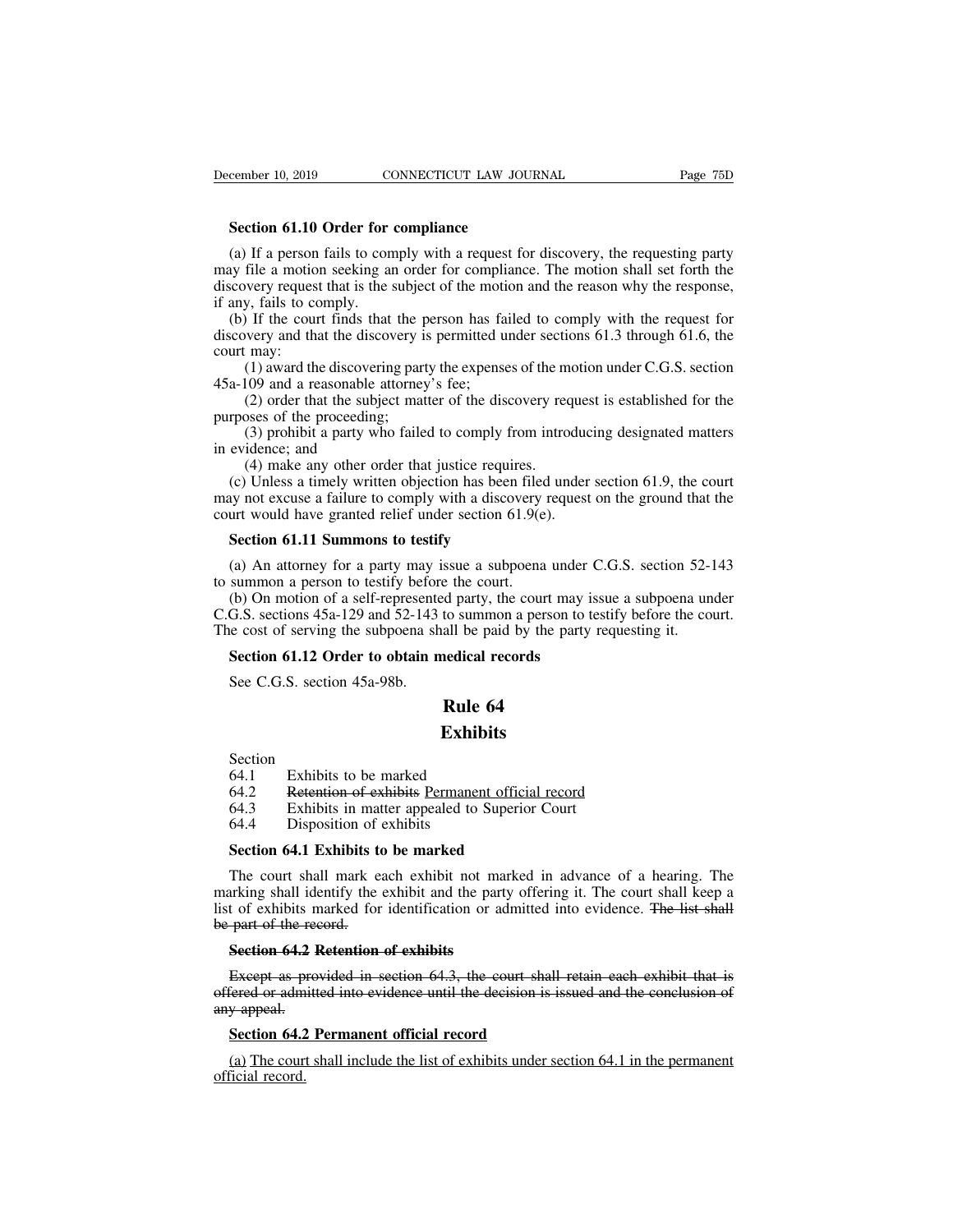EXECTIVE TRANSPORTED THE CONNECTICUT CONNECTICUT LAW JOURNAL December 10, 2019<br>(b) The court is not required to include an exhibit in the permanent official record<br>less the court determines that the exhibit is necessary to Page 76D CONNECTICUT LAW JOURNAL December 10, 2019<br>
(b) The court is not required to include an exhibit in the permanent official record<br>
unless the court determines that the exhibit is necessary to provide a complete reco Page 76D<br>(b) The court is n<br>unless the court deter.<br>Section 64.3 Ex **Section 64.3 Exhibits in matter appealed to Superior Court**<br> **Section 64.3 Exhibits in matter appealed to Superior Court**<br> **Section 64.3 Exhibits in matter appealed to Superior Court**<br> **(a)** If an appeal will be heard de (b) The court is not required to include an exhibit in the permanent official record<br>less the court determines that the exhibit is necessary to provide a complete record<br>the matter.<br>**Section 64.3 Exhibits in matter appeale** (b) The court is not required to include an exhibit in the permanent officiunless the court determines that the exhibit is necessary to provide a comple of the matter.<br> **Section 64.3 Exhibits in matter appealed to Superior** less the court determines that the exhibit is necessary to provide a complete record<br>the matter.<br>Section 64.3 Exhibits in matter appealed to Superior Court<br>(a) If an appeal will be heard de novo, the Probate Court, on requ

Section 64.3 Exhibits in matter appealed to Superior Court<br>
(a) If an appeal will be heard de novo, the Probate Court, on request, shall reture<br>
each exhibit to the attorney or self-represented party who offered it.<br>
(b) I **Section 64.3 Exhibits in matter appeale**<br>(a) If an appeal will be heard de novo, the<br>ch exhibit to the attorney or self-represent<br>(b) If an appeal will be heard on the record<br>hibit to the Superior Court in accordance<br>Sec.

(a) If an appeal will be heard de novo, the Probate Court, on request, shall return<br>ch exhibit to the attorney or self-represented party who offered it.<br>(b) If an appeal will be heard on the record, the Probate Court shall each exhibit to the attorney or self-represented party who offered it.<br>
(b) If an appeal will be heard on the record, the Probate Court shall transmit each<br>
exhibit to the Superior Court in accordance with C.G.S. section 4 (b) If an appeal will be heard on the record, the Probate Court shall transmit each exhibit to the Superior Court in accordance with C.G.S. section  $45a-186a$ .<br>Sec. 64.4 Disposition of exhibits<br>Except as required under se exhibit to the Superior Court in accordance with C.G.S. section 45a-186a.<br> **Sec. 64.4 Disposition of exhibits**<br>
Except as required under sections 64.2 and <u>section</u> 64.3 or otherwise directed by<br>
the court, the court shal **Sec. 64.4 Disposition of exhibits**<br>Except as required under sections  $64.2$  and section  $64.3$  or otherwise of<br>the court, the court shall, on request, return each exhibit to the attorn<br>represented party who offered it. I 64.2 and <u>section</u> 64.3 of<br>t, return each exhibit to<br>request is received with<br>the return of any appeal dividend<br>**Rule 72**<br>**Tedia Coverage** Subsections 64.2 and <u>section</u> 64.3 or otherw<br>
Subsections 64.2 and <u>section</u> 64.3 or otherw<br>
Subsection request is received within for<br>
the conclusion of any appeal date on y<br>
may destroy an exhibit without notice.<br> **Rule 12.1 Section**<br>**72.1 News media coverage permitted<br><b>72.1** News media coverage permitted<br>72.2 News media coverage permitted<br>72.2 News media coverage not permitted<br>72.3 Conference to establish conditions of news

# Section<br>72.1

- 
- 
- **12.2 News Media Coverage**<br>**Rule 72**<br>**Rule 72**<br>**News media coverage permitted**<br>72.2 News media coverage not permitted<br>72.3 Conference to establish conditions of news media 27.4 Objection to news media coverage **12.3 Conference Text**<br> **72.1 Conference to establish conditions of news media coverage<br>
72.2 News media coverage not permitted<br>
72.3 Conference to establish conditions of news media coverage<br>
72.4 Objection to news media News Media Coverage**<br>
Section<br>
72.1 News media coverage permitted<br>
72.2 News media coverage not permitted<br>
72.3 Conference to establish conditions of news r<br>
72.4 Objection to news media coverage<br>
72.5 Recording and photo **The Section**<br>
72.1 News media coverage permitted<br>
72.2 News media coverage not permitted<br>
72.3 Conference to establish conditions of news m<br>
72.4 Objection to news media coverage<br>
72.5 Recording and photographic equipment Section<br>
72.1 News media coverage permitted<br>
72.2 News media coverage not permitted<br>
72.3 Conference to establish conditions of news me<br>
72.4 Objection to news media coverage<br>
72.5 Recording and photographic equipment<br>
72.
- 
- F2.1 News media coverage permitted<br>
72.1 News media coverage not permitted<br>
72.3 Conference to establish conditions of n<br>
72.4 Objection to news media coverage<br>
72.5 Recording and photographic equipment<br>
72.6 Pooling arran
- 
- 

T2.2 News media coverage not permitted<br>
T2.3 Conference to establish conditions of news media<br>
T2.4 Objection to news media coverage<br>
T2.5 Recording and photographic equipment<br>
T2.6 Pooling arrangement for news media<br>
T2.7 T2.4 Objection to news media coverage<br>
T2.5 Recording and photographic equipment<br>
T2.6 Pooling arrangement for news media<br>
T2.7 Public comment by attorney<br> **Section 72.1 News media coverage permitted**<br>
Except as provided i 72.5 Recording<br>72.6 Pooling ar<br>72.7 Public cor<br>**Section 72.1 News**<br>Except as provided<br>media coverage.<br>**Section 72.2 News** Fraction 72.1 News media coverage permitted<br>Except as provided in sections 72.2 through 72.4, the court shedia coverage.<br>**Section 72.2 News media coverage not permitted**<br>(a) Except as provided in subsection (b), news media Section 72.1 News media coverage permitted<br>Except as provided in sections 72.2 through 72.4, the court shall permit news<br>edia coverage.<br>Section 72.2 News media coverage not permitted<br>(a) Except as provided in subsection (b Except as provided in sections 72.2<br>media coverage.<br>**Section 72.2 News media coverage**<br>(a) Except as provided in subsection<br>in the following <u>types of matters:</u><br>(1) involuntary placement of a pers.<br>(2) commitment for trea (1) comparison of a person must be court shall permit a coverage.<br> **ction 72.2 News media coverage not permitted**<br>
(1) Except as provided in subsection (b), news media coverage is not per<br>
e following types of matters:<br>
(1

(2) a coverage.<br> **(2) committed**<br>
(2) Except as provided in subsection (b), news media coverage<br>
following types of matters:<br>
(1) involuntary placement of a person with intellectual disability;<br>
(2) commitment for treatmen **ction 72.2 News media coverage not per**<br>Except as provided in subsection (b), nevertilly<br>following types of matters:<br>(1) involuntary placement of a person with<br>(2) commitment for treatment of psychiatric<br>(3) administratio (4) mediators of the treatment of permitted<br>(4) Except as provided in subsection (b), news media coverage<br>following types of matters:<br>(1) involuntary placement of a person with intellectual disa<br>(2) commitment for treatmen Except as provided in subsection (b), news media cover following types of matters:<br>
(1) involuntary placement of a person with intellectual<br>
(2) commitment for treatment of psychiatric disability;<br>
(3) administration of sh Except as provided in stassection (o), hews included to vertige is not poor for the following types of matters:<br>(1) involuntary placement of a person with intellectual disability;<br>(2) commitment for treatment of psychiatr

- (1) involuntary placement of a person with intellect<br>(2) commitment for treatment of psychiatric disabili<br>(3) administration of shock therapy;<br>(4) medication for treatment of psychiatric disability<br>(5) appointment of a sp
- 
- 

(3) administration of s<br>(3) administration of s<br>(4) medication for trea<br>(5) appointment of a s<br>(6) commitment for tr<br>(7) commitment of a g<br>(9) sterilization;<br>(10) removal of paren<br>(11) temporary guardi (4) medication of shock diety),<br>(4) medication for treatment of psychiatric<br>(5) appointment of a special limited conse<br>(6) commitment for treatment of drug and<br>(7) commitment for treatment of tubercule<br>(8) appointment of (1) importance of a special limited<br>(6) appointment of a special limited<br>(6) commitment for treatment of dr<br>(7) commitment for treatment of tu<br>(8) appointment of a guardian of area<br>(9) sterilization;<br>(10) removal of paren

(2) an intertually protection of a performant of psychiatric disability;<br>
(3) administration of shock therapy;<br>
(4) medication for treatment of psychiatric disability;<br>
(5) appointment of a special limited conservator;<br>
( (6) appointment of a special initial condensity (6) commitment for treatment of drug an (7) commitment for treatment of tubercu (8) appointment of a guardian of an adul (9) sterilization;<br>(10) removal of parent as guardia (7) commitment for treatment of angle and<br>
(7) commitment for treatment of tuberculosis<br>
(8) appointment of a guardian of an adult wi<br>
(9) sterilization;<br>
(10) removal of parent as guardian;<br>
(11) temporary guardianship;<br>

- 
- (8) appointment for<br>(8) appointment of a<br>(9) sterilization;<br>(10) removal of pare<br>(11) temporary guare<br>(12) termination of  $(13)$  appointment of<br>(14) adoption;<br>(15) emancipation of (9) sterilization;<br>(9) sterilization;<br>(10) removal of parent as gua:<br>(11) temporary guardianship;<br>(12) termination of parental ri<br>(13) appointment of a statutor<br>(14) adoption;<br>(15) emancipation of a minor;
- 
- 
- 
- 
-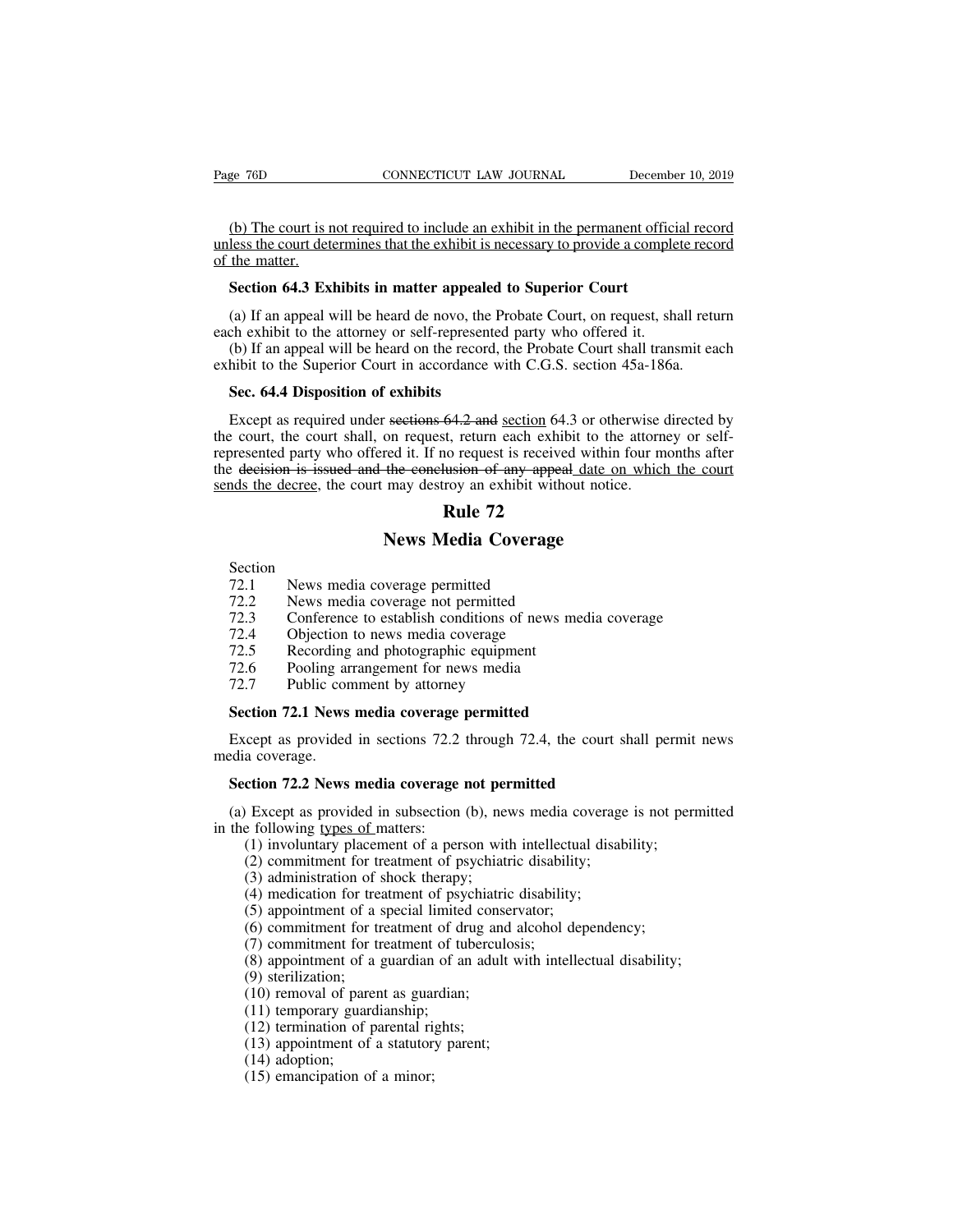(16) a hearing or conference or part of a hearing or conference that is closed<br>(16) a hearing or conference or part of a hearing or conference that is closed<br>(17) a request under C.G.S. section 45a-100 for relief from fede December 10, 2019<br>
(16) a hearing of<br>
under rule 16;<br>
(17) a request of<br>
disability; mber 10, 2019 CONNECTICUT LAW JOURNAL Page 77D<br>
(16) a hearing or conference or part of a hearing or conference that is closed<br>
r rule 16;<br>
(17) a request under C.G.S. section 45a-100 for relief from federal firearms<br>
ilit (16) a hearing or conference or part of a<br>
r rule 16;<br>
(17) a request under C.G.S. section 45a<br>
ility;<br>
(18) a mediation session; and<br>
(19) any other hearing or conference tha<br>
(19) any other hearing or conference tha<br>
(1 (16) a hearing or conference or part of a hearing or conference that is close<br>r rule 16;<br>(17) a request under C.G.S. section 45a-100 for relief from federal firearm<br>ility;<br>(18) a mediation session; and<br>(19) any other hear (16) a hearing or conference or part of a hearing or conference that is closed<br>der rule 16;<br>(17) a request under C.G.S. section 45a-100 for relief from federal firearms<br>ability;<br>(18) a mediation session; and<br>(19) any othe

disability;

in the matter we can be the matter of the matter sudder rule 16;<br>
(17) a request under C.G.S. section 45a-100 for relief from<br>
disability;<br>
(18) a mediation session; and<br>
(19) any other hearing or conference that is confid (17) a request under C.G.S. section 45a-100 for relief from federal firearms<br>sability;<br>(18) a mediation session; and<br>(19) any other hearing or conference that is confidential under statute.<br>(b) The court may allow news me disability;<br>(18) a mediation session; and<br>(19) any other hearing or court<br>(b) The court may allow news<br>type of matter listed in subsection<br>(c) News media shall not operate<br>in the court during a recess.<br>(d) News media cover (18) a mediation session; and<br>
(19) any other hearing or conference that is confidential under statute.<br>
(b) The court may allow news media coverage of a hearing or conference in a<br>
<u>se of</u> matter listed in subsection (a) (18) a mediation session; and<br>
(19) any other hearing or conference that is confidential under statute.<br>
(b) The court may allow news media coverage of a hearing or conference in a<br>
<u>type of</u> matter listed in subsection ( (b) The court may allow news media coverage of a hearing or conference in a<br><u>be of</u> matter listed in subsection (a) if all parties consent.<br>(c) News media shall not operate any type of recording or photographic equipment<br> type of matter listed in subsection (a) if all parties consent.<br>
(c) News media shall not operate any type of recording or photogram<br>
in the court during a recess.<br>
(d) News media coverage of any communication between an a

(c) News media shall not operate any type of recording or photographic equipment<br>the court during a recess.<br>(d) News media coverage of any communication between an attorney and the<br>orney's client is prohibited.<br>(e) News me

(d) News media coverage of any communication between an attorney and the orney's client is prohibited.<br>(e) News media coverage is prohibited in areas immediately adjacent to the urtroom during a hearing or conference or du attorney's client is prohibited.<br>
(e) News media coverage is prohibited in areas immediately adjacent to the<br>
courtroom during a hearing or conference or during a recess.<br> **Section 72.3 Conference to establish conditions o** (e) News media coverage is prohibited in areas immediately adjacent to the courtroom during a hearing or conference or during a recess.<br> **Section 72.3 Conference to establish conditions of news media coverage**<br>
On request courtroom during a hearing or conference or during a recess.<br> **Section 72.3 Conference to establish conditions of news media coverage**<br>
On request of a party or member of the news media or on the court's own motion,<br>
the c **Section 72.3 Conference to establish conditions of news media c** On request of a party or member of the news media or on the court's of the court may conduct a conference concerning news media coverage (At the conclusion On request of a party or member of the news media or on the e court may conduct a conference concerning news media co<br>the conclusion of the conference, the court may issue an on<br>miditions of news media coverage. The court Exercise court may conduct a conference concerning news media coverage of a hearing.<br>
the conclusion of the conference, the court may issue an order establishing the<br>
nditions of news media coverage. The court shall not li At the conclusion of the conference, the court may issue an order establishing the<br>conditions of news media coverage. The court shall not limit or prohibit news media<br>coverage unless the requirements of section 72.4 have b

conditions of news media coverage. The court shall not limit or prohibit news med<br>coverage unless the requirements of section 72.4 have been met.<br>**Section 72.4 Objection to news media coverage**<br>(a) A party who seeks to lim

verage unless the requirements of section 72.4 have been met.<br> **Section 72.4 Objection to news media coverage**<br>
(a) A party who seeks to limit or prohibit news media coverage of a hearing shall<br>
e a written objection alleg **Section 72.4 Objection to news media coverage**<br>
(a) A party who seeks to limit or prohibit news media coverage of a hearing shall<br>
file a written objection alleging the reasons for the objection. The court may initiate<br>
a **Section 72.4 Objection to news media coverage**<br>(a) A party who seeks to limit or prohibit news media<br>file a written objection alleging the reasons for the object<br>a proceeding to limit or prohibit news media coverage<br>(b) (a) A party who seeks to limit or prohibit news media coverage of a hearing shall e a written objection alleging the reasons for the objection. The court may initiate proceeding to limit or prohibit news media coverage on (a) T party who seeks to mind of promote news media coverage of a hearing sharf if le a written objection alleging the reasons for the objection. The court may initiate a proceeding to limit or prohibit news media coverage a proceeding to lim<br>
(b) The court sha<br>
and to each person<br>
that has indicated i<br>
(c) Any person w<br>
present evidence an<br>
or prohibited.<br>
(d) The court ma<br>
(1) there is a c The court shall give notice of the hearing to each party and attorney of record to each person whose rights are at issue, including a member of the news media thas indicated interest in covering the hearing.<br>(c) Any person

(c) Any person whom the court determines has an interpresent evidence and argument as to whether news media or prohibited.<br>
(d) The court may limit or prohibit news media cover (1) there is a compelling reason for the limi

(1) there is a compelling reason for the limitation or problem and indicated interest in covering the hearing.<br>
Any person whom the court determines has an interest in the proceeding may the evidence and argument as to whe media coverage would undermine the legal rights of a party or compromise<br>(2) there are no results of a particular proceeding may<br>present evidence and argument as to whether news media coverage should be limited<br>or prohibit The vidence and argument as to whether news media coverage should be limited ohibited.<br>The court may limit or prohibit news media coverage if it finds that:<br>(1) there is a compelling reason for the limitation or prohibitio (1) the court may limit or prohibit news media coverage if it finds that:<br>
(1) there is a compelling reason for the limitation or prohibition, in that news<br>
a coverage would undermine the legal rights of a party or comprom (d) The court may limit or pr<br>
(1) there is a compelling re<br>
media coverage would undern<br>
significant safety or privacy interests<br>
(2) there are no reasonable<br>
(3) the limitation or prohil<br>
rights or interests at issue.<br>
( (1) there is a compelling reason for the limitation or prohibition, in that news edia coverage, would undermine the legal rights of a party or compromise inficant safety or privacy interests of a person;<br>(2) there are no media coverage would undermine the legal rights of a party or compromise<br>significant safety or privacy interests of a person;<br>(2) there are no reasonable alternatives to limitation or prohibition; and<br>(3) the limitation or

Fricant safety or privacy<br>(2) there are no reasona<br>(3) the limitation or pr<br>or interests at issue.<br>When deciding wheth<br>give great weight to an<br>(1) crime victim;<br>(2) police informant;<br>(3) undercover agent; (2) there are no reasonable<br>(3) the limitation or prohil<br>s or interests at issue.<br>When deciding whether to<br>give great weight to an ob<br>(1) crime victim;<br>(2) police informant;<br>(3) undercover agent;<br>(4) relocated witness; or (3) the limitation or prohibs or interests at issue.<br>
When deciding whether to<br>
give great weight to an obj<br>
(1) crime victim;<br>
(2) police informant;<br>
(3) undercover agent;<br>
(4) relocated witness; or<br>
(5) minor.

(4) relationships are in such that issue.<br>
(4) When deciding whether to lim<br>
give great weight to an objection<br>
(1) crime victim;<br>
(2) police informant;<br>
(3) undercover agent;<br>
(4) relocated witness; or<br>
(5) minor.<br>
If the rights or interests at issue.<br>
(e) When deciding whether to limit or prohibit news media coverage, the court<br>
shall give great weight to an objection that seeks to protect the identity of a:<br>
(1) crime victim;<br>
(2) police

(f) If the court issues an order limiting or prohibiting news media coverage, the court shall specify:<br>
(d) If the court issues an order limiting or prohibiting news media coverage, the court shall specify:<br>
(f) If the cou (1) crime victim;<br>
(2) police informant<br>
(3) undercover agen<br>
(4) relocated witness<br>
(5) minor.<br>
(f) If the court issues a<br>
court shall specify:<br>
(1) the compelling r<br>
(2) the alternatives if (2) police informant;<br>
(3) undercover agent;<br>
(4) relocated witness; or<br>
(5) minor.<br>
If the court issues an order limiting or prohibiting news medicall specify:<br>
(1) the compelling reason on which the order is based;<br>
(2) (3) undercover agent;<br>
(4) relocated witness; or<br>
(5) minor.<br>
If the court issues an order limiting or prohibiting news media coverage, the<br>
shall specify:<br>
(1) the compelling reason on which the order is based;<br>
(2) the (4) relocated witness; or<br>
(5) minor.<br>
(f) If the court issues an order limiting or prohibiting news me<br>
court shall specify:<br>
(1) the compelling reason on which the order is based;<br>
(2) the alternatives to limitation or p